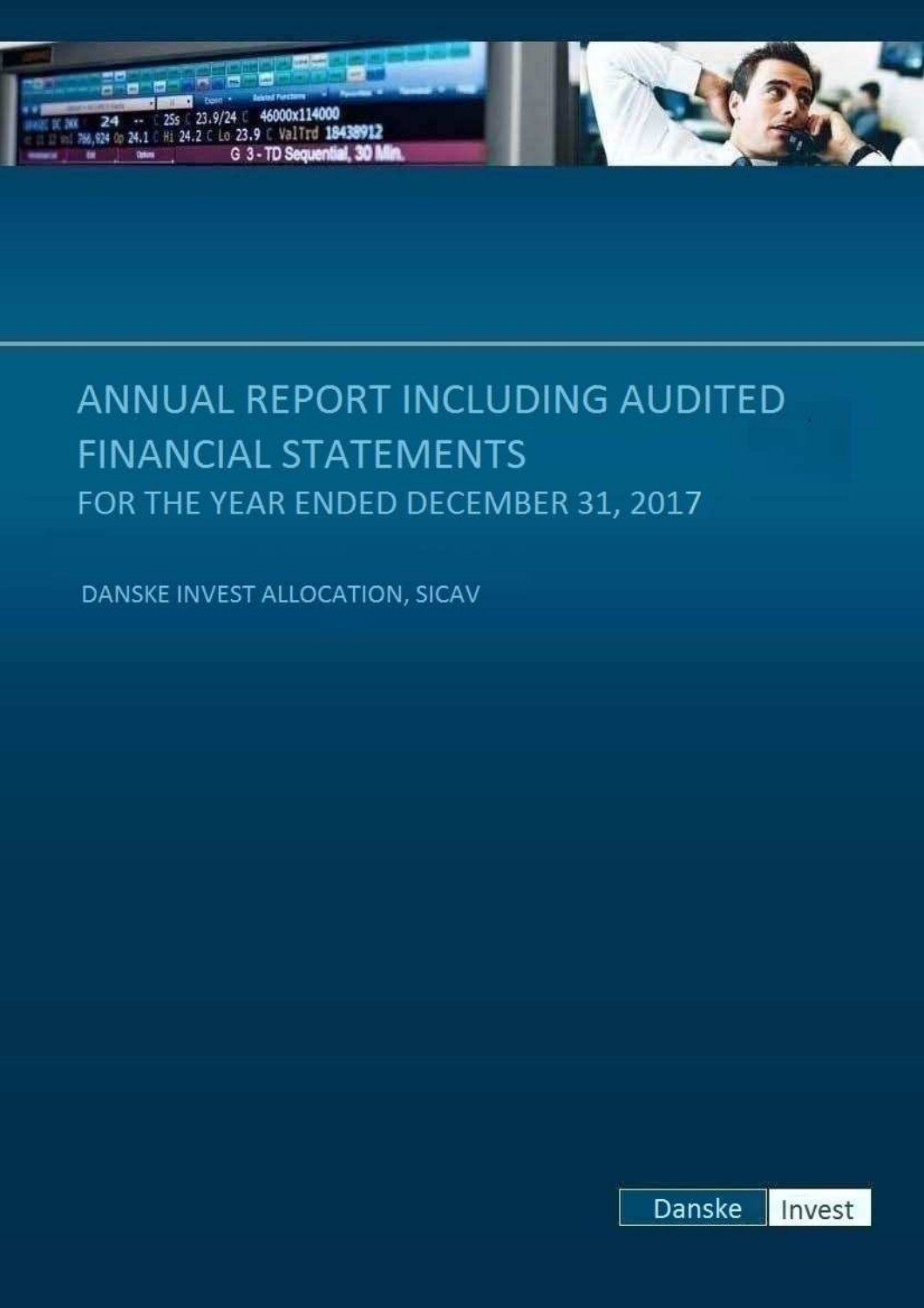# DANSKE INVEST ALLOCATION Société d'Investissement à Capital Variable

Annual Report including Audited Financial Statements

as at December 31, 2017

R.C.S B82717

The Prospectus and the relevant KIID (Key Investor Information Document) should be read in their entirety before making any investments in the Shares. Subscriptions can only be placed after the relevant KIID has been made available and on the basis of the current Prospectus accompanied by the most recent annual report, including audited financial statements and semi-annual reports of the Fund, if any. Such reports are deemed to be an integral part of the Prospectus.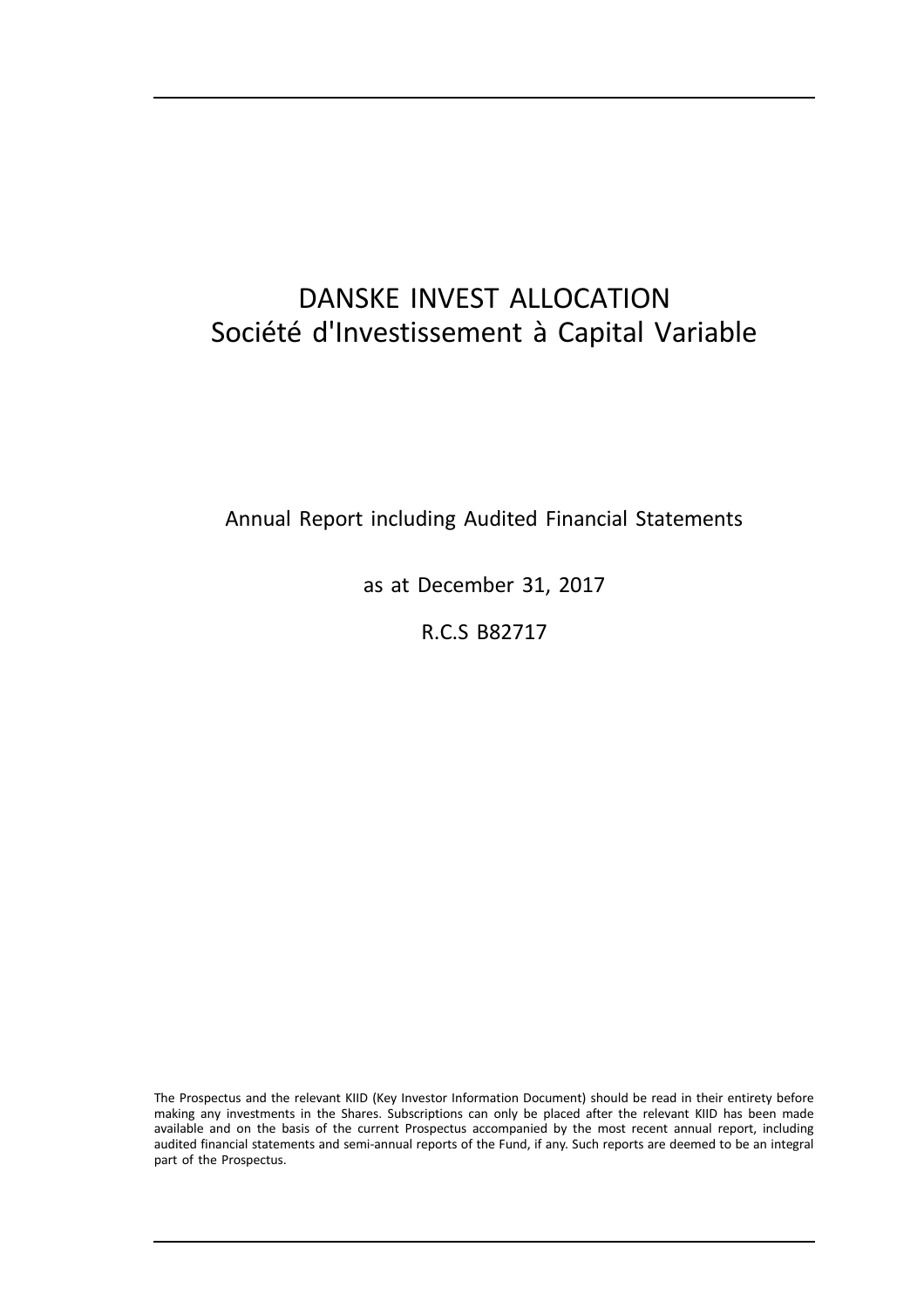# Table of contents

|                                                                                            | Page           |
|--------------------------------------------------------------------------------------------|----------------|
| <b>Management and Administration</b>                                                       | 4              |
| Information to Shareholders                                                                | 5              |
| <b>Remuneration Policy</b>                                                                 | 6              |
| <b>Directors' Report</b>                                                                   | $\overline{7}$ |
| <b>Investment Managers' Report</b>                                                         | 15             |
| Report of the Réviseur d'Entreprises Agréé                                                 | 20<br>22       |
| <b>Statement of Net Assets</b><br><b>Statement of Operations and Changes in Net Assets</b> | 30             |
| Statement of Changes in the Number of Shares                                               | 36             |
| <b>Statistics</b>                                                                          | 48             |
| <b>DYNAMIC</b>                                                                             |                |
| Statement of Investments                                                                   | 52             |
| Geographical and Economic Portfolio Breakdowns                                             | 54             |
| <b>EQUITY OPPORTUNITIES</b>                                                                |                |
| Statement of Investments                                                                   | 55             |
| Geographical and Economic Portfolio Breakdowns                                             | 56             |
| HORISONT AKTIE (Launched November 10, 2017)                                                |                |
| Statement of Investments                                                                   | 57             |
| Geographical and Economic Portfolio Breakdowns                                             | 63             |
| HORISONT BALANSERAD (Launched November 10, 2017)<br>Statement of Investments               | 64             |
| Geographical and Economic Portfolio Breakdowns                                             | 70             |
| HORISONT FÖRSIKTIG (Launched November 10, 2017)                                            |                |
| Statement of Investments                                                                   | 71             |
| Geographical and Economic Portfolio Breakdowns                                             | 77             |
| HORISONT OFFENSIV (Launched November 10, 2017)                                             |                |
| Statement of Investments                                                                   | 78             |
| Geographical and Economic Portfolio Breakdowns                                             | 79             |
| HORISONT RÄNTA (Launched November 10, 2017)                                                |                |
| Statement of Investments                                                                   | 80             |
| Geographical and Economic Portfolio Breakdowns                                             | 81             |
| <b>JUNE BALANCED</b><br>Statement of Investments                                           | 82             |
| Geographical and Economic Portfolio Breakdowns                                             | 83             |
| <b>JUNE DEFENSIVE</b>                                                                      |                |
| Statement of Investments                                                                   | 84             |
| Geographical and Economic Portfolio Breakdowns                                             | 85             |
| <b>JUNE EQUITY (Launched November 9, 2017)</b>                                             |                |
| Statement of Investments                                                                   | 86             |
| Geographical and Economic Portfolio Breakdowns                                             | 87             |
| <b>JUNE MODERATE</b>                                                                       |                |
| Statement of Investments                                                                   | 88             |
| Geographical and Economic Portfolio Breakdowns                                             | 89             |
| <b>JUNE MODERATE SHORT</b>                                                                 |                |
| Statement of Investments                                                                   | 90             |
| Geographical and Economic Portfolio Breakdowns<br><b>JUNE OPPORTUNITY</b>                  | 91             |
| Statement of Investments                                                                   | 92             |
| Geographical and Economic Portfolio Breakdowns                                             | 93             |
| <b>JUNE PROGRESSIVE</b>                                                                    |                |
| Statement of Investments                                                                   | 94             |
| Geographical and Economic Portfolio Breakdowns                                             | 95             |
| <b>STABLE INCOME</b>                                                                       |                |
| Statement of Investments                                                                   | 96             |
| Geographical and Economic Portfolio Breakdowns                                             | 103            |
| Notes to the Audited Financial Statements                                                  | 104            |
| <b>Unaudited Appendix</b>                                                                  | 125            |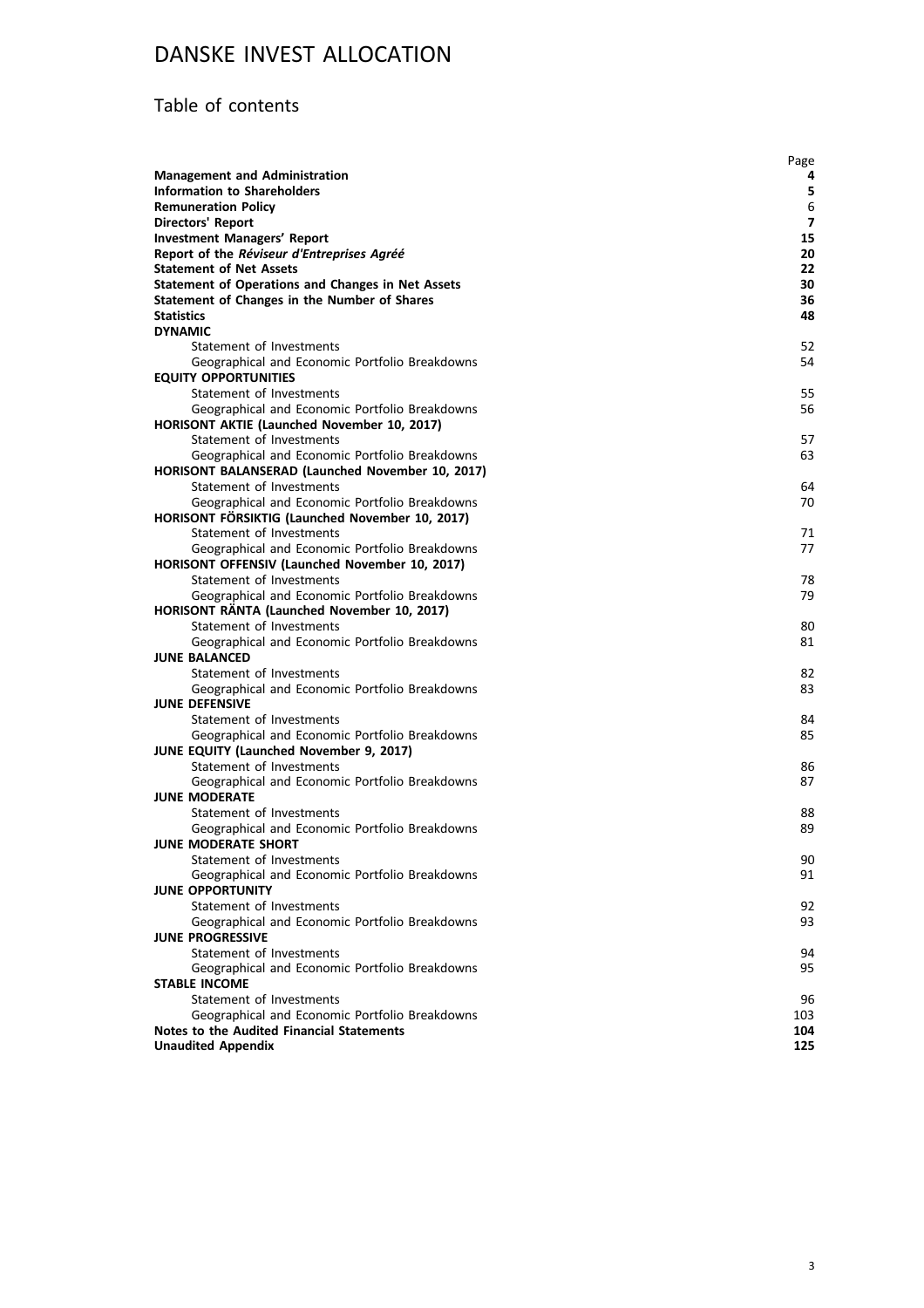## Management and Administration

## **BOARD OF DIRECTORS OF THE FUND**

Robert Bruun MIKKELSTRUP (Chairman) Head of Investment Risk and Implementation of Danske Wealth Management Danske Bank A/S 2800 Kongens Lyngby Denmark

Salla KOMULAINEN (appointed as of June 14, 2017) Independent Director 52, rue de Rodenbourg L-6950 Olingen Grand Duchy of Luxembourg

Jan Stig RASMUSSEN (appointed as of June 14, 2017) Independent Director 11, rue de Wecker L-6795 Grevenmacher Grand Duchy of Luxembourg

Morten RASTEN Managing Director Danske Invest Management A/S 2800 Kongens Lyngby Denmark

## **MANAGEMENT COMPANY**

Danske Invest Management Company 13, rue Edward Steichen L-2540 Luxembourg Grand Duchy of Luxembourg

## **BOARD OF DIRECTORS OF THE MANAGEMENT COMPANY**

Morten RASTEN (Chairman) Managing Director Danske Invest Management A/S 2800 Kongens Lyngby Denmark

Lone Larsson HESTNES Managing Director Danske Capital AS Oslo Norway

Thomas Borg DIDERIKSEN Managing Director Danske Bank International S.A. Luxembourg Grand-Duchy of Luxembourg

## **DEPOSITARY BANK AND PRINCIPAL PAYING AGENT**

RBC Investor Services Bank S.A. 14, Porte de France L-4360 Esch-sur-Alzette Grand Duchy of Luxembourg

## **INVESTMENT MANAGERS**

Danske Bank A/S Parallelvej 17 2800 Kongens Lyngby Denmark

Danske Capital AB 16, Kungsträdgårdsgatan SE-111 47 Stockholm Sweden

#### **AUDITOR**

Deloitte Audit, *Société à responsabilité limitée* 560, rue de Neudorf L-2220 Luxembourg Grand Duchy of Luxembourg

## **CENTRAL ADMINISTRATION AGENT AND REGISTRAR AGENT**

RBC Investor Services Bank S.A. 14, Porte de France L-4360 Esch-sur-Alzette Grand Duchy of Luxembourg

## **REGISTERED OFFICE**

13, rue Edward Steichen L-2540 Luxembourg Grand Duchy of Luxembourg

## **DOMICILIARY AGENT**

Danske Invest Management Company 13, rue Edward Steichen L-2540 Luxembourg Grand Duchy of Luxembourg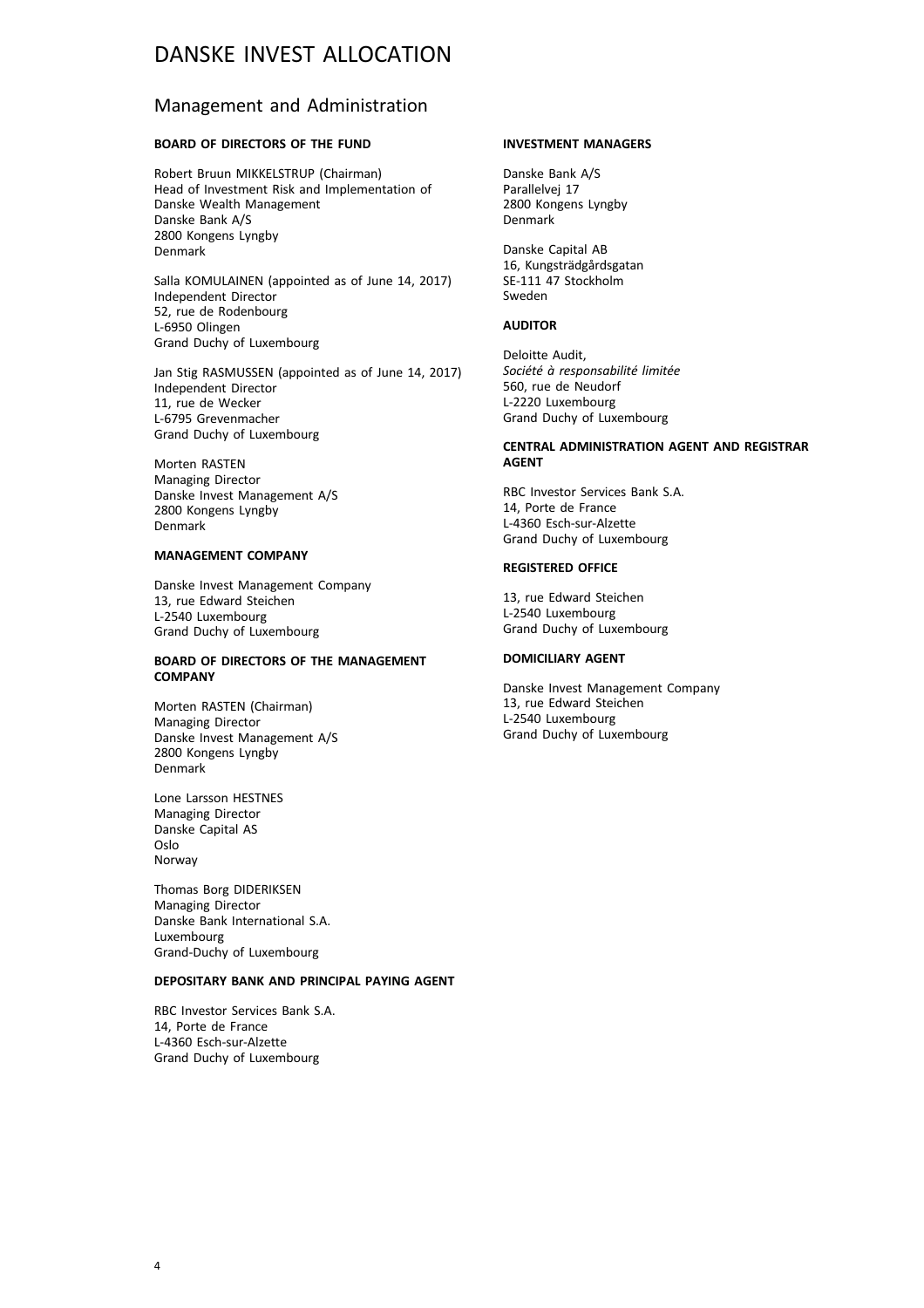## Information to Shareholders

Information about the Net Asset Value of the shares of each Sub-Fund and about the subscription and redemption prices is available at all times at the registered office of the Fund.

Copies of the annual report, including audited financial statements and semi-annual reports may be obtained by holders of shares from the registered office of the Fund.

A detailed schedule of portfolio changes is available free of charge upon request at the registered office of the Fund.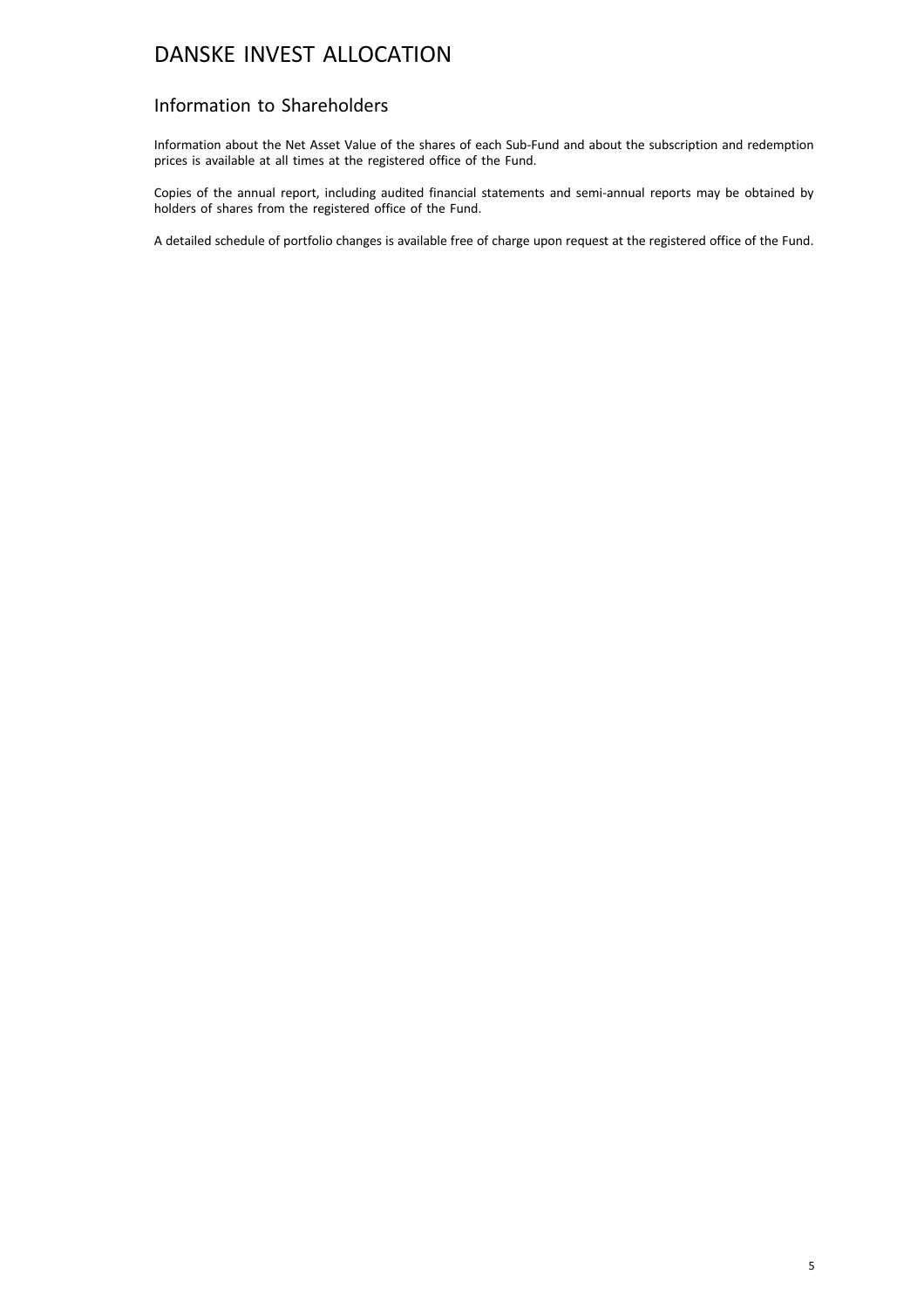## Remuneration Policy (Unaudited)

Danske Invest Management Company adopted a remuneration policy on May 11, 2016 which was updated on July 22, 2016 and again on May 9, 2017. The current policy is available on the website www.danskeinvest.lu. In accordance with Articles 1 & 13 in the UCITS V Directive, a table on remuneration related information for 2017 is below:

All remuneration to the Board and Danske Invest Management Company is paid out of the operation and administrative expenses received from the funds under administration, which apart from this funds, consist of Danske Invest SICAV, Danske Invest SICAV-SIF and Danske Funds of Funds FCP as mentioned in note 1 to this report.

#### **Total Remuneration for Danske Invest Management Company and Danske Invest Allocation Board for 2017 in EUR 1,000**

| Danske Invest Allocation Board of Directors | <b>Fixed Salaries</b><br>12 | Variable<br>salaries<br>$\Omega$ | Total<br>salaries<br>12 | Head-<br>count<br>4 |
|---------------------------------------------|-----------------------------|----------------------------------|-------------------------|---------------------|
| DIMC Board of Directors                     | 0                           | 0                                | 0                       | 3                   |
| Senior Management                           | 410                         | 31                               | 441                     |                     |
| <b>Employees in Control Functions</b>       | 128                         | 0                                | 128                     |                     |
| Other employees                             | 342                         | 5                                | 347                     |                     |
| <b>Total salaries</b>                       | 892                         | 36                               | 928                     | 16                  |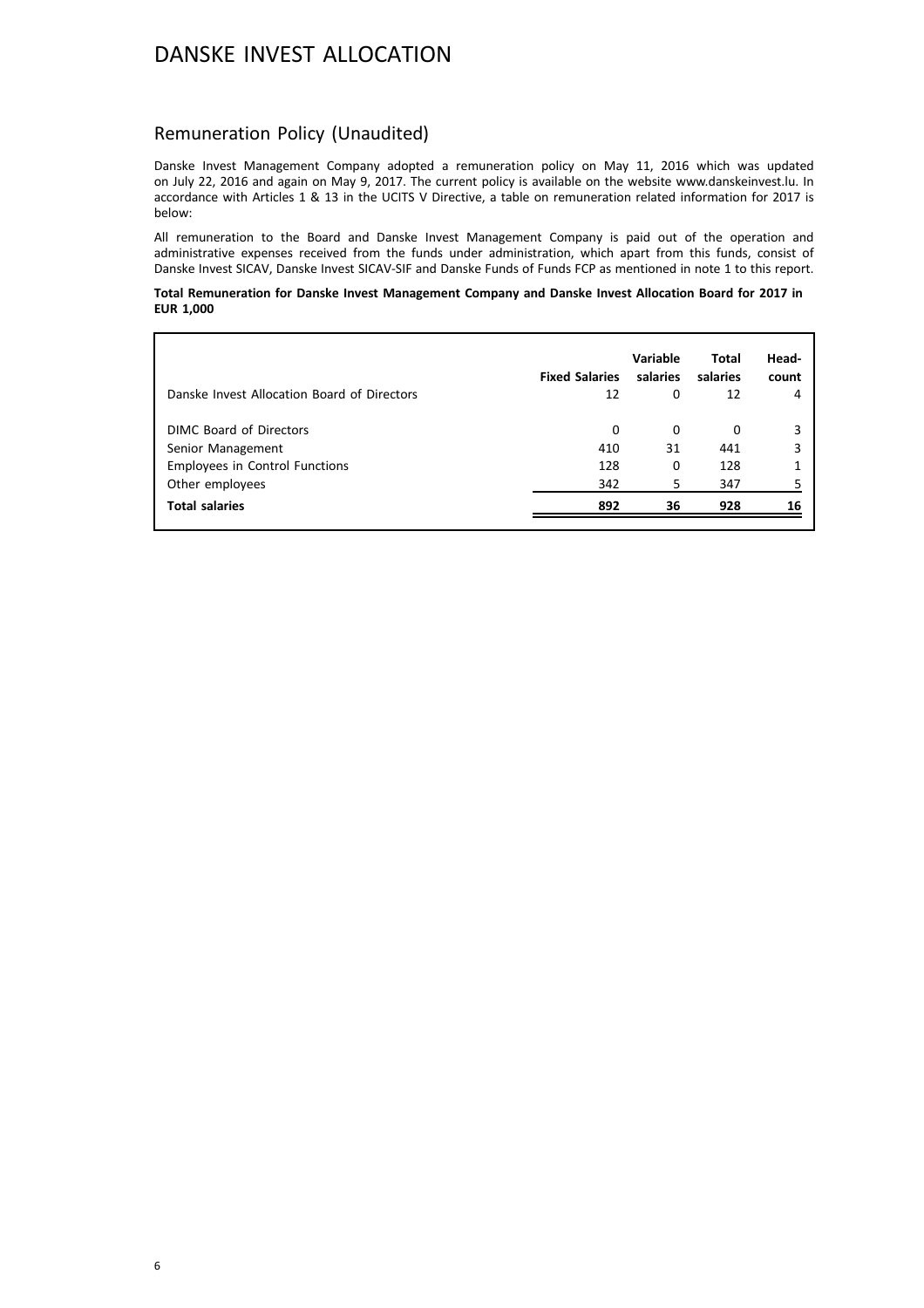## Directors' Report

## **Significant events during the year 2017:**

## **Board of Directors**

The Annual General Meeting of Danske Invest Allocation took place on March 7, 2017.

The Annual General Meeting of shareholders noted the expiry of the mandate for all the current Board Members as of March 7, 2017 and that the Board Members attended all the board meetings held in 2016. The Annual General Meeting of shareholders elected the following Board Members - Mr. Robert Mikkelstrup, Mr. Morten Rasten and Mr. Henrik Rye Petersen - for a one year period until the next Annual General Meeting which will be held in 2018 and that there is no remuneration fee for Board Members from Danske Bank Group.

Deloitte Audit *Société à responsabilité limitée* was elected as statutory auditor for another one year term until the next Annual General Meeting which will be held in 2018.

#### **Events subsequent to Annual General Meeting**

A circular resolution constituting Mr. Robert Mikkelstrup as Chairman to the Board was made subsequent to the Annual General Meeting.

On June 14, 2017 Mr. Henrik Rye Petersen resigned from the Board of Directors.

## **Extraordinary General Meeting**

An Extraordinary General Meeting for Danske Invest Allocation took place on June 14, 2017 whereby the General Meeting of shareholders approved the appointment of two independent directors - Mr. Jan Stig Rasmussen and Mrs. Salla Komulainen - to the Board of Directors. It was approved that these two independent Board Members receive a remuneration of EUR 8,000 each per annum (excluding VAT) covering the attendance of up to four quarterly board meetings per calendar year and additional board meetings will be compensated with up to EUR 2,500 per meeting.

The General Meeting of shareholders noted that Mr. Robert Mikkelstrup and Mr. Morten Rasten were re-elected to the Board of Directors and that there is no remuneration fee for Board Members from Danske Bank Group. The Board of Directors will be composed of Mr. Robert Mikkelstrup, Mr. Morten Rasten, Mr. Jan Stig Rasmussen and Mrs. Salla Komulainen for a one year period until the next Annual General Meeting which will be held in 2018.

These resolutions took effect from the date of the Extraordinary General Meeting and will remain until the next Annual General Meeting of the SICAV which will be held in 2018.

#### **Danske Invest Allocation Prospectus January 2017**

Following on from the strategy to distribute the Sub-Funds in the UK, the Prospectus has been updated to include "clean" Share Classes for UK distribution for the two Sub-Funds - namely Dynamic and Stable Income, and in line with the MiFID II project in Denmark, a "clean" Share Class (W) for Denmark has been included in the Prospectus. The visa stamped Prospectus was issued by the CSSF on January 27, 2017.

The main changes are listed below.

- . Update the Definitions to include UK Resident definition;
- . Update Section 1.2.2 Share Classes to include the description of Share Classes RA and RI;
- . Update Section 1.2.2 Share Classes to include the description of Share Class W (Please note that currently no Class W is activated, therefore no impact on existing shareholders);
- **.** Inserted explanatory note to Class W;
- . Update Appendix for the Dynamic Sub-Fund with details for the RA and RI Classes;
- . Update Appendix for the Stable Income Sub-Fund with details for the RA and RI Classes as well as the addition of a Class W for this Sub-Fund.

#### **Danske Invest Allocation Prospectus June 2017**

The CSSF issued the visa stamped Prospectus on July 7, 2017 which included a section on Securities Financing Transaction Regulation and some updates to the W Share Classes. The main changes are listed below.

- . Implementation of new disclosures as required by the Securities Financing Transaction Regulation;
- . Alignment of clean Share Class (W) description;
- . Clarification of Class I and YI description to ensure institutional investors investing assets of their discretionary clients can use these Classes;
- . In section 22.1(f), the maximum annual fee level is increased from 0.40% to 0.50% since the new W Share Class has an Operating and Administrative fee of maximum 0.50%. The fee for other Share Classes will however not increase, these fee levels are set out in the Sub-Fund appendices and will hence remain unchanged;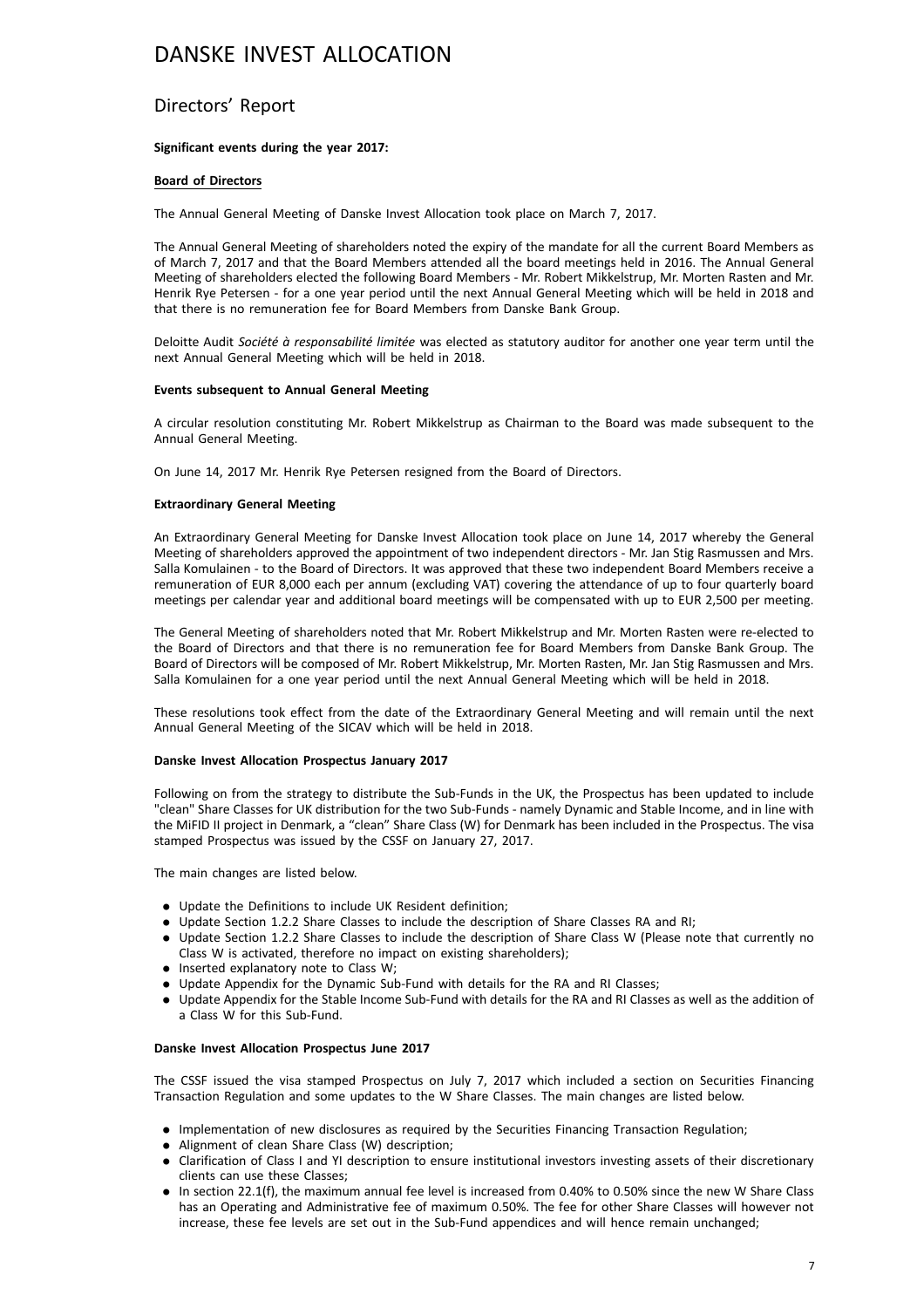## Directors' Report (continued)

- . In Chapter 24.3 the exercise of voting rights is changed to reflect that the Management Company of the Fund will be authorised to vote for the funds' holdings and that the Management Company of the Fund is authorised to delegate voting to Danske Bank A/S;
- . The Operating and Administrative Expenses of the Stable Income Sub-Fund Class W p is increased from 0.40% to 0.50%. This Share Class is not yet launched, hence this change does not impact any shareholders;
- . Due to a full redemption in the PM Share Class in the Equities Opportunities Sub-Fund, the Class PM is removed from the Prospectus;
- . Change the investment horizon as follows in the following Sub-Funds:
- . Dynamic from 6 years to 5 years.
- . Stable Income from 5 years to 3 years.
- . Equity Opportunities from 8 years to 5 years.

## **Danske Invest Allocation Prospectus November 2017**

The CSSF issued the visa stamped Prospectus on 9 November 2017 which included a new Sub-Fund "June Equity" and several updates to the Share Classes. The main changes are listed below.

- . Update the Management and Administration section with the changes to the SICAV Board and remove the reference to Danske Capital as this "brand" name is no longer to be used by Danske Bank Group.
- . Update section 1.2.2 Share Class table with
	- . Removal of 'commission' text for the Classes RA and RI;
	- . Adding new base Classes P1, P2, P3, SI, ZA, ZI and WI;
	- Change the current Class Y to Class SA and change YI to Class S;
	- . Change current Class W to Class WA and amend the 'fencing' text;
	- . Insert a note for shareholders resident in Sweden having a discretionary investment management agreement with Danske Bank Group.
- . Update second paragraph under "Currency Hedged Share Classes" : Increase currency hedging from 90% to 95% to comply with ESMA / CSSF on Share Classes;
- . Update section 7 "Investment Manager" Danske Bank A/S with 2016 financial figures and the new Sub-Fund June Equity and remove the reference to Danske Capital throughout this section and instead refer to Danske Bank Asset Management division;
- . Update section 22 "Charges and Expenses" with removal of Marketing Fee and increase the max. annual level for Operating and Administrative Expenses from 0.40% to 0.50%;
- . Insert the new Sub-Fund June Equity to the list of Appendices in the updated Prospectus;
- All Appendices:
	- . Update the wording for Class RA and Class RI in all the appendices in order to remove the text relating to "commission";
	- . Remove the column Marketing Fee from the fee table, this fee has been added to Operating and Administrative Expenses where applicable;
	- . Remove the term "Minimum Holding" from the Share Class table in each appendix;
	- . Insert a paragraph with explanation on "Minimum Initial Investment" in each appendix.
	- . Adjust all **Swedish Horisont** Sub-Funds with the following:
		- . Investment horizon where correction is needed;
			- . Add in classes A, I, SI, WA and WI description and fee descriptions;
			- . Update the minimum initial investment in Class I to be SEK 750,000;
			- . Change the current Class Y to Class SA and change YI to Class S;
			- . Add in Classes WA and WI;
	- . Adjust all **June** Sub-Funds with the following:
		- . Investment horizon, where correction needed;
		- . Add in Class WA, Class WI and Class P1 description and fee description;
		- . Insert text for the purposes of distribution or adding Marketing name;
		- . Insert Appendix for the NEW Sub-Fund **June Equity**;
	- . Update the Sub-Fund **Dynamic**:
		- . Remove 'commission' text for the Classes RA and RI;
		- . Add Classes WA, WI and Class P1 descriptions and fee descriptions;
		- . Amend the Minimum Initial Investment for Class A p from EUR 2,000 EUR to NIL.
	- . Update the Sub-Fund **Equity Opportunities**;
		- . Change Class W to Class WA and amend the 'fencing' text;
		- . Add Class WI description and fee description
		- . Amend the Minimum Initial Investment from EUR 2,000 EUR to NIL;
	- . Update the Sub-Fund **Stable Income**:
		- . Remove 'commission' text for the Classes RA and RI;
		- . Change Class W to Class WA and amendment to the 'fencing' text;
		- . Add new Classes ZA, ZI and WI descriptions, launch dates and fee descriptions;
		- . Correct the ISIN for Class WA p from LU1555306693 to LU1555306692;
		- . Update the description on the Profile of a typical Investor for the Classes I and WI.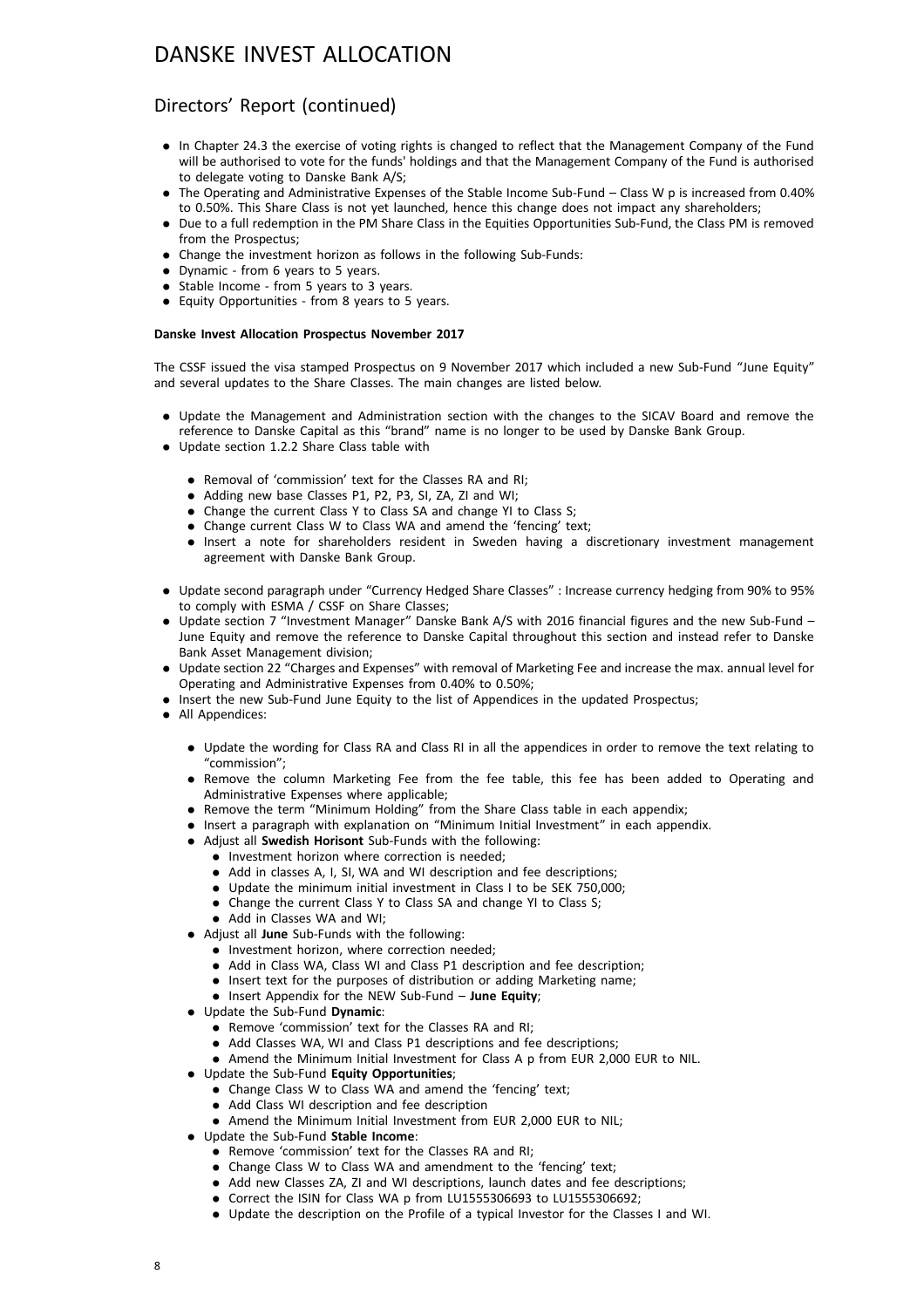## Directors' Report (continued)

## **Danske Invest Allocation Prospectus update January 2018**

The CSSF issued the visa stamped Prospectus on January 12, 2018 which included the change of Investment Manager for the five Horisont Sub-Funds from Danske Capital AB to Danske Bank A/S and a change in Sub-Investment Advisor from "Blackhorse Asset Management Pte. Ltd" to "Waverton Investment Management Ltd." A shareholder notice was sent out to the relevant investors on December 22, 2017. The main changes are listed below.

- . replace Danske Capital AB for the following Sub-Funds (Horisont Aktie, Horisont Balanserad, Horisont Försiktig, Horisont Ränta and Horisont Offensiv) with Danske Bank A/S Sweden branch effective as of December 31, 2017;
- . Update the Fund Descriptions for the following Sub-Funds (Horisont Aktie, Horisont Balanserad, Horisont Försiktig, Horisont Ränta and Horisont Offensiv) with "Investment Manager: As from December 31, 2017 Danske Bank A/S";
- . Change Sub-Investment Advisor from "Blackhorse Asset Management Pte. Ltd" to "Waverton Investment Management Ltd."

## **Sales Activities 2017**

In accordance with the current Prospectus, the Management Company of the Fund handles the marketing and the promotion of the Danske Invest Allocation SICAV Sub-Funds. In 2017 the assets under management in the SICAV increased by EUR 2,195m (1,722%). This was mainly due to the merger on November 10, 2017 of the five Swedish domiciled UCITS Sub-Funds into Danske Invest Allocation SICAV – the assets under management at the merger date for these five Sub-Funds was EUR 2,199.5m. The total number of Sub-Funds activated in Danske Invest Allocation SICAV as per end 2017 was fifteen. At the year-end 2017 the aggregate net assets amounted to EUR 2,322 million.

The Prospectus, Articles of Incorporation and KIIDs are available on the website www.danskeinvest.com. The website www.danskeinvest.com, which is operated by Danske Bank A/S, will be continuously developed to be used as the major marketing / investor information tool in all our areas of distribution.

#### **Marketing Approval / Country notifications**

The Stable Income and the June Sub-Funds are notified for marketing in Denmark, Norway, Sweden and Finland. The five Sub-Funds that were merged from Sweden are notified for marketing in Sweden.

The Dynamic and Stable Income Sub-Funds were notified for marketing in the UK on March 29, 2017. Danske Invest Management Company has appointed Ernst and Young Tax Advisory Services S.à.r.l. as tax representative for the SICAV in the UK and on March 6, 2017 Danske Invest Management Company entered into a facilities agreement with Danske Bank A/S London as a facilities agent is a requirement for the marketing of the two Sub-Funds in the UK.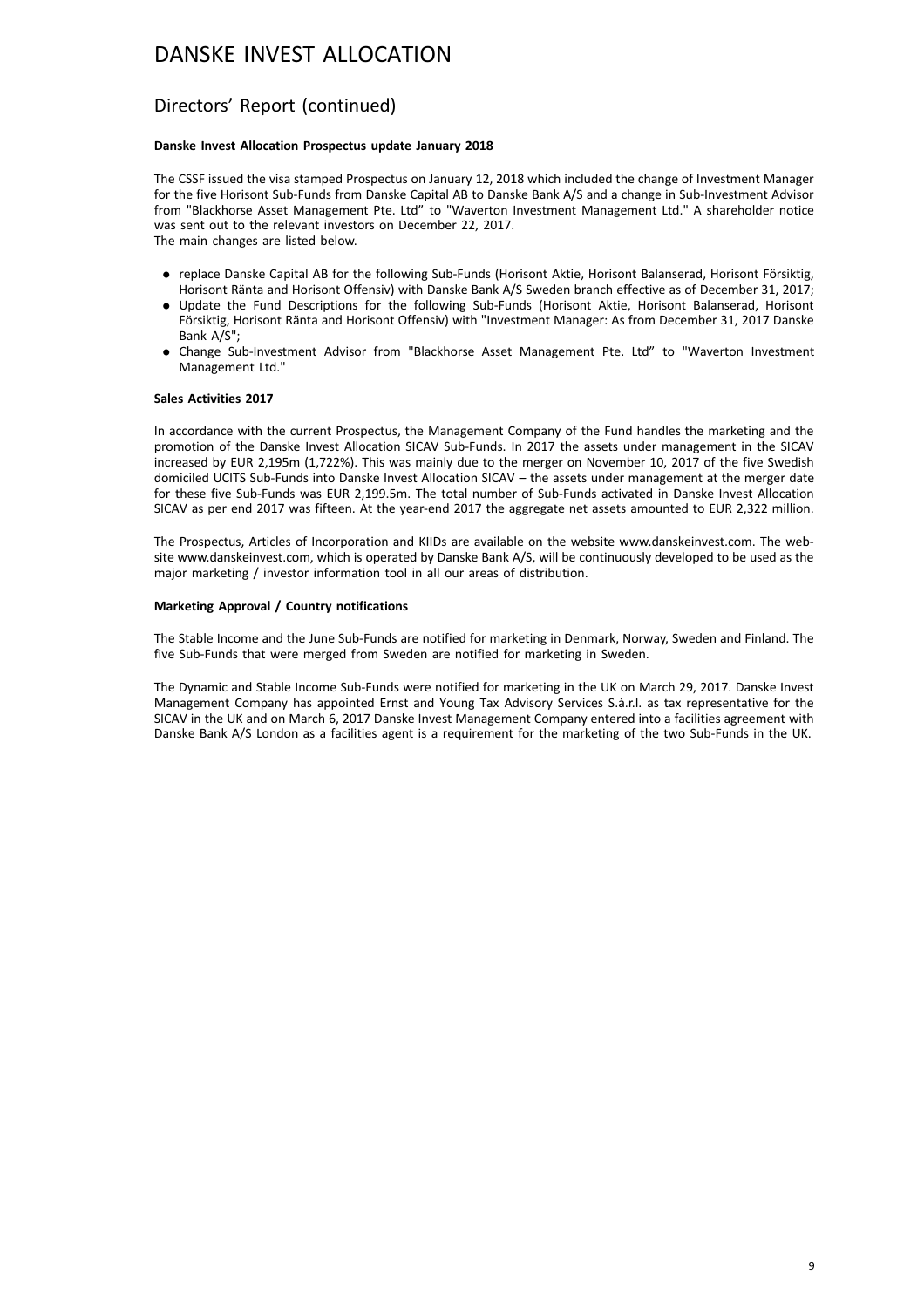## Directors' Report (continued)

## **Cross-border merger of Swedish domiciled Danske Invest funds into Danske Invest Allocation**

With the implementation of MIFID II regulations in Danske Bank Group, five cross-border mergers took place on November 10, 2017 for the Swedish domiciled Danske Invest Sub-Funds into the Sub-Funds of Danske Invest Allocation as outlined below.

| Sweden - Merging Sub-Funds                                                                |             | Luxembourg - Receiving Sub-Funds                                                                                                                      |
|-------------------------------------------------------------------------------------------|-------------|-------------------------------------------------------------------------------------------------------------------------------------------------------|
| Danske Invest Horisont Aktie<br>• Klass A (accumulating)<br>• Klass B (distributing)      | merged into | Danske Invest Allocation, Horisont Aktie<br>• Class Y (accumulating) (to be renamed to SA)<br>• Class Y d (distributing) (to be renamed to SA d)      |
| Danske Invest Horisont Balanserad<br>• Klass A (accumulating)<br>• Klass B (distributing) | merged into | Danske Invest Allocation, Horisont Balanserad<br>• Class Y (accumulating) (to be renamed to SA)<br>• Class Y d (distributing) (to be renamed to SA d) |
| Danske Invest Horisont Försiktig<br>• Klass A (accumulating)<br>• Klass B (distributing)  | merged into | Danske Invest Allocation, Horisont Försiktig<br>• Class Y (accumulating) (to be renamed to SA)<br>• Class Y d (distributing) (to be renamed to SA d)  |
| Danske Invest Horisont Offensiv<br>• Klass A (accumulating)<br>• Klass B (distributing)   | merged into | Danske Invest Allocation, Horisont Offensiv<br>• Class Y (accumulating) (to be renamed to SA)<br>• Class Y d (distributing) (to be renamed to SA d)   |
| Danske Invest Horisont Ränta<br>• Klass A (accumulating)<br>Klass B (distributing)        | merged into | Danske Invest Allocation, Horisont Ränta<br>• Class Y (accumulating) (to be renamed to SA)<br>• Class Y d (distributing) (to be renamed to SA d)      |

## **Launch of new Share Classes/Sub-Funds in 2017**

The following Share Classes/Sub-Funds were launched in 2017 at the initial issue prices listed below:

| <b>Share Class name</b>        | <b>ISIN</b>  | <b>Share Class start date</b> | <b>Currency</b> | Start price |
|--------------------------------|--------------|-------------------------------|-----------------|-------------|
| Horisont Aktie Class SA        | LU1349504479 | November 10, 2017             | <b>SEK</b>      | 257.52      |
| Horisont Aktie Class SA d      | LU1349505286 | November 10, 2017             | <b>SEK</b>      | 204.67      |
| Horisont Aktie Class WA        | LU1668273458 | December 20, 2017             | <b>SEK</b>      | 100.00      |
| Horisont Aktie Class WA d      | LU1677767011 | November 21, 2017             | <b>SEK</b>      | 206.46      |
| Horisont Aktie Class WI d      | LU1677767284 | November 21, 2017             | <b>SEK</b>      | 206.46      |
| Horisont Aktie Class SI        | LU1349504800 | November 13, 2017             | <b>SEK</b>      | 256.22      |
| Horisont Balanserad Class SA   | LU1349505955 | November 10, 2017             | <b>SEK</b>      | 208.83      |
| Horisont Balanserad Class SA d | LU1349506680 | November 10, 2017             | <b>SEK</b>      | 173.75      |
| Horisont Balanserad Class WA   | LU1668273961 | November 21, 2017             | <b>SEK</b>      | 210.33      |
| Horisont Balanserad Class WA d | LU1677767441 | December 20, 2017             | <b>SEK</b>      | 100.00      |
| Horisont Balanserad Class SI   | LU1349506334 | November 13, 2017             | <b>SEK</b>      | 208.21      |
| Horisont Försiktig Class SA    | LU1349507498 | November 10, 2017             | <b>SEK</b>      | 173.28      |
| Horisont Försiktig Class SA d  | LU1349508033 | November 10, 2017             | <b>SEK</b>      | 148.09      |
| Horisont Försiktig Class WA    | LU1668274423 | November 21, 2017             | <b>SEK</b>      | 174.15      |
| Horlsont Försiktig Class SI    | LU1349507738 | November 13, 2017             | <b>SEK</b>      | 172.91      |
| Horisont Offensiv Class SA     | LU1349509783 | November 10, 2017             | <b>SEK</b>      | 161.90      |
| Horisont Offensiv Class SA d   | LU1349512738 | November 10, 2017             | <b>SEK</b>      | 133.50      |
| Horisont Offensiv Class WA     | LU1668274936 | November 21, 2017             | <b>SEK</b>      | 163.09      |
| Horisont Offensiv Class WA d   | LU1677770742 | November 21, 2017             | <b>SEK</b>      | 134.49      |
| Horisont Offensiv Class SI     | LU1349512068 | November 13, 2017             | <b>SEK</b>      | 161.34      |
| Horisont Ränta Class SA        | LU1349513462 | November 10, 2017             | <b>SEK</b>      | 118.07      |
| Horisont Ränta Class SA d      | LU1349998028 | November 10, 2017             | <b>SEK</b>      | 103.15      |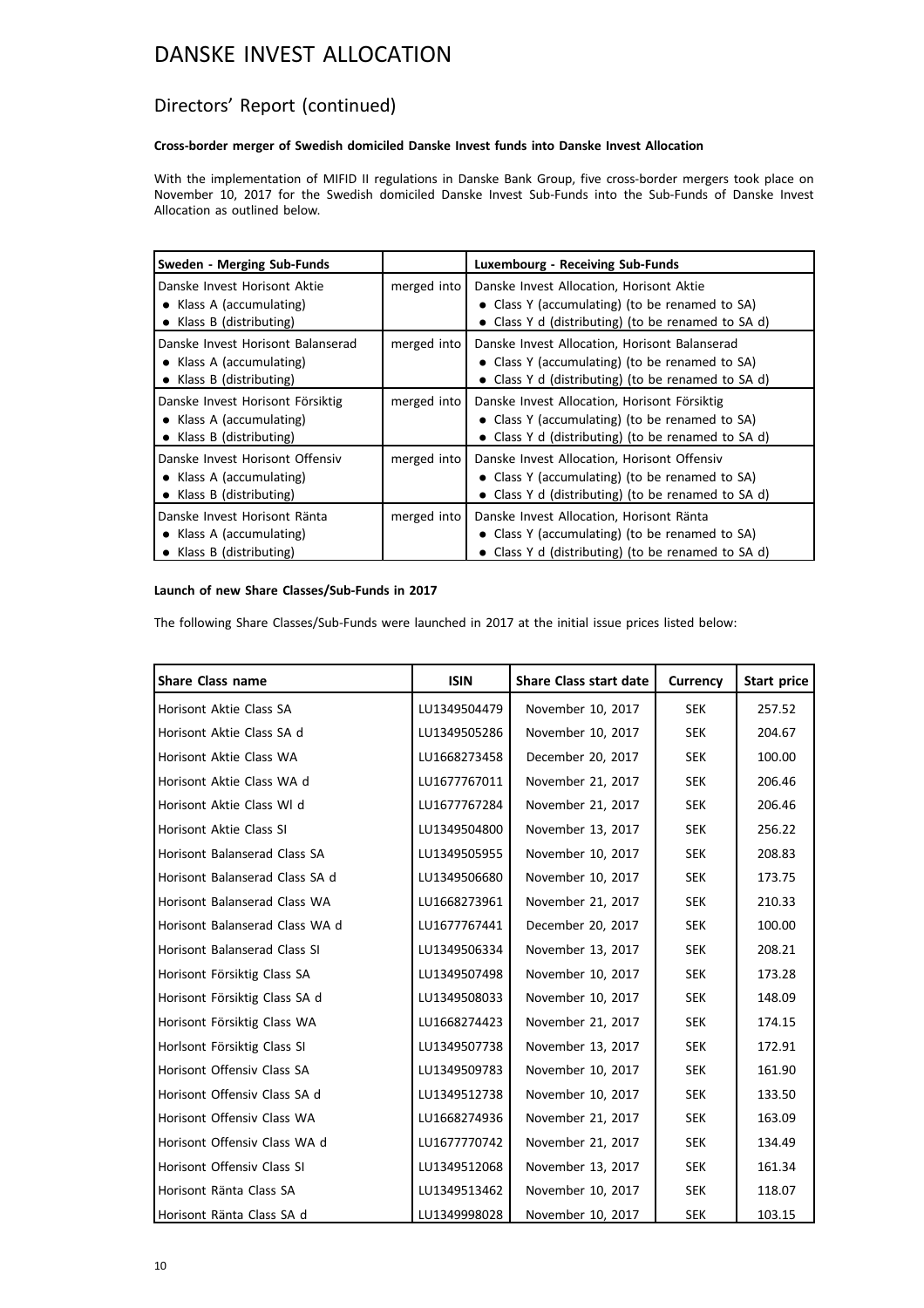# Directors' Report (continued)

| Share Class name                   | <b>ISIN</b>  | <b>Share Class start date</b> | Currency   | Start price |
|------------------------------------|--------------|-------------------------------|------------|-------------|
| Horisont Ränta Class WA            | LU1668275313 | November 21, 2017             | <b>SEK</b> | 118.28      |
| Horisont Ränta Class WA d          | LU1677772102 | November 21, 2017             | <b>SEK</b> | 103.33      |
| Horisont Ränta Class WI d          | LU1677772367 | November 21, 2017             | <b>SEK</b> | 103.33      |
| Horisont Ränta Class SI            | LU1349513892 | November 13, 2017             | <b>SEK</b> | 118.03      |
| Danske Invest Balanced Class WA    | LU1668276394 | November 14, 2017             | <b>EUR</b> | 10.000      |
| Danske Invest Defensive Class WA   | LU1668277871 | November 14, 2017             | <b>EUR</b> | 10.000      |
| June Equity Class J                | LU1668279901 | November 9, 2017              | <b>EUR</b> | 10.000      |
| June Equity Class J-sek            | LU1668280073 | November 9, 2017              | <b>SEK</b> | 100.00      |
| June Equity Class J-nok            | LU1668280156 | November 9, 2017              | <b>NOK</b> | 100.00      |
| June Equity Class J-dkk            | LU1668280230 | November 9, 2017              | <b>DKK</b> | 100.00      |
| June Equity Class R                | LU1668280313 | November 9, 2017              | <b>EUR</b> | 10.000      |
| Danske Invest Equity Class WA      | LU1668280826 | November 9, 2017              | <b>EUR</b> | 10.000      |
| Danske Invest Equity Class WI      | LU1668281550 | November 9, 2017              | <b>EUR</b> | 10.000      |
| Danske Invest Moderate Class WA    | LU1668282368 | November 14, 2017             | <b>EUR</b> | 10.000      |
| Danske Invest Opportunity Class WA | LU1668284653 | November 14, 2017             | <b>EUR</b> | 10.000      |
| Danske Invest Progressive Class WA | LU1668286518 | November 14, 2017             | <b>EUR</b> | 10.000      |
| Stable Income - Class W Ap         | LU1555306692 | June 21, 2017                 | <b>EUR</b> | 33.005      |

## **Dormant Share Classes in 2017**

Below is a list of the Share Classes that were made dormant in 2017 due to a total redemption made in each Share Class.

| Share Class name                                                   | <b>ISIN</b>  | <b>Share Class start</b><br>date | <b>Total redemption</b><br>date in Share Class | Last NAV<br>price | Performance<br>2017 |
|--------------------------------------------------------------------|--------------|----------------------------------|------------------------------------------------|-------------------|---------------------|
| June Balanced - Class J                                            | LU1446762624 | November 4, 2016                 | 13 December 2017                               | 10.906            | 4.99%               |
| June Balanced - Class J-nok h                                      | LU1446762970 | November 4, 2016                 | 13 December 2017                               | 110.920           | 6.59%               |
| June Balanced - Class J-sek h                                      | LU1446762897 | November 4, 2016                 | 13 December 2017                               | 108.860           | 4.96%               |
| June Balanced - Class R                                            | LU1446763275 | November 4, 2016                 | 13 December 2017                               | 10.926            | 5.15%               |
| June Defensive - Class J                                           | LU1446763358 | November 4, 2016                 | 13 December 2017                               | 10.380            | 2.38%               |
| lJune Defensive - Class J-nok h                                    | LU1446763515 | November 4, 2016                 | 13 December 2017                               | 105.540           | 3.91%               |
| June Defensive -Class J-sek h                                      | LU1446763432 | November 4, 2016                 | 13 December 2017                               | 103.660           | 2.40%               |
| June Defensive - Class R                                           | LU1446763788 | November 4, 2016                 | 13 December 2017                               | 10.399            | 2.53%               |
| June Moderate - Class J                                            | LU1446764323 | November 4, 2016                 | 13 December 2017                               | 10.607            | 3.56%               |
| lJune Moderate - Class J-nok h                                     | LU1446764679 | November 4, 2016                 | 13 December 2017                               | 107.990           | 5.24%               |
| lJune Moderate - Class J-sek h                                     | LU1446764596 | November 4, 2016                 | 13 December 2017                               | 105.940           | 3.55%               |
| June Moderate - Class R                                            | LU1446764836 | November 4, 2016                 | 13 December 2017                               | 10.626            | 3.72%               |
| June Moderate Short - Class J                                      |              | LU1446764919 November 17, 2016   | 13 December 2017                               | 10.473            | 3.09%               |
| June Moderate Short - Class J-nok h LU1446765130 November 17, 2016 |              |                                  | 13 December 2017                               | 106.430           | 4.59%               |
| June Moderate Short - Class J-sek h LU1446765056 November 17, 2016 |              |                                  | 13 December 2017                               | 104.610           | 3.05%               |
| June Moderate Short - Class R                                      |              | LU1446765304   November 17, 2016 | 13 December 2017                               | 10.490            | 3.23%               |
| June Opportunity- Class J                                          |              | LU1446765486 November 4, 2016    | 13 December 2017                               | 11.990            | 9.55%               |
| June Opportunity- Class J-nok h                                    | LU1446765643 | November 4, 2016                 | 13 December 2017                               | 121.630           | 10.98%              |
| June Opportunity- Class J-sek h                                    |              | LU1446765569 November 4, 2016    | 13 December 2017                               | 119.580           | 9.49%               |
| June Opportunity- Class R                                          | LU1446765999 | November 4, 2016                 | 13 December 2017                               | 12.012            | 9.71%               |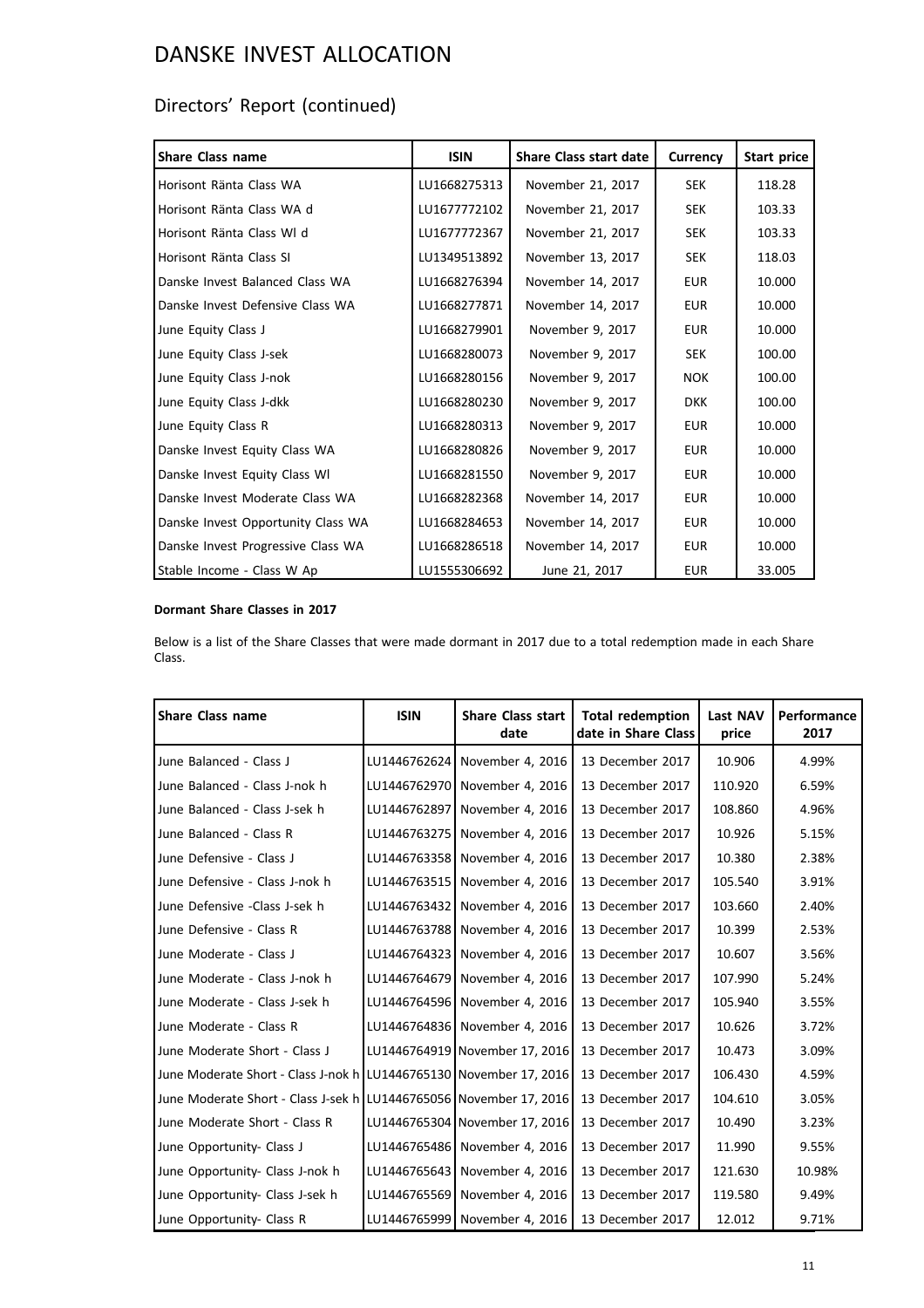## Directors' Report (continued)

| Share Class name                 | <b>ISIN</b> | date | Share Class start   Total redemption<br>date in Share Class | Last NAV<br>price | Performance<br>2017 |
|----------------------------------|-------------|------|-------------------------------------------------------------|-------------------|---------------------|
| June Progressive - Class J       |             |      | LU1446766021   November 4, 2016   13 December 2017          | 11.188            | 6.23%               |
| June Progressive - Class J-nok h |             |      | LLU1446766377   November 4. 2016   13 December 2017         | 113.610           | 7.70%               |
| June Progressive - Class J-sek h |             |      | ILU1446766294   November 4. 2016   13 December 2017         | 111.660           | 6.17%               |
| June Progressive - Class R       |             |      | LU1446766534  November 4. 2016   13 December 2017           | 11.208            | 6.39%               |

## **Share Class closure**

The Equity Opportunities PM Share Class was closed on April 10, 2017 at NAV per share of EUR 39.173. The yield for this Share Class for the period 1 January 2017 to 10 April 2017 was -4.31%.

## **Outlook 2018**

In 2018 Danske Bank Wealth Management will – on behalf of Danske Invest Management Company - support the distribution activities of Danske Invest Allocation SICAV in the markets where the Sub-Funds are notified for marketing. The SICAV is expected to strengthen the investment offering within the Danske Bank group and other distributors.

## **Performance 2017**

At the year-end the SICAV was composed of fifteen funds and the 2017 performance for each Sub-Fund below is based on the financial year end reporting net asset value calculations. Due to the prevailing market conditions during the year 2017, the Board of Directors consider the performance to be satisfactory.

#### **Danske Invest Allocation Performance as per December 31, 2017**

| <b>SUB-FUND NAME</b>             | <b>CLASS</b><br><b>CURRENCY</b> | <b>ISIN CODE</b> | <b>LAUNCH</b><br><b>DATE</b> | <b>PERFORMANCE</b><br>2017 |
|----------------------------------|---------------------------------|------------------|------------------------------|----------------------------|
| <b>Dynamic</b>                   |                                 |                  |                              |                            |
| Dynamic - Class A p              | <b>EUR</b>                      | LU0130372641     | 25-Jul-01                    | 4.68%                      |
| <b>Equity Opportunities</b>      |                                 |                  |                              |                            |
| Equity Opportunities - Class A   | <b>EUR</b>                      | LU0130373375     | 25-Jul-01                    | 5.50%                      |
| <b>Horisont Aktie Class</b>      |                                 |                  |                              |                            |
| Horisont Aktie Class SA          | <b>SEK</b>                      | LU1349504479     | 10-Nov-17                    | 0.40%                      |
| Horisont Aktie Class SA d        | <b>SEK</b>                      | LU1349505286     | 10-Nov-17                    | 0.41%                      |
| Horisont Aktie Class SI          | <b>SEK</b>                      | LU1349504800     | 13-Nov-17                    | 0.91%                      |
| Horisont Aktie Class WA          | <b>SEK</b>                      | LU1668273458     | 20-Dec-17                    | $-1.13%$                   |
| Horisont Aktie Class WA d        | <b>SEK</b>                      | LU1677767011     | 21-Nov-17                    | $-0.46%$                   |
| Horisont Aktie Class WI d        | <b>SEK</b>                      | LU1677767284     | 21-Nov-17                    | $-0.46%$                   |
| <b>Horisont Balanserad Class</b> |                                 |                  |                              |                            |
| Horisont Balanserad Class SA     | <b>SEK</b>                      | LU1349505955     | 10-Nov-17                    | 0.47%                      |
| Horisont Balanserad Class SA d   | <b>SEK</b>                      | LU1349506680     | 10-Nov-17                    | 0.47%                      |
| Horisont Balanserad Class SI     | <b>SEK</b>                      | LU1349506334     | 13-Nov-17                    | 0.77%                      |
| Horisont Balanserad Class WA     | <b>SEK</b>                      | LU1668273961     | 21-Nov-17                    | $-0.25%$                   |
| Horisont Balanserad Class WA d   | <b>SEK</b>                      | LU1677767441     | 20-Dec-17                    | $-0.69%$                   |
| Horisont Försiktig Class         |                                 |                  |                              |                            |
| Horisont Försiktig Class SA      | <b>SEK</b>                      | LU1349507498     | 10-Nov-17                    | 0.30%                      |
| Horisont Försiktig Class SA d    | <b>SEK</b>                      | LU1349508033     | 10-Nov-17                    | 0.30%                      |
| Horisont Försiktig Class SI      | <b>SEK</b>                      | LU1349507738     | 13-Nov-17                    | 0.51%                      |
| Horisont Försiktig Class WA      | <b>SEK</b>                      | LU1668274423     | 21-Nov-17                    | $-0.21%$                   |
| <b>Horisont Offensiv Class</b>   |                                 |                  |                              |                            |
| Horisont Offensiv Class SA       | <b>SEK</b>                      | LU1349509783     | 10-Nov-17                    | 0.50%                      |
| Horisont Offensiv Class SA d     | <b>SEK</b>                      | LU1349512738     | 10-Nov-17                    | 0.50%                      |
| Horisont Offensiv Class SI       | <b>SEK</b>                      | LU1349512068     | 13-Nov-17                    | 0.85%                      |
| Horisont Offensiv Class WA       | <b>SEK</b>                      | LU1668274936     | 21-Nov-17                    | $-0.23%$                   |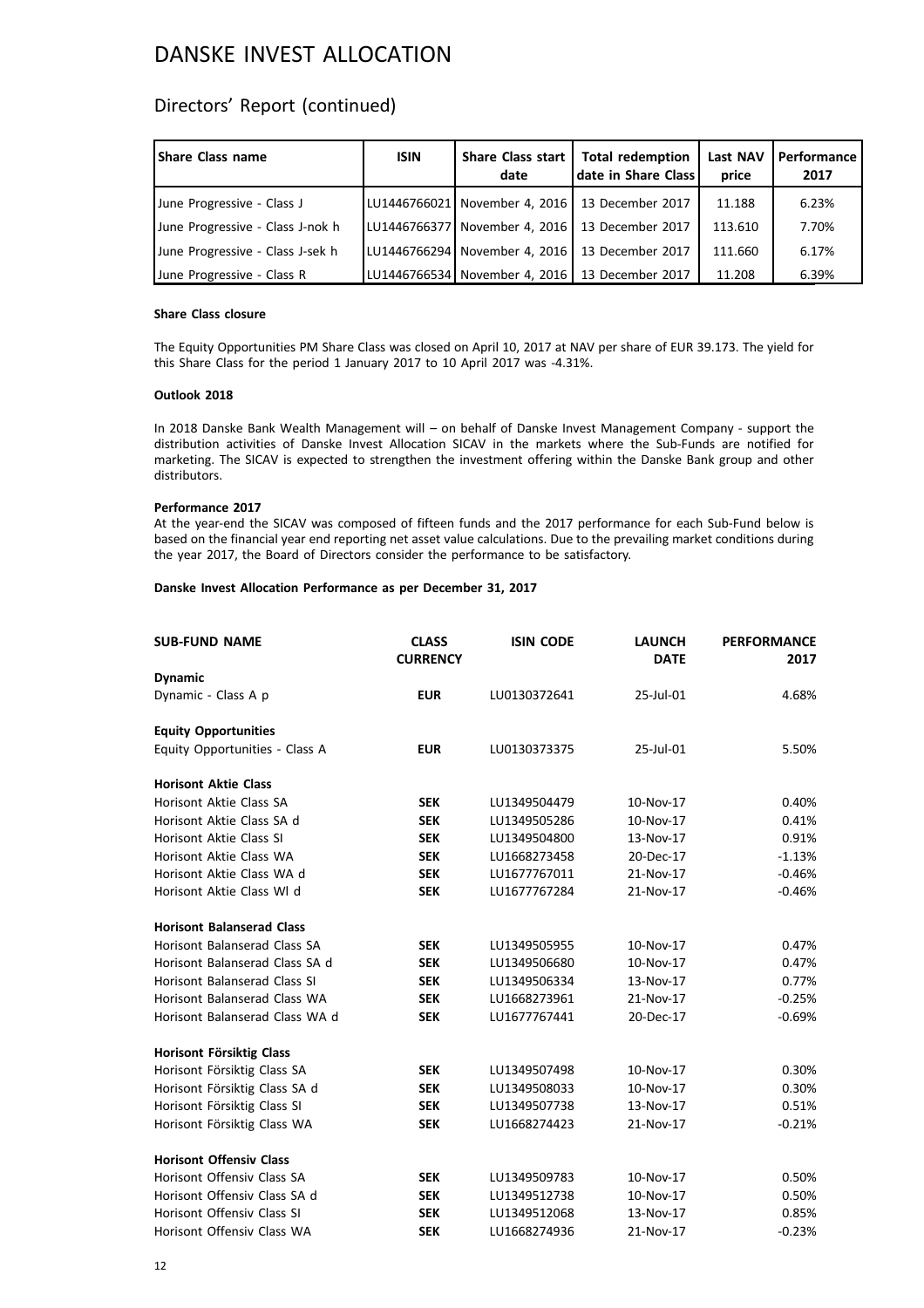## Directors' Report (continued)

| <b>SUB-FUND NAME</b>               | <b>CLASS</b><br><b>CURRENCY</b> | <b>ISIN CODE</b> | <b>LAUNCH</b><br><b>DATE</b> | <b>PERFORMANCE</b><br>2017 |
|------------------------------------|---------------------------------|------------------|------------------------------|----------------------------|
| Horisont Offensiv Class WA d       | <b>SEK</b>                      | LU1677770742     | 21-Nov-17                    | -0.23%                     |
| <b>Horisont Ränta Class</b>        |                                 |                  |                              |                            |
| Horisont Ränta Class SA            | <b>SEK</b>                      | LU1349513462     | 10-Nov-17                    | $-0.01%$                   |
| Horisont Ränta Class SA d          | <b>SEK</b>                      | LU1349998028     | 10-Nov-17                    | 0.00%                      |
| Horisont Ränta Class SI            | <b>SEK</b>                      | LU1349513892     | 13-Nov-17                    | 0.03%                      |
| Horisont Ränta Class WA            | <b>SEK</b>                      | LU1668275313     | 21-Nov-17                    | $-0.19%$                   |
| Horisont Ränta Class WA d          | <b>SEK</b>                      | LU1677772102     | 21-Nov-17                    | $-0.18%$                   |
| Horisont Ränta Class WI d          | <b>SEK</b>                      | LU1677772367     | 21-Nov-17                    | $-0.18%$                   |
| <b>June Balanced</b>               |                                 |                  |                              |                            |
| June Balanced - Class J-dkk        | <b>DKK</b>                      | LU1446763192     | 04-Nov-16                    | 4.61%                      |
| Danske Invest Balanced Class WA    | <b>EUR</b>                      | LU1668276394     | 14-Nov-17                    | 0.53%                      |
| <b>June Defensive</b>              |                                 |                  |                              |                            |
| June Defensive - Class J-dkk       | DKK                             | LU1446763606     | 04-Nov-16                    | 1.94%                      |
| Danske Invest Defensive Class WA   | <b>EUR</b>                      | LU1668277871     | 14-Nov-17                    | 0.11%                      |
| <b>June Equity</b>                 |                                 |                  |                              |                            |
| June Equity Class J                | <b>EUR</b>                      | LU1668279901     | 09-Nov-17                    | 0.48%                      |
| June Equity Class J-dkk            | <b>DKK</b>                      | LU1668280230     | 09-Nov-17                    | 0.50%                      |
| June Equity Class J-nok            | NOK                             | LU1668280156     | 09-Nov-17                    | 4.41%                      |
| June Equity Class J-sek            | <b>SEK</b>                      | LU1668280073     | 09-Nov-17                    | 1.70%                      |
| June Equity Class R                | <b>EUR</b>                      | LU1668280313     | 09-Nov-17                    | 0.50%                      |
| Danske Invest Equity Class WA      | <b>EUR</b>                      | LU1668280826     | 09-Nov-17                    | 0.50%                      |
| Danske Invest Equity Class WI      | <b>EUR</b>                      | LU1668281550     | 09-Nov-17                    | 0.51%                      |
| <b>June Moderate</b>               |                                 |                  |                              |                            |
| June Moderate - Class J-dkk        | <b>DKK</b>                      | LU1446764752     | 04-Nov-16                    | 3.20%                      |
| Danske Invest Moderate Class WA    | <b>EUR</b>                      | LU1668282368     | 14-Nov-17                    | 0.33%                      |
| <b>June Moderate Short</b>         |                                 |                  |                              |                            |
| June Moderate Short - Class J-dkk  | <b>DKK</b>                      | LU1446765213     | 17-Nov-16                    | 2.27%                      |
| June Opportunity                   |                                 |                  |                              |                            |
| June Opportunity - Class J-dkk     | <b>DKK</b>                      | LU1446765726     | 04-Nov-16                    | 9.11%                      |
| Danske Invest Opportunity Class WA | EUR                             | LU1668284653     | 14-Nov-17                    | 1.30%                      |
| <b>June Progressive</b>            |                                 |                  |                              |                            |
| June Progressive - Class J-dkk     | <b>DKK</b>                      | LU1446766450     | 04-Nov-16                    | 5.88%                      |
| Danske Invest Progressive Class WA | <b>EUR</b>                      | LU1668286518     | 14-Nov-17                    | 0.73%                      |
| Stable Income                      |                                 |                  |                              |                            |
| Stable Income - Class A p          | <b>EUR</b>                      | LU0130372484     | 25-Jul-01                    | 2.28%                      |
| Stable Income - Class A sek hp     | SEK                             | LU1269705874     | 02-Nov-15                    | 2.06%                      |
| Stable Income - Class W Ap         | <b>EUR</b>                      | LU1555306692     | 21-Jun-17                    | $-0.54%$                   |

## **The Board**

**Mr. Robert Mikkelstrup** was appointed to the Board in September 2011 and was appointed Chairman in March 2012. He is also Chairman of the boards in Danske Invest SICAV and Danske Invest SICAV-SIF in Luxembourg. He is a Senior Vice President, heading Investment Risk & Implementation and a member of the management team in Danske Bank Asset Management. He has been with Danske Bank Group since 1994 and has had several management positions within Treasury, Finance as well as Fund and Asset Management.

**Mr. Morten Rasten** was appointed to the Board in July 2014. He is Managing Director of Danske Invest Management A/S – Denmark, a position he has held since January 2014. He is responsible for the Fund Management Companies in the Danske Bank Group, and in this capacity, serves as Chairman of the Board of Directors for a number of subsidiaries in the Danske Bank Group. Currently, he is Chairman of Danske Invest Management Company in Luxembourg. He has held several positions within Danske Bank Group from 2003 and was Managing Director of Danske Capital AS in Norway from 2010 until 2013.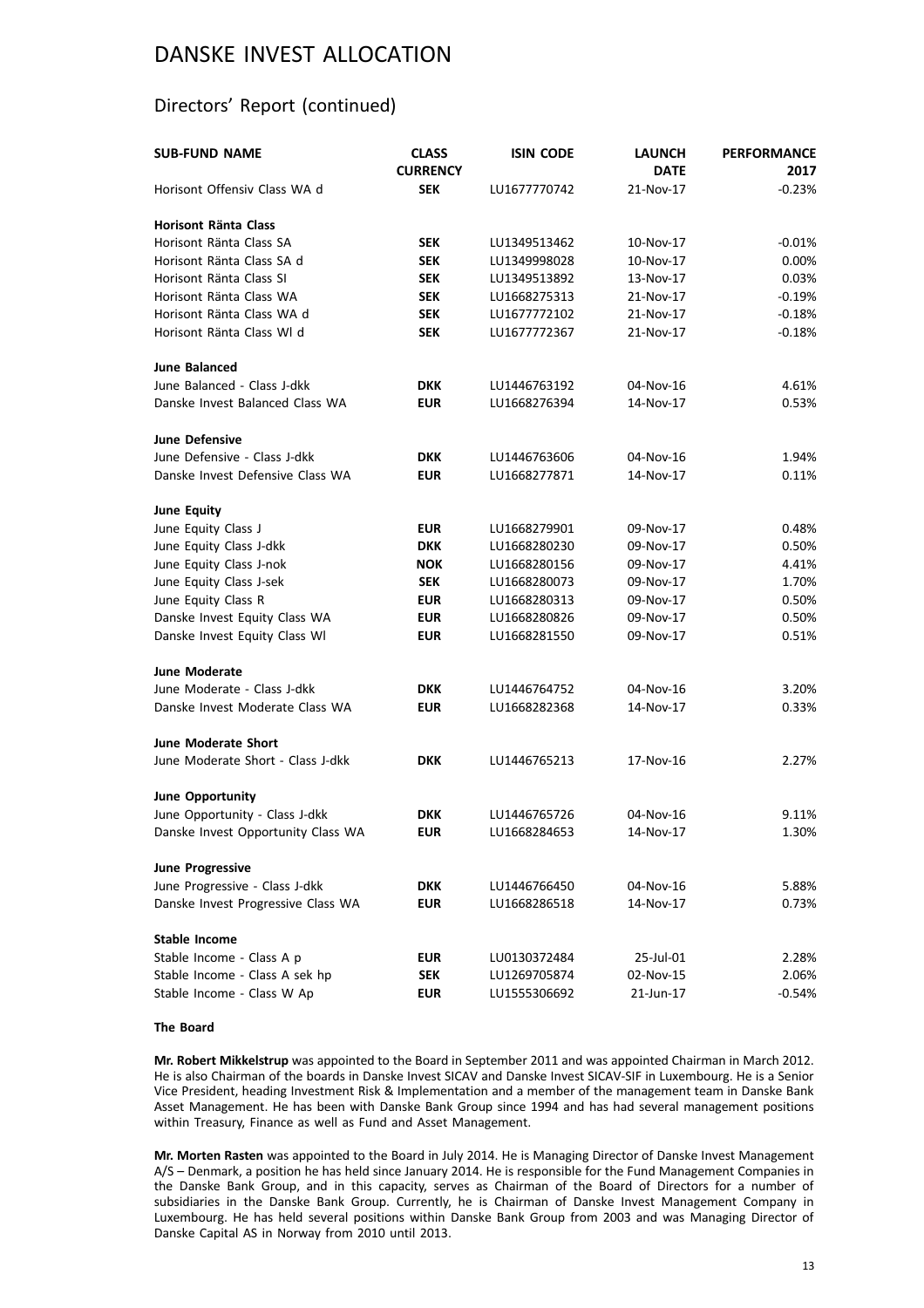## Directors' Report (continued)

**Mr. Jan Stig Rasmussen** was appointed to the Board in June 2017. He is an experienced independent director within the financial sector with recognized competence in the Pan-European banking and asset management industry. He is a non-executive director of a number of investment funds, both traditional UCITS and Alternative Investment Funds. He is on the board of some fund management companies based in Luxembourg and Switzerland as well as on a Luxembourg-based bank. He embarked on his career in the financial industry in Denmark in 1980, but has worked in Luxembourg since 1987. He has been CEO of Sparinvest S.A. and member of Sparinvest's Group Executive Committee (2005-2013) as well as Managing Director of Nordea Investment Funds S.A. (2000-2005). In both cases he was responsible for developing the Group's international business model. Prior to this, he was an Executive Director at Nordea Bank S.A.'s Private Banking Department (1992-1999), Associate Director and Head of International Bank Services (1989-1992) as well as Credit Officer and Deputy Head of Credit Department (1987-1989).

**Mrs. Salla Komulainen** was appointed to the Board in June 2017. She is an independent director and consultant specialising in fund governance, compliance and delegates oversight matters within UCITS and alternative investment funds. Until October 2017, she held also a part-time conducting officer role at Mandatum Life Fund Management. She started her career in the financial services industry in Finland in 1994. From 1997 to 2007 she worked within several major banks in Finland as controller, head of custody client services, project manager and sales director. From 2010 to 2012 she worked for CapMan Group in Luxembourg where, as fund manager, she was responsible for CapMan's Luxembourg office and oversaw daily fund and management company operations. She is a member of Luxembourg and UK Institute of Directors and actively participates in committee work at the Luxembourg Private Equity & Venture Capital Association.

Date:

The Board Directors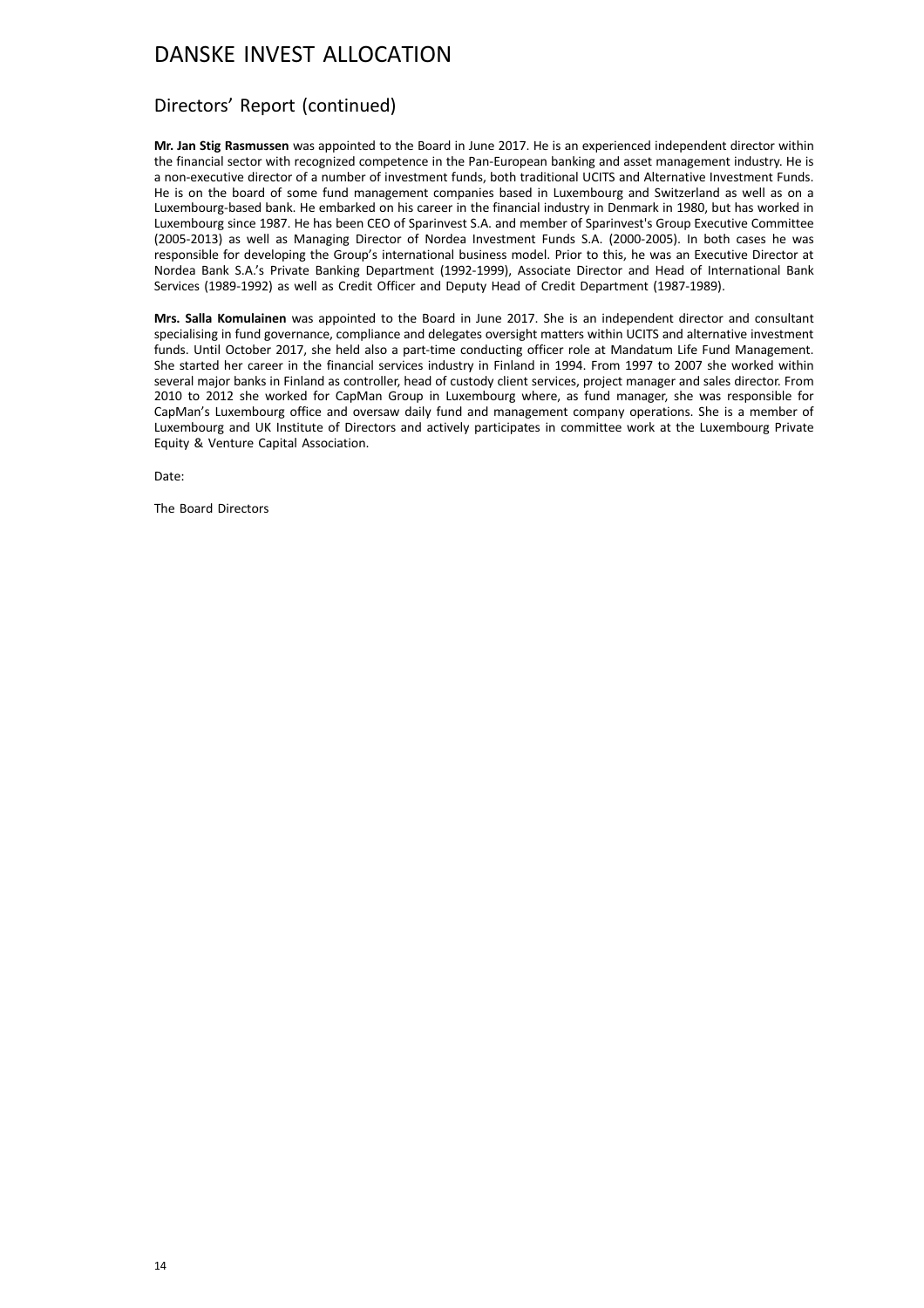## Investment Managers' Report for the year ended December 31, 2017

**Investment markets in 2017**

## **Global economy**

#### *Better than expected*

The global economy surprised on the upside in 2017. Economic data were better than expected and central banks maintained accommodative monetary policies. The international political stage also saw several events that were positively received by the markets, including the presidential election in France and tax reform in the US.

Expectations of higher growth and inflation in the US were not fulfilled in the first half of 2017. Core inflation and wage growth, in particular, were lower than expected, which stoked concerns about the ability of central banks to fulfil their inflation mandate. Economic data strengthened again towards the end of 2017, bolstering growth expectations and also the prospects of further monetary policy tightening. The US central bank, the Federal Reserve, or Fed, delivered three rate hikes in 2017 and a plan for reducing its bond holdings that were the result of quantitative easing (QE). Nevertheless, financial conditions remained loose – equities rose and credit spreads tightened, while a combination of low inflation and a cautious central bank kept long yields largely unchanged.

The US president, Donald Trump, had difficulty living up to the high expectations for 2017 despite both chambers of Congress having Republican majorities. However, the Republicans did manage to push through a tax reform that cut corporate taxes dramatically. This increases the prospects for higher corporate earnings growth and modestly higher GDP growth in the US in the coming years.

The eurozone economies surprised very positively in 2017. Investment growth had been the missing element from the recovery, but this changed in 2017 when both business investment and construction activity surprised positively. Declining political uncertainty, a synchronised global upswing among all the major economies and a financial system that is again in a position to support the economy have been the cornerstones of this strong growth. The positive trend was particularly apparent in Q4 2017 in the manufacturing sector, which reported record-high business confidence.

The political arena is still Europe's sore point, though the eurozone experienced some positive news on this front in 2017. Emmanuel Macron becoming the president of France was positively received by the financial markets due to his reform-friendly policies. Macron eased the burden of the French corporate sector via both tax and labour market reforms. Both factors are critical to making France more competitive and therefore strengthen the outlook for French growth in the coming years.

Like the Fed, the European Central Bank (ECB) noted the lack of inflation in 2017 and succeeded in keeping long market yields stable. That being said, the ECB did initiate a normalisation of its accommodative monetary policy by announcing a tapering of its bond buyback programme.

Chinese growth also surprised positively in 2017 compared to market expectations. The authorities introduced a number of measures during the spring to combat housing market speculation. Meanwhile, loose fiscal policy provided a tailwind over the summer and the Chinese economy exceeded expectations. The Party Congress was the centre of attention in Q4 2017. China's president, Xi Jinping, set out the country's overall direction for the next five years, with an increased focus on the environment, social welfare and innovation, and generally less focus on maintaining high levels of growth.

#### **Bonds**

#### *Politics influencing yields*

Bond markets were very much focused on the newly elected US president in the opening months of 2017. Trump signalled a considerably looser fiscal policy via lower taxes and major infrastructure investments. He also aimed to protect US jobs by taxing imported goods and to pursue a tougher immigration policy. This led to significantly higher yields and inflation expectations at the start of 2017, which the market maintained for the first few months of the year.

The French election brought political uncertainty to bond markets in spring 2017. French yields rose substantially relative to German yields, though this spread was greatly reduced by Macron winning the presidential race. On the other hand, ECB President Mario Draghi caused a stir when he in late June 2017 announced the ECB's very accommodative monetary policy could not continue indefinitely, prompting higher yields in Europe.

The second half of 2017 was also heavily influenced by politics. Spain had to wrestle with Catalonia's moves towards independence, which produced higher Spanish yields versus Germany. Italy's announcement in December 2017 of an election in March 2018 also led to higher yields there. Finally, Trump managed to push through his tax deal, which together with solid economic data resulted in rising short yields in the US.

Despite the positive global trends inflation refused to budge, causing the hitherto tightening rhetoric of the central banks on monetary policy to soften a little, which stabilised long yields in particular. Hence, German 10-year yields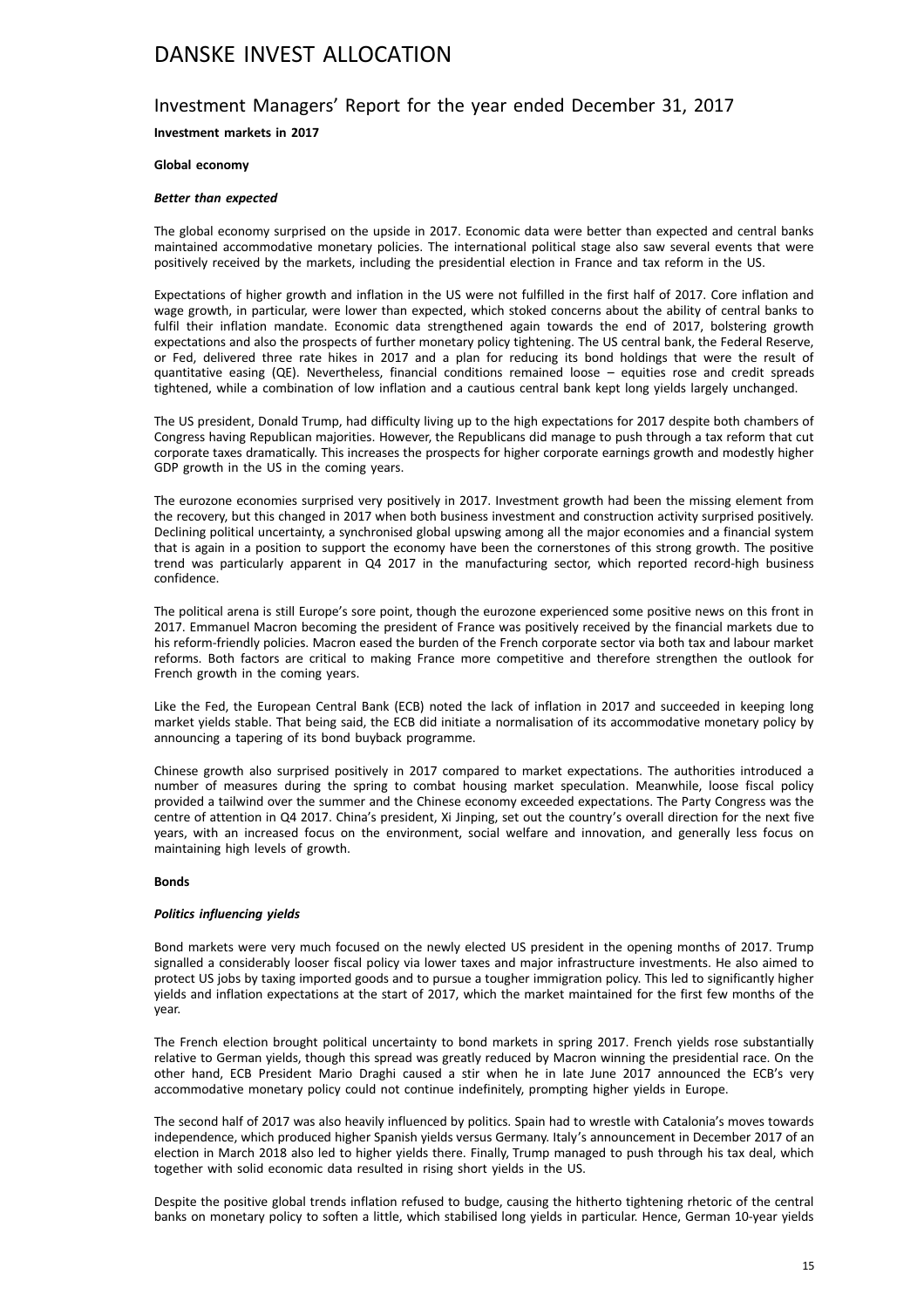## Investment Managers' Report for the year ended December 31, 2017 (continued)

have traded between 0.15% and 0.60% throughout the year, while US 10-year yields have ranged between 2.03% and 2.63%.

Danish mortgage bonds were again supported by heavy foreign demand in 2017. Low global yields made Danish mortgage bonds particularly attractive due to their combination of high yields and high creditworthiness. The foreign share of ownership of Danish bonds rose in 2017, mainly driven by German, Japanese and US investors. The yield on 10-year Danish government bonds ended the year at 0.48% after increasing 0.15 percentage points, while the benchmark 30-year mortgage bond fell by 0.24 percentage points to end 2017 with a yield of 1.95%.

While US inflation was lower than expected in 2017, global index-linked bonds generated the same return as equivalent nominal bonds. This is because UK inflation was, in contrast, higher than expected in 2017 due to the pronounced weakening of sterling since the Brexit vote in 2016. The UK pound (GBP) is currently worth around 14% less than its pre-Brexit value relative to a basket of global currencies, which has resulted in higher prices on imported goods and has subsequently had a knock-on effect on services and domestically produced goods. European inflation was low in 2017 but fully in line with market expectations.

## **Credit bonds**

#### *Broad-based upswing*

The credit bond market had yet another good year in 2017, with both high and low credit quality corporate bonds experiencing falling risk premiums and companies subsequently experiencing falling financing costs. Returns were positive across credit qualities and countries on the back of declining excess yields relative to equivalent government bonds (the credit spread) and just modest increases in underlying government yields. The credit spread on high quality credit bonds ended 0.40 percentage points lower than at the start of the year, while the credit spread on low quality credit bonds ended the year 1.22 percentage points lower. This was more positive than expected going into 2017.

Like the previous year, 2017 was generally a very good year for emerging market bonds. The excess yield on emerging market bonds relative to equivalent US Treasuries (the credit spread) was thus reduced by 0.55 percentage points over the year to 2.85% at year-end. The driving forces behind this spread narrowing were rising commodity prices in 2017 and a generally better macro picture across emerging markets that was characterised by increasing growth and improved current accounts. The end result was that emerging market government bonds issued in dollars (USD) but FX-hedged against euro (EUR) ended the year with a return of 8.2%, which was 6.2 percentage points higher than the return on equivalent US Treasuries.

However, emerging market government bonds issued in local currency generated just a modest return of 1.2% when converted to EUR. This low return was purely due to exchange rate movements, as EUR in 2017 strengthened substantially against most other currencies. The pure bond return was thus 8.9%, while emerging market currencies weakened by 7.7%, on average, against EUR.

#### **Currencies**

#### *Dollar sharply down*

The big story on the FX markets in 2017 was the strengthening of the euro against the other two main currencies, the dollar and the yen (JPY). The dollar started 2017 in a strong position after firming markedly at the end of 2016 in the wake of Trump's election win. Despite three interest rate hikes from the Fed and none from the ECB in 2017 the dollar weakened 14% against the euro, as eurozone growth, in contrast to US growth, delivered an upside surprise, plus the market was disappointed in Trump's political results. The yen weakened by roughly 10% against the euro over the year – again driven by the improvement seen in the European economy in 2017.

As expected, GBP had a difficult year due to Brexit. Sterling weakened by around 4% against EUR in 2017, though with considerable fluctuations of more than 10% between the highs and lows. We also saw the first signs of the UK economy beginning to lag behind the rest of Europe.

In Scandinavia, DKK had a quiet year, with the central bank (Danmarks Nationalbank) only intervening modestly in February and March 2017 when DKK was strong against EUR at around 7.4340. The opposite was true across the water in Sweden and Norway, which both saw their currencies weaken considerably against EUR. Uncertainty in Sweden's housing market was the main driver of Swedish krone (SEK) weakness, which fell by around 3% against EUR in 2017. The Norwegian economy seemed afflicted by a more general malaise, with inflation, for example, tumbling in 2017. The Norwegian krone (NOK) weakened by around 10% against EUR over the year.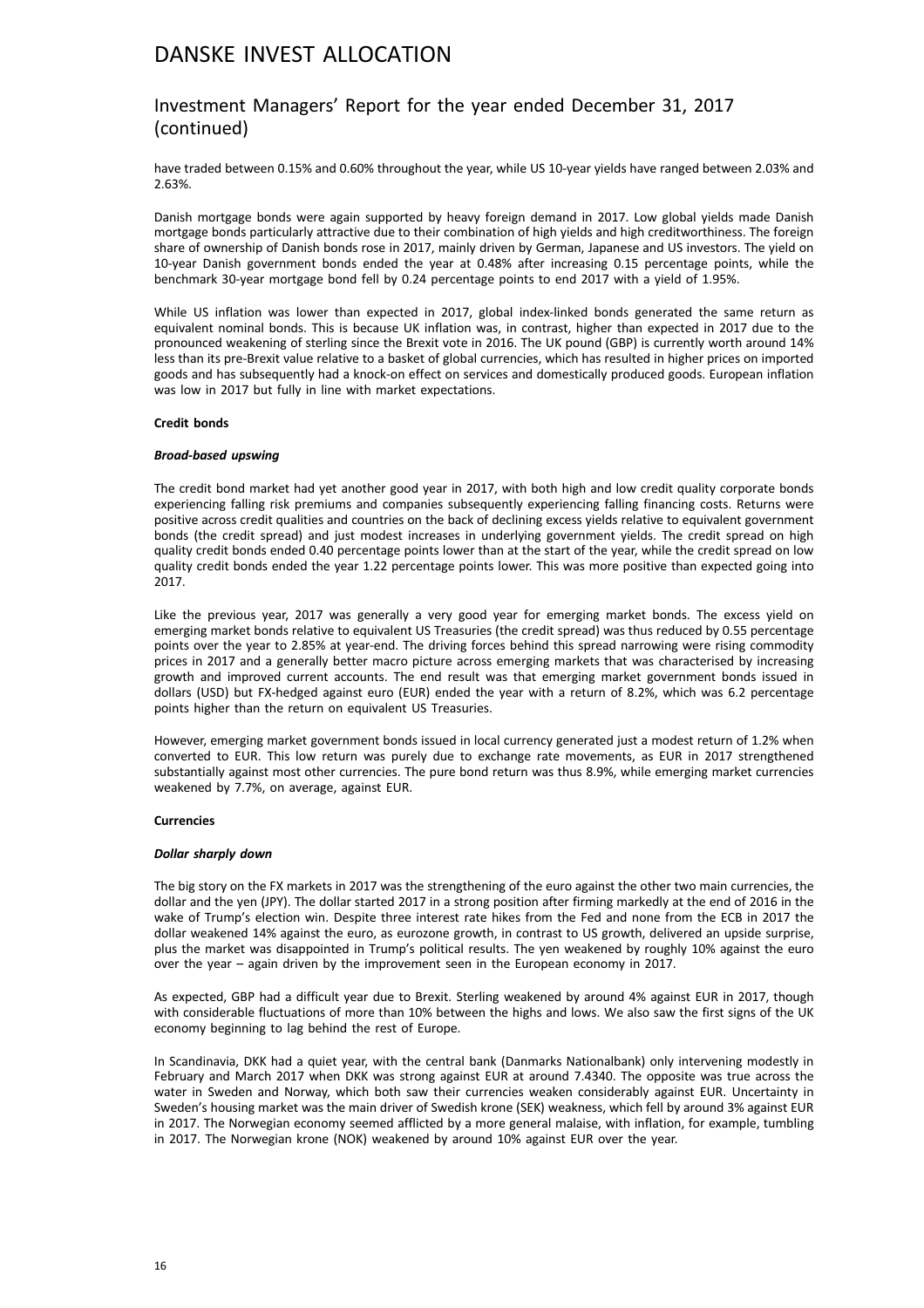## Investment Managers' Report for the year ended December 31, 2017 (continued)

## **Global equities**

#### *Global upswing pulled equities higher*

Global equity markets delivered a return of 9.0% in 2017. A synchronised global upswing among all the major economies and a financial system that is again in a position to support the economy have been the cornerstones of this strong growth.

The US equity market rose 6.6%, while the European equity market had yet another good year and delivered a return of 10.4% in 2017. Eurozone economic growth surprised very positively in 2017. Developments in the Japanese equity market in 2017 were supported by an expansive monetary policy and a gradual pick-up in economic growth. Japan's prime minister, Shinzo Abe, cemented his political power through a clear election victory in the lower house. This was received positively by the equity market, as it eases the path to political initiatives and reforms in the country. The Japanese equity market rose 9.0% in 2017.

Emerging markets delivered a return of 20.8% in 2017, meaning the region outperformed the global equity market for the second year in a row. Performance was driven by growth among IT companies and by a generally weaker USD, which makes the region more competitive. China under the leadership of President Jinping managed to counter concerns of an economic slowdown. In Brazil, the central bank and the government managed via a raft of measures to lift the economy out of the worst recession for 100 years, and this despite the political tensions prompted by the charges of corruption made against the Brazilian president, Michel Temer, in mid-2017.

Return by sector varied greatly in 2017. The sectors that generated the highest returns were IT, Materials and Industrials, with returns of 25.1%, 14.6% and 10.6%, respectively. The sectors with the lowest returns were Energy, Telecoms and Utilities, which produced returns of -5.4%, -4.2% and 1.0%, respectively. Hence, all sectors with the exceptions of Energy and Telecoms generated positive returns, though with a considerable spread.

#### **Overall expectations for investment markets in 2018**

#### **Global economy**

## *High growth but in a slightly lower gear*

Accommodative fiscal and monetary policies are expected to maintain global growth at a high level in 2018, albeit lower than in 2017 – though in contrast to 2017 we see fewer uncertainties ahead. Despite the solid outlook, however, the picture looks more muddied beneath the surface, as economic policy is expected to affect the major economies differently and growth looks set to slow generally.

We expect US growth to be solid in 2018. Tax cuts, a weaker USD and a bank system that has eased credit conditions will be key drivers. However, that will not change growth slowing from the current very high level to a more modest rate. We expect the Fed will hike interest rates three to four times in 2018 and will thus contribute to raising market rates and yields.

The growth outlook in China will likely be affected by the Communist Party's endeavours to rectify the country's structural problems. These policy initiatives will dampen growth in 2018. One aspect of the measures is tighter environmental regulations, which will hit heavy industry. Another is new legislation to curb the financing options of local government, which will slow their infrastructure investments. Finally, a series of measures to dampen housing market speculation will have a negative impact on the construction sector. Hence, we expect these sectors of the economy to slow. However, this does not mean that China's new economy, which is more oriented towards the service sector, will not continue to expand after 2017. Overall, we look for a modest slowdown in Chinese growth in 2018.

Like the US, the outlook for the eurozone is good, as both economies will kick off 2018 with a high rate of growth. A crucial difference is, however, that financial conditions in the eurozone are not as loose, so we are expecting a more pronounced slowing here. Moreover, the European investment cycle is more bound up with global growth conditions. Hence, the eurozone will be more vulnerable to a Chinese slowdown than the US. We do not expect the ECB to raise interest rates in 2018; rather, we expect the central bank will wait until H2 2019.

## **Bonds**

#### *Rising inflation and yields*

After near constant disappointments throughout 2017, inflation expectations are at rock bottom. Looking more closely at inflation in 2017, we can find numerous independent events that have all contributed to lower inflation. Whether these are coincidental or part of a larger pattern that we have not yet discerned is hard to say. Nevertheless, the fact is that spare capacity in the developed economies has been greatly reduced. We expect this will lead to rising inflation and increasing yields in 2018.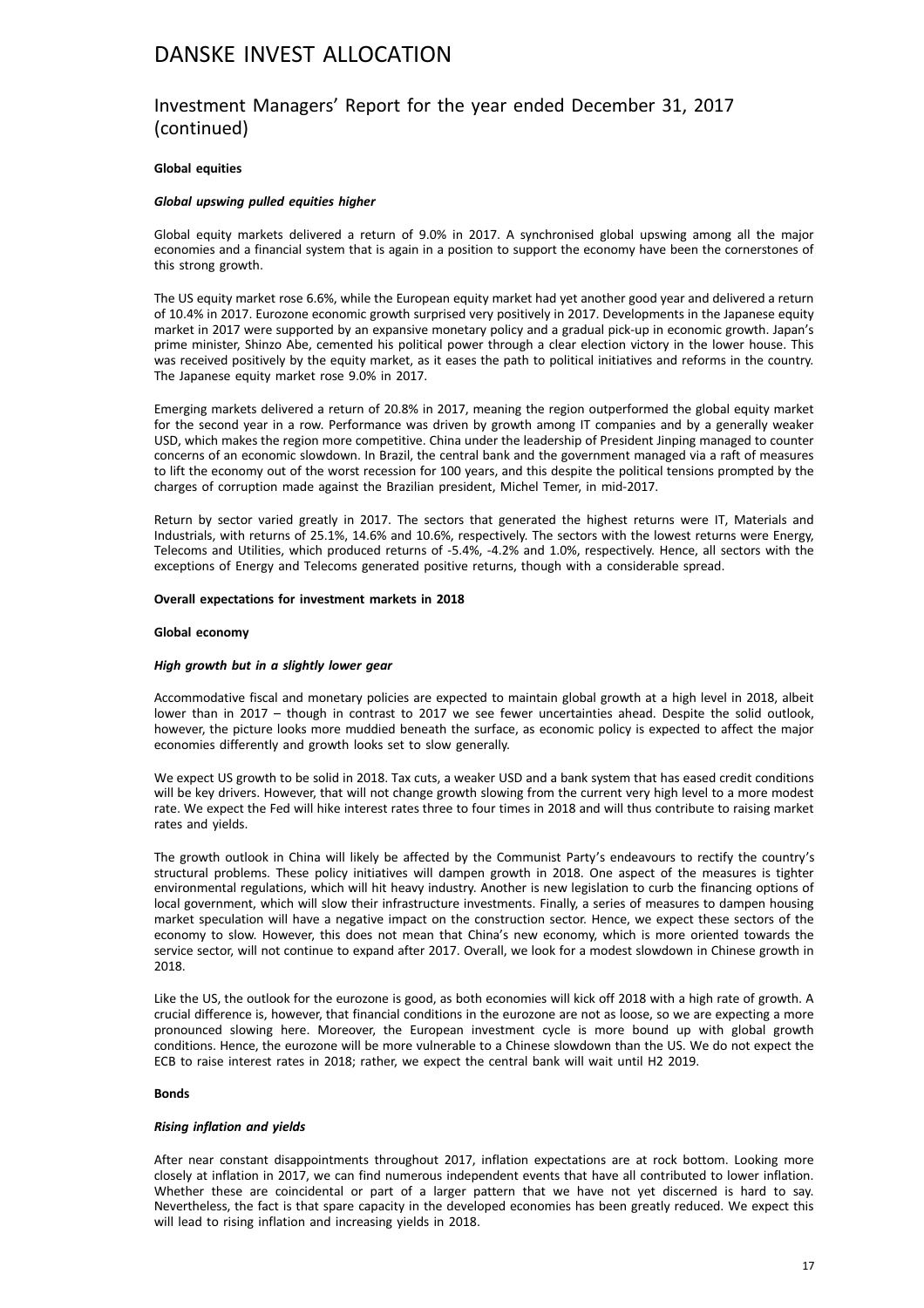## Investment Managers' Report for the year ended December 31, 2017 (continued)

As already mentioned, we expect the Fed will hike interest rates three to four times in 2018 and that the ECB will completely dismantle the remains of its bond buyback programme by the end of 2018. On the other hand, we expect Japan's central bank will maintain its target of the 10-year government bond yield being at or close to zero.

In Europe, we expect that Italy will be the source of political tension this year when the country goes to the polls in March 2018. The post-election parliamentary make-up will likely make restarting the reform process the country so badly needs impossible – and this will happen alongside the ECB tapering QE, which has otherwise lent a supporting hand to Italian interest rates. All in all, this points to rising rates and yields in Italy.

The US ended 2017 with short yields rising, but we do not expect this to continue. The market has now priced in a very strong growth outlook, which should either result in inflation expectations rising considerably or growth expectations falling again.

In Denmark, we expect the yield spread between government bonds and mortgage bonds to remain largely unchanged in 2018, but given the excess yields on mortgage bonds we expect they will produce higher returns.

Turning to global index-linked bonds, we expect 2018 will be the year when we finally begin to see a slight pick-up in wage growth in countries with low levels of unemployment – Germany and Japan are obvious candidates here. Wages normally have a very direct impact on inflation, plus there are several reasons why inflation, particularly in Japan, could rise to around 1.5% in 2018, which will presumably attract considerable attention, as Japan has not had positive inflation for the past 15 years. We also look for inflation to rise a little in the US, but probably fall in the UK. All in all, we generally expect higher returns on index-linked bonds than equivalent nominal bonds.

## **Credit bonds**

#### *A success difficult to repeat*

Here at the start of 2018 it is difficult to see the same positive scenario play out as in 2017. Economies remain buoyant, but credit spreads narrowing to the same extent as in 2017 is improbable given their current low levels. Upward pressure on yields is also a challenge for the total return on bonds, and while the accommodative monetary policies of the central banks will remain in place they will be gradually scaled back.

We expect to see a modest widening of credit spreads, with a contributing factor being the ECB coming to the end of its bond buyback programme. Demand for credit bonds will, all else being equal, decline when the programme ends.

Certain sectors and segments are particularly challenged – such as Construction and Retail. Hence, selecting the right companies and credit bonds will be more important than ever in 2018.

We still expect to see solid growth in the global economy in 2018 along with relatively stable commodity prices, which provides a foundation for continued growth in emerging markets. Based on this, we estimate the current excess yield on emerging market government bonds versus equivalent US Treasuries to be fair from a historical perspective.

As we also only expect a modest increase in the underlying yields on US Treasuries, we estimate there is scope for a small, positive return on emerging market bonds in 2018. That being said, we have to acknowledge that the level of uncertainty on US yield movements is high, while a possible growth slowdown in China and an escalation in geopolitical tensions centred on North Korea and the Middle East are also important risk factors for emerging markets.

#### **Currencies**

#### *Calmer waters for the dollar*

The big questions in 2018 are whether the eurozone can maintain its current level of growth and whether the ECB will begin to further roll back QE and raise interest rates – or whether a stronger EUR and predicted lower growth in China will feed through to European exports and shave the top of growth levels. We assess the relatively high expectations for the US economy and interest rate hikes to be already priced into USD, and therefore expect to see EUR rise slightly in early 2018, though very substantial positive surprises would be required in the eurozone for last year's rise in EUR/USD to be repeated. GBP again looks set to have a difficult year with considerable market volatility as Brexit negotiations potentially progress.

Following the re-election of Abe in October 2017, Japan appears to be the most politically stable of the major economies. As we write, the Bank of Japan has surprised by beginning to taper its QE programme. We therefore expect JPY to be stable to slightly stronger against EUR in 2018. However, the big joker with Japan is the uncertainty around North Korea.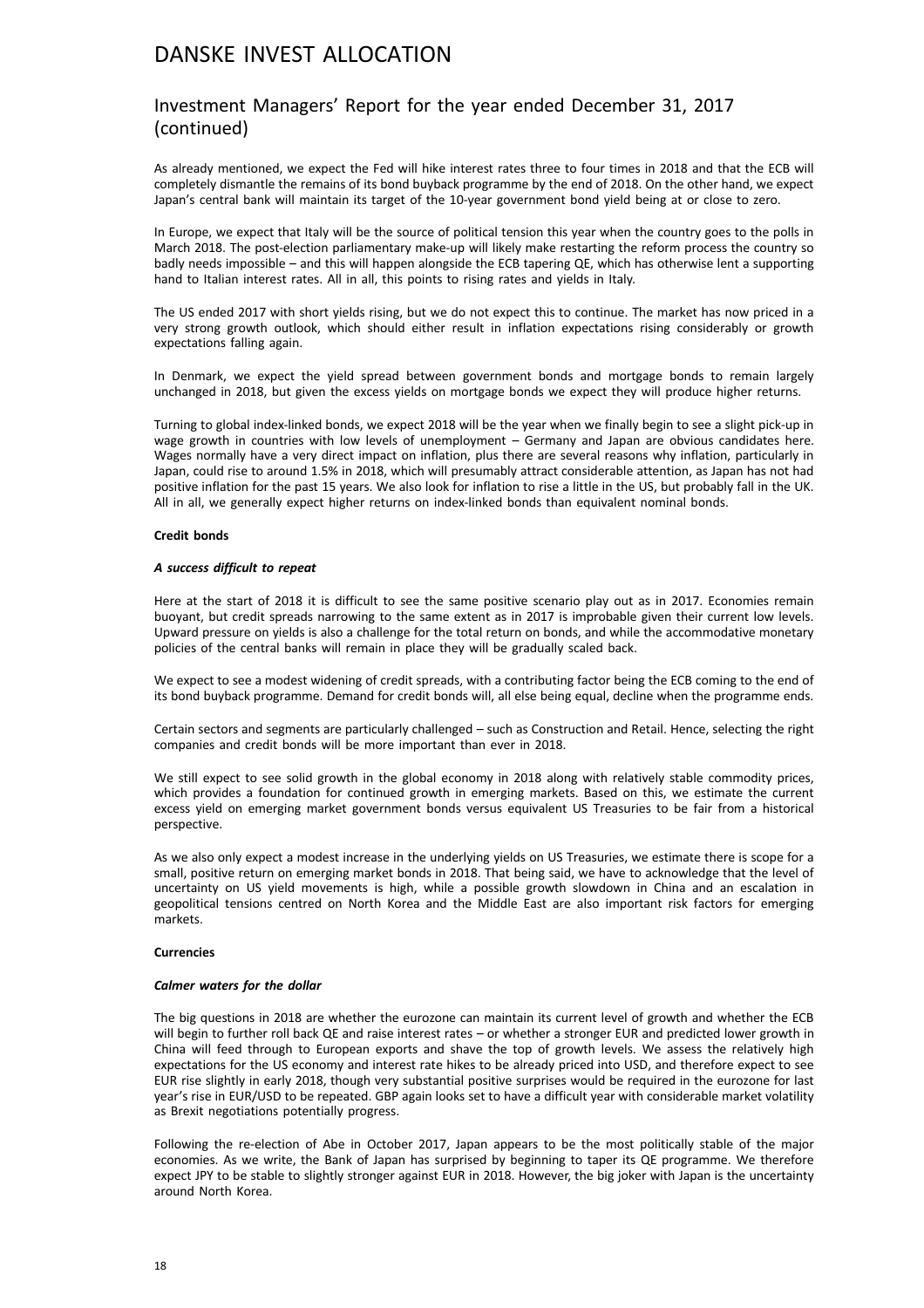## Investment Managers' Report for the year ended December 31, 2017 (continued)

As mentioned, SEK weakened somewhat against EUR in 2017 due to uncertainty in the Swedish housing market, which is priced very high. The uncertainty will continue into 2018, and this together with a perhaps overly optimistic Riksbank means we have no real expectation for SEK to strengthen. That being said, SEK is already priced relatively low, which is why we expect SEK to remain unchanged at current levels.

Norway appears to have brighter prospects than Sweden. Norway is much more exposed to oil prices, which rose markedly in late 2017 and thus generally strengthened the Norwegian economy and employment. The Norwegian housing market is also under pressure, but appears less overvalued than the Swedish market. Norwegian interest rates are projected to rise slightly this year, and given that NOK is already cheap in historical terms we therefore expect it to strengthen in 2018.

## **Global equities**

## *Lower return than in 2017*

We expect equity markets to develop positively in 2018, albeit less so than in recent years due to EUR strengthening against USD and slowing economic growth rates. We also expect periods of fluctuating risk appetite driven by global economic growth, an increasing focus on central bank monetary policy actions in the developed economies and global geopolitical developments.

The information stated in this report is historical and not necessarily indicative of future performance.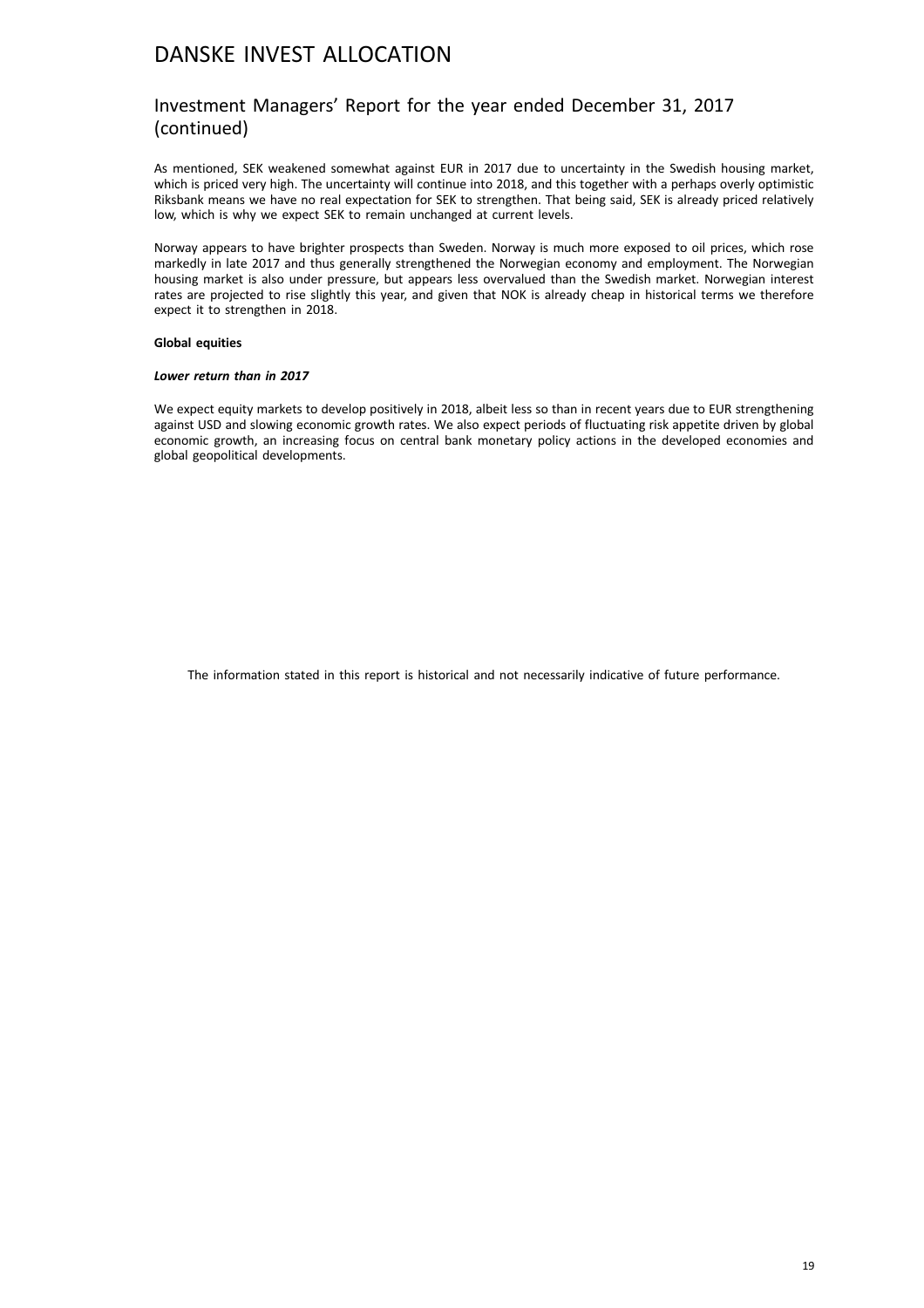# **Deloitte. Deloitte.**

Société à responsabilité limitée

S60, rue de Neudorf L-2220 Luxembourg B.P. 1173 L-1011 Luxembourg

Tel: +352 451 451 www.deloitte.lu

**Report of the** *Réviseur d'Entreprises Agréé* 

To the Shareholders of Danske Invest Allocation 13, rue Edward Steichen L - 2540 Luxembourg Grand Duchy of Luxembourg

*Report on the Audit of the Financial Statements* 

#### *Opinion*

We have audited the financial statements of Danske Invest Allocation (the « *Fund* ») and of each of its sub-funds, which comprise the statement of net assets and the statement of investments as at December 31, 2017 and the statement of operations and the statement of changes in net assets for the year then ended, and notes to the financial statements, including a summary of significant accounting policies.

ln our opinion, the accompanying financial statements give a true and fair view of the financial position of Danske Invest Allocation and of each of its sub-funds as at December 31, 2017, and of the results of theirs operations and changes in theirs net assets for the year then ended in accordance with Luxembourg legal and regulatory requirements relating to the preparation and presentation of the financial statements.

#### *Basis for Opinion*

We conducted our audit in accordance with the Law of July 23, 2016 on the audit profession (Law of July 23, 2016) and with International Standards on Auditing (ISAs) as adopted for Luxembourg by the "Commission de Surveillance du Secteur Financier" (CSSF). Our responsibilities under those Law and standards are further described in the "Responsibilities of *Réviseur d'Entreprises Agréé* for the Audit of the Financial Statements" section of our report. We are also independent of the Fund in accordance with the International Ethics Standards Board for Accountants' Code of Ethics for Professional Accountants (IESBA Code) as adopted for Luxembourg by the CSSF together with the ethical requirements that are relevant to our audit of the financial statements, and have fulfilled our other ethical responsibilities under those ethical requirements. We believe that the audit evidence we have obtained is sufficient and appropriate to provide a basis for our opinion.

#### *Other information*

The Board of Directors of the SICAV is responsible for the other information. The other information comprises the information included in the annual report but does not include the financial statements and our report of *Réviseur d'Entreprises Agréé* thereon.

Our opinion on the financial statements does not cover the other information and **we** do not express any form of assurance conclusion thereon.

ln connection with our audit of the financial statements, our responsibility is to read the other information and, in doing so, consider whether the other information is materially inconsistent with the financial statements or our knowledge obtained in the audit or otherwise appears to be materially misstated. If, based on the work we have performed, we concluded that there is a material misstatement of this other information, we are required to report this fact. We have nothing to report in this regards.

#### **Responsibilities of the Board of Directors of the SICAV and Those Charged with Governance for the Financial Statements**

The Board of Directors of the SICAV is responsible for the preparation and fair presentation of the financial statements in accordance with Luxembourg legal and regulatory requirements relating to the preparation and presentation of the financial statements, and for such internal control as the Board of Directors of the SICAV determines is necessary to enable the preparation of financial statements that are free from material misstatement, whether due to fraud or error.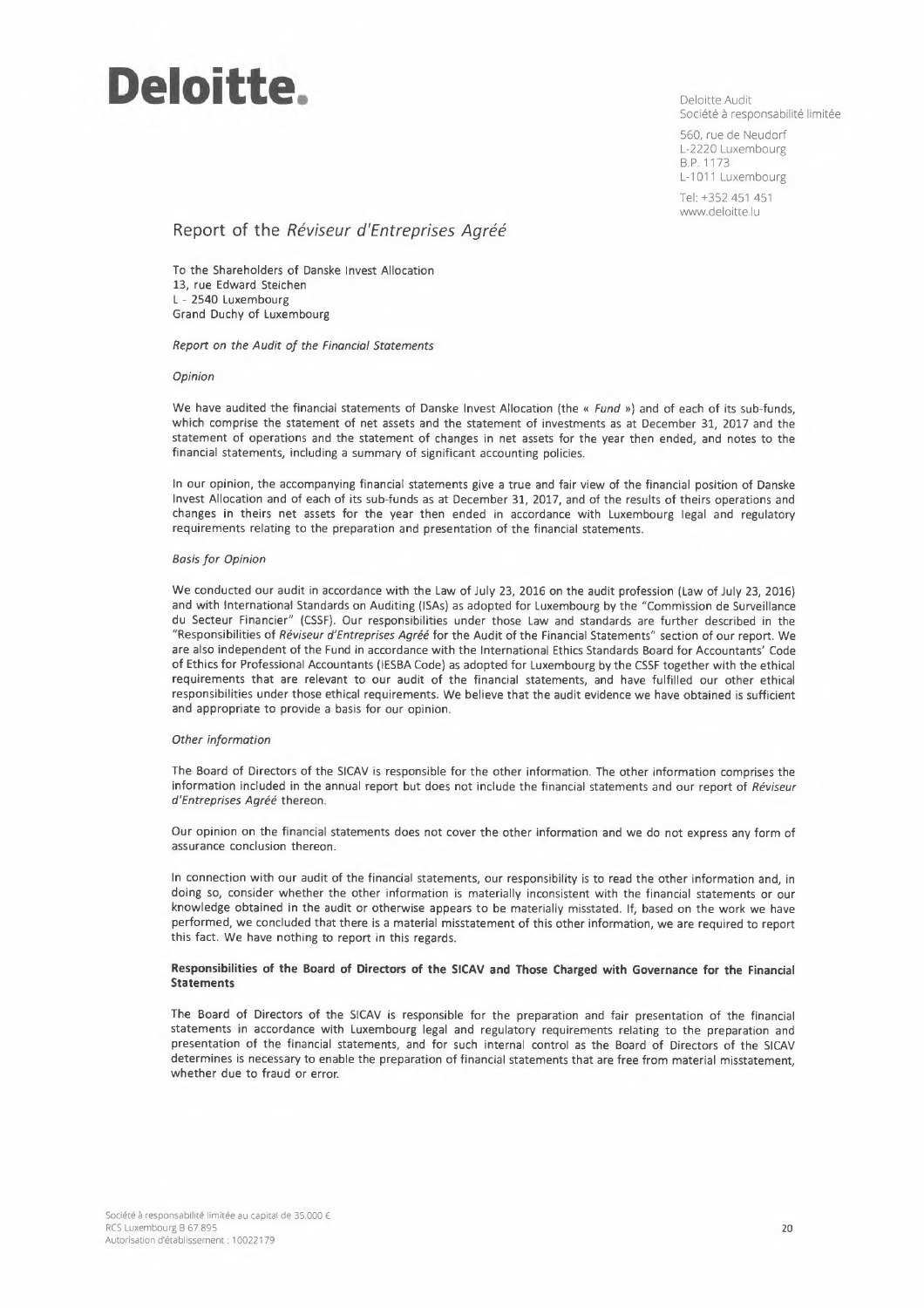# **Deloitte.**

## Report of the *Réviseur d'Entreprises Agréé* (continued)

ln preparing the financial statements, the Board of Directors of the SICAV is responsible for assessing the Fund's ability to continue as a going concern, disclosing, as applicable, matters related to going concern and using the going concern basis of accounting unless the Board of Directors of the SICAV either intends to liquidate the Fund or to cease operations, or has no realistic alternative but to do so.

Those charged with governance are responsible for overseeing the Fund's financial reporting process.

*Responsibilities of the Réviseur d'Entreprises Agréé for the Audit of the Financial Statements* 

Our objectives are to obtain reasonable assurance about whether the financial statements as a whole are free from material misstatement, whether due to fraud or error, and to issue a report of *Réviseur d'Entreprises Agréé* that includes our opinion. Reasonable assurance is a high level of assurance, but is not a guarantee that an audit conducted in accordance with the Law of July 23, 2016 and with ISAs as adopted for Luxembourg by the CSSF will always detect a material misstatement when it exists. Misstatements can arise from fraud or error and are considered material if, individually or in the aggregate, they could reasonably be expected to influence the economic decisions of users taken on the basis of these financial statements.

As part of an audit in accordance with the Law of July 23, 2016 and with ISAs as adopted for Luxembourg by the CSSF, we exercise professional judgment and maintain professional scepticism throughout the audit. We also:

• Identify and assess the risks of material misstatement of the financial statements, whether due to fraud or error, design and perform audit procedures responsive to those risks, and obtain audit evidence that is sufficient and appropriate to provide a basis for our opinion. The risk of not detecting a material misstatement resulting from fraud is higher than for one resulting from error, as fraud may involve collusion, forgery, intentional omissions, misrepresentations, or the override of internal control.

• Obtain an understanding of internal control relevant to the audit in order to design audit procedures that are appropriate in the circumstances, but not for the purpose of expressing an opinion on the effectiveness of the Fund's internal control.

• Evaluate the appropriateness of accounting policies used and the reasonableness of accounting estimates and related disclosures made by the Board of Directors of the SICAV.

• Conclude on the appropriateness of Board of Directors of the SICAV's use of the going concern basis of accounting and, based on the audit evidence obtained, whether a material uncertainty exists related to events or conditions that may cast significant doubt on the Fund's ability to continue as a going concern. If we conclude that a material uncertainty exists, we are required to draw attention in our report of the *Réviseur d'Entreprises Agréé* to the related disclosures in the financial statements or, if such disclosures are inadequate, to modify our opinion. Our conclusions are based on the audit evidence obtained up to the date of our report of the *Réviseur d'Entreprises Agréé.* However, future events or conditions may cause the Fund to cease to continue as a going concern.

• Evaluate the overall presentation, structure and content of the financial statements, including the disclosures, and whether the financial statements represent the underlying transactions and events in a manner that achieves fair presentation.

We communicate with those charged with governance regarding, among other matters, the planned scope and timing of the audit and significant audit findings, including any significant deficiencies in internal control that we identify during our audit.

For Deloitte Audit, Cabinet de révision agréé

Jean-Philippe Bachelet, Réviseur d'Entreprises Agréé Partner

March 5, 2018 Luxembourg

21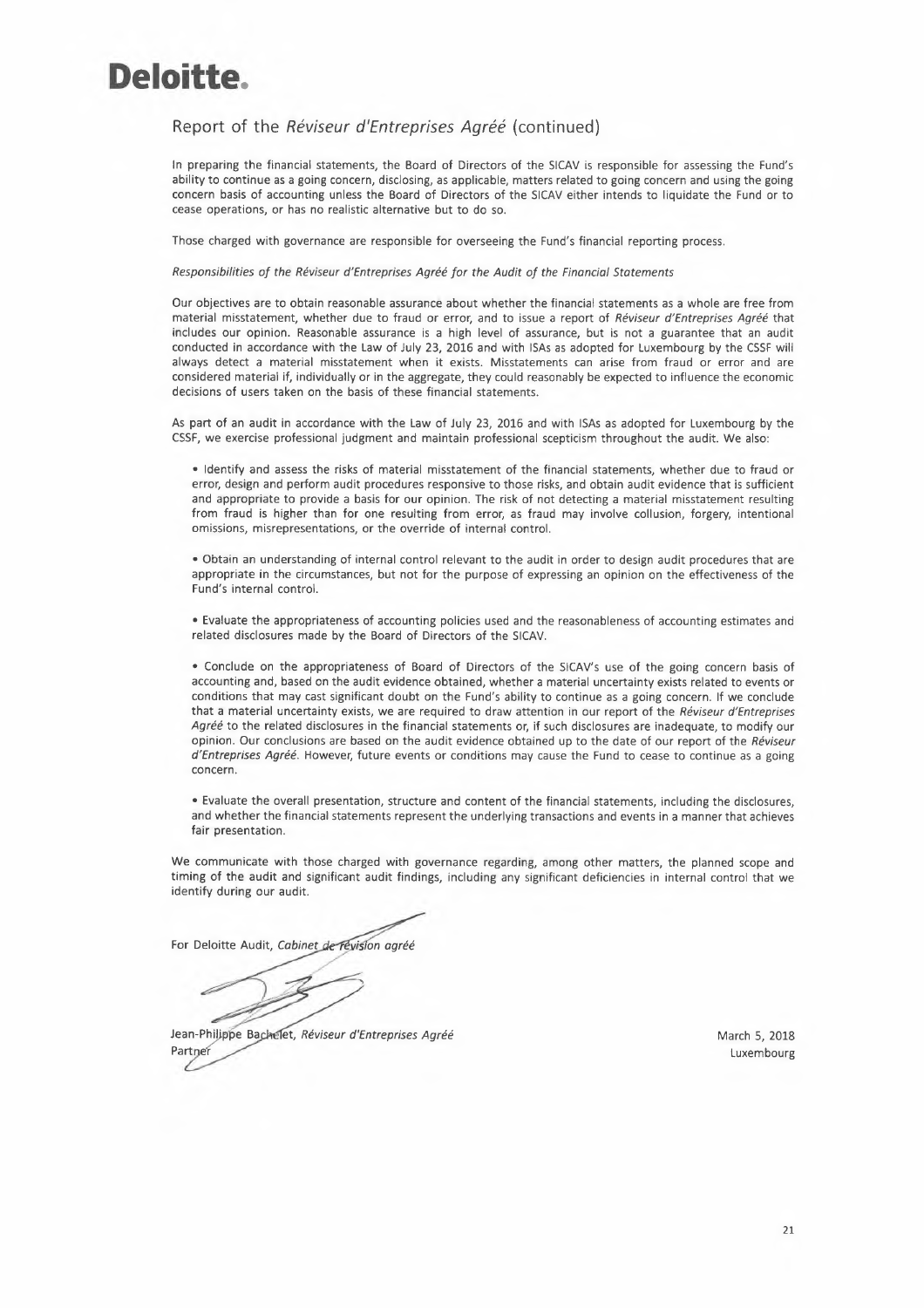## Statement of Net Assets as at December 31, 2017

|                                                          |             | <b>Dynamic</b> | <b>Equity</b><br><b>Opportunities</b> | Horisont Aktie* | Horisont<br>Balanserad* |
|----------------------------------------------------------|-------------|----------------|---------------------------------------|-----------------|-------------------------|
|                                                          | <b>Note</b> | <b>EUR</b>     | <b>EUR</b>                            | <b>SEK</b>      | <b>SEK</b>              |
| <b>ASSETS</b>                                            |             |                |                                       |                 |                         |
| Investment portfolio at market value                     | (2)         | 20,774,288     | 6,477,106                             | 4,630,751,111   | 7,933,927,000           |
| Cash at bank                                             | (2)         | 11,491         | 33,998                                | 33,651,935      | 65,173,275              |
| Amounts receivable on sale of investments                |             |                |                                       | 521,082         | 657,598                 |
| Amounts receivable on subscriptions                      |             |                |                                       | 13,125,886      | 20,070,287              |
| Interest and dividends receivable                        |             | 14,321         |                                       | 6,149           | 5,097,353               |
| Net unrealised profit on forward foreign                 |             |                |                                       |                 |                         |
| exchange contracts                                       | (11)        |                |                                       |                 |                         |
| Net unrealised profit on futures contracts               | (12)        |                |                                       |                 |                         |
| Other assets                                             | (15)        | 19,392         | 9,756                                 | 5,384,734       | 7,257,335               |
| <b>TOTAL ASSETS</b>                                      |             | 20,819,492     | 6,520,860                             | 4,683,440,897   | 8,032,182,848           |
| <b>LIABILITIES</b>                                       |             |                |                                       |                 |                         |
| Bank overdraft                                           |             | 387,004        | 9,688                                 |                 |                         |
| Amounts payable to broker                                |             |                |                                       |                 |                         |
| Interest payable                                         |             | 190            | 7                                     | 20,326          | 50,008                  |
| Amounts payable on purchase of investments               |             |                |                                       |                 | 48,169                  |
| Amounts payable on redemptions                           |             |                |                                       | 4,517,878       | 4,985,866               |
| Net unrealised loss on forward foreign exchange          |             |                |                                       |                 |                         |
| contracts                                                | (11)        |                |                                       |                 |                         |
| Management fee payable                                   | (3)         | 14,767         | 8,247                                 | 7,272,189       | 8,993,597               |
| Performance commission payable                           | (9)         | 85,461         |                                       |                 |                         |
| Taxes and expenses payable                               | (10)        | 6,837          | 4,773                                 | 266,296         | 447,429                 |
| Other liabilities                                        |             |                | 59                                    |                 |                         |
| <b>TOTAL LIABILITIES</b>                                 |             | 494,259        | 22,774                                | 12,076,689      | 14,525,069              |
| <b>TOTAL NET ASSETS</b>                                  |             | 20,325,233     | 6,498,086                             | 4,671,364,208   | 8,017,657,779           |
|                                                          |             |                |                                       |                 |                         |
| Net asset value per share<br><b>Accumulation Class A</b> |             |                | 32.234                                |                 |                         |
| Accumulation Class A p                                   |             | 36.409         |                                       |                 |                         |
| Accumulation Class A-Sek-Hp                              |             |                |                                       |                 |                         |
| Accumulation Class J                                     |             |                |                                       |                 |                         |
| <b>Accumulation Class J dkk</b>                          |             |                |                                       |                 |                         |
| Accumulation Class J nok                                 |             |                |                                       |                 |                         |
| Accumulation Class J sek                                 |             |                |                                       |                 |                         |
| <b>Accumulation Class R</b>                              |             |                |                                       |                 |                         |
| <b>Accumulation Class SA</b>                             |             |                |                                       | 258.563         | 209.816                 |
| Accumulation Class SA d                                  |             |                |                                       | 205.510         | 174.571                 |
| <b>Accumulation Class SI</b>                             |             |                |                                       | 258.563         | 209.816                 |
| <b>Accumulation Class WA eur</b>                         |             |                |                                       |                 |                         |
| <b>Accumulation Class WA sek</b>                         |             |                |                                       | 98.868          | 209.813                 |
| <b>Accumulation Class WA d</b>                           |             |                |                                       | 205.501         | 99.313                  |
| Accumulation Class WA p                                  |             |                |                                       |                 |                         |
| <b>Accumulation Class WI</b>                             |             |                |                                       |                 |                         |
| Accumulation Class WI d                                  |             |                |                                       | 205.501         |                         |
| Number of shares outstanding                             |             |                |                                       |                 |                         |
| <b>Accumulation Class A</b>                              |             |                | 201,588.9226                          |                 |                         |
| Accumulation Class A p                                   |             | 558,244.1506   |                                       |                 |                         |
| <b>Accumulation Class A-Sek-Hp</b>                       |             |                |                                       |                 |                         |

\* Launched November 10, 2017

The accompanying notes form an integral part of these financial statements.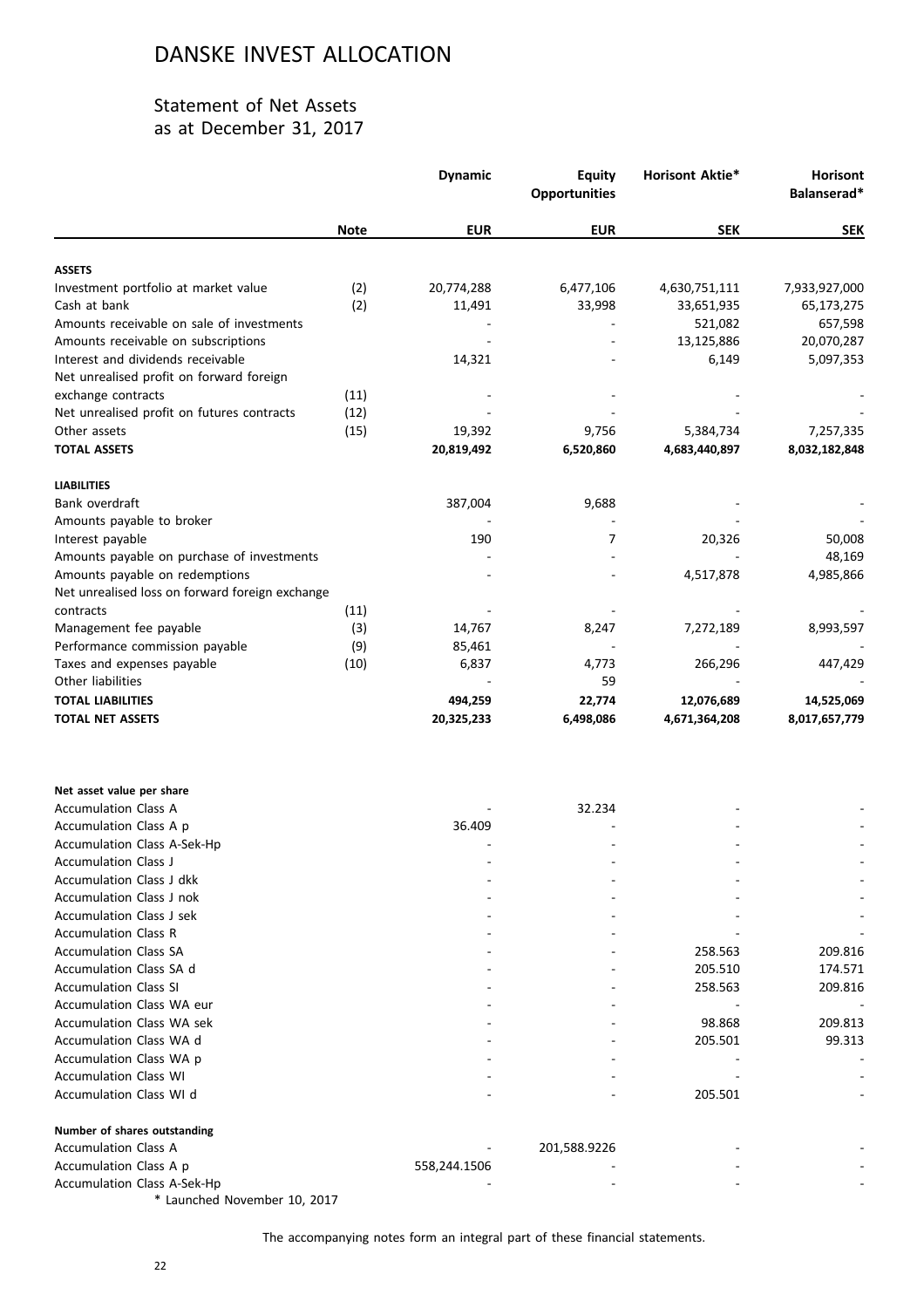# Statement of Net Assets (continued) as at December 31, 2017

|                                  |             | <b>Dynamic</b> | <b>Equity</b><br><b>Opportunities</b> | <b>Horisont Aktie*</b> | <b>Horisont</b><br>Balanserad* |
|----------------------------------|-------------|----------------|---------------------------------------|------------------------|--------------------------------|
|                                  | <b>Note</b> | <b>EUR</b>     | <b>EUR</b>                            | <b>SEK</b>             | <b>SEK</b>                     |
| <b>Accumulation Class J</b>      |             |                |                                       |                        |                                |
| Accumulation Class J dkk         |             |                |                                       |                        |                                |
| Accumulation Class J nok         |             |                |                                       |                        |                                |
| Accumulation Class J sek         |             |                |                                       |                        |                                |
| <b>Accumulation Class R</b>      |             |                |                                       |                        |                                |
| <b>Accumulation Class SA</b>     |             |                |                                       | 7,818,770.3633         | 22,120,502.2714                |
| Accumulation Class SA d          |             |                |                                       | 28,439.4156            | 399,812.1223                   |
| <b>Accumulation Class SI</b>     |             |                |                                       | 10,172,886.9639        | 15,296,392.4037                |
| Accumulation Class WA eur        |             |                |                                       |                        |                                |
| <b>Accumulation Class WA sek</b> |             |                |                                       | 994.0000               | 462,791.1984                   |
| Accumulation Class WA d          |             |                |                                       | 586.1747               | 994.0000                       |
| Accumulation Class WA p          |             |                |                                       |                        |                                |
| <b>Accumulation Class WI</b>     |             |                |                                       |                        |                                |
| Accumulation Class WI d          |             |                |                                       | 64,863.9267            |                                |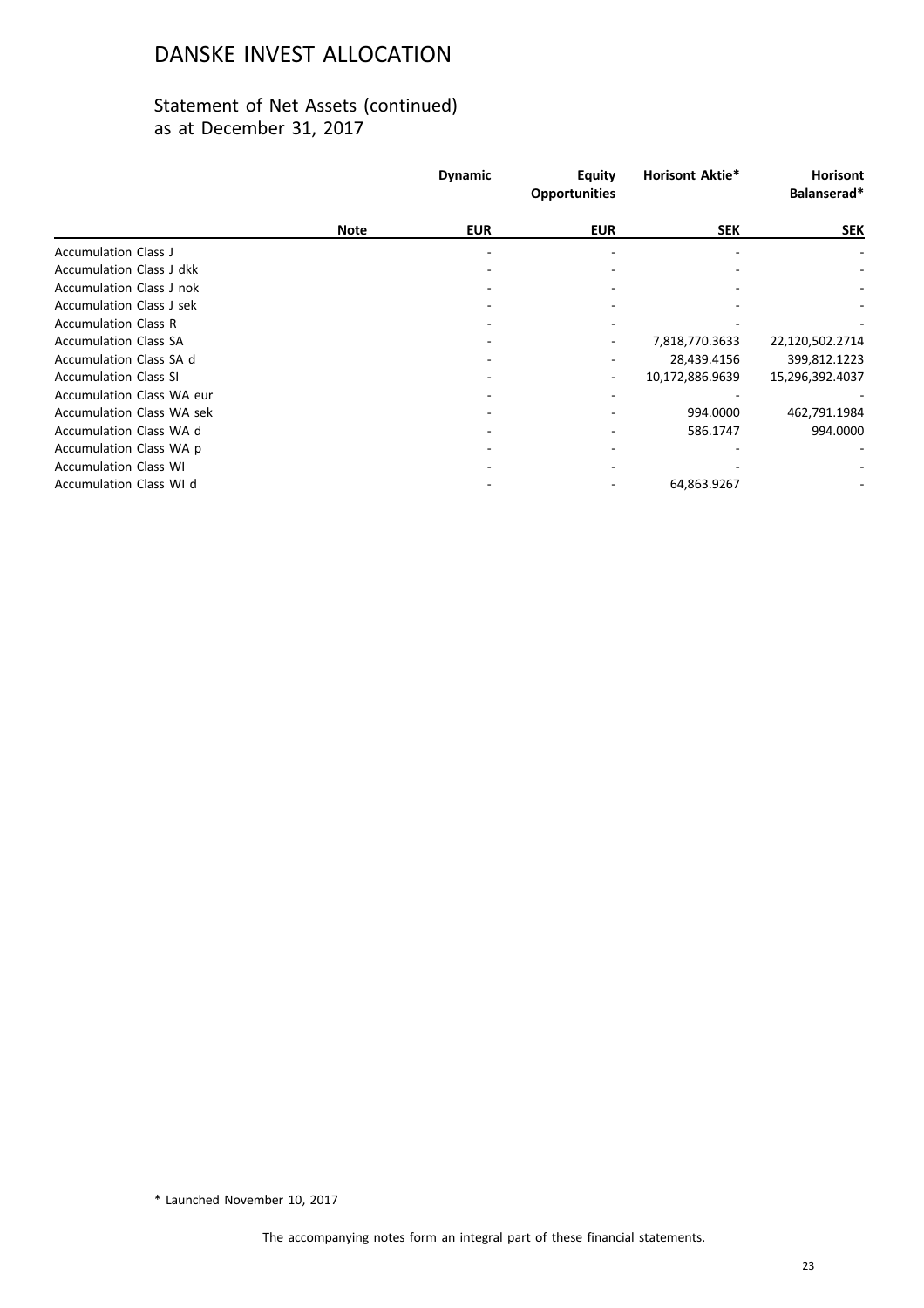## Statement of Net Assets (continued) as at December 31, 2017

|                                                          | Horisont Försiktig* Horisont Offensiv* |               |               | Horisont Ränta* | <b>June Balanced</b> |
|----------------------------------------------------------|----------------------------------------|---------------|---------------|-----------------|----------------------|
|                                                          | <b>Note</b>                            | <b>SEK</b>    | <b>SEK</b>    | <b>SEK</b>      | <b>EUR</b>           |
| <b>ASSETS</b>                                            |                                        |               |               |                 |                      |
| Investment portfolio at market value                     | (2)                                    | 6,648,037,508 | 1,204,047,696 | 922,341,810     | 7,680,968            |
| Cash at bank                                             | (2)                                    | 67,249,346    | 19,666,699    | 23,319,379      | 163,251              |
| Amounts receivable on sale of investments                |                                        |               |               |                 |                      |
| Amounts receivable on subscriptions                      |                                        | 10,866,531    | 5,379,722     | 1,234,114       | 129,852              |
| Interest and dividends receivable                        |                                        | 8,104,705     | 238,229       | 695,802         | 3,417                |
| Net unrealised profit on forward foreign                 |                                        |               |               |                 |                      |
| exchange contracts                                       | (11)                                   |               |               |                 | 1,143                |
| Net unrealised profit on futures contracts               | (12)                                   |               |               |                 |                      |
| Other assets                                             | (15)                                   | 4,961,227     | 1,178,458     | 559,960         |                      |
| <b>TOTAL ASSETS</b>                                      |                                        | 6,739,219,317 | 1,230,510,804 | 948,151,065     | 7,978,631            |
| <b>LIABILITIES</b>                                       |                                        |               |               |                 |                      |
| Bank overdraft                                           |                                        |               |               |                 |                      |
| Amounts payable to broker                                |                                        |               |               |                 |                      |
| Interest payable                                         |                                        | 39,190        | 11,149        | 28,563          | 82                   |
| Amounts payable on purchase of investments               |                                        | 24,476        |               |                 | 137,757              |
| Amounts payable on redemptions                           |                                        | 2,101,228     | 647,195       | 2,301,257       | 28,052               |
| Net unrealised loss on forward foreign exchange          |                                        |               |               |                 |                      |
| contracts                                                | (11)                                   |               |               |                 |                      |
| Management fee payable                                   | (3)                                    | 6,092,822     | 1,623,365     | 571,888         | 2,070                |
| Performance commission payable                           | (9)                                    |               |               |                 |                      |
| Taxes and expenses payable                               | (10)                                   | 380,769       | 68,057        | 56,429          | 1,030                |
| Other liabilities                                        |                                        |               |               |                 | 1,915                |
| <b>TOTAL LIABILITIES</b>                                 |                                        | 8,638,485     | 2,349,766     | 2,958,137       | 170,906              |
| <b>TOTAL NET ASSETS</b>                                  |                                        | 6,730,580,832 | 1,228,161,038 | 945,192,928     | 7,807,725            |
|                                                          |                                        |               |               |                 |                      |
| Net asset value per share<br><b>Accumulation Class A</b> |                                        |               |               |                 |                      |
| Accumulation Class A p                                   |                                        |               |               |                 |                      |
| Accumulation Class A-Sek-Hp                              |                                        |               |               |                 |                      |
| <b>Accumulation Class J</b>                              |                                        |               |               |                 |                      |
| Accumulation Class J dkk                                 |                                        |               |               |                 | 108.575              |
| Accumulation Class J nok                                 |                                        |               |               |                 |                      |
| Accumulation Class J sek                                 |                                        |               |               |                 |                      |
| <b>Accumulation Class R</b>                              |                                        |               |               |                 |                      |
| <b>Accumulation Class SA</b>                             |                                        | 173.797       | 162.714       | 118.058         |                      |
| Accumulation Class SA d                                  |                                        | 148.533       | 134.173       | 103.155         |                      |
| <b>Accumulation Class SI</b>                             |                                        | 173.797       | 162.714       | 118.058         |                      |
| Accumulation Class WA eur                                |                                        |               |               |                 | 10.053               |
| <b>Accumulation Class WA sek</b>                         |                                        | 173.791       | 162.708       | 118.060         |                      |
| Accumulation Class WA d                                  |                                        |               | 134.175       | 103.137         |                      |
| Accumulation Class WA p                                  |                                        |               |               |                 |                      |
| <b>Accumulation Class WI</b>                             |                                        |               |               |                 |                      |
| Accumulation Class WI d                                  |                                        |               |               | 103.137         |                      |
| Number of shares outstanding                             |                                        |               |               |                 |                      |
| <b>Accumulation Class A</b>                              |                                        |               |               |                 |                      |
| Accumulation Class A p                                   |                                        |               |               |                 |                      |
| Accumulation Class A-Sek-Hp                              |                                        |               |               |                 |                      |
| <b>Accumulation Class J</b>                              |                                        |               |               |                 |                      |

\* Launched November 10, 2017

The accompanying notes form an integral part of these financial statements.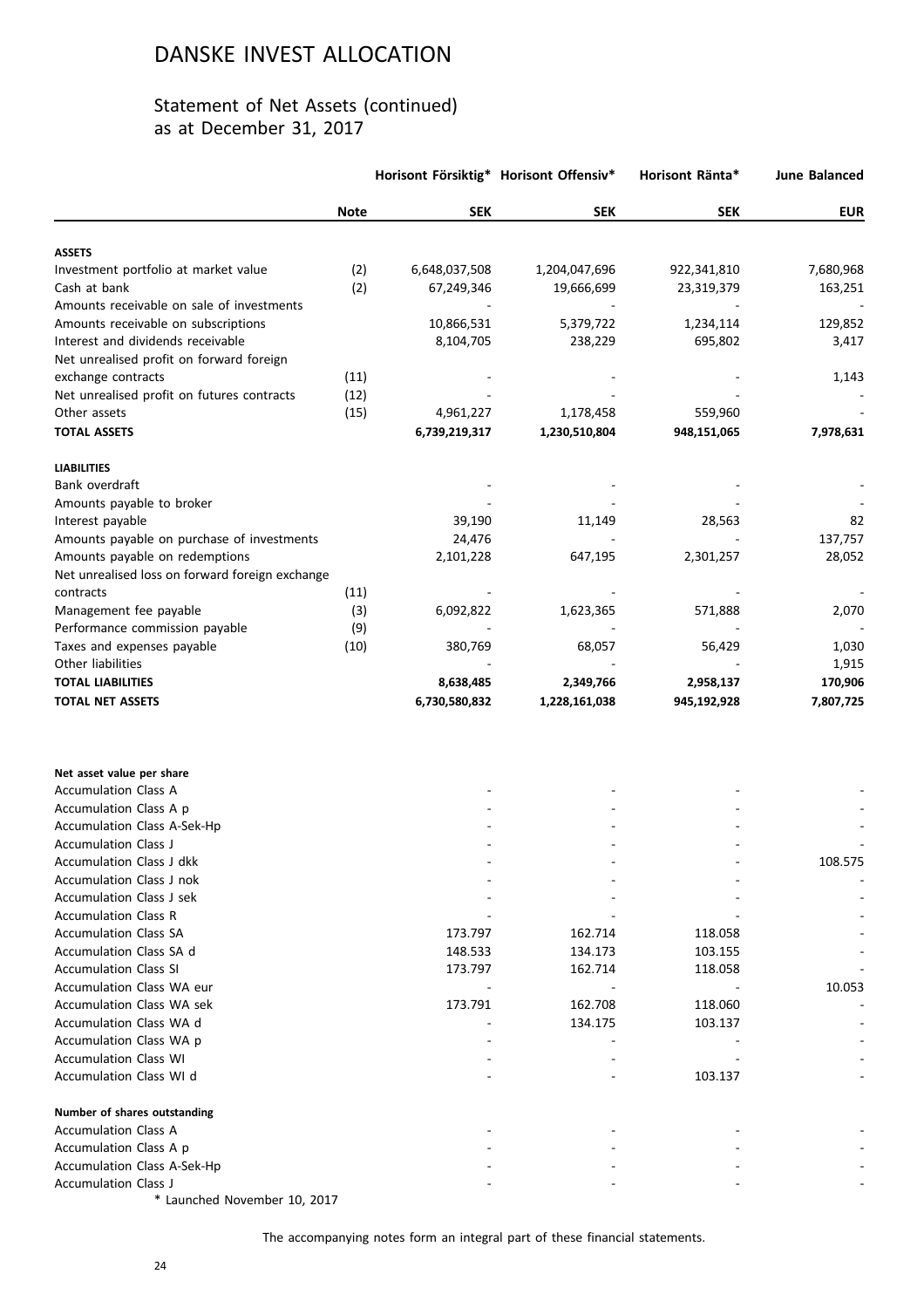## Statement of Net Assets (continued) as at December 31, 2017

|                                  |             |                 | Horisont Försiktig* Horisont Offensiv* | Horisont Ränta* | <b>June Balanced</b> |
|----------------------------------|-------------|-----------------|----------------------------------------|-----------------|----------------------|
|                                  | <b>Note</b> | <b>SEK</b>      | <b>SEK</b>                             | <b>SEK</b>      | <b>EUR</b>           |
| <b>Accumulation Class J dkk</b>  |             |                 |                                        |                 | 534,750.6822         |
| Accumulation Class J nok         |             |                 |                                        |                 |                      |
| Accumulation Class J sek         |             |                 |                                        |                 |                      |
| <b>Accumulation Class R</b>      |             |                 |                                        |                 |                      |
| <b>Accumulation Class SA</b>     |             | 28,339,954.6391 | 3,740,345.5927                         | 4,852,199.7345  |                      |
| Accumulation Class SA d          |             | 187,076.3072    | 322,213.2117                           | 885,861.6662    |                      |
| <b>Accumulation Class SI</b>     |             | 10,179,088.1700 | 3,505,692.7333                         | 388,450.4143    |                      |
| <b>Accumulation Class WA eur</b> |             |                 |                                        |                 | 1,000.0000           |
| <b>Accumulation Class WA sek</b> |             | 47,757.8488     | 26,286.0443                            | 445,316.8712    |                      |
| Accumulation Class WA d          |             |                 | 12,054.2981                            | 1,453,443.0288  |                      |
| Accumulation Class WA p          |             |                 |                                        |                 |                      |
| <b>Accumulation Class WI</b>     |             |                 |                                        |                 |                      |
| Accumulation Class WI d          |             |                 |                                        | 316,403.4089    |                      |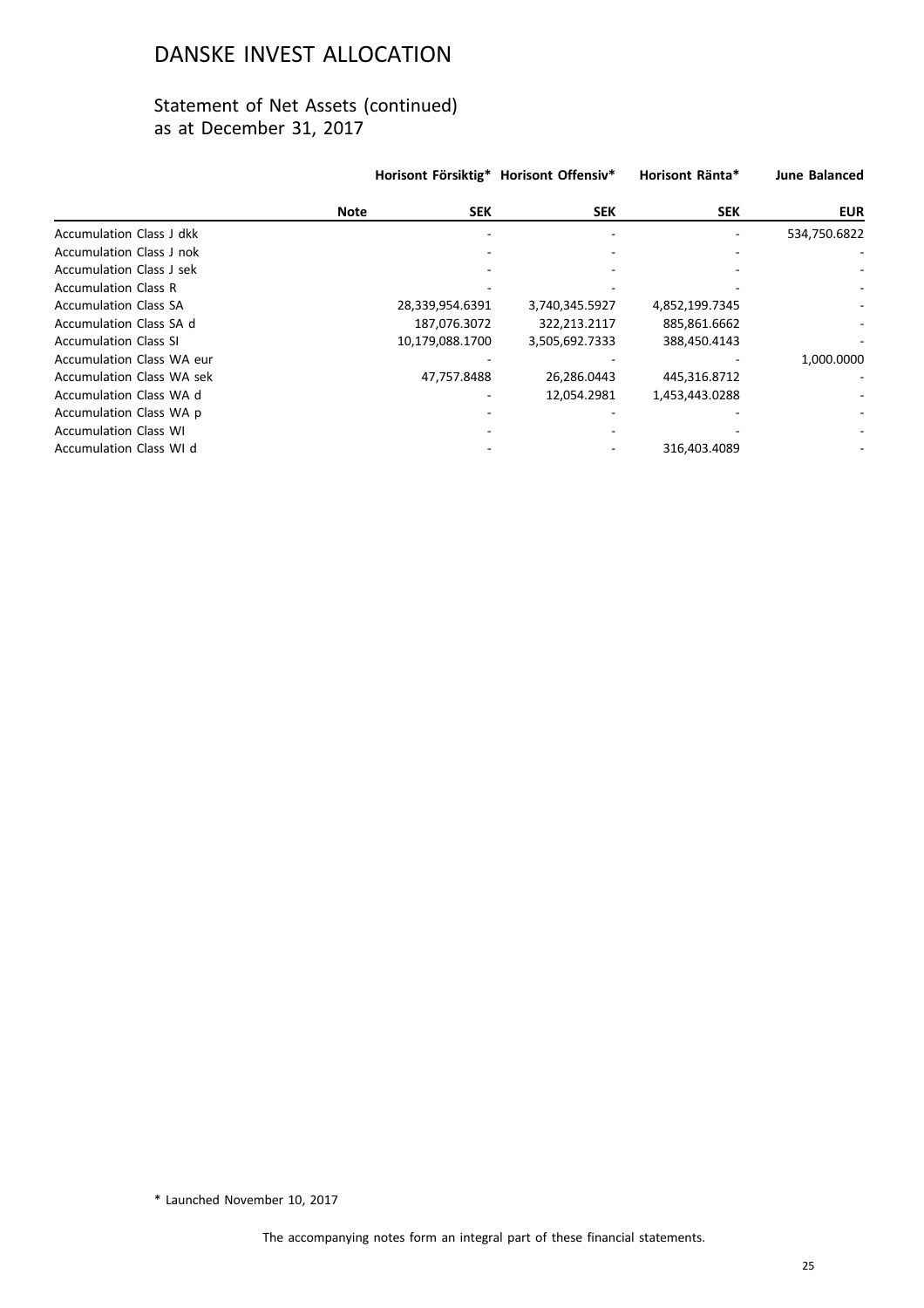## Statement of Net Assets (continued) as at December 31, 2017

|                                                       |             | <b>June Defensive</b> | June Equity* | June Moderate | <b>June Moderate</b><br><b>Short</b> |
|-------------------------------------------------------|-------------|-----------------------|--------------|---------------|--------------------------------------|
|                                                       | <b>Note</b> | <b>EUR</b>            | <b>EUR</b>   | <b>EUR</b>    | <b>EUR</b>                           |
| <b>ASSETS</b>                                         |             |                       |              |               |                                      |
| Investment portfolio at market value                  | (2)         | 1,072,801             | 291,937      | 6,944,658     | 55,770                               |
| Cash at bank                                          | (2)         | 16,970                | 1,223        | 155,160       | 282                                  |
| Amounts receivable on sale of investments             |             |                       |              |               |                                      |
| Amounts receivable on subscriptions                   |             | 3,173                 |              | 313,198       |                                      |
| Interest and dividends receivable                     |             | 135                   | 221          | 627           | 5                                    |
| Net unrealised profit on forward foreign              |             |                       |              |               |                                      |
| exchange contracts                                    | (11)        | 420                   |              | 3,448         |                                      |
| Net unrealised profit on futures contracts            | (12)        |                       |              |               |                                      |
| Other assets                                          | (15)        |                       |              |               |                                      |
| <b>TOTAL ASSETS</b>                                   |             | 1,093,499             | 293,381      | 7,417,091     | 56,057                               |
| <b>LIABILITIES</b>                                    |             |                       |              |               |                                      |
| Bank overdraft                                        |             |                       |              |               | 30                                   |
| Amounts payable to broker                             |             |                       |              |               |                                      |
| Interest payable                                      |             | 11                    |              | 60            | 3                                    |
| Amounts payable on purchase of investments            |             |                       |              | 306,514       |                                      |
| Amounts payable on redemptions                        |             | 14,330                |              | 15,828        |                                      |
| Net unrealised loss on forward foreign exchange       |             |                       |              |               |                                      |
| contracts                                             | (11)        |                       |              |               | 17                                   |
| Management fee payable                                | (3)         | 312                   | 56           | 1,840         | 36                                   |
| Performance commission payable                        | (9)         |                       |              |               |                                      |
| Taxes and expenses payable                            | (10)        | 184                   | 46           | 917           | 18                                   |
| Other liabilities                                     |             | 1,787                 |              | 1,855         | 1,802                                |
| <b>TOTAL LIABILITIES</b>                              |             | 16,624                | 102          | 327,014       | 1,906                                |
| <b>TOTAL NET ASSETS</b>                               |             | 1,076,875             | 293,279      | 7,090,077     | 54,151                               |
|                                                       |             |                       |              |               |                                      |
| Net asset value per share                             |             |                       |              |               |                                      |
| <b>Accumulation Class A</b>                           |             |                       |              |               |                                      |
| Accumulation Class A p<br>Accumulation Class A-Sek-Hp |             |                       |              |               |                                      |
| Accumulation Class J                                  |             |                       | 10.048       |               |                                      |
| Accumulation Class J dkk                              |             | 103.268               | 100.503      | 105.604       | 103.787                              |
| Accumulation Class J nok                              |             |                       | 104.414      |               |                                      |
| <b>Accumulation Class J sek</b>                       |             |                       | 101.697      |               |                                      |
| <b>Accumulation Class R</b>                           |             |                       | 10.050       |               |                                      |
| <b>Accumulation Class SA</b>                          |             |                       |              |               |                                      |
| Accumulation Class SA d                               |             |                       |              |               |                                      |
| <b>Accumulation Class SI</b>                          |             |                       |              |               |                                      |
| <b>Accumulation Class WA eur</b>                      |             | 10.011                | 10.050       | 10.033        |                                      |
| <b>Accumulation Class WA sek</b>                      |             |                       |              |               |                                      |
| Accumulation Class WA d                               |             |                       |              |               |                                      |
| Accumulation Class WA p                               |             |                       |              |               |                                      |
| <b>Accumulation Class WI</b>                          |             |                       | 10.051       |               |                                      |
| Accumulation Class WI d                               |             |                       |              |               |                                      |
| Number of shares outstanding                          |             |                       |              |               |                                      |
| <b>Accumulation Class A</b>                           |             |                       |              |               |                                      |
| Accumulation Class A p                                |             |                       |              |               |                                      |
| Accumulation Class A-Sek-Hp                           |             |                       |              |               |                                      |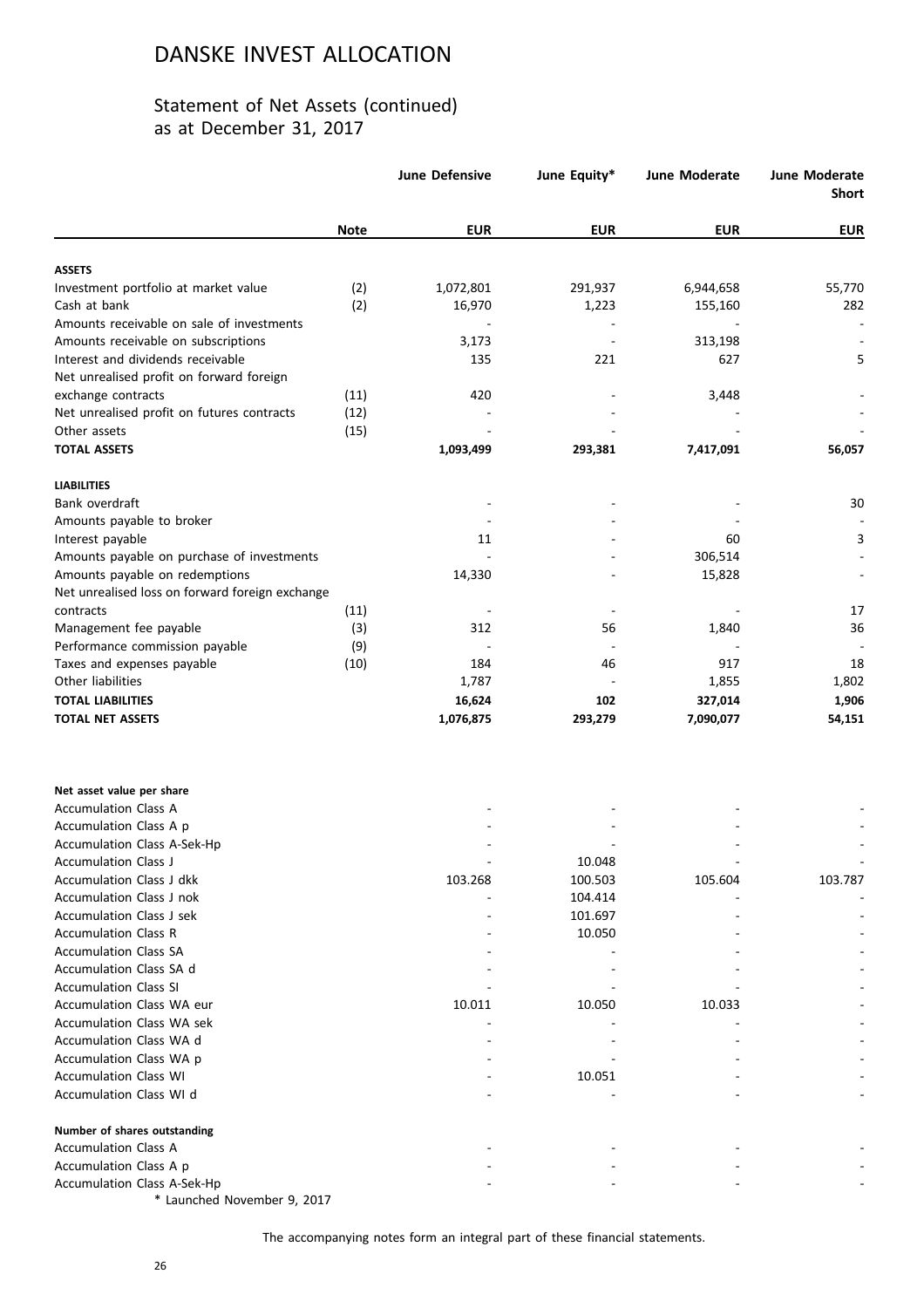## Statement of Net Assets (continued) as at December 31, 2017

|                              |             | <b>June Defensive</b> | June Equity* | <b>June Moderate</b> | <b>June Moderate</b><br><b>Short</b> |
|------------------------------|-------------|-----------------------|--------------|----------------------|--------------------------------------|
|                              | <b>Note</b> | <b>EUR</b>            | <b>EUR</b>   | <b>EUR</b>           | <b>EUR</b>                           |
| <b>Accumulation Class J</b>  |             |                       | 2,000.0000   |                      |                                      |
| Accumulation Class J dkk     |             | 76,922.4579           | 1,500.0000   | 499,189.3194         | 3,884.9643                           |
| Accumulation Class J nok     |             |                       | 2,000.0000   |                      |                                      |
| Accumulation Class J sek     |             |                       | 2,000.0000   |                      |                                      |
| <b>Accumulation Class R</b>  |             |                       | 17,000.0000  |                      |                                      |
| <b>Accumulation Class SA</b> |             |                       |              |                      |                                      |
| Accumulation Class SA d      |             |                       |              |                      |                                      |
| <b>Accumulation Class SI</b> |             |                       |              |                      | $\overline{\phantom{a}}$             |
| Accumulation Class WA eur    |             | 1,000.0000            | 2,000.0000   | 1,000.0000           | ٠                                    |
| Accumulation Class WA sek    |             |                       |              |                      |                                      |
| Accumulation Class WA d      |             |                       |              |                      | ۰                                    |
| Accumulation Class WA p      |             |                       |              |                      |                                      |
| <b>Accumulation Class WI</b> |             |                       | 2,000.0000   |                      |                                      |
| Accumulation Class WI d      |             |                       |              |                      |                                      |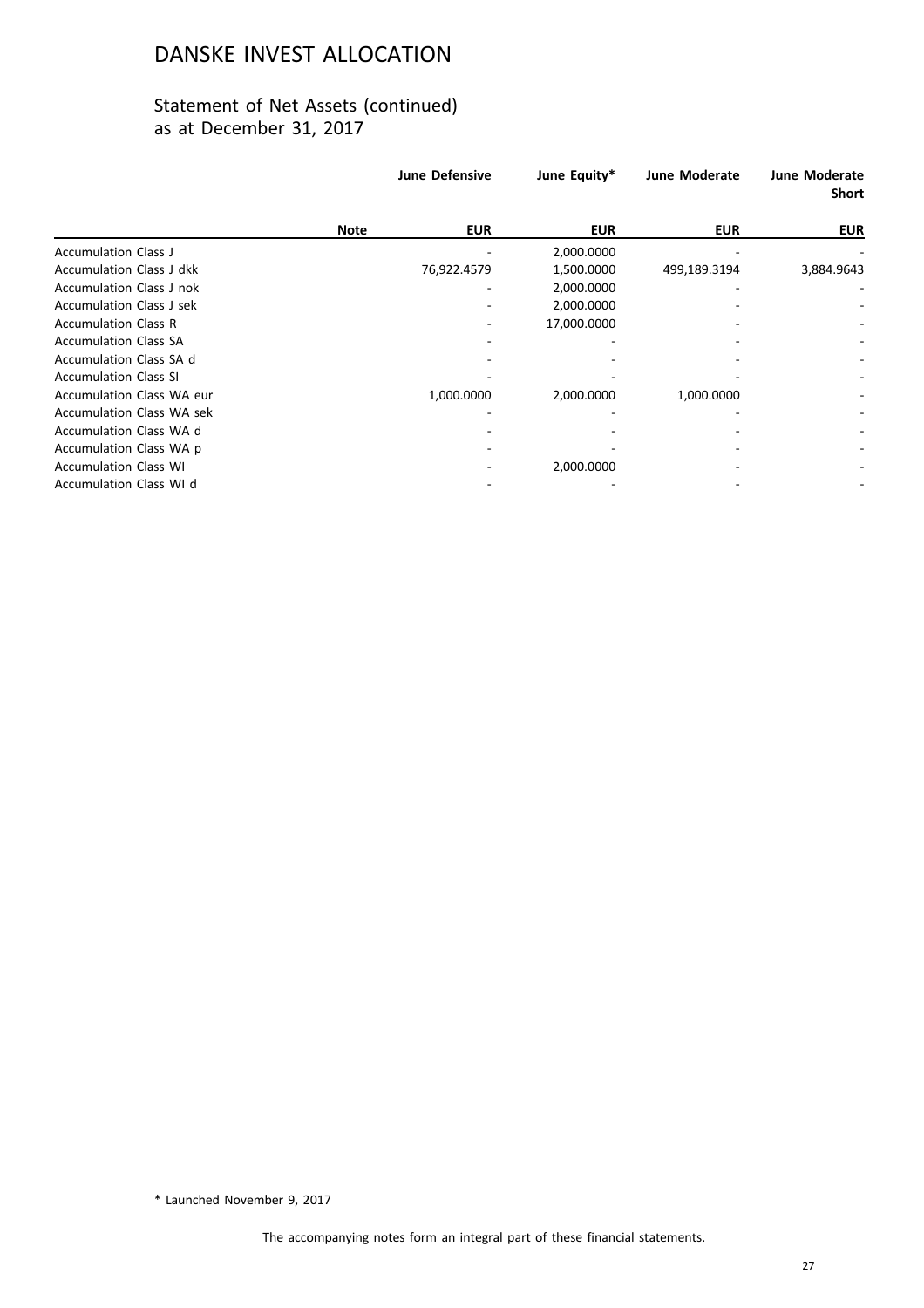## Statement of Net Assets (continued) as at December 31, 2017

|                                                         |             | <b>June Opportunity</b> | <b>June Progressive</b> | <b>Stable Income</b> | Combined      |
|---------------------------------------------------------|-------------|-------------------------|-------------------------|----------------------|---------------|
|                                                         | <b>Note</b> | <b>EUR</b>              | <b>EUR</b>              | <b>EUR</b>           | <b>EUR</b>    |
| <b>ASSETS</b>                                           |             |                         |                         |                      |               |
| Investment portfolio at market value                    | (2)         | 8,871,274               | 7,403,392               | 64,469,167           | 2,292,861,638 |
| Cash at bank                                            | (2)         | 89,654                  | 161,723                 | 3,789,449            | 25,671,278    |
| Amounts receivable on sale of investments               |             |                         |                         |                      | 119,796       |
| Amounts receivable on subscriptions                     |             | 122,625                 | 146,872                 | 39,216               | 5,905,494     |
| Interest and dividends receivable                       |             | 11,677                  | 4,979                   | 24,888               | 1,497,630     |
| Net unrealised profit on forward foreign                |             |                         |                         |                      |               |
| exchange contracts                                      | (11)        |                         | 1,461                   | 156,690              | 163,162       |
| Net unrealised profit on futures contracts              | (12)        |                         |                         | 32,748               | 32,748        |
| Other assets                                            | (15)        |                         |                         | 102,664              | 2,097,625     |
| <b>TOTAL ASSETS</b>                                     |             | 9,095,230               | 7,718,427               | 68,614,822           | 2,328,349,371 |
| <b>LIABILITIES</b>                                      |             |                         |                         |                      |               |
| Bank overdraft                                          |             |                         |                         | 2,465                | 399,187       |
| Amounts payable to broker                               |             |                         |                         | 76,930               | 76,930        |
| Interest payable                                        |             | 15                      | 77                      | 853                  | 16,466        |
| Amounts payable on purchase of investments              |             | 70,470                  | 140,931                 |                      | 663,055       |
| Amounts payable on redemptions                          |             | 56,341                  | 23,559                  | 36,333               | 1,653,594     |
| Net unrealised loss on forward foreign exchange         |             |                         |                         |                      |               |
| contracts                                               | (11)        |                         |                         |                      | 17            |
| Management fee payable                                  | (3)         | 2,315                   | 1,987                   | 33,887               | 2,561,072     |
| Performance commission payable                          | (9)         |                         |                         | 258,763              | 344,224       |
| Taxes and expenses payable                              | (10)        | 1,159                   | 992                     | 19,029               | 158,877       |
| Other liabilities                                       |             | 2,055                   | 1,972                   | 785                  | 12,230        |
| <b>TOTAL LIABILITIES</b>                                |             | 132,355                 | 169,518                 | 429,045              | 5,885,652     |
| <b>TOTAL NET ASSETS</b>                                 |             | 8,962,875               | 7,548,909               | 68,185,777           | 2,322,463,719 |
|                                                         |             |                         |                         |                      |               |
| Net asset value per share                               |             |                         |                         |                      |               |
| <b>Accumulation Class A</b>                             |             |                         |                         |                      |               |
| Accumulation Class A p                                  |             |                         |                         | 32.812               |               |
| Accumulation Class A-Sek-Hp                             |             |                         |                         | 101.835              |               |
| <b>Accumulation Class J</b>                             |             |                         |                         |                      |               |
| Accumulation Class J dkk                                |             | 119.319                 | 111.419                 |                      |               |
| <b>Accumulation Class J nok</b>                         |             |                         |                         |                      |               |
| <b>Accumulation Class J sek</b>                         |             |                         |                         |                      |               |
| <b>Accumulation Class R</b>                             |             |                         |                         |                      |               |
| <b>Accumulation Class SA</b>                            |             |                         |                         |                      |               |
| Accumulation Class SA d<br><b>Accumulation Class SI</b> |             |                         |                         |                      |               |
| Accumulation Class WA eur                               |             | 10.130                  |                         |                      |               |
| <b>Accumulation Class WA sek</b>                        |             |                         | 10.073                  |                      |               |
| Accumulation Class WA d                                 |             |                         |                         |                      |               |
|                                                         |             |                         |                         |                      |               |
| Accumulation Class WA p                                 |             |                         |                         | 32.826               |               |
| <b>Accumulation Class WI</b><br>Accumulation Class WI d |             |                         |                         |                      |               |
| Number of shares outstanding                            |             |                         |                         |                      |               |
| <b>Accumulation Class A</b>                             |             |                         |                         |                      |               |
| Accumulation Class A p                                  |             |                         |                         | 1,464,290.3357       |               |
| <b>Accumulation Class A-Sek-Hp</b>                      |             |                         |                         | 191,891.6458         |               |
| <b>Accumulation Class J</b>                             |             |                         |                         |                      |               |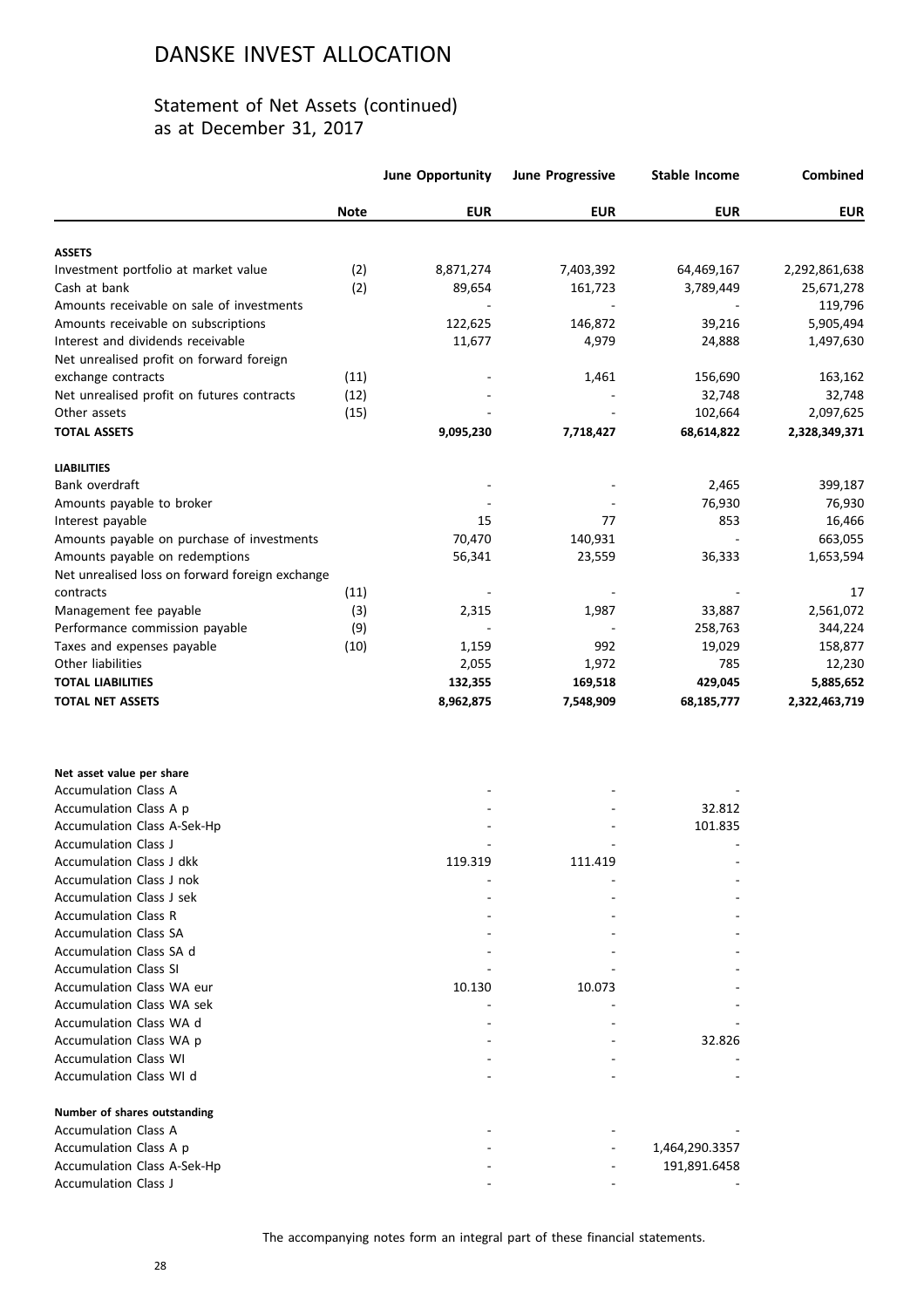## Statement of Net Assets (continued) as at December 31, 2017

|                                  |             | June Opportunity | <b>June Progressive</b> | <b>Stable Income</b> | <b>Combined</b> |
|----------------------------------|-------------|------------------|-------------------------|----------------------|-----------------|
|                                  | <b>Note</b> | <b>EUR</b>       | <b>EUR</b>              | <b>EUR</b>           | <b>EUR</b>      |
| Accumulation Class J dkk         |             | 558,690.3998     | 503,785.8949            |                      |                 |
| Accumulation Class J nok         |             |                  |                         |                      |                 |
| Accumulation Class J sek         |             |                  |                         |                      |                 |
| <b>Accumulation Class R</b>      |             |                  |                         |                      |                 |
| <b>Accumulation Class SA</b>     |             |                  |                         |                      |                 |
| Accumulation Class SA d          |             |                  |                         |                      |                 |
| <b>Accumulation Class SI</b>     |             |                  |                         |                      |                 |
| <b>Accumulation Class WA eur</b> |             | 1,000.0000       | 1,000.0000              |                      |                 |
| <b>Accumulation Class WA sek</b> |             |                  |                         |                      |                 |
| Accumulation Class WA d          |             |                  |                         |                      |                 |
| Accumulation Class WA p          |             |                  |                         | 553,065.4733         |                 |
| <b>Accumulation Class WI</b>     |             |                  |                         |                      |                 |
| Accumulation Class WI d          |             |                  |                         |                      |                 |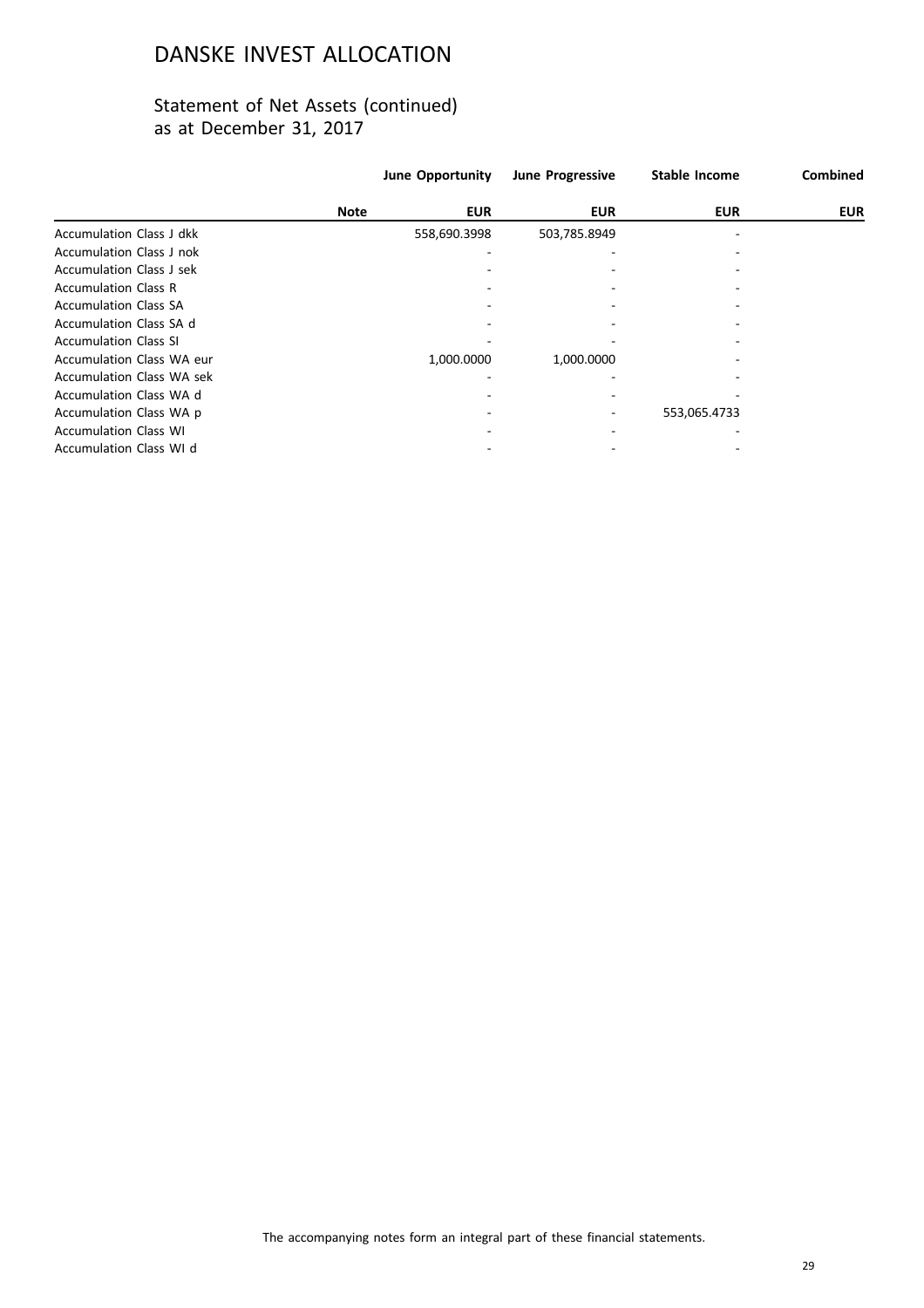## Statement of Operations and Changes in Net Assets for the Year/Period ended December 31, 2017

|                                                                                                 | <b>Dynamic</b> |               | <b>Equity</b><br><b>Opportunities</b> | <b>Horisont Aktie*</b> |
|-------------------------------------------------------------------------------------------------|----------------|---------------|---------------------------------------|------------------------|
|                                                                                                 | <b>Note</b>    | <b>EUR</b>    | <b>EUR</b>                            | <b>SEK</b>             |
| TOTAL NET ASSETS AT THE BEGINNING OF THE YEAR/PERIOD                                            |                | 22,942,948    | 12,399,180                            |                        |
| <b>INCOME</b>                                                                                   |                |               |                                       |                        |
| Dividends, net                                                                                  | (2)            |               |                                       | 524,428                |
| Interest on bonds, net                                                                          | (2)            | 41,931        |                                       |                        |
| <b>Bank interest</b>                                                                            |                | 72            | 6                                     |                        |
| Income on Securites Lendings                                                                    |                |               |                                       |                        |
| Other income                                                                                    | (13)           | 108,803       | 56,837                                | 5,384,733              |
| <b>TOTAL INCOME</b>                                                                             |                | 150,806       | 56,843                                | 5,909,161              |
| <b>EXPENSES</b>                                                                                 |                |               |                                       |                        |
| Management fees                                                                                 | (3)            | 194,248       | 111,565                               | 8,970,788              |
| Performance commission                                                                          | (9)            | 85,461        |                                       |                        |
| Domiciliary agent fees<br>Central administration, depositary fees, registrar and transfer agent |                | 3,787         | 2,170                                 |                        |
| fees, UCITS V and compliance fees                                                               | (5)            | 37,126        | 15,510                                |                        |
| Audit, printing and publication expenses                                                        |                | 16,752        | 6,871                                 |                        |
| Subscription tax                                                                                | (6)            | 1,886         |                                       |                        |
| Marketing, Operating and Administrative fees                                                    | $(7)$ , $(8)$  |               |                                       | 444,129                |
| Bank charges and correspondent fees                                                             | (14)           | 1,111         | 452                                   |                        |
| <b>Bank interest</b>                                                                            |                | 2,319         | 210                                   | 186,960                |
| Interest on swaps                                                                               |                |               |                                       |                        |
| Other charges                                                                                   |                | 8,498         | 7,019                                 |                        |
| <b>TOTAL EXPENSES</b>                                                                           |                | 351,188       | 143,797                               | 9,601,877              |
| NET INCOME (LOSS) FROM INVESTMENTS                                                              |                | (200, 382)    | (86, 954)                             | (3,692,716)            |
| Net realised profit/(loss) on sale of investments                                               | (2)            | 2,325,289     | 2,384,914                             | 2,475,432              |
| Net realised profit/(loss) on forward foreign exchange contracts                                |                | (146)         | (1,012)                               |                        |
| Net realised profit/(loss) on futures                                                           |                |               |                                       |                        |
| Net realised profit/(loss) on foreign exchange                                                  |                | (9, 292)      | 8,137                                 | 6,559,485              |
| <b>NET REALISED PROFIT/(LOSS)</b>                                                               |                | 2,115,469     | 2,305,085                             | 5,342,201              |
| Change in net unrealised appreciation / (depreciation) on:                                      |                |               |                                       |                        |
| - investments                                                                                   |                | (1, 136, 781) | (1,702,743)                           | 13,035,238             |
| - forward foreign exchange contracts                                                            |                |               |                                       |                        |
| - futures contracts                                                                             |                |               |                                       |                        |
| NET INCREASE/(DECREASE) IN NET ASSETS AS A RESULT OF OPERATIONS                                 |                | 978,688       | 602,342                               | 18,377,439             |
| <b>MOVEMENTS IN CAPITAL</b>                                                                     |                |               |                                       |                        |
| Subscriptions of shares                                                                         |                | 1,556,818     | 55,785                                | 7,347,965,212          |
| Redemption of shares                                                                            |                | (5, 153, 221) | (6,559,221)                           | (2,694,978,443)        |
| TOTAL NET ASSETS AT THE END OF THE YEAR/PERIOD                                                  |                | 20,325,233    | 6,498,086                             | 4,671,364,208          |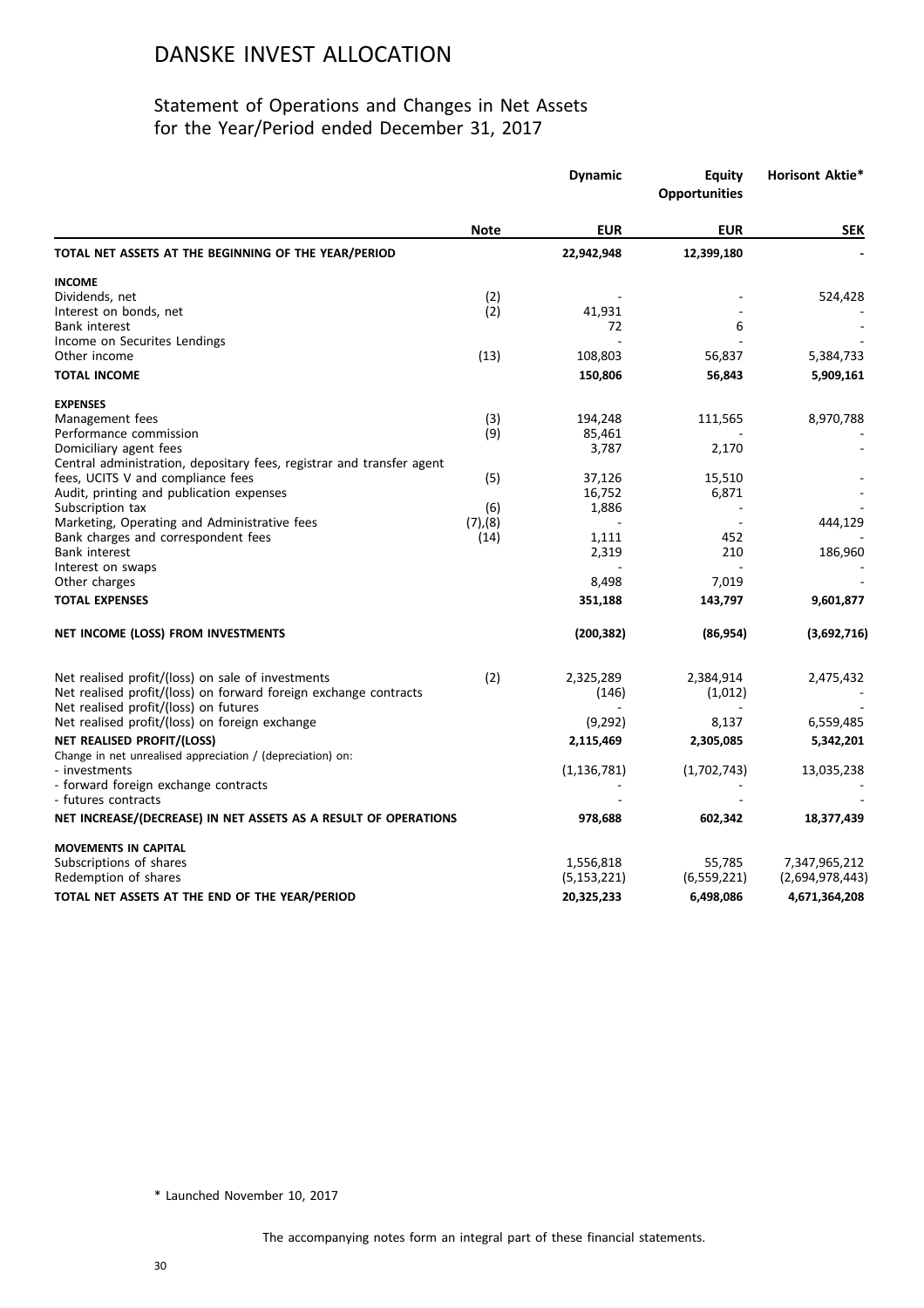## Statement of Operations and Changes in Net Assets (continued) for the Year/Period ended December 31, 2017

|                                                                                     |                      | <b>Horisont</b><br>Balanserad* | <b>Horisont</b><br>Försiktig* | Horisont<br>Offensiv* |
|-------------------------------------------------------------------------------------|----------------------|--------------------------------|-------------------------------|-----------------------|
|                                                                                     | <b>Note</b>          | <b>SEK</b>                     | <b>SEK</b>                    | <b>SEK</b>            |
| TOTAL NET ASSETS AT THE BEGINNING OF THE YEAR/PERIOD                                |                      |                                |                               |                       |
| <b>INCOME</b>                                                                       |                      |                                |                               |                       |
| Dividends, net                                                                      | (2)                  | 545,094                        | 181,119                       |                       |
| Interest on bonds, net                                                              | (2)                  | 1,978,530                      | 2,938,292                     | 96,754                |
| <b>Bank interest</b>                                                                |                      | 3                              |                               |                       |
| Income on Securites Lendings                                                        |                      |                                |                               |                       |
| Other income                                                                        | (13)                 | 7,257,333                      | 4,961,227                     | 1,178,458             |
| <b>TOTAL INCOME</b>                                                                 |                      | 9,780,960                      | 8,080,638                     | 1,275,212             |
| <b>EXPENSES</b>                                                                     |                      |                                |                               |                       |
| Management fees                                                                     | (3)                  | 11,068,546                     | 7,475,817                     | 2,000,721             |
| Performance commission                                                              | (9)                  |                                |                               |                       |
| Domiciliary agent fees                                                              |                      |                                |                               |                       |
| Central administration, depositary fees, registrar and transfer agent               |                      |                                |                               |                       |
| fees, UCITS V and compliance fees                                                   | (5)                  |                                |                               |                       |
| Audit, printing and publication expenses                                            |                      |                                |                               |                       |
| Subscription tax                                                                    | (6)<br>$(7)$ , $(8)$ |                                |                               |                       |
| Marketing, Operating and Administrative fees<br>Bank charges and correspondent fees | (14)                 | 752,231                        | 636,991                       | 113,862               |
| <b>Bank interest</b>                                                                |                      | 221,467                        | 100,290                       | 34,829                |
| Interest on swaps                                                                   |                      |                                |                               |                       |
| Other charges                                                                       |                      |                                |                               |                       |
| <b>TOTAL EXPENSES</b>                                                               |                      | 12,042,244                     | 8,213,098                     | 2,149,412             |
|                                                                                     |                      |                                |                               |                       |
| NET INCOME (LOSS) FROM INVESTMENTS                                                  |                      | (2,261,284)                    | (132, 460)                    | (874, 200)            |
| Net realised profit/(loss) on sale of investments                                   | (2)                  | (434)                          | (47, 504)                     | 26,285                |
| Net realised profit/(loss) on forward foreign exchange contracts                    |                      |                                |                               |                       |
| Net realised profit/(loss) on futures                                               |                      |                                |                               |                       |
| Net realised profit/(loss) on foreign exchange                                      |                      | 7,245,375                      | 2,553,645                     | 925,867               |
| NET REALISED PROFIT/(LOSS)                                                          |                      | 4,983,657                      | 2,373,681                     | 77,952                |
| Change in net unrealised appreciation / (depreciation) on:                          |                      |                                |                               |                       |
| - investments                                                                       |                      | 32,263,436                     | 17,462,940                    | 5,769,753             |
| - forward foreign exchange contracts                                                |                      |                                |                               |                       |
| - futures contracts                                                                 |                      |                                |                               |                       |
| NET INCREASE/(DECREASE) IN NET ASSETS AS A RESULT OF OPERATIONS                     |                      | 37,247,093                     | 19,836,621                    | 5,847,705             |
| <b>MOVEMENTS IN CAPITAL</b>                                                         |                      |                                |                               |                       |
| Subscriptions of shares                                                             |                      | 11,388,214,938                 | 8,601,327,536                 | 1,798,871,924         |
| Redemption of shares                                                                |                      | (3,407,804,252)                | (1,890,583,325)               | (576,558,591)         |
| TOTAL NET ASSETS AT THE END OF THE YEAR/PERIOD                                      |                      | 8,017,657,779                  | 6,730,580,832                 | 1,228,161,038         |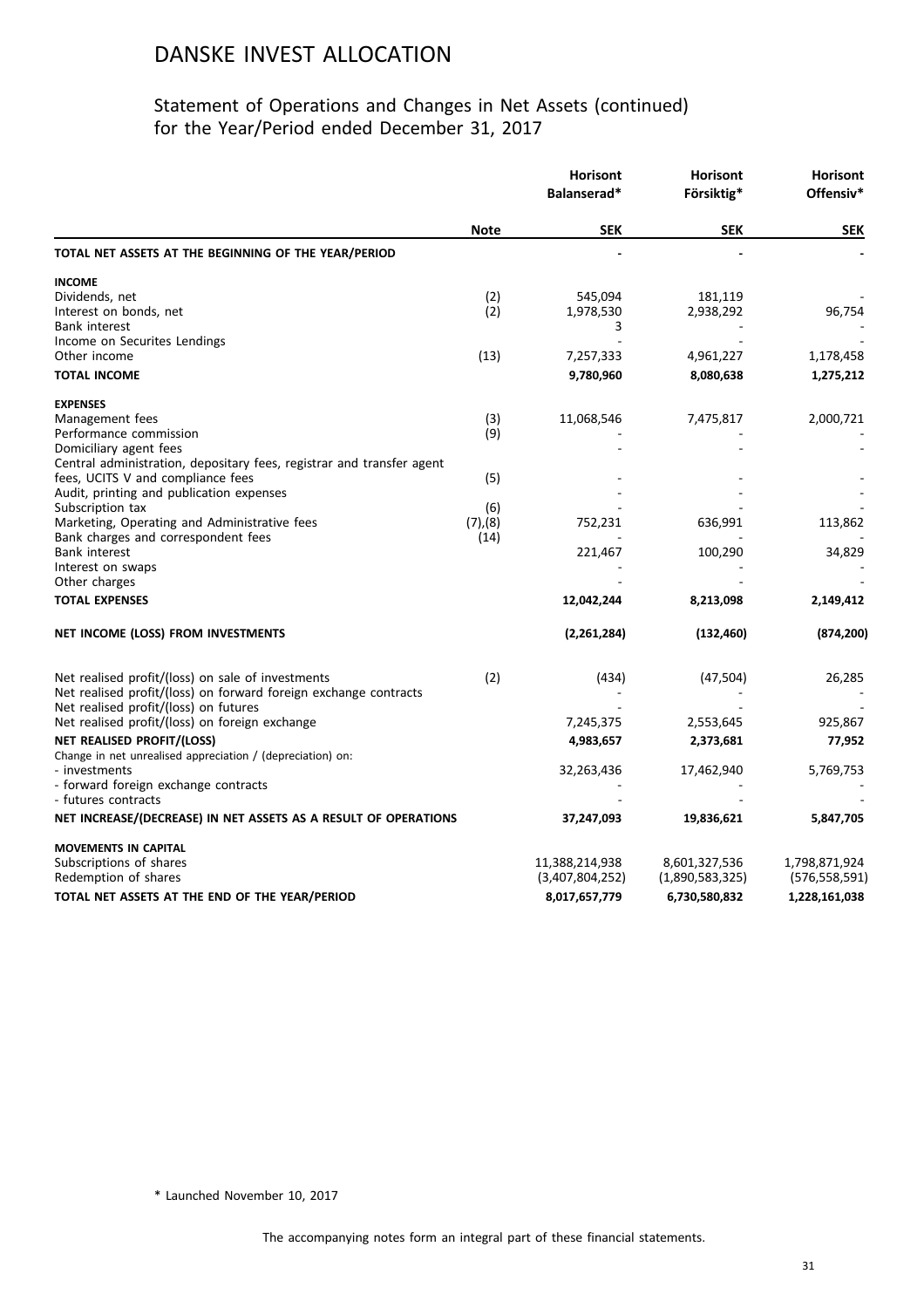## Statement of Operations and Changes in Net Assets (continued) for the Year/Period ended December 31, 2017

|                                                                                                 |               | Horisont Ränta* | <b>June Balanced</b> | <b>June Defensive</b> |
|-------------------------------------------------------------------------------------------------|---------------|-----------------|----------------------|-----------------------|
|                                                                                                 | <b>Note</b>   | <b>SEK</b>      | <b>EUR</b>           | <b>EUR</b>            |
| TOTAL NET ASSETS AT THE BEGINNING OF THE YEAR/PERIOD                                            |               |                 | 278,342              | 259,558               |
| <b>INCOME</b>                                                                                   |               |                 |                      |                       |
| Dividends, net                                                                                  | (2)           |                 | 31,471               | 5,120                 |
| Interest on bonds, net                                                                          | (2)           | 418,932         |                      |                       |
| Bank interest                                                                                   |               |                 | 13                   | 6                     |
| Income on Securites Lendings                                                                    |               |                 | 79                   |                       |
| Other income                                                                                    | (13)          | 559,960         | 15                   | 14                    |
| <b>TOTAL INCOME</b>                                                                             |               | 978,892         | 31,578               | 5,140                 |
| <b>EXPENSES</b>                                                                                 |               |                 |                      |                       |
| Management fees                                                                                 | (3)           | 695,883         | 11,568               | 2,196                 |
| Performance commission                                                                          | (9)           |                 |                      |                       |
| Domiciliary agent fees<br>Central administration, depositary fees, registrar and transfer agent |               |                 |                      |                       |
| fees, UCITS V and compliance fees                                                               | (5)           |                 |                      |                       |
| Audit, printing and publication expenses                                                        |               |                 |                      |                       |
| Subscription tax                                                                                | (6)           |                 |                      |                       |
| Marketing, Operating and Administrative fees                                                    | $(7)$ , $(8)$ | 94,159          | 6,600                | 1,398                 |
| Bank charges and correspondent fees                                                             | (14)          |                 |                      |                       |
| <b>Bank interest</b>                                                                            |               | 31,443          | 455                  | 80                    |
| Interest on swaps                                                                               |               |                 |                      |                       |
| Other charges                                                                                   |               |                 |                      |                       |
| <b>TOTAL EXPENSES</b>                                                                           |               | 821,485         | 18,623               | 3,674                 |
| NET INCOME (LOSS) FROM INVESTMENTS                                                              |               | 157,407         | 12,955               | 1,466                 |
| Net realised profit/(loss) on sale of investments                                               | (2)           | 207,322         | 6,954                | 3,982                 |
| Net realised profit/(loss) on forward foreign exchange contracts                                |               |                 | 2,174                | 1,485                 |
| Net realised profit/(loss) on futures                                                           |               |                 |                      |                       |
| Net realised profit/(loss) on foreign exchange                                                  |               | (22)            | 996                  | (207)                 |
| <b>NET REALISED PROFIT/(LOSS)</b>                                                               |               | 364,707         | 23,079               | 6,726                 |
| Change in net unrealised appreciation / (depreciation) on:                                      |               |                 |                      |                       |
| - investments                                                                                   |               | (423, 421)      | 102,767              | 3,580                 |
| - forward foreign exchange contracts                                                            |               |                 | 1,242                | 155                   |
| - futures contracts                                                                             |               |                 |                      |                       |
| NET INCREASE/(DECREASE) IN NET ASSETS AS A RESULT OF OPERATIONS                                 |               | (58, 714)       | 127,088              | 10,461                |
| <b>MOVEMENTS IN CAPITAL</b>                                                                     |               |                 |                      |                       |
| Subscriptions of shares                                                                         |               | 1,297,964,894   | 8,728,681            | 1,306,578             |
| Redemption of shares                                                                            |               | (352, 713, 252) | (1,326,386)          | (499, 722)            |
| TOTAL NET ASSETS AT THE END OF THE YEAR/PERIOD                                                  |               | 945,192,928     | 7,807,725            | 1,076,875             |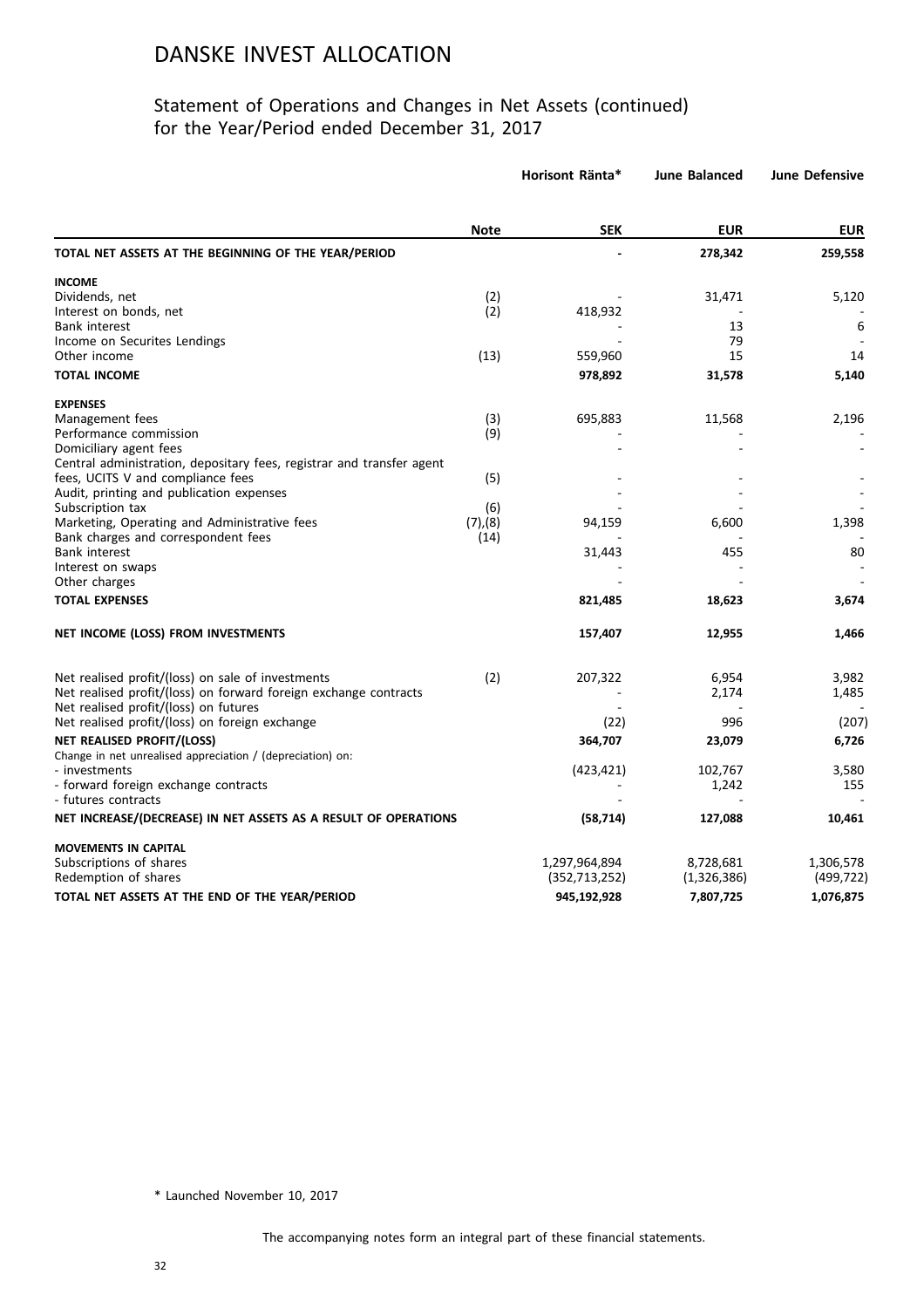## Statement of Operations and Changes in Net Assets (continued) for the Year/Period ended December 31, 2017

|                                                                                                            |               | June Equity* | <b>June Moderate</b> | <b>June Moderate</b><br><b>Short</b> |
|------------------------------------------------------------------------------------------------------------|---------------|--------------|----------------------|--------------------------------------|
|                                                                                                            | <b>Note</b>   | <b>EUR</b>   | <b>EUR</b>           | <b>EUR</b>                           |
| TOTAL NET ASSETS AT THE BEGINNING OF THE YEAR/PERIOD                                                       |               |              | 268,722              | 258,626                              |
| <b>INCOME</b>                                                                                              |               |              |                      |                                      |
| Dividends, net                                                                                             | (2)           | 308          | 20,981               | 2,724                                |
| Interest on bonds, net                                                                                     | (2)           |              |                      |                                      |
| <b>Bank interest</b>                                                                                       |               | $\mathbf{1}$ | 21                   | 4                                    |
| Income on Securites Lendings<br>Other income                                                               | (13)          |              | 14                   | 15                                   |
| <b>TOTAL INCOME</b>                                                                                        |               | 309          | 21,016               | 2,743                                |
| <b>EXPENSES</b>                                                                                            |               |              |                      |                                      |
| Management fees                                                                                            | (3)           | 99           | 9,805                | 782                                  |
| Performance commission                                                                                     | (9)           |              |                      |                                      |
| Domiciliary agent fees                                                                                     |               |              |                      |                                      |
| Central administration, depositary fees, registrar and transfer agent<br>fees, UCITS V and compliance fees | (5)           |              |                      |                                      |
| Audit, printing and publication expenses                                                                   |               |              |                      |                                      |
| Subscription tax                                                                                           | (6)           |              |                      |                                      |
| Marketing, Operating and Administrative fees                                                               | $(7)$ , $(8)$ | 80           | 5,610                | 583                                  |
| Bank charges and correspondent fees                                                                        | (14)          |              |                      |                                      |
| <b>Bank interest</b>                                                                                       |               | 52           | 344                  | 28                                   |
| Interest on swaps                                                                                          |               |              |                      |                                      |
| Other charges                                                                                              |               |              |                      |                                      |
| <b>TOTAL EXPENSES</b>                                                                                      |               | 231          | 15,759               | 1,393                                |
| NET INCOME (LOSS) FROM INVESTMENTS                                                                         |               | 78           | 5,257                | 1,350                                |
| Net realised profit/(loss) on sale of investments                                                          | (2)           | 29           | 7,030                | 10,581                               |
| Net realised profit/(loss) on forward foreign exchange contracts                                           |               |              | 7,621                | (724)                                |
| Net realised profit/(loss) on futures                                                                      |               |              |                      |                                      |
| Net realised profit/(loss) on foreign exchange                                                             |               | 1,211        | 537                  | (287)                                |
| NET REALISED PROFIT/(LOSS)                                                                                 |               | 1,318        | 20,445               | 10,920                               |
| Change in net unrealised appreciation / (depreciation) on:                                                 |               |              |                      |                                      |
| - investments                                                                                              |               | 123          | 52,703               | (3,761)                              |
| - forward foreign exchange contracts<br>- futures contracts                                                |               |              | 3,194                | (530)                                |
| NET INCREASE/(DECREASE) IN NET ASSETS AS A RESULT OF OPERATIONS                                            |               | 1,441        | 76,342               | 6,629                                |
| <b>MOVEMENTS IN CAPITAL</b>                                                                                |               |              |                      |                                      |
| Subscriptions of shares                                                                                    |               | 291,838      | 7,896,889            | 88,036                               |
| Redemption of shares                                                                                       |               |              | (1, 151, 876)        | (299, 140)                           |
| TOTAL NET ASSETS AT THE END OF THE YEAR/PERIOD                                                             |               | 293,279      | 7,090,077            | 54,151                               |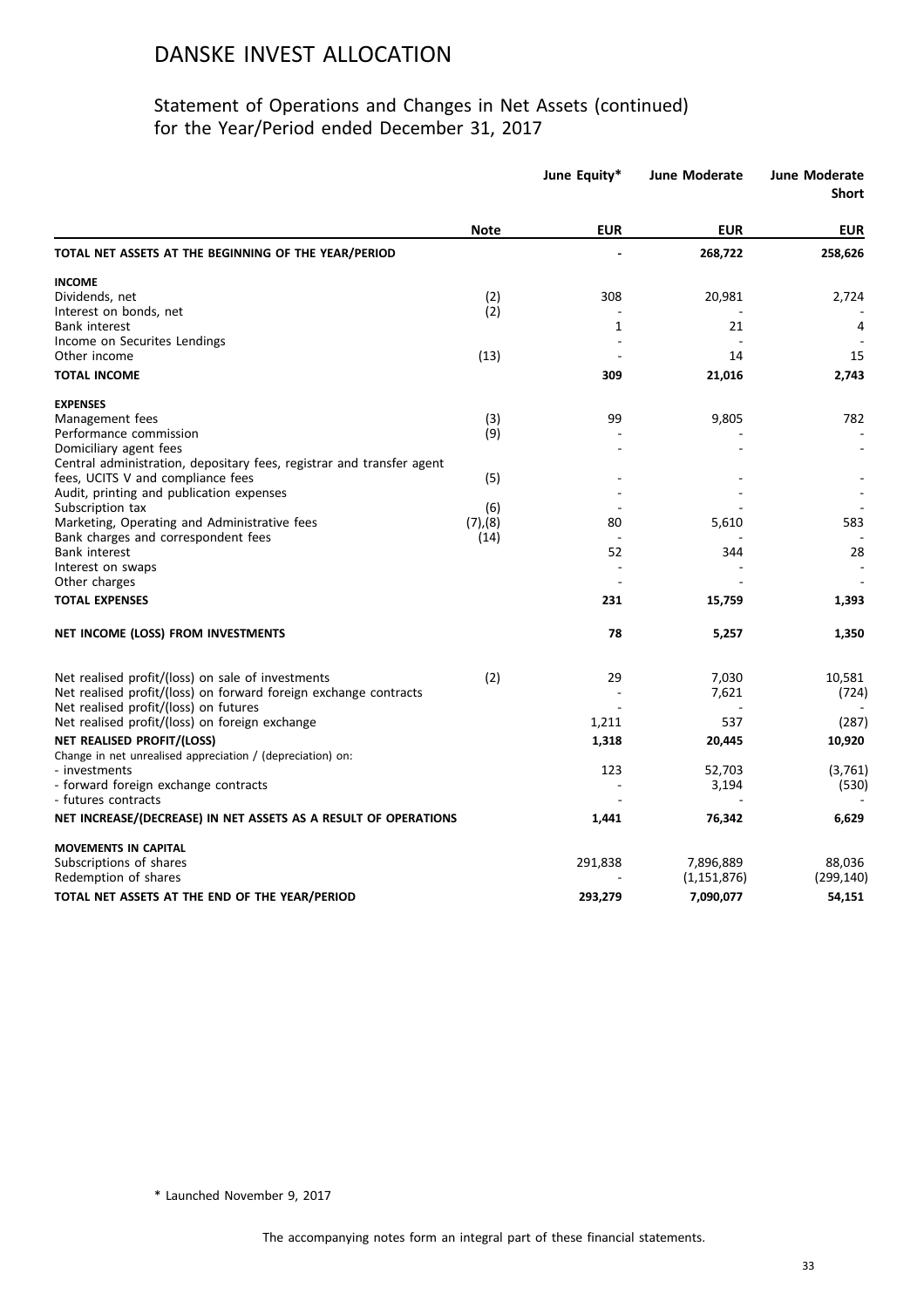## Statement of Operations and Changes in Net Assets (continued) for the Year/Period ended December 31, 2017

|                                                                       |               | <b>June Opportunity</b> | <b>June Progressive</b> | <b>Stable Income</b> |
|-----------------------------------------------------------------------|---------------|-------------------------|-------------------------|----------------------|
|                                                                       | <b>Note</b>   | <b>EUR</b>              | <b>EUR</b>              | <b>EUR</b>           |
| TOTAL NET ASSETS AT THE BEGINNING OF THE YEAR/PERIOD                  |               | 301,079                 | 272,833                 | 90,555,032           |
| <b>INCOME</b>                                                         |               |                         |                         |                      |
| Dividends, net                                                        | (2)           | 45,906                  | 39,548                  | 518,439              |
| Interest on bonds, net                                                | (2)           |                         |                         |                      |
| <b>Bank interest</b>                                                  |               | 29                      | 8                       | 1,324                |
| Income on Securites Lendings                                          |               | 357                     | 423                     | 7,456                |
| Other income                                                          | (13)          | 21                      | 15                      | 446,685              |
| <b>TOTAL INCOME</b>                                                   |               | 46,313                  | 39,994                  | 973,904              |
| <b>EXPENSES</b>                                                       |               |                         |                         |                      |
| Management fees                                                       | (3)           | 12,783                  | 11,345                  | 478,065              |
| Performance commission                                                | (9)           |                         |                         | 258,763              |
| Domiciliary agent fees                                                |               |                         |                         |                      |
| Central administration, depositary fees, registrar and transfer agent |               |                         |                         |                      |
| fees, UCITS V and compliance fees                                     | (5)           |                         |                         |                      |
| Audit, printing and publication expenses                              |               |                         |                         |                      |
| Subscription tax                                                      | (6)           |                         |                         |                      |
| Marketing, Operating and Administrative fees                          | $(7)$ , $(8)$ | 7,295                   | 6,484                   | 262,218              |
| Bank charges and correspondent fees<br><b>Bank interest</b>           | (14)          | 223                     | 375                     | 22,069<br>14,369     |
| Interest on swaps                                                     |               |                         |                         | 30                   |
| Other charges                                                         |               |                         |                         |                      |
|                                                                       |               |                         |                         |                      |
| <b>TOTAL EXPENSES</b>                                                 |               | 20,301                  | 18,204                  | 1,035,514            |
| NET INCOME (LOSS) FROM INVESTMENTS                                    |               | 26,012                  | 21,790                  | (61, 610)            |
| Net realised profit/(loss) on sale of investments                     | (2)           | 23,060                  | 9,227                   | 2,702,430            |
| Net realised profit/(loss) on forward foreign exchange contracts      |               | (3,054)                 | 2,448                   | 196,829              |
| Net realised profit/(loss) on futures                                 |               |                         |                         | (3,714,726)          |
| Net realised profit/(loss) on foreign exchange                        |               | 3,653                   | 791                     | (356, 274)           |
| <b>NET REALISED PROFIT/(LOSS)</b>                                     |               | 49,671                  | 34,256                  | (1, 233, 351)        |
| Change in net unrealised appreciation / (depreciation) on:            |               |                         |                         |                      |
| - investments                                                         |               | 245,749                 | 118,975                 | 1,487,027            |
| - forward foreign exchange contracts                                  |               | (869)                   | 1,397                   | 1,239,695            |
| - futures contracts                                                   |               |                         |                         | 226,579              |
| NET INCREASE/(DECREASE) IN NET ASSETS AS A RESULT OF OPERATIONS       |               | 294,551                 | 154,628                 | 1,719,950            |
| <b>MOVEMENTS IN CAPITAL</b>                                           |               |                         |                         |                      |
| Subscriptions of shares                                               |               | 10,403,317              | 8,538,062               | 25,077,842           |
| Redemption of shares                                                  |               | (2,036,072)             | (1,416,614)             | (49, 167, 047)       |
| TOTAL NET ASSETS AT THE END OF THE YEAR/PERIOD                        |               | 8,962,875               | 7,548,909               | 68,185,777           |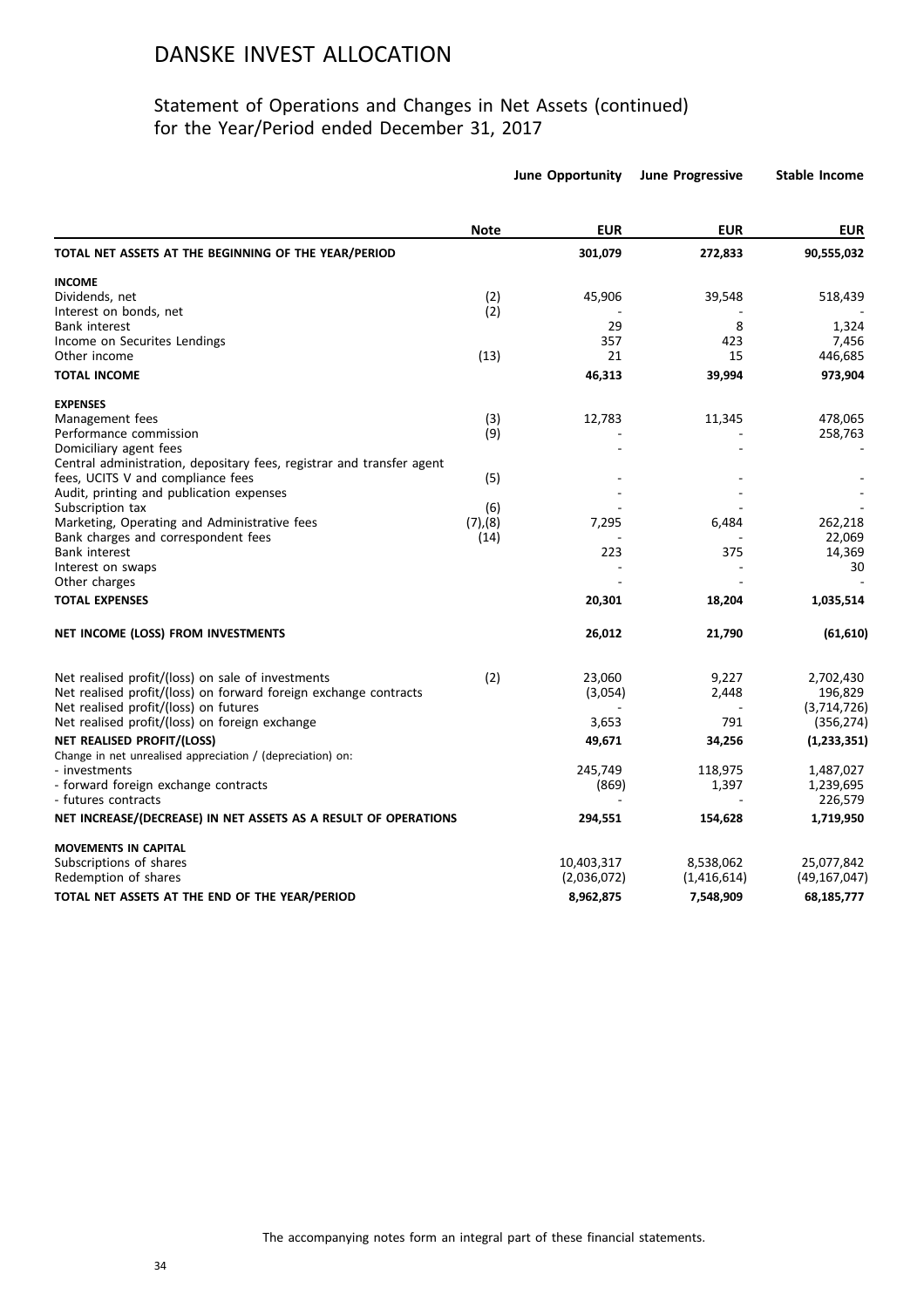## Statement of Operations and Changes in Net Assets (continued) for the Year/Period ended December 31, 2017

## **Note EUR TOTAL NET ASSETS AT THE BEGINNING OF THE YEAR/PERIOD 127,536,320 INCOME**<br>Dividends, net Dividends, net (2) 791,607 Interest on bonds, net [2] 594,069<br>Bank interest the state of the state of the state of the state of the state of the state of the state of the state of the state of the state of the state of the state of the state of the Bank interest the control of the control of the control of the control of the control of the control of the control of the control of the control of the control of the control of the control of the control of the control o 8,315 (13) 8,315<br>Other income on Securites Lendings 8,315<br>Other income (13) 2,578,233 Other income (13) 2,578,233 **TOTAL INCOME 3,973,708 EXPENSES** Management fees (3) 3,903,056 Management fees (3) 3,903,056<br>Performance commission (9) 344,224<br>Domiciliary agent fees (5,957) Domiciliary agent fees Central administration, depositary fees, registrar and transfer agent fees, UCITS V and compliance fees (5) 52,636<br>Audit, printing and publication expenses (5) 33,623 Audit, printing and publication expenses and the series of the series of the series of the series of the series 23,623 and 23,623 and 23,623 and 23,623 and 23,623 and 23,623 and 23,623 and 23,623 and 23,886 and 25,886 and Subscription tax (6) 1,886 Marketing, Operating and Administrative fees (7), (8) (7), (8) 497, 745<br>Bank charges and correspondent fees (14) 23,632 Bank charges and correspondent fees (14) 23,632<br>Bank interest 76,895 Bank interest 76,895 15,517<br>Other charges and the state of the state of the state of the state of the state of the state of the state of the state of the state of the state of the state of the state of the state of the state of the state of th Other charges 15,517 **TOTAL EXPENSES 4,945,201 NET INCOME (LOSS) FROM INVESTMENTS (971,493)** Net realised profit/(loss) on sale of investments<br>Net realised profit/(loss) on forward foreign exchange contracts (2) (2) (2) 205,621 Net realised profit/(loss) on forward foreign exchange contracts<br>
Net realised profit/(loss) on futures (3,714,726) Net realised profit/(loss) on futures (3,714,726)<br>
Net realised profit/(loss) on foreign exchange (3,714,726) (3,714,726) Net realised profit/(loss) on foreign exchange **NET REALISED PROFIT/(LOSS) 4,669,338** Change in net unrealised appreciation / (depreciation) on: - investments 6,089,855 - forward foreign exchange contracts 1,244,284 - futures contracts 226,579 **NET INCREASE/(DECREASE) IN NET ASSETS AS A RESULT OF OPERATIONS 12,230,056 MOVEMENTS IN CAPITAL** Subscriptions of shares 3,157,167,441 and the state of shares 3,157,167,441 and the state of shares 3,157,167,441 and the state of shares 3,157,167,441 and the state of shares 3,157,167,441 and the state of shares 3,157,16 Redemption of shares **TOTAL NET ASSETS AT THE END OF THE YEAR/PERIOD 2,322,463,719**

**Combined**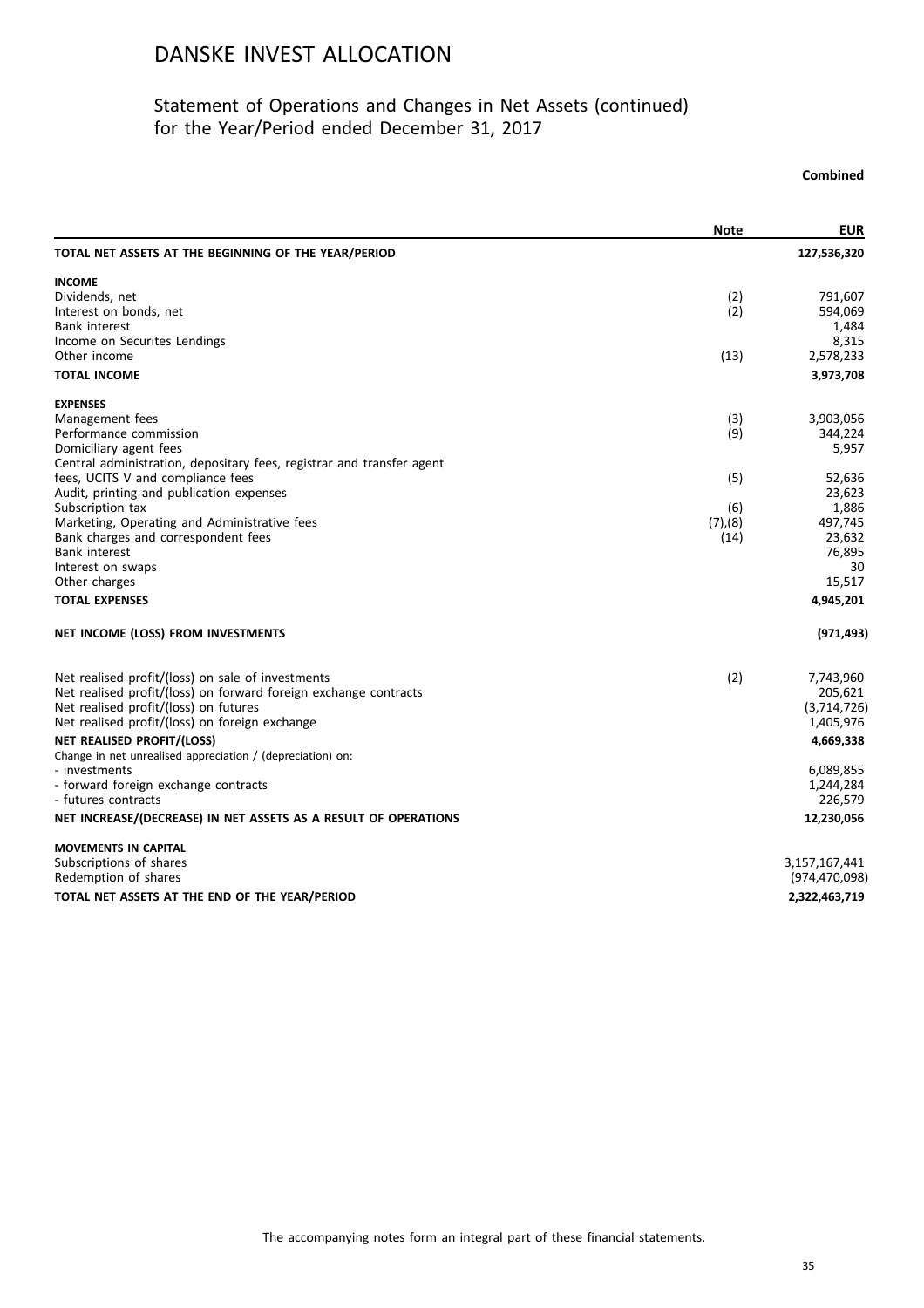## Statement of Changes in the Number of Shares for the Year/Period ended December 31, 2017

|                                                                                                                                                                   | <b>Dynamic</b>                                 | <b>Equity</b><br><b>Opportunities</b> | <b>Horisont Aktie*</b> | <b>Horisont</b><br>Balanserad* |
|-------------------------------------------------------------------------------------------------------------------------------------------------------------------|------------------------------------------------|---------------------------------------|------------------------|--------------------------------|
| <b>Accumulation Class A</b><br>Number of shares outstanding at the<br>beginning of the year/period                                                                |                                                | 205,825.8248                          |                        |                                |
| Number of shares issued<br>Number of shares redeemed                                                                                                              |                                                | 1,746.1727<br>(5,983.0749)            |                        |                                |
| Number of shares outstanding at the end of<br>the year/period                                                                                                     |                                                | 201,588.9226                          |                        |                                |
| <b>Accumulation Class A p</b><br>Number of shares outstanding at the<br>beginning of the year/period<br>Number of shares issued<br>Number of shares redeemed      | 659,600.6624<br>43,925.4172<br>(145, 281.9290) |                                       |                        |                                |
| Number of shares outstanding at the end of<br>the year/period                                                                                                     | 558,244.1506                                   |                                       |                        |                                |
| <b>Accumulation Class A-Sek-Hp</b><br>Number of shares outstanding at the<br>beginning of the year/period<br>Number of shares issued<br>Number of shares redeemed |                                                |                                       |                        |                                |
| Number of shares outstanding at the end of<br>the year/period                                                                                                     |                                                |                                       |                        |                                |
| <b>Accumulation Class PM</b><br>Number of shares outstanding at the<br>beginning of the year/period<br>Number of shares issued<br>Number of shares redeemed       |                                                | 162,709.5092<br>(162, 709.5092)       |                        |                                |
| Number of shares outstanding at the end of<br>the year/period                                                                                                     |                                                |                                       |                        |                                |
| <b>Accumulation Class J</b><br>Number of shares outstanding at the<br>beginning of the year/period<br>Number of shares issued<br>Number of shares redeemed        |                                                |                                       |                        |                                |
| Number of shares outstanding at the end of<br>the year/period                                                                                                     |                                                |                                       |                        |                                |
| <b>Accumulation Class J dkk</b><br>Number of shares outstanding at the<br>beginning of the year/period<br>Number of shares issued<br>Number of shares redeemed    |                                                |                                       |                        |                                |
| Number of shares outstanding at the end of<br>the year/period                                                                                                     |                                                |                                       |                        |                                |
| <b>Accumulation Class J nok</b><br>Number of shares outstanding at the<br>beginning of the year/period<br>Number of shares issued                                 |                                                |                                       |                        |                                |
| Number of shares redeemed<br>Number of shares outstanding at the end of<br>the year/period                                                                        |                                                |                                       |                        |                                |
| <b>Accumulation Class J nok h</b><br>Number of shares outstanding at the<br>beginning of the year/period<br>Number of shares issued<br>Number of shares redeemed  |                                                |                                       |                        |                                |
| Number of shares outstanding at the end of<br>the year/period                                                                                                     |                                                |                                       |                        |                                |
| <b>Accumulation Class J sek</b><br>Number of shares outstanding at the<br>beginning of the year/period<br>Number of shares issued                                 |                                                |                                       |                        |                                |
| Number of shares redeemed<br>Number of shares outstanding at the end of<br>the year/period                                                                        |                                                |                                       |                        |                                |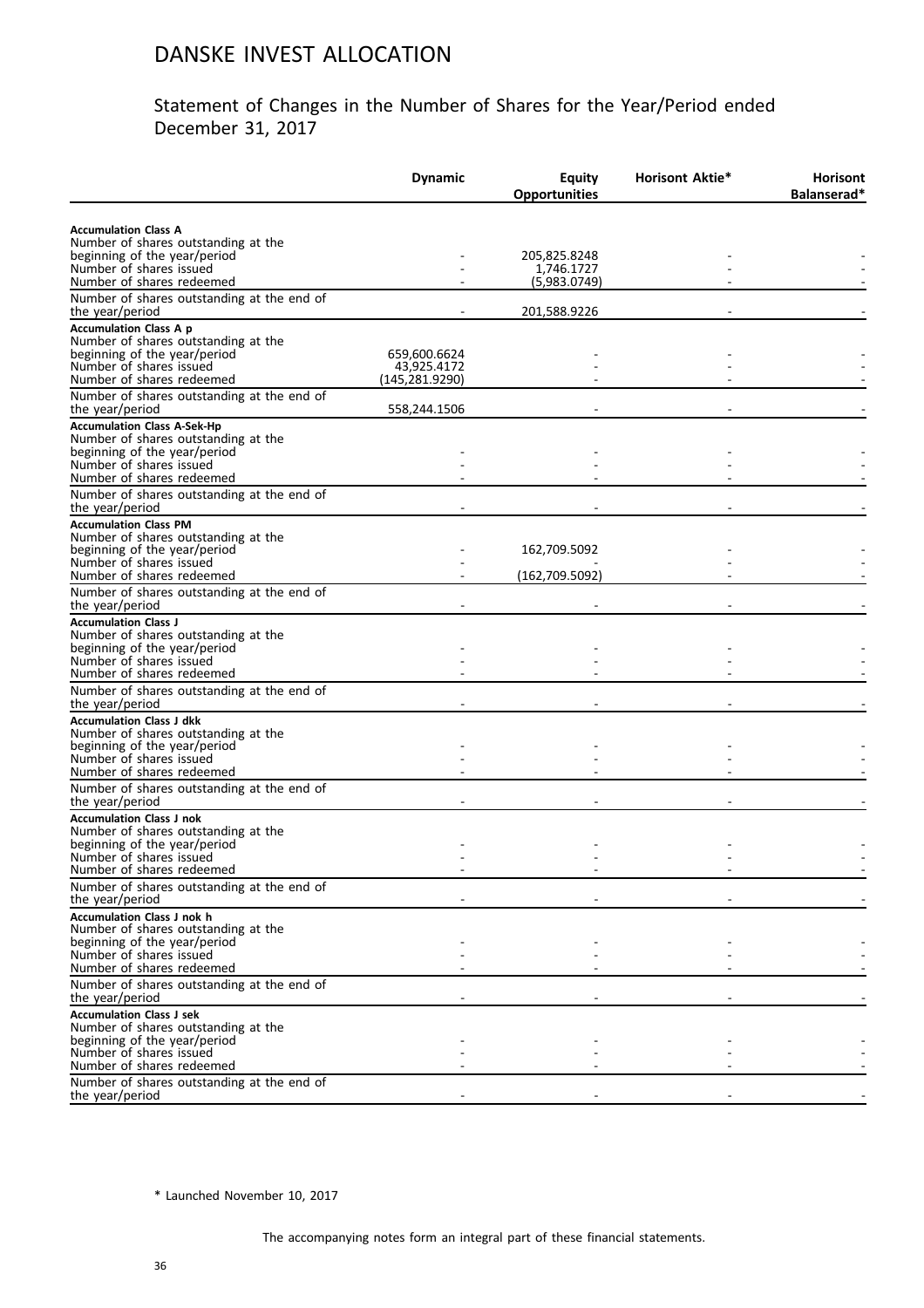#### Statement of Changes in the Number of Shares for the Year/Period ended December 31, 2017 (continued)

|                                                                                      | <b>Dynamic</b> | <b>Equity</b>        | <b>Horisont Aktie*</b>                 | Horisont<br>Balanserad*              |
|--------------------------------------------------------------------------------------|----------------|----------------------|----------------------------------------|--------------------------------------|
|                                                                                      |                | <b>Opportunities</b> |                                        |                                      |
| <b>Accumulation Class J sek h</b><br>Number of shares outstanding at the             |                |                      |                                        |                                      |
| beginning of the year/period<br>Number of shares issued<br>Number of shares redeemed |                |                      |                                        |                                      |
| Number of shares outstanding at the end of<br>the year/period                        |                |                      |                                        |                                      |
| <b>Accumulation Class R</b><br>Number of shares outstanding at the                   |                |                      |                                        |                                      |
| beginning of the year/period<br>Number of shares issued                              |                |                      |                                        |                                      |
| Number of shares redeemed<br>Number of shares outstanding at the end of              |                |                      |                                        |                                      |
| the year/period<br><b>Accumulation Class SA</b>                                      |                |                      |                                        |                                      |
| Number of shares outstanding at the<br>beginning of the year/period                  |                |                      |                                        |                                      |
| Number of shares issued<br>Number of shares redeemed                                 |                |                      | 18,150,957.4836<br>(10, 332, 187.1203) | 38,323,430.5561<br>(16,202,928.2847) |
| Number of shares outstanding at the end of<br>the year/period                        |                |                      | 7,818,770.3633                         | 22,120,502.2714                      |
| <b>Accumulation Class SA d</b><br>Number of shares outstanding at the                |                |                      |                                        |                                      |
| beginning of the year/period<br>Number of shares issued                              |                |                      | 95,126.3940                            | 404.321.2550                         |
| Number of shares redeemed                                                            |                |                      | (66,686.9784)                          | (4,509.1327)                         |
| Number of shares outstanding at the end of<br>the year/period                        |                |                      | 28,439.4156                            | 399,812.1223                         |
| <b>Accumulation Class SI</b><br>Number of shares outstanding at the                  |                |                      |                                        |                                      |
| beginning of the year/period<br>Number of shares issued<br>Number of shares redeemed |                |                      | 10,301,938.9920<br>(129,052.0281)      | 15,446,612.4938<br>(150,220.0901)    |
| Number of shares outstanding at the end of<br>the year/period                        |                |                      | 10,172,886.9639                        | 15,296,392.4037                      |
| <b>Accumulation Class WA eur</b><br>Number of shares outstanding at the              |                |                      |                                        |                                      |
| beginning of the year/period<br>Number of shares issued                              |                |                      |                                        |                                      |
| Number of shares redeemed                                                            |                |                      |                                        |                                      |
| Number of shares outstanding at the end of<br>the year/period                        |                |                      |                                        |                                      |
| <b>Accumulation Class WA sek</b><br>Number of shares outstanding at the              |                |                      |                                        |                                      |
| beginning of the year/period<br>Number of shares issued                              |                |                      | 994.0000                               | 462,791.1984                         |
| Number of shares redeemed<br>Number of shares outstanding at the end of              |                |                      |                                        |                                      |
| the year/period<br><b>Accumulation Class WA d</b>                                    |                |                      | 994.0000                               | 462,791.1984                         |
| Number of shares outstanding at the<br>beginning of the year/period                  |                |                      |                                        |                                      |
| Number of shares issued<br>Number of shares redeemed                                 |                |                      | 586.1747                               | 994.0000                             |
| Number of shares outstanding at the end of<br>the year/period                        |                |                      | 586.1747                               | 994.0000                             |
| <b>Accumulation Class WA p</b><br>Number of shares outstanding at the                |                |                      |                                        |                                      |
| beginning of the year/period                                                         |                |                      |                                        |                                      |
| Number of shares issued<br>Number of shares redeemed                                 |                |                      |                                        |                                      |
| Number of shares outstanding at the end of<br>the year/period                        |                |                      |                                        |                                      |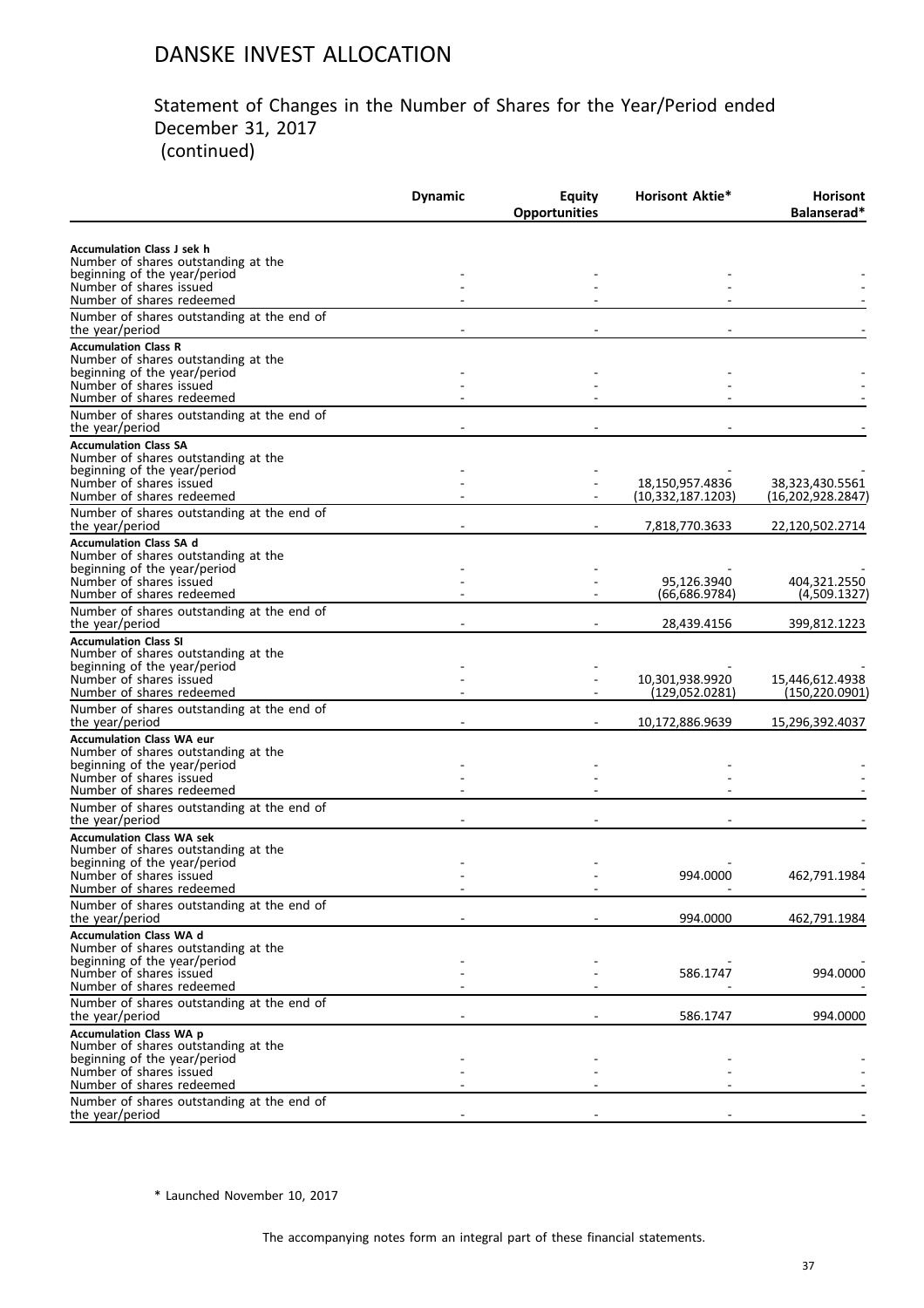#### Statement of Changes in the Number of Shares for the Year/Period ended December 31, 2017 (continued)

|                                            | <b>Dynamic</b> | Equity<br><b>Opportunities</b> | <b>Horisont Aktie*</b> | <b>Horisont</b><br>Balanserad* |
|--------------------------------------------|----------------|--------------------------------|------------------------|--------------------------------|
|                                            |                |                                |                        |                                |
| <b>Accumulation Class WI</b>               |                |                                |                        |                                |
| Number of shares outstanding at the        |                |                                |                        |                                |
| beginning of the year/period               |                |                                |                        |                                |
| Number of shares issued                    |                |                                |                        |                                |
| Number of shares redeemed                  |                |                                |                        |                                |
| Number of shares outstanding at the end of |                |                                |                        |                                |
| the year/period                            |                |                                |                        |                                |
| <b>Accumulation Class WI d</b>             |                |                                |                        |                                |
| Number of shares outstanding at the        |                |                                |                        |                                |
| beginning of the year/period               |                |                                |                        |                                |
| Number of shares issued                    |                |                                | 64,863.9267            |                                |
| Number of shares redeemed                  |                |                                |                        |                                |
| Number of shares outstanding at the end of |                |                                |                        |                                |
| the year/period                            |                |                                | 64.863.9267            |                                |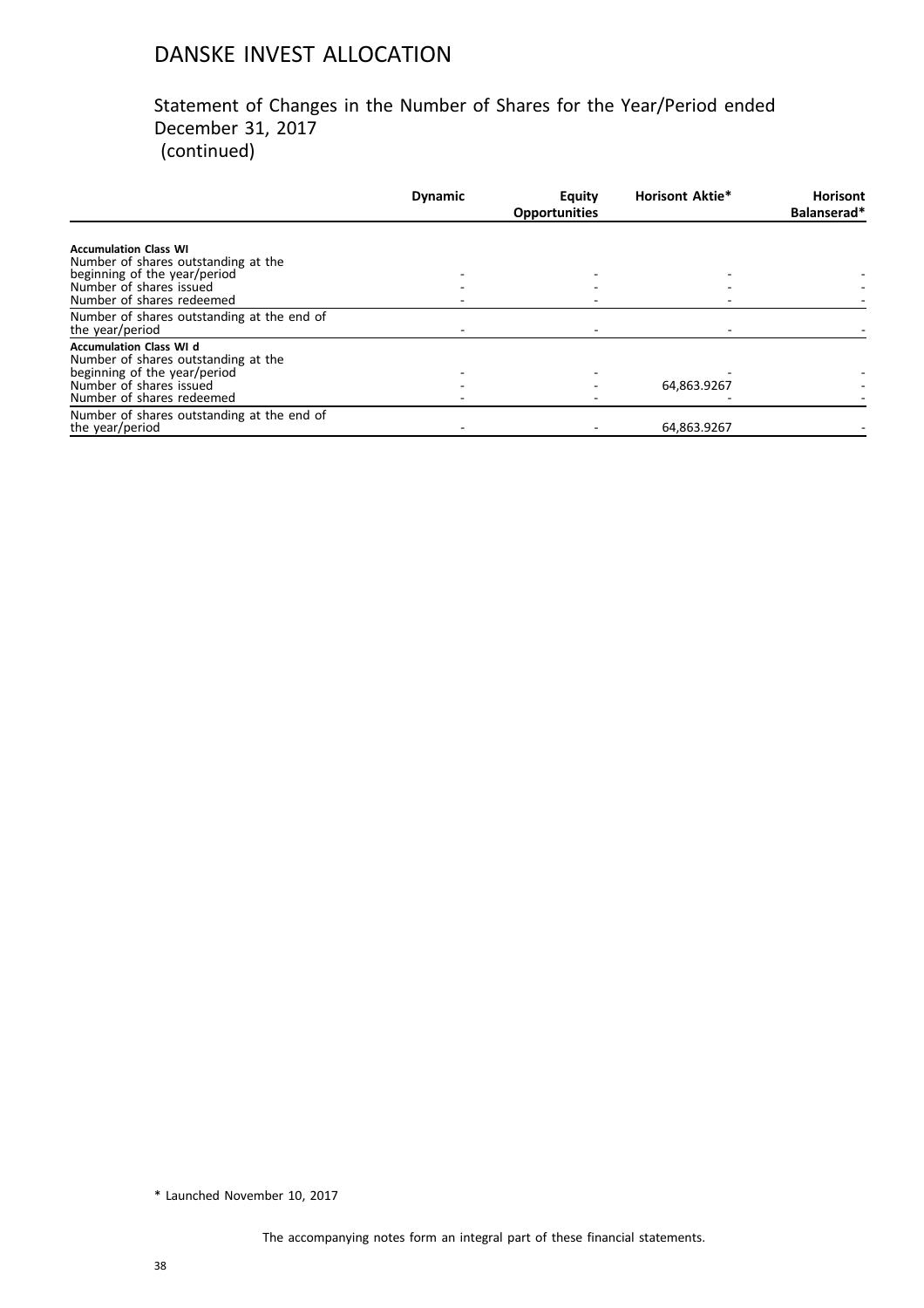#### Statement of Changes in the Number of Shares for the Year/Period ended December 31, 2017 (continued)

|                                                                                                     | Horisont Försiktig* | <b>Horisont Offensiv*</b> | Horisont Ränta* | June Balanced              |
|-----------------------------------------------------------------------------------------------------|---------------------|---------------------------|-----------------|----------------------------|
| <b>Accumulation Class A</b><br>Number of shares outstanding at the                                  |                     |                           |                 |                            |
| beginning of the year/period<br>Number of shares issued<br>Number of shares redeemed                |                     |                           |                 |                            |
| Number of shares outstanding at the end of<br>the year/period                                       |                     |                           |                 |                            |
| <b>Accumulation Class A p</b><br>Number of shares outstanding at the                                |                     |                           |                 |                            |
| beginning of the year/period<br>Number of shares issued                                             |                     |                           |                 |                            |
| Number of shares redeemed<br>Number of shares outstanding at the end of                             |                     |                           |                 |                            |
| the year/period<br><b>Accumulation Class A-Sek-Hp</b>                                               |                     |                           |                 |                            |
| Number of shares outstanding at the<br>beginning of the year/period                                 |                     |                           |                 |                            |
| Number of shares issued<br>Number of shares redeemed                                                |                     |                           |                 |                            |
| Number of shares outstanding at the end of<br>the year/period                                       |                     |                           |                 |                            |
| <b>Accumulation Class PM</b><br>Number of shares outstanding at the<br>beginning of the year/period |                     |                           |                 |                            |
| Number of shares issued<br>Number of shares redeemed                                                |                     |                           |                 |                            |
| Number of shares outstanding at the end of<br>the year/period                                       |                     |                           |                 |                            |
| <b>Accumulation Class J</b>                                                                         |                     |                           |                 |                            |
| Number of shares outstanding at the<br>beginning of the year/period                                 |                     |                           |                 | 2,000.0000                 |
| Number of shares issued<br>Number of shares redeemed                                                |                     |                           |                 | (2,000.0000)               |
| Number of shares outstanding at the end of<br>the year/period                                       |                     |                           |                 |                            |
| <b>Accumulation Class J dkk</b><br>Number of shares outstanding at the                              |                     |                           |                 |                            |
| beginning of the year/period<br>Number of shares issued                                             |                     |                           |                 | 2,599.7033<br>606,710.8179 |
| Number of shares redeemed                                                                           |                     |                           |                 | (74, 559.8390)             |
| Number of shares outstanding at the end of<br>the year/period                                       |                     |                           |                 | 534,750.6822               |
| <b>Accumulation Class J nok</b><br>Number of shares outstanding at the                              |                     |                           |                 |                            |
| beginning of the year/period                                                                        |                     |                           |                 |                            |
| Number of shares issued<br>Number of shares redeemed                                                |                     |                           |                 |                            |
| Number of shares outstanding at the end of<br>the year/period                                       |                     |                           |                 |                            |
| Accumulation Class J nok h<br>Number of shares outstanding at the                                   |                     |                           |                 |                            |
| beginning of the year/period                                                                        |                     |                           |                 | 2,000.0000                 |
| Number of shares issued<br>Number of shares redeemed                                                |                     |                           |                 | (2,000.0000)               |
| Number of shares outstanding at the end of<br>the year/period                                       |                     |                           |                 |                            |
| <b>Accumulation Class J sek</b><br>Number of shares outstanding at the                              |                     |                           |                 |                            |
| beginning of the year/period                                                                        |                     |                           |                 |                            |
| Number of shares issued<br>Number of shares redeemed                                                |                     |                           |                 |                            |
| Number of shares outstanding at the end of<br>the year/period                                       |                     |                           |                 |                            |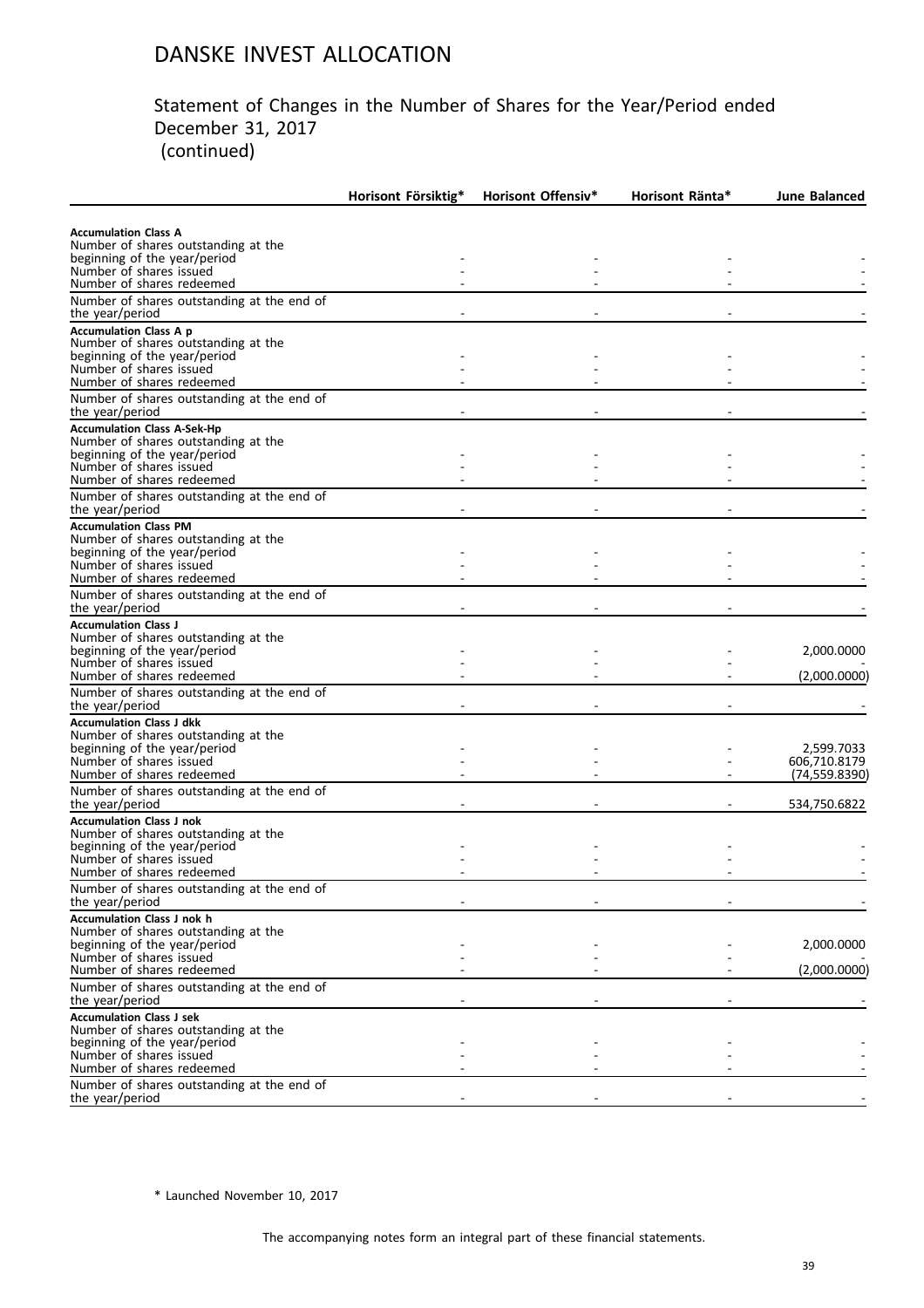#### Statement of Changes in the Number of Shares for the Year/Period ended December 31, 2017 (continued)

|                                                                          | Horisont Försiktig*                  | <b>Horisont Offensiv*</b>          | Horisont Ränta*                    | <b>June Balanced</b> |
|--------------------------------------------------------------------------|--------------------------------------|------------------------------------|------------------------------------|----------------------|
|                                                                          |                                      |                                    |                                    |                      |
| <b>Accumulation Class J sek h</b><br>Number of shares outstanding at the |                                      |                                    |                                    |                      |
| beginning of the year/period                                             |                                      |                                    |                                    | 2,000.0000           |
| Number of shares issued<br>Number of shares redeemed                     |                                      |                                    |                                    | (2,000.0000)         |
| Number of shares outstanding at the end of                               |                                      |                                    |                                    |                      |
| the year/period                                                          |                                      |                                    |                                    |                      |
| <b>Accumulation Class R</b><br>Number of shares outstanding at the       |                                      |                                    |                                    |                      |
| beginning of the year/period                                             |                                      |                                    |                                    | 17,000.0000          |
| Number of shares issued<br>Number of shares redeemed                     |                                      |                                    |                                    | (17,000.0000)        |
| Number of shares outstanding at the end of                               |                                      |                                    |                                    |                      |
| the year/period                                                          |                                      |                                    |                                    |                      |
| <b>Accumulation Class SA</b><br>Number of shares outstanding at the      |                                      |                                    |                                    |                      |
| beginning of the year/period                                             |                                      |                                    |                                    |                      |
| Number of shares issued<br>Number of shares redeemed                     | 39,116,185.1044<br>(10,776,230.4653) | 7,282,666.2551<br>(3,542,320.6624) | 6,251,988.9250<br>(1,399,789.1905) |                      |
| Number of shares outstanding at the end of                               |                                      |                                    |                                    |                      |
| the year/period                                                          | 28,339,954.6391                      | 3,740,345.5927                     | 4,852,199.7345                     |                      |
| <b>Accumulation Class SA d</b><br>Number of shares outstanding at the    |                                      |                                    |                                    |                      |
| beginning of the year/period                                             |                                      |                                    |                                    |                      |
| Number of shares issued<br>Number of shares redeemed                     | 195,919.1645<br>(8,842.8573)         | 336,379.2254                       | 2,666,884.8377<br>(1,781,023.1715) |                      |
| Number of shares outstanding at the end of                               |                                      | (14,166.0137)                      |                                    |                      |
| the year/period                                                          | 187,076.3072                         | 322,213.2117                       | 885,861.6662                       |                      |
| <b>Accumulation Class SI</b>                                             |                                      |                                    |                                    |                      |
| Number of shares outstanding at the<br>beginning of the year/period      |                                      |                                    |                                    |                      |
| Number of shares issued                                                  | 10,322,426.1469                      | 3,523,548.4162                     | 407,678.7050                       |                      |
| Number of shares redeemed<br>Number of shares outstanding at the end of  | (143,337.9769)                       | (17,855.6829)                      | (19, 228.2907)                     |                      |
| the year/period                                                          | 10,179,088.1700                      | 3,505,692.7333                     | 388,450.4143                       |                      |
| <b>Accumulation Class WA eur</b>                                         |                                      |                                    |                                    |                      |
| Number of shares outstanding at the<br>beginning of the year/period      |                                      |                                    |                                    |                      |
| Number of shares issued                                                  |                                      |                                    |                                    | 1,000.0000           |
| Number of shares redeemed                                                |                                      |                                    |                                    |                      |
| Number of shares outstanding at the end of<br>the year/period            |                                      |                                    |                                    | 1,000.0000           |
| <b>Accumulation Class WA sek</b>                                         |                                      |                                    |                                    |                      |
| Number of shares outstanding at the<br>beginning of the year/period      |                                      |                                    |                                    |                      |
| Number of shares issued                                                  | 48,621.7548                          | 26.591.0153                        | 445,316.8712                       |                      |
| Number of shares redeemed                                                | (863.9060)                           | (304.9710)                         |                                    |                      |
| Number of shares outstanding at the end of<br>the year/period            | 47,757.8488                          | 26,286.0443                        | 445,316.8712                       |                      |
| <b>Accumulation Class WA d</b>                                           |                                      |                                    |                                    |                      |
| Number of shares outstanding at the                                      |                                      |                                    |                                    |                      |
| beginning of the year/period<br>Number of shares issued                  |                                      | 12,054.2981                        | 1,463,137.4807                     |                      |
| Number of shares redeemed                                                |                                      |                                    | (9,694.4519)                       |                      |
| Number of shares outstanding at the end of<br>the year/period            |                                      | 12,054.2981                        | 1,453,443.0288                     |                      |
| <b>Accumulation Class WA p</b>                                           |                                      |                                    |                                    |                      |
| Number of shares outstanding at the<br>beginning of the year/period      |                                      |                                    |                                    |                      |
| Number of shares issued                                                  |                                      |                                    |                                    |                      |
| Number of shares redeemed                                                |                                      |                                    |                                    |                      |
| Number of shares outstanding at the end of<br>the year/period            |                                      |                                    |                                    |                      |
|                                                                          |                                      |                                    |                                    |                      |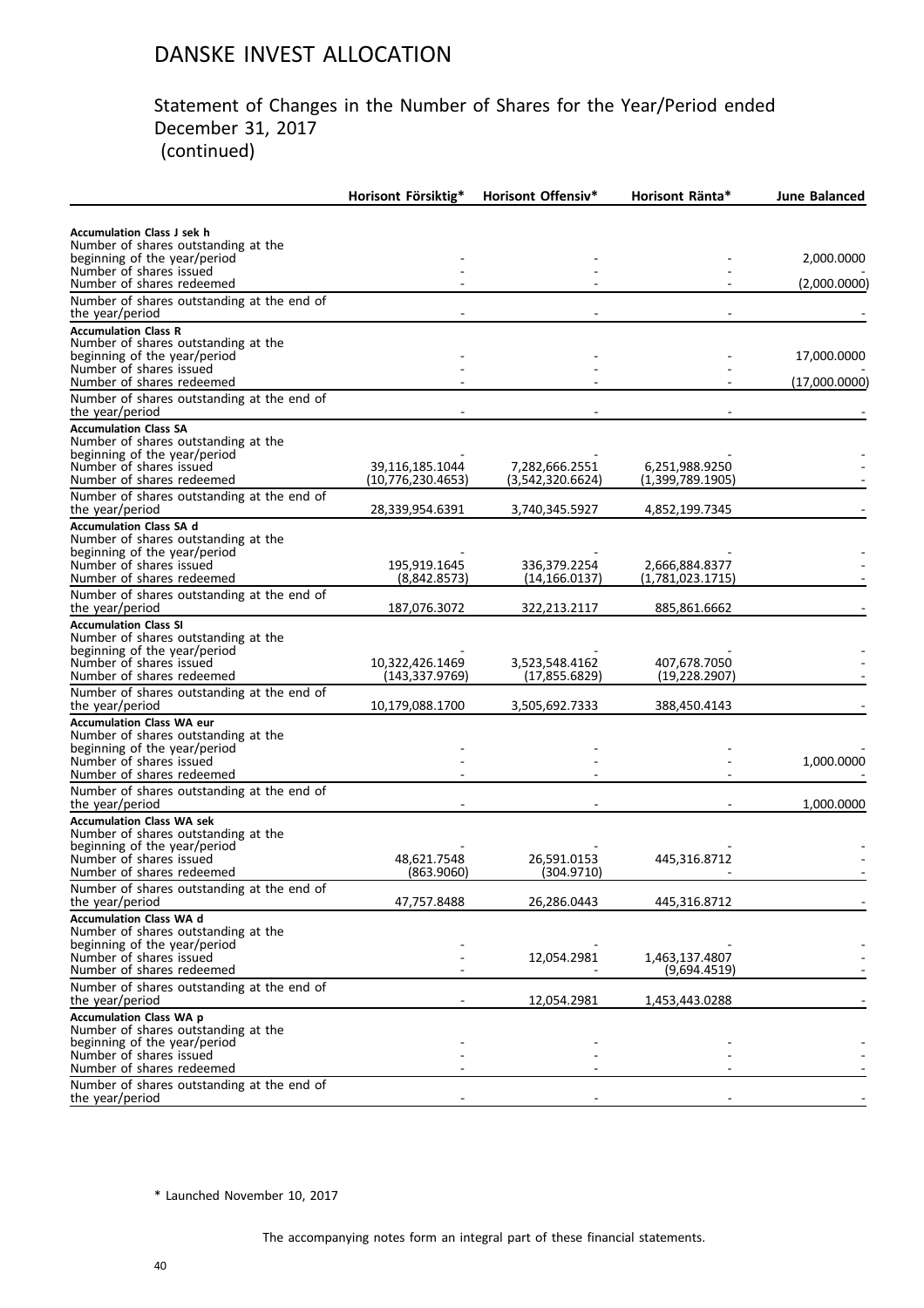#### Statement of Changes in the Number of Shares for the Year/Period ended December 31, 2017 (continued)

|                                                                       | Horisont Försiktig* | <b>Horisont Offensiv*</b> | Horisont Ränta* | <b>June Balanced</b> |
|-----------------------------------------------------------------------|---------------------|---------------------------|-----------------|----------------------|
| <b>Accumulation Class WI</b><br>Number of shares outstanding at the   |                     |                           |                 |                      |
| beginning of the year/period                                          |                     |                           |                 |                      |
| Number of shares issued                                               |                     |                           |                 |                      |
| Number of shares redeemed                                             |                     |                           |                 |                      |
| Number of shares outstanding at the end of<br>the year/period         |                     |                           |                 |                      |
| <b>Accumulation Class WI d</b><br>Number of shares outstanding at the |                     |                           |                 |                      |
| beginning of the year/period                                          |                     |                           |                 |                      |
| Number of shares issued                                               |                     |                           | 316,403.4089    |                      |
| Number of shares redeemed                                             |                     |                           |                 |                      |
| Number of shares outstanding at the end of<br>the year/period         |                     |                           | 316.403.4089    |                      |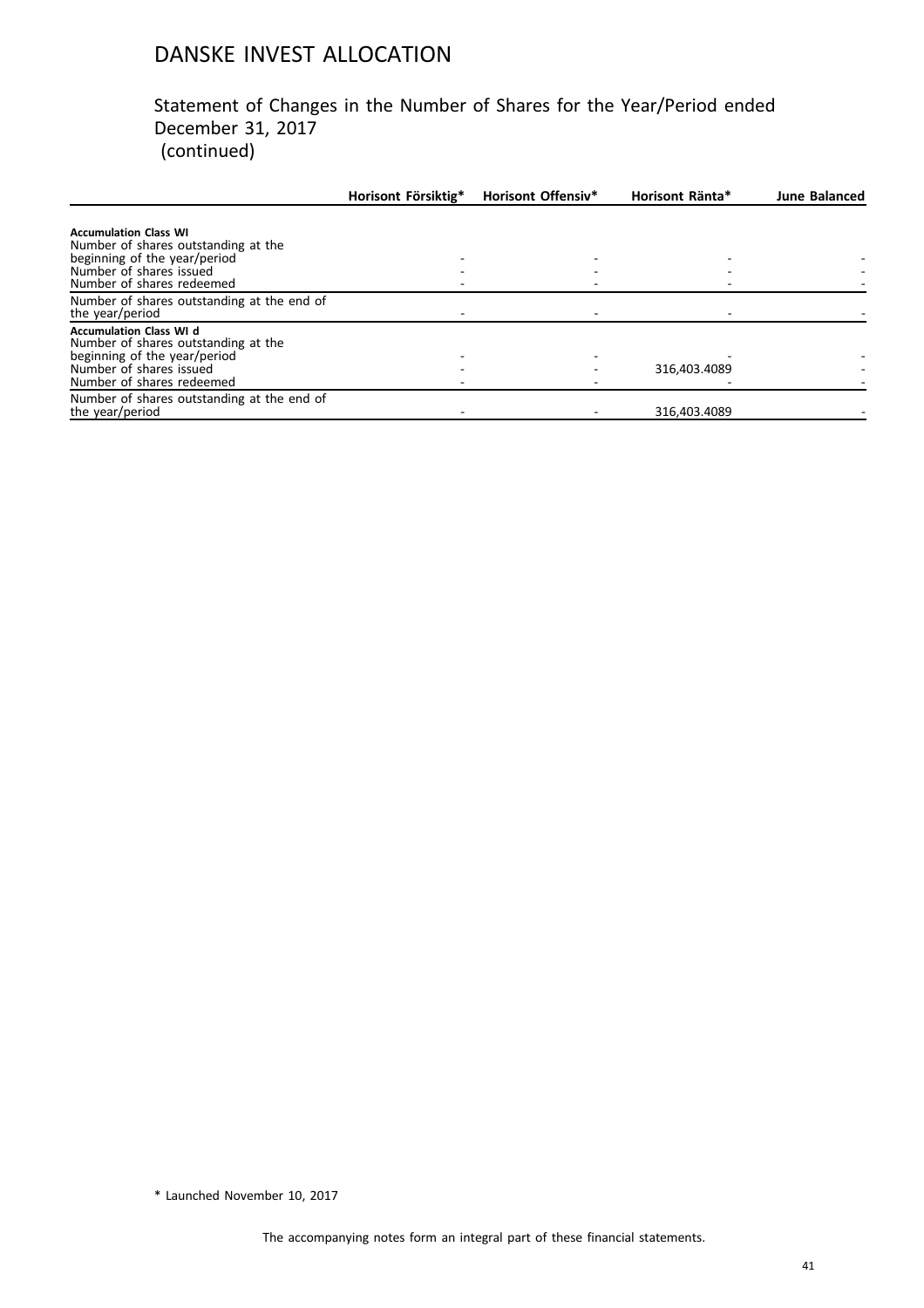#### Statement of Changes in the Number of Shares for the Year/Period ended December 31, 2017 (continued)

|                                                                                                    | <b>June Defensive</b> | June Equity* | <b>June Moderate</b> | <b>June Moderate</b><br><b>Short</b> |
|----------------------------------------------------------------------------------------------------|-----------------------|--------------|----------------------|--------------------------------------|
|                                                                                                    |                       |              |                      |                                      |
| <b>Accumulation Class A</b><br>Number of shares outstanding at the<br>beginning of the year/period |                       |              |                      |                                      |
| Number of shares issued<br>Number of shares redeemed                                               |                       |              |                      |                                      |
| Number of shares outstanding at the end of<br>the year/period                                      |                       |              |                      |                                      |
| <b>Accumulation Class A p</b><br>Number of shares outstanding at the                               |                       |              |                      |                                      |
| beginning of the year/period<br>Number of shares issued                                            |                       |              |                      |                                      |
| Number of shares redeemed<br>Number of shares outstanding at the end of                            |                       |              |                      |                                      |
| the year/period<br><b>Accumulation Class A-Sek-Hp</b>                                              |                       |              |                      |                                      |
| Number of shares outstanding at the<br>beginning of the year/period                                |                       |              |                      |                                      |
| Number of shares issued<br>Number of shares redeemed                                               |                       |              |                      |                                      |
| Number of shares outstanding at the end of<br>the year/period                                      |                       |              |                      |                                      |
| <b>Accumulation Class PM</b><br>Number of shares outstanding at the                                |                       |              |                      |                                      |
| beginning of the year/period<br>Number of shares issued                                            |                       |              |                      |                                      |
| Number of shares redeemed                                                                          |                       |              |                      |                                      |
| Number of shares outstanding at the end of<br>the year/period                                      |                       |              |                      |                                      |
| <b>Accumulation Class J</b><br>Number of shares outstanding at the                                 |                       |              |                      |                                      |
| beginning of the year/period                                                                       | 2,000.0000            |              | 2,000.0000           | 2,000.0000                           |
| Number of shares issued<br>Number of shares redeemed                                               | (2,000.0000)          | 2,000.0000   | (2,000.0000)         | (2,000.0000)                         |
| Number of shares outstanding at the end of<br>the year/period                                      |                       | 2,000.0000   |                      |                                      |
| <b>Accumulation Class J dkk</b>                                                                    |                       |              |                      |                                      |
| Number of shares outstanding at the<br>beginning of the year/period                                | 1,710.5207            |              | 2,184.1702           | 1,604.2768                           |
| Number of shares issued                                                                            | 94,061.9136           | 1,500.0000   | 561,645.7230         | 6,368.7609                           |
| Number of shares redeemed<br>Number of shares outstanding at the end of                            | (18, 849.9764)        |              | (64,640.5738)        | (4,088.0734)                         |
| the year/period                                                                                    | 76,922.4579           | 1,500.0000   | 499,189.3194         | 3,884.9643                           |
| <b>Accumulation Class J nok</b><br>Number of shares outstanding at the                             |                       |              |                      |                                      |
| beginning of the year/period                                                                       |                       |              |                      |                                      |
| Number of shares issued<br>Number of shares redeemed                                               |                       | 2,000.0000   |                      |                                      |
| Number of shares outstanding at the end of<br>the year/period                                      |                       | 2,000.0000   |                      |                                      |
| <b>Accumulation Class J nok h</b>                                                                  |                       |              |                      |                                      |
| Number of shares outstanding at the<br>beginning of the year/period                                | 2,000.0000            |              | 2,000.0000           | 2,000.0000                           |
| Number of shares issued                                                                            |                       |              |                      |                                      |
| Number of shares redeemed<br>Number of shares outstanding at the end of                            | (2,000.0000)          |              | (2,000.0000)         | (2,000.0000)                         |
| the year/period<br><b>Accumulation Class J sek</b>                                                 |                       |              |                      |                                      |
| Number of shares outstanding at the                                                                |                       |              |                      |                                      |
| beginning of the year/period<br>Number of shares issued                                            |                       | 2.000.0000   |                      |                                      |
| Number of shares redeemed                                                                          |                       |              |                      |                                      |
| Number of shares outstanding at the end of<br>the year/period                                      |                       | 2,000.0000   |                      |                                      |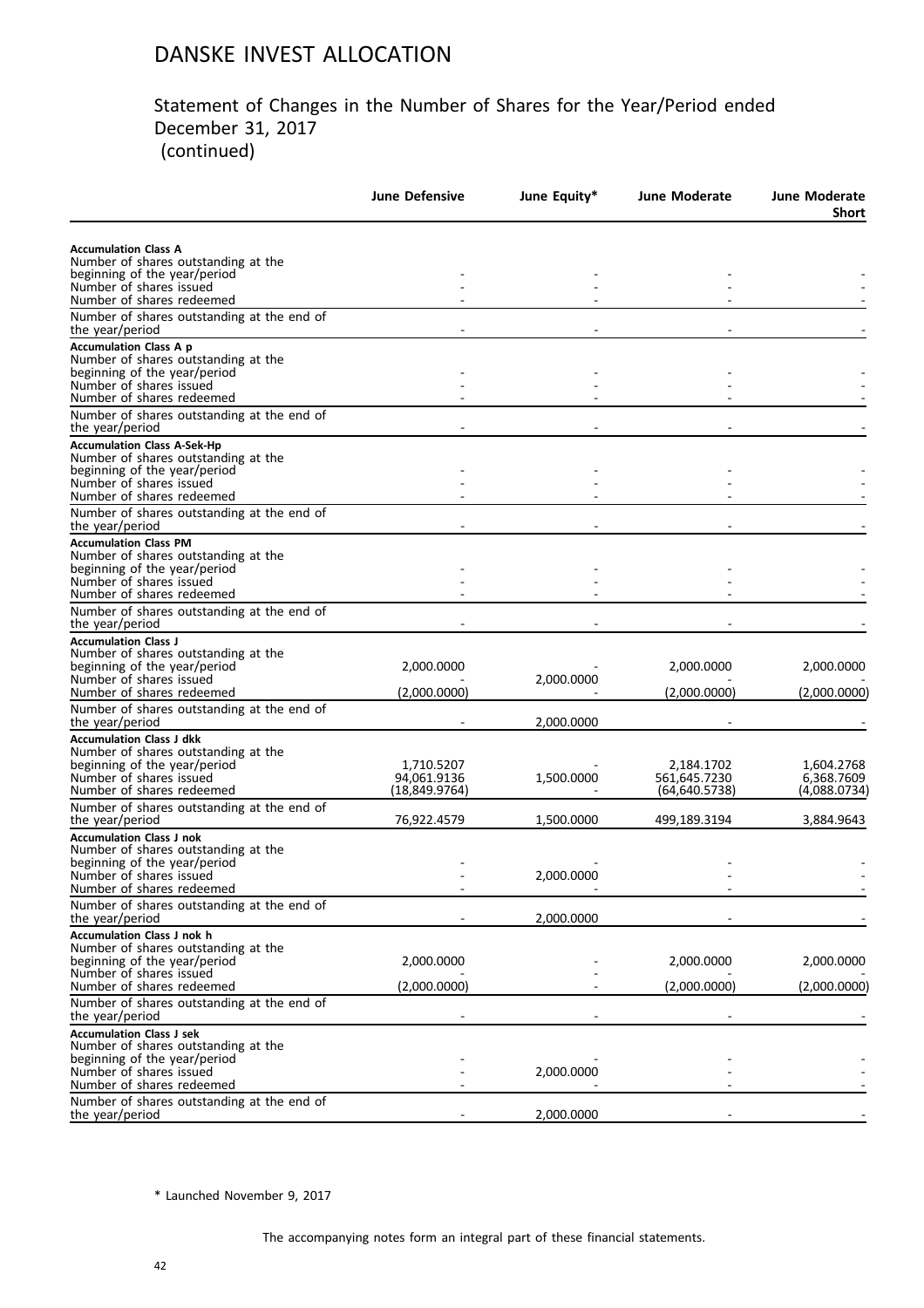#### Statement of Changes in the Number of Shares for the Year/Period ended December 31, 2017 (continued)

|                                                                                                                                                                                                             | June Defensive               | June Equity* | June Moderate                | <b>June Moderate</b><br>Short |
|-------------------------------------------------------------------------------------------------------------------------------------------------------------------------------------------------------------|------------------------------|--------------|------------------------------|-------------------------------|
| <b>Accumulation Class J sek h</b>                                                                                                                                                                           |                              |              |                              |                               |
| Number of shares outstanding at the<br>beginning of the year/period                                                                                                                                         | 2,000.0000                   |              | 2,000.0000                   | 2,000.0000                    |
| Number of shares issued<br>Number of shares redeemed                                                                                                                                                        | (2,000.0000)                 |              | (2,000.0000)                 | (2,000.0000)                  |
| Number of shares outstanding at the end of<br>the year/period                                                                                                                                               |                              |              |                              |                               |
| <b>Accumulation Class R</b><br>Number of shares outstanding at the<br>beginning of the year/period<br>Number of shares issued<br>Number of shares redeemed                                                  | 17,000.0000<br>(17,000.0000) | 17,000.0000  | 17,000.0000<br>(17,000.0000) | 17,000.0000<br>(17,000.0000)  |
| Number of shares outstanding at the end of                                                                                                                                                                  |                              |              |                              |                               |
| the year/period<br><b>Accumulation Class SA</b>                                                                                                                                                             |                              | 17,000.0000  |                              |                               |
| Number of shares outstanding at the<br>beginning of the year/period<br>Number of shares issued<br>Number of shares redeemed                                                                                 |                              |              |                              |                               |
| Number of shares outstanding at the end of<br>the year/period                                                                                                                                               |                              |              |                              |                               |
| <b>Accumulation Class SA d</b><br>Number of shares outstanding at the<br>beginning of the year/period<br>Number of shares issued<br>Number of shares redeemed                                               |                              |              |                              |                               |
| Number of shares outstanding at the end of<br>the year/period                                                                                                                                               |                              |              |                              |                               |
| <b>Accumulation Class SI</b><br>Number of shares outstanding at the<br>beginning of the year/period<br>Number of shares issued<br>Number of shares redeemed                                                 |                              |              |                              |                               |
| Number of shares outstanding at the end of<br>the year/period                                                                                                                                               |                              |              |                              |                               |
| <b>Accumulation Class WA eur</b><br>Number of shares outstanding at the<br>beginning of the year/period<br>Number of shares issued<br>Number of shares redeemed                                             | 1,000.0000                   | 2,000.0000   | 1,000.0000                   |                               |
| Number of shares outstanding at the end of                                                                                                                                                                  |                              |              |                              |                               |
| the year/period<br><b>Accumulation Class WA sek</b><br>Number of shares outstanding at the<br>beginning of the year/period<br>Number of shares issued<br>Number of shares redeemed                          | 1,000.0000                   | 2,000.0000   | 1,000.0000                   |                               |
| Number of shares outstanding at the end of<br>the year/period                                                                                                                                               |                              |              |                              |                               |
| <b>Accumulation Class WA d</b><br>Number of shares outstanding at the<br>beginning of the year/period<br>Number of shares issued<br>Number of shares redeemed                                               |                              |              |                              |                               |
| Number of shares outstanding at the end of<br>the year/period                                                                                                                                               |                              |              |                              |                               |
| <b>Accumulation Class WA p</b><br>Number of shares outstanding at the<br>beginning of the year/period<br>Number of shares issued<br>Number of shares redeemed<br>Number of shares outstanding at the end of |                              |              |                              |                               |
| the year/period                                                                                                                                                                                             |                              |              |                              |                               |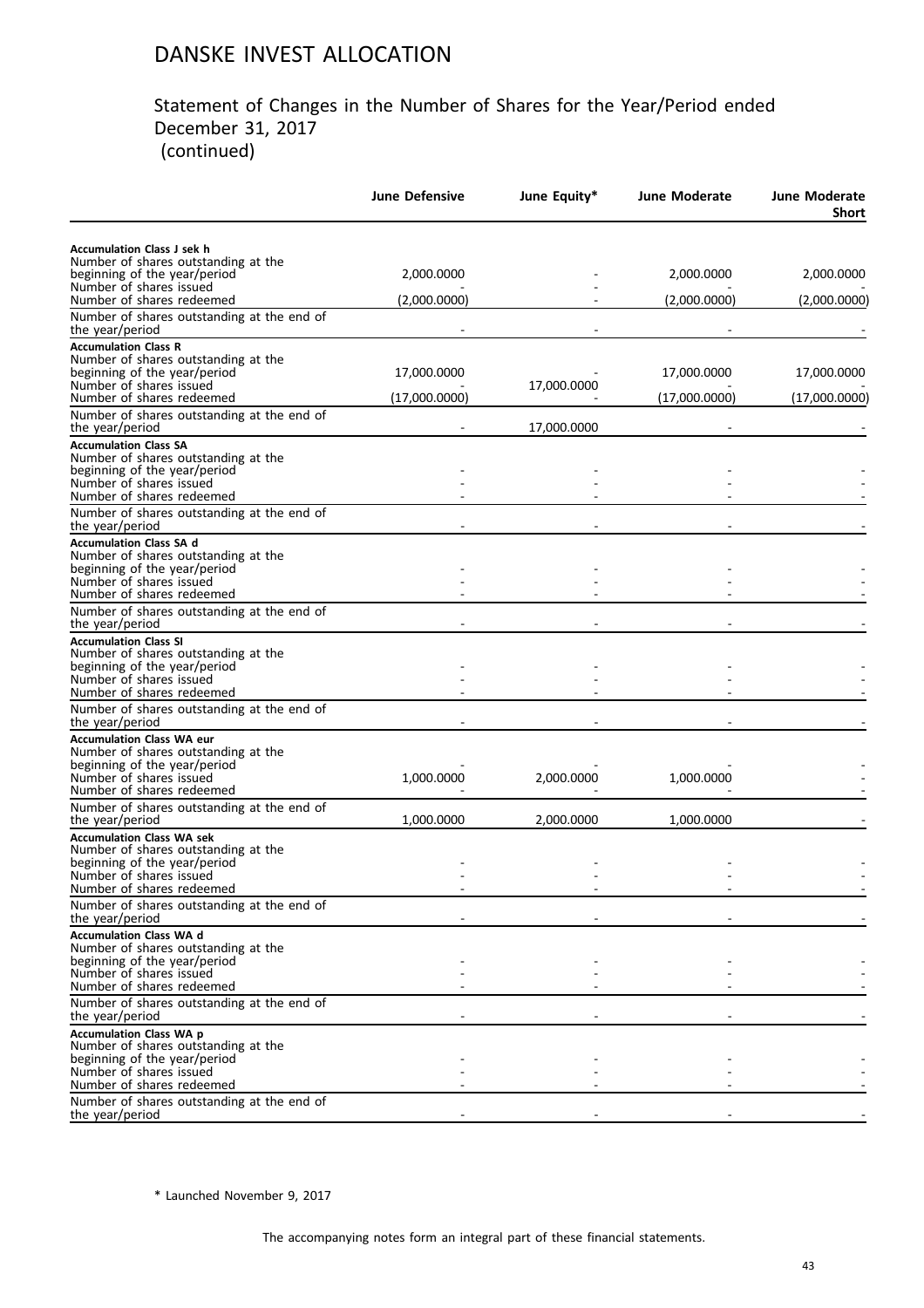#### Statement of Changes in the Number of Shares for the Year/Period ended December 31, 2017 (continued)

|                                            | <b>June Defensive</b> | June Equity* | <b>June Moderate</b> | <b>June Moderate</b><br><b>Short</b> |
|--------------------------------------------|-----------------------|--------------|----------------------|--------------------------------------|
|                                            |                       |              |                      |                                      |
| <b>Accumulation Class WI</b>               |                       |              |                      |                                      |
| Number of shares outstanding at the        |                       |              |                      |                                      |
| beginning of the year/period               |                       |              |                      |                                      |
| Number of shares issued                    |                       | 2,000.0000   |                      |                                      |
| Number of shares redeemed                  |                       |              |                      |                                      |
| Number of shares outstanding at the end of |                       |              |                      |                                      |
| the year/period                            |                       | 2.000.0000   |                      |                                      |
| <b>Accumulation Class WI d</b>             |                       |              |                      |                                      |
| Number of shares outstanding at the        |                       |              |                      |                                      |
| beginning of the year/period               |                       |              |                      |                                      |
| Number of shares issued                    |                       |              |                      |                                      |
| Number of shares redeemed                  |                       |              |                      |                                      |
| Number of shares outstanding at the end of |                       |              |                      |                                      |
| the year/period                            |                       |              |                      |                                      |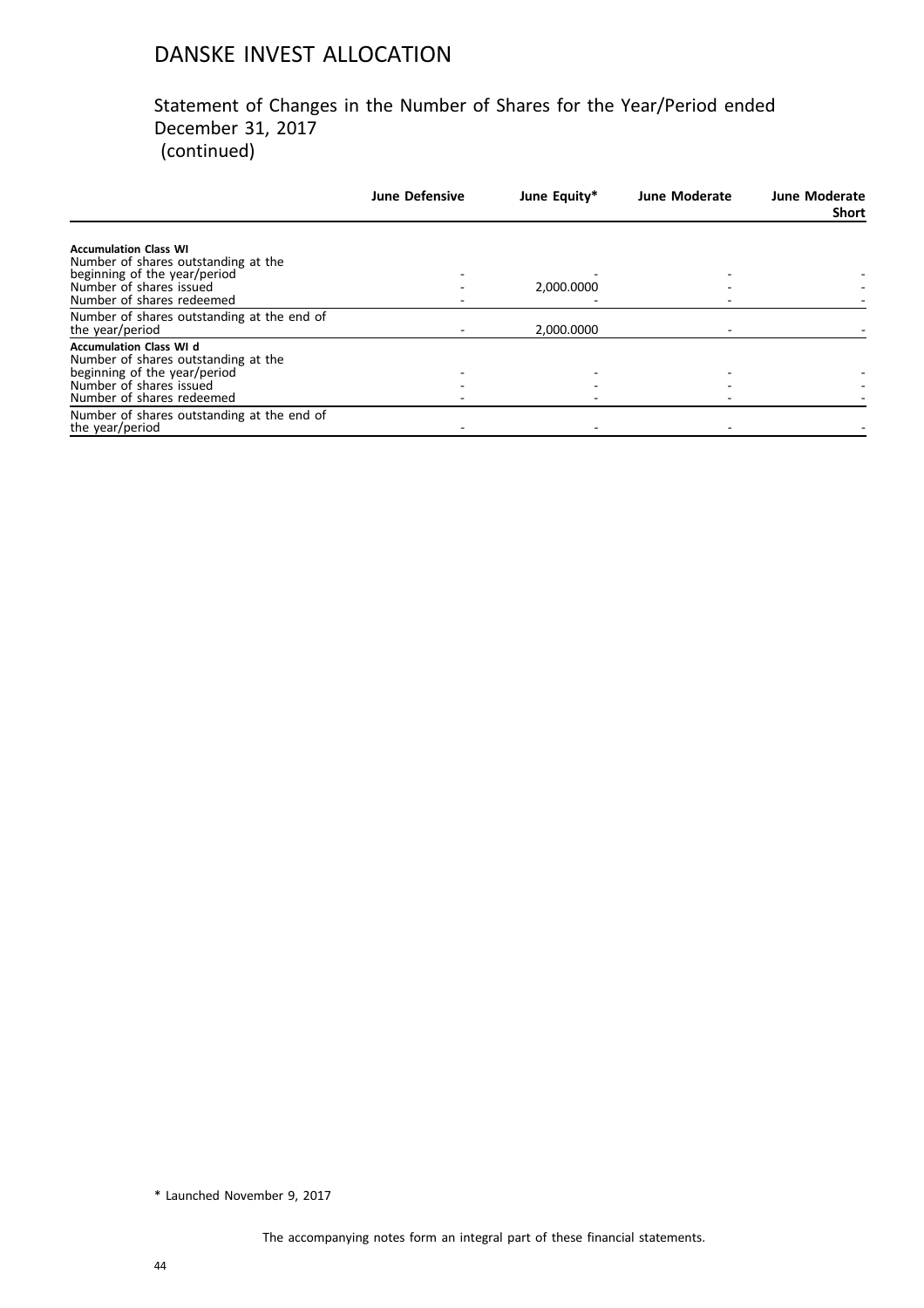#### Statement of Changes in the Number of Shares for the Year/Period ended December 31, 2017 (continued)

|                                                                                                 | <b>June Opportunity</b>         | <b>June Progressive</b>        | <b>Stable Income</b>            |
|-------------------------------------------------------------------------------------------------|---------------------------------|--------------------------------|---------------------------------|
|                                                                                                 |                                 |                                |                                 |
| <b>Accumulation Class A</b>                                                                     |                                 |                                |                                 |
| Number of shares outstanding at the beginning of the year/<br>period                            |                                 |                                |                                 |
| Number of shares issued                                                                         |                                 |                                |                                 |
| Number of shares redeemed                                                                       |                                 |                                |                                 |
| Number of shares outstanding at the end of the year/period                                      |                                 |                                |                                 |
| <b>Accumulation Class A p</b><br>Number of shares outstanding at the beginning of the year/     |                                 |                                |                                 |
| period                                                                                          |                                 |                                | 2,695,142.8708                  |
| Number of shares issued<br>Number of shares redeemed                                            |                                 |                                | 80.000.4460<br>(1,310,852.9811) |
| Number of shares outstanding at the end of the year/period                                      |                                 |                                | 1,464,290.3357                  |
| <b>Accumulation Class A-Sek-Hp</b>                                                              |                                 |                                |                                 |
| Number of shares outstanding at the beginning of the year/<br>period                            |                                 |                                | 392,913.0737                    |
| Number of shares issued                                                                         |                                 |                                | 10.210.2309                     |
| Number of shares redeemed                                                                       |                                 |                                | (211,231.6588)                  |
| Number of shares outstanding at the end of the year/period                                      |                                 |                                | 191,891.6458                    |
| <b>Accumulation Class PM</b>                                                                    |                                 |                                |                                 |
| Number of shares outstanding at the beginning of the year/                                      |                                 |                                |                                 |
| period<br>Number of shares issued                                                               |                                 |                                |                                 |
| Number of shares redeemed                                                                       |                                 |                                |                                 |
| Number of shares outstanding at the end of the year/period                                      |                                 |                                |                                 |
| <b>Accumulation Class J</b>                                                                     |                                 |                                |                                 |
| Number of shares outstanding at the beginning of the year/                                      |                                 |                                |                                 |
| period<br>Number of shares issued                                                               | 2,000.0000                      | 2,000.0000                     |                                 |
| Number of shares redeemed                                                                       | (2,000.0000)                    | (2,000.0000)                   |                                 |
| Number of shares outstanding at the end of the year/period                                      |                                 |                                |                                 |
| <b>Accumulation Class J dkk</b>                                                                 |                                 |                                |                                 |
| Number of shares outstanding at the beginning of the year/                                      |                                 |                                |                                 |
| period                                                                                          | 3,131.5513                      | 1,937.5726                     |                                 |
| Number of shares issued<br>Number of shares redeemed                                            | 669.266.1560<br>(113, 707.3075) | 580,693.0504<br>(78, 844.7281) |                                 |
| Number of shares outstanding at the end of the year/period                                      | 558,690.3998                    | 503,785.8949                   |                                 |
| <b>Accumulation Class J nok</b>                                                                 |                                 |                                |                                 |
| Number of shares outstanding at the beginning of the year/                                      |                                 |                                |                                 |
| period                                                                                          |                                 |                                |                                 |
| Number of shares issued                                                                         |                                 |                                |                                 |
| Number of shares redeemed                                                                       |                                 |                                |                                 |
| Number of shares outstanding at the end of the year/period                                      |                                 |                                |                                 |
| <b>Accumulation Class J nok h</b><br>Number of shares outstanding at the beginning of the year/ |                                 |                                |                                 |
| period                                                                                          | 2,000.0000                      | 2,000.0000                     |                                 |
| Number of shares issued                                                                         |                                 |                                |                                 |
| Number of shares redeemed                                                                       | (2,000.0000)                    | (2,000.0000)                   |                                 |
| Number of shares outstanding at the end of the year/period                                      |                                 |                                |                                 |
| <b>Accumulation Class J sek</b>                                                                 |                                 |                                |                                 |
| Number of shares outstanding at the beginning of the year/<br>period                            |                                 |                                |                                 |
| Number of shares issued                                                                         |                                 |                                |                                 |
| Number of shares redeemed                                                                       |                                 |                                |                                 |
| Number of shares outstanding at the end of the year/period                                      |                                 |                                |                                 |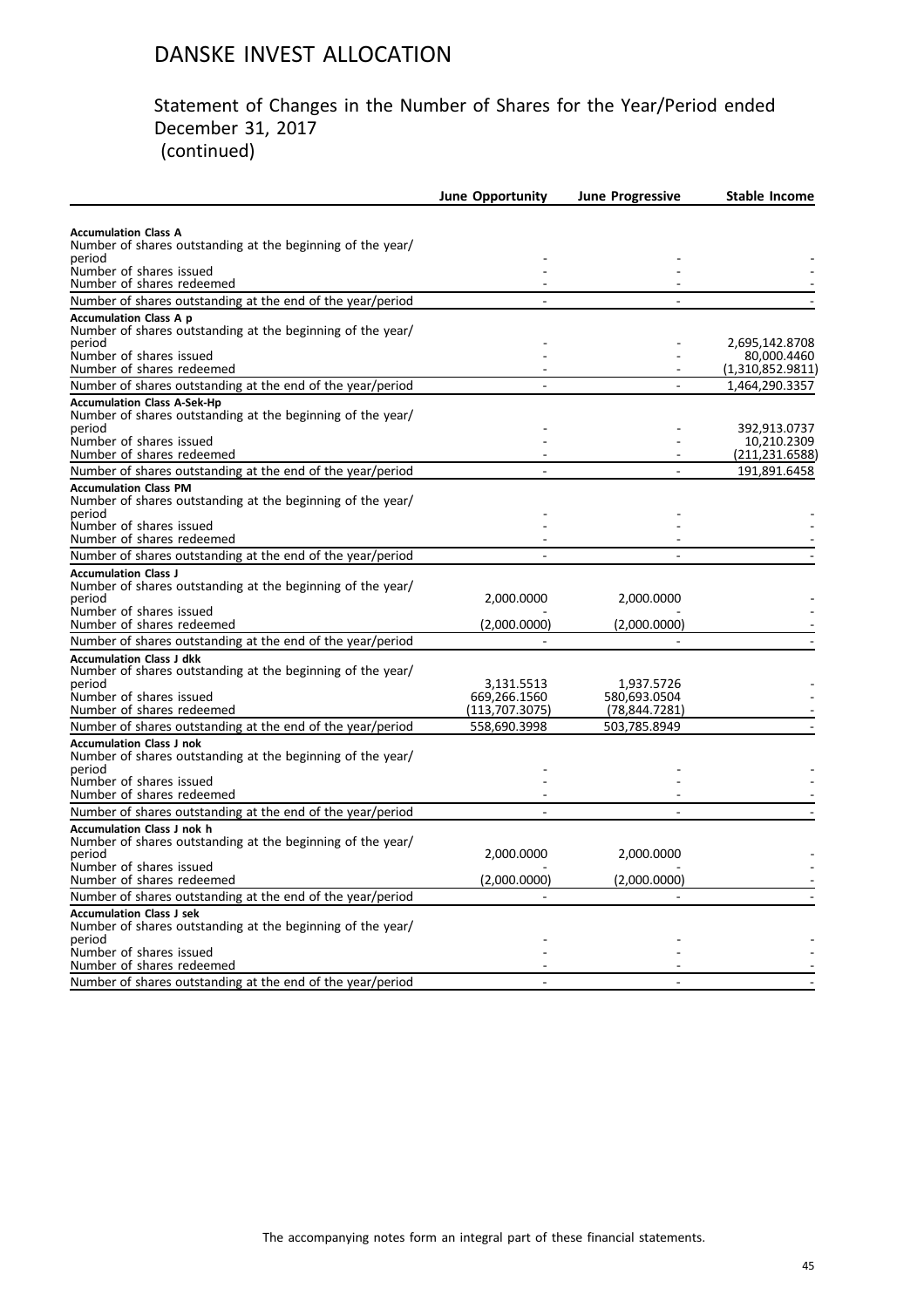#### Statement of Changes in the Number of Shares for the Year/Period ended December 31, 2017 (continued)

|                                                                                                 | June Opportunity | <b>June Progressive</b> | <b>Stable Income</b> |
|-------------------------------------------------------------------------------------------------|------------------|-------------------------|----------------------|
|                                                                                                 |                  |                         |                      |
| <b>Accumulation Class J sek h</b><br>Number of shares outstanding at the beginning of the year/ |                  |                         |                      |
| period                                                                                          | 2,000.0000       | 2,000.0000              |                      |
| Number of shares issued<br>Number of shares redeemed                                            | (2,000.0000)     | (2,000.0000)            |                      |
| Number of shares outstanding at the end of the year/period                                      |                  |                         |                      |
| <b>Accumulation Class R</b>                                                                     |                  |                         |                      |
| Number of shares outstanding at the beginning of the year/<br>period                            | 17,000.0000      | 17,000.0000             |                      |
| Number of shares issued<br>Number of shares redeemed                                            | (17,000.0000)    | (17,000.0000)           |                      |
| Number of shares outstanding at the end of the year/period                                      |                  |                         |                      |
| <b>Accumulation Class SA</b>                                                                    |                  |                         |                      |
| Number of shares outstanding at the beginning of the year/<br>period                            |                  |                         |                      |
| Number of shares issued                                                                         |                  |                         |                      |
| Number of shares redeemed                                                                       |                  |                         |                      |
| Number of shares outstanding at the end of the year/period                                      |                  |                         |                      |
| <b>Accumulation Class SA d</b><br>Number of shares outstanding at the beginning of the year/    |                  |                         |                      |
| period<br>Number of shares issued                                                               |                  |                         |                      |
| Number of shares redeemed                                                                       |                  |                         |                      |
| Number of shares outstanding at the end of the year/period                                      |                  |                         |                      |
| <b>Accumulation Class SI</b>                                                                    |                  |                         |                      |
| Number of shares outstanding at the beginning of the year/<br>period                            |                  |                         |                      |
| Number of shares issued                                                                         |                  |                         |                      |
| Number of shares redeemed                                                                       |                  |                         |                      |
| Number of shares outstanding at the end of the year/period                                      |                  |                         |                      |
| <b>Accumulation Class WA eur</b>                                                                |                  |                         |                      |
| Number of shares outstanding at the beginning of the year/<br>period                            |                  |                         |                      |
| Number of shares issued                                                                         | 1,000.0000       | 1,000.0000              |                      |
| Number of shares redeemed                                                                       |                  |                         |                      |
| Number of shares outstanding at the end of the year/period                                      | 1,000.0000       | 1,000.0000              |                      |
| <b>Accumulation Class WA sek</b><br>Number of shares outstanding at the beginning of the year/  |                  |                         |                      |
| period<br>Number of shares issued                                                               |                  |                         |                      |
| Number of shares redeemed                                                                       |                  |                         |                      |
| Number of shares outstanding at the end of the year/period                                      |                  |                         |                      |
| <b>Accumulation Class WA d</b><br>Number of shares outstanding at the beginning of the year/    |                  |                         |                      |
| period                                                                                          |                  |                         |                      |
| Number of shares issued<br>Number of shares redeemed                                            |                  |                         |                      |
| Number of shares outstanding at the end of the year/period                                      |                  |                         |                      |
| <b>Accumulation Class WA p</b>                                                                  |                  |                         |                      |
| Number of shares outstanding at the beginning of the year/                                      |                  |                         |                      |
| period<br>Number of shares issued                                                               |                  |                         | 613.084.8985         |
| Number of shares redeemed                                                                       |                  |                         | (60,019.4252)        |
| Number of shares outstanding at the end of the year/period                                      |                  |                         | 553,065.4733         |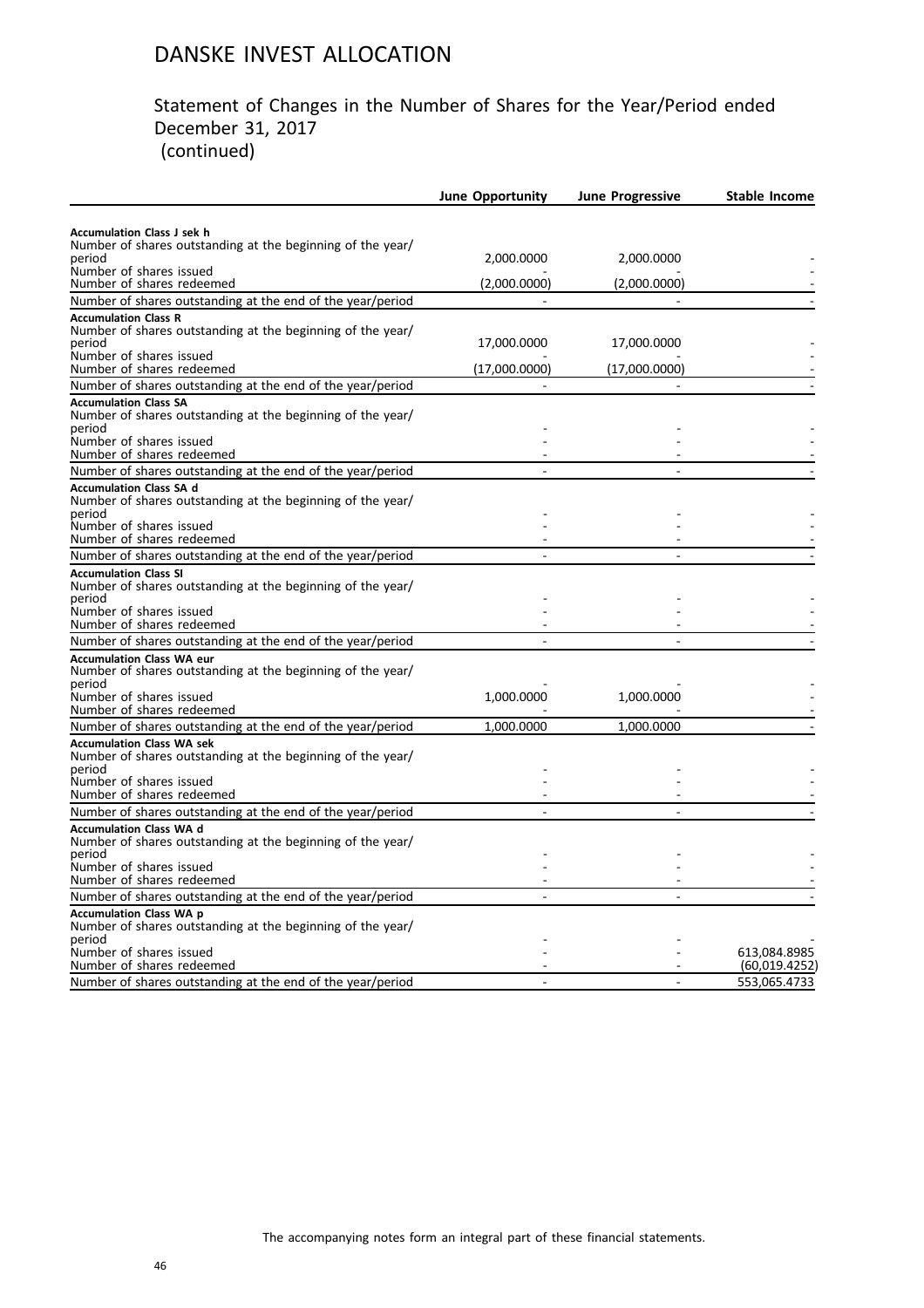Statement of Changes in the Number of Shares for the Year/Period ended December 31, 2017 (continued)

|                                                            | <b>June Opportunity</b> | <b>June Progressive</b> | Stable Income |
|------------------------------------------------------------|-------------------------|-------------------------|---------------|
|                                                            |                         |                         |               |
| <b>Accumulation Class WI</b>                               |                         |                         |               |
| Number of shares outstanding at the beginning of the year/ |                         |                         |               |
| period                                                     |                         |                         |               |
| Number of shares issued                                    |                         |                         |               |
| Number of shares redeemed                                  |                         |                         |               |
| Number of shares outstanding at the end of the year/period |                         |                         |               |
| <b>Accumulation Class WI d</b>                             |                         |                         |               |
| Number of shares outstanding at the beginning of the year/ |                         |                         |               |
| period                                                     |                         |                         |               |
| Number of shares issued                                    |                         |                         |               |
| Number of shares redeemed                                  |                         |                         |               |
| Number of shares outstanding at the end of the year/period |                         |                         |               |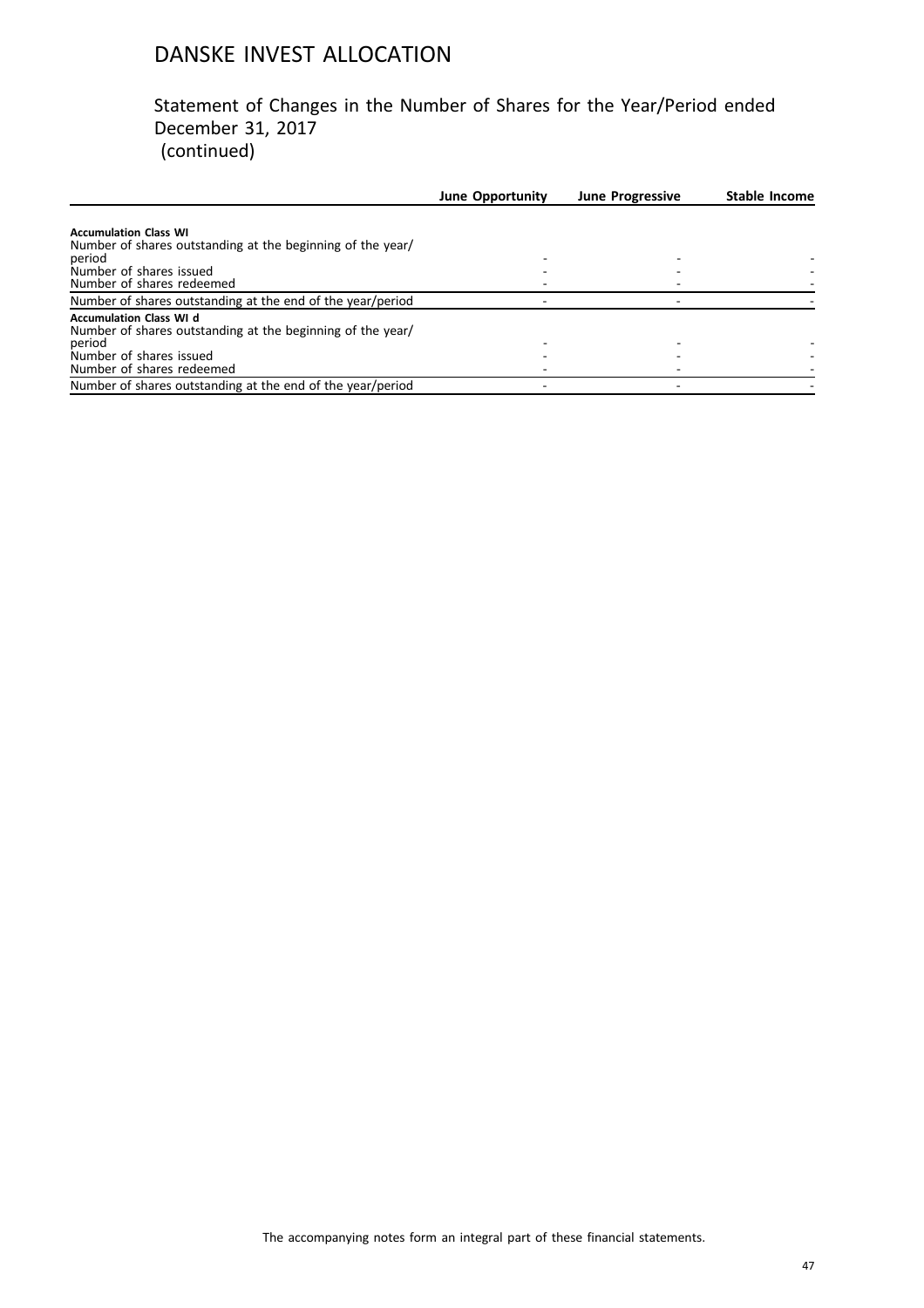#### Statistics

|                                                                 | <b>Dynamic</b> | <b>Equity</b><br><b>Opportunities</b> | <b>Horisont Aktie*</b> | Horisont<br>Balanserad* |
|-----------------------------------------------------------------|----------------|---------------------------------------|------------------------|-------------------------|
|                                                                 | <b>EUR</b>     | <b>EUR</b>                            | <b>SEK</b>             | <b>SEK</b>              |
| <b>Total Net Asset Value</b>                                    |                |                                       |                        |                         |
| December 31, 2017                                               | 20,325,233     | 6,498,086                             | 4,671,364,208          | 8,017,657,779           |
| December 31, 2016                                               | 22,942,948     | 12,399,180                            |                        |                         |
| December 31, 2015                                               | 28,938,971     | 20,327,300                            |                        |                         |
| NAV per unit at the end of the Year/Period<br>December 31, 2017 |                |                                       |                        |                         |
| <b>Accumulation Class A</b>                                     |                | 32.234                                |                        |                         |
| Accumulation Class A p                                          | 36.409         |                                       |                        |                         |
| Accumulation Class A-Sek-Hp                                     |                |                                       |                        |                         |
| <b>Accumulation Class J</b>                                     |                |                                       |                        |                         |
| Accumulation Class J dkk                                        |                |                                       |                        |                         |
| Accumulation Class J nok                                        |                |                                       |                        |                         |
| Accumulation Class J sek                                        |                |                                       |                        |                         |
| <b>Accumulation Class R</b>                                     |                |                                       |                        |                         |
| <b>Accumulation Class SA sek</b>                                |                |                                       | 258.563                | 209.816                 |
| Accumulation Class SA d                                         |                |                                       | 205.510                | 174.571                 |
| <b>Accumulation Class SI</b>                                    |                |                                       | 258.563                | 209.816                 |
| <b>Accumulation Class WA eur</b>                                |                |                                       |                        |                         |
| Accumulation Class WA sek                                       |                |                                       | 98.868                 | 209.813                 |
| Accumulation Class WA d                                         |                |                                       | 205.501                | 99.313                  |
| Accumulation Class WA p                                         |                |                                       |                        |                         |
| Accumulation Class WI eur                                       |                |                                       |                        |                         |
| Accumulation Class WI d                                         |                |                                       | 205.501                |                         |
| December 31, 2016                                               |                |                                       |                        |                         |
| <b>Accumulation Class A</b>                                     |                | 30.555                                |                        |                         |
| Accumulation Class A p                                          | 34.783         |                                       |                        |                         |
| <b>Accumulation Class A-Sek-Hp</b>                              |                |                                       |                        |                         |
| <b>Accumulation Class PM</b>                                    |                | 37.553                                |                        |                         |
| <b>Accumulation Class J</b>                                     |                |                                       |                        |                         |
| Accumulation Class J dkk                                        |                |                                       |                        |                         |
| Accumulation Class J nok h                                      |                |                                       |                        |                         |
| Accumulation Class J sek h                                      |                |                                       |                        |                         |
| <b>Accumulation Class R</b>                                     |                |                                       |                        |                         |
| December 31, 2015                                               |                |                                       |                        |                         |
| <b>Accumulation Class A</b>                                     |                | 30.242                                |                        |                         |
| Accumulation Class A p                                          | 33.722         |                                       |                        |                         |
| Accumulation Class A-Sek-Hp                                     |                |                                       |                        |                         |
| <b>Accumulation Class PM</b>                                    |                | 36.762                                |                        |                         |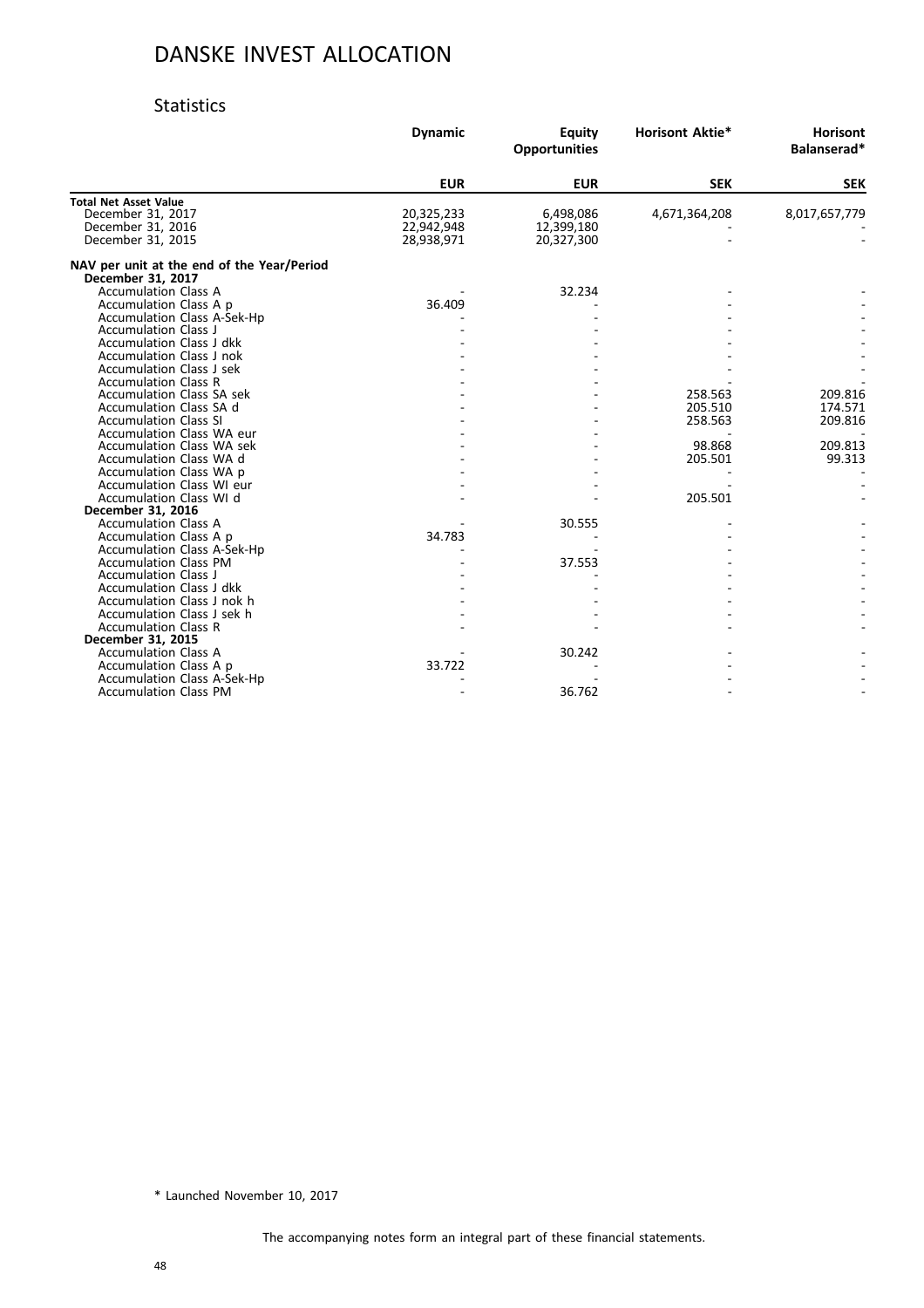# Statistics (continued)

|                                                                 | Horisont Försiktig* | <b>Horisont Offensiv*</b> | Horisont Ränta* | <b>June Balanced</b> |
|-----------------------------------------------------------------|---------------------|---------------------------|-----------------|----------------------|
|                                                                 | <b>SEK</b>          | <b>SEK</b>                | <b>SEK</b>      | <b>EUR</b>           |
|                                                                 |                     |                           |                 |                      |
| <b>Total Net Asset Value</b><br>December 31, 2017               | 6,730,580,832       | 1,228,161,038             | 945,192,928     | 7,807,725            |
| December 31, 2016                                               |                     |                           |                 | 278,342              |
|                                                                 |                     |                           |                 |                      |
| December 31, 2015                                               |                     |                           |                 |                      |
| NAV per unit at the end of the Year/Period<br>December 31, 2017 |                     |                           |                 |                      |
| <b>Accumulation Class A</b>                                     |                     |                           |                 |                      |
| Accumulation Class A p                                          |                     |                           |                 |                      |
| Accumulation Class A-Sek-Hp                                     |                     |                           |                 |                      |
| <b>Accumulation Class J</b>                                     |                     |                           |                 |                      |
| Accumulation Class J dkk                                        |                     |                           |                 | 108.575              |
| Accumulation Class J nok                                        |                     |                           |                 |                      |
| Accumulation Class J sek                                        |                     |                           |                 |                      |
| <b>Accumulation Class R</b>                                     |                     |                           |                 |                      |
| <b>Accumulation Class SA sek</b>                                | 173.797             | 162.714                   | 118.058         |                      |
| Accumulation Class SA d                                         | 148.533             | 134.173                   | 103.155         |                      |
| <b>Accumulation Class SI</b>                                    | 173.797             | 162.714                   | 118.058         |                      |
| Accumulation Class WA eur                                       |                     |                           |                 | 10.053               |
| <b>Accumulation Class WA sek</b>                                | 173.791             | 162.708                   | 118.060         |                      |
| Accumulation Class WA d                                         |                     | 134.175                   | 103.137         |                      |
| Accumulation Class WA p                                         |                     |                           |                 |                      |
| <b>Accumulation Class WI eur</b>                                |                     |                           |                 |                      |
| Accumulation Class WI d                                         |                     |                           | 103.137         |                      |
| December 31, 2016                                               |                     |                           |                 |                      |
| <b>Accumulation Class A</b>                                     |                     |                           |                 |                      |
| Accumulation Class A p                                          |                     |                           |                 |                      |
| Accumulation Class A-Sek-Hp                                     |                     |                           |                 |                      |
| <b>Accumulation Class PM</b>                                    |                     |                           |                 |                      |
| <b>Accumulation Class J</b>                                     |                     |                           |                 | 10.388               |
| Accumulation Class J dkk                                        |                     |                           |                 | 103.789              |
| Accumulation Class J nok h                                      |                     |                           |                 | 104.064              |
| Accumulation Class J sek h                                      |                     |                           |                 | 103.720              |
| <b>Accumulation Class R</b>                                     |                     |                           |                 | 10.391               |
| December 31, 2015                                               |                     |                           |                 |                      |
| <b>Accumulation Class A</b>                                     |                     |                           |                 |                      |
| Accumulation Class A p                                          |                     |                           |                 |                      |
| Accumulation Class A-Sek-Hp                                     |                     |                           |                 |                      |
| <b>Accumulation Class PM</b>                                    |                     |                           |                 |                      |
|                                                                 |                     |                           |                 |                      |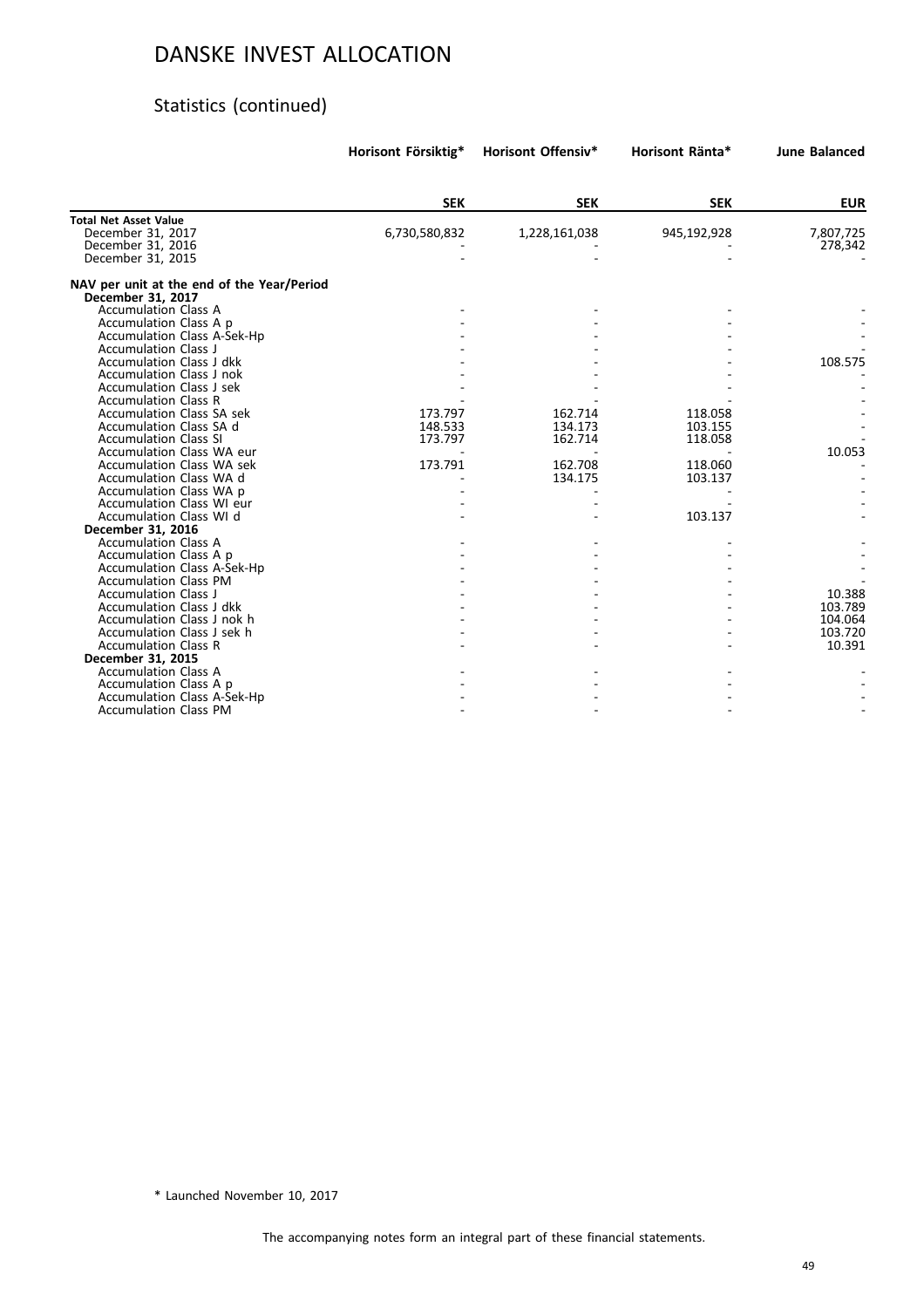# Statistics (continued)

|                                                                 | <b>June Defensive</b> | June Equity* | <b>June Moderate</b> | <b>June Moderate</b><br><b>Short</b> |
|-----------------------------------------------------------------|-----------------------|--------------|----------------------|--------------------------------------|
|                                                                 | <b>EUR</b>            | <b>EUR</b>   | <b>EUR</b>           | <b>EUR</b>                           |
| <b>Total Net Asset Value</b>                                    |                       |              |                      |                                      |
| December 31, 2017                                               | 1,076,875             | 293,279      | 7,090,077            | 54,151                               |
| December 31, 2016                                               | 259,558               |              | 268,722              | 258,626                              |
| December 31, 2015                                               |                       |              |                      |                                      |
| NAV per unit at the end of the Year/Period<br>December 31, 2017 |                       |              |                      |                                      |
| <b>Accumulation Class A</b>                                     |                       |              |                      |                                      |
| Accumulation Class A p                                          |                       |              |                      |                                      |
| Accumulation Class A-Sek-Hp                                     |                       |              |                      |                                      |
| <b>Accumulation Class J</b>                                     |                       | 10.048       |                      |                                      |
| Accumulation Class J dkk                                        | 103.268               | 100.503      | 105.604              | 103.787                              |
| Accumulation Class J nok                                        |                       | 104.414      |                      |                                      |
| Accumulation Class J sek                                        |                       | 101.697      |                      |                                      |
| <b>Accumulation Class R</b>                                     |                       | 10.050       |                      |                                      |
| <b>Accumulation Class SA sek</b>                                |                       |              |                      |                                      |
| Accumulation Class SA d                                         |                       |              |                      |                                      |
| <b>Accumulation Class SI</b>                                    |                       |              |                      |                                      |
| Accumulation Class WA eur                                       | 10.011                | 10.050       | 10.033               |                                      |
| <b>Accumulation Class WA sek</b>                                |                       |              |                      |                                      |
| Accumulation Class WA d                                         |                       |              |                      |                                      |
| Accumulation Class WA p                                         |                       |              |                      |                                      |
| Accumulation Class WI eur                                       |                       | 10.051       |                      |                                      |
| Accumulation Class WI d                                         |                       |              |                      |                                      |
| December 31, 2016                                               |                       |              |                      |                                      |
| <b>Accumulation Class A</b>                                     |                       |              |                      |                                      |
| Accumulation Class A p                                          |                       |              |                      |                                      |
| Accumulation Class A-Sek-Hp                                     |                       |              |                      |                                      |
| <b>Accumulation Class PM</b>                                    |                       |              |                      |                                      |
| <b>Accumulation Class J</b>                                     | 10.139                |              | 10.242               | 10.159                               |
| Accumulation Class J dkk                                        | 101.304               |              | 102.332              | 101.479                              |
| Accumulation Class J nok h                                      | 101.571               |              | 102.606              | 101.763                              |
| Accumulation Class J sek h                                      | 101.235               |              | 102.312              | 101.510                              |
| <b>Accumulation Class R</b>                                     | 10.142                |              | 10.245               | 10.162                               |
| December 31, 2015                                               |                       |              |                      |                                      |
| <b>Accumulation Class A</b>                                     |                       |              |                      |                                      |
| Accumulation Class A p                                          |                       |              |                      |                                      |
| Accumulation Class A-Sek-Hp                                     |                       |              |                      |                                      |
| <b>Accumulation Class PM</b>                                    |                       |              |                      |                                      |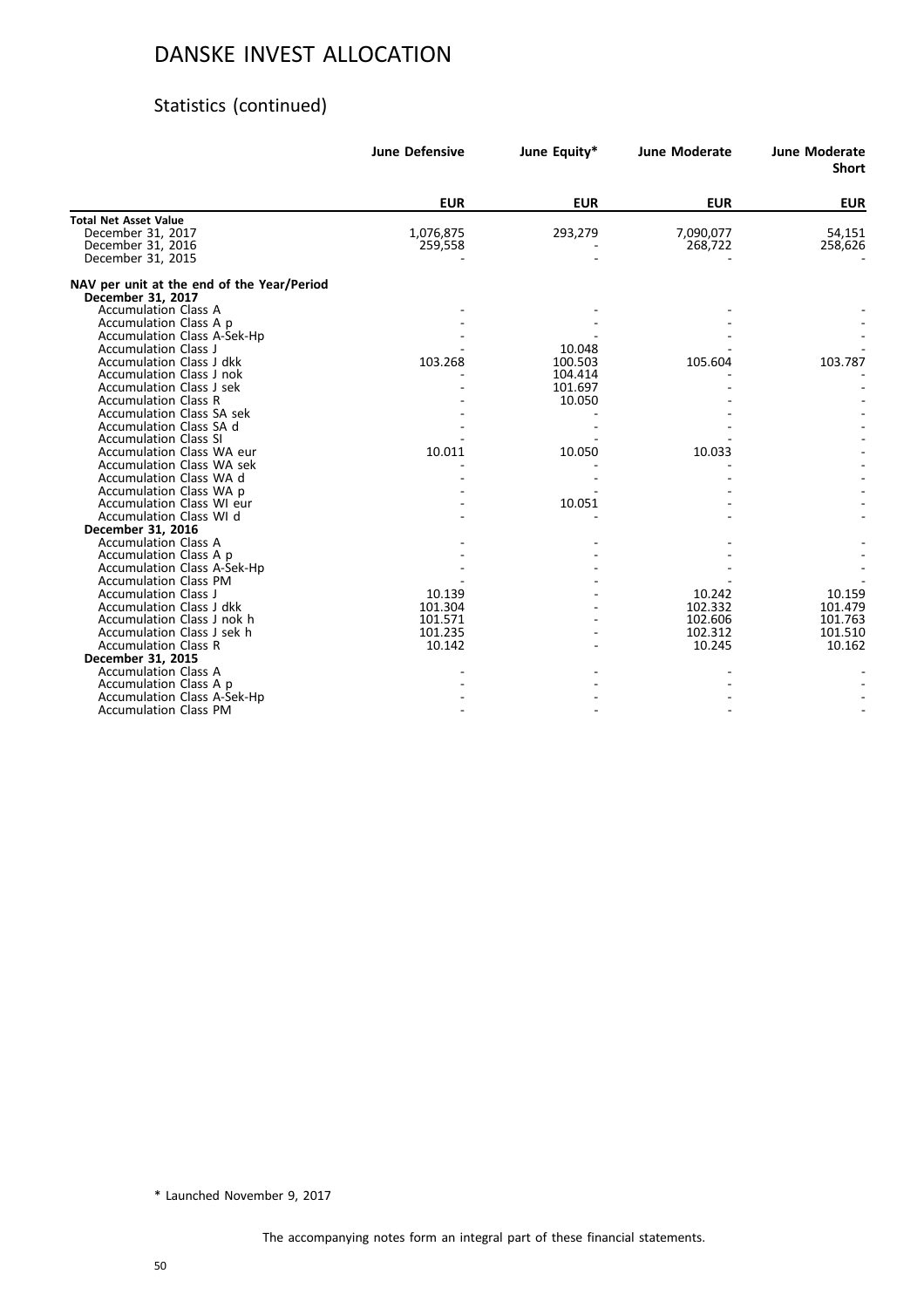# Statistics (continued)

|                                                                 | <b>June Opportunity</b> | <b>June Progressive</b> | <b>Stable Income</b> |
|-----------------------------------------------------------------|-------------------------|-------------------------|----------------------|
|                                                                 |                         |                         |                      |
|                                                                 | <b>EUR</b>              | <b>EUR</b>              | <b>EUR</b>           |
| <b>Total Net Asset Value</b>                                    |                         |                         |                      |
| December 31, 2017                                               | 8,962,875               | 7,548,909               | 68,185,777           |
| December 31, 2016                                               | 301,079                 | 272,833                 | 90,555,032           |
| December 31, 2015                                               |                         |                         | 119,450,365          |
| NAV per unit at the end of the Year/Period<br>December 31, 2017 |                         |                         |                      |
| <b>Accumulation Class A</b>                                     |                         |                         |                      |
| Accumulation Class A p                                          |                         |                         | 32.812               |
| <b>Accumulation Class A-Sek-Hp</b>                              |                         |                         | 101.835              |
| <b>Accumulation Class J</b>                                     |                         |                         |                      |
| Accumulation Class J dkk                                        | 119.319                 | 111.419                 |                      |
| Accumulation Class J nok                                        |                         |                         |                      |
| Accumulation Class J sek                                        |                         |                         |                      |
| <b>Accumulation Class R</b>                                     |                         |                         |                      |
| <b>Accumulation Class SA sek</b>                                |                         |                         |                      |
| Accumulation Class SA d                                         |                         |                         |                      |
| <b>Accumulation Class SI</b>                                    |                         |                         |                      |
| Accumulation Class WA eur                                       | 10.130                  | 10.073                  |                      |
| <b>Accumulation Class WA sek</b>                                |                         |                         |                      |
| Accumulation Class WA d                                         |                         |                         |                      |
| Accumulation Class WA p                                         |                         |                         | 32.826               |
| Accumulation Class WI eur                                       |                         |                         |                      |
| Accumulation Class WI d                                         |                         |                         |                      |
| December 31, 2016                                               |                         |                         |                      |
| <b>Accumulation Class A</b>                                     |                         |                         |                      |
| Accumulation Class A p                                          |                         |                         | 32.080               |
| <b>Accumulation Class A-Sek-Hp</b>                              |                         |                         | 99.769               |
| <b>Accumulation Class PM</b>                                    |                         |                         |                      |
| <b>Accumulation Class J</b>                                     | 10.945                  | 10.532                  |                      |
| Accumulation Class J dkk                                        | 109.360                 | 105.231                 |                      |
| Accumulation Class J nok h                                      | 109.599                 | 105.495                 |                      |
| Accumulation Class J sek h                                      | 109.216                 | 105.167                 |                      |
| <b>Accumulation Class R</b>                                     | 10.949                  | 10.535                  |                      |
| December 31, 2015                                               |                         |                         |                      |
| <b>Accumulation Class A</b>                                     |                         |                         |                      |
| Accumulation Class A p                                          |                         |                         | 32.286               |
| <b>Accumulation Class A-Sek-Hp</b>                              |                         |                         | 100.520              |
| <b>Accumulation Class PM</b>                                    |                         |                         |                      |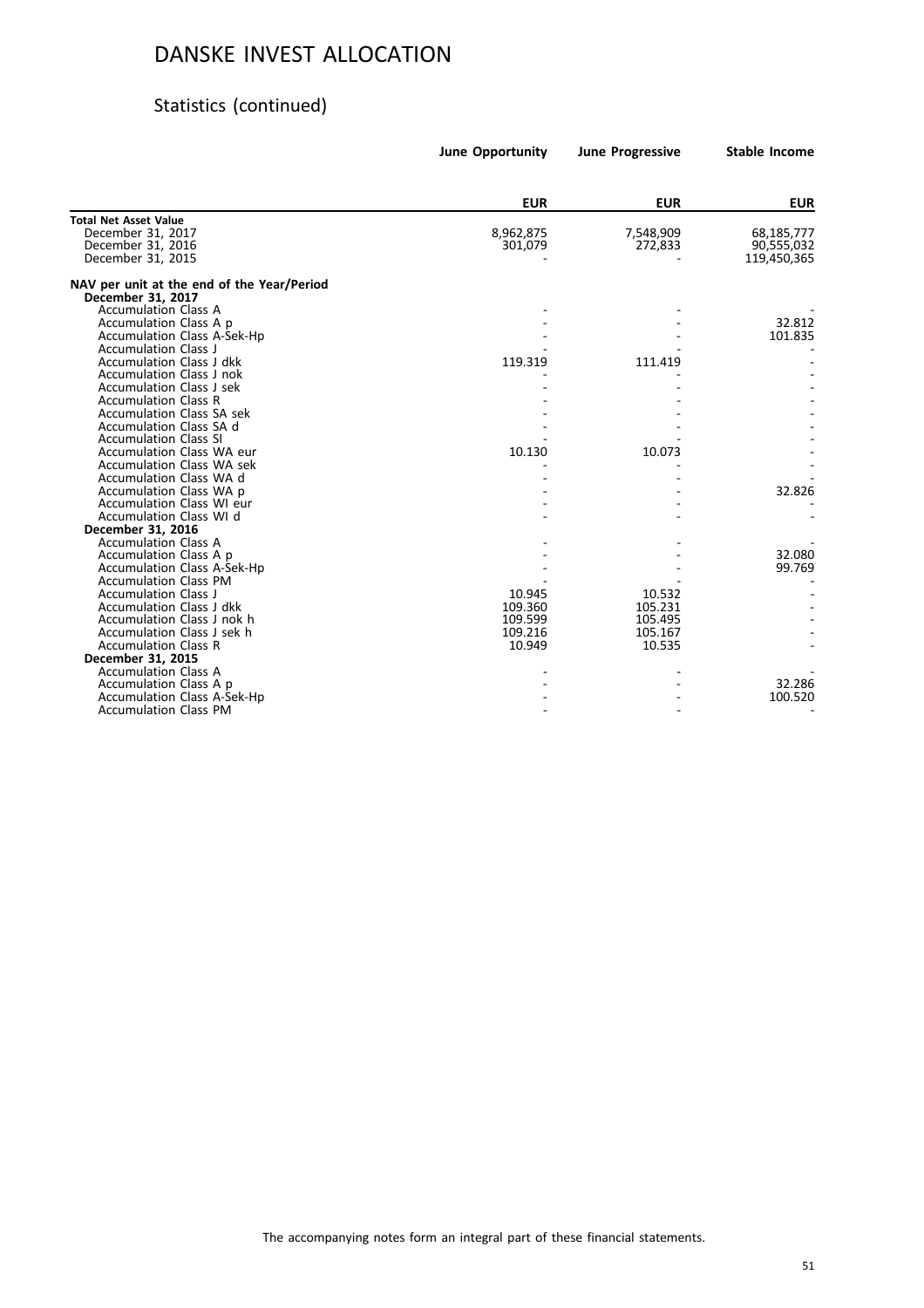# Dynamic

### Statement of Investments as at December 31, 2017

(expressed in EUR)

| Description | Quantity / Face Currency<br>Value | Cost | Evaluation % net | assets |
|-------------|-----------------------------------|------|------------------|--------|
|             |                                   |      |                  |        |

**Transferable securities admitted to an official stock exchange listing**

#### **Bonds**

| Total - Transferable securities admitted to an official stock exchange listing |           |            | 3,653,999 | 3,725,629 | 18.33 |
|--------------------------------------------------------------------------------|-----------|------------|-----------|-----------|-------|
| Total - Bonds                                                                  |           |            | 3,653,999 | 3,725,629 | 18.33 |
|                                                                                |           |            | 3,653,999 | 3,725,629 | 18.33 |
| Realkredit 3.5% 12-01.10.44 /Rbt**                                             | 406,139   | <b>DKK</b> | 55,866    | 58,945    | 0.29  |
| Realkredit 3% 12-01.10.44                                                      | 758,338   | <b>DKK</b> | 102,151   | 107,801   | 0.53  |
| Realkrdt 1% 14-01.04.21                                                        | 3,209,000 | <b>DKK</b> | 447,527   | 446,134   | 2.20  |
| Nykredit Frn 17-01.07.28                                                       | 6,000,000 | <b>DKK</b> | 808.764   | 809.627   | 3.98  |
| Nykredit Frn 15-01.07.26                                                       | 2,257,531 | <b>DKK</b> | 307,170   | 319.173   | 1.57  |
| Nykredit 2.5% 14-01.10.47                                                      | 4,355,468 | <b>DKK</b> | 599,044   | 608,267   | 2.99  |
| Nykredit 2% 17-01.10.50                                                        | 2,000,000 | <b>DKK</b> | 266,634   | 267,085   | 1.31  |
| Nykredit 2% 14-01.10.37                                                        | 4,229,372 | <b>DKK</b> | 552,680   | 591,077   | 2.91  |
| Nykredit 1.5% 15-01.10.37                                                      | 977,899   | <b>DKK</b> | 129,443   | 132,034   | 0.65  |
| Nykred Tv 04-38 43d Cf Oa /Rbt**                                               | 2,744,712 | <b>DKK</b> | 384,720   | 385,486   | 1.90  |
| <b>Denmark</b>                                                                 |           |            |           |           |       |

**Open-ended collective investment scheme qualifying under article 41(1)(e) of the amended law of December 17, 2010**

#### **Investment Funds**

**Luxembourg**

| <b>LUXEIIIDUUI K</b>                      |         |            |           |           |       |
|-------------------------------------------|---------|------------|-----------|-----------|-------|
| Bgif Eu Eg In -D2- Cap                    | 3,000   | <b>EUR</b> | 417,510   | 462,360   | 2.28  |
| Danske I Eu -I- Eur /Cap*                 | 121,427 | <b>EUR</b> | 1,637,853 | 2,001,360 | 9.85  |
| Danske I Eu Hyb -A- Cap*                  | 28.000  | <b>EUR</b> | 317,492   | 370.272   | 1.82  |
| Danske I Eulsd Shs-I P-Cap*               | 49.000  | <b>EUR</b> | 511,012   | 549,584   | 2.70  |
| Danske Inv Europe Small -I- /Cap*         | 18,000  | EUR        | 271,383   | 446,634   | 2.20  |
| Danske Inv Gbl Em Mkt I / Cap*            | 30,248  | <b>USD</b> | 997,306   | 1,088,954 | 5.36  |
| Danske Inv Gbl Em Sm Cap*                 | 3.096   | <b>USD</b> | 109,762   | 111.617   | 0.55  |
| Danske Inv Sic Eu Abs -Ip- Eur /Cap*      | 31,000  | <b>EUR</b> | 389,697   | 425,537   | 2.09  |
| Danske Invest / High Dividend - I- / Cap* | 33.800  | <b>EUR</b> | 360.458   | 519.003   | 2.55  |
| Danske Invest Japan A*                    | 29,000  | <b>JPY</b> | 690,180   | 809,373   | 3.98  |
| Fid America -Y- Usd /Cap                  | 66,578  | <b>USD</b> | 1,013,055 | 1.180.459 | 5.81  |
| Fidelity World Fd -I- Eur /Cap            | 345.000 | <b>EUR</b> | 3,958,700 | 3,998,550 | 19.67 |
| Gs Gr & Em Debt I Ac Eur-Hedg Cap         | 22,800  | <b>EUR</b> | 378,539   | 469.452   | 2.31  |
| Ing L R GI Hy -I- Hdg /Cap                | 900     | <b>EUR</b> | 431,672   | 503,811   | 2.48  |
|                                           |         |            |           |           |       |

\* Related party fund (Note 3)

\*\* RBT securities (Note 2)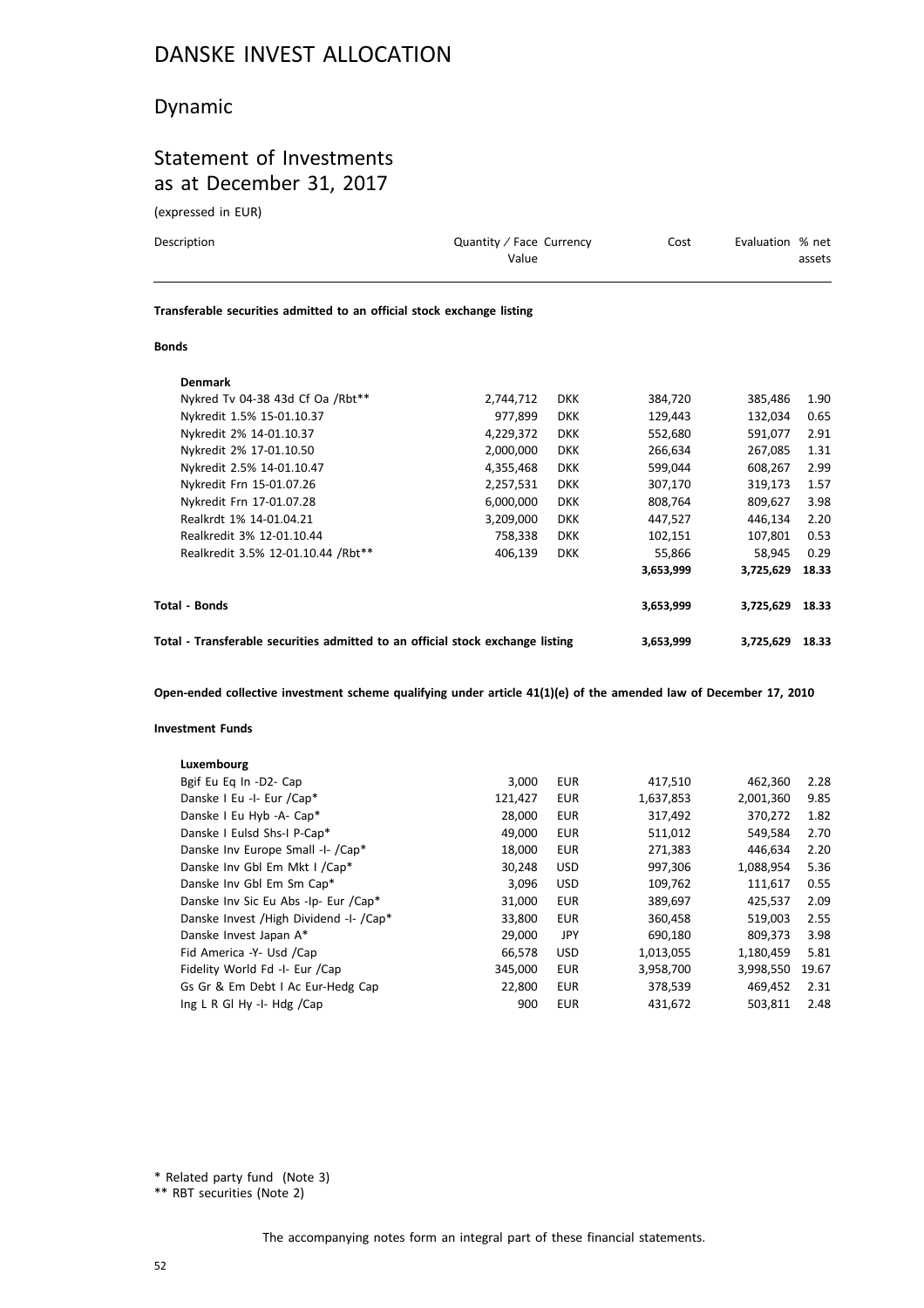# Dynamic

# Statement of Investments (continued) as at December 31, 2017

(expressed in EUR)

| <b>Description</b>                                                                                                           | Quantity / Face Currency<br>Value | Cost                    | Evaluation % net                    | assets |
|------------------------------------------------------------------------------------------------------------------------------|-----------------------------------|-------------------------|-------------------------------------|--------|
| Jpm Fl. /Us Sel. Equi. -C- Usd Cap                                                                                           | 14.299<br><b>USD</b>              | 3.464.441<br>14,949,060 | 4,111,693 20.23<br>17.048.659 83.88 |        |
| <b>Total - Investment Funds</b>                                                                                              |                                   | 14.949.060              | 17.048.659 83.88                    |        |
| Total - Open-ended collective investment scheme qualifying under article<br>41(1)(e) of the amended law of December 17, 2010 |                                   | 14.949.060              | 17.048.659                          | 83.88  |
| TOTAL INVESTMENT PORTFOLIO                                                                                                   |                                   | 18,603,059              | 20.774.288 102.21                   |        |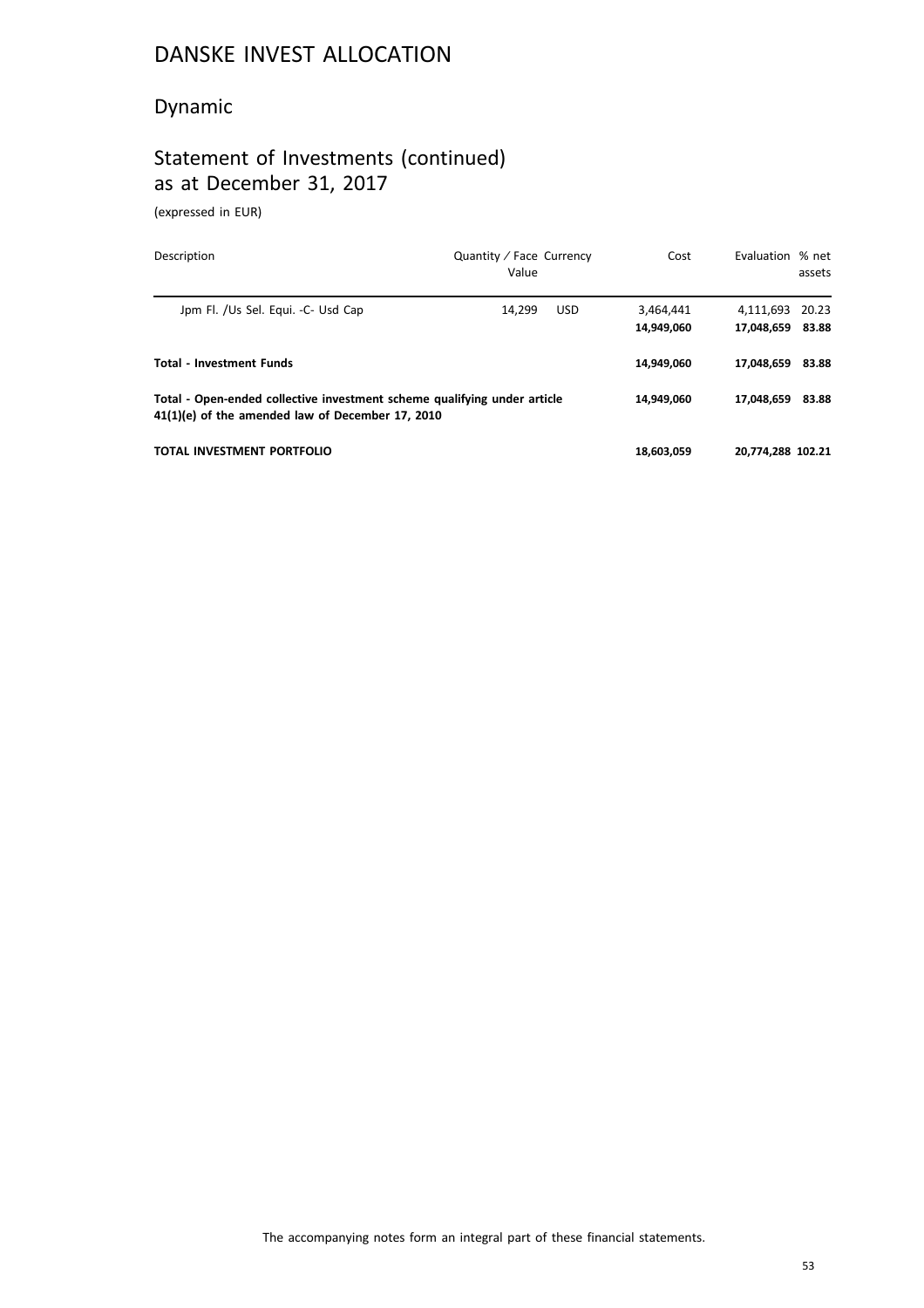# Dynamic

# Geographical and Economic Portfolio Breakdowns as at December 31, 2017

(expressed as a percentage of net assets)

|                        | 102.21 |
|------------------------|--------|
| <b>Denmark</b>         | 18.33  |
| Luxembourg             | 83.88  |
| Geographical breakdown | %      |

| Economic breakdown                |        |
|-----------------------------------|--------|
| Investment Funds                  | 83.88  |
| Mortgage and Funding Institutions | 18.33  |
|                                   | 102.21 |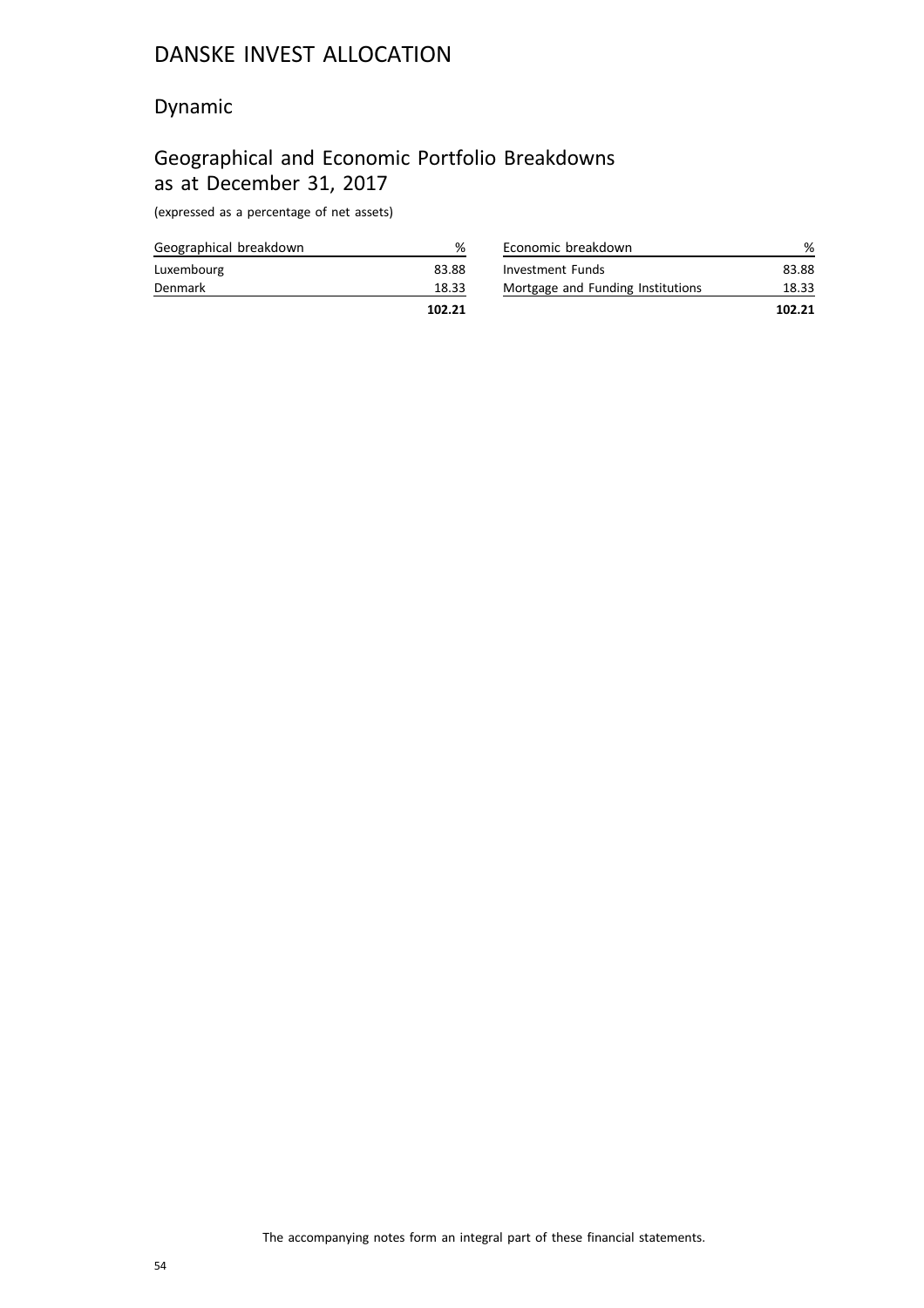# Equity Opportunities

# Statement of Investments as at December 31, 2017

(expressed in EUR)

| Description | Quantity / Face Currency<br>Value                                                                                 | Cost | Evaluation % net<br>assets |
|-------------|-------------------------------------------------------------------------------------------------------------------|------|----------------------------|
|             | Open-ended collective investment scheme qualifying under article 41(1)(e) of the amended law of December 17, 2010 |      |                            |
| Luxembourg  |                                                                                                                   |      |                            |

| Bgif Eu Eg In -D2- Cap                                                   | 3,800  | EUR        | 528,846   | 585,656         | 9.01  |
|--------------------------------------------------------------------------|--------|------------|-----------|-----------------|-------|
| Br Gf-European Fund /-D2- Cap                                            | 1,769  | <b>EUR</b> | 179,515   | 219.624         | 3.38  |
| Danske I Eu -I- Eur /Cap*                                                | 73,250 | <b>EUR</b> | 951,996   | 1,207,306 18.58 |       |
| Danske I Eulsd Shs-I P-Cap*                                              | 17,000 | <b>EUR</b> | 175,942   | 190,672         | 2.94  |
| Danske Inv Europe Small -I- /Cap*                                        | 11,461 | EUR        | 130,623   | 284,391         | 4.38  |
| Danske Inv Sic Eu Abs -Ip- Eur /Cap*                                     | 9,300  | <b>EUR</b> | 118,017   | 127,661         | 1.97  |
| Danske Invest / High Dividend - I- / Cap*                                | 76,908 | <b>EUR</b> | 744,331   | 1,180,917       | 18.17 |
| Danske Invest Europe -I- /Cap*                                           | 34,340 | <b>EUR</b> | 497,565   | 499.166         | 7.68  |
| Danske Invest Japan A*                                                   | 4.550  | <b>JPY</b> | 81,690    | 126.988         | 1.95  |
| Fid America -Y- Usd /Cap                                                 | 21,512 | <b>USD</b> | 194,502   | 381,416         | 5.87  |
| Fidelity World Fd -I- Eur /Cap                                           | 99,000 | <b>EUR</b> | 1,137,400 | 1,147,410 17.66 |       |
| Jpm Fl. /Us Sel. Equi. -C- Usd Cap                                       | 1,829  | <b>USD</b> | 393,352   | 525,899         | 8.09  |
|                                                                          |        |            | 5,133,779 | 6,477,106 99.68 |       |
| Total - Open-ended collective investment scheme qualifying under article |        |            |           |                 |       |
| 41(1)(e) of the amended law of December 17, 2010                         |        |            | 5,133,779 | 6,477,106 99.68 |       |
| <b>TOTAL INVESTMENT PORTFOLIO</b>                                        |        |            | 5,133,779 | 6,477,106       | 99.68 |

\* Related party fund (Note 3)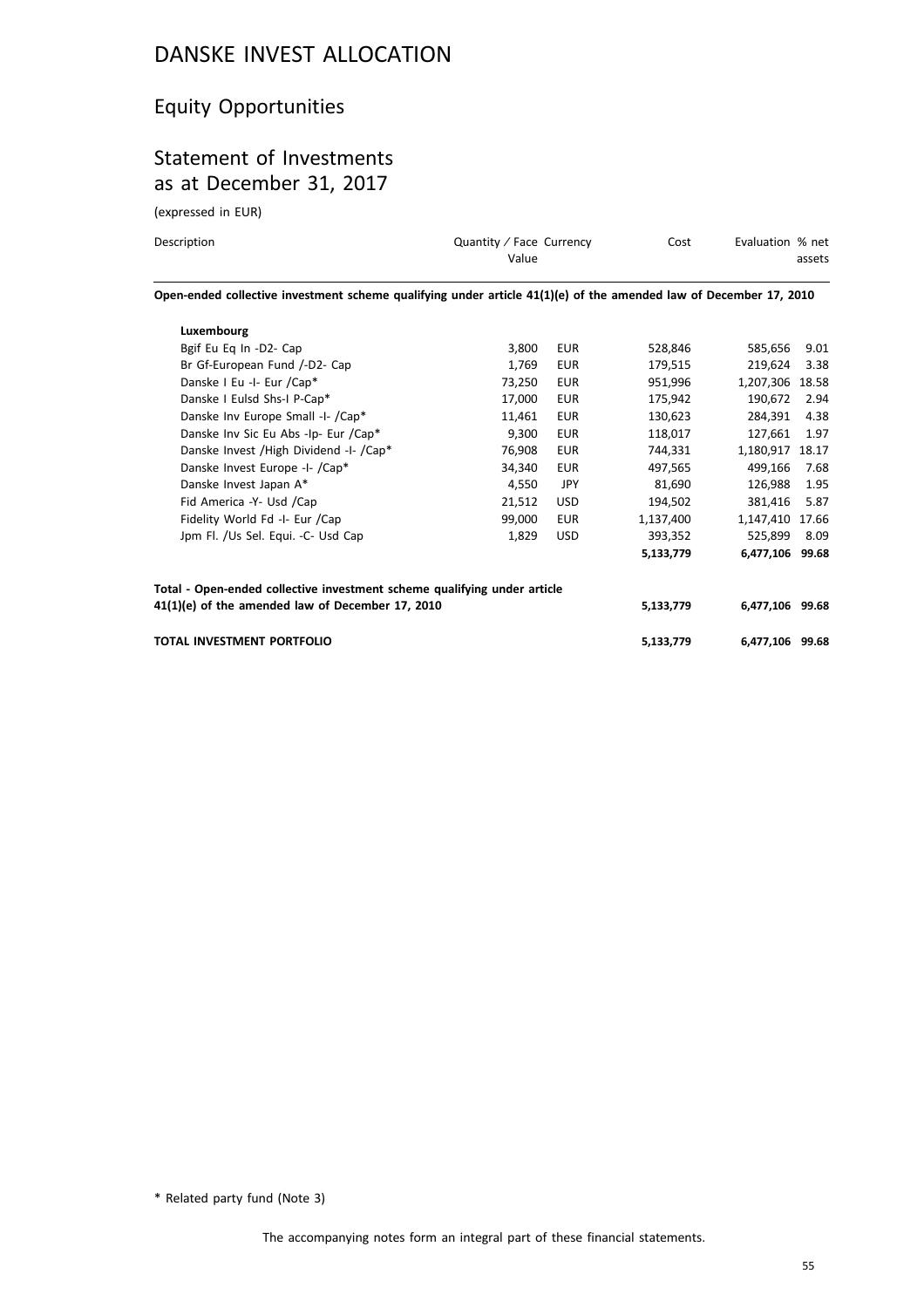# Equity Opportunities

# Geographical and Economic Portfolio Breakdowns as at December 31, 2017

(expressed as a percentage of net assets)

|                        | 99.68 |
|------------------------|-------|
| Luxembourg             | 99.68 |
| Geographical breakdown | %     |

| Economic breakdown |       |
|--------------------|-------|
| Investment Funds   | 99.68 |
|                    | 99.68 |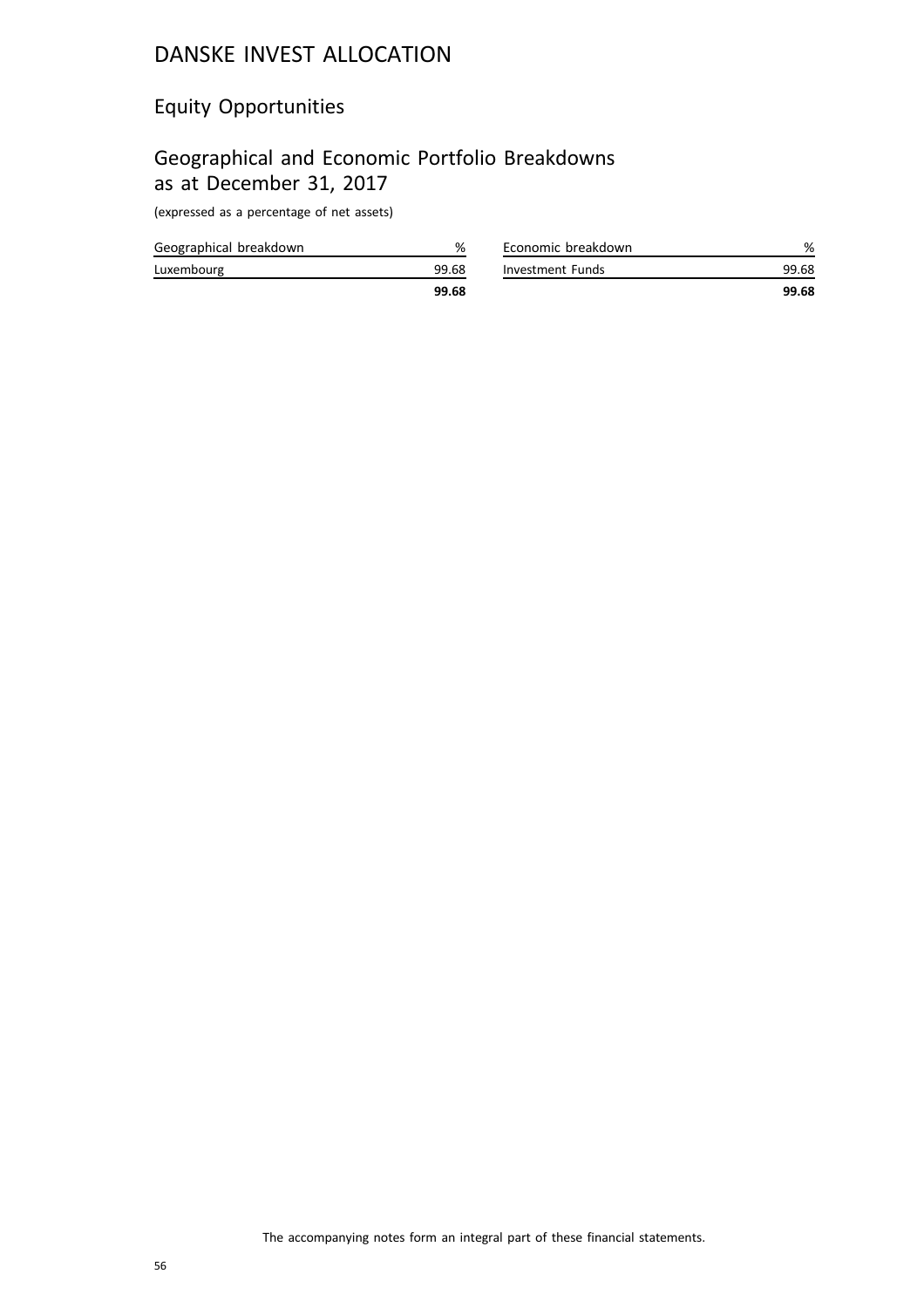#### Horisont Aktie\*

#### Statement of Investments as at December 31, 2017

| (expressed in SEK)                                                     |                                   |            |                    |                    |                          |
|------------------------------------------------------------------------|-----------------------------------|------------|--------------------|--------------------|--------------------------|
| Description                                                            | Quantity / Face Currency<br>Value |            | Cost               | Evaluation % net   | assets                   |
| Transferable securities admitted to an official stock exchange listing |                                   |            |                    |                    |                          |
| Shares                                                                 |                                   |            |                    |                    |                          |
| <b>Bermuda Islands</b>                                                 |                                   |            |                    |                    |                          |
| Vostok New Ventures Ltd                                                | 3,000                             | <b>SEK</b> | 249,769<br>249,769 | 230,696<br>230,696 |                          |
| Canada                                                                 |                                   |            |                    |                    |                          |
| Africa Oil Corp                                                        | 16,200                            | CAD        | 163,861            | 152,593            |                          |
| Lucara Diamond                                                         | 6,609                             | CAD        | 103,214            | 120,614            |                          |
| Lundin Mining Corp                                                     | 3,081                             | <b>SEK</b> | 199,649            | 169,455            |                          |
|                                                                        |                                   |            | 466,724            | 442,662            | $\overline{\phantom{a}}$ |
| <b>Finland</b>                                                         |                                   |            |                    |                    |                          |
| Stora Enso Ab R (Sek)                                                  | 1,181                             | <b>SEK</b> | 153,766            | 153,884            |                          |
| Stora Enso Ab /-R-                                                     | 4,787                             | <b>EUR</b> | 623,560            | 624,068            | 0.01                     |
|                                                                        |                                   |            | 777,326            | 777,952            | 0.01                     |
| <b>Great Britain</b>                                                   |                                   |            |                    |                    |                          |
| Astrazeneca Plc                                                        | 242                               | GBP        | 132,011            | 137,698            |                          |
| Astrazeneca Plc                                                        | 6,412                             | GBP        | 3,444,984          | 3,641,948          | 0.08                     |
|                                                                        |                                   |            | 3,576,995          | 3,779,646          | 0.08                     |
| Luxembourg                                                             |                                   |            |                    |                    |                          |
| Millicom Intl Cell. /Swed. Dep.                                        | 5,559                             | <b>SEK</b> | 3,021,317          | 3,079,686          | 0.07                     |
|                                                                        |                                   |            | 3,021,317          | 3,079,686          | 0.07                     |
| <b>Malta</b>                                                           |                                   |            |                    |                    |                          |
| Kindred Group                                                          | 12,768                            | <b>SEK</b> | 1,352,131          | 1,490,026          | 0.03                     |
|                                                                        |                                   |            | 1,352,131          | 1,490,026          | 0.03                     |
| Sweden                                                                 |                                   |            |                    |                    |                          |
| Aarhuskarlshamn Ab                                                     | 2,365                             | <b>SEK</b> | 1,595,193          | 1,653,135          | 0.04                     |
| Ab Sagax - B                                                           | 9,047                             | <b>SEK</b> | 932,746            | 893,844            | 0.02                     |
| Ab Traction -B-                                                        | 1,513                             | <b>SEK</b> | 279,905            | 268,558            | 0.01                     |
| Academedia Ab                                                          | 8,335                             | <b>SEK</b> | 525,105            | 523,021            | 0.01                     |
| Acando Ab /-B-                                                         | 18,420                            | <b>SEK</b> | 513,918            | 515,760            | 0.01                     |
| Addlife Ab                                                             | 608                               | <b>SEK</b> | 100,928            | 104,576            |                          |
| Addnode Group Ab                                                       | 4,764                             | <b>SEK</b> | 333,480            | 360,873            | $0.01\,$                 |
| Addtech Ab                                                             | 4,827                             | <b>SEK</b> | 883,341            | 873,687            | 0.02                     |
| Af Ab                                                                  | 4,607                             | <b>SEK</b> | 806,225            | 832,946            | 0.02                     |
| Ahlsell Ab                                                             | 18,930                            | <b>SEK</b> | 1,007,076          | 991,932            | 0.02                     |
| Alfa Laval Ab                                                          | 22,982                            | <b>SEK</b> | 4,715,906          | 4,483,788          | 0.10                     |
| Alimak Group Ab                                                        | 2,391                             | <b>SEK</b> | 341,913            | 304,853            | 0.01                     |

\* Launched November 10, 2017

Alligator Bioscience Ab 5,788 SEK 159,170 134,860 - Arcam Ab 1,360 SEK 412,760 469,200 0.01 Arise Ab 15,364 SEK 196,659 195,123 -Arjo Ab 13,574 SEK 329,574 318,310 0.01 Assa Abloy Ab 61,728 SEK 10,438,205 10,536,970 0.23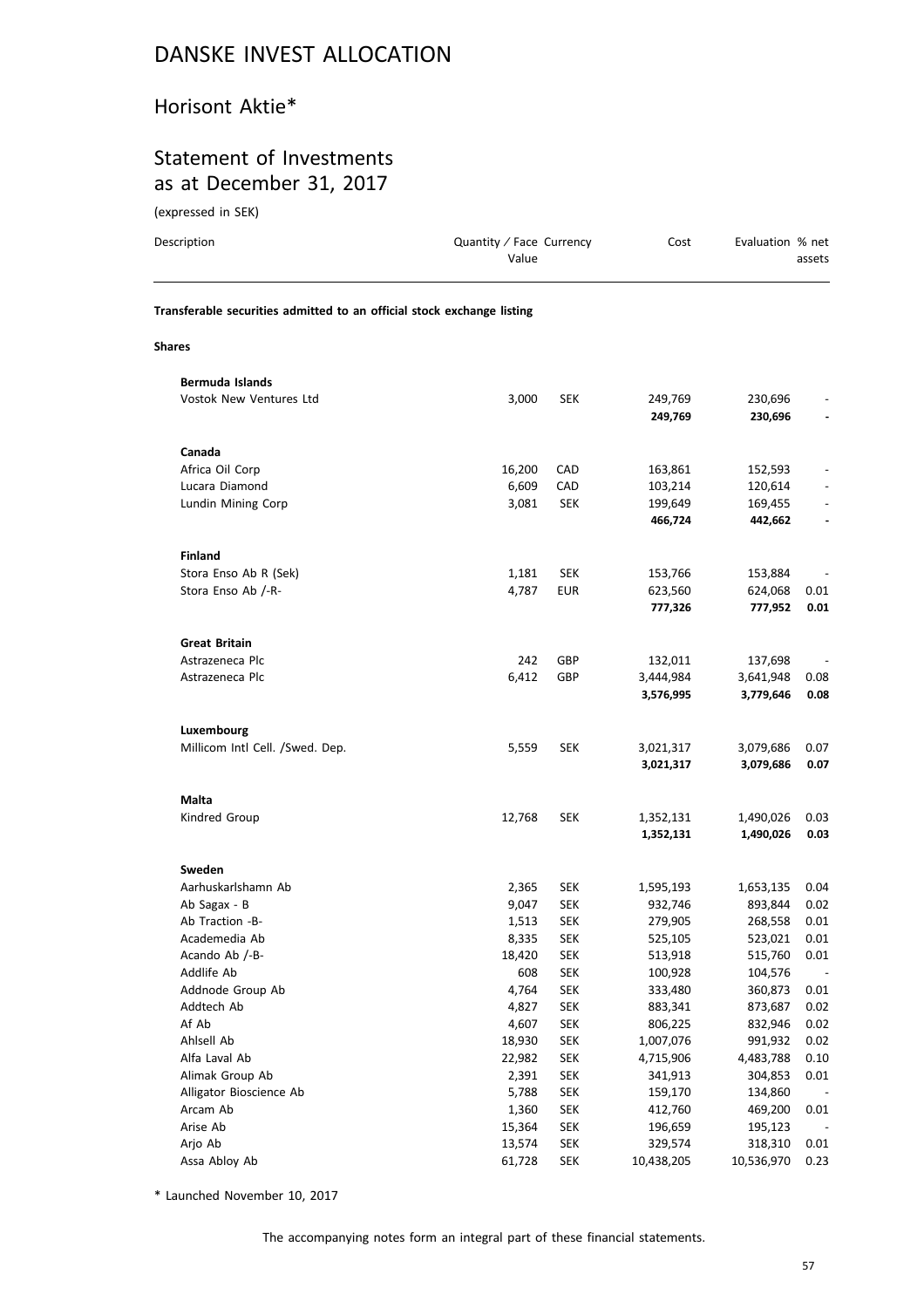#### Horisont Aktie\*

# Statement of Investments (continued) as at December 31, 2017

(expressed in SEK)

| Description               | Quantity / Face Currency<br>Value |            | Cost       | Evaluation % net | assets                   |
|---------------------------|-----------------------------------|------------|------------|------------------|--------------------------|
| Atlas Copco Ab            | 68,770                            | SEK        | 24,984,141 | 24,447,735       | 0.52                     |
| Atrium Ljungb Shs -B-     | 6,508                             | <b>SEK</b> | 875,326    | 846,040          | 0.02                     |
| Attendo Ab                | 9,647                             | <b>SEK</b> | 915,983    | 845,077          | 0.02                     |
| Avanza Bank Holding Ab    | 1,744                             | <b>SEK</b> | 559,650    | 599,762          | 0.01                     |
| Axfood Ab                 | 11,648                            | <b>SEK</b> | 1,747,200  | 1,845,043        | 0.04                     |
| Beijer Alma Ab            | 1,230                             | <b>SEK</b> | 319,800    | 324,105          | 0.01                     |
| Beijer Electronics Ab     | 4,721                             | <b>SEK</b> | 153,433    | 141,630          |                          |
| Beijer Ref -B-            | 2,769                             | <b>SEK</b> | 815,471    | 880,542          | 0.02                     |
| Bergman & Bevin -B-       | 1,818                             | <b>SEK</b> | 169,074    | 156,348          |                          |
| Besgab Ab                 | 1,459                             | <b>SEK</b> | 187,846    | 167,056          | $\overline{\phantom{a}}$ |
| Betsson Ab -B-            | 9,109                             | <b>SEK</b> | 566,580    | 552,005          | 0.01                     |
| Bilia Ab                  | 6,458                             | <b>SEK</b> | 481,121    | 515,026          | 0.01                     |
| Billerudkorsnas Ab        | 10,867                            | <b>SEK</b> | 1,528,987  | 1,526,814        | 0.03                     |
| Biogaia Ab B              | 703                               | <b>SEK</b> | 217,930    | 228,475          |                          |
| Biotage Ab                | 2,778                             | <b>SEK</b> | 194,460    | 233,352          |                          |
| Biovitrum Ab              | 15,410                            | <b>SEK</b> | 1,816,839  | 1,718,215        | 0.04                     |
| Boliden Ab                | 15,338                            | <b>SEK</b> | 4,533,913  | 4,311,512        | 0.09                     |
| Bonava Ab                 | 5,971                             | <b>SEK</b> | 680,694    | 683,082          | 0.01                     |
| Bravida Holding Ab        | 11,168                            | <b>SEK</b> | 634,901    | 610,890          | 0.01                     |
| <b>Bure Equity Ab</b>     | 3,213                             | <b>SEK</b> | 321,300    | 317,284          | 0.01                     |
| Byggmax Grp Ab            | 4,246                             | <b>SEK</b> | 232,469    | 236,715          | 0.01                     |
| Camurus Ab                | 4,382                             | <b>SEK</b> | 477,638    | 591,570          | 0.01                     |
| Capio Ab                  | 11,331                            | <b>SEK</b> | 481,567    | 500,830          | 0.01                     |
| Castellum Ab Gothenburg   | 13,831                            | <b>SEK</b> | 1,849,205  | 1,903,146        | 0.04                     |
| Catena Ab                 | 2,445                             | <b>SEK</b> | 355,748    | 386,310          | 0.01                     |
| Cellavision               | 931                               | <b>SEK</b> | 128,013    | 135,926          |                          |
| Clas Ohlson Ab B          | 4,210                             | <b>SEK</b> | 594,663    | 473,625          | 0.01                     |
| Cloetta -B-               | 12,742                            | <b>SEK</b> | 350,405    | 378,437          | 0.01                     |
| Clx Communications Ab     | 3,557                             | <b>SEK</b> | 268,554    | 254,326          | 0.01                     |
| Collector Ab              | 5,350                             | <b>SEK</b> | 459,297    | 433,350          | 0.01                     |
| Com Hem Holding Ab        | 11,132                            | <b>SEK</b> | 1,392,613  | 1,392,613        | 0.03                     |
| Concentric                | 1,953                             | <b>SEK</b> | 277,326    | 295,880          | 0.01                     |
| Coor                      | 5,025                             | <b>SEK</b> | 329,137    | 314,063          | 0.01                     |
| Corem Property Group Ab   | 11,605                            | <b>SEK</b> | 68,691     | 58,605           |                          |
| Creades Ab -A- Shs        | 1,214                             | <b>SEK</b> | 359,344    | 359,344          | 0.01                     |
| D. Carnegie & Co Ab       | 3,582                             | <b>SEK</b> | 404,766    | 433,422          | 0.01                     |
| Dios Fastigheter          | 3,429                             | <b>SEK</b> | 191,167    | 191,167          |                          |
| Dometic Group Ab          | 17,949                            | <b>SEK</b> | 1,284,251  | 1,494,254        | 0.03                     |
| Duni Ab                   | 1,883                             | <b>SEK</b> | 224,077    | 229,255          | $\overline{\phantom{a}}$ |
| Dustin Group Ab           | 3,583                             | <b>SEK</b> | 253,497    | 290,223          | 0.01                     |
| East Capital Explorer Ab  | 6,006                             | <b>SEK</b> | 460,961    | 490,991          | 0.01                     |
| Electrolux Abb            | 17,279                            | <b>SEK</b> | 5,061,019  | 4,596,214        | 0.10                     |
| Elekta Ab                 | 21,883                            | <b>SEK</b> | 1,492,421  | 1,473,820        | 0.03                     |
| Eltel Ab                  | 2,546                             | <b>SEK</b> | 73,834     | 73,579           |                          |
| Ericsson Tel. B           | 186,804                           | <b>SEK</b> | 9,424,262  | 10,068,736       | 0.22                     |
| Essity Aktie -B           | 39,524                            | <b>SEK</b> | 9,679,428  | 9,197,235        | 0.20                     |
| Evolution Gaming Group Ab | 835                               | <b>SEK</b> | 511,020    | 484,300          | 0.01                     |
| Fabege Ab                 | 9,120                             | <b>SEK</b> | 1,583,232  | 1,591,440        | 0.03                     |
| Fagerhult Ab              | 8,208                             | <b>SEK</b> | 808,488    | 835,164          | 0.02                     |
| Fastighets Balder Ab B    | 9,088                             | <b>SEK</b> | 1,971,187  | 1,991,181        | 0.04                     |
| Fastpartner Ab            | 2,626                             | <b>SEK</b> | 361,075    | 387,335          | 0.01                     |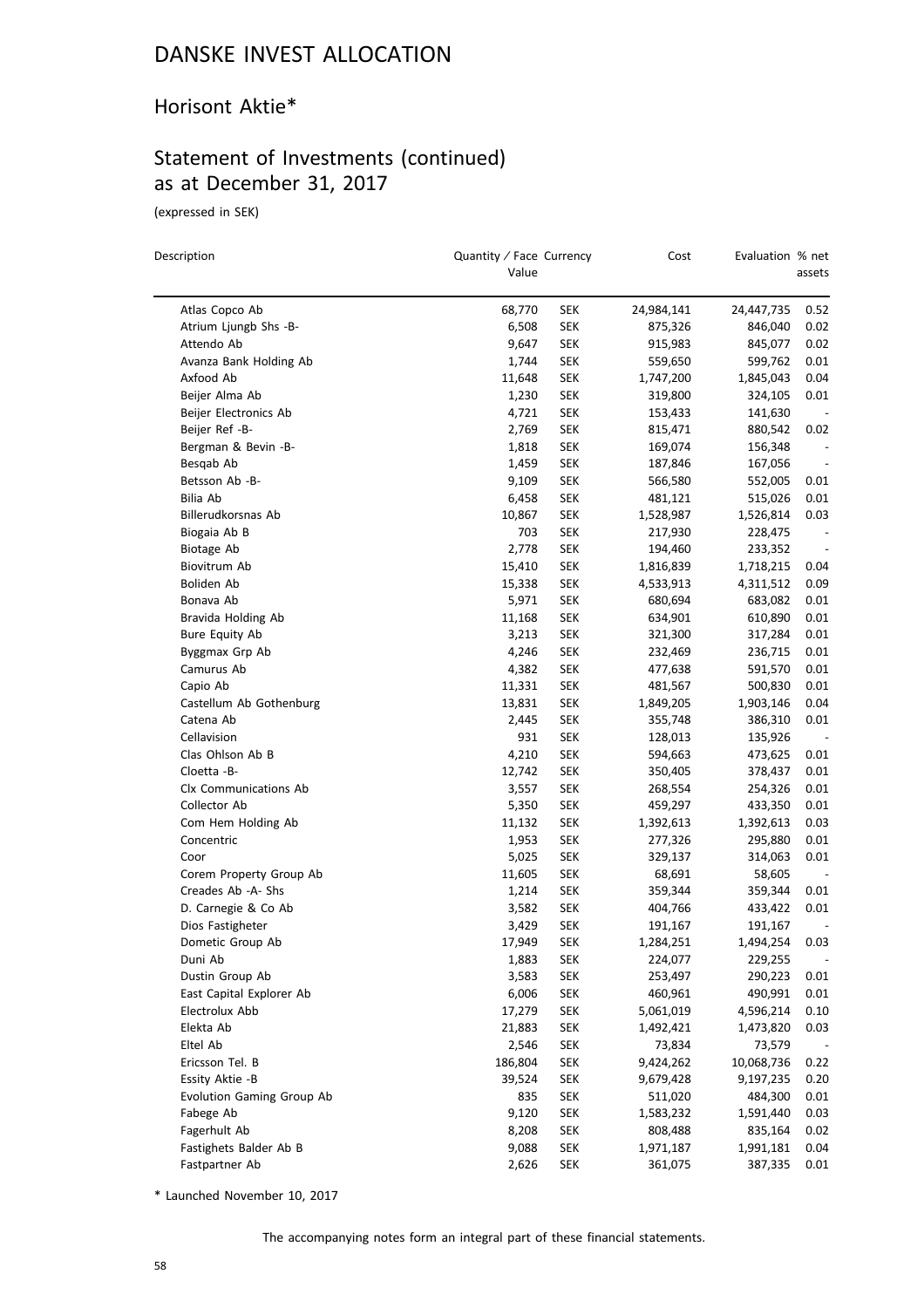#### Horisont Aktie\*

# Statement of Investments (continued) as at December 31, 2017

(expressed in SEK)

| Description                  | Quantity / Face Currency<br>Value |            | Cost       | Evaluation % net | assets                   |
|------------------------------|-----------------------------------|------------|------------|------------------|--------------------------|
| Fingerprint Cards Ab         | 18,310                            | SEK        | 307,242    | 289,847          | 0.01                     |
| Garo Ab                      | 765                               | <b>SEK</b> | 135,023    | 134,640          |                          |
| Getinge Ab B                 | 13,574                            | <b>SEK</b> | 1,706,526  | 1,615,306        | 0.03                     |
| Granges Ab                   | 2,829                             | <b>SEK</b> | 242,587    | 239,051          | 0.01                     |
| Gunnebo Ab                   | 5,213                             | <b>SEK</b> | 173,072    | 175,678          | $\overline{\phantom{a}}$ |
| Haldex Ab                    | 2,541                             | <b>SEK</b> | 243,936    | 222,338          | $\overline{\phantom{a}}$ |
| Hansa Medical Ab             | 1,925                             | <b>SEK</b> | 396,550    | 473,550          | 0.01                     |
| Heba Fastighets -B-          | 3,649                             | <b>SEK</b> | 399,566    | 404,127          | 0.01                     |
| Hennes & Mauritz Ab          | 92,657                            | <b>SEK</b> | 19,068,811 | 15,788,753       | 0.34                     |
| Hexagon Ab B                 | 20,338                            | <b>SEK</b> | 8,352,817  | 8,399,594        | 0.18                     |
| Hexpol Ab                    | 18,671                            | <b>SEK</b> | 1,520,753  | 1,560,896        | 0.03                     |
| Hiq International Ab         | 5,815                             | <b>SEK</b> | 340,177    | 363,438          | 0.01                     |
| Hms Networks Ab              | 1,856                             | <b>SEK</b> | 252,416    | 230,144          | $\overline{\phantom{a}}$ |
| <b>Hoist Finance</b>         | 6,541                             | <b>SEK</b> | 547,809    | 603,407          | 0.01                     |
| Holmen Ab B                  | 4,803                             | <b>SEK</b> | 1,947,617  | 2,086,423        | 0.04                     |
| Hufvudstaden Ab A            | 10,703                            | <b>SEK</b> | 1,469,522  | 1,404,234        | 0.03                     |
| Humana Ab                    | 2,822                             | <b>SEK</b> | 165,087    | 153,094          |                          |
| Husqvarna Ab -B-             | 30,964                            | <b>SEK</b> | 2,456,993  | 2,446,156        | 0.05                     |
| lar Systems Group Ab         | 1,725                             | <b>SEK</b> | 291,525    | 325,163          | 0.01                     |
| ICA Gruppen Ab               | 11,275                            | <b>SEK</b> | 3,344,165  | 3,361,078        | 0.07                     |
| Industrivaerden Ab A         | 24,074                            | <b>SEK</b> | 5,397,391  | 5,113,318        | 0.11                     |
| Indutrade Ab                 | 5,835                             | <b>SEK</b> | 1,311,708  | 1,300,038        | 0.03                     |
| Infant                       | 70                                | <b>SEK</b> | 8,715      | 7,858            |                          |
| Intrum Justitia Ab           | 4,286                             | <b>SEK</b> | 1,221,510  | 1,293,086        | 0.03                     |
| Investment Ab Kinnevik       | 15,828                            | <b>SEK</b> | 4,330,541  | 4,395,436        | 0.09                     |
| Investment Ab Oeresund       | 2,086                             | <b>SEK</b> | 275,352    | 274,309          | 0.01                     |
| Investor Ab B                | 42,568                            | <b>SEK</b> | 17,274,094 | 15,975,770       | 0.34                     |
| Invisio Communications Ab    | 4,138                             | <b>SEK</b> | 306,212    | 326,902          | 0.01                     |
| Inwido Ab                    | 2,188                             | <b>SEK</b> | 192,544    | 183,792          | $\overline{\phantom{a}}$ |
| Itab Shop Concept Ab         | 6,522                             | <b>SEK</b> | 357,079    | 334,253          | 0.01                     |
| J.M. Ab                      | 3,806                             | <b>SEK</b> | 781,752    | 707,535          | 0.02                     |
| Kappahl Ab                   | 8,056                             | <b>SEK</b> | 503,500    | 364,937          | 0.01                     |
| Klovern Ab /Reit             | 61,489                            | <b>SEK</b> | 682,528    | 661,007          | 0.01                     |
| Kungsleden                   | 10,462                            | <b>SEK</b> | 622,489    | 622,489          | 0.01                     |
| Lagercrantz Group Ab         | 3,183                             | <b>SEK</b> | 266,576    | 261,802          | 0.01                     |
| Latour Ab Investment -B- Shs | 35,712                            | <b>SEK</b> | 3,717,619  | 3,614,054        | 0.08                     |
| Lifco Ab                     | 5,665                             | <b>SEK</b> | 1,658,712  | 1,626,422        | 0.03                     |
| Lindab International Ab      | 3,777                             | SEK        | 250,226    | 258,536          | 0.01                     |
| Loomis -B-                   | 4,542                             | <b>SEK</b> | 1,461,161  | 1,561,994        | 0.03                     |
| Lundbergfoeretagen /-B-      | 6,779                             | <b>SEK</b> | 4,331,781  | 4,158,917        | 0.09                     |
| Lundin Petroleum Ab          | 17,891                            | <b>SEK</b> | 3,792,892  | 3,340,250        | 0.07                     |
| Medcap Ab                    | 5,512                             | <b>SEK</b> | 202,842    | 247,489          | 0.01                     |
| Mekonomen Ab                 | 2,778                             | <b>SEK</b> | 393,782    | 412,533          | 0.01                     |
| Micronic Ab                  | 7,234                             | <b>SEK</b> | 667,337    | 613,082          | 0.01                     |
| Modern Times Group Ab B      | 3,438                             | <b>SEK</b> | 1,082,626  | 1,187,485        | 0.03                     |
| Momentum Group Ab            | 1,818                             | <b>SEK</b> | 179,073    | 205,434          |                          |
| Ncc Ab B                     | 5,971                             | <b>SEK</b> | 1,048,508  | 939,835          | 0.02                     |
| Nederman Holding Ab          | 1,248                             | <b>SEK</b> | 328,848    | 303,264          | 0.01                     |
| Net Entertainment Ne Ab      | 12,006                            | <b>SEK</b> | 741,370    | 680,140          | 0.01                     |
| Net Insight Ab -B-           | 26,546                            | <b>SEK</b> | 146,003    | 122,112          |                          |
| New Wave Group B             | 9,477                             | <b>SEK</b> | 525,974    | 511,758          | 0.01                     |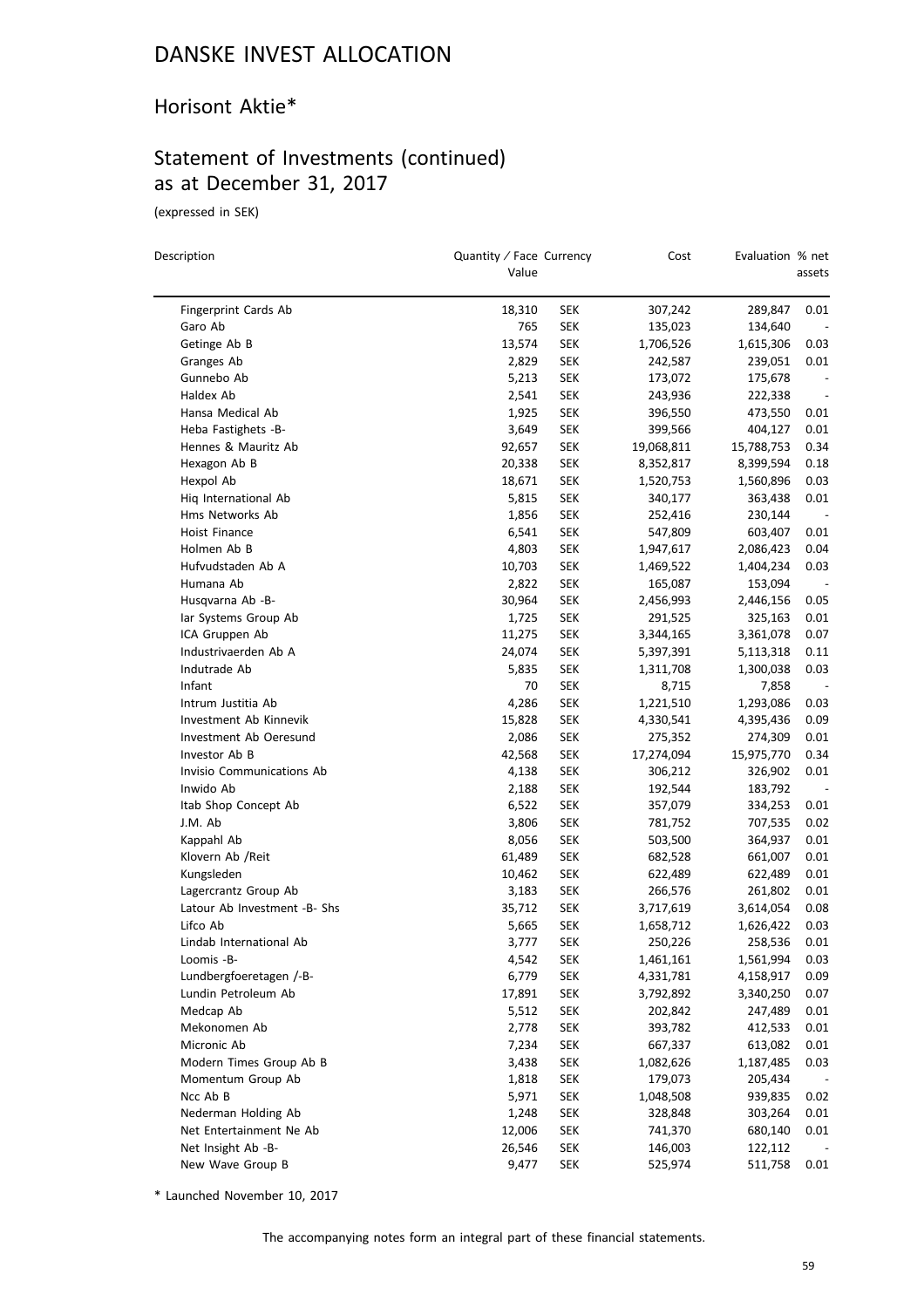#### Horisont Aktie\*

# Statement of Investments (continued) as at December 31, 2017

(expressed in SEK)

| Description               | Quantity / Face Currency<br>Value |            | Cost       | Evaluation % net | assets                   |
|---------------------------|-----------------------------------|------------|------------|------------------|--------------------------|
| Nibe Industrier Ab        | 24,152                            | <b>SEK</b> | 1,909,216  | 1,909,216        | 0.04                     |
| Nobia Ab                  | 9,241                             | <b>SEK</b> | 656,573    | 637,167          | 0.01                     |
| Nobina Ab                 | 7,780                             | <b>SEK</b> | 357,880    | 420,120          | 0.01                     |
| Nolato Ab /-B-            | 1,040                             | <b>SEK</b> | 498,160    | 560,560          | 0.01                     |
| Nordax Group Ab           | 4,368                             | <b>SEK</b> | 212,285    | 232,596          |                          |
| Nordea Bank Ab            | 223,302                           | <b>SEK</b> | 22,162,724 | 22,207,384       | 0.48                     |
| Np3 Fastigheter Ab /Reit  | 6,600                             | <b>SEK</b> | 331,650    | 341,550          | 0.01                     |
| Oem International Ab      | 2,231                             | <b>SEK</b> | 445,084    | 398,234          | 0.01                     |
| Oncopeptides Ab           | 3,487                             | <b>SEK</b> | 259,782    | 284,191          | 0.01                     |
| Orexo Ab                  | 4,477                             | <b>SEK</b> | 184,005    | 184,005          | $\overline{\phantom{a}}$ |
| Peab Ab /B Fria           | 17,577                            | <b>SEK</b> | 1,373,643  | 1,240,057        | 0.03                     |
| Platzer Fastigheter       | 7,304                             | <b>SEK</b> | 346,210    | 379,808          | 0.01                     |
| Probi Ab                  | 616                               | <b>SEK</b> | 198,352    | 208,208          | $\overline{\phantom{a}}$ |
| Ratos B                   | 21,562                            | <b>SEK</b> | 864,421    | 776,232          | 0.02                     |
| Raysearch Laboratories Ab | 1,616                             | <b>SEK</b> | 214,928    | 272,296          | 0.01                     |
| Recipharm Ab              | 3,757                             | <b>SEK</b> | 324,980    | 370,065          | 0.01                     |
| Resurs Holding Ab         | 15,432                            | <b>SEK</b> | 856,476    | 898,914          | 0.02                     |
| Rezidor Hotel Group Ab    | 14,255                            | <b>SEK</b> | 369,205    | 357,801          | 0.01                     |
| Saab Ab B                 | 5,796                             | <b>SEK</b> | 2,423,308  | 2,316,661        | 0.05                     |
| Sandvik Ab                | 69,973                            | <b>SEK</b> | 10,411,982 | 10,090,107       | 0.22                     |
| Sas                       | 23,522                            | <b>SEK</b> | 564,528    | 505,723          | 0.01                     |
| Scandi Standard Ab        | 5,096                             | <b>SEK</b> | 301,938    | 321,048          |                          |
| Scandic Hotels Group Ab   | 8,339                             | <b>SEK</b> | 852,663    | 973,578          | 0.02                     |
| Sectra Ab                 | 1,592                             | <b>SEK</b> | 268,252    | 273,028          | 0.01                     |
| Securitas Ab B            | 19,827                            | <b>SEK</b> | 2,819,399  | 2,851,123        | 0.06                     |
| Skandinav. Ensk. Banken A | 118,871                           | <b>SEK</b> | 12,303,148 | 11,453,221       | 0.25                     |
| Skanska B                 | 23,491                            | <b>SEK</b> | 4,294,155  | 4,000,517        | 0.09                     |
| Skf Ab B                  | 25,280                            | <b>SEK</b> | 4,643,936  | 4,606,016        | 0.10                     |
| Skistar Ab -B-            | 1,678                             | <b>SEK</b> | 286,099    | 265,963          | 0.01                     |
| Ssab -Reg- B              | 30,627                            | <b>SEK</b> | 1,020,492  | 1,119,723        | 0.02                     |
| Ssab Swedish Steel A      | 15,871                            | <b>SEK</b> | 651,505    | 713,084          | 0.02                     |
| Svenska Cellul. - B-      | 39,524                            | <b>SEK</b> | 3,088,801  | 3,353,611        | 0.07                     |
| Svenska Handelsbanken Ab  | 107,867                           | <b>SEK</b> | 12,868,533 | 12,178,184       | 0.26                     |
| Svolder Ab                | 5,526                             | <b>SEK</b> | 610,623    | 549,837          | 0.01                     |
| Sweco Ab -B-              | 6,610                             | <b>SEK</b> | 1,148,818  | 1,200,376        | 0.03                     |
| Swedbank Ab -A-           | 61,514                            | SEK        | 12,721,095 | 12,228,983       | 0.26                     |
| Swedish Match Ab          | 10,599                            | <b>SEK</b> | 3,388,500  | 3,426,657        | 0.07                     |
| Systemair                 | 2,335                             | <b>SEK</b> | 288,956    | 293,626          | 0.01                     |
| Tele2 Ak B                | 25,952                            | <b>SEK</b> | 2,758,698  | 2,639,318        | 0.06                     |
| Teliasonera Ab            | 243,854                           | <b>SEK</b> | 9,200,611  | 8,951,880        | 0.19                     |
| Tethys Oil Ab             | 5,049                             | <b>SEK</b> | 326,923    | 333,234          | 0.01                     |
| Thule Group Ab            | 5,893                             | <b>SEK</b> | 1,083,133  | 1,089,026        | 0.02                     |
| Tobii Ab                  | 3,114                             | <b>SEK</b> | 127,051    | 108,367          |                          |
| Trelleborg B              | 14,637                            | <b>SEK</b> | 2,962,529  | 2,785,421        | 0.06                     |
| Troax Group Ab            | 1,238                             | <b>SEK</b> | 349,735    | 343,545          | 0.01                     |
| Victoria Park Ab -B-      | 19,563                            | <b>SEK</b> | 596,671    | 573,196          | 0.01                     |
| Vitrolife Ab              | 893                               | <b>SEK</b> | 505,438    | 559,018          | 0.01                     |
| Volvo B                   | 119,139                           | <b>SEK</b> | 19,395,829 | 18,275,923       | 0.39                     |
| Wihlborg Fastighete Ab    | 3,953                             | <b>SEK</b> | 771,230    | 774,393          | 0.02                     |
| Wilson Therapeutics Ab    | 2,098                             | <b>SEK</b> | 228,682    | 213,472          |                          |
| Xano Industri Ab          | 1,197                             | <b>SEK</b> | 179,550    | 183,141          |                          |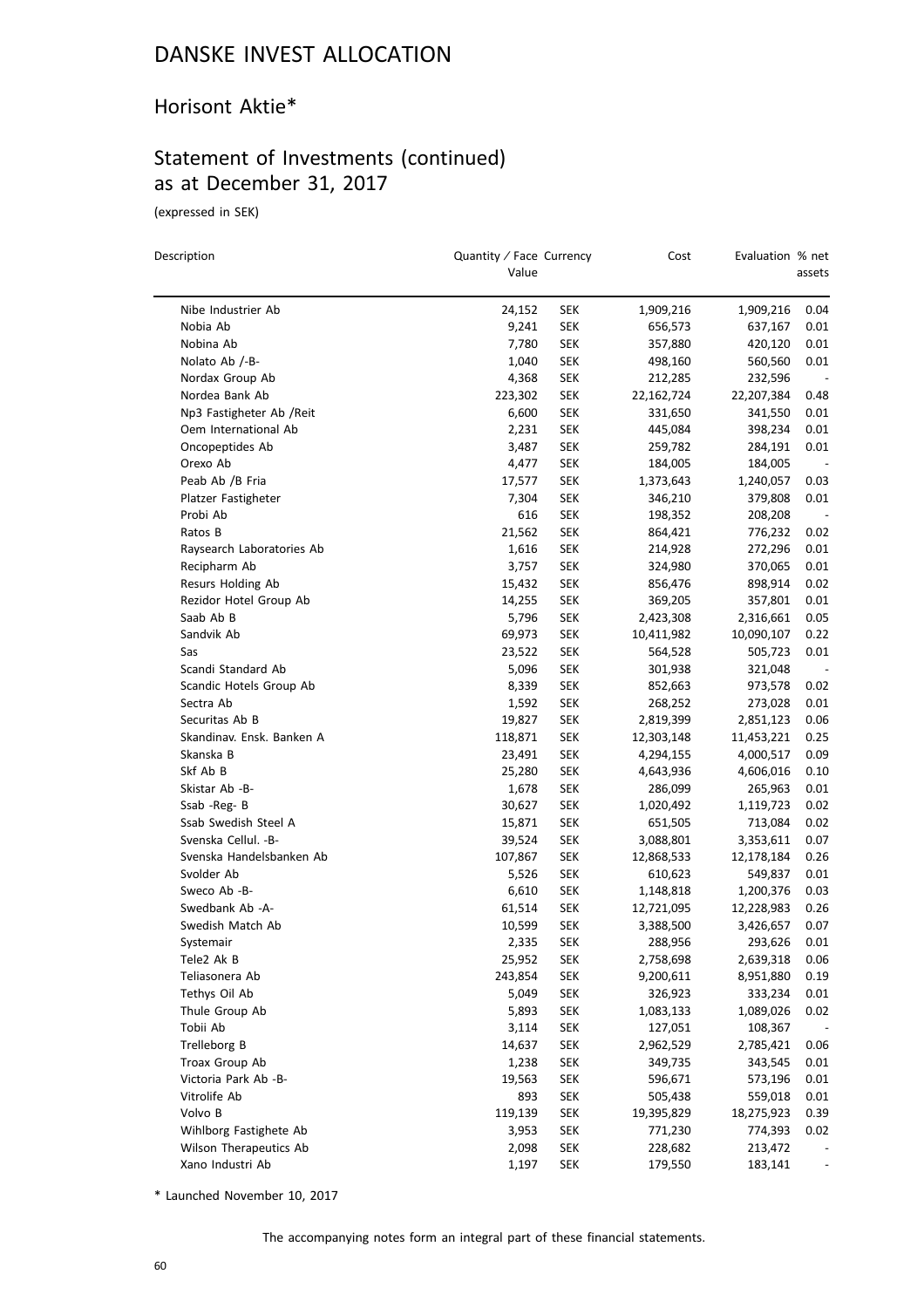#### Horisont Aktie\*

# Statement of Investments (continued) as at December 31, 2017

(expressed in SEK)

| Description                              | Quantity / Face Currency<br>Value |            | Cost          | Evaluation % net    | assets |
|------------------------------------------|-----------------------------------|------------|---------------|---------------------|--------|
| Xvivo Perfusion Ab                       | 1,670                             | <b>SEK</b> | 151,970       | 156,980             |        |
|                                          |                                   |            | 349,269,402   | 339,223,610         | 7.26   |
| <b>Switzerland</b>                       |                                   |            |               |                     |        |
| Abb Ltd                                  | 26,648                            | <b>CHF</b> | 5,674,440     | 5,842,697           | 0.13   |
| Cavotec Sa                               | 5,601                             | <b>SEK</b> | 130,503       | 131,063             |        |
| Fenix Out                                | 774                               | <b>SEK</b> | 768,582       | 756,198             | 0.02   |
| Oriflame Holding Ltd                     | 3,765                             | <b>SEK</b> | 1,271,064     | 1,278,594           | 0.03   |
|                                          |                                   |            | 7,844,589     | 8,008,552           | 0.18   |
| <b>United States of America</b>          |                                   |            |               |                     |        |
| Autoliv Inc /Swedish Dept. Recpt         | 3,951                             | <b>SEK</b> | 4,049,775     | 4,195,962           | 0.09   |
|                                          |                                   |            | 4,049,775     | 4,195,962           | 0.09   |
| <b>Total - Shares</b>                    |                                   |            | 370,608,028   | 361,228,792         | 7.72   |
| Investment Funds                         |                                   |            |               |                     |        |
| <b>Denmark</b>                           |                                   |            |               |                     |        |
| Di Latin Acc-Shs-Sek /Cap**              | 129,958                           | SEK        | 17,561,208    | 17,883,503          | 0.38   |
| Di Usa Sek /Cap**                        | 1,958,229                         | <b>SEK</b> | 511,332,852   | 523,356,381 11.20   |        |
| Die Glo Equ -Sek -W-**                   | 4,024,822                         | <b>SEK</b> | 646,507,082   | 662,324,631 14.18   |        |
| Pc Eur Indx -Sek -W-                     | 1,878,102                         | <b>SEK</b> | 199,310,190   | 200,168,164         | 4.29   |
| Pc Jap Indx Fnd -W- Sek                  | 1,340,910                         | <b>SEK</b> | 151,663,120   | 152,206,740         | 3.26   |
| Pc Pc Cn Jp -Sek -W-                     | 861,576                           | <b>SEK</b> | 90,767,166    | 91,464,935          | 1.96   |
| Pc Swed Indx -Sek -W-                    | 1,514,980                         | <b>SEK</b> | 165,284,264   | 161,542,265         | 3.46   |
| Pc Usa Indx Fnd Shs-Sek W-Cap            | 3,186,262                         | SEK        | 399,467,400   | 404,368,487         | 8.66   |
|                                          |                                   |            | 2,181,893,282 | 2,213,315,105 47.39 |        |
| Luxembourg                               |                                   |            |               |                     |        |
| Dan I Nordic -A- Eur/Cap**               | 65,500                            | <b>SEK</b> | 53,747,335    | 53,502,788          | 1.15   |
| Dans I Eur -Y- Cap**                     | 1,145,228                         | <b>SEK</b> | 200,289,016   | 200,953,249         | 4.30   |
| Dans I GI In -Y-**                       | 81,560                            | <b>SEK</b> | 121,207,329   | 123,305,041         | 2.64   |
| Dans I Sv - Y-**                         | 214,655                           | <b>SEK</b> | 876,514,021   | 865,171,789 18.52   |        |
| Dans I Sv B -Y- Sek /Cap**               | 562,300                           | <b>SEK</b> | 121,563,668   | 118,735,298         | 2.54   |
| Dans I Sv Fok Y Cap**                    | 1,111,126                         | SEK        | 249,114,473   | 249,014,472         | 5.33   |
| Dans Inv Eu Sc -A- Eur/Cap**             | 237,355                           | SEK        | 159,993,786   | 161,562,081         | 3.46   |
| Danske Inv Gbl Em Mkt -A- /Cap**         | 346,388                           | <b>SEK</b> | 246,292,441   | 247,747,510         | 5.30   |
| Danske Invest / Sweden Units / A / Cap** | 49,453                            | <b>SEK</b> | 32,839,368    | 32,494,680          | 0.70   |
|                                          |                                   |            | 2,061,561,437 | 2,052,486,908       | 43.94  |
| <b>Total - Investment Funds</b>          |                                   |            | 4,243,454,719 | 4,265,802,013 91.33 |        |
| <b>Rights</b>                            |                                   |            |               |                     |        |
| Sweden                                   |                                   |            |               |                     |        |
| Hemfosa Fastigheter Ab / Reit            | 7,890                             | <b>SEK</b> | 882,891       | 864,744             | 0.02   |
| Pandox Ab / Reit                         | 8,620                             | SEK        | 1,288,690     | 1,355,926           | 0.03   |

\* Launched November 10, 2017

\*\* Related party fund (Note 3)

The accompanying notes form an integral part of these financial statements.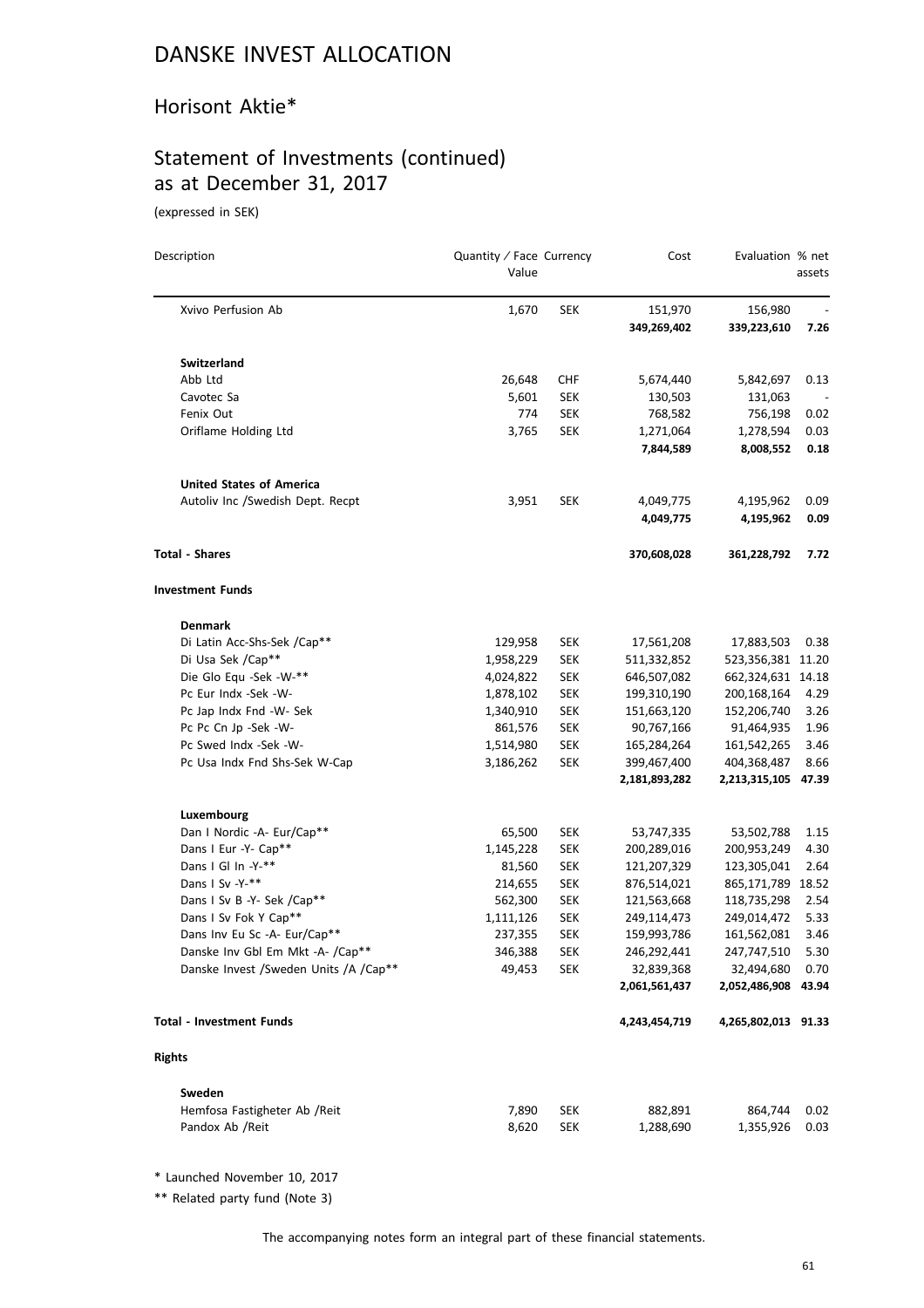#### Horisont Aktie\*

# Statement of Investments (continued) as at December 31, 2017

(expressed in SEK)

| Description                                                                    | Quantity / Face Currency<br>Value |            | Cost          | Evaluation % net    | assets |
|--------------------------------------------------------------------------------|-----------------------------------|------------|---------------|---------------------|--------|
| Wallenstam Ab /Reit                                                            | 19,043                            | <b>SEK</b> | 1,481,545     | 1,499,636           | 0.03   |
|                                                                                |                                   |            | 3,653,126     | 3,720,306           | 0.08   |
| <b>Total - Rights</b>                                                          |                                   |            | 3,653,126     | 3,720,306           | 0.08   |
| Total - Transferable securities admitted to an official stock exchange listing |                                   |            | 4,617,715,873 | 4,630,751,111 99.13 |        |
| <b>Other Transferable securities</b>                                           |                                   |            |               |                     |        |
| <b>Shares</b>                                                                  |                                   |            |               |                     |        |
| Sweden                                                                         |                                   |            |               |                     |        |
| <b>Industr And</b>                                                             | 974                               | <b>SEK</b> |               |                     |        |
| Nordnet Ab                                                                     | 7,103                             | <b>SEK</b> |               |                     |        |
|                                                                                |                                   |            |               |                     |        |
| <b>Total - Shares</b>                                                          |                                   |            |               |                     |        |
| <b>Total - Other Transferable securities</b>                                   |                                   |            |               |                     |        |
| <b>TOTAL INVESTMENT PORTFOLIO</b>                                              |                                   |            | 4,617,715,873 | 4,630,751,111 99.13 |        |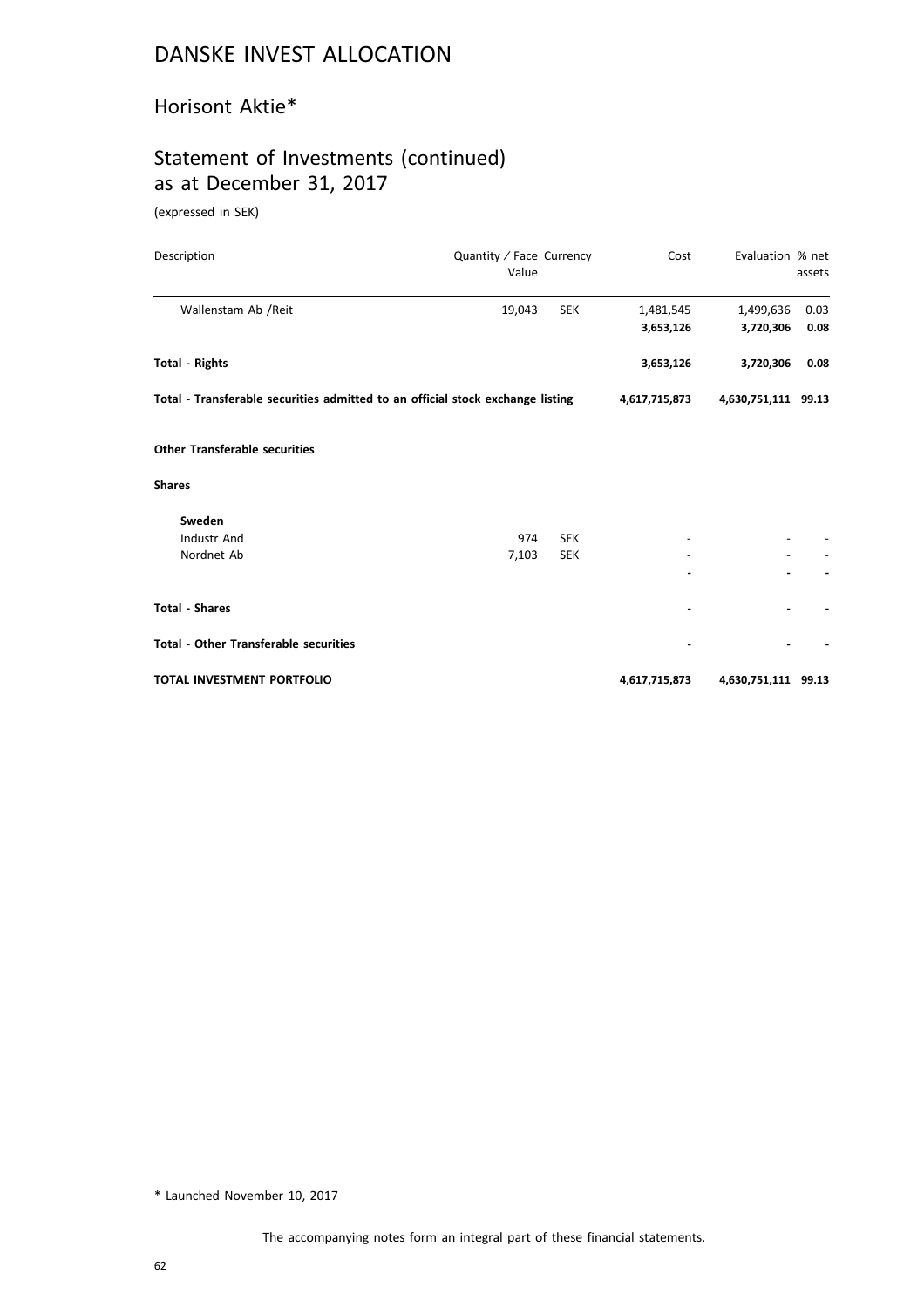#### Horisont Aktie\*

# Geographical and Economic Portfolio Breakdowns as at December 31, 2017

(expressed as a percentage of net assets)

| Geographical breakdown   | %     |
|--------------------------|-------|
| Denmark                  | 47.38 |
| Luxembourg               | 44.00 |
| Sweden                   | 7.37  |
| Switzerland              | 0.17  |
| United States of America | 0.09  |
| United Kingdom           | 0.08  |
| Malta                    | 0.03  |
| Finland                  | 0.01  |
|                          | 99.13 |

| Economic breakdown                          | %     |
|---------------------------------------------|-------|
| <b>Investment Funds</b>                     | 91.33 |
| Mechanics, Machinery                        | 1.53  |
| <b>Banks and Financial Institutions</b>     | 1.28  |
| Holding and Finance Companies               | 0.82  |
| <b>News Transmission</b>                    | 0.62  |
| <b>Pharmaceuticals and Cosmetics</b>        | 0.60  |
| Automobile Industry                         | 0.51  |
| Real Estate Companies                       | 0.45  |
| Retail                                      | 0.42  |
| Construction, Building Material             | 0.20  |
| <b>Electronics and Electrical Equipment</b> | 0.15  |
| <b>Consumer Goods</b>                       | 0.14  |
| Mines, Heavy Industries                     | 0.13  |
| <b>Other Services</b>                       | 0.13  |
| <b>Food and Distilleries</b>                | 0.12  |
| l eisure                                    | 0.11  |
| Forest Products and Paper Industry          | 0.09  |
| Petrol                                      | 0.08  |
| Tobacco and Spirits                         | 0.07  |
| Internet Software                           | 0.06  |
| Aerospace Technology                        | 0.05  |
| Transportation                              | 0.04  |
| <b>Business Houses</b>                      | 0.04  |
| Healthcare Education & Social Services      | 0.04  |
| Electronic Semiconductor                    | 0.04  |
| Tyres & Rubber                              | 0.03  |
| <b>Textile</b>                              | 0.02  |
| Chemicals                                   | 0.01  |
| Biotechnology                               | 0.01  |
| Environmental Services & Recycling          | 0.01  |
|                                             | 99.13 |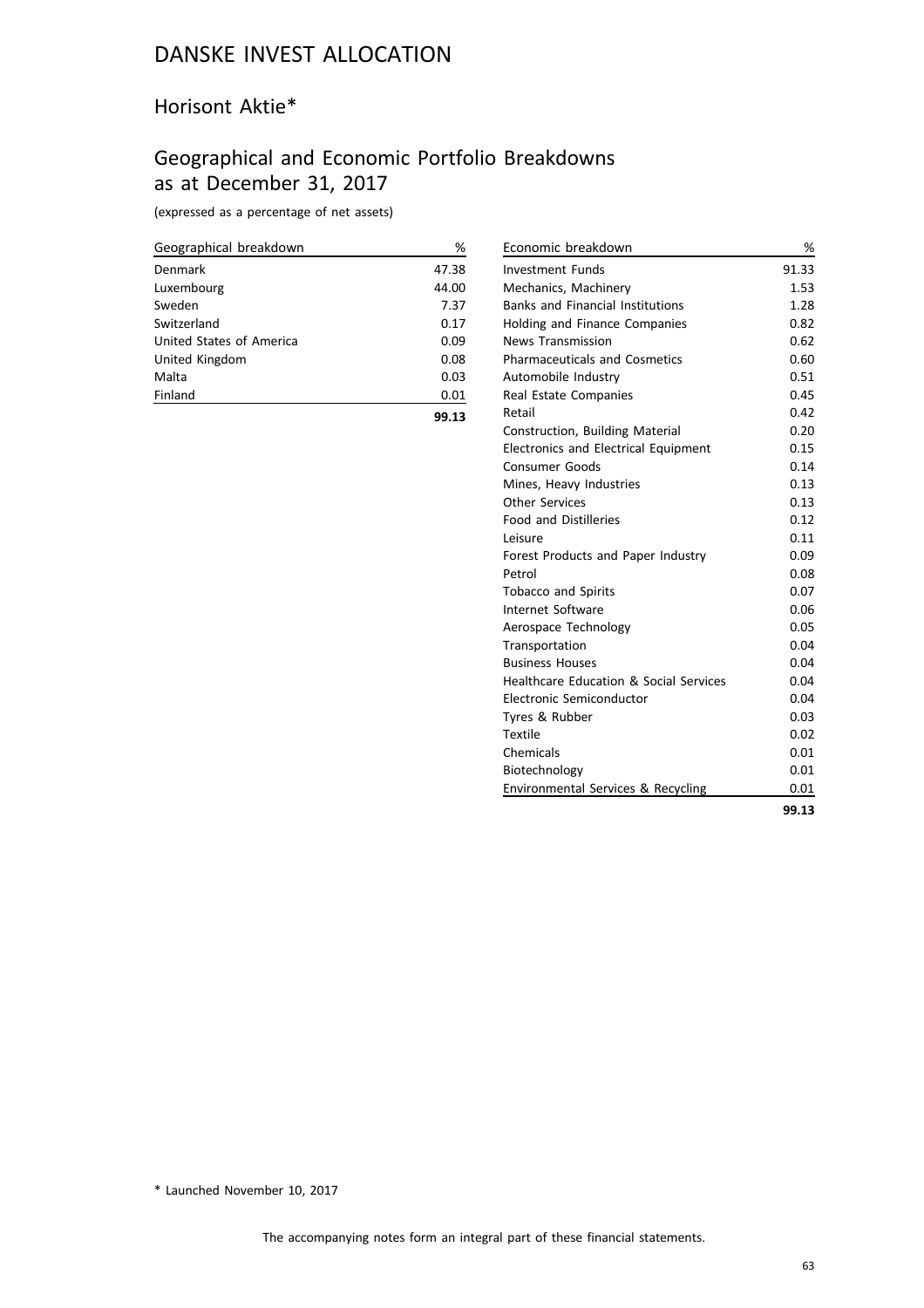#### Horisont Balanserad\*

### Statement of Investments as at December 31, 2017

(expressed in SEK)

| Description                                                            | Quantity / Face Currency<br>Value |                          | Cost              | Evaluation % net   | assets |
|------------------------------------------------------------------------|-----------------------------------|--------------------------|-------------------|--------------------|--------|
| Transferable securities admitted to an official stock exchange listing |                                   |                          |                   |                    |        |
| <b>Shares</b>                                                          |                                   |                          |                   |                    |        |
| <b>Bermuda Islands</b>                                                 |                                   |                          |                   |                    |        |
| Vostok New Ventures Ltd                                                | 3,931                             | <b>SEK</b>               | 270,256           | 249,619            |        |
|                                                                        |                                   |                          | 270,256           | 249,619            |        |
| Canada                                                                 |                                   |                          |                   |                    |        |
| Africa Oil Corp                                                        | 10,700                            | CAD                      | 108,229           | 100,787            |        |
| Lundin Mining Corp                                                     | 2,060                             | <b>SEK</b>               | 133,488           | 113,300            |        |
|                                                                        |                                   |                          | 241,717           | 214,087            |        |
| <b>Finland</b>                                                         |                                   |                          |                   |                    |        |
| Stora Enso Ab R (Sek)                                                  | 5,538                             | <b>SEK</b>               | 721,048           | 721,601            | 0.01   |
| Stora Enso Ab /-R-                                                     | 256                               | <b>EUR</b>               | 33,347            | 33,374             |        |
|                                                                        |                                   |                          | 754,395           | 754,975            | 0.01   |
| <b>Great Britain</b>                                                   |                                   |                          |                   |                    |        |
| Astrazeneca Plc                                                        | 854                               | GBP                      | 465,857           | 485,926            | 0.01   |
| Astrazeneca Plc                                                        | 5,647                             | GBP                      | 3,033,972         | 3,207,436          | 0.04   |
|                                                                        |                                   |                          | 3,499,829         | 3,693,362          | 0.05   |
| Luxembourg                                                             |                                   |                          |                   |                    |        |
| Millicom Intl Cell. /Swed. Dep.                                        | 5,807                             | <b>SEK</b>               | 3,156,105         | 3,217,078          | 0.04   |
|                                                                        |                                   |                          | 3,156,105         | 3,217,078          | 0.04   |
| Malta                                                                  |                                   |                          |                   |                    |        |
| Kindred Group                                                          | 13,115                            | <b>SEK</b>               | 1,388,879         | 1,530,521          | 0.02   |
|                                                                        |                                   |                          | 1,388,879         | 1,530,521          | 0.02   |
| Sweden                                                                 |                                   |                          |                   |                    |        |
| Aarhuskarlshamn Ab                                                     | 2,468                             | <b>SEK</b>               | 1,664,666         | 1,725,132          | 0.02   |
| Ab Sagax - B                                                           | 8,301                             | <b>SEK</b>               | 855,833           | 820,139            | 0.01   |
| Ab Traction -B-                                                        | 2,678                             | <b>SEK</b>               | 495,430           | 475,345            | 0.01   |
| Academedia Ab<br>Acando Ab /-B-                                        | 2,066<br>13,087                   | <b>SEK</b><br><b>SEK</b> | 130,158           | 129,642<br>366,436 |        |
| Addlife Ab                                                             | 414                               | <b>SEK</b>               | 365,127<br>68,724 | 71,208             |        |
| Addtech Ab                                                             | 4,679                             | <b>SEK</b>               | 856,257           | 846,899            | 0.01   |
| Af Ab                                                                  | 4,087                             | <b>SEK</b>               | 715,225           | 738,930            | 0.01   |
| Ahlsell Ab                                                             | 18,713                            | <b>SEK</b>               | 995,532           | 980,561            | 0.01   |
| Alfa Laval Ab                                                          | 23,584                            | <b>SEK</b>               | 4,839,437         | 4,601,238          | 0.06   |
| Alimak Group Ab                                                        | 2,301                             | <b>SEK</b>               | 329,043           | 293,378            |        |
| Arcam Ab                                                               | 2,000                             | <b>SEK</b>               | 607,000           | 690,000            | 0.01   |
| Arise Ab                                                               | 19,392                            | <b>SEK</b>               | 248,218           | 246,278            |        |
| Arjo Ab                                                                | 14,335                            | <b>SEK</b>               | 348,051           | 336,156            |        |
| Assa Abloy Ab                                                          | 66,455                            | <b>SEK</b>               | 11,237,540        | 11,343,869         | 0.14   |
| Atlas Copco Ab                                                         | 73,451                            | <b>SEK</b>               | 26,684,748        | 26,111,831         | 0.33   |
| Atrium Ljungb Shs -B-                                                  | 7,928                             | <b>SEK</b>               | 1,066,316         | 1,030,640          | 0.01   |
| Attendo Ab                                                             | 8,280                             | <b>SEK</b>               | 786,186           | 725,328            | 0.01   |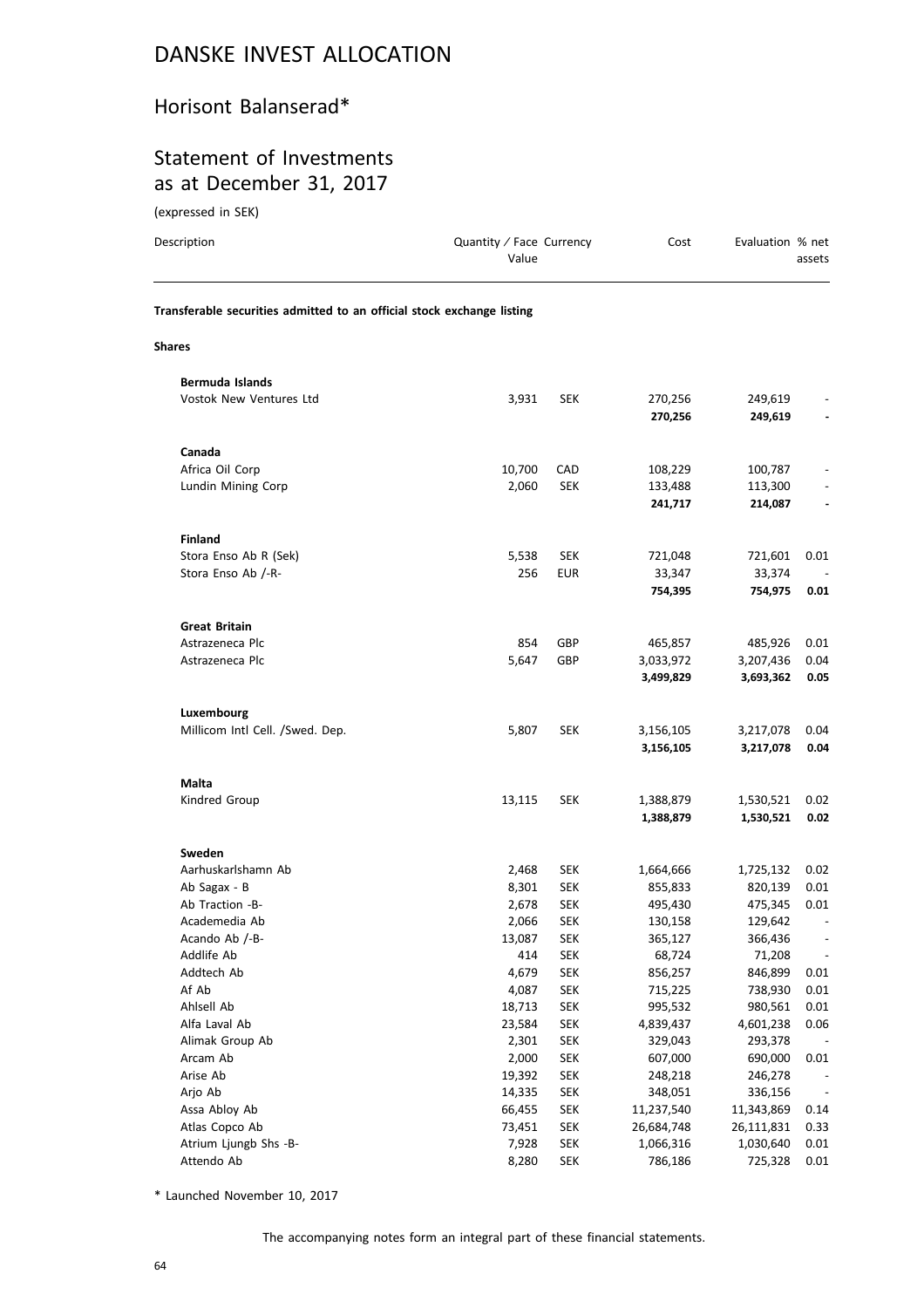## Horisont Balanserad\*

# Statement of Investments (continued) as at December 31, 2017

(expressed in SEK)

| Description                      | Quantity / Face Currency |            | Cost       | Evaluation % net |                          |
|----------------------------------|--------------------------|------------|------------|------------------|--------------------------|
|                                  | Value                    |            |            |                  | assets                   |
| Avanza Bank Holding Ab           | 1,786                    | SEK        | 573,127    | 614,205          | 0.01                     |
| Axfood Ab                        | 12,354                   | <b>SEK</b> | 1,853,100  | 1,956,874        | 0.02                     |
| Beijer Alma Ab                   | 2,481                    | SEK        | 645,060    | 653,744          | 0.01                     |
| Beijer Electronics Ab            | 5,696                    | SEK        | 185,120    | 170,880          |                          |
| Beijer Ref -B-                   | 2,627                    | SEK        | 773,652    | 835,386          | 0.01                     |
| Bergman & Bevin -B-              | 1,595                    | <b>SEK</b> | 148,335    | 137,170          | $\overline{\phantom{a}}$ |
| Besgab Ab                        | 1,841                    | SEK        | 237,029    | 210,795          | $\overline{\phantom{a}}$ |
| Betsson Ab -B-                   | 8,516                    | SEK        | 529,695    | 516,070          | 0.01                     |
| Bilia Ab                         | 5,738                    | <b>SEK</b> | 427,481    | 457,606          | 0.01                     |
| Billerudkorsnas Ab               | 14,640                   | SEK        | 2,059,848  | 2,056,920        | 0.03                     |
| Biogaia Ab B                     | 694                      | <b>SEK</b> | 215,140    | 225,550          | $\overline{\phantom{a}}$ |
| Biotage Ab                       | 3,165                    | <b>SEK</b> | 221,550    | 265,860          | $\overline{\phantom{a}}$ |
| Biovitrum Ab                     | 16,093                   | <b>SEK</b> | 1,897,365  | 1,794,370        | 0.02                     |
| Boliden Ab                       | 15,581                   | <b>SEK</b> | 4,605,744  | 4,379,819        | 0.05                     |
| Bonava Ab                        | 6,147                    | <b>SEK</b> | 700,758    | 703,217          | 0.01                     |
| Bravida Holding Ab               | 11,314                   | SEK        | 643,201    | 618,876          | 0.01                     |
| <b>Bure Equity Ab</b>            | 2,847                    | SEK        | 284,700    | 281,141          | $\overline{\phantom{a}}$ |
| Byggmax Grp Ab                   | 2,281                    | <b>SEK</b> | 124,885    | 127,166          | $\overline{\phantom{a}}$ |
| Camurus Ab                       | 4,820                    | <b>SEK</b> | 525,380    | 650,700          | 0.01                     |
| Capio Ab                         | 11,498                   | SEK        | 488,665    | 508,212          | 0.01                     |
| Castellum Ab Gothenburg          | 14,265                   | SEK        | 1,907,230  | 1,962,864        | 0.02                     |
| Catena Ab                        | 2,412                    | <b>SEK</b> | 350,946    | 381,096          |                          |
| Cellavision                      | 1,061                    | SEK        | 145,888    | 154,906          |                          |
| Clas Ohlson Ab B                 | 3,815                    | <b>SEK</b> | 538,869    | 429,188          | $0.01\,$                 |
| Cloetta -B-                      | 20,804                   | SEK        | 572,110    | 617,879          | 0.01                     |
| Clx Communications Ab            | 4,489                    | SEK        | 338,920    | 320,964          |                          |
| Collector Ab                     | 4,411                    | <b>SEK</b> | 378,684    | 357,291          |                          |
| Com Hem Holding Ab               | 13,659                   | SEK        | 1,708,741  | 1,708,741        | 0.02                     |
| Concentric                       | 1,840                    | SEK        | 261,280    | 278,760          |                          |
| Coor                             | 8,175                    | SEK        | 535,462    | 510,938          | 0.01                     |
| Corem Property Group Ab          | 11,789                   | SEK        | 69,781     | 59,534           |                          |
| Creades Ab -A- Shs               | 905                      | SEK        | 267,880    | 267,880          | $\overline{\phantom{a}}$ |
| D. Carnegie & Co Ab              | 3,023                    | SEK        | 341,599    | 365,783          |                          |
| Dios Fastigheter                 | 3,158                    | SEK        | 176,059    | 176,059          |                          |
| Dometic Group Ab                 | 20,458                   | SEK        | 1,463,770  | 1,703,129        | 0.02                     |
| Duni Ab                          | 1,345                    | SEK        | 160,055    | 163,754          |                          |
| Dustin Group Ab                  | 3,059                    | <b>SEK</b> | 216,424    | 247,779          |                          |
| East Capital Explorer Ab         | 5,833                    | SEK        | 447,683    | 476,848          | 0.01                     |
| Electrolux Abb                   | 17,953                   | <b>SEK</b> | 5,258,434  | 4,775,498        | 0.06                     |
| Elekta Ab                        | 22,964                   | <b>SEK</b> | 1,566,145  | 1,546,625        | 0.02                     |
| Eltel Ab                         | 6,045                    | <b>SEK</b> | 175,305    | 174,701          |                          |
| Ericsson Tel. B                  | 194,936                  | <b>SEK</b> | 9,834,521  | 10,507,050       | 0.13                     |
| Essity Aktie -B                  | 41,253                   | <b>SEK</b> | 10,102,860 | 9,599,573        | 0.12                     |
| <b>Evolution Gaming Group Ab</b> | 691                      | <b>SEK</b> | 422,892    | 400,780          |                          |
| Fabege Ab                        | 9,144                    | <b>SEK</b> | 1,587,398  | 1,595,628        | 0.02                     |
| Fagerhult Ab                     | 5,463                    | <b>SEK</b> | 538,105    | 555,860          | 0.01                     |
| Fastighets Balder Ab B           | 9,643                    | <b>SEK</b> | 2,091,567  | 2,112,781        | 0.03                     |
| Fastpartner Ab                   | 3,896                    | <b>SEK</b> | 535,700    | 574,660          | 0.01                     |
| Fingerprint Cards Ab             | 19,025                   | <b>SEK</b> | 319,240    | 301,166          |                          |
| Formpipe Software Ab             | 39,724                   | <b>SEK</b> | 577,984    | 562,095          | 0.01                     |
| Getinge Ab B                     | 14,335                   | SEK        | 1,802,199  | 1,705,865        | 0.02                     |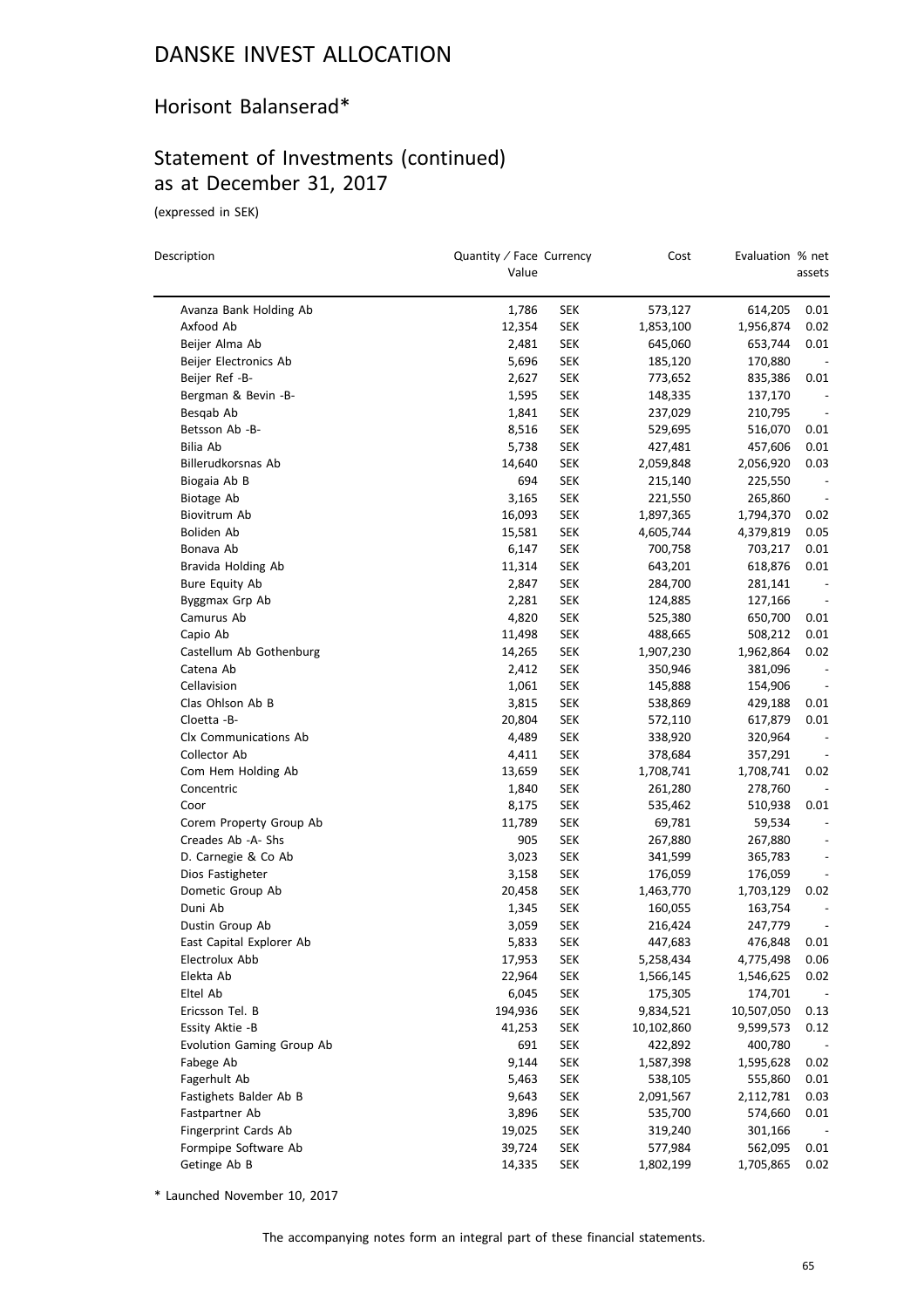# Horisont Balanserad\*

# Statement of Investments (continued) as at December 31, 2017

(expressed in SEK)

| Description                       | Quantity / Face Currency<br>Value |                          | Cost                  | Evaluation % net      | assets                   |
|-----------------------------------|-----------------------------------|--------------------------|-----------------------|-----------------------|--------------------------|
|                                   |                                   |                          |                       |                       |                          |
| Granges Ab<br>Gunnebo Ab          | 3,000                             | <b>SEK</b><br><b>SEK</b> | 257,250               | 253,500               | $\overline{\phantom{0}}$ |
|                                   | 4,432                             |                          | 147,142               | 149,358               |                          |
| Haldex Ab<br>Hansa Medical Ab     | 2,508<br>1,764                    | <b>SEK</b><br><b>SEK</b> | 240,768               | 219,450<br>433,944    | 0.01                     |
| Heba Fastighets -B-               |                                   |                          | 363,384               |                       |                          |
| Hennes & Mauritz Ab               | 1,970<br>96,973                   | <b>SEK</b><br><b>SEK</b> | 215,715<br>19,957,043 | 218,178<br>16,524,199 | 0.21                     |
| Hexagon Ab B                      | 21,233                            | <b>SEK</b>               | 8,720,393             |                       | 0.11                     |
|                                   |                                   |                          |                       | 8,769,229             |                          |
| Hexpol Ab<br>Hig International Ab | 19,312<br>3,980                   | <b>SEK</b><br><b>SEK</b> | 1,572,962             | 1,614,483<br>248,750  | 0.02                     |
| Hms Networks Ab                   |                                   |                          | 232,830               |                       | $\overline{\phantom{a}}$ |
| <b>Hoist Finance</b>              | 3,064                             | <b>SEK</b><br><b>SEK</b> | 416,704               | 379,936               |                          |
| Holmen Ab B                       | 6,815                             |                          | 570,756               | 628,684               | 0.01                     |
|                                   | 4,525                             | <b>SEK</b>               | 1,834,888             | 1,965,660             | 0.02                     |
| Hufvudstaden Ab A                 | 11,907                            | <b>SEK</b>               | 1,634,831             | 1,562,198             | 0.02                     |
| Husqvarna Ab -B-                  | 31,629                            | <b>SEK</b>               | 2,509,761             | 2,498,691             | 0.03                     |
| ICA Gruppen Ab                    | 11,826                            | <b>SEK</b>               | 3,507,592             | 3,525,331             | 0.04                     |
| Industrivaerden Ab A              | 25,125                            | <b>SEK</b>               | 5,633,025             | 5,336,550             | 0.07                     |
| Indutrade Ab                      | 6,540                             | <b>SEK</b>               | 1,470,192             | 1,457,112             | 0.02                     |
| Intrum Justitia Ab                | 4,075                             | <b>SEK</b>               | 1,161,375             | 1,229,428             | 0.02                     |
| Investment Ab Kinnevik            | 16,366                            | <b>SEK</b>               | 4,477,738             | 4,544,838             | 0.06                     |
| Investment Ab Oeresund            | 1,696                             | <b>SEK</b>               | 223,872               | 223,024               |                          |
| Investor Ab B                     | 44,181                            | <b>SEK</b>               | 17,928,650            | 16,581,129            | 0.21                     |
| Invisio Communications Ab         | 5,223                             | <b>SEK</b>               | 386,502               | 412,617               | 0.01                     |
| Inwido Ab                         | 1,801                             | <b>SEK</b>               | 158,488               | 151,284               |                          |
| Itab Shop Concept Ab              | 6,315                             | <b>SEK</b>               | 345,746               | 323,644               | $\overline{\phantom{a}}$ |
| J.M. Ab                           | 4,684                             | <b>SEK</b>               | 962,094               | 870,756               | 0.01                     |
| Kappahl Ab                        | 9,842                             | <b>SEK</b>               | 615,125               | 445,843               | 0.01                     |
| Karo Pharma Ab                    | 1,661                             | <b>SEK</b>               | 48,169                | 55,145                |                          |
| Karo Pharma Ab                    | 4,983                             | <b>SEK</b>               | 180,883               | 164,937               |                          |
| Klovern Ab /Reit                  | 58,573                            | <b>SEK</b>               | 650,160               | 629,660               | 0.01                     |
| Kungsleden                        | 10,945                            | <b>SEK</b>               | 651,228               | 651,228               | 0.01                     |
| Lagercrantz Group Ab              | 2,524                             | <b>SEK</b>               | 211,385               | 207,599               | $\overline{\phantom{a}}$ |
| Lammhults Design Group Ab         | 7,267                             | <b>SEK</b>               | 348,816               | 343,729               | $\overline{\phantom{a}}$ |
| Latour Ab Investment -B- Shs      | 37,524                            | <b>SEK</b>               | 3,906,248             | 3,797,429             | 0.05                     |
| Lifco Ab                          | 5,526                             | <b>SEK</b>               | 1,618,013             | 1,586,515             | 0.02                     |
| Lindab International Ab           | 3,245                             | <b>SEK</b>               | 214,981               | 222,120               |                          |
| Loomis -B-                        | 4,434                             | SEK                      | 1,426,418             | 1,524,853             | 0.02                     |
| Lundbergfoeretagen /-B-           | 7,181                             | <b>SEK</b>               | 4,588,659             | 4,405,544             | 0.05                     |
| Lundin Petroleum Ab               | 22,004                            | SEK                      | 4,664,848             | 4,108,147             | 0.05                     |
| Mekonomen Ab                      | 2,776                             | <b>SEK</b>               | 393,498               | 412,236               | 0.01                     |
| Micronic Ab                       | 7,160                             | <b>SEK</b>               | 660,510               | 606,810               | 0.01                     |
| Modern Times Group Ab B           | 4,196                             | <b>SEK</b>               | 1,321,320             | 1,449,298             | 0.02                     |
| Momentum Group Ab                 | 1,595                             | <b>SEK</b>               | 157,108               | 180,235               | $\overline{\phantom{a}}$ |
| Multiig Ab                        | 615,233                           | <b>SEK</b>               | 399,901               | 356,835               | $\overline{\phantom{a}}$ |
| Ncc Ab B                          | 6,147                             | <b>SEK</b>               | 1,079,413             | 967,538               | 0.01                     |
| Nederman Holding Ab               | 1,576                             | <b>SEK</b>               | 415,276               | 382,968               |                          |
| Net Entertainment Ne Ab           | 13,974                            | <b>SEK</b>               | 862,894               | 791,627               | 0.01                     |
| Net Insight Ab -B-                | 26,484                            | <b>SEK</b>               | 145,662               | 121,826               |                          |
| New Wave Group B                  | 8,472                             | <b>SEK</b>               | 470,196               | 457,488               | 0.01                     |
| Nibe Industrier Ab                | 24,972                            | <b>SEK</b>               | 1,974,037             | 1,974,037             | 0.02                     |
| Nobia Ab                          | 11,444                            | <b>SEK</b>               | 813,096               | 789,064               | 0.01                     |
| Nobina Ab                         | 8,448                             | SEK                      | 388,608               | 456,192               | 0.01                     |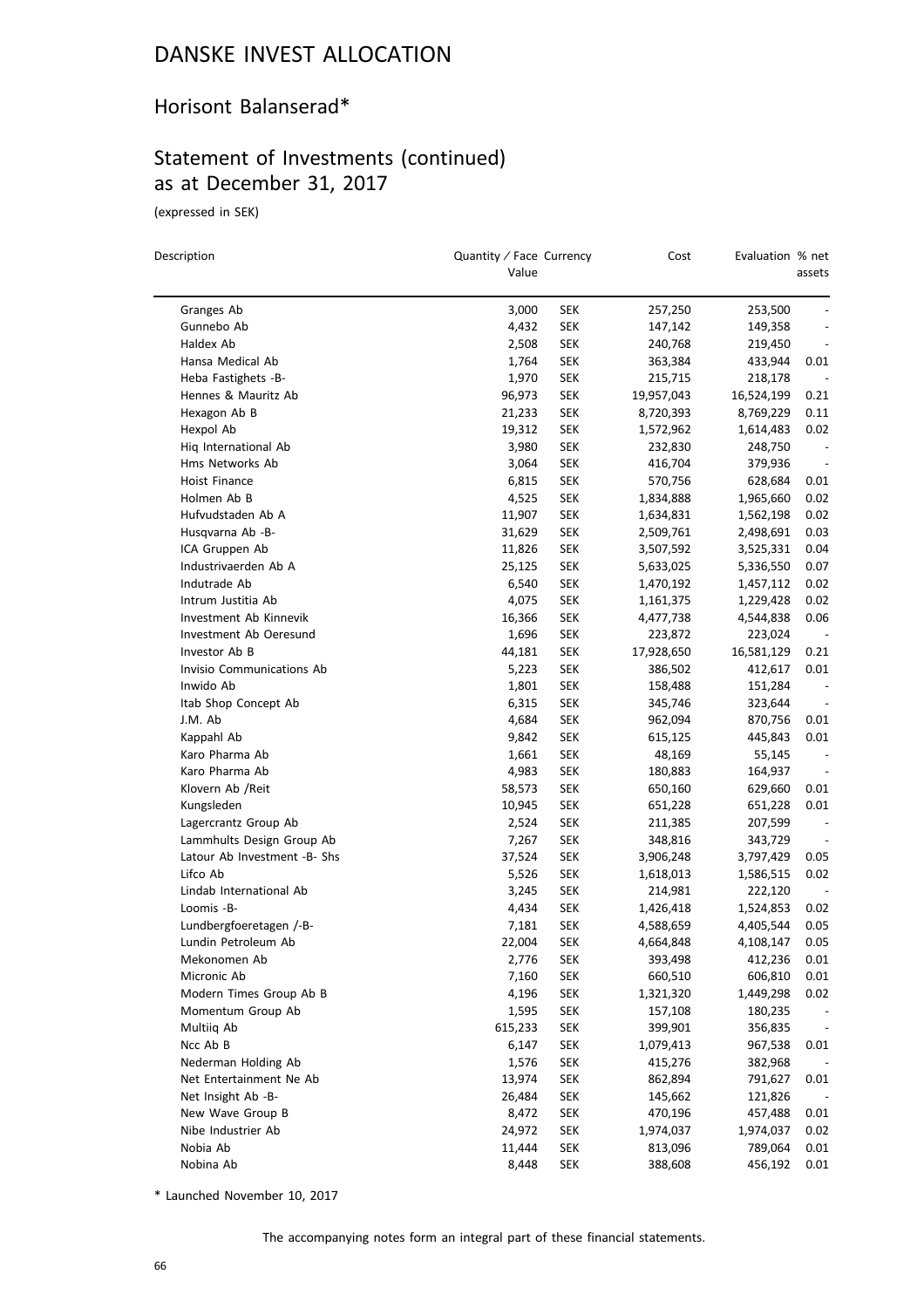# Horisont Balanserad\*

# Statement of Investments (continued) as at December 31, 2017

(expressed in SEK)

 $\overline{\phantom{0}}$ 

| Description               | Quantity / Face Currency<br>Value |            | Cost        | Evaluation % net | assets                   |
|---------------------------|-----------------------------------|------------|-------------|------------------|--------------------------|
| Nolato Ab /-B-            | 2,249                             | SEK        | 1,077,271   | 1,212,211        | 0.02                     |
| Nordax Group Ab           | 3,908                             | <b>SEK</b> | 189,929     | 208,101          |                          |
| Nordea Bank Ab            | 231,149                           | <b>SEK</b> | 22,941,538  | 22,987,768       | 0.29                     |
| Np3 Fastigheter Ab /Reit  | 7,916                             | <b>SEK</b> | 397,779     | 409,653          | 0.01                     |
| Oem International Ab      | 2,351                             | <b>SEK</b> | 469,024     | 419,654          | 0.01                     |
| Oncopeptides Ab           | 3,972                             | <b>SEK</b> | 295,914     | 323,718          | $\overline{\phantom{a}}$ |
| Orexo Ab                  | 7,246                             | <b>SEK</b> | 297,811     | 297,811          | $\overline{\phantom{a}}$ |
| Peab Ab /B Fria           | 16,796                            | <b>SEK</b> | 1,312,607   | 1,184,958        | 0.01                     |
| Platzer Fastigheter       | 5,145                             | <b>SEK</b> | 243,873     | 267,540          |                          |
| Probi Ab                  | 600                               | SEK        | 193,200     | 202,800          |                          |
| Profilgruppen Ab          | 1,635                             | <b>SEK</b> | 181,485     | 201,923          |                          |
| Ratos B                   | 19,721                            | <b>SEK</b> | 790,615     | 709,956          | 0.01                     |
| Raysearch Laboratories Ab | 1,656                             | <b>SEK</b> | 220,248     | 279,036          |                          |
| Recipharm Ab              | 3,902                             | <b>SEK</b> | 337,523     | 384,347          |                          |
| Resurs Holding Ab         | 14,874                            | <b>SEK</b> | 825,507     | 866,411          | 0.01                     |
| Rezidor Hotel Group Ab    | 15,104                            | <b>SEK</b> | 391,194     | 379,110          |                          |
| Saab Ab B                 | 5,986                             | <b>SEK</b> | 2,502,747   | 2,392,604        | 0.03                     |
| Sandvik Ab                | 78,098                            | <b>SEK</b> | 11,620,982  | 11,261,732       | 0.14                     |
| Sas                       | 23,366                            | <b>SEK</b> | 560,784     | 502,369          | 0.01                     |
| Scandi Standard Ab        | 5,275                             | <b>SEK</b> | 312,544     | 332,325          |                          |
| Scandic Hotels Group Ab   | 8,463                             | <b>SEK</b> | 865,342     | 988,055          | 0.01                     |
| Sectra Ab                 | 1,674                             | SEK        | 282,069     | 287,091          |                          |
| Securitas Ab B            | 20,626                            | <b>SEK</b> | 2,933,017   | 2,966,019        | 0.04                     |
| Skandinav. Ensk. Banken A | 123,597                           | <b>SEK</b> | 12,792,289  | 11,908,571       | 0.15                     |
| Skanska B                 | 24,301                            | <b>SEK</b> | 4,442,223   | 4,138,460        | 0.05                     |
| Skf Ab B                  | 26,300                            | <b>SEK</b> | 4,831,310   | 4,791,860        | 0.06                     |
| Skistar Ab -B-            | 1,628                             | SEK        | 277,574     | 258,038          |                          |
| Softronic Ab B            | 39,724                            | SEK        | 554,150     | 508,467          | 0.01                     |
| Ssab -Reg- B              | 41,930                            | <b>SEK</b> | 1,397,108   | 1,532,961        | 0.02                     |
| Ssab Swedish Steel A      | 7,127                             | <b>SEK</b> | 292,563     | 320,216          | $\overline{\phantom{a}}$ |
| Svenska Cellul. - B-      | 41,253                            | <b>SEK</b> | 3,223,922   | 3,500,317        | 0.04                     |
| Svenska Handelsbanken Ab  | 111,436                           | <b>SEK</b> | 13,294,315  | 12,581,124       | 0.16                     |
| Svolder Ab                | 5,184                             | <b>SEK</b> | 572,832     | 515,808          | 0.01                     |
| Sweco Ab -B-              | 7,428                             | SEK        | 1,290,986   | 1,348,925        | 0.02                     |
| Swedbank Ab -A-           | 64,582                            | <b>SEK</b> | 13,355,558  | 12,838,902       | 0.16                     |
| Swedish Match Ab          | 11,203                            | <b>SEK</b> | 3,581,599   | 3,621,930        | 0.05                     |
| Systemair                 | 1,902                             | SEK        | 235,373     | 239,177          | $\overline{\phantom{a}}$ |
| Tele2 Ak B                | 26,923                            | SEK        | 2,861,915   | 2,738,069        | 0.03                     |
| Teliasonera Ab            | 254,870                           | <b>SEK</b> | 9,616,245   | 9,356,278        | 0.12                     |
| Tethys Oil Ab             | 5,344                             | <b>SEK</b> | 346,024     | 352,704          |                          |
| Thule Group Ab            | 5,429                             | <b>SEK</b> | 997,850     | 1,003,279        | 0.01                     |
| Tobii Ab                  | 2,746                             | <b>SEK</b> | 112,037     | 95,561           |                          |
| Trelleborg B              | 14,890                            | <b>SEK</b> | 3,013,736   | 2,833,567        | 0.04                     |
| Victoria Park Ab -B-      | 18,956                            | <b>SEK</b> | 578,158     | 555,411          | 0.01                     |
| Vitrolife Ab              | 1,798                             | <b>SEK</b> | 1,017,668   | 1,125,548        | 0.01                     |
| Volvo B                   | 123,973                           | <b>SEK</b> | 20,182,804  | 19,017,458       | 0.24                     |
| Wihlborg Fastighete Ab    | 3,363                             | <b>SEK</b> | 656,121     | 658,812          | 0.01                     |
| Wilson Therapeutics Ab    | 2,391                             | <b>SEK</b> | 260,619     | 243,284          |                          |
| Xano Industri Ab          | 4,704                             | <b>SEK</b> | 705,600     | 719,712          | 0.01                     |
| Xvivo Perfusion Ab        | 1,902                             | <b>SEK</b> | 173,082     | 178,788          |                          |
|                           |                                   |            | 367,169,874 | 356,552,529      | 4.37                     |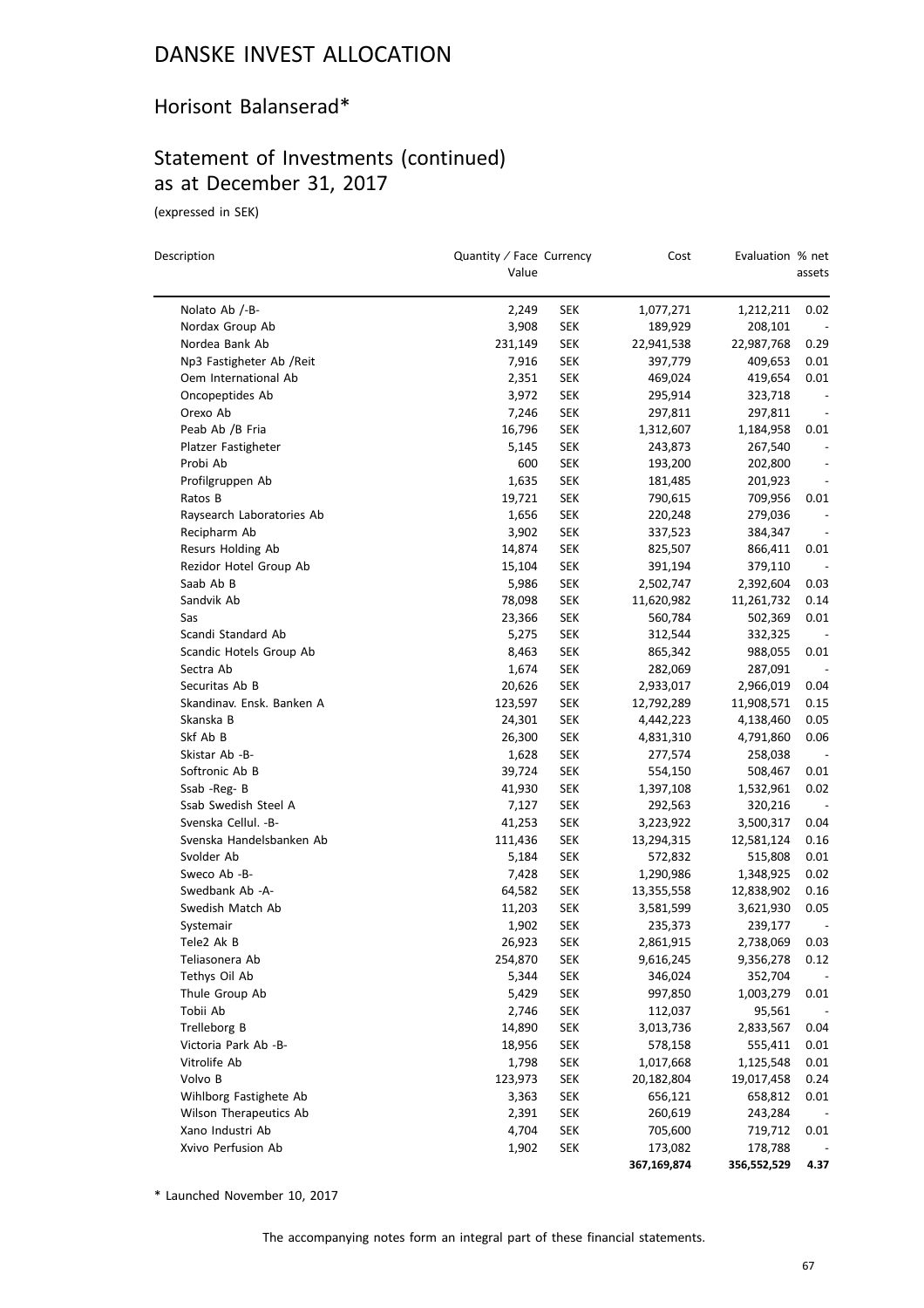#### Horisont Balanserad\*

# Statement of Investments (continued) as at December 31, 2017

(expressed in SEK)

| Description                              | Quantity / Face Currency<br>Value |            | Cost          | Evaluation % net    | assets |
|------------------------------------------|-----------------------------------|------------|---------------|---------------------|--------|
| Switzerland                              |                                   |            |               |                     |        |
| Abb                                      | 23,936                            | CHF        | 5,096,945     | 5,248,078           | 0.07   |
| Abb Ltd                                  | 1,928                             | <b>CHF</b> | 410,664       | 422,618             | 0.01   |
| Fenix Out                                | 870                               | <b>SEK</b> | 863,910       | 849,990             | 0.01   |
| Oriflame Holding Ltd                     | 3,610                             | <b>SEK</b> | 1,218,736     | 1,225,956           | 0.02   |
|                                          |                                   |            | 7,590,255     | 7,746,642           | 0.11   |
| <b>United States of America</b>          |                                   |            |               |                     |        |
| Autoliv Inc /Swedish Dept. Recpt         | 3,977                             | <b>SEK</b> | 4,076,425     | 4,223,574           | 0.05   |
|                                          |                                   |            | 4,076,425     | 4,223,574           | 0.05   |
| <b>Total - Shares</b>                    |                                   |            | 388,147,735   | 378,182,386         | 4.65   |
| <b>Investment Funds</b>                  |                                   |            |               |                     |        |
| <b>Denmark</b>                           |                                   |            |               |                     |        |
| Di Eu Hg Yi-Ob -H- Sek /Cap**            | 859,364                           | <b>SEK</b> | 115,790,696   | 116,134,442         | 1.45   |
| Di Latin Acc-Shs-Sek /Cap**              | 125,680                           | <b>SEK</b> | 16,983,114    | 17,294,800          | 0.22   |
| Di Nord Foere Sek -H-**                  | 2,522,271                         | <b>SEK</b> | 282,696,179   | 283,351,970         | 3.53   |
| Di Tillvax Akk -H- Sek Hdg /Cap**        | 3,080,717                         | <b>SEK</b> | 382,809,935   | 390,357,692         | 4.87   |
| Di Usa Sek /Cap**                        | 1,375,181                         | <b>SEK</b> | 359,087,207   | 367,530,817         | 4.58   |
| Die Glo Equ -Sek -W-**                   | 8,377,388                         | SEK        | 1,345,659,860 | 1,378,582,995 17.19 |        |
| Pc Eur Indx -Sek -W-                     | 2,217,267                         | <b>SEK</b> | 234,914,492   | 236,316,295         | 2.95   |
| Pc GI Em Mr Ind -W- Sek                  | 100,000                           | <b>SEK</b> | 14,621,000    | 14,740,000          | 0.18   |
| Pc Glb Ac Indx-Sek W-Cap                 | 100,000                           | <b>SEK</b> | 13,145,000    | 13,391,000          | 0.17   |
| Pc Jap Indx Fnd -W- Sek                  | 431,038                           | <b>SEK</b> | 49,000,000    | 48,927,123          | 0.61   |
| Pc Pc Cn Jp -Sek -W-                     | 456,834                           | <b>SEK</b> | 48,234,219    | 48,497,483          | 0.60   |
| Pc Swed Indx -Sek -W-                    | 922,991                           | SEK        | 100,698,315   | 98,418,527          | 1.23   |
| Pc Usa Indx Fnd Shs-Sek W-Cap            | 2,907,892                         | <b>SEK</b> | 364,402,203   | 369,040,574         | 4.60   |
|                                          |                                   |            | 3,328,042,220 | 3,382,583,718 42.18 |        |
| Luxembourg                               |                                   |            |               |                     |        |
| Dan I Dan M Bd -A- Sek H Cap**           | 925,819                           | <b>SEK</b> | 146,131,265   | 146,603,433         | 1.83   |
| Dans I Eur -Y- Cap**                     | 374,293                           | SEK        | 65,460,162    | 65,677,252          | 0.82   |
| Dans I GI In -Y-**                       | 70,720                            | SEK        | 105,098,922   | 106,917,849         | 1.33   |
| Dans I Sv -Y-**                          | 193,872                           | SEK        | 791,858,292   | 781,408,569         | 9.75   |
| Dans I Sv Fok Y Cap**                    | 1,018,779                         | SEK        | 228,410,320   | 228,318,630         | 2.85   |
| Dans I Sv Kr -Sa- Sek /Cap**             | 128,239                           | <b>SEK</b> | 150,483,242   | 150,339,614         | 1.88   |
| Dans I Sv R -Y- Cap /Sek**               | 1,116,761                         | SEK        | 1,273,330,743 | 1,270,348,991       | 15.84  |
| Dans Inv Eu Sc -A- Eur/Cap**             | 138,381                           | <b>SEK</b> | 93,278,200    | 94,192,534          | 1.17   |
| Danske Inv Gbl Em Mkt -A- /Cap**         | 292,250                           | <b>SEK</b> | 207,798,420   | 209,026,071         | 2.61   |
| Danske Inv Swedish Bd S /Cap**           | 2,758,525                         | <b>SEK</b> | 381,531,518   | 380,979,813         | 4.75   |
| Danske Invest / Sweden Units / A / Cap** | 62,237                            | <b>SEK</b> | 41,328,355    | 40,894,564          | 0.51   |
|                                          |                                   |            | 3,484,709,439 | 3,474,707,321 43.34 |        |
| <b>Total - Investment Funds</b>          |                                   |            | 6,812,751,659 | 6,857,291,039 85.52 |        |

\* Launched November 10, 2017

\*\* Related party fund (Note 3)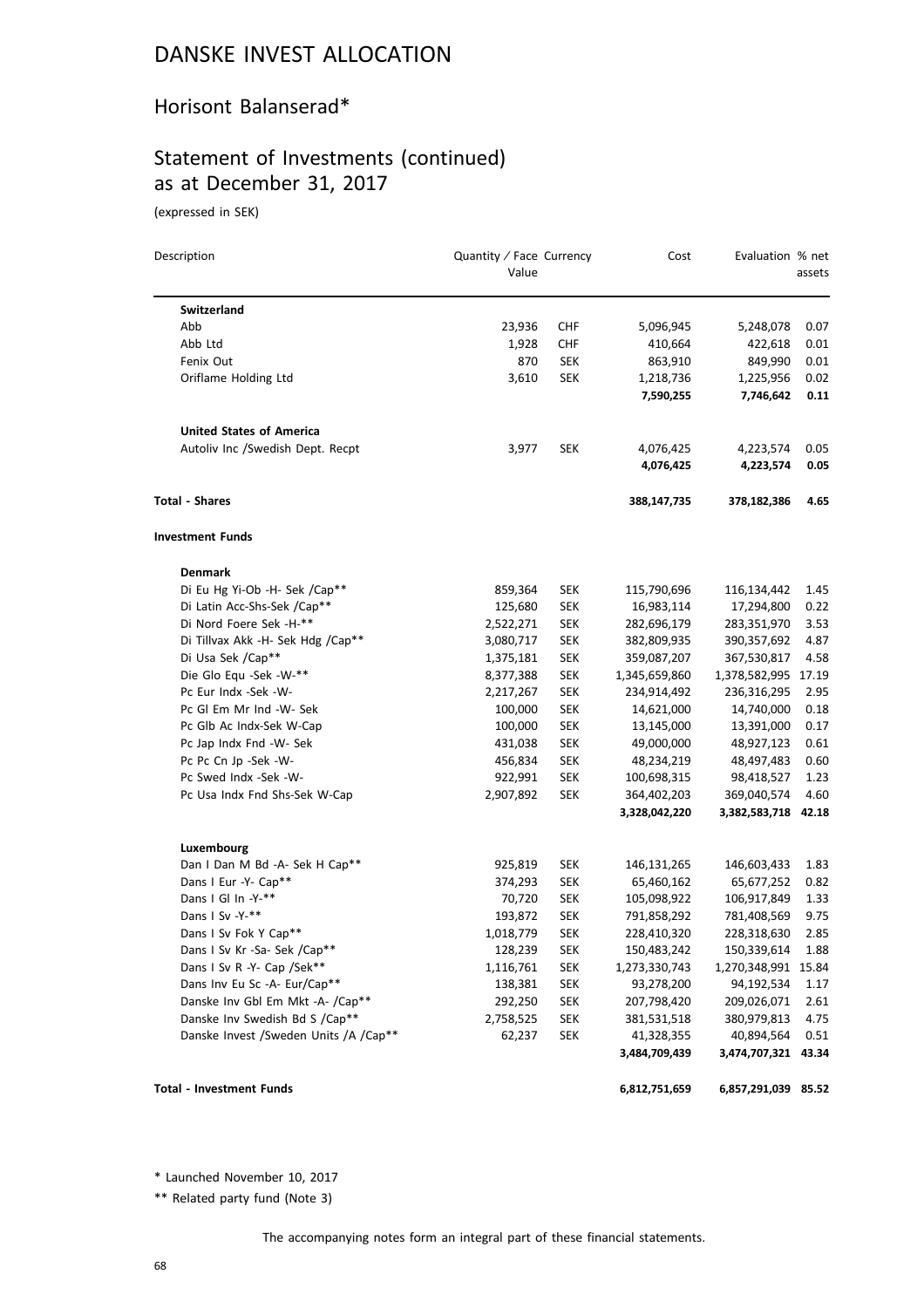# Horisont Balanserad\*

# Statement of Investments (continued) as at December 31, 2017

(expressed in SEK)

| Description                                                                    | Quantity / Face Currency<br>Value |            | Cost          | Evaluation % net    | assets |
|--------------------------------------------------------------------------------|-----------------------------------|------------|---------------|---------------------|--------|
| <b>Bonds</b>                                                                   |                                   |            |               |                     |        |
| Sweden                                                                         |                                   |            |               |                     |        |
| Stadshypo 4.5% 09-21.09.22                                                     | 214,000,000                       | <b>SEK</b> | 252,774,660   | 251,557,000         | 3.14   |
| Sweden 0.75% 16-12.05.28                                                       | 141,460,000                       | <b>SEK</b> | 142,083,838   | 141,066,741         | 1.76   |
| Sweden 1% 14-12.11.26                                                          | 180,440,000                       | <b>SEK</b> | 187,062,148   | 187,255,219         | 2.34   |
| Sweden 2.5% 13-12.05.25                                                        | 99,305,000                        | <b>SEK</b> | 114,870,066   | 114,537,394         | 1.43   |
|                                                                                |                                   |            | 696,790,712   | 694,416,354         | 8.67   |
| Total - Bonds                                                                  |                                   |            | 696,790,712   | 694,416,354         | 8.67   |
| <b>Rights</b>                                                                  |                                   |            |               |                     |        |
| Sweden                                                                         |                                   |            |               |                     |        |
| Hemfosa Fastigheter Ab / Reit                                                  | 9,846                             | <b>SEK</b> | 1,101,767     | 1,079,122           | 0.01   |
| Pandox Ab / Reit                                                               | 8,596                             | <b>SEK</b> | 1,285,102     | 1,352,151           | 0.02   |
| Wallenstam Ab /Reit                                                            | 20,393                            | <b>SEK</b> | 1,586,576     | 1,605,949           | 0.02   |
|                                                                                |                                   |            | 3,973,445     | 4,037,221           | 0.05   |
| <b>Total - Rights</b>                                                          |                                   |            | 3,973,445     | 4,037,221           | 0.05   |
| Total - Transferable securities admitted to an official stock exchange listing |                                   |            | 7,901,663,551 | 7,933,927,000 98.89 |        |
| <b>Other Transferable securities</b>                                           |                                   |            |               |                     |        |
| Shares                                                                         |                                   |            |               |                     |        |
| Sweden                                                                         |                                   |            |               |                     |        |
| Industr And                                                                    | 618                               | <b>SEK</b> |               |                     |        |
|                                                                                |                                   |            |               |                     |        |
| <b>Total - Shares</b>                                                          |                                   |            |               |                     |        |
| <b>Total - Other Transferable securities</b>                                   |                                   |            |               |                     |        |
| TOTAL INVESTMENT PORTFOLIO                                                     |                                   |            | 7,901,663,551 | 7,933,927,000 98.89 |        |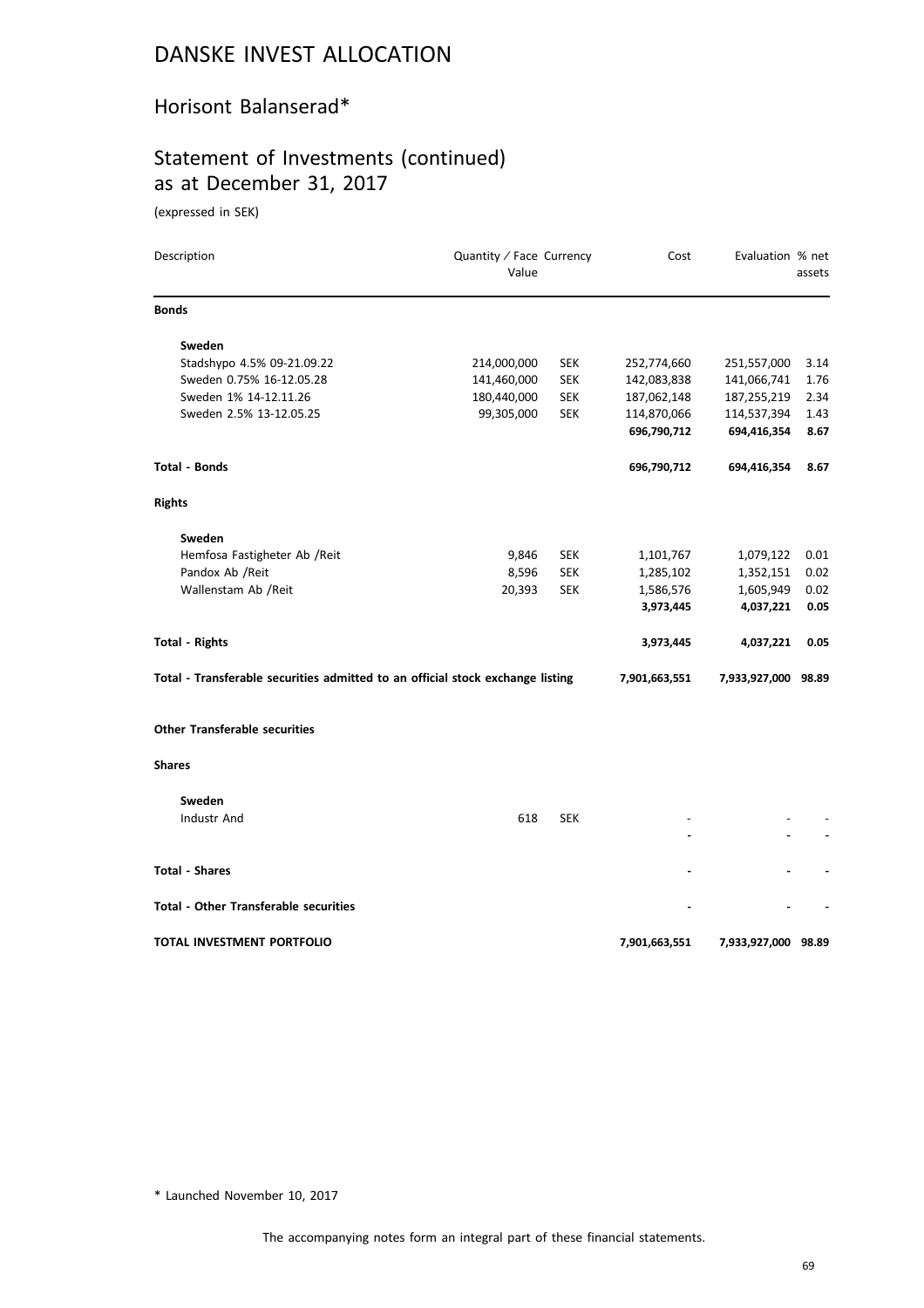#### Horisont Balanserad\*

# Geographical and Economic Portfolio Breakdowns as at December 31, 2017

(expressed as a percentage of net assets)

| Geographical breakdown   | %     |
|--------------------------|-------|
| Luxembourg               | 43.38 |
| Denmark                  | 42.19 |
| Sweden                   | 13.09 |
| Switzerland              | 0.10  |
| United Kingdom           | 0.05  |
| United States of America | 0.05  |
| Malta                    | 0.02  |
| Finland                  | 0.01  |
|                          | 98.89 |

| Economic breakdown                          | %     |
|---------------------------------------------|-------|
| Investment Funds                            | 85.53 |
| <b>States, Provinces And Municipalities</b> | 5.54  |
| <b>Banks And Financial Institutions</b>     | 3.84  |
| Mechanics, Machinery                        | 0.94  |
| <b>Holding And Finance Companies</b>        | 0.49  |
| <b>News Transmission</b>                    | 0.38  |
| <b>Pharmaceuticals And Cosmetics</b>        | 0.36  |
| Automobile Industry                         | 0.31  |
| Real Estate Companies                       | 0.27  |
| Retail                                      | 0.24  |
| Construction, Building Material             | 0.12  |
| <b>Consumer Goods</b>                       | 0.08  |
| Electronics and Electrical Equipment        | 0.08  |
| Mines, Heavy Industries                     | 0.08  |
| <b>Food And Distilleries</b>                | 0.08  |
| <b>Other Services</b>                       | 0.07  |
| Leisure                                     | 0.07  |
| Forest Products And Paper Industry          | 0.06  |
| Petrol                                      | 0.06  |
| <b>Tobacco And Spirits</b>                  | 0.05  |
| Internet Software                           | 0.04  |
| Aerospace Technology                        | 0.03  |
| Electronic Semiconductor                    | 0.03  |
| Transportation                              | 0.03  |
| <b>Business Houses</b>                      | 0.02  |
| Tyres & Rubber                              | 0.02  |
| Healthcare Education & Social Services      | 0.02  |
| Chemicals                                   | 0.02  |
| Office Equipment, Computers                 | 0.01  |
| Textile                                     | 0.01  |
| Biotechnology                               | 0.01  |
|                                             | 98.89 |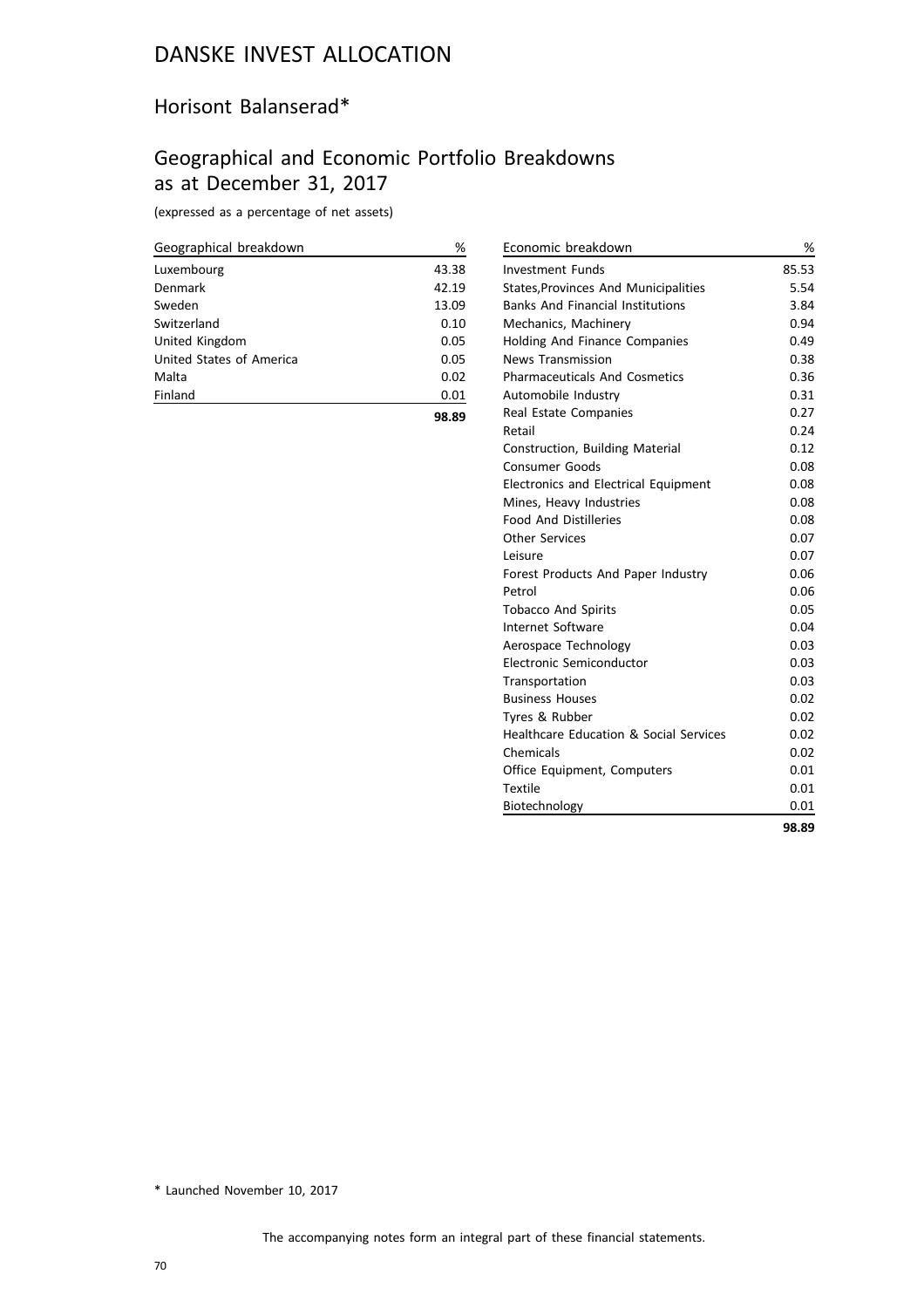# Horisont Försiktig\*

# Statement of Investments as at December 31, 2017

(expressed in SEK)

| Description                                                            | Quantity / Face Currency<br>Value |                          | Cost                   | Evaluation % net       | assets                   |
|------------------------------------------------------------------------|-----------------------------------|--------------------------|------------------------|------------------------|--------------------------|
| Transferable securities admitted to an official stock exchange listing |                                   |                          |                        |                        |                          |
| <b>Shares</b>                                                          |                                   |                          |                        |                        |                          |
| Bermuda Islands                                                        |                                   |                          |                        |                        |                          |
| Vostok New Ventures Ltd                                                | 3,750                             | <b>SEK</b>               | 257,812<br>257,812     | 238,125<br>238,125     |                          |
| Canada                                                                 |                                   |                          |                        |                        |                          |
| Africa Oil Corp                                                        | 6,179                             | CAD                      | 62,964<br>62,964       | 57,156<br>57,156       |                          |
| <b>Finland</b>                                                         |                                   |                          |                        |                        |                          |
| Stora Enso Ab /-R-                                                     | 734                               | <b>EUR</b>               | 95,612<br>95,612       | 95,690<br>95,690       |                          |
| <b>Great Britain</b>                                                   |                                   |                          |                        |                        |                          |
| Astrazeneca Plc                                                        | 213                               | GBP                      | 114,439                | 120,982                |                          |
| Astrazeneca Plc                                                        | 1,955                             | GBP                      | 1,066,453<br>1,180,892 | 1,112,395<br>1,233,377 | 0.02<br>0.02             |
| Luxembourg                                                             |                                   |                          |                        |                        |                          |
| Millicom Intl Cell. /Swed. Dep.                                        | 2,005                             | <b>SEK</b>               | 1,089,718<br>1,089,718 | 1,110,770<br>1,110,770 | 0.02<br>0.02             |
|                                                                        |                                   |                          |                        |                        |                          |
| Malta                                                                  |                                   |                          |                        |                        |                          |
| Kindred Group                                                          | 4,343                             | <b>SEK</b>               | 459,924<br>459,924     | 506,828<br>506,828     | 0.01<br>0.01             |
| Sweden                                                                 |                                   |                          |                        |                        |                          |
| Aarhuskarlshamn Ab                                                     | 845                               | <b>SEK</b>               | 569,953                | 590,655                | 0.01                     |
| Ab Sagax - B                                                           | 2,114                             | <b>SEK</b>               | 217,953                | 208,863                |                          |
| Ab Traction -B-                                                        | 759                               | <b>SEK</b>               | 140,415                | 134,723                |                          |
| Academedia Ab                                                          | 3,432                             | <b>SEK</b>               | 216,216                | 215,358                |                          |
| Acando Ab /-B-                                                         | 9,826                             | <b>SEK</b>               | 274,145                | 275,128                |                          |
| Addlife Ab                                                             | 269                               | <b>SEK</b>               | 44,654                 | 46,268                 | $\overline{\phantom{a}}$ |
| Addtech Ab                                                             | 1,076                             | <b>SEK</b>               | 196,908                | 194,756                |                          |
| Af Ab                                                                  | 1,069                             | <b>SEK</b>               | 187,075                | 193,275                |                          |
| Ahlsell Ab                                                             | 6,643                             | <b>SEK</b>               | 353,408                | 348,093                | 0.01                     |
| Alfa Laval Ab                                                          | 8,188                             | <b>SEK</b>               | 1,680,178              | 1,597,479              | 0.02                     |
| Alimak Group Ab<br>Arcam Ab                                            | 1,253<br>450                      | <b>SEK</b>               | 179,179                | 159,758                |                          |
| Arjo Ab                                                                | 4,726                             | <b>SEK</b>               | 136,575<br>114,747     | 155,250<br>110,825     | $\overline{\phantom{a}}$ |
|                                                                        | 400                               | <b>SEK</b>               |                        |                        |                          |
| Aros Quality Group Ab<br>Assa Abloy Ab                                 | 21,746                            | <b>SEK</b><br><b>SEK</b> | 89,400<br>3,677,249    | 87,600<br>3,712,042    | 0.06                     |
| Atlas Copco Ab                                                         | 24,452                            | <b>SEK</b>               | 8,883,412              | 8,692,686              | 0.13                     |
| Atrium Ljungb Shs -B-                                                  | 2,872                             | <b>SEK</b>               | 386,284                | 373,360                | 0.01                     |
| Attendo Ab                                                             | 2,567                             | <b>SEK</b>               | 243,737                | 224,869                |                          |
| Avanza Bank Holding Ab                                                 | 394                               | SEK                      | 126,435                | 135,497                |                          |
| Axfood Ab                                                              | 4,125                             | SEK                      | 618,750                | 653,400                | 0.01                     |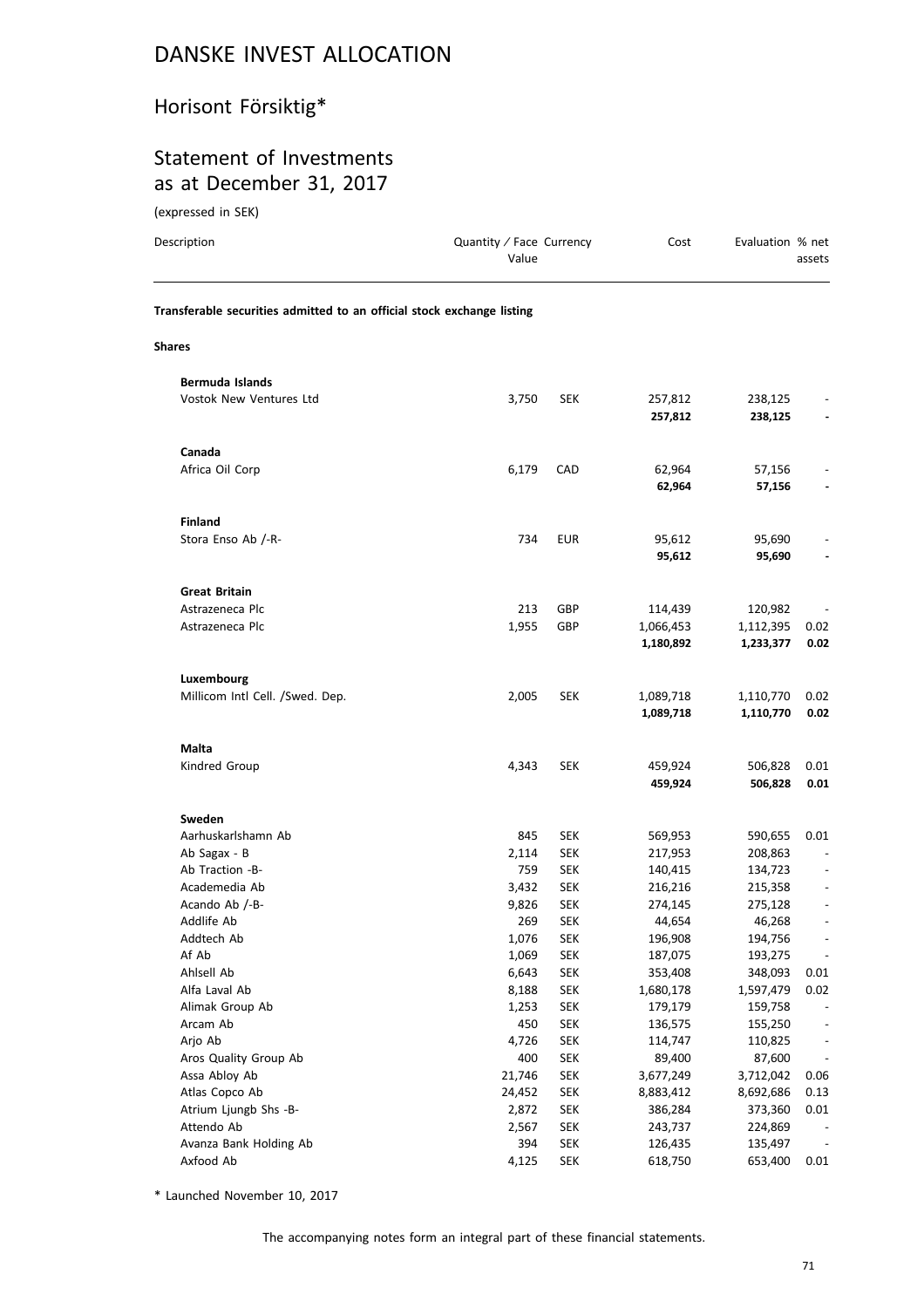# Horisont Försiktig\*

# Statement of Investments (continued) as at December 31, 2017

(expressed in SEK)

| Description               | Quantity / Face Currency |            | Cost      | Evaluation % net |                              |
|---------------------------|--------------------------|------------|-----------|------------------|------------------------------|
|                           | Value                    |            |           |                  | assets                       |
| Beijer Alma Ab            | 702                      | SEK        | 182,520   | 184,977          | $\overline{\phantom{0}}$     |
| Beijer Ref -B-            | 718                      | SEK        | 211,451   | 228,324          |                              |
| Bergman & Bevin -B-       | 134                      | SEK        | 12,462    | 11,524           |                              |
| Bergs Timber -B-          | 38,989                   | SEK        | 104,880   | 102,541          |                              |
| Betsson Ab -B-            | 3,062                    | SEK        | 190,456   | 185,557          | $\overline{a}$               |
| Bilia Ab                  | 1,562                    | SEK        | 116,369   | 124,570          | $\overline{\phantom{a}}$     |
| Billerudkorsnas Ab        | 3,881                    | <b>SEK</b> | 546,057   | 545,281          | 0.01                         |
| Biogaia Ab B              | 488                      | SEK        | 151,280   | 158,600          |                              |
| Biovitrum Ab              | 5,517                    | SEK        | 650,454   | 615,146          | 0.01                         |
| Boliden Ab                | 5,433                    | SEK        | 1,605,995 | 1,527,216        | 0.02                         |
| Bonava Ab                 | 2,032                    | SEK        | 231,648   | 232,461          |                              |
| Boule Diagnostics Ab Shs  | 278                      | SEK        | 76,450    | 72,419           |                              |
| Bravida Holding Ab        | 2,638                    | SEK        | 149,970   | 144,299          |                              |
| Bure Equity Ab            | 2,931                    | <b>SEK</b> | 293,100   | 289,436          | $\overline{\phantom{a}}$     |
| Byggmax Grp Ab            | 2,762                    | SEK        | 151,219   | 153,982          |                              |
| Camurus Ab                | 1,264                    | SEK        | 137,776   | 170,640          |                              |
| Capio Ab                  | 2,802                    | SEK        | 119,085   | 123,848          | $\overline{\phantom{a}}$     |
| Castellum Ab Gothenburg   | 4,696                    | <b>SEK</b> | 627,855   | 646,170          | 0.01                         |
| Catena Ab                 | 1,512                    | SEK        | 219,996   | 238,896          | $\overline{\phantom{a}}$     |
| Cellavision               | 539                      | SEK        | 74,113    | 78,694           | $\overline{\phantom{a}}$     |
| Clas Ohlson Ab B          | 966                      | SEK        | 136,448   | 108,675          |                              |
| Cloetta -B-               | 5,442                    | SEK        | 149,655   | 161,627          |                              |
| Clx Communications Ab     | 751                      | SEK        | 56,701    | 53,697           | $\overline{a}$               |
| Collector Ab              | 2,501                    | SEK        | 214,711   | 202,581          | $\qquad \qquad \blacksquare$ |
| Com Hem Holding Ab        | 5,208                    | SEK        | 651,521   | 651,521          | 0.01                         |
| Concentric                | 1,982                    | SEK        | 281,444   | 300,273          |                              |
| Creades Ab -A- Shs        | 679                      | SEK        | 200,984   | 200,984          |                              |
| D. Carnegie & Co Ab       | 2,647                    | SEK        | 299,111   | 320,287          |                              |
| Dios Fastigheter          | 3,136                    | SEK        | 174,832   | 174,832          | $\qquad \qquad -$            |
| Dometic Group Ab          | 6,828                    | <b>SEK</b> | 488,543   | 568,431          |                              |
| Duni Ab                   | 1,010                    | SEK        | 120,190   | 122,968          |                              |
| Dustin Group Ab           | 3,385                    | <b>SEK</b> | 239,489   | 274,185          | $\overline{\phantom{a}}$     |
| East Capital Explorer Ab  | 324                      | SEK        | 24,867    | 26,487           | $\overline{\phantom{a}}$     |
| Elanders Ab -B-           | 902                      | SEK        | 78,249    | 74,415           |                              |
| Electrolux Abb            | 6,158                    | SEK        | 1,803,678 | 1,638,028        | 0.02                         |
| Elekta Ab                 | 7,606                    | SEK        | 518,729   | 512,264          | 0.01                         |
| Eltel Ab                  | 2,205                    | SEK        | 63,945    | 63,725           | $\overline{\phantom{a}}$     |
| Ericsson Tel. B           | 66,204                   | SEK        | 3,339,992 | 3,568,396        | 0.05                         |
| Essity Aktie -B           | 13,907                   | <b>SEK</b> | 3,405,824 | 3,236,159        | 0.05                         |
| Evolution Gaming Group Ab | 342                      | <b>SEK</b> | 209,304   | 198,360          |                              |
| Fabege Ab                 | 3,057                    | <b>SEK</b> | 530,695   | 533,447          | 0.01                         |
| Fagerhult Ab              | 2,910                    | <b>SEK</b> | 286,635   | 296,093          |                              |
| Fastighets Balder Ab B    | 3,187                    | <b>SEK</b> | 691,260   | 698,272          | 0.01                         |
| Fastpartner Ab            | 1,017                    | <b>SEK</b> | 139,838   | 150,008          |                              |
| Fingerprint Cards Ab      | 6,500                    | <b>SEK</b> | 109,070   | 102,895          |                              |
| Garo Ab                   | 443                      | <b>SEK</b> | 78,190    | 77,968           |                              |
| Getinge Ab B              | 4,726                    | SEK        | 594,153   | 562,394          | 0.01                         |
| Granges Ab                | 2,823                    | <b>SEK</b> | 242,072   | 238,544          |                              |
| Gunnebo Ab                | 4,609                    | SEK        | 153,019   | 155,323          |                              |
| Haldex Ab                 | 338                      | <b>SEK</b> | 32,448    | 29,575           |                              |
| Hansa Medical Ab          | 1,248                    | <b>SEK</b> | 257,088   | 307,008          |                              |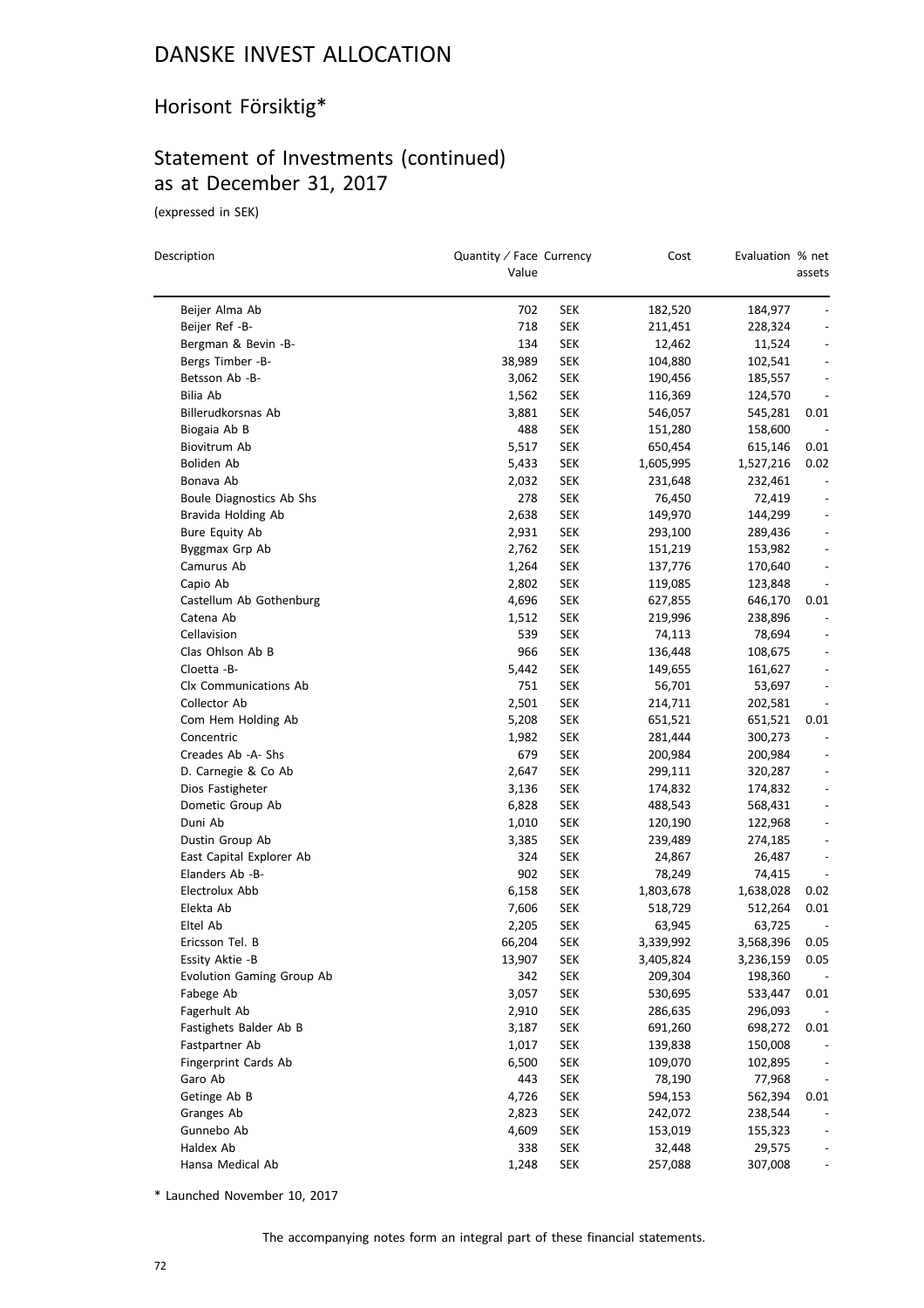# Horisont Försiktig\*

## Statement of Investments (continued) as at December 31, 2017

(expressed in SEK)

| Description                  | Quantity / Face Currency<br>Value |            | Cost      | Evaluation % net | assets                   |
|------------------------------|-----------------------------------|------------|-----------|------------------|--------------------------|
| Heba Fastighets -B-          | 1,804                             | <b>SEK</b> | 197,538   | 199,793          |                          |
| Hennes & Mauritz Ab          | 31,756                            | <b>SEK</b> | 6,535,385 | 5,411,222        | 0.08                     |
| Hexagon Ab B                 | 7,266                             | <b>SEK</b> | 2,984,146 | 3,000,858        | 0.04                     |
| Hexpol Ab                    | 6,636                             | <b>SEK</b> | 540,502   | 554,770          | 0.01                     |
| Hig International Ab         | 3,788                             | <b>SEK</b> | 221,598   | 236,750          | $\overline{\phantom{a}}$ |
| Hoist Finance                | 1,769                             | <b>SEK</b> | 148,154   | 163,190          | $\overline{\phantom{a}}$ |
| Holmen Ab B                  | 1,625                             | <b>SEK</b> | 658,938   | 705,900          | 0.01                     |
| Hufvudstaden Ab A            | 3,607                             | <b>SEK</b> | 495,241   | 473,238          | 0.01                     |
| Humana Ab                    | 2,622                             | <b>SEK</b> | 153,387   | 142,244          |                          |
| Husgvarna Ab -B-             | 11,313                            | <b>SEK</b> | 897,687   | 893,727          | 0.01                     |
| ICA Gruppen Ab               | 3,991                             | <b>SEK</b> | 1,183,731 | 1,189,717        | 0.02                     |
| Industrivaerden Ab A         | 8,524                             | <b>SEK</b> | 1,911,081 | 1,810,498        | 0.03                     |
| Indutrade Ab                 | 2,448                             | <b>SEK</b> | 550,310   | 545,414          | 0.01                     |
| Intrum Justitia Ab           | 1,479                             | <b>SEK</b> | 421,515   | 446,214          | 0.01                     |
| Investment Ab Kinnevik       | 5,262                             | <b>SEK</b> | 1,439,683 | 1,461,257        | 0.02                     |
| Investment Ab Oeresund       | 1,274                             | <b>SEK</b> | 168,168   | 167,531          |                          |
| Investor Ab B                | 15,057                            | <b>SEK</b> | 6,110,131 | 5,650,892        | 0.08                     |
| Inwido Ab                    | 1,352                             | <b>SEK</b> | 118,976   | 113,568          | $\overline{\phantom{a}}$ |
| Itab Shop Concept Ab         | 1,449                             | <b>SEK</b> | 79,333    | 74,261           | $\overline{\phantom{a}}$ |
| J.M. Ab                      | 1,714                             | SEK        | 352,056   | 318,633          |                          |
| Karo Pharma Ab               | 844                               | <b>SEK</b> | 24,476    | 28,021           |                          |
| Karo Pharma Ab               | 2,534                             | <b>SEK</b> | 91,984    | 83,875           | $\overline{\phantom{0}}$ |
| Klovern Ab /Reit             | 16,267                            | <b>SEK</b> | 180,564   | 174,870          | $\overline{a}$           |
| Kungsleden                   | 2,380                             | <b>SEK</b> | 141,610   | 141,610          | $\qquad \qquad -$        |
| Lagercrantz Group Ab         | 1,895                             | <b>SEK</b> | 158,706   | 155,864          | $\overline{\phantom{a}}$ |
| Latour Ab Investment -B- Shs | 12,384                            | <b>SEK</b> | 1,289,174 | 1,253,261        | 0.02                     |
| Lifco Ab                     | 1,872                             | <b>SEK</b> | 548,122   | 537,451          | 0.01                     |
| Lindab International Ab      | 2,903                             | <b>SEK</b> | 192,324   | 198,710          |                          |
| Loomis -B-                   | 1,637                             | <b>SEK</b> | 526,623   | 562,964          | 0.01                     |
| Lundbergfoeretagen /-B-      | 2,336                             | <b>SEK</b> | 1,492,704 | 1,433,136        | 0.02                     |
| Lundin Petroleum Ab          | 6,656                             | <b>SEK</b> | 1,411,072 | 1,242,675        | 0.02                     |
| Malmbergs Elektriska Ab      | 681                               | <b>SEK</b> | 82,742    | 66,738           |                          |
| Mekonomen Ab                 | 832                               | <b>SEK</b> | 117,936   | 123,552          |                          |
| Micronic Ab                  | 1,796                             | <b>SEK</b> | 165,681   | 152,211          |                          |
| Modern Times Group Ab B      | 1,546                             | <b>SEK</b> | 486,835   | 533,988          | 0.01                     |
| Momentum Group Ab            | 134                               | <b>SEK</b> | 13,199    | 15,142           |                          |
| Ncc Ab B                     | 2,032                             | <b>SEK</b> | 356,819   | 319,837          | $\overline{\phantom{a}}$ |
| Nederman Holding Ab          | 399                               | <b>SEK</b> | 105,137   | 96,957           |                          |
| Net Entertainment Ne Ab      | 5,196                             | <b>SEK</b> | 320,853   | 294,353          |                          |
| Neurovive Pharmaceutical Ab  | 26,000                            | <b>SEK</b> | 102,180   | 77,480           |                          |
| Nibe Industrier Ab           | 8,740                             | <b>SEK</b> | 690,897   | 690,897          | 0.01                     |
| Nobia Ab                     | 4,141                             | <b>SEK</b> | 294,218   | 285,522          |                          |
| Nolato Ab /-B-               | 546                               | <b>SEK</b> | 261,534   | 294,294          |                          |
| Nordax Group Ab              | 4,688                             | <b>SEK</b> | 227,837   | 249,636          |                          |
| Nordea Bank Ab               | 76,701                            | <b>SEK</b> | 7,612,574 | 7,627,914        | 0.11                     |
| Peab Ab /B Fria              | 5,960                             | <b>SEK</b> | 465,774   | 420,478          | 0.01                     |
| Platzer Fastigheter          | 4,448                             | <b>SEK</b> | 210,835   | 231,296          |                          |
| Probi Ab                     | 299                               | SEK        | 96,278    | 101,062          | $\overline{\phantom{a}}$ |
| Ratos B                      | 7,103                             | <b>SEK</b> | 284,759   | 255,708          | -                        |
| Raysearch Laboratories Ab    | 1,214                             | <b>SEK</b> | 161,462   | 204,559          |                          |
| Recipharm Ab                 | 1,268                             | <b>SEK</b> | 109,682   | 124,898          | $\overline{\phantom{0}}$ |

\* Launched November 10, 2017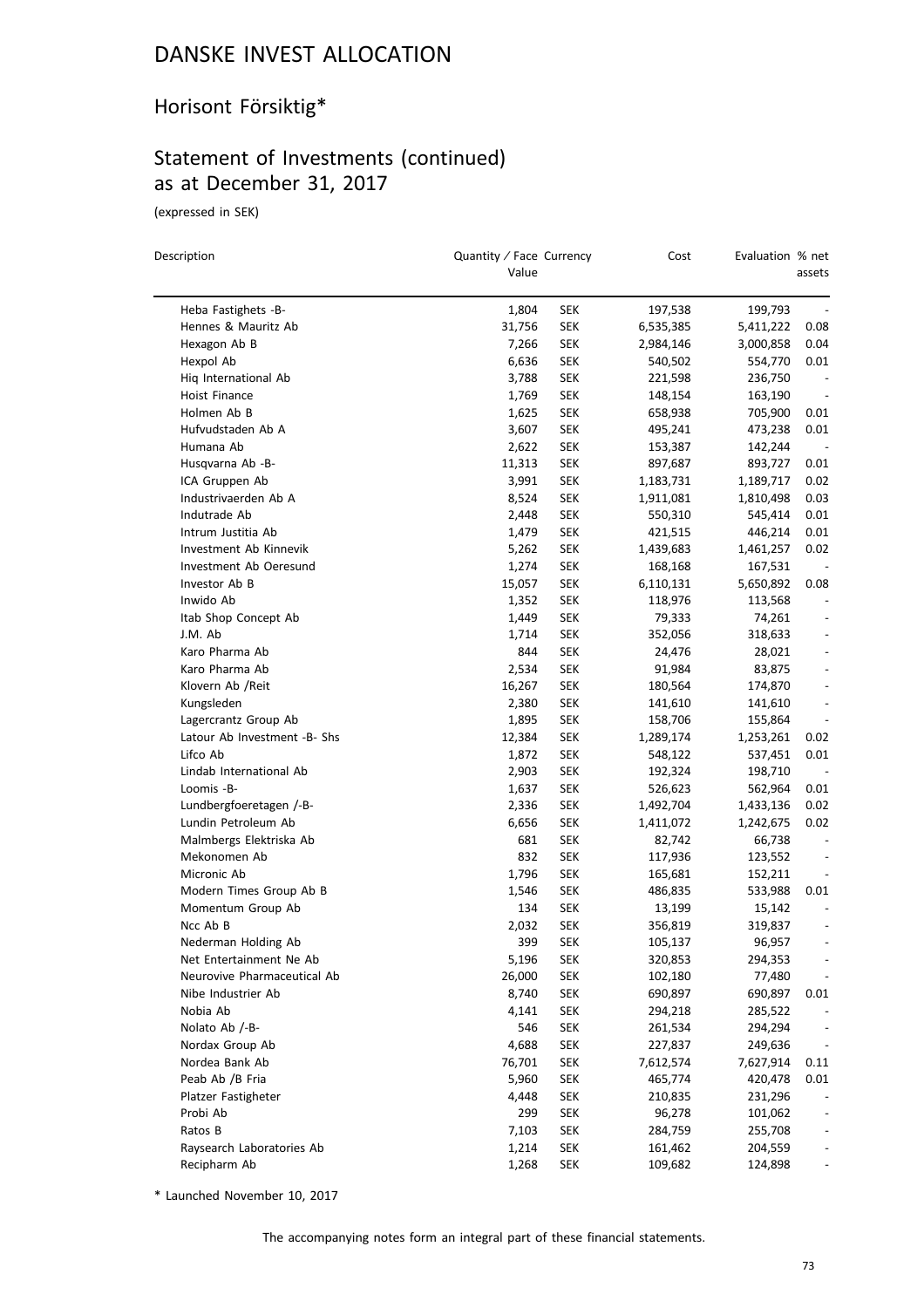# Horisont Försiktig\*

## Statement of Investments (continued) as at December 31, 2017

(expressed in SEK)

| Description                      | Quantity / Face Currency<br>Value |            | Cost        | Evaluation % net | assets                   |
|----------------------------------|-----------------------------------|------------|-------------|------------------|--------------------------|
| Resurs Holding Ab                | 4,154                             | SEK        | 230,547     | 241,971          |                          |
| Rezidor Hotel Group Ab           | 4,505                             | SEK        | 116,680     | 113,076          |                          |
| Saab Ab B                        | 2,026                             | SEK        | 847,071     | 809,792          | 0.01                     |
| Sandvik Ab                       | 24,869                            | SEK        | 3,700,507   | 3,586,110        | 0.05                     |
| Sas                              | 6,256                             | SEK        | 150,144     | 134,504          |                          |
| Scandi Standard Ab               | 3,356                             | <b>SEK</b> | 198,843     | 211,428          | $\centerdot$             |
| Scandic Hotels Group Ab          | 2,218                             | SEK        | 226,790     | 258,952          | $\overline{\phantom{a}}$ |
| Sectra Ab                        | 278                               | SEK        | 46,843      | 47,677           | $\overline{\phantom{a}}$ |
| Securitas Ab B                   | 7,084                             | SEK        | 1,007,345   | 1,018,679        | 0.02                     |
| Skandinav. Ensk. Banken A        | 40,686                            | SEK        | 4,211,001   | 3,920,096        | 0.06                     |
| Skanska B                        | 8,134                             | <b>SEK</b> | 1,486,895   | 1,385,220        | 0.02                     |
| Skf Ab B                         | 9,056                             | SEK        | 1,663,587   | 1,650,003        | 0.02                     |
| Skistar Ab -B-                   | 1,581                             | SEK        | 269,561     | 250,589          | $\overline{\phantom{a}}$ |
| Ssab -Reg- B                     | 16,596                            | SEK        | 552,979     | 606,750          | 0.01                     |
| Ssab Swedish Steel A             | 788                               | SEK        | 32,347      | 35,405           |                          |
| Ssm Holding Ab / Reit            | 1,953                             | SEK        | 65,230      | 38,669           | $\overline{a}$           |
| Svenska Cellul. - B-             | 13,907                            | SEK        | 1,086,832   | 1,180,009        | 0.02                     |
| Svenska Handelsbanken Ab         | 37,063                            | SEK        | 4,421,616   | 4,184,413        | 0.06                     |
| Sweco Ab -B-                     | 2,813                             | SEK        | 488,899     | 510,841          | 0.01                     |
| Swedbank Ab -A-                  | 21,213                            | SEK        | 4,386,848   | 4,217,144        | 0.06                     |
| Swedish Match Ab                 | 3,705                             | SEK        | 1,184,489   | 1,197,827        | 0.02                     |
| Systemair                        | 1,428                             | SEK        | 176,715     | 179,571          |                          |
| Tele2 Ak B                       | 9,157                             | SEK        | 973,389     | 931,267          | 0.01                     |
| Teliasonera Ab                   | 86,142                            | SEK        | 3,250,138   | 3,162,273        | 0.05                     |
| Thule Group Ab                   | 1,331                             | <b>SEK</b> | 244,638     | 245,969          | $\overline{\phantom{a}}$ |
| Tobii Ab                         | 3,559                             | SEK        | 145,207     | 123,853          |                          |
| Trelleborg B                     | 5,178                             | SEK        | 1,048,027   | 985,373          | 0.01                     |
| Troax Group Ab                   | 437                               | SEK        | 123,452     | 121,268          |                          |
| Victoria Park Ab -B-             | 3,469                             | SEK        | 105,805     | 101,642          |                          |
| Vitrolife Ab                     | 540                               | SEK        | 305,640     | 338,040          | 0.01                     |
| Volati Ab                        | 1,265                             | SEK        | 78,746      | 78,430           |                          |
| Volvo B                          | 41,602                            | SEK        | 6,772,806   | 6,381,747        | 0.09                     |
| Wihlborg Fastighete Ab           | 1,945                             | SEK        | 379,470     | 381,026          | 0.01                     |
| Wilson Therapeutics Ab           | 2,464                             | SEK        | 268,576     | 250,712          |                          |
|                                  |                                   |            | 123,402,308 | 119,972,843      | 1.81                     |
| <b>Switzerland</b>               |                                   |            |             |                  |                          |
| Abb                              | 9,097                             | <b>CHF</b> | 1,937,120   | 1,994,559        | 0.03                     |
| Abb Ltd                          | 648                               | CHF        | 138,024     | 142,042          | $\sim$ $-$               |
| Fenix Out                        | 104                               | <b>SEK</b> | 103,272     | 101,608          | $\sim$ $-$               |
| Oriflame Holding Ltd             | 1,024                             | <b>SEK</b> | 345,703     | 347,750          | 0.01                     |
|                                  |                                   |            | 2,524,119   | 2,585,959        | 0.04                     |
| <b>United States of America</b>  |                                   |            |             |                  |                          |
| Autoliv Inc /Swedish Dept. Recpt | 1,350                             | SEK        | 1,383,750   | 1,433,700        | 0.02                     |
|                                  |                                   |            | 1,383,750   | 1,433,700        | 0.02                     |
| <b>Total - Shares</b>            |                                   |            | 130,457,099 | 127,234,448      | 1.92                     |

\* Launched November 10, 2017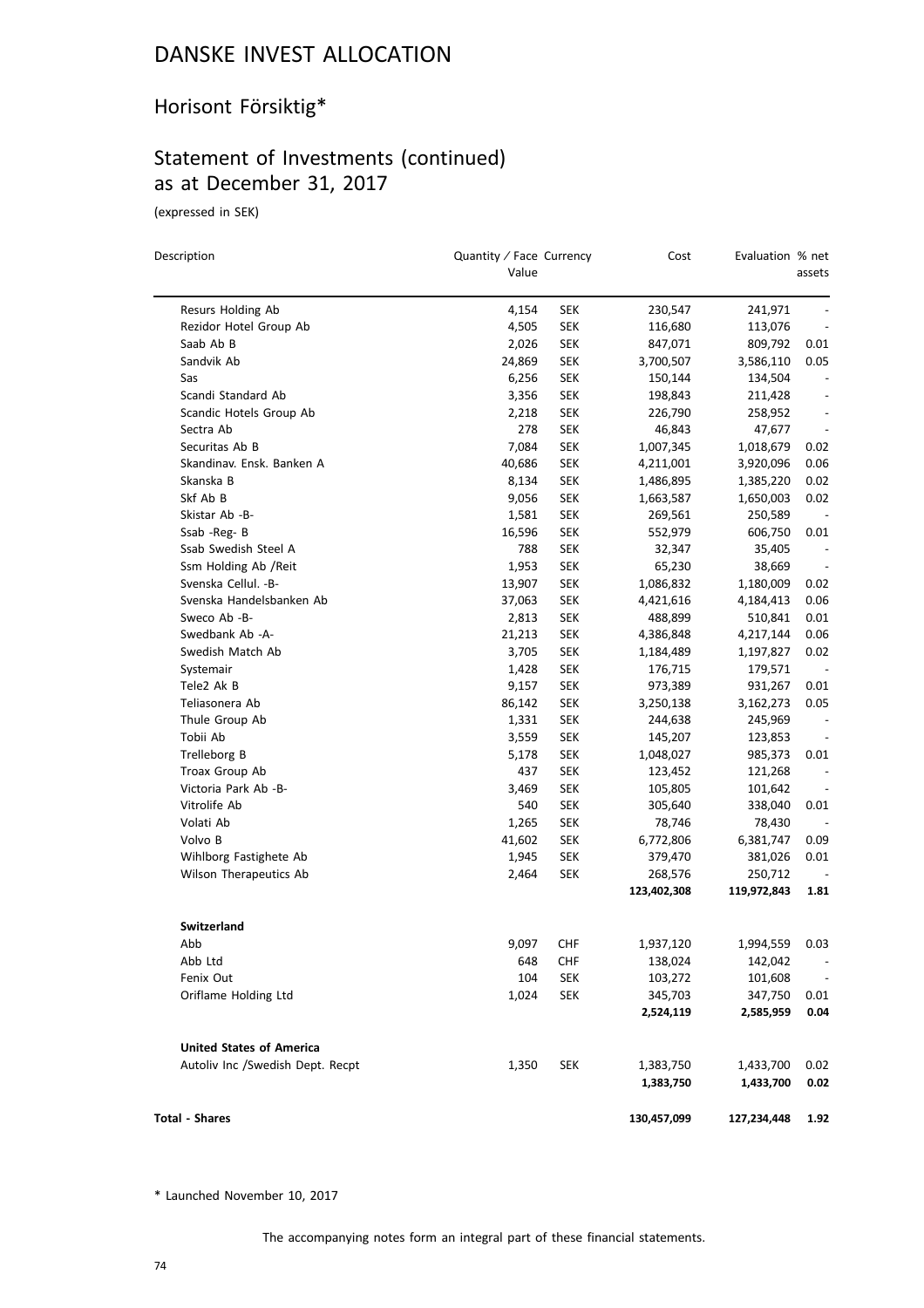# Horisont Försiktig\*

# Statement of Investments (continued) as at December 31, 2017

(expressed in SEK)

| Description                              | Quantity / Face Currency<br>Value |            | Cost          | Evaluation % net    | assets |
|------------------------------------------|-----------------------------------|------------|---------------|---------------------|--------|
| <b>Investment Funds</b>                  |                                   |            |               |                     |        |
| <b>Denmark</b>                           |                                   |            |               |                     |        |
| Di Eu Hg Yi-Ob -H- Sek /Cap**            | 934,416                           | <b>SEK</b> | 125,903,206   | 126,276,973         | 1.88   |
| Di Glob Realr /Sek**                     | 709,808                           | <b>SEK</b> | 91,749,744    | 91,969,784          | 1.37   |
| Di Latin Acc-Shs-Sek /Cap**              | 30,897                            | <b>SEK</b> | 4,175,123     | 4,251,747           | 0.06   |
| Di Nord Foere Sek -H-**                  | 2,723,808                         | <b>SEK</b> | 305,284,435   | 305,992,625         | 4.55   |
| Di Tillvax Akk -H- Sek Hdg /Cap**        | 2,747,252                         | <b>SEK</b> | 341,373,506   | 348,104,273         | 5.17   |
| Di Usa Sek /Cap**                        | 306,735                           | <b>SEK</b> | 80,094,674    | 81,978,028          | 1.22   |
| Die Glo Equ -Sek -W-**                   | 4,770,126                         | <b>SEK</b> | 766,225,380   | 784,971,977         | 11.66  |
| Pc Eur Indx -Sek -W-                     | 612,406                           | <b>SEK</b> | 65,000,000    | 65,270,170          | 0.97   |
| Pc GI Em Mr Ind -W- Sek                  | 164,083                           | <b>SEK</b> | 23,990,609    | 24,185,868          | 0.36   |
| Pc Glb Ac Indx-Sek W-Cap                 | 100,000                           | <b>SEK</b> | 13,145,000    | 13,391,000          | 0.20   |
| Pc Jap Indx Fnd -W- Sek                  | 163,747                           | <b>SEK</b> | 18,600,000    | 18,586,900          | 0.28   |
| Pc Pc Cn Jp -Sek -W-                     | 268,382                           | <b>SEK</b> | 28,316,439    | 28,491,471          | 0.42   |
| Pc Swed Indx -Sek -W-                    | 1,026,818                         | <b>SEK</b> | 112,025,835   | 109,489,595         | 1.63   |
| Pc Usa Indx Fnd Shs-Sek W-Cap            | 1,141,386                         | <b>SEK</b> | 142,402,200   | 144,853,271         | 2.15   |
|                                          |                                   |            | 2,118,286,151 | 2,147,813,682 31.92 |        |
| Luxembourg                               |                                   |            |               |                     |        |
| Dan I Dan M Bd -A- Sek H Cap**           | 876,765                           | <b>SEK</b> | 138,388,544   | 138,835,694         | 2.06   |
| Dans I Eur -Y- Cap**                     | 633,200                           | SEK        | 110,740,312   | 111,107,568         | 1.65   |
| Dans I GI In -Y-**                       | 71,292                            | <b>SEK</b> | 105,948,207   | 107,781,833         | 1.60   |
| Dans I Sv -Y-**                          | 78,390                            | <b>SEK</b> | 320,178,607   | 315,953,384         | 4.69   |
| Dans I Sv Fok Y Cap**                    | 834,895                           | <b>SEK</b> | 187, 183, 430 | 187,108,290         | 2.78   |
| Dans I Sv Kr -Sa- Sek /Cap**             | 522,861                           | <b>SEK</b> | 613,557,297   | 612,971,692         | 9.11   |
| Dans I Sv R -Y- Cap /Sek**               | 1,094,984                         | <b>SEK</b> | 1,248,500,529 | 1,245,576,922       | 18.51  |
| Danske Inv Gbl Em Mkt -A- /Cap**         | 154,770                           | <b>SEK</b> | 110,045,915   | 110,696,054         | 1.64   |
| Danske Inv Swedish Bd S /Cap**           | 2,879,323                         | <b>SEK</b> | 398,239,187   | 397,663,322         | 5.91   |
| Danske Invest / Sweden Units / A / Cap** | 62,983                            | <b>SEK</b> | 41,823,893    | 41,384,901          | 0.61   |
|                                          |                                   |            | 3,274,605,921 | 3,269,079,660       | 48.56  |
| <b>Total - Investment Funds</b>          |                                   |            | 5,392,892,072 | 5,416,893,342 80.48 |        |
| <b>Bonds</b>                             |                                   |            |               |                     |        |
| Sweden                                   |                                   |            |               |                     |        |
| Stadshypo 4.5% 09-21.09.22               | 266,000,000                       | <b>SEK</b> | 314,196,540   | 312,683,000         | 4.65   |
| Sweden 0.75% 16-12.05.28                 | 198,870,000                       | <b>SEK</b> | 199,747,017   | 198,317,141         | 2.95   |
| Sweden 1% 14-12.11.26                    | 324,565,000                       | <b>SEK</b> | 336,476,535   | 336,823,820         | 5.00   |
| Sweden 2.5% 13-12.05.25                  | 220,780,000                       | <b>SEK</b> | 255,385,057   | 254,645,444         | 3.74   |
|                                          |                                   |            | 1,105,805,149 | 1,102,469,406       | 16.34  |
| <b>Total - Bonds</b>                     |                                   |            | 1,105,805,149 | 1,102,469,406 16.34 |        |
| <b>Rights</b>                            |                                   |            |               |                     |        |
| Sweden                                   |                                   |            |               |                     |        |
| Hemfosa Fastigheter Ab /Reit             | 4,031                             | <b>SEK</b> | 451,069       | 441,798             | 0.01   |

\* Launched November 10, 2017

\*\* Related party fund (Note 3)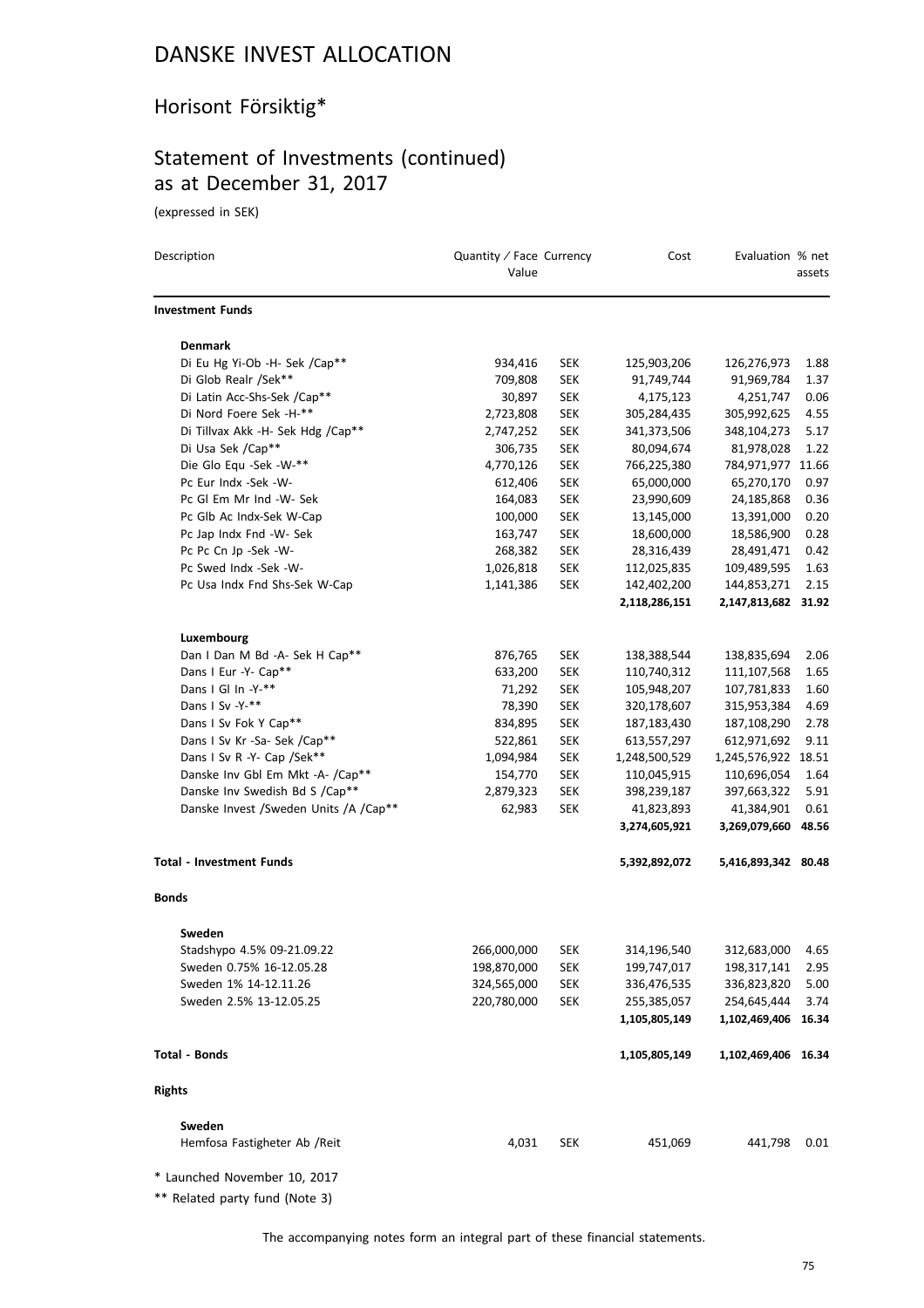# Horisont Försiktig\*

## Statement of Investments (continued) as at December 31, 2017

(expressed in SEK)

| Description                                                                    | Quantity / Face Currency<br>Value |            | Cost          | Evaluation % net    | assets |
|--------------------------------------------------------------------------------|-----------------------------------|------------|---------------|---------------------|--------|
| Pandox Ab / Reit                                                               | 2,929                             | <b>SEK</b> | 437,886       | 460,732             | 0.01   |
| Wallenstam Ab /Reit                                                            | 6,829                             | <b>SEK</b> | 531,296       | 537,784             | 0.01   |
|                                                                                |                                   |            | 1,420,251     | 1,440,313           | 0.03   |
| <b>Total - Rights</b>                                                          |                                   |            | 1,420,251     | 1,440,313           | 0.03   |
| Total - Transferable securities admitted to an official stock exchange listing |                                   |            | 6,630,574,571 | 6,648,037,509 98.77 |        |
| <b>Other Transferable securities</b>                                           |                                   |            |               |                     |        |
| <b>Shares</b>                                                                  |                                   |            |               |                     |        |
| Sweden                                                                         |                                   |            |               |                     |        |
| Industr And                                                                    | 402                               | <b>SEK</b> |               |                     |        |
| Nordnet Ab                                                                     | 3,669                             | <b>SEK</b> |               |                     |        |
|                                                                                |                                   |            |               |                     |        |
| <b>Total - Shares</b>                                                          |                                   |            |               |                     |        |
| <b>Total - Other Transferable securities</b>                                   |                                   |            |               |                     |        |
| <b>TOTAL INVESTMENT PORTFOLIO</b>                                              |                                   |            | 6,630,574,571 | 6,648,037,509 98.77 |        |

\* Launched November 10, 2017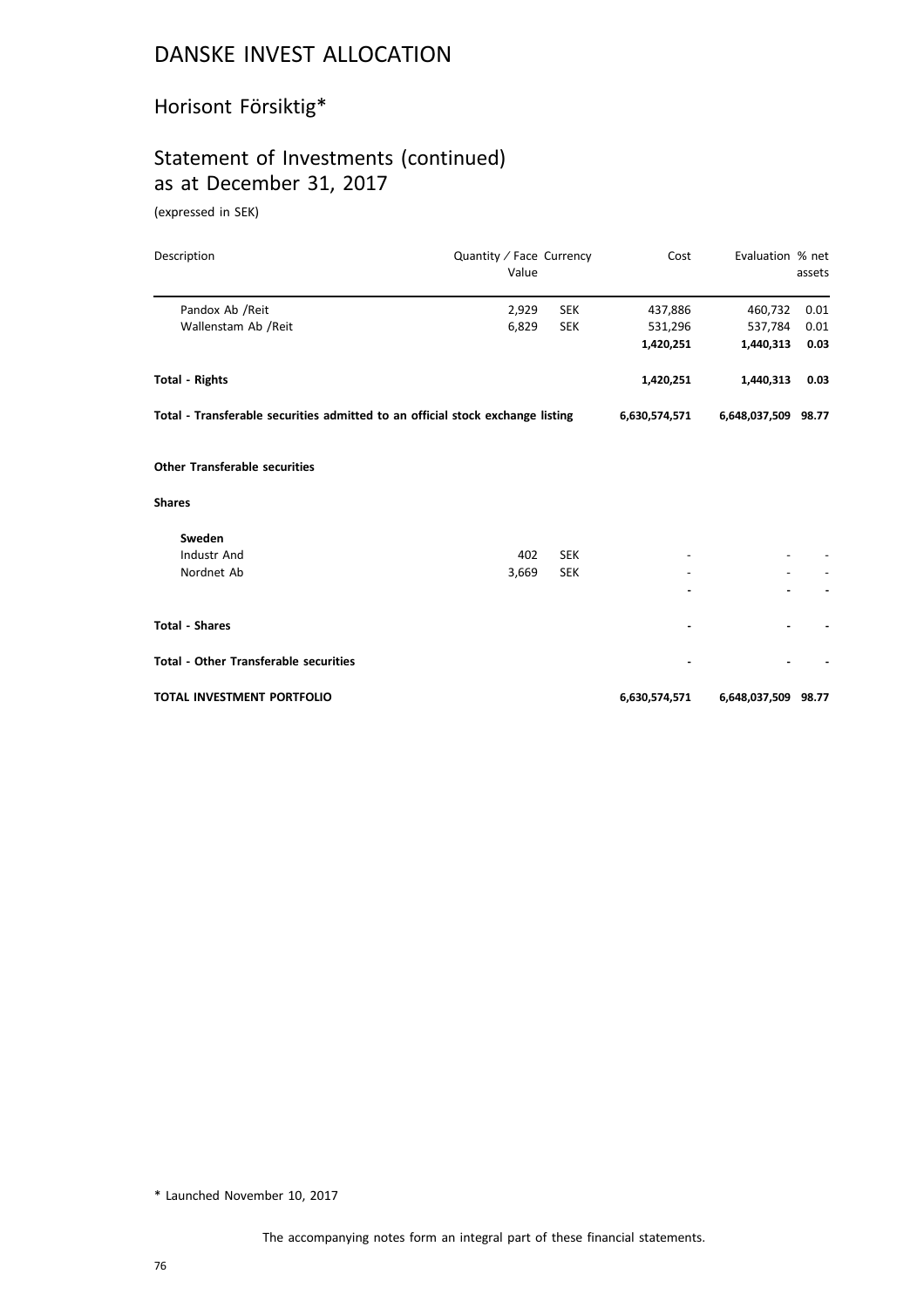# Horisont Försiktig\*

## Geographical and Economic Portfolio Breakdowns as at December 31, 2017

(expressed as a percentage of net assets)

| Geographical breakdown   | %     |
|--------------------------|-------|
| Luxembourg               | 48.59 |
| Denmark                  | 31.91 |
| Sweden                   | 18.18 |
| Switzerland              | 0.04  |
| United Kingdom           | 0.02  |
| United States of America | 0.02  |
| Malta                    | 0.01  |

**98.77**

| Economic breakdown                                | %     |
|---------------------------------------------------|-------|
| Investment Funds                                  | 80.48 |
| States, Provinces and Municipalities              | 11.75 |
| <b>Banks and Financial Institutions</b>           | 4.95  |
| Mechanics, Machinery                              | 0.38  |
| <b>Holding and Finance Companies</b>              | 0.20  |
| <b>News Transmission</b>                          | 0.15  |
| <b>Pharmaceuticals and Cosmetics</b>              | 0.15  |
| Automobile Industry                               | 0.12  |
| Real Estate Companies                             | 0.12  |
| Retail                                            | 0.10  |
| Construction, Building Material                   | 0.05  |
| <b>Electronics and Electrical Equipment</b>       | 0.04  |
| <b>Consumer Goods</b>                             | 0.03  |
| Mines, Heavy Industries                           | 0.03  |
| <b>Food And Distilleries</b>                      | 0.03  |
| <b>Other Services</b>                             | 0.03  |
| Leisure                                           | 0.03  |
| Forest Products And Paper Industry                | 0.02  |
| Petrol                                            | 0.02  |
| <b>Tobacco And Spirits</b>                        | 0.02  |
| Internet Software                                 | 0.01  |
| Aerospace Technology                              | 0.01  |
| Transportation                                    | 0.01  |
| <b>Business Houses</b>                            | 0.01  |
| Electronic Semiconductor                          | 0.01  |
| Tyres & Rubber                                    | 0.01  |
| <b>Healthcare Education &amp; Social Services</b> | 0.01  |
|                                                   | 98.77 |

\* Launched November 10, 2017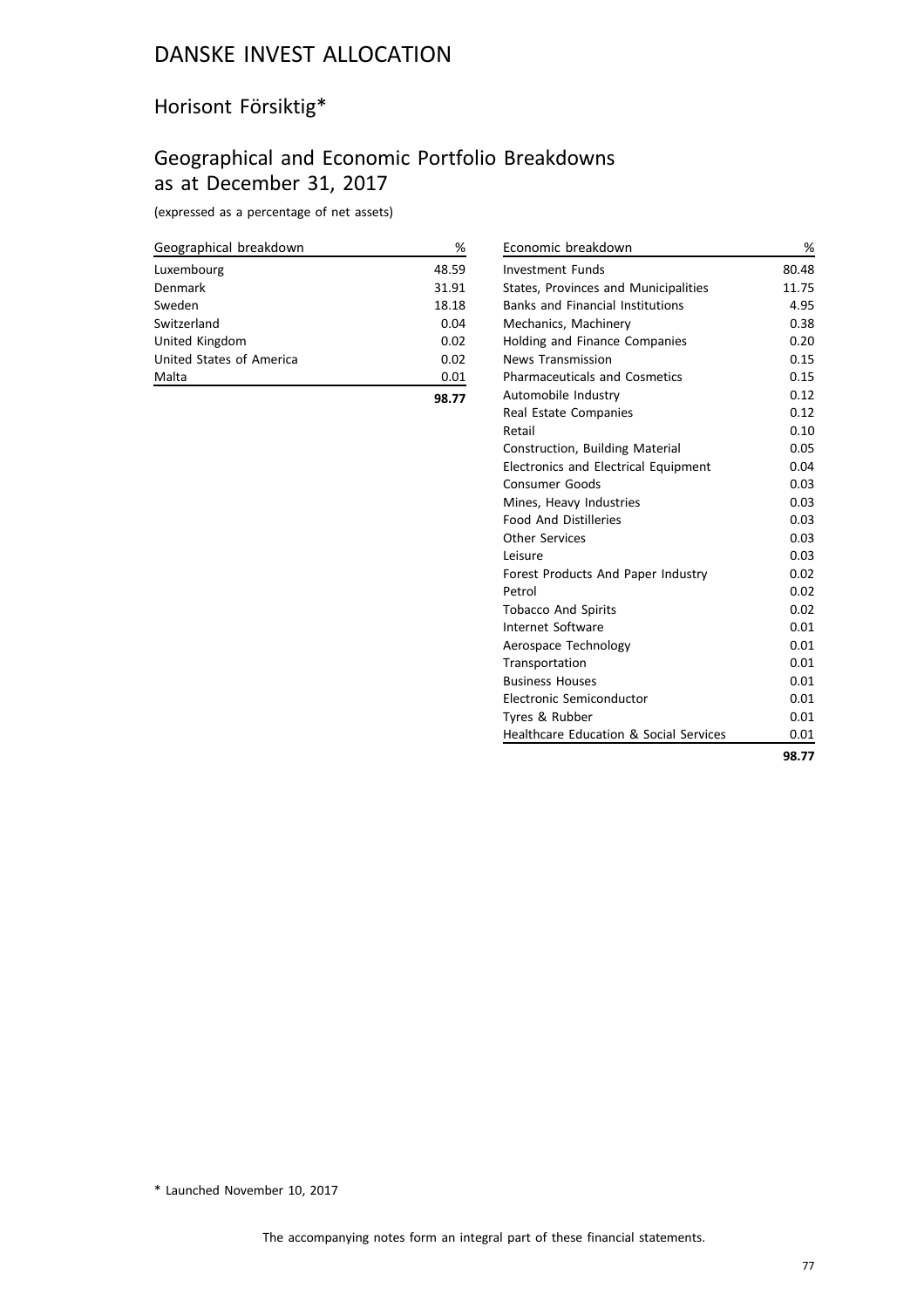## Horisont Offensiv\*

### Statement of Investments as at December 31, 2017

(expressed in SEK)

| Description                                                            | Quantity / Face Currency<br>Value | Cost | Evaluation % net<br>assets |
|------------------------------------------------------------------------|-----------------------------------|------|----------------------------|
| Transferable securities admitted to an official stock exchange listing |                                   |      |                            |

#### **Investment Funds**

| <b>Denmark</b>                                                                 |            |            |               |                     |       |
|--------------------------------------------------------------------------------|------------|------------|---------------|---------------------|-------|
| Di Nord Foere Sek -H-**                                                        | 107,922    | SEK        | 12,095,869    | 12,123,928          | 0.99  |
| Di Tillvax Akk -H- Sek Hdg /Cap**                                              | 478,862    | <b>SEK</b> | 59,669,514    | 60,676,577          | 4.94  |
| Di Usa Sek /Cap**                                                              | 110,060    | <b>SEK</b> | 28,738,955    | 29,414,726          | 2.40  |
| Die Glo Equ -Sek -W-**                                                         | 1,229,442  | <b>SEK</b> | 197,485,309   | 202,317,017 16.47   |       |
| Pc Eur Indx -Sek -W-                                                           | 442,987    | <b>SEK</b> | 47,000,000    | 47,213,550          | 3.84  |
| Pc Jap Indx Fnd -W- Sek                                                        | 164,447    | <b>SEK</b> | 18,638,000    | 18,666,344          | 1.52  |
| Pc Pc Cn Jp -Sek -W-                                                           | 127,949    | <b>SEK</b> | 13,510,309    | 13,583,055          | 1.11  |
| Pc Swed Indx -Sek -W-                                                          | 791,255    | <b>SEK</b> | 86,325,971    | 84,371,570          | 6.87  |
| Pc Usa Indx Fnd Shs-Sek W-Cap                                                  | 785,508    | <b>SEK</b> | 98,233,700    | 99,688,781          | 8.12  |
|                                                                                |            |            | 561,697,627   | 568,055,548         | 46.26 |
| Luxembourg                                                                     |            |            |               |                     |       |
| Dan I Dan M Bd -A- Sek H Cap**                                                 | 73,019     | <b>SEK</b> | 11,525,400    | 11,562,640          | 0.94  |
| Dans I Eur -Y- Cap**                                                           | 73,117     | <b>SEK</b> | 12,787,436    | 12,829,844          | 1.04  |
| Dans I GI In -Y-**                                                             | 65,752     | <b>SEK</b> | 97,715,905    | 99,407,056          | 8.09  |
| Dans I Sv -Y-**                                                                | 41,971     | <b>SEK</b> | 171,427,252   | 169,165,020 13.77   |       |
| Dans I Sv Fok Y Cap**                                                          | 308,293    | <b>SEK</b> | 69,119,375    | 69,091,629          | 5.63  |
| Dans I Sv R -Y- Cap /Sek**                                                     | 117,739    | <b>SEK</b> | 134,245,715   | 133,931,352 10.91   |       |
| Dans Inv Eu Sc -A- Eur/Cap**                                                   | 28,979     | <b>SEK</b> | 19,533,675    | 19,725,149          | 1.61  |
| Danske Inv Gbl Em Mkt -A- /Cap**                                               | 65,920     | <b>SEK</b> | 46,870,949    | 47,147,857          | 3.84  |
| Danske Inv Swedish Bd S /Cap**                                                 | 232,886    | <b>SEK</b> | 32,210,432    | 32,163,855          | 2.62  |
|                                                                                |            |            | 595,436,139   | 595,024,401         | 48.45 |
| <b>Total - Investment Funds</b>                                                |            |            | 1,157,133,766 | 1,163,079,950 94.71 |       |
| <b>Bonds</b>                                                                   |            |            |               |                     |       |
| Sweden                                                                         |            |            |               |                     |       |
| Stadshypo 4.5% 09-21.09.22                                                     | 12,000,000 | <b>SEK</b> | 14,174,280    | 14,106,000          | 1.15  |
| Sweden 0.75% 16-12.05.28                                                       | 16,530,000 | <b>SEK</b> | 16,602,897    | 16,484,047          | 1.34  |
| Sweden 1% 14-12.11.26                                                          | 10,000,000 | <b>SEK</b> | 10,367,000    | 10,377,700          | 0.84  |
|                                                                                |            |            | 41,144,177    | 40,967,747          | 3.33  |
| <b>Total - Bonds</b>                                                           |            |            | 41,144,177    | 40,967,747          | 3.33  |
| Total - Transferable securities admitted to an official stock exchange listing |            |            | 1,198,277,943 | 1,204,047,697 98.04 |       |
| TOTAL INVESTMENT PORTFOLIO                                                     |            |            | 1,198,277,943 | 1,204,047,697 98.04 |       |

\* Launched November 10, 2017

\*\* Related party fund (Note 3)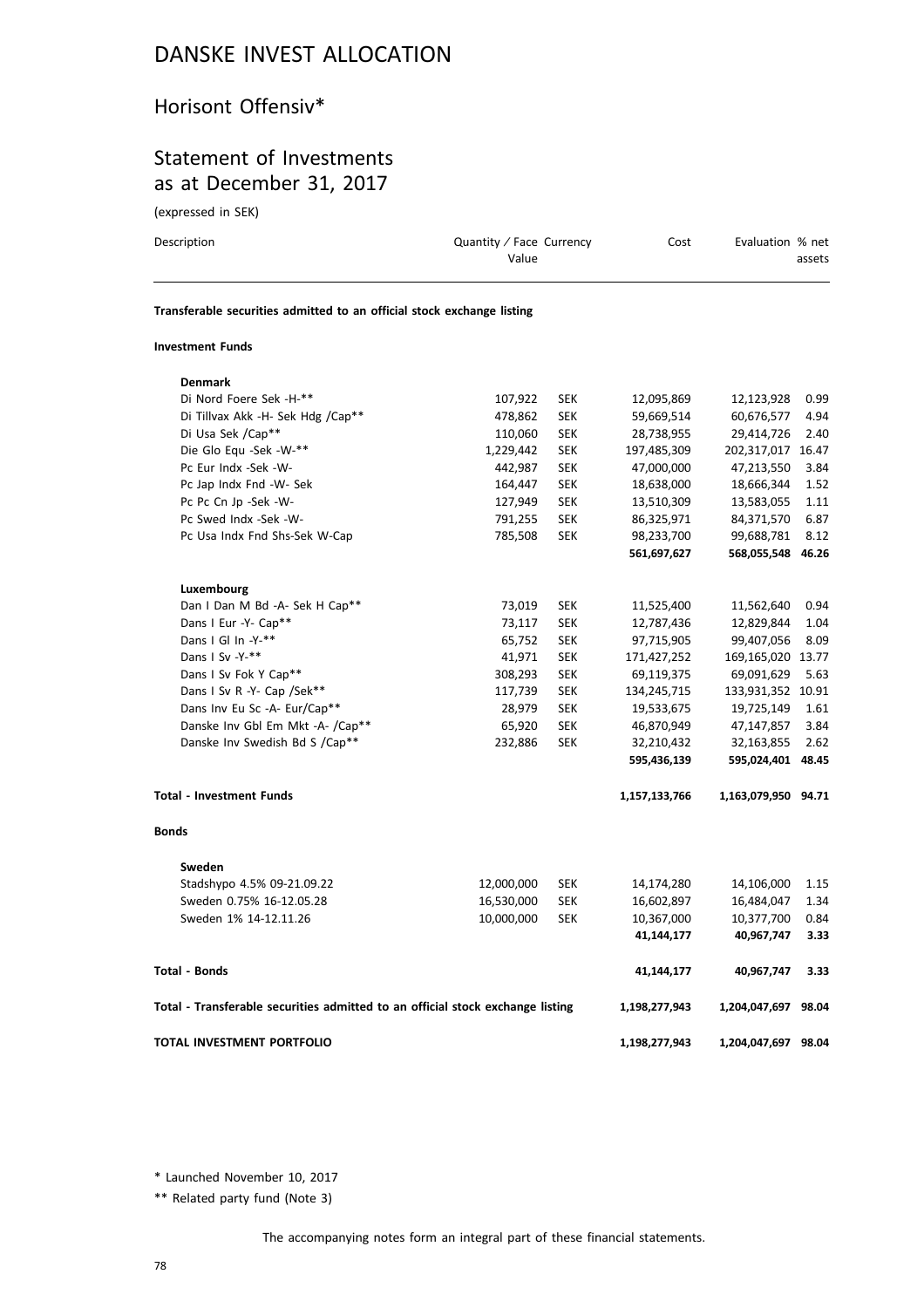## Horisont Offensiv\*

### Geographical and Economic Portfolio Breakdowns as at December 31, 2017

(expressed as a percentage of net assets)

| Geographical breakdown | %     |
|------------------------|-------|
| Luxembourg             | 48.45 |
| Denmark                | 46.25 |
| Sweden                 | 3.34  |
|                        | 98.04 |

| Economic breakdown                      | ℅     |
|-----------------------------------------|-------|
| Investment Funds                        | 94.70 |
| <b>Banks and Financial Institutions</b> | 1.15  |
| States, Provinces and Municipalities    | 2 19  |
|                                         | 98.04 |

\* Launched November 10, 2017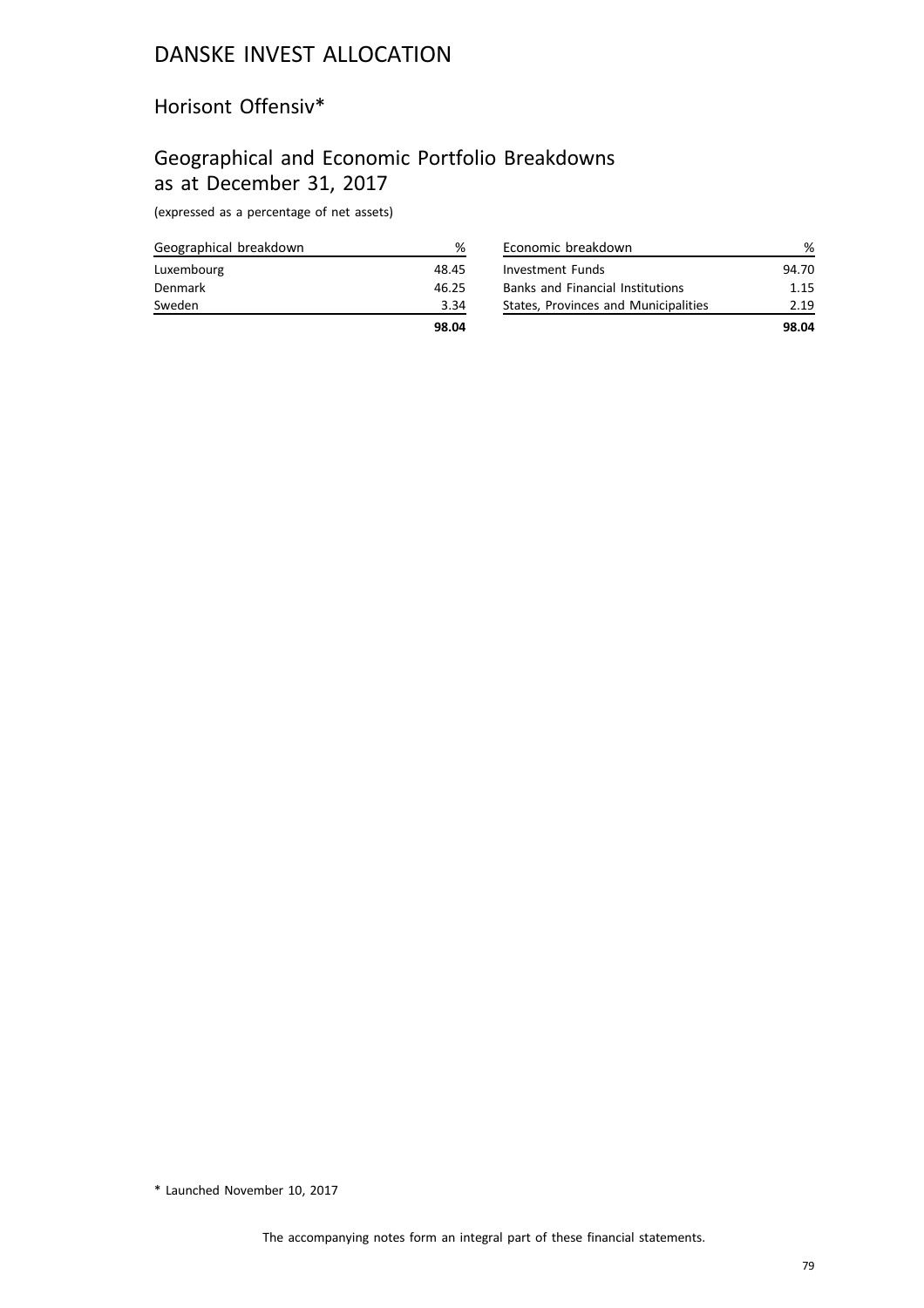### Horisont Ränta\*

### Statement of Investments as at December 31, 2017

(expressed in SEK)

| Description                                                                    | Quantity / Face Currency<br>Value |            | Cost        | Evaluation % net    | assets |
|--------------------------------------------------------------------------------|-----------------------------------|------------|-------------|---------------------|--------|
| Transferable securities admitted to an official stock exchange listing         |                                   |            |             |                     |        |
| <b>Investment Funds</b>                                                        |                                   |            |             |                     |        |
| <b>Denmark</b>                                                                 |                                   |            |             |                     |        |
| Di Eu Hg Yi-Ob -H- Sek /Cap**                                                  | 405,460                           | <b>SEK</b> | 54,631,710  | 54,793,894          | 5.80   |
| Di Glob Realr /Sek**                                                           | 117,890                           | <b>SEK</b> | 15,238,453  | 15,274,999          | 1.62   |
| Di Tillva Lo Va Sek/Cap**                                                      | 65,385                            | <b>SEK</b> | 6,762,806   | 6,868,730           | 0.73   |
| Di Tillvax Akk -H- Sek Hdg /Cap**                                              | 384,930                           | <b>SEK</b> | 47,831,365  | 48,774,443          | 5.16   |
|                                                                                |                                   |            | 124,464,334 | 125,712,066 13.31   |        |
| Luxembourg                                                                     |                                   |            |             |                     |        |
| Dan I Dan M Bd -A- Sek H Cap**                                                 | 569,222                           | <b>SEK</b> | 89,845,978  | 90,136,281          | 9.54   |
| Dans I Sv Kr -Sa- Sek /Cap**                                                   | 139,160                           | <b>SEK</b> | 163,298,534 | 163, 142, 675 17.26 |        |
| Dans I Sv R -Y- Cap /Sek**                                                     | 157,076                           | <b>SEK</b> | 179,120,533 | 178,679,178 18.90   |        |
| Danske Inv Swedish Bd S /Cap**                                                 | 1,295,742                         | <b>SEK</b> | 179,276,571 | 178,954,894 18.93   |        |
|                                                                                |                                   |            | 611,541,616 | 610,913,027 64.63   |        |
| <b>Total - Investment Funds</b>                                                |                                   |            | 736,005,950 | 736,625,093 77.94   |        |
| <b>Bonds</b>                                                                   |                                   |            |             |                     |        |
| Sweden                                                                         |                                   |            |             |                     |        |
| Sweden 1% 14-12.11.26                                                          | 143,070,000                       | <b>SEK</b> | 149,279,739 | 148,473,754 15.71   |        |
| Sweden 2.5% 13-12.05.25                                                        | 32,290,000                        | <b>SEK</b> | 37,479,542  | 37,242,963          | 3.94   |
|                                                                                |                                   |            | 186,759,281 | 185,716,717 19.65   |        |
| <b>Total - Bonds</b>                                                           |                                   |            | 186,759,281 | 185,716,717 19.65   |        |
| Total - Transferable securities admitted to an official stock exchange listing |                                   |            | 922,765,231 | 922,341,810 97.58   |        |
| TOTAL INVESTMENT PORTFOLIO                                                     |                                   |            | 922,765,231 | 922,341,810 97.58   |        |

\* Launched November 10, 2017

\*\* Related party fund (Note 3)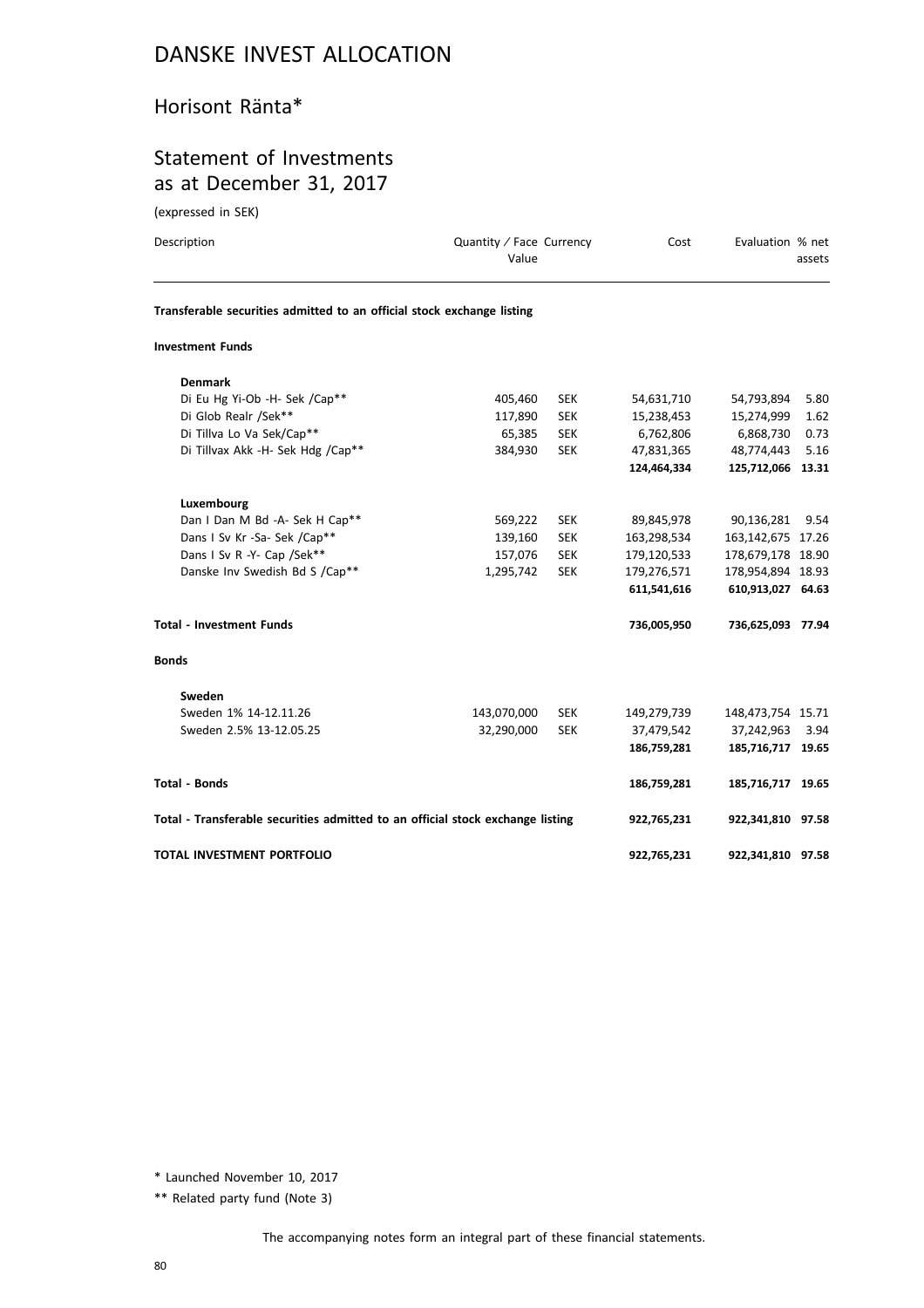### Horisont Ränta\*

## Geographical and Economic Portfolio Breakdowns as at December 31, 2017

(expressed as a percentage of net assets)

| Geographical breakdown | ℅     |
|------------------------|-------|
| Luxembourg             | 64.63 |
| Sweden                 | 19.65 |
| Denmark                | 13.30 |
|                        | 97.58 |

|                         | 19.65 |
|-------------------------|-------|
| <b>Investment Funds</b> | 77.93 |

\* Launched November 10, 2017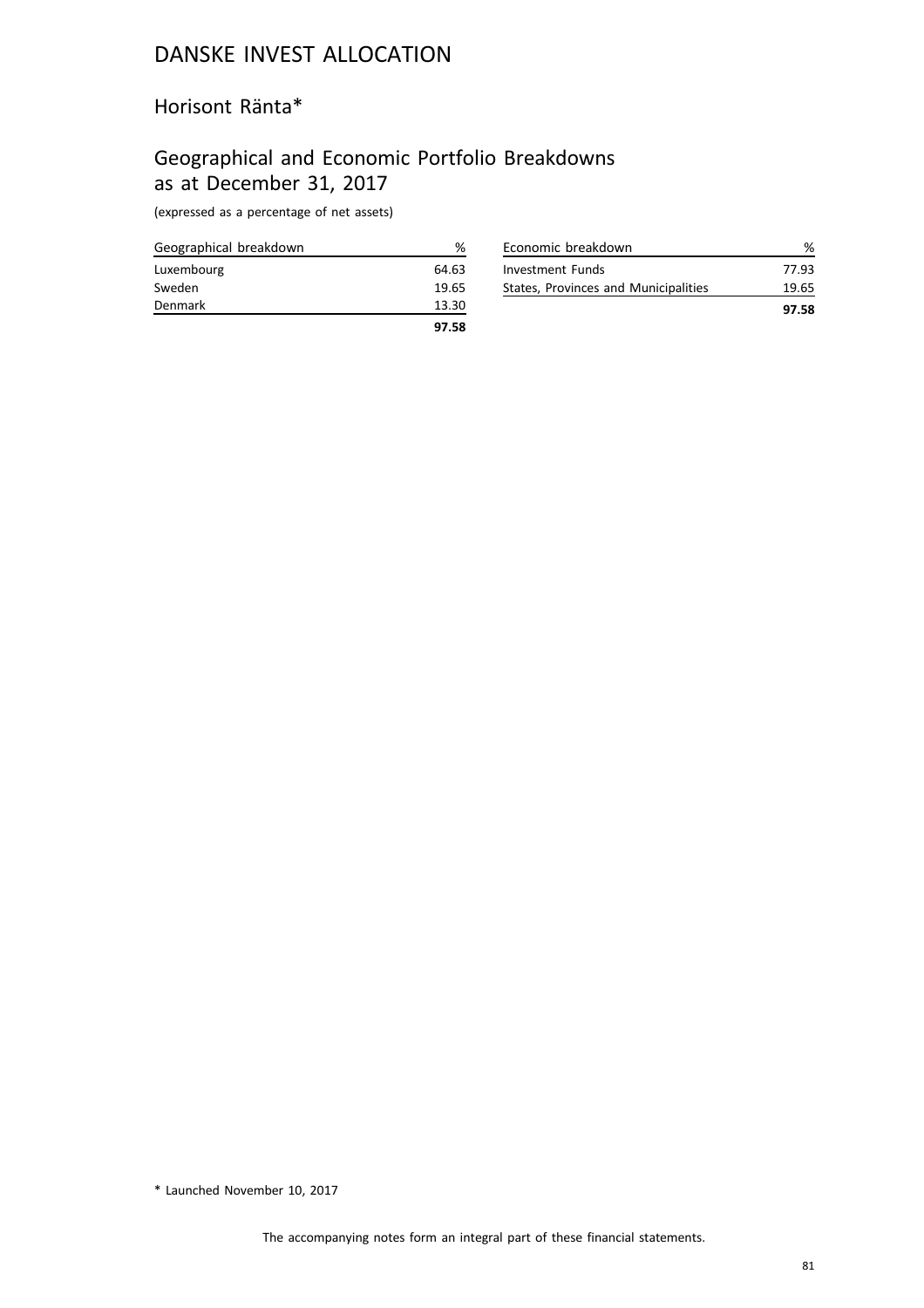#### June Balanced

## Statement of Investments as at December 31, 2017

(expressed in EUR)

| Description | Quantity / Face Currency<br>Value                                      | Cost | Evaluation % net<br>assets |
|-------------|------------------------------------------------------------------------|------|----------------------------|
|             | Transferable securities admitted to an official stock exchange listing |      |                            |
| .           |                                                                        |      |                            |

#### **Investment Funds**

| Germany                                                                        |        |            |           |                 |      |
|--------------------------------------------------------------------------------|--------|------------|-----------|-----------------|------|
| Ishares Dj Stoxx 600 (De)                                                      | 10,429 | <b>EUR</b> | 401,899   | 398,179         | 5.10 |
|                                                                                |        |            | 401,899   | 398,179         | 5.10 |
| <b>Ireland</b>                                                                 |        |            |           |                 |      |
| Ishares Eur Corp Bd 1-5y Etf                                                   | 3,488  | <b>EUR</b> | 385,966   | 386,488         | 4.95 |
| Ishares Jpm Usd Em Bd Ucits Etf                                                | 1,365  | <b>USD</b> | 135,486   | 130,789         | 1.68 |
| Ishs Cr Msci Jp Usd Accum                                                      | 8,862  | <b>USD</b> | 307,189   | 321,810         | 4.12 |
| Ishs Msci Em Usd-Ac Shs Usd Etf                                                | 14,631 | <b>USD</b> | 345,854   | 369.001         | 4.73 |
| Ishs Vi Core S&P 500 Ucits Cap                                                 | 4,414  | <b>USD</b> | 903,300   | 954,199 12.22   |      |
| Spdr Barcl Eur Gov Bd Ucit Etf                                                 | 15,567 | <b>EUR</b> | 963,856   | 967,645 12.39   |      |
| Spdr Barclays Euro Hy Bond Etf                                                 | 9,228  | <b>EUR</b> | 539,917   | 541,037         | 6.93 |
| Ssga Barc 1-3y Eur Gov Bd /Dis                                                 | 13,255 | <b>EUR</b> | 697,351   | 696,020         | 8.91 |
| Ssga Spdr Etfs Eur I Msci Emu                                                  | 4,697  | <b>EUR</b> | 231,509   | 231,985         | 2.97 |
| Ssga Spdr Eu Eur-Ac Etf                                                        | 1,976  | <b>EUR</b> | 380,383   | 388,600         | 4.98 |
| Vang S&P 500 Ptf -Usd- /Dis                                                    | 16,875 | <b>USD</b> | 697,958   | 719,718         | 9.22 |
|                                                                                |        |            | 5,588,769 | 5,707,292 73.10 |      |
| Luxembourg                                                                     |        |            |           |                 |      |
| Mul L 3-5y Ig -C- Eur -Etf                                                     | 6.021  | <b>EUR</b> | 923,177   | 922.237 11.81   |      |
| Mul Ly Am In Gr Shs -C- Eur -C                                                 | 3,682  | EUR        | 653,382   | 653,260         | 8.37 |
|                                                                                |        |            | 1,576,559 | 1,575,497 20.18 |      |
| Total - Investment Funds                                                       |        |            | 7,567,227 | 7,680,968 98.38 |      |
| Total - Transferable securities admitted to an official stock exchange listing |        |            | 7,567,227 | 7,680,968 98.38 |      |
| TOTAL INVESTMENT PORTFOLIO                                                     |        |            | 7,567,227 | 7,680,968 98.38 |      |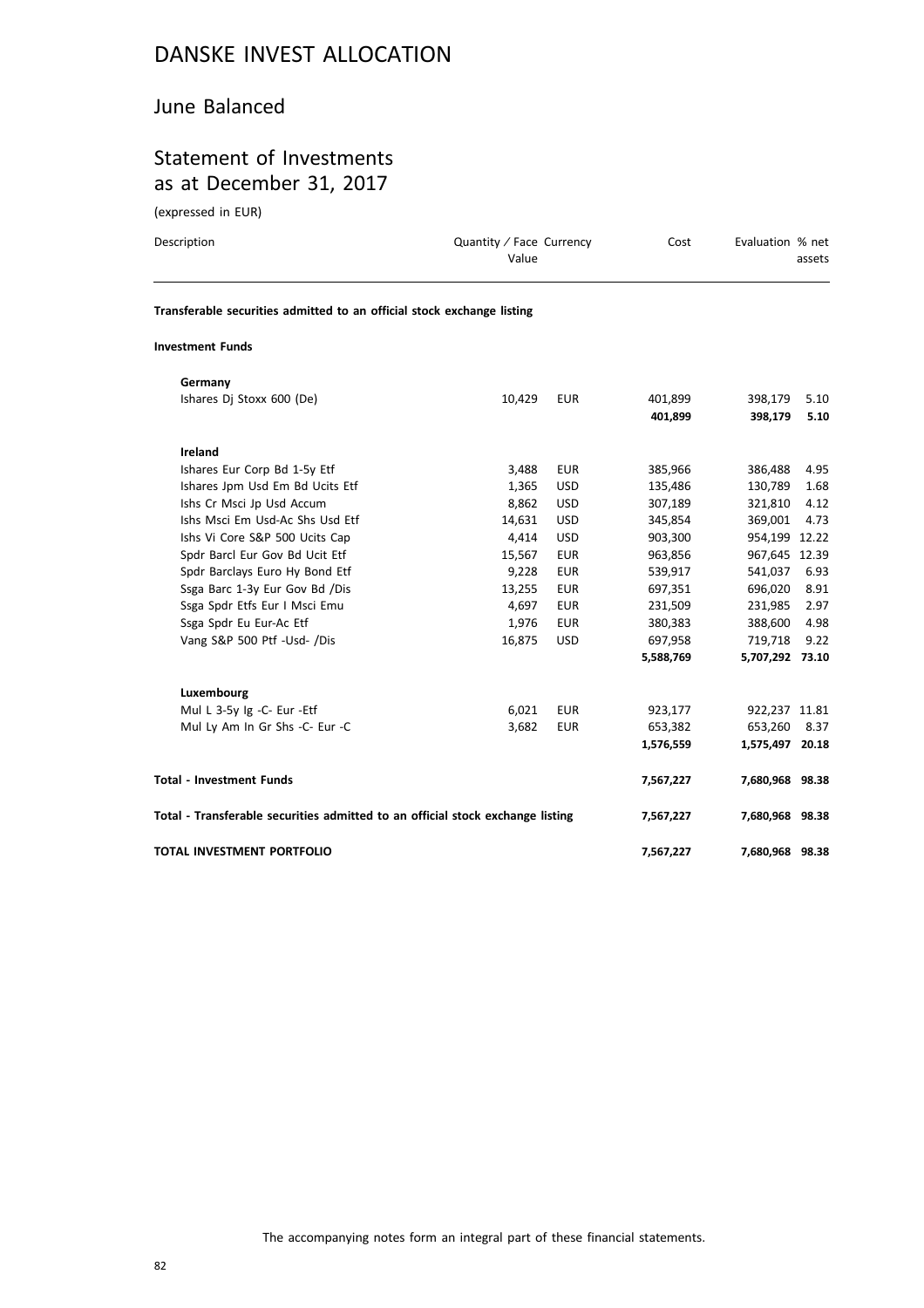#### June Balanced

## Geographical and Economic Portfolio Breakdowns as at December 31, 2017

(expressed as a percentage of net assets)

| Geographical breakdown | %     |
|------------------------|-------|
| Ireland                | 73.10 |
| Luxembourg             | 20.18 |
| Germany                | 5.10  |
|                        | 98.38 |

| Economic breakdown |       |
|--------------------|-------|
| Investment Funds   | 98.38 |
|                    | 98.38 |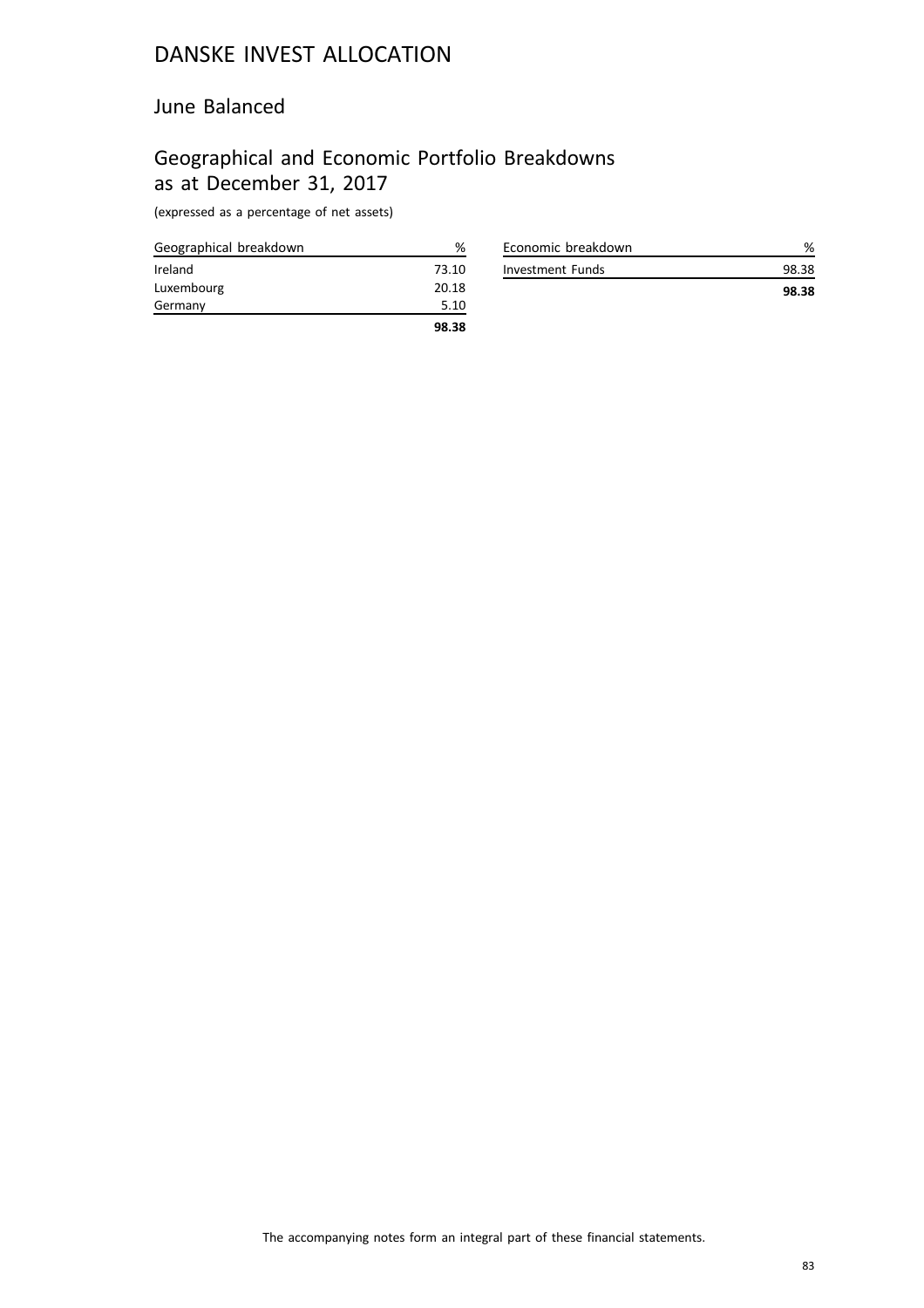### June Defensive

### Statement of Investments as at December 31, 2017

(expressed in EUR)

| Description                                                            | Quantity / Face Currency<br>Value |            | Cost    | Evaluation % net | assets |
|------------------------------------------------------------------------|-----------------------------------|------------|---------|------------------|--------|
| Transferable securities admitted to an official stock exchange listing |                                   |            |         |                  |        |
| <b>Investment Funds</b>                                                |                                   |            |         |                  |        |
| Germany                                                                |                                   |            |         |                  |        |
| Ishares Dj Stoxx 600 (De)                                              | 473                               | <b>EUR</b> | 18,182  | 18,059           | 1.68   |
|                                                                        |                                   |            | 18,182  | 18,059           | 1.68   |
| Ireland                                                                |                                   |            |         |                  |        |
| Ish Eur Inf Linked Govt Etf                                            | 99                                | <b>EUR</b> | 20,372  | 20,741           | 1.92   |
| Ishares Eur Corp Bd 1-5y Etf                                           | 485                               | <b>EUR</b> | 53,705  | 53,740           | 4.99   |
| Ishares Jpm Usd Em Bd Ucits Etf                                        | 328                               | <b>USD</b> | 32,821  | 31,428           | 2.92   |
| Ishs Cr Msci Jp Usd Accum                                              | 486                               | <b>USD</b> | 16,642  | 17,648           | 1.64   |
| Ishs Msci Em Usd-Ac Shs Usd Etf                                        | 814                               | <b>USD</b> | 18,889  | 20,530           | 1.91   |
| Ishs Usd Tips Ac Ex Tr Fd Usd                                          | 177                               | <b>USD</b> | 31,914  | 30,366           | 2.82   |
| Ishs Vi Core S&P 500 Ucits Cap                                         | 439                               | <b>USD</b> | 88,606  | 94,901           | 8.81   |
| Spdr Barcl Eur Gov Bd Ucit Etf                                         | 3,066                             | <b>EUR</b> | 190,379 | 190,583 17.70    |        |
| Spdr Barclays Euro Hy Bond Etf                                         | 1,373                             | <b>EUR</b> | 80,116  | 80,499           | 7.47   |
| Ssga Barc 1-3y Eur Gov Bd /Dis                                         | 2.785                             | <b>EUR</b> | 146,596 | 146,240 13.58    |        |
| Ssga Spdr Etfs Eur I Msci Emu                                          | 264                               | <b>EUR</b> | 13,012  | 13,039           | 1.21   |
| Ssga Spdr Eu Eur-Ac Etf                                                | 134                               | <b>EUR</b> | 24,463  | 26.352           | 2.45   |
|                                                                        |                                   |            | 717,515 | 726,067 67.42    |        |
| Luxembourg                                                             |                                   |            |         |                  |        |
| Mul L 3-5y Ig -C- Eur -Etf                                             | 1,218                             | <b>EUR</b> | 186,731 | 186,561 17.32    |        |
| Mul Ly Am In Gr Shs -C- Eur -C                                         | 801                               | <b>EUR</b> | 142,605 | 142,114 13.20    |        |
|                                                                        |                                   |            | 329,336 | 328,675 30.52    |        |

| Total - Transferable securities admitted to an official stock exchange listing | 1.065.033 | 1.072.801 99.62 |  |
|--------------------------------------------------------------------------------|-----------|-----------------|--|
| TOTAL INVESTMENT PORTFOLIO                                                     | 1.065.033 | 1.072.801 99.62 |  |

**Total - Investment Funds 1,065,033 1,072,801 99.62**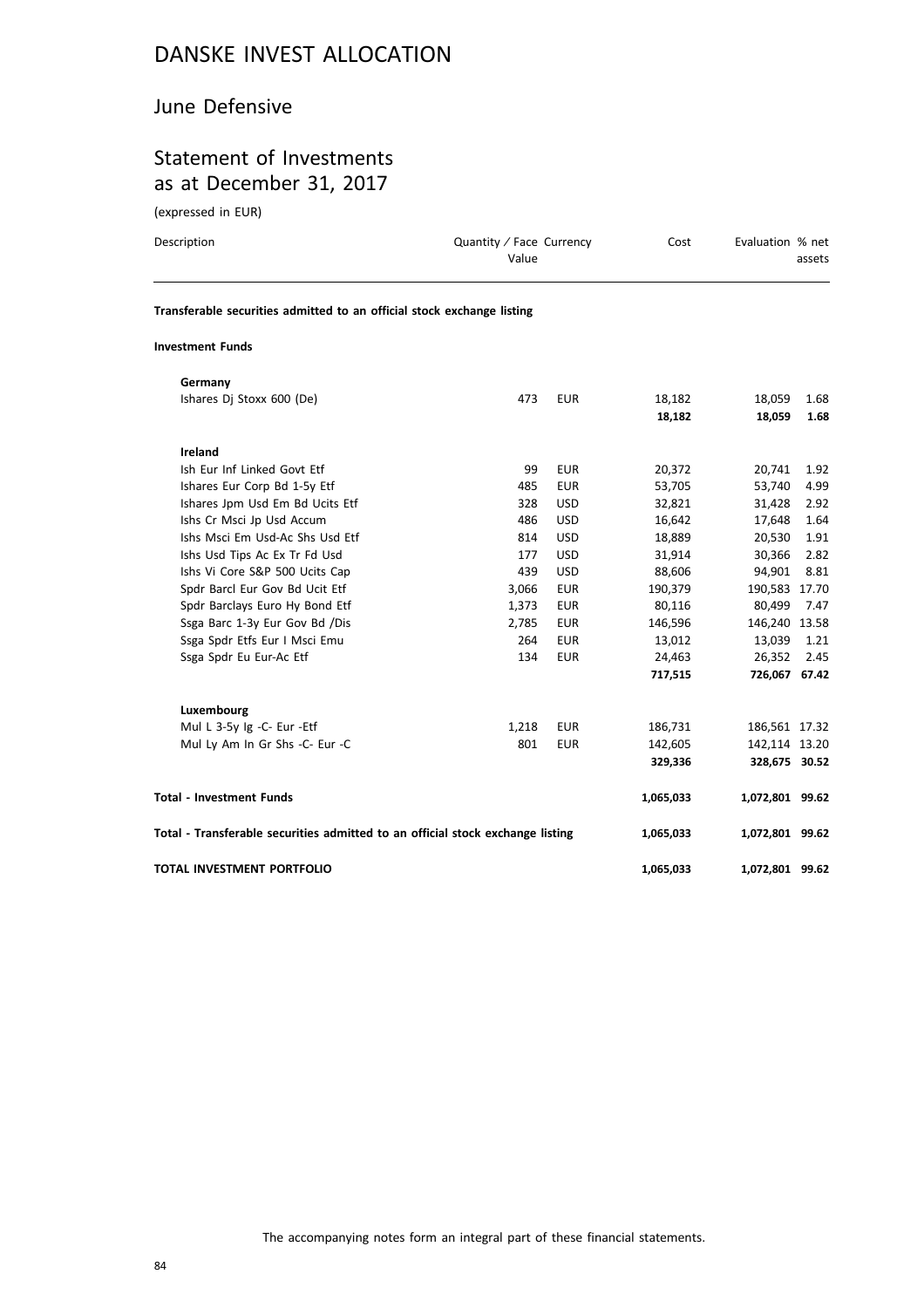### June Defensive

## Geographical and Economic Portfolio Breakdowns as at December 31, 2017

(expressed as a percentage of net assets)

| Geographical breakdown | %     |
|------------------------|-------|
| Ireland                | 67.42 |
| Luxembourg             | 30.52 |
| Germany                | 1.68  |
|                        | 99.62 |

| Economic breakdown |       |
|--------------------|-------|
| Investment Funds   | 99.62 |
|                    | 99.62 |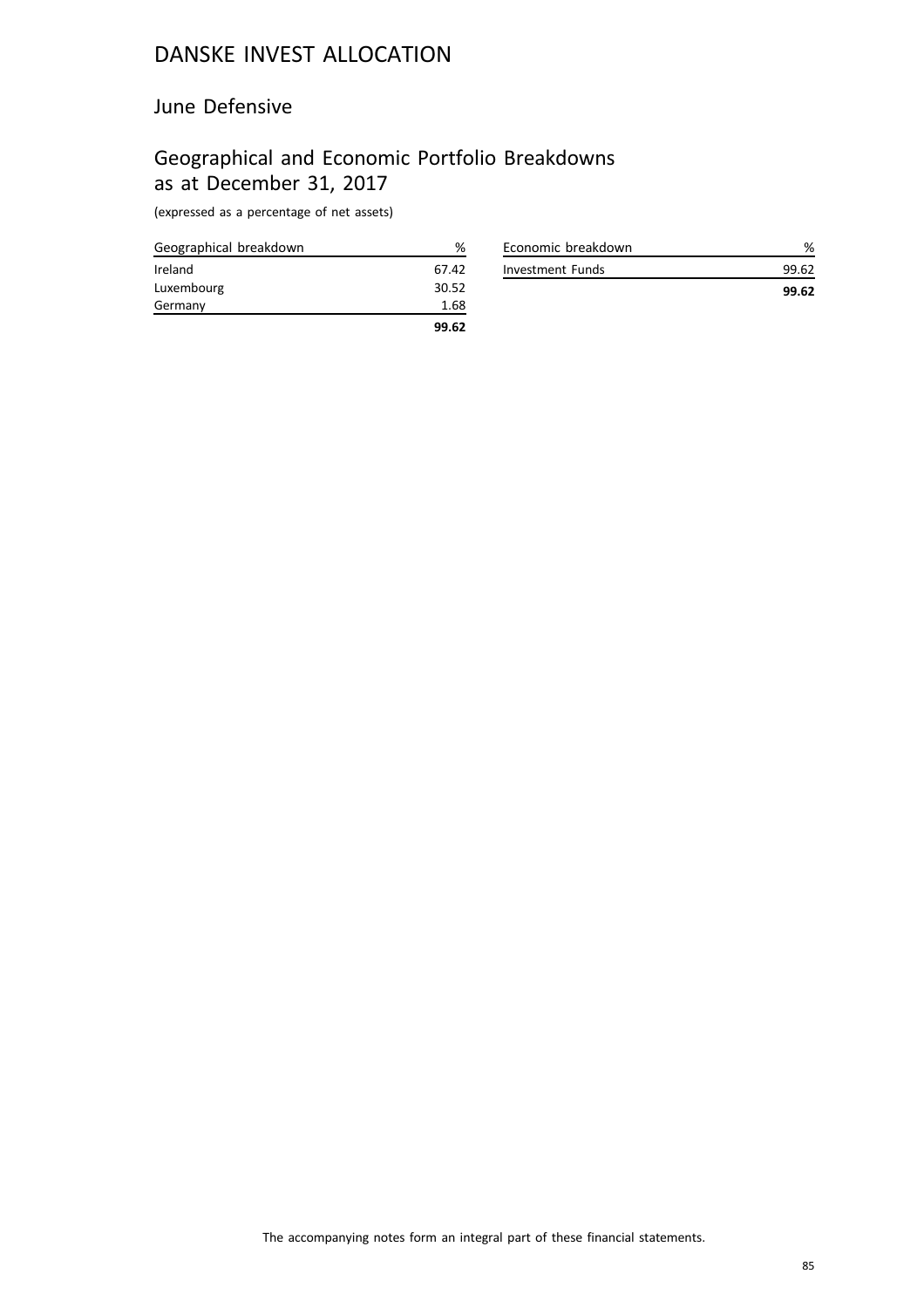# June Equity\*

# Statement of Investments as at December 31, 2017

(expressed in EUR)

| Description                                                                    | Quantity / Face Currency<br>Value |            | Cost    | Evaluation % net | assets       |
|--------------------------------------------------------------------------------|-----------------------------------|------------|---------|------------------|--------------|
| Transferable securities admitted to an official stock exchange listing         |                                   |            |         |                  |              |
| <b>Investment Funds</b>                                                        |                                   |            |         |                  |              |
| Germany                                                                        |                                   |            |         |                  |              |
| Ishares Di Stoxx 600 (De)                                                      | 663                               | <b>EUR</b> | 25,552  | 25,314           | 8.63         |
|                                                                                |                                   |            | 25,552  | 25,314           | 8.63         |
| <b>Ireland</b>                                                                 |                                   |            |         |                  |              |
| Cfs Dbx Usa Inx -1c- Usd /Cap                                                  | 780                               | <b>USD</b> | 45,945  |                  | 46,366 15.81 |
| Ishs Cr Msci Jp Usd Accum                                                      | 759                               | <b>USD</b> | 27,848  | 27,562 9.40      |              |
| Ishs Msci Em Usd-Ac Shs Usd Etf                                                | 1.282                             | <b>USD</b> | 32,448  | 32,333 11.02     |              |
| Ishs Vi Core S&P 500 Ucits Cap                                                 | 196                               | <b>USD</b> | 41,942  | 42,370 14.45     |              |
| Ssga Spdr Etfs Eur I Msci Emu                                                  | 412                               | <b>EUR</b> | 20,308  | 20,349 6.94      |              |
| Ssga Spdr Eu Eur-Ac Etf                                                        | 215                               | <b>EUR</b> | 42,721  | 42,282 14.42     |              |
| Ssga Spdr S&P 500 Etf Dis                                                      | 55                                | <b>EUR</b> | 12,284  | 12,370 4.22      |              |
| Vang S&P 500 Ptf -Usd- /Dis                                                    | 1,008                             | <b>USD</b> | 42,765  | 42,991 14.66     |              |
|                                                                                |                                   |            | 266,261 | 266,623 90.91    |              |
| <b>Total - Investment Funds</b>                                                |                                   |            | 291,813 | 291,937 99.54    |              |
| Total - Transferable securities admitted to an official stock exchange listing |                                   |            | 291,813 | 291,937 99.54    |              |
| <b>TOTAL INVESTMENT PORTFOLIO</b>                                              |                                   |            | 291,813 | 291,937 99.54    |              |

\* Launched November 9, 2017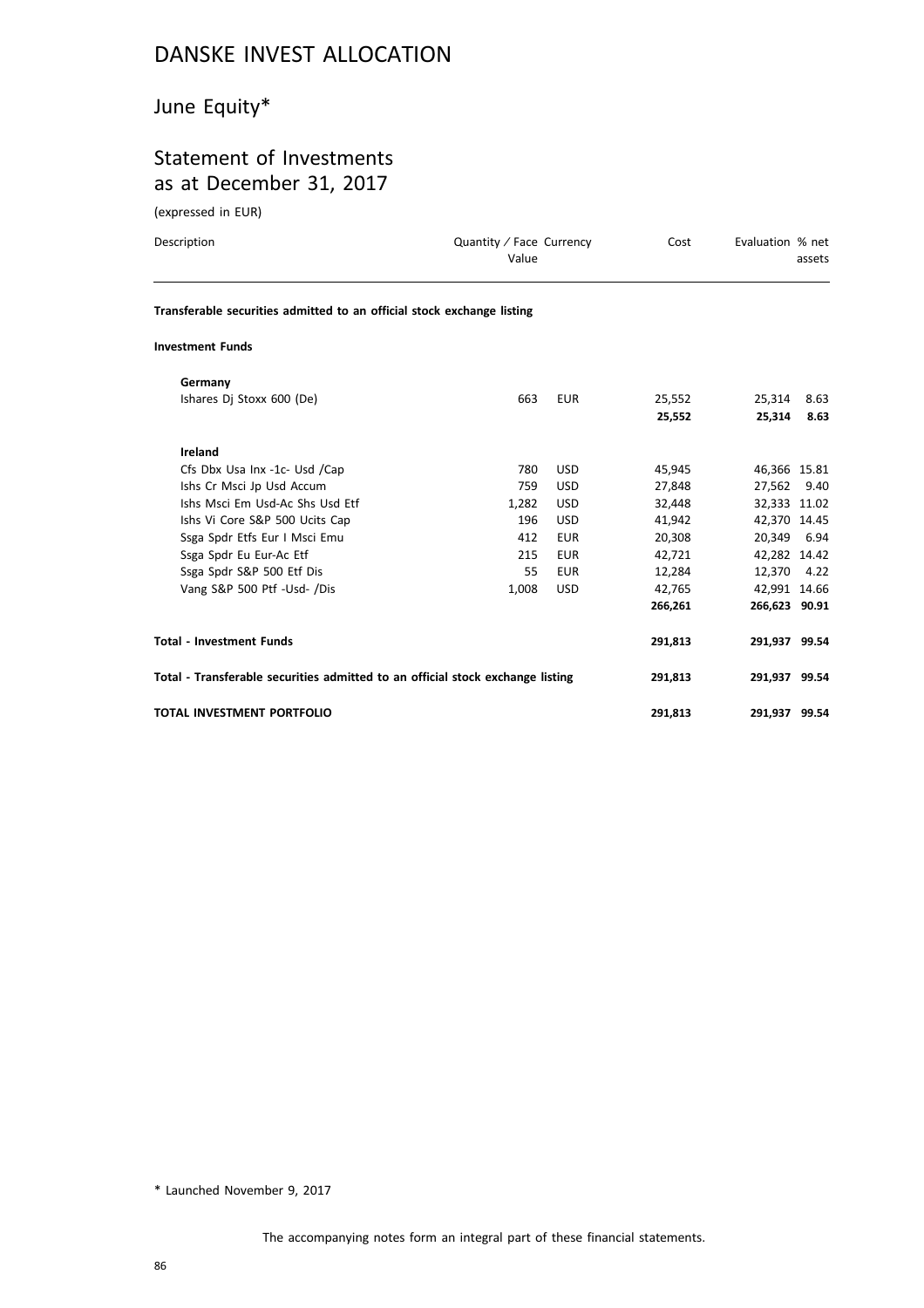# June Equity\*

## Geographical and Economic Portfolio Breakdowns as at December 31, 2017

(expressed as a percentage of net assets)

| Geographical breakdown | %     |
|------------------------|-------|
| Ireland                | 90.91 |
| Germany                | 8.63  |
|                        | 99.54 |

| Economic breakdown |       |
|--------------------|-------|
| Investment Funds   | 99.54 |
|                    | 99.54 |

\* Launched November 9, 2017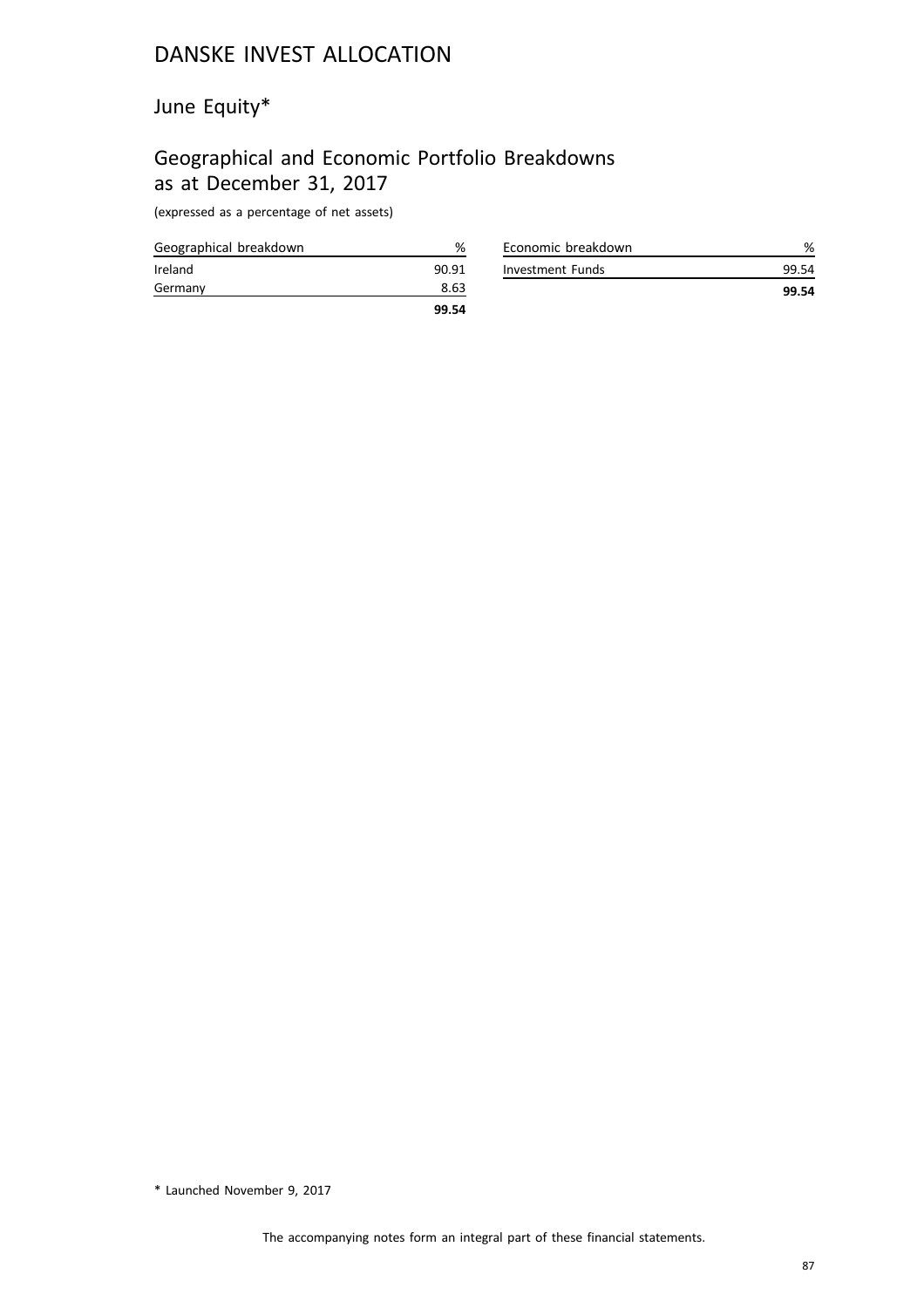#### June Moderate

## Statement of Investments as at December 31, 2017

(expressed in EUR)

| Description             | Quantity / Face Currency<br>Value                                      | Cost | Evaluation % net<br>assets |
|-------------------------|------------------------------------------------------------------------|------|----------------------------|
|                         | Transferable securities admitted to an official stock exchange listing |      |                            |
| <b>Investment Funds</b> |                                                                        |      |                            |

| Germany                                                                        |        |            |           |                 |      |
|--------------------------------------------------------------------------------|--------|------------|-----------|-----------------|------|
| Ishares Dj Stoxx 600 (De)                                                      | 6,796  | <b>EUR</b> | 261,317   | 259,471         | 3.66 |
|                                                                                |        |            | 261,317   | 259,471         | 3.66 |
| Ireland                                                                        |        |            |           |                 |      |
| Ish Eur Inf Linked Govt Etf                                                    | 637    | <b>EUR</b> | 131,072   | 133,452         | 1.88 |
| Ishares Eur Corp Bd 1-5y Etf                                                   | 3,114  | <b>EUR</b> | 344,647   | 345,047         | 4.87 |
| Ishares Jpm Usd Em Bd Ucits Etf                                                | 1,575  | <b>USD</b> | 156,201   | 150,910         | 2.13 |
| Ishs Cr Msci Jp Usd Accum                                                      | 5,136  | <b>USD</b> | 178,460   | 186.506         | 2.63 |
| Ishs Msci Em Usd-Ac Shs Usd Etf                                                | 8,786  | <b>USD</b> | 208,836   | 221,587         | 3.13 |
| Ishs Usd Tips Ac Ex Tr Fd Usd                                                  | 1,178  | <b>USD</b> | 209,353   | 202,099         | 2.85 |
| Ishs Vi Core S&P 500 Ucits Cap                                                 | 4,617  | <b>USD</b> | 955,026   | 998.083 14.08   |      |
| Spdr Barcl Eur Gov Bd Ucit Etf                                                 | 15,119 | <b>EUR</b> | 936,688   | 939,797 13.25   |      |
| Spdr Barclays Euro Hy Bond Etf                                                 | 12,013 | <b>EUR</b> | 702,719   | 704,322         | 9.93 |
| Ssga Barc 1-3y Eur Gov Bd /Dis                                                 | 14,486 | <b>EUR</b> | 762,170   | 760,660 10.73   |      |
| Ssga Spdr Etfs Eur I Msci Emu                                                  | 2,698  | <b>EUR</b> | 132,980   | 133,254         | 1.88 |
| Ssga Spdr Eu Eur-Ac Etf                                                        | 1.077  | <b>EUR</b> | 206,978   | 211,803         | 2.99 |
|                                                                                |        |            | 4,925,130 | 4,987,520 70.35 |      |
| Luxembourg                                                                     |        |            |           |                 |      |
| Mul L 3-5y Ig -C- Eur -Etf                                                     | 6,302  | <b>EUR</b> | 966,483   | 965,277 13.61   |      |
| Mul Ly Am In Gr Shs -C- Eur -C                                                 | 4,128  | <b>EUR</b> | 732,242   | 732,390 10.33   |      |
|                                                                                |        |            | 1,698,725 | 1,697,667 23.94 |      |
| <b>Total - Investment Funds</b>                                                |        |            | 6,885,172 | 6,944,658 97.95 |      |
| Total - Transferable securities admitted to an official stock exchange listing |        |            | 6,885,172 | 6,944,658 97.95 |      |
| TOTAL INVESTMENT PORTFOLIO                                                     |        |            | 6,885,172 | 6,944,658 97.95 |      |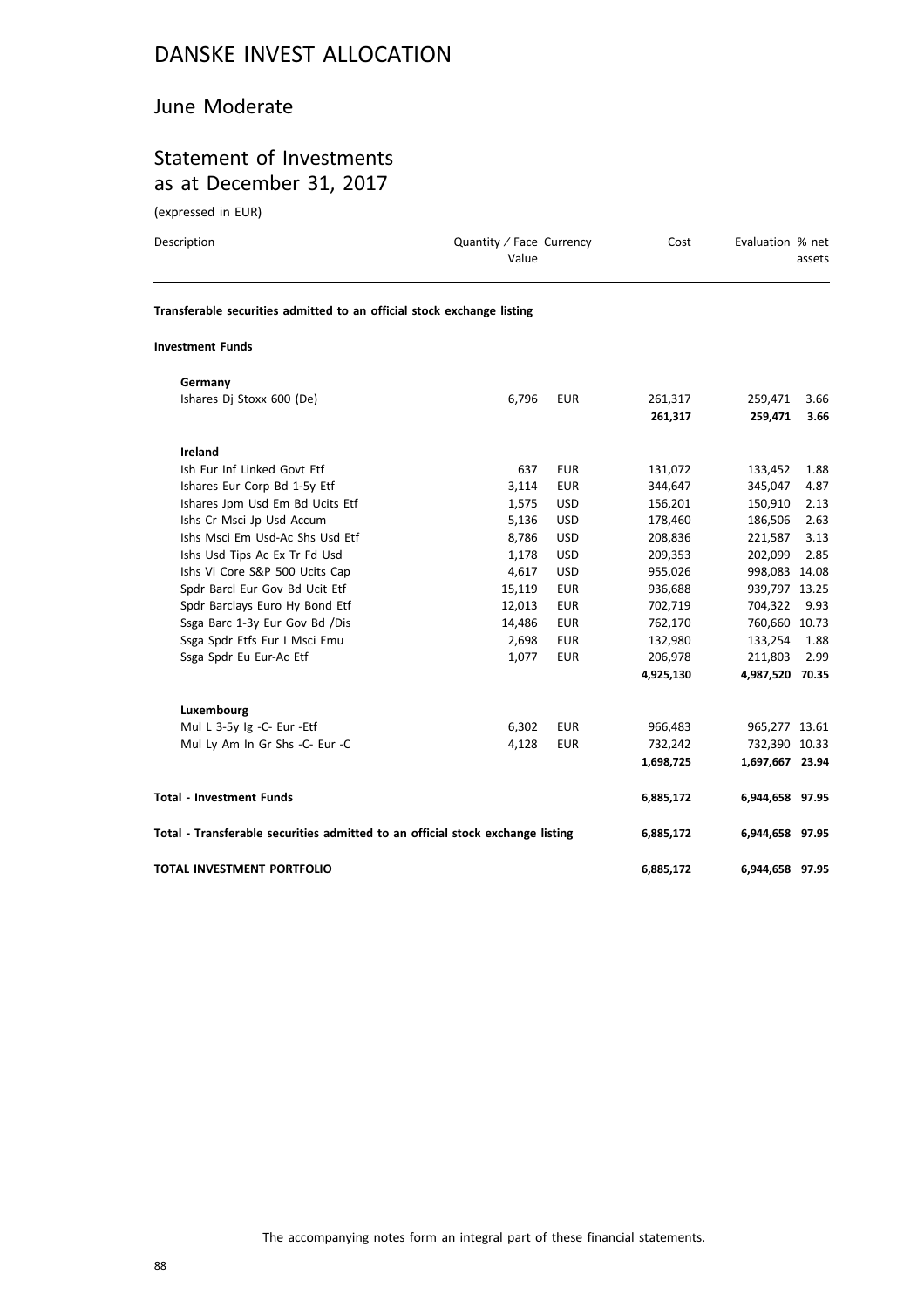#### June Moderate

## Geographical and Economic Portfolio Breakdowns as at December 31, 2017

(expressed as a percentage of net assets)

| Geographical breakdown | ℅     |
|------------------------|-------|
| Ireland                | 70.35 |
| Luxembourg             | 23.94 |
| Germany                | 3.66  |
|                        | 97.95 |

| Economic breakdown |       |
|--------------------|-------|
| Investment Funds   | 97.95 |
|                    | 97.95 |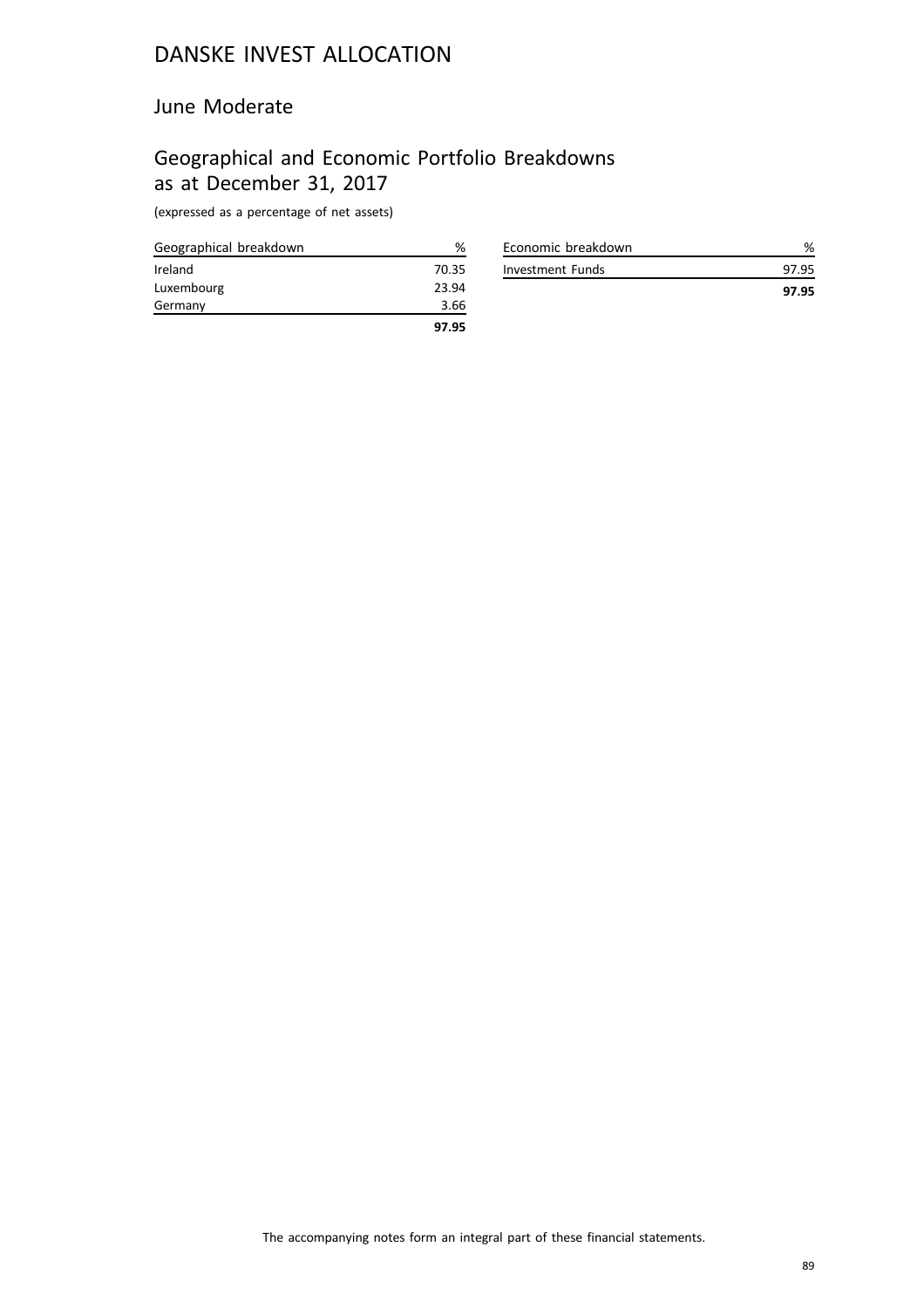#### June Moderate Short

### Statement of Investments as at December 31, 2017

(expressed in EUR)

| Description                                                                    | Quantity / Face Currency<br>Value |            | Cost           | Evaluation % net | assets        |
|--------------------------------------------------------------------------------|-----------------------------------|------------|----------------|------------------|---------------|
| Transferable securities admitted to an official stock exchange listing         |                                   |            |                |                  |               |
| <b>Investment Funds</b>                                                        |                                   |            |                |                  |               |
| Germany                                                                        |                                   |            |                |                  |               |
| Ishares Dj Stoxx 600 (De)                                                      | 42                                | <b>EUR</b> | 1,535<br>1,535 | 1,604<br>1,604   | 2.96<br>2.96  |
| Ireland                                                                        |                                   |            |                |                  |               |
| Ishares Eur Corp Bd 1-5y Etf                                                   | 25                                | <b>EUR</b> | 2,762          | 2,770            | 5.12          |
| Ishares Jpm Usd Em Bd Ucits Etf                                                | 13                                | <b>USD</b> | 1,329          | 1,246            | 2.30          |
| Ishs Cr Msci Jp Usd Accum                                                      | 43                                | <b>USD</b> | 1,539          | 1,561            | 2.88          |
| Ishs Hy Corp Bd Eur Shs Eur Etf                                                | 53                                | <b>EUR</b> | 5,645          |                  | 5,688 10.50   |
| Ishs Msci Em Usd-Ac Shs Usd Etf                                                | 68                                | <b>USD</b> | 1,453          | 1,715            | 3.17          |
| Ishs Vi Core S&P 500 Ucits Cap                                                 | 36                                | <b>USD</b> | 7,311          |                  | 7,782 14.37   |
| Ssga Barc 1-3y Eur Gov Bd /Dis                                                 | 183                               | <b>EUR</b> | 9,630          |                  | 9,609 17.75   |
| Ssga Spdr Etfs Eur I Msci Emu                                                  | 25                                | <b>EUR</b> | 1,232          | 1,235            | 2.28          |
| Ssga Spdr Eu Eur-Ac Etf                                                        | 10                                | <b>EUR</b> | 1,685          | 1,967            | 3.63          |
|                                                                                |                                   |            | 32,586         |                  | 33,573 62.00  |
| Luxembourg                                                                     |                                   |            |                |                  |               |
| Dbxt2 Egb13 -1C- Cap                                                           | 63                                | <b>EUR</b> | 10,686         |                  | 10,664 19.69  |
| MUL L 1-3Y IG - SHS -C-EUR- C                                                  | 79                                | <b>EUR</b> | 9,958          |                  | 9,929 18.34   |
|                                                                                |                                   |            | 20,644         |                  | 20,593 38.03  |
| <b>Total - Investment Funds</b>                                                |                                   |            | 54,765         |                  | 55,770 102.99 |
| Total - Transferable securities admitted to an official stock exchange listing |                                   |            | 54,765         |                  | 55,770 102.99 |
| TOTAL INVESTMENT PORTFOLIO                                                     |                                   |            | 54,765         |                  | 55,770 102.99 |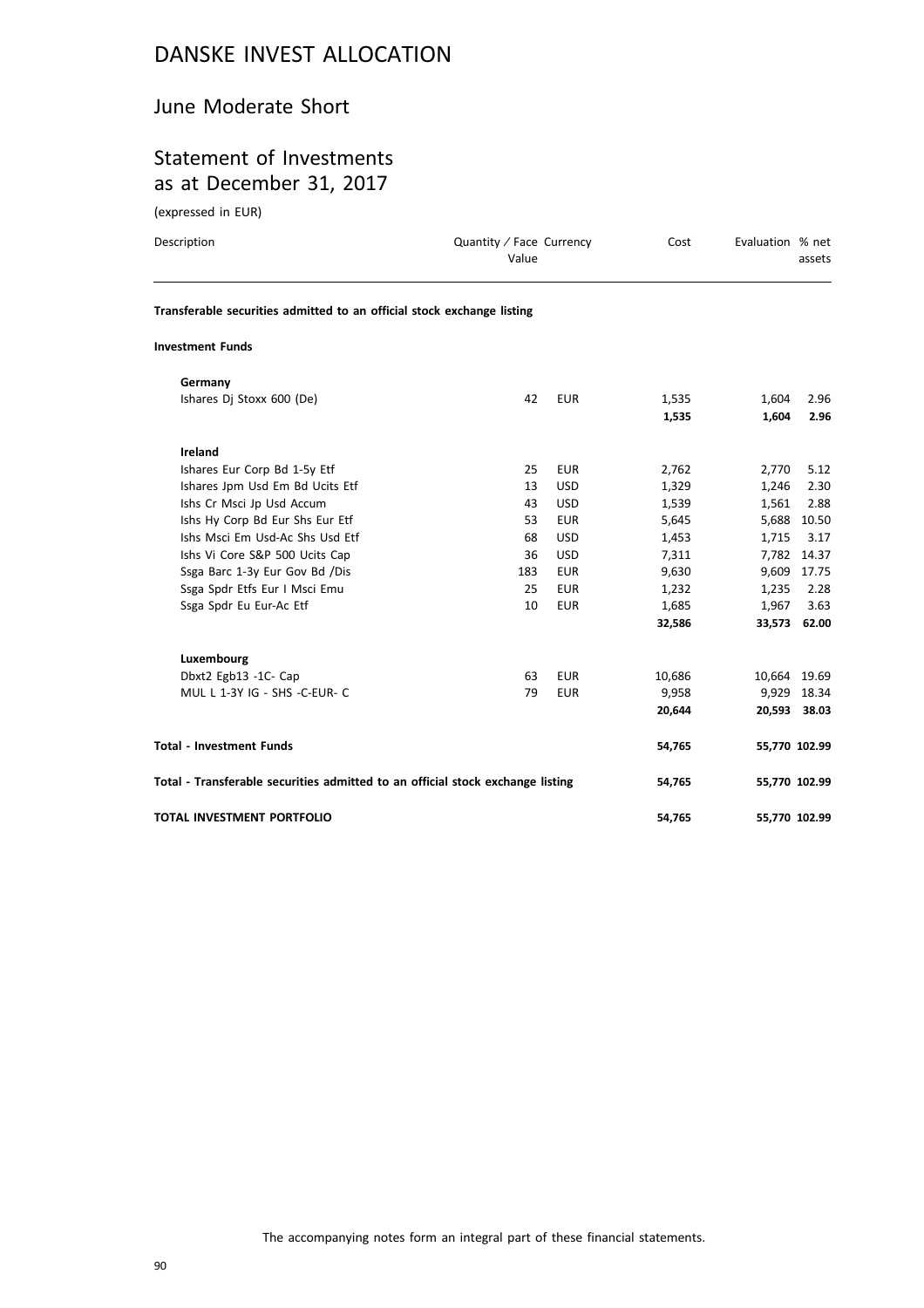#### June Moderate Short

## Geographical and Economic Portfolio Breakdowns as at December 31, 2017

(expressed as a percentage of net assets)

| Geographical breakdown | %      |
|------------------------|--------|
| Ireland                | 62.00  |
| Luxembourg             | 38.03  |
| Germany                | 2.96   |
|                        | 102.99 |

| Economic breakdown |                  |
|--------------------|------------------|
| Investment Funds   | 102.99<br>102.99 |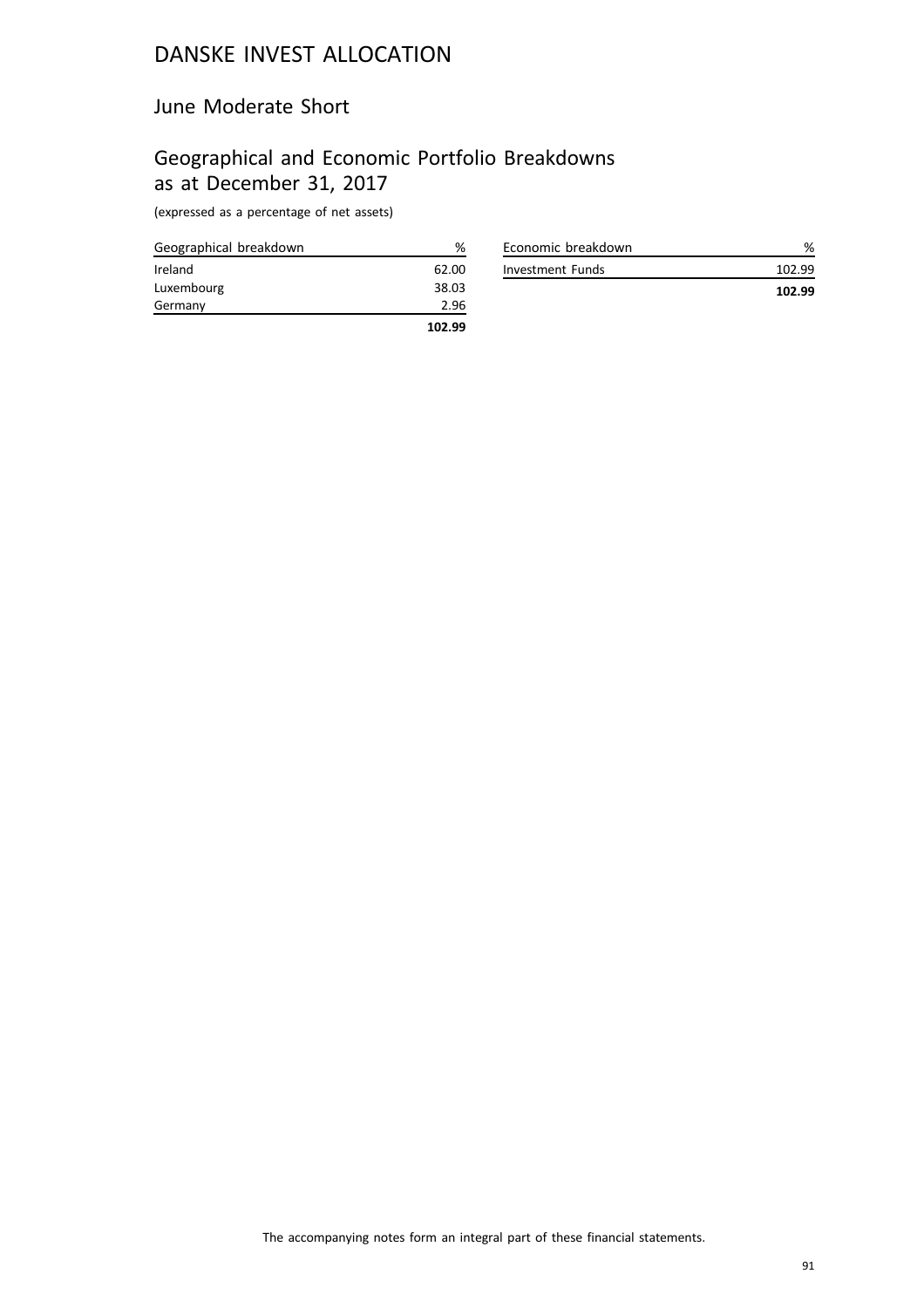## June Opportunity

## Statement of Investments as at December 31, 2017

(expressed in EUR)

| Description                                                                    | Quantity / Face Currency<br>Value |            | Cost      | Evaluation % net | assets |
|--------------------------------------------------------------------------------|-----------------------------------|------------|-----------|------------------|--------|
| Transferable securities admitted to an official stock exchange listing         |                                   |            |           |                  |        |
| <b>Investment Funds</b>                                                        |                                   |            |           |                  |        |
| Germany                                                                        |                                   |            |           |                  |        |
| Ishares Di Stoxx 600 (De)                                                      | 24,818                            | <b>EUR</b> | 952,431   | 947,551 10.57    |        |
|                                                                                |                                   |            | 952.431   | 947,551 10.57    |        |
| Ireland                                                                        |                                   |            |           |                  |        |
| Ishs Cr Msci Jp Usd Accum                                                      | 22,034                            | <b>USD</b> | 767,007   | 800,131          | 8.93   |
| Ishs Msci Em Usd-Ac Shs Usd Etf                                                | 37,363                            | <b>USD</b> | 885,038   | 942.313 10.51    |        |
| Ishs Vi Core S&P 500 Ucits Cap                                                 | 7,355                             | <b>USD</b> | 1,522,014 | 1,589,971 17.74  |        |
| Spdr Barcl Eur Gov Bd Ucit Etf                                                 | 2,166                             | <b>EUR</b> | 134,775   | 134,639          | 1.50   |
| Spdr Barclays Euro Hy Bond Etf                                                 | 2,069                             | <b>EUR</b> | 121,525   | 121,305          | 1.35   |
| Ssga Spdr Etfs Eur I Msci Emu                                                  | 11,840                            | <b>EUR</b> | 583,592   | 584,778          | 6.53   |
| Ssga Spdr Eu Eur-Ac Etf                                                        | 5,444                             | <b>EUR</b> | 1,053,795 | 1,070,617 11.95  |        |
| Ssga Spdr S&P 500 Etf Dis                                                      | 6,995                             | <b>EUR</b> | 1,515,834 | 1,573,245 17.55  |        |
| Vang S&P 500 Ptf -Usd- /Dis                                                    | 25,949                            | <b>USD</b> | 1,065,511 | 1,106,724 12.35  |        |
|                                                                                |                                   |            | 7,649,091 | 7,923,723 88.41  |        |
| <b>Total - Investment Funds</b>                                                |                                   |            | 8,601,522 | 8,871,274 98.98  |        |
| Total - Transferable securities admitted to an official stock exchange listing |                                   |            | 8,601,522 | 8,871,274 98.98  |        |

**TOTAL INVESTMENT PORTFOLIO 8,601,522 8,871,274 98.98**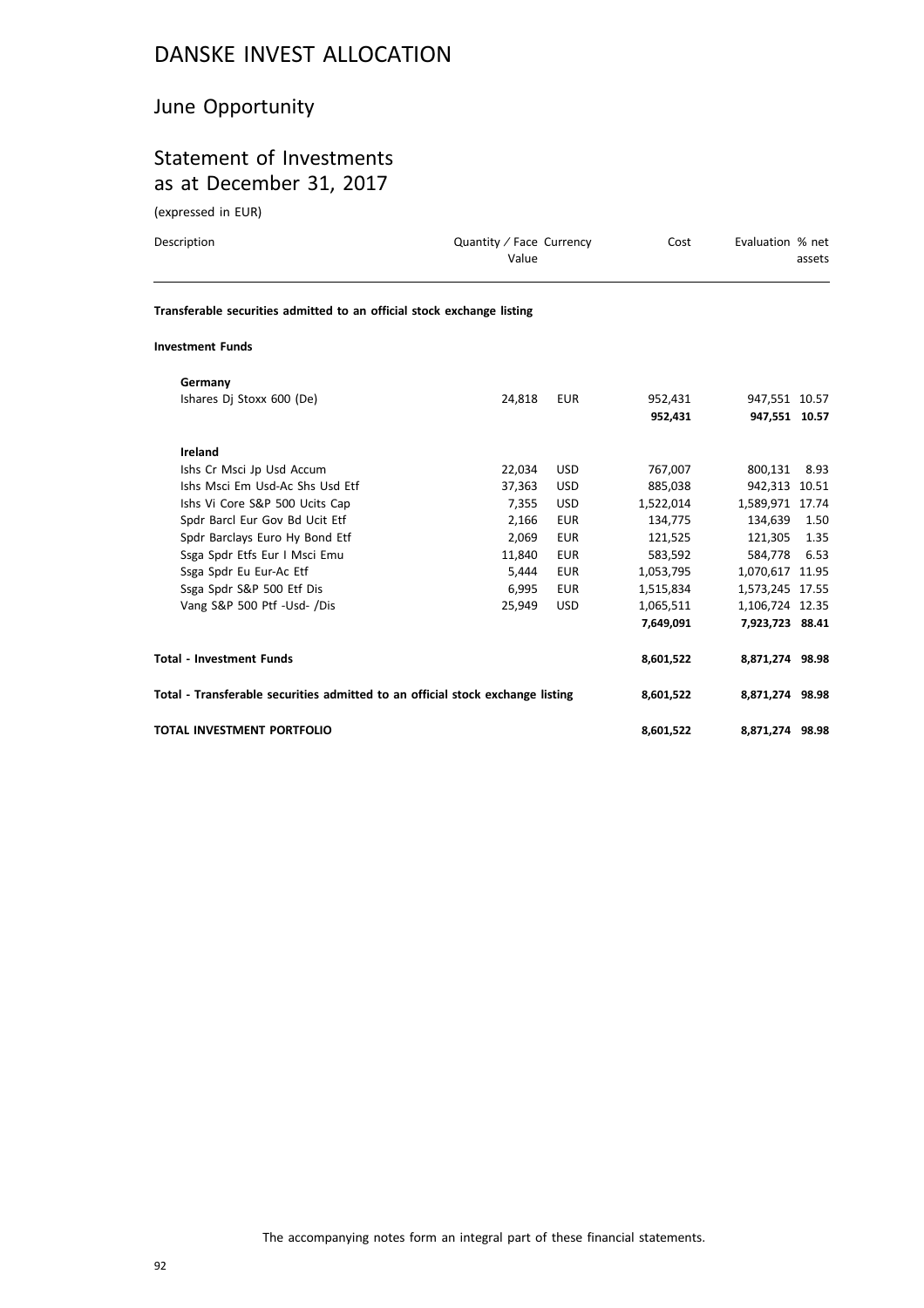## June Opportunity

## Geographical and Economic Portfolio Breakdowns as at December 31, 2017

(expressed as a percentage of net assets)

|                        | 98.98 |
|------------------------|-------|
| Germany                | 10.57 |
| Ireland                | 88.41 |
| Geographical breakdown | %     |

| Economic breakdown |       |
|--------------------|-------|
| Investment Funds   | 98.98 |
|                    | 98.98 |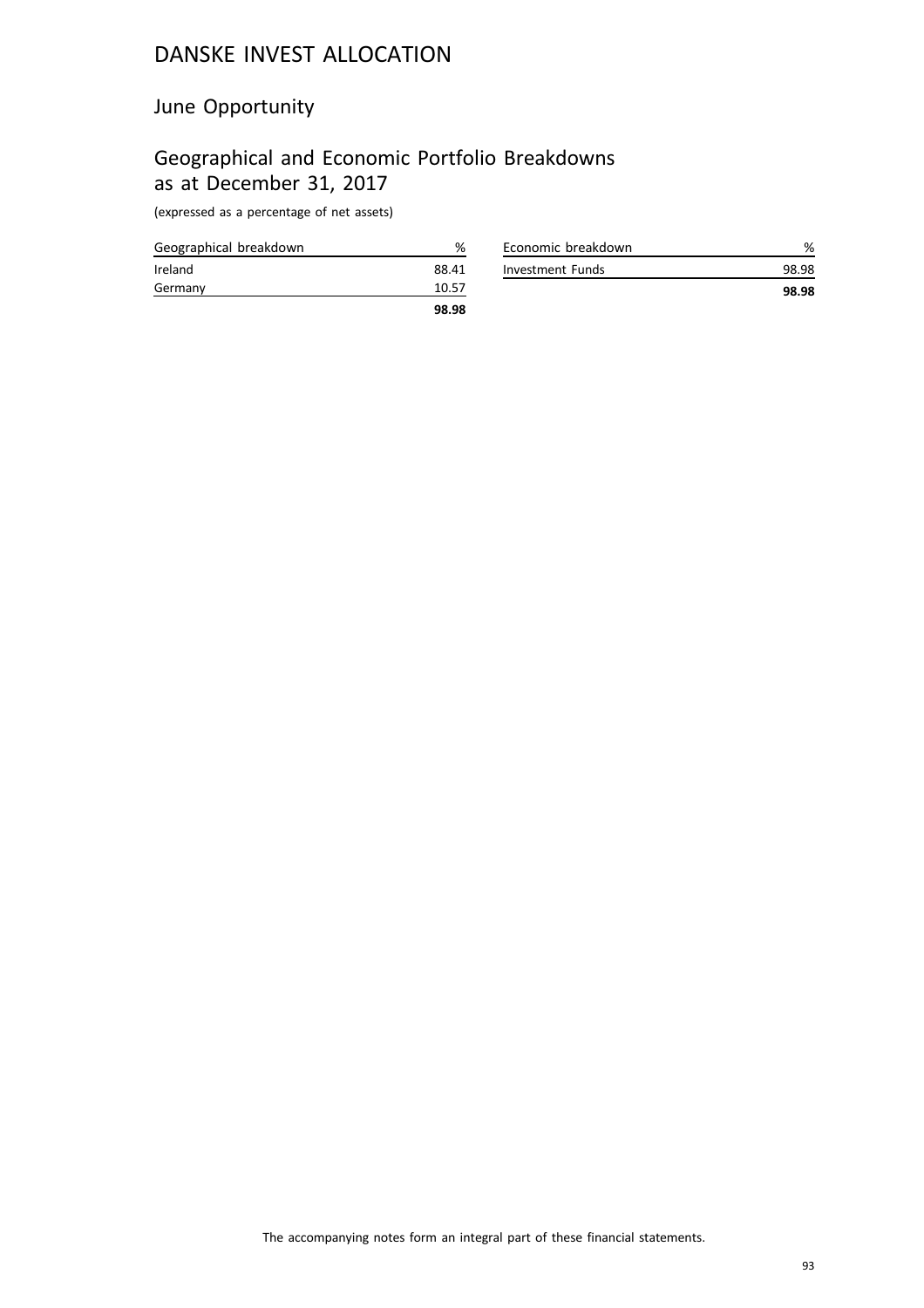## June Progressive

## Statement of Investments as at December 31, 2017

(expressed in EUR)

| Description                                                            | Quantity / Face Currency<br>Value |            | Cost      | Evaluation % net | assets |
|------------------------------------------------------------------------|-----------------------------------|------------|-----------|------------------|--------|
| Transferable securities admitted to an official stock exchange listing |                                   |            |           |                  |        |
| <b>Investment Funds</b>                                                |                                   |            |           |                  |        |
| Germany                                                                |                                   |            |           |                  |        |
| Ishares Dj Stoxx 600 (De)                                              | 13,255                            | <b>EUR</b> | 511,181   | 506,076          | 6.70   |
|                                                                        |                                   |            | 511,181   | 506,076          | 6.70   |
| Ireland                                                                |                                   |            |           |                  |        |
| Ishares Eur Corp Bd 1-5y Etf                                           | 3,360                             | <b>EUR</b> | 371,988   | 372,305          | 4.93   |
| Ishares Jpm Usd Em Bd Ucits Etf                                        | 1,549                             | <b>USD</b> | 153,859   | 148,419          | 1.97   |
| Ishs Cr Msci Jp Usd Accum                                              | 10.647                            | <b>USD</b> | 368.944   | 386,630          | 5.12   |
| Ishs Msci Em Usd-Ac Shs Usd Etf                                        | 17,974                            | <b>USD</b> | 424.030   | 453.313          | 6.00   |
| Ishs Vi Core S&P 500 Ucits Cap                                         | 4,428                             | <b>USD</b> | 904,134   | 957,225 12.68    |        |
| Spdr Barcl Eur Gov Bd Ucit Etf                                         | 18,455                            | <b>EUR</b> | 1,145,737 | 1,147,163 15.20  |        |
| Spdr Barclays Euro Hy Bond Etf                                         | 8,650                             | <b>EUR</b> | 506,238   | 507.150          | 6.72   |
| Ssga Barc 1-3y Eur Gov Bd /Dis                                         | 9,085                             | <b>EUR</b> | 477,948   | 477,053          | 6.32   |
| Ssga Spdr Etfs Eur I Msci Emu                                          | 5,719                             | <b>EUR</b> | 281,927   | 282,461          | 3.74   |
| Ssga Spdr Eu Eur-Ac Etf                                                | 2,217                             | <b>EUR</b> | 426,763   | 435.995          | 5.78   |
| Vang S&P 500 Ptf -Usd- /Dis                                            | 25,495                            | <b>USD</b> | 1,054,551 | 1,087,360 14.40  |        |
|                                                                        |                                   |            | 6,116,119 | 6,255,074 82.86  |        |
| Luxembourg                                                             |                                   |            |           |                  |        |

| Mul L 3-5y lg -C- Eur -Etf                                                     | 4.193<br>EUR | 642.959   | 642.242 8.51    |      |
|--------------------------------------------------------------------------------|--------------|-----------|-----------------|------|
|                                                                                |              | 642.959   | 642.242         | 8.51 |
| <b>Total - Investment Funds</b>                                                |              | 7.270.259 | 7,403,392 98.07 |      |
| Total - Transferable securities admitted to an official stock exchange listing |              | 7,270,259 | 7,403,392 98.07 |      |
| TOTAL INVESTMENT PORTFOLIO                                                     |              | 7,270,259 | 7,403,392 98.07 |      |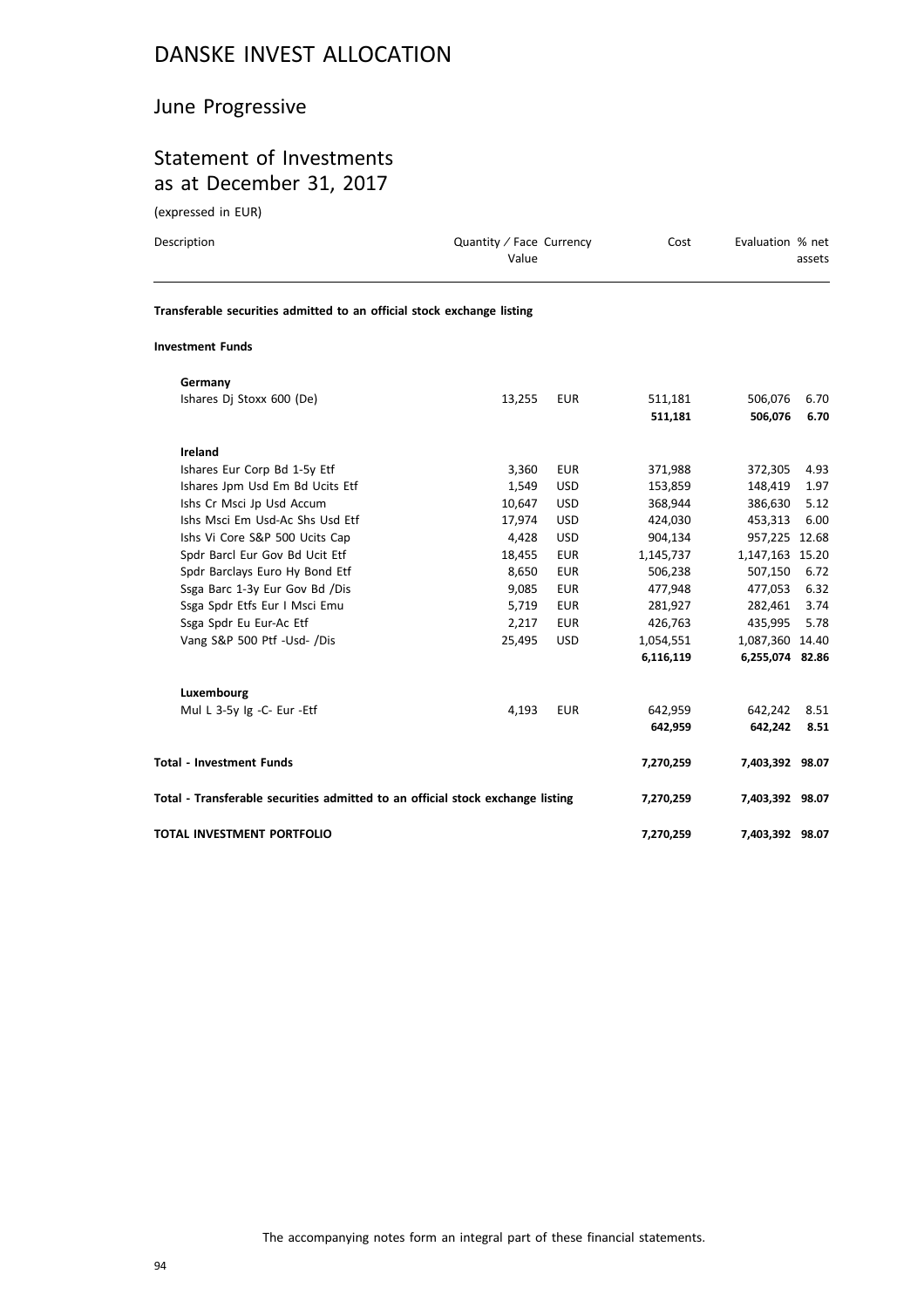## June Progressive

## Geographical and Economic Portfolio Breakdowns as at December 31, 2017

(expressed as a percentage of net assets)

| Geographical breakdown | %     |
|------------------------|-------|
| Ireland                | 82.86 |
| Luxembourg             | 8.51  |
| Germany                | 6.70  |
|                        | 98.07 |

| Economic breakdown |       |
|--------------------|-------|
| Investment Funds   | 98.07 |
|                    | 98.07 |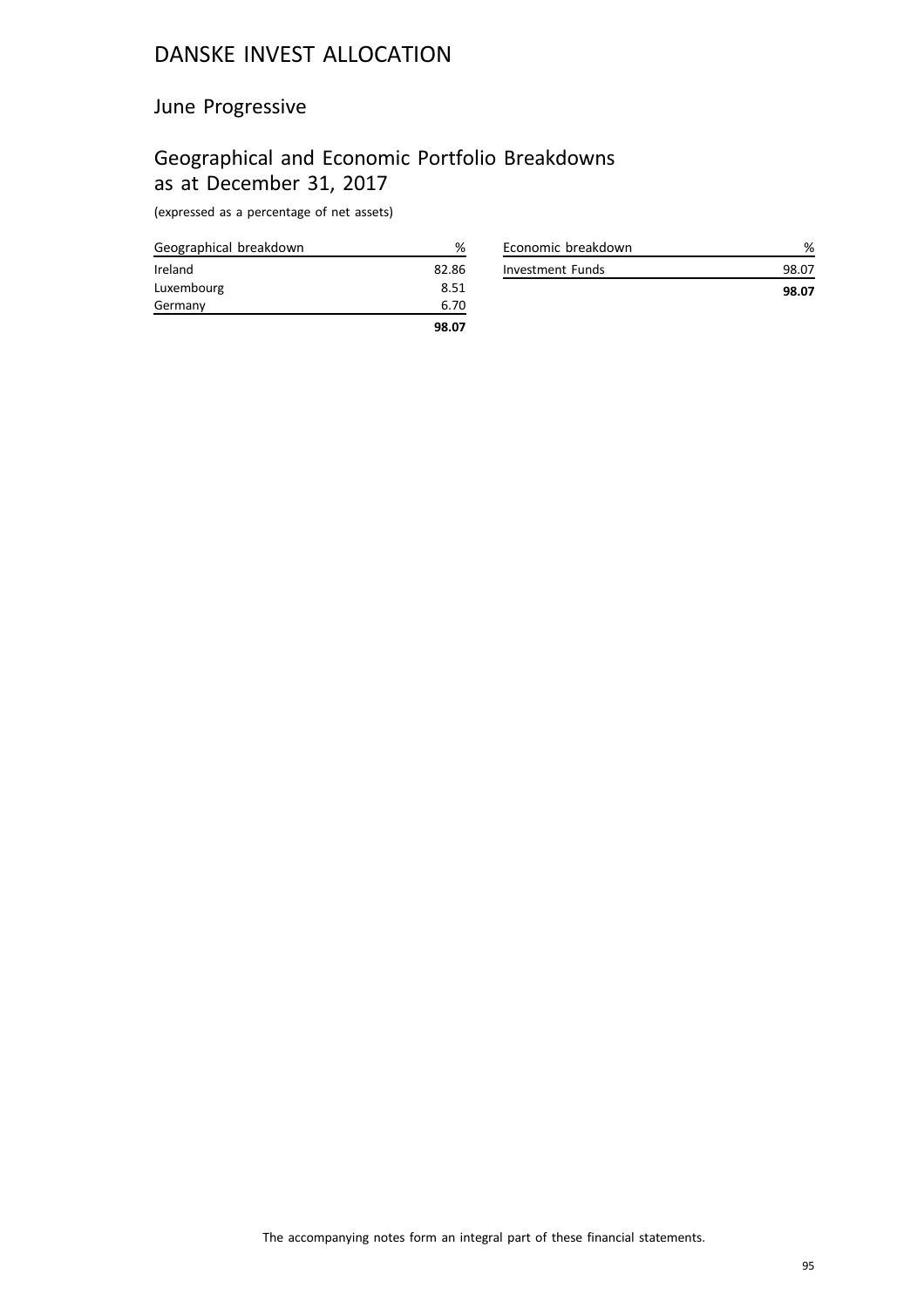#### Stable Income

#### Statement of Investments as at December 31, 2017

(expressed in EUR)

| Description                                                            | Quantity / Face Currency<br>Value |            | Cost      | Evaluation % net | assets |
|------------------------------------------------------------------------|-----------------------------------|------------|-----------|------------------|--------|
| Transferable securities admitted to an official stock exchange listing |                                   |            |           |                  |        |
| Shares                                                                 |                                   |            |           |                  |        |
| <b>Belgium</b>                                                         |                                   |            |           |                  |        |
| Anheuser-Busch Inbev Sa /Nv                                            | 1,659                             | <b>EUR</b> | 174,953   | 154,818          | 0.23   |
| <b>Bpost</b>                                                           | 3,624                             | <b>EUR</b> | 79,676    | 93,064           | 0.13   |
| Etab Colruyt                                                           | 5,343                             | <b>EUR</b> | 240,078   | 232,020          | 0.34   |
| Gbl                                                                    | 989                               | <b>EUR</b> | 80,343    | 89,198           | 0.13   |
| Kbc Ancora Cva                                                         | 1,672                             | EUR        | 87,727    | 88,148           | 0.13   |
| Proximus Sa                                                            | 2,714                             | <b>EUR</b> | 81,142    | 74,838           | 0.11   |
|                                                                        |                                   |            | 743,919   | 732,086          | 1.07   |
| Bermuda Islands                                                        |                                   |            |           |                  |        |
| Hiscox Ltd                                                             | 5,626                             | GBP        | 80,108    | 91,199           | 0.13   |
|                                                                        |                                   |            | 80,108    | 91,199           | 0.13   |
| <b>British Virgin Islands</b>                                          |                                   |            |           |                  |        |
| Michael Kors Holdings Ltd                                              | 939                               | <b>USD</b> | 29,442    | 49,884           | 0.07   |
|                                                                        |                                   |            | 29,442    | 49,884           | 0.07   |
| <b>Denmark</b>                                                         |                                   |            |           |                  |        |
| Alm. Brand / Reg. Shs                                                  | 8,845                             | <b>DKK</b> | 91,568    | 94,440           | 0.14   |
| Dfds A/S                                                               | 2,000                             | <b>DKK</b> | 96,749    | 88,211           | 0.13   |
| Gn Great Nordic Ltd                                                    | 3,244                             | <b>DKK</b> | 78,946    | 87,746           | 0.13   |
| H. Lundbeck A/S                                                        | 3,209                             | <b>DKK</b> | 155,727   | 132,354          | 0.19   |
| Novo Nordisk A/S /-B-                                                  | 2,016                             | <b>DKK</b> | 74,152    | 91,083           | 0.13   |
| Novozymes Shs -B-                                                      | 2,034                             | <b>DKK</b> | 75,849    | 96,922           | 0.14   |
| Orsted                                                                 | 3,116                             | <b>DKK</b> | 145,799   | 141,659          | 0.21   |
| Royal Unibrew A/S                                                      | 1,840                             | <b>DKK</b> | 74,284    | 91,508           | 0.13   |
| Simcorp A/S                                                            | 1,804                             | <b>DKK</b> | 95,114    | 85,890           | 0.13   |
| Topdanmark A/S                                                         | 2,412                             | <b>DKK</b> | 63,530    | 86,913           | 0.13   |
| Tryg A/S                                                               | 5,714                             | <b>DKK</b> | 105,823   | 119,256          | 0.18   |
| William Demant Holding A/S                                             | 3,887                             | <b>DKK</b> | 82,693    | 90,730           | 0.13   |
|                                                                        |                                   |            | 1,140,234 | 1,206,712        | 1.77   |
| Finland                                                                |                                   |            |           |                  |        |
| Elisa Corporation A**                                                  | 2,532                             | <b>EUR</b> | 85,093    | 83,227           | 0.12   |
| Neste Oil Oyj                                                          | 4,050                             | <b>EUR</b> | 140,256   | 218,903          | 0.32   |
| Orion Corp (New) -Shs -B-                                              | 2,894                             | <b>EUR</b> | 131,064   | 88,209           | 0.13   |
| Sampo Plc A                                                            | 1,927                             | <b>EUR</b> | 87,387    | 87,813           | 0.13   |
|                                                                        |                                   |            | 443,800   | 478,152          | 0.70   |
| France                                                                 |                                   |            |           |                  |        |
| Bic                                                                    | 949                               | <b>EUR</b> | 101,402   | 87,270           | 0.13   |
| Biomerieux Sa                                                          | 1,370                             | <b>EUR</b> | 72,865    | 102,065          | 0.15   |
| Dassault Aviation Sa                                                   | 28                                | <b>EUR</b> | 36,065    | 36,131           | 0.05   |
| Euler-Hermes                                                           | 712                               | <b>EUR</b> | 68,601    | 86,793           | 0.13   |
| Gaztransport Et Technigaz Sa                                           | 1,836                             | <b>EUR</b> | 64,235    | 92,497           | 0.14   |
| Groupe Danone                                                          | 2,029                             | <b>EUR</b> | 134,867   | 142,172          | 0.21   |

\*\* Securities subject to a collateralized securities lending agreement as described in note 16.

Hermes International 190 EUR 84,362 85,158 0.12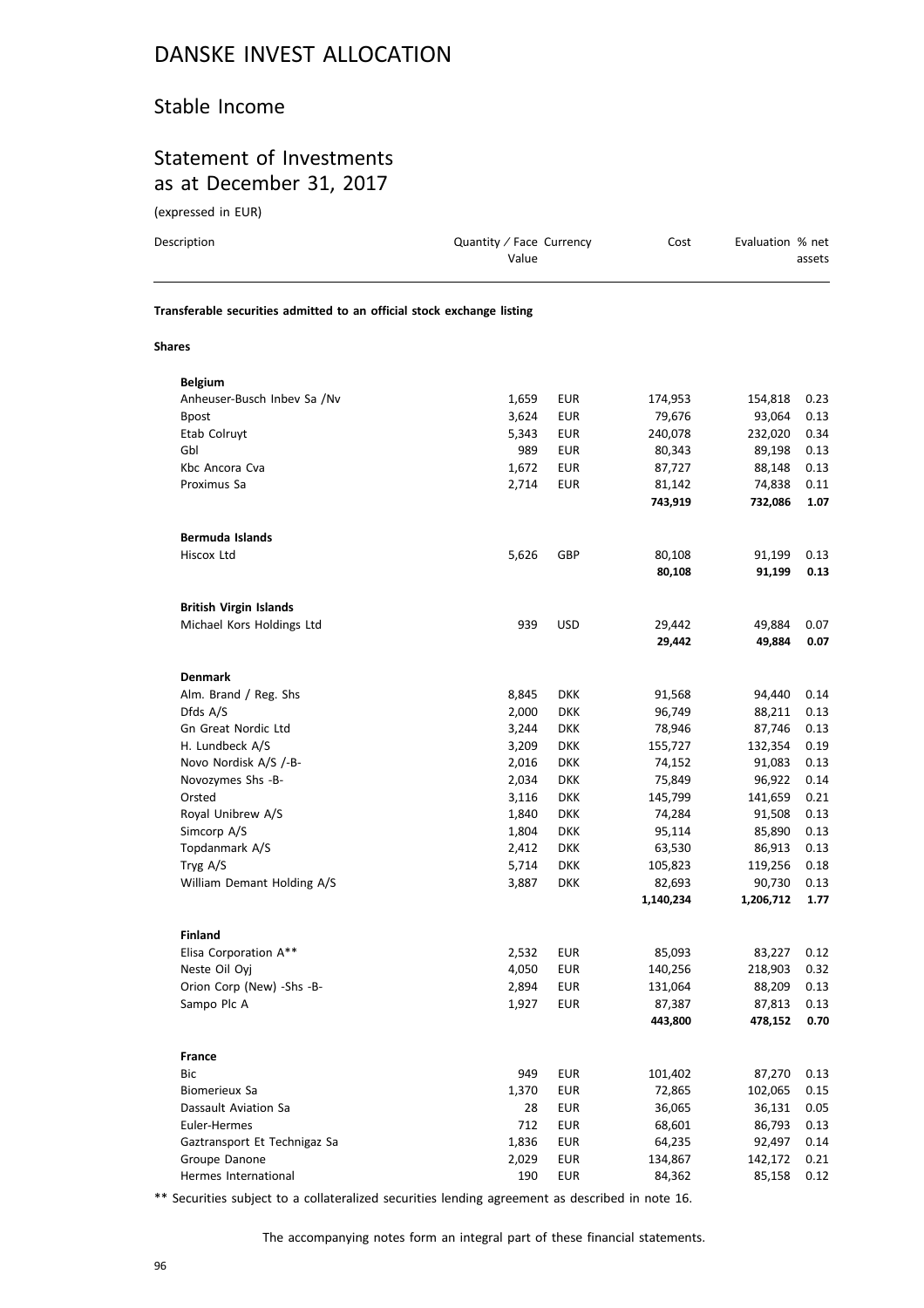#### Stable Income

# Statement of Investments (continued) as at December 31, 2017

(expressed in EUR)

| Description                                          | Quantity / Face Currency<br>Value |            | Cost             | Evaluation % net | assets       |
|------------------------------------------------------|-----------------------------------|------------|------------------|------------------|--------------|
| L Oreal                                              | 792                               | <b>EUR</b> | 145,123          | 147,510          | 0.22         |
| Lvmh Moet Hennessy                                   | 663                               | <b>EUR</b> | 138,116          | 164,225          | 0.24         |
| Metropole Television Sa M6                           | 3,812                             | EUR        | 76,398           | 81,672           | 0.12         |
| <b>Rubis Shs</b>                                     | 1,708                             | EUR        | 100,147          | 100,721          | 0.15         |
| Sanofi-Aventis                                       | 2,016                             | EUR        | 168,964          | 145,071          | 0.21         |
| Thales                                               | 795                               | <b>EUR</b> | 76,569           | 71,574           | 0.10         |
| Total Sa                                             | 3,046                             | <b>EUR</b> | 136,527          | 141,289          | 0.21         |
| Zodiac Aerospace                                     | 5,811                             | EUR        | 144,839          | 145,159          | 0.21         |
|                                                      |                                   |            | 1,549,080        | 1,629,307        | 2.39         |
| Germany                                              |                                   |            |                  |                  |              |
| Adidas - Namen-Akt                                   | 862                               | <b>EUR</b> | 141,985          | 144,859          | 0.21         |
| Allianz Se /Nam. Vinkuliert                          | 856                               | <b>EUR</b> | 148,930          | 163,753          | 0.24         |
| Basf Namen-Akt                                       | 1,532                             | EUR        | 126,388          | 142,001          | 0.21         |
| Compugroup Medical Se                                | 1,523                             | EUR        | 74,308           | 83,872           | 0.12         |
| Deutsche Telekom /Nam.                               | 10,340                            | <b>EUR</b> | 167,796          | 152,980          | 0.23         |
| Deutsche Wohnen Ag                                   | 4,032                             | EUR        | 138,868          | 146,866          | 0.22         |
| Fielmann Ag                                          | 1,205                             | EUR        | 83,566           | 88,676           | 0.13         |
| Hochtief Ag                                          | 484                               | EUR        | 80,205           | 70,664           | 0.10         |
| Kabel Deutschland Holding Ag                         | 1,451                             | EUR        | 160,165          | 157,506          | 0.23         |
| Man Ag                                               | 1,521                             | <b>EUR</b> | 143,215          | 144,754          | 0.21         |
| Pfeiffer Vacuum Technology                           | 613                               | <b>EUR</b> | 79,788           | 94,249           | 0.14         |
| Rational Ag. Landsberg Am Lech                       | 154                               | <b>EUR</b> | 71,246           | 82,744           | 0.12         |
| Sap Ag                                               | 1,502                             | EUR        | 128,240          | 141,203          | 0.21         |
| Stada Arzneimittel Ag                                | 1,076                             | EUR        | 67,112           | 94,677           | 0.14         |
| Vonovia Se /Namen                                    | 3,532                             | EUR        | 125,963          | 146,083          | 0.21         |
|                                                      |                                   |            | 1,737,775        | 1,854,887        | 2.72         |
| <b>Great Britain</b>                                 |                                   |            |                  |                  |              |
| 3i Group Plc                                         | 8,819                             | GBP        | 89,408           | 90,268           | 0.13         |
| Admiral Group Plc                                    | 10,476                            | GBP        | 242,308          | 231,108          | 0.34         |
| Astrazeneca Plc                                      | 1,072                             | GBP        | 64,078           | 61,171           | 0.09         |
| Berkeley Group Holdings                              | 1,748                             | GBP        | 71,107           | 83,154           | 0.12         |
| Bp Plc                                               | 4,420                             | GBP        | 23,832           | 25,835           | 0.04         |
| British American Tobacco (25p)                       | 4,202                             | GBP        | 245,334          | 235,514          | 0.35         |
| Compass Group Plc                                    | 13,423                            | GBP        | 239,994          | 239,984          | 0.35         |
| Croda International Plc                              | 1,818                             | GBP        | 81,119           | 90,583           | 0.13         |
| Diageo Plc                                           | 7,725                             | GBP        | 215,002          | 233,510          | 0.34         |
| Diploma Plc                                          | 7,177                             | GBP        | 84,303           | 100,241          | 0.15         |
| Direct Line                                          | 37,831                            | GBP        | 173,670          | 159,325          | 0.23         |
| Domino S Pizza Group Plc                             | 23,008                            | GBP        | 67,510           | 90,232           | 0.13         |
| Dunelm Group Plc                                     | 10,254                            | GBP        | 64,495           | 78,775           | 0.12         |
| Glaxosmithkline Plc                                  | 6,039                             | GBP        | 89,759           | 89,009           | 0.13         |
| Hargreaves Lansdown Plc**                            | 4,768                             | GBP        | 71,818           | 96,801           | 0.14         |
| Hastings Group Holdings Plc<br>Hsbc Holdings Plc     | 24,335<br>16,514                  | GBP<br>GBP | 87,869           | 87,756           | 0.13         |
|                                                      |                                   |            | 125,867          | 141,852          | 0.21         |
| Ig Group Holdings Plc                                | 11,604                            | GBP        | 73,628           | 95,294           | 0.14         |
| Imp Tobacco                                          | 2,916                             | GBP<br>GBP | 117,779          | 103,134          | 0.15<br>0.08 |
| Intercontinental Hotels Group<br>Johnson Matthey Plc | 1,082<br>2,749                    | GBP        | 45,293<br>82,922 | 57,644<br>95,724 | 0.14         |
| Jupiter /Ipo                                         | 12,550                            | GBP        | 73,263           | 88,916           | 0.13         |
|                                                      |                                   |            |                  |                  |              |

\*\* Securities subject to a collateralized securities lending agreement as described in note 16.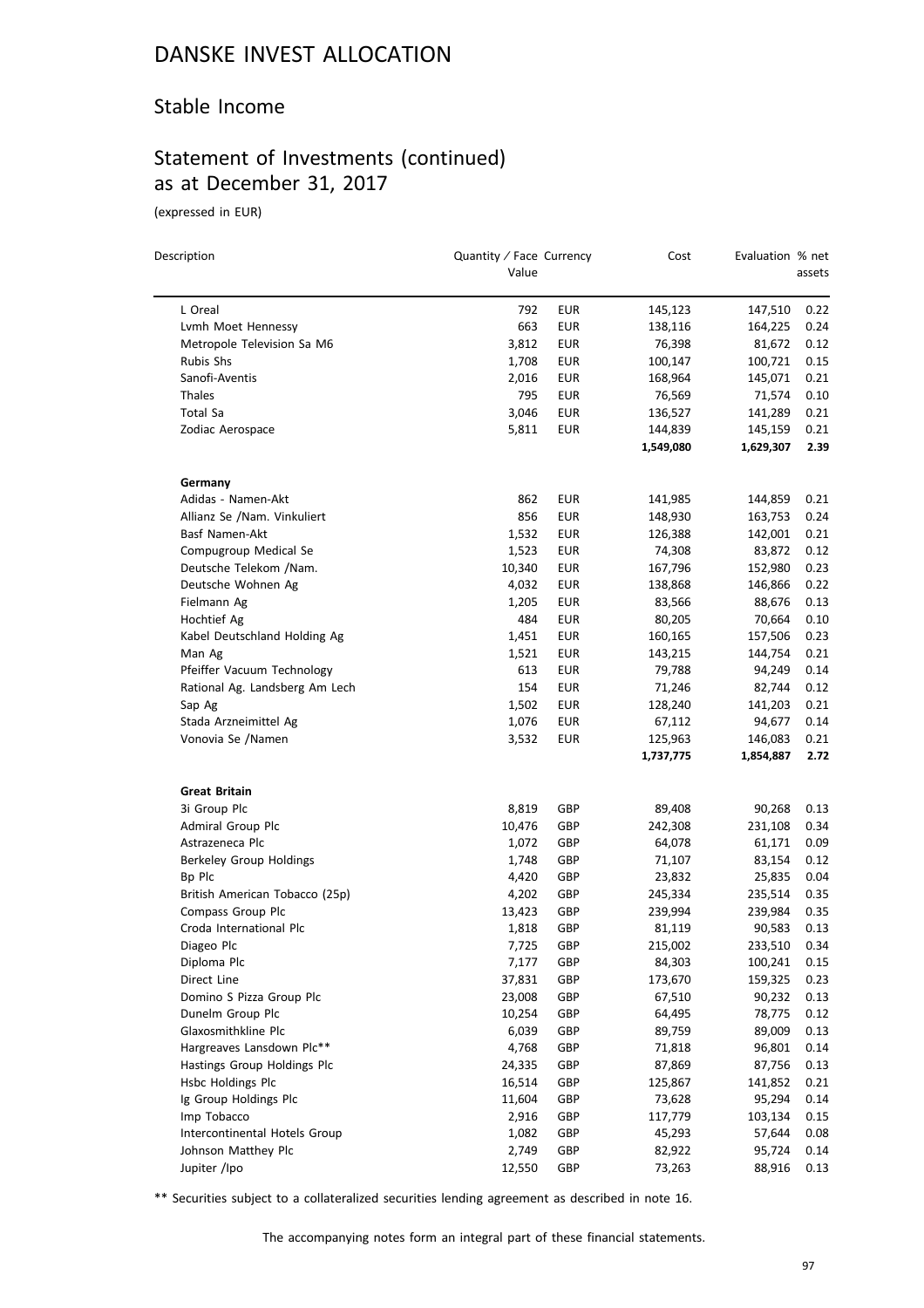#### Stable Income

## Statement of Investments (continued) as at December 31, 2017

(expressed in EUR)

| Description                      | Quantity / Face Currency |            | Cost      | Evaluation % net |        |
|----------------------------------|--------------------------|------------|-----------|------------------|--------|
|                                  | Value                    |            |           |                  | assets |
| Lloyds Banking Group Plc         | 30,395                   | GBP        | 23,394    | 23,107           | 0.03   |
| Melrose Industries Plc           | 26,494                   | GBP        | 74,394    | 62,719           | 0.09   |
| Moneysupermarket. Com            | 22,564                   | GBP        | 77,713    | 90,424           | 0.13   |
| National Grid Plc                | 12,999                   | GBP        | 160,173   | 127,587          | 0.19   |
| Next Plc                         | 1,641                    | GBP        | 73,077    | 84,501           | 0.12   |
| Pz Cussons Plc                   | 23,608                   | GBP        | 82,459    | 85,161           | 0.13   |
| Reckitt Benckiser Group Plc      | 3,042                    | GBP        | 266,410   | 235,309          | 0.35   |
| Relx Plc                         | 4,682                    | GBP        | 86,120    | 91,835           | 0.14   |
| Rightmove Plc                    | 1,751                    | GBP        | 78,296    | 89,041           | 0.13   |
| Royal Dutch Shell /-B-           | 2,812                    | GBP        | 69,833    | 78,851           | 0.12   |
| Rsa Insurance Group Plc          | 4,731                    | GBP        | 32,409    | 33,145           | 0.05   |
| Scottish & Southern Energy Plc   | 5,213                    | GBP        | 80,842    | 76,453           | 0.11   |
| Smith and Nephew Plc             | 5,780                    | GBP        | 87,915    | 83,335           | 0.12   |
| Spirax-Sarco Engineering Plc     | 1,404                    | GBP        | 88,256    | 89,026           | 0.13   |
| Unilever Plc                     | 1,785                    | GBP        | 84,589    | 83,093           | 0.12   |
| Victrex Plc                      | 3,069                    | GBP        | 65,873    | 91,541           | 0.13   |
| Vodafone Group Plc               | 58,578                   | GBP        | 157,130   | 154,485          | 0.23   |
| Wh Smith Plc                     | 3,361                    | GBP        | 67,827    | 86,611           | 0.13   |
|                                  |                          |            | 4,087,068 | 4,242,054        | 6.22   |
| Ireland                          |                          |            |           |                  |        |
| Accenture Plc                    | 402                      | USD        | 43,312    | 51,607           | 0.07   |
| Glanbia Plc /-A-                 | 7,690                    | <b>EUR</b> | 122,359   | 114,812          | 0.17   |
|                                  |                          |            | 165,671   | 166,419          | 0.24   |
| Italy                            |                          |            |           |                  |        |
| Ansaldo Sts Spa                  | 11,232                   | EUR        | 119,248   | 135,233          | 0.20   |
| Diasorin Spa                     | 1,091                    | EUR        | 74,389    | 81,280           | 0.12   |
| Recordati Ind Chimica / Post Rag | 2,281                    | <b>EUR</b> | 77,297    | 85,446           | 0.12   |
| Saras Raffinerie Sarde           | 44,864                   | <b>EUR</b> | 87,999    | 89,728           | 0.13   |
| Snam Rete Gas Spa                | 19,823                   | <b>EUR</b> | 77,302    | 81,036           | 0.12   |
|                                  |                          |            | 436,235   | 472,723          | 0.69   |
| Jersey                           |                          |            |           |                  |        |
| Boohoo. Com Plc                  | 21,401                   | GBP        | 42,893    | 46,139           | 0.07   |
| <b>Experian Plc</b>              | 4,891                    | GBP        | 89,900    | 89,263           | 0.13   |
|                                  |                          |            | 132,793   | 135,402          | 0.20   |
| Norway                           |                          |            |           |                  |        |
| Gjensidige Forsikring            | 5,989                    | <b>NOK</b> | 87,474    | 94,364           | 0.14   |
| Marine Harvest Asa               | 9,495                    | <b>NOK</b> | 136,392   | 133,873          | 0.20   |
| Orkla As A                       | 9,912                    | <b>NOK</b> | 86,165    | 87,560           | 0.13   |
| Skandiabanken Asa                | 11,132                   | <b>NOK</b> | 89,138    | 90,246           | 0.13   |
| Telenor As                       | 10,961                   | <b>NOK</b> | 196,973   | 198,109          | 0.29   |
|                                  |                          |            | 596,142   | 604,152          | 0.89   |
| Portugal                         |                          |            |           |                  |        |
| Galp Energia Sgps Sa -B- Shrs    | 9,172                    | <b>EUR</b> | 143,176   | 141,937          | 0.21   |
|                                  |                          |            | 143,176   | 141,937          | 0.21   |
| Spain                            |                          |            |           |                  |        |
| Abertis Infraestructuras Sa      | 7,707                    | <b>EUR</b> | 130,714   | 142,580          | 0.21   |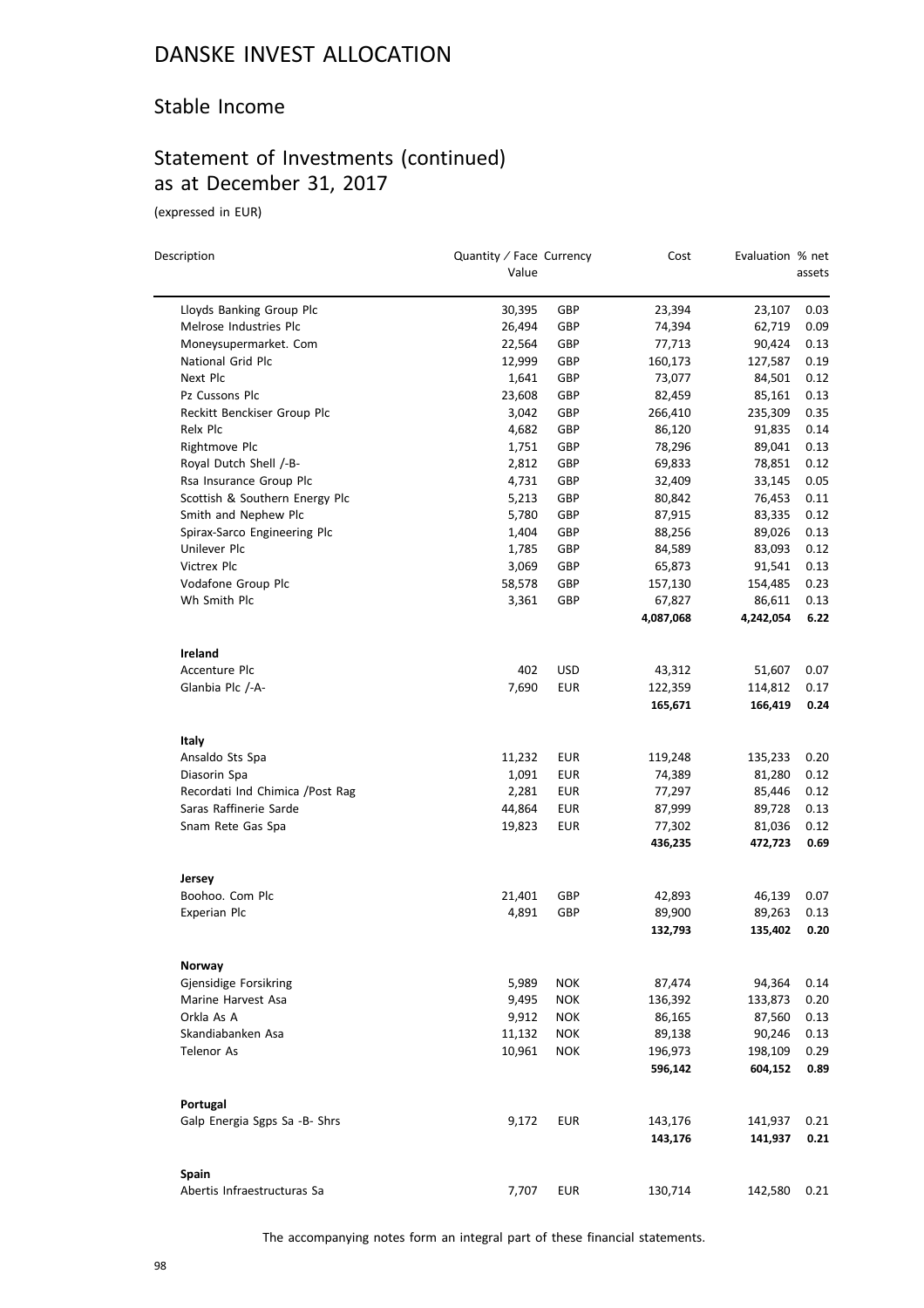#### Stable Income

# Statement of Investments (continued) as at December 31, 2017

(expressed in EUR)

| Description                      | Quantity / Face Currency |            | Cost                 | Evaluation % net     |              |
|----------------------------------|--------------------------|------------|----------------------|----------------------|--------------|
|                                  | Value                    |            |                      |                      | assets       |
| <b>Bme</b>                       | 3,182                    | <b>EUR</b> | 96,023               | 84,005               | 0.12         |
| Enagas                           | 3,594                    | <b>EUR</b> | 87,589               | 86,130               | 0.13         |
| Endesa Sa                        | 5,446                    | EUR        | 111,210              | 97,374               | 0.14         |
| Iberdrola Sa                     | 34,542                   | <b>EUR</b> | 231,017              | 223,521              | 0.33         |
| Red Electrica Corporacion. Sa    | 4,010                    | <b>EUR</b> | 71,638               | 74,386               | 0.11         |
| Tecnicas Reunidas Sa             | 3,471                    | EUR        | 111,464              | 91,634               | 0.14         |
| Viscofan Envolturas Celulosi     | 1,653                    | <b>EUR</b> | 83,820               | 90,700               | 0.13         |
|                                  |                          |            | 923,475              | 890,330              | 1.31         |
| Sweden                           |                          |            |                      |                      |              |
| Aarhuskarlshamn Ab               | 1,319                    | SEK        | 83,770               | 93,441               | 0.13         |
| Axfood Ab                        | 5,417                    | SEK        | 77,806               | 88,195               | 0.13         |
| Byggmax Grp Ab                   | 14,550                   | <b>SEK</b> | 98,248               | 83,126               | 0.12         |
| Fabege Ab                        | 6,829                    | <b>SEK</b> | 110,449              | 121,172              | 0.18         |
| Lundbergfoeretagen /-B-          | 1,411                    | <b>SEK</b> | 96,868               | 88,064               | 0.13         |
| Net Entertainment Ne Ab          | 14,193                   | <b>SEK</b> | 87,266               | 81,879               | 0.12         |
| Nordax Group Ab                  | 16,193                   | SEK        | 86,513               | 87,990               | 0.13         |
|                                  |                          |            | 640,920              | 643,867              | 0.94         |
| Switzerland                      |                          |            |                      |                      |              |
| Abb Ltd                          | 6,658                    | CHF        | 144,357              | 148,552              | 0.22         |
| Apg Sga N Act. /Nom.             | 213                      | CHF        | 84,114               | 83,263               | 0.12         |
| Barry Callebaut Ag /Nam.         | 52                       | <b>CHF</b> | 86,267               | 88,073               | 0.13         |
| Bqe. Cantonale Vaudoise /Nom.    | 393                      | <b>CHF</b> | 245,966              | 250,074              | 0.37         |
| Cembra Money Bank Ag             | 2,866                    | CHF        | 224,594              | 222,596              | 0.33         |
| Ems Chemie Holding Ag            | 157                      | <b>CHF</b> | 92,295               | 88,212               | 0.13         |
| Geberit Ag /Namen-Aktien         | 244                      | CHF        | 97,905               | 89,879               | 0.13         |
| Givaudan Sa /Reg.                | 45                       | <b>CHF</b> | 77,740               | 86,654               | 0.13         |
| Idorsia Ltd                      | 293                      | <b>CHF</b> | 3,085                | 6,307                | 0.01         |
| Kuehne + Nagel International     | 1,589                    | <b>CHF</b> | 231,585              | 235,133              | 0.35         |
| Lem Holding /Nom.                | 62                       | <b>CHF</b> | 87,640               | 88,773               | 0.13         |
| Nestle Sa                        | 2,003                    | <b>CHF</b> | 149,439              | 143,483              | 0.21         |
| Novartis Ag Basel /Nam.          | 2,362                    | <b>CHF</b> | 181,110              | 166,572              | 0.24         |
| Partners Group Holding**         | 429                      | <b>CHF</b> | 219,508              | 244,894              | 0.36         |
| Psp Swiss Property /Nam.         | 1,126                    | <b>CHF</b> | 91,399               | 88,321               | 0.13         |
| Roche Holding Ag /Genussschein   | 1,125                    | <b>CHF</b> | 263,030              | 237,240              | 0.35         |
| Sgs Sa /Nom.                     | 42                       | <b>CHF</b> | 86,952               | 91,122               | 0.13         |
| Siegfried Holding Sa / Nam. Akt. | 329                      | <b>CHF</b> | 87,086               | 91,863               | 0.14         |
| Sika Sa Baar                     | 13                       | <b>CHF</b> | 85,076               | 87,061               | 0.13         |
| Straumann Holding Ag /Nom.       | 324                      | <b>CHF</b> | 142,645              | 193,273              | 0.28         |
| Sunrise                          | 1,882                    | <b>CHF</b> | 145,328              | 143,835              | 0.21         |
| Swiss Prime Site Ag /Nom.        | 2,046                    | <b>CHF</b> | 153,366              | 156,457              | 0.23         |
| Swisscom /Nam.                   | 512                      | CHF        | 218,553              | 228,079              | 0.33         |
| Syngenta Ag                      | 361                      | CHF        | 135,100              | 139,186              | 0.20         |
| Zurich Insurance Group / Nam.    | 622                      | <b>CHF</b> | 152,622<br>3,486,762 | 157,678<br>3,556,580 | 0.23<br>5.22 |
|                                  |                          |            |                      |                      |              |
| The Netherlands                  |                          |            |                      |                      |              |
| Corbion Nv - Shs                 | 3,265                    | <b>EUR</b> | 87,033               | 88,416               | 0.13         |
| Core Laboratories Nv             | 543                      | USD        | 47,829               | 49,273               | 0.07         |
| Koninklijke Vopak                | 2,496                    | <b>EUR</b> | 100,687              | 91,828               | 0.14         |

\*\* Securities subject to a collateralized securities lending agreement as described in note 16.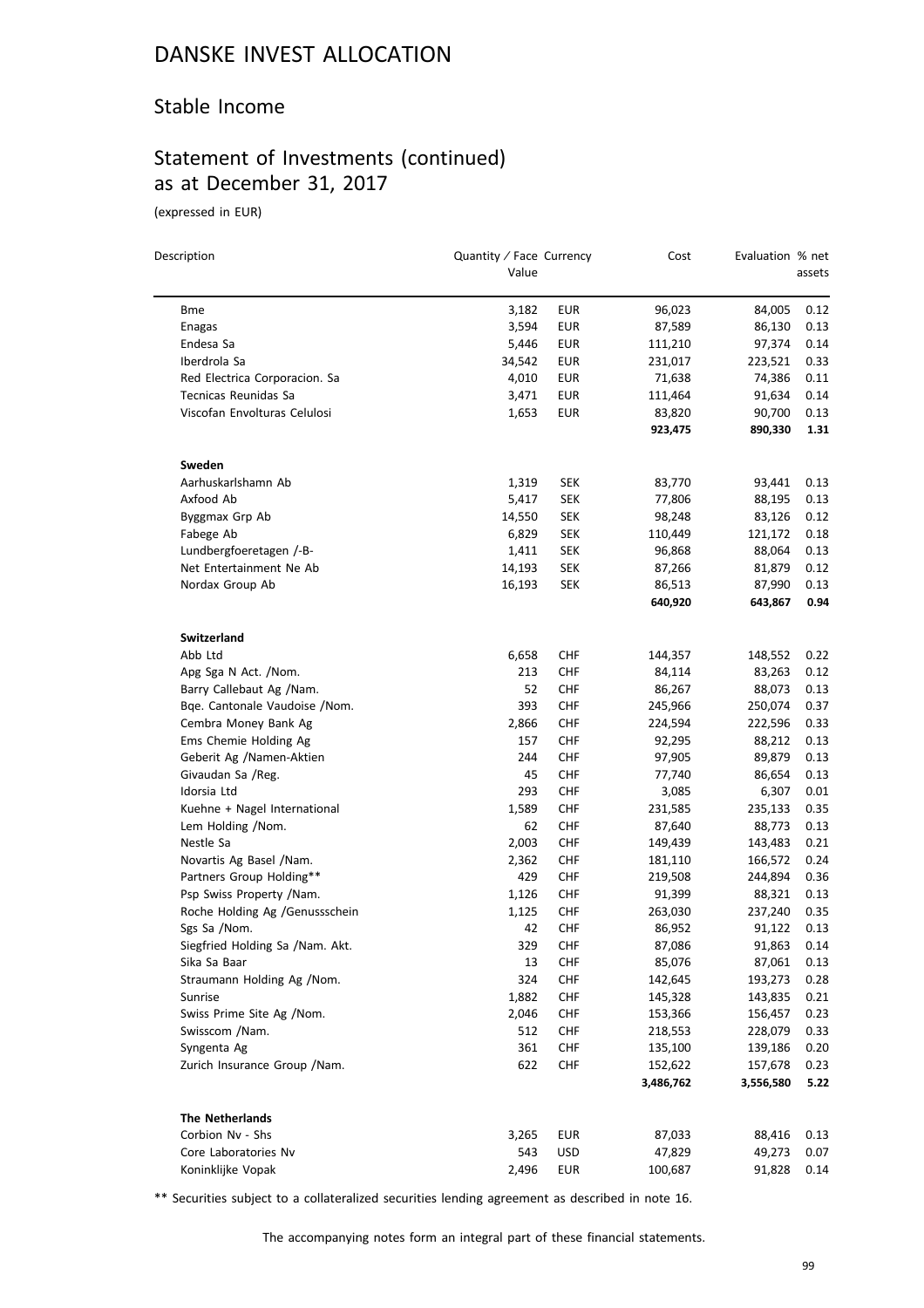#### Stable Income

# Statement of Investments (continued) as at December 31, 2017

(expressed in EUR)

| Description                     | Quantity / Face Currency<br>Value |            | Cost    | Evaluation % net | assets |
|---------------------------------|-----------------------------------|------------|---------|------------------|--------|
| Relx Nv                         | 4,909                             | <b>EUR</b> | 85,765  | 94,670           | 0.14   |
| Unilever Cert. Of Shs           | 4,771                             | <b>EUR</b> | 221,583 | 225,978          | 0.33   |
|                                 |                                   |            | 542,897 | 550,165          | 0.81   |
| <b>United States of America</b> |                                   |            |         |                  |        |
| 3M Co                           | 265                               | <b>USD</b> | 48,429  | 52,218           | 0.08   |
| Abbvie Inc                      | 608                               | <b>USD</b> | 50,128  | 49,702           | 0.07   |
| Aflac Inc                       | 734                               | <b>USD</b> | 50,036  | 54,136           | 0.08   |
| American Express Co             | 601                               | USD        | 44,489  | 50,090           | 0.07   |
| Ameriprise Financ. /Wh. I       | 349                               | USD        | 49,674  | 50,066           | 0.07   |
| Amphenol Corporation -A-        | 667                               | USD        | 43,310  | 49,401           | 0.07   |
| Andeavor                        | 513                               | <b>USD</b> | 42,272  | 49,471           | 0.07   |
| Ansys Inc                       | 414                               | <b>USD</b> | 51,647  | 51,099           | 0.08   |
| Apple Inc                       | 370                               | <b>USD</b> | 46,764  | 52,915           | 0.08   |
| Aqua America Inc                | 1,615                             | <b>USD</b> | 46,846  | 53,098           | 0.08   |
| At & T                          | 1,632                             | <b>USD</b> | 54,151  | 53,452           | 0.08   |
| Automatic Data Proces.          | 522                               | USD        | 51,972  | 51,190           | 0.08   |
| Bard (C.R.) Inc                 | 175                               | <b>USD</b> | 49,458  | 48,457           | 0.07   |
| Baxter Intl Inc                 | 938                               | <b>USD</b> | 49,645  | 50,889           | 0.08   |
| Bed Bath & Beyond Inc           | 2,516                             | USD        | 48,674  | 47,701           | 0.07   |
| Bemis Co Inc                    | 1,289                             | <b>USD</b> | 51,552  | 51,334           | 0.08   |
| Brdrdg Fncl Solutions /Wh. Iss. | 691                               | USD        | 45,473  | 52,496           | 0.08   |
| Bristol Myers Squibb Co         | 933                               | <b>USD</b> | 45,591  | 48,177           | 0.07   |
| Brwn-Frman Corp. B /Non-Vot     | 900                               | USD        | 40,605  | 51,747           | 0.08   |
| <b>Bwx Technologies Inc</b>     | 971                               | USD        | 40,711  | 49,433           | 0.07   |
| C.H. Robinson Worldwide Inc     | 672                               | <b>USD</b> | 39,631  | 50,255           | 0.07   |
| Cadence Design Systems          | 1,375                             | USD        | 44,182  | 48,609           | 0.07   |
| Campbell Soup Co.               | 1,222                             | <b>USD</b> | 50,993  | 49,503           | 0.07   |
| Cerner Corp                     | 820                               | <b>USD</b> | 47,672  | 46,564           | 0.07   |
| Chemed Corp                     | 266                               | <b>USD</b> | 47,307  | 53,958           | 0.08   |
| Chimera Investment Corp Reit    | 2,965                             | <b>USD</b> | 48,395  | 46,548           | 0.07   |
| Church & Dwight Co Inc          | 1,236                             | USD        | 55,675  | 51,847           | 0.08   |
| Credit Acceptance Corp          | 185                               | <b>USD</b> | 51,216  | 50,408           | 0.07   |
| Discover Fin Svc                | 803                               | <b>USD</b> | 43,771  | 52,023           | 0.08   |
| Dst Systems Inc                 | 1,052                             | USD        | 46,185  | 55,007           | 0.08   |
| Dte Energy Company              | 534                               | USD        | 51,379  | 48,929           | 0.07   |
| Ebay Inc                        | 1,609                             | <b>USD</b> | 48,874  | 51,004           | 0.08   |
| Expeditors Intl Wash.           | 996                               | <b>USD</b> | 49,021  | 54,419           | 0.08   |
| Exxon Mobil Corp                | 682                               | <b>USD</b> | 48,727  | 47,901           | 0.07   |
| F5 Networks Inc                 | 449                               | <b>USD</b> | 50,213  | 49,575           | 0.07   |
| Factset Research System Inc     | 293                               | USD        | 43,833  | 47,294           | 0.07   |
| Fair Isaac Corp                 | 383                               | <b>USD</b> | 44,870  | 49,389           | 0.07   |
| Federated Investors Inc. B      | 1,702                             | <b>USD</b> | 51,128  | 51,590           | 0.08   |
| Fisery Inc                      | 460                               | <b>USD</b> | 49,081  | 50,755           | 0.07   |
| Foot Locker Inc                 | 1,291                             | <b>USD</b> | 50,879  | 50,820           | 0.07   |
| General Mills Inc               | 995                               | <b>USD</b> | 48,489  | 49,532           | 0.07   |
| Gilead Sciences Inc             | 787                               | <b>USD</b> | 49,345  | 47,684           | 0.07   |
| Henry Jack & Associates Inc     | 553                               | <b>USD</b> | 50,324  | 54,221           | 0.08   |
| Home Depot Inc                  | 316                               | <b>USD</b> | 42,249  | 50,132           | 0.07   |
| Ibm                             | 381                               | <b>USD</b> | 51,783  | 49,061           | 0.07   |
| Illinois Tool Works             | 376                               | <b>USD</b> | 46,958  | 52,400           | 0.08   |
| Intuit                          | 405                               | <b>USD</b> | 47,571  | 53,688           | 0.08   |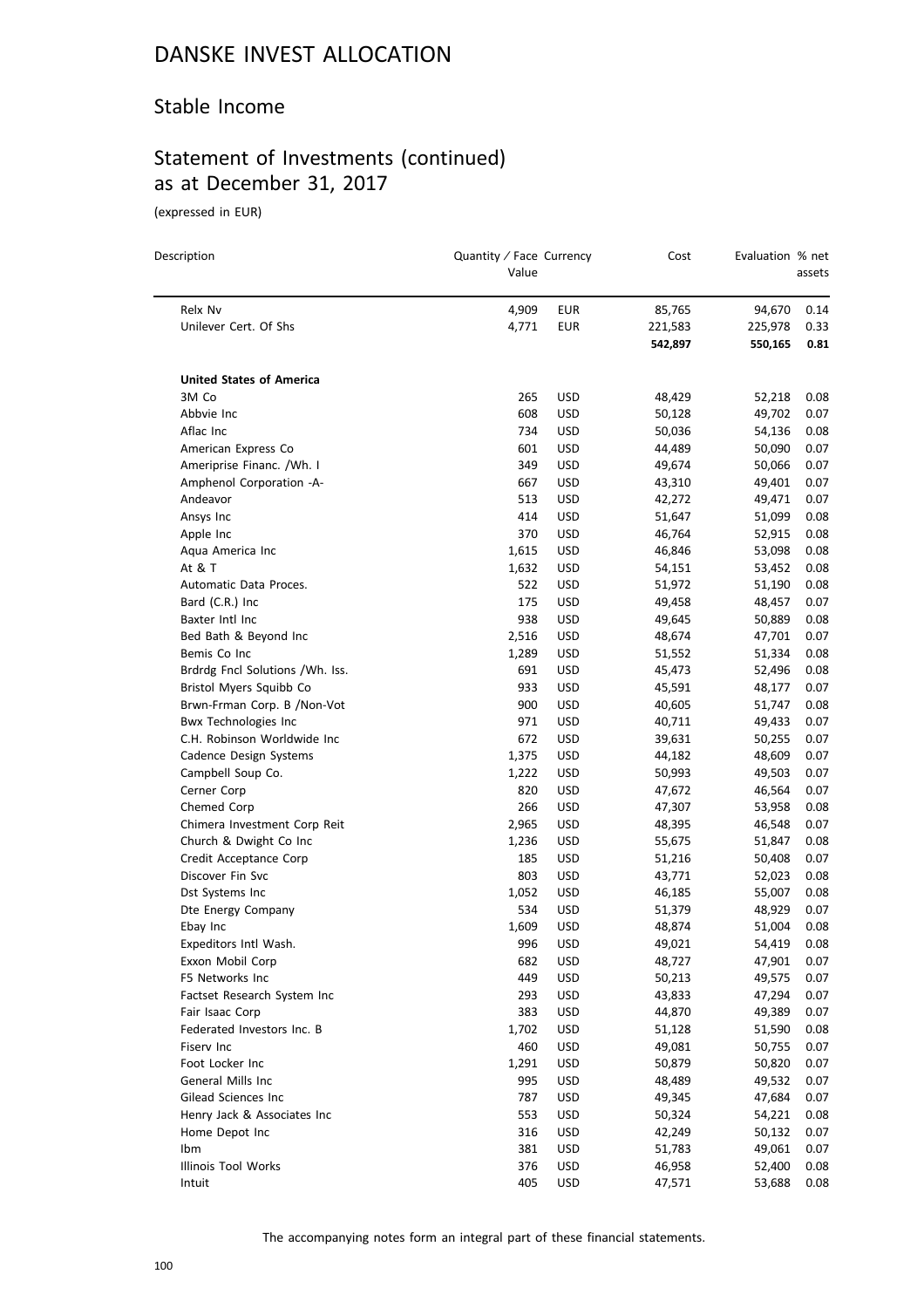#### Stable Income

## Statement of Investments (continued) as at December 31, 2017

(expressed in EUR)

| Description                   | Quantity / Face Currency<br>Value |            | Cost             | Evaluation % net | assets       |
|-------------------------------|-----------------------------------|------------|------------------|------------------|--------------|
| Johnson & Johnson             | 427                               |            |                  |                  | 0.07         |
| Lennox International Inc      | 304                               | USD<br>USD | 49,731<br>48,786 | 50,173<br>53,534 | 0.08         |
| Lilly (Eli) & Co              | 675                               | <b>USD</b> | 49,968           | 47,991           | 0.07         |
| Marsh & Mc-Lennan Cos Inc     | 715                               | USD        | 49,122           | 48,994           | 0.07         |
| Mastercard Inc Shs -A-        | 405                               |            |                  |                  |              |
| Maxim Integrated Products     | 1,158                             | USD<br>USD | 43,233<br>45,335 | 51,383<br>51,141 | 0.08<br>0.08 |
| Mettler Toledo Intl Inc       | 93                                | USD        | 47,656           | 48,403           | 0.07         |
| Microsoft Corp                | 795                               | <b>USD</b> | 48,016           | 56,967           | 0.08         |
| Monsanto Co                   | 470                               | <b>USD</b> | 48,680           | 45,682           | 0.07         |
| Msci Inc -A-                  | 464                               |            |                  |                  | 0.07         |
|                               |                                   | <b>USD</b> | 42,409           | 49,020           |              |
| Navient Corp                  | 4,649                             | <b>USD</b> | 51,426           | 51,960           | 0.08         |
| Newmarket Corp                | 157                               | <b>USD</b> | 60,183           | 51,563           | 0.08         |
| Nike Inc B                    | 1,012                             | <b>USD</b> | 44,985           | 53,254           | 0.08         |
| Nvr Inc                       | 19                                | <b>USD</b> | 40,191           | 55,999           | 0.08         |
| O Reilly Automotive Inc       | 240                               | USD        | 46,079           | 48,624           | 0.07         |
| Oneok Inc (New)               | 1,097                             | <b>USD</b> | 49,962           | 49,052           | 0.07         |
| Paychex Inc                   | 970                               | <b>USD</b> | 48,875           | 55,415           | 0.08         |
| Pepsico Inc                   | 490                               | <b>USD</b> | 49,642           | 48,887           | 0.07         |
| Pfizer Inc                    | 1,663                             | <b>USD</b> | 47,464           | 50,561           | 0.07         |
| Ppl Corp                      | 1,787                             | <b>USD</b> | 59,037           | 46,174           | 0.07         |
| Procter & Gamble Co           | 615                               | <b>USD</b> | 47,750           | 47,334           | 0.07         |
| Public Storage Inc            | 274                               | <b>USD</b> | 50,034           | 47,926           | 0.07         |
| Raytheon Company              | 315                               | USD        | 50,873           | 49,747           | 0.07         |
| Red Hat Inc                   | 483                               | <b>USD</b> | 52,179           | 48,908           | 0.07         |
| Rollins Inc                   | 1,291                             | <b>USD</b> | 51,281           | 50,269           | 0.07         |
| Ross Stores Inc               | 755                               | <b>USD</b> | 38,015           | 50,876           | 0.08         |
| Ryman Hospitality Properties  | 900                               | <b>USD</b> | 51,012           | 52,522           | 0.08         |
| S&P Global Shs                | 376                               | <b>USD</b> | 48,341           | 53,386           | 0.08         |
| Simon Property /Paired Shs    | 370                               | USD        | 53,441           | 52,937           | 0.08         |
| Starbucks Corp                | 889                               | <b>USD</b> | 45,619           | 42,962           | 0.06         |
| Sysco Corp.                   | 955                               | <b>USD</b> | 42,335           | 48,746           | 0.07         |
| T Rowe Price Group Inc        | 577                               | USD        | 37,891           | 50,810           | 0.07         |
| <b>Target Corp</b>            | 1,037                             | <b>USD</b> | 47,577           | 56,191           | 0.08         |
| Texas Instruments Inc         | 618                               | <b>USD</b> | 41,592           | 54,151           | 0.08         |
| The Hershey Co                | 497                               | <b>USD</b> | 46,476           | 47,513           | 0.07         |
| Tjx Companies Inc             | 761                               | <b>USD</b> | 47,616           | 48,589           | 0.07         |
| Torchmark Corp                | 659                               | <b>USD</b> | 50,253           | 50,219           | 0.07         |
| Tractor Supply Co             | 898                               | <b>USD</b> | 42,196           | 56,361           | 0.08         |
| Travelers Companies Inc *Opr* | 445                               | <b>USD</b> | 49,395           | 50,465           | 0.07         |
| Ubiquiti Networks Inc         | 906                               | <b>USD</b> | 41,026           | 54,144           | 0.08         |
| Utd Therapeutics Corp (De)    | 436                               | <b>USD</b> | 50,201           | 54,394           | 0.08         |
| Valero Ener. Corp             | 664                               | <b>USD</b> | 39,304           | 51,233           | 0.08         |
| Varian Medical Systems Inc    | 542                               | USD        | 48,707           | 50,877           | 0.08         |
| Verizon Communications Inc    | 1,180                             | <b>USD</b> | 46,256           | 52,704           | 0.08         |
| Visa Inc -A-                  | 522                               | <b>USD</b> | 43,246           | 49,898           | 0.07         |
| Walt Disney /Disney Ser       | 533                               | USD        | 49,803           | 48,018           | 0.07         |
| Waste Management Inc          | 702                               | USD        | 51,295           | 50,638           | 0.07         |
| Ww Grainger Inc               | 265                               | <b>USD</b> | 41,718           | 52,714           | 0.08         |
| Xilinx Inc                    | 848                               | <b>USD</b> | 48,067           | 48,558           | 0.07         |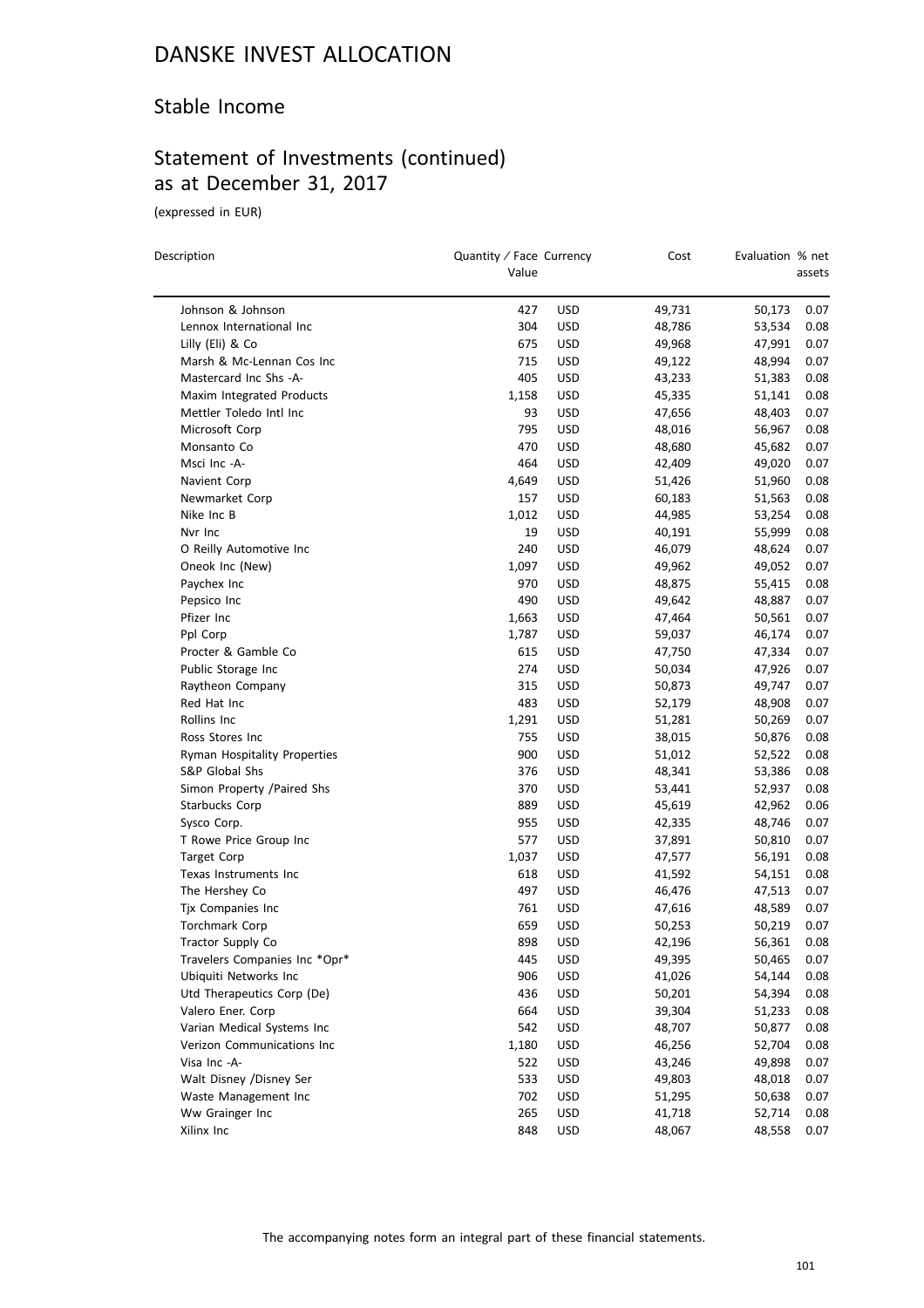#### Stable Income

## Statement of Investments (continued) as at December 31, 2017

(expressed in EUR)

| Description                                                                    | Quantity / Face Currency<br>Value |            | Cost                | Evaluation % net    | assets       |
|--------------------------------------------------------------------------------|-----------------------------------|------------|---------------------|---------------------|--------------|
| Zoetis Inc -A-                                                                 | 884                               | <b>USD</b> | 48.530<br>4,623,987 | 53.494<br>4.921.549 | 0.08<br>7.22 |
| <b>Total - Shares</b>                                                          |                                   |            | 21,503,484          | 22,367,405 32.80    |              |
| Total - Transferable securities admitted to an official stock exchange listing |                                   |            | 21,503,484          | 22,367,405 32.80    |              |

**Open-ended collective investment scheme qualifying under article 41(1)(e) of the amended law of December 17, 2010**

#### **Investment Funds**

| Ireland                                                                                                                      |         |            |            |                  |      |
|------------------------------------------------------------------------------------------------------------------------------|---------|------------|------------|------------------|------|
| FI GI Eq Rsk Pr Ls A Eur Cap                                                                                                 | 118,435 | <b>EUR</b> | 12,156,168 | 12,340,927 18.10 |      |
|                                                                                                                              |         |            | 12,156,168 | 12,340,927 18.10 |      |
| Luxembourg                                                                                                                   |         |            |            |                  |      |
| Danske I Eu Hyb -A- Cap*                                                                                                     | 248,859 | EUR        | 2,906,430  | 3,290,918        | 4.83 |
| Danske I Eulsd Shs-I P-Cap*                                                                                                  | 390,856 | <b>EUR</b> | 4.470.605  | 4.383.838 6.43   |      |
| Danske Inv Nor Cb -I- Eur /Cap*                                                                                              | 960,999 | <b>EUR</b> | 9,830,044  | 10,276,928 15.07 |      |
| Danske Invest / High Dividend - I- / Cap*                                                                                    | 769,075 | <b>EUR</b> | 10,242,393 | 11,809,151 17.32 |      |
|                                                                                                                              |         |            | 27,449,472 | 29,760,835 43.65 |      |
| <b>Total - Investment Funds</b>                                                                                              |         |            | 39,605,640 | 42,101,762 61.75 |      |
| Total - Open-ended collective investment scheme qualifying under article<br>41(1)(e) of the amended law of December 17, 2010 |         |            | 39,605,640 | 42,101,762 61.75 |      |
| TOTAL INVESTMENT PORTFOLIO                                                                                                   |         |            | 61,109,124 | 64,469,167 94.55 |      |

\* Related party fund (Note 3)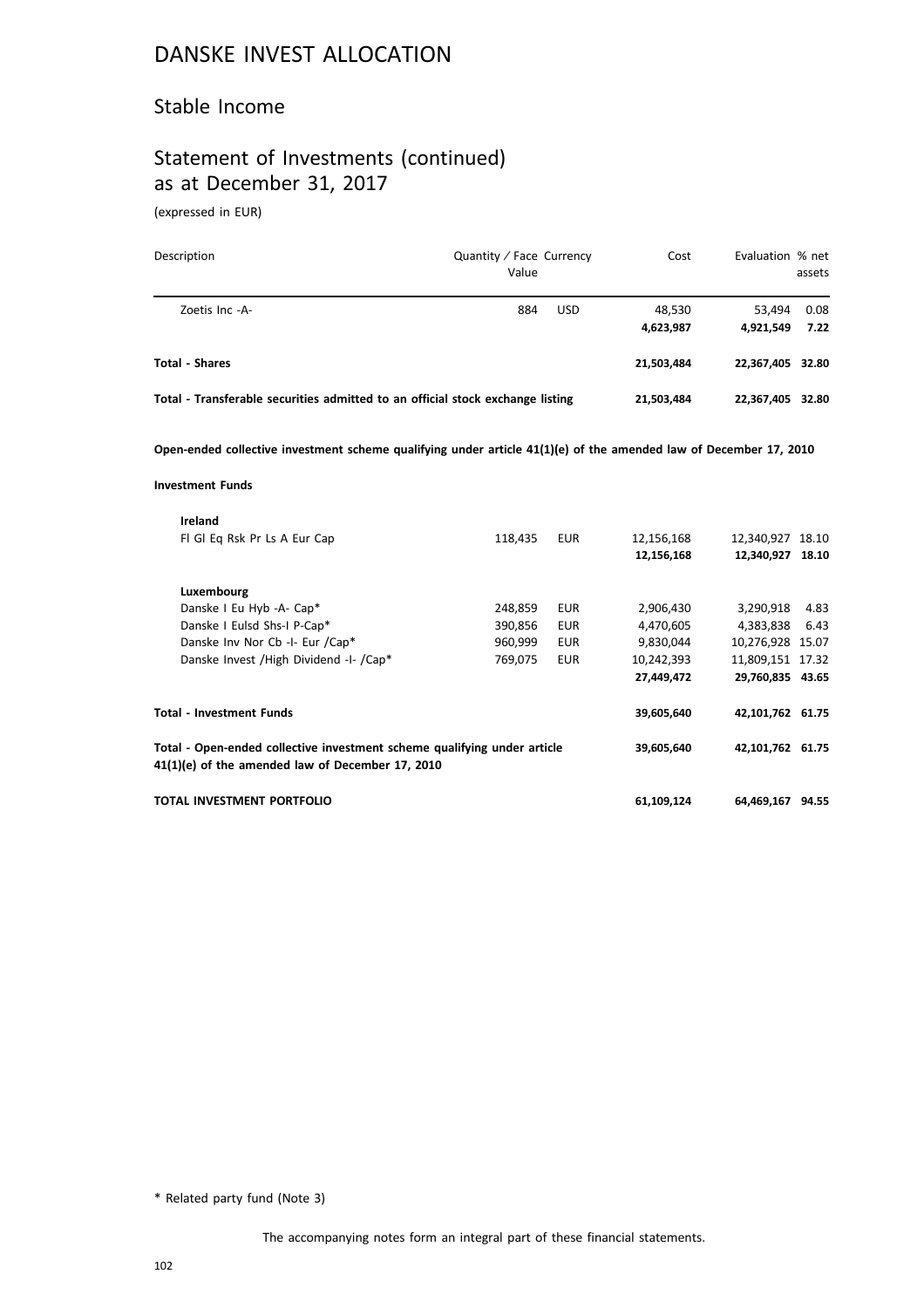#### Stable Income

## Geographical and Economic Portfolio Breakdowns as at December 31, 2017

(expressed as a percentage of net assets)

| Geographical breakdown   | %     |
|--------------------------|-------|
| Luxembourg               | 43.65 |
| Ireland                  | 18.34 |
| United States of America | 7.22  |
| Great Britain            | 6.22  |
| Switzerland              | 5.22  |
| Germany                  | 2.72  |
| France                   | 2.39  |
| Denmark                  | 1.77  |
| Spain                    | 1.31  |
| Belgium                  | 1.07  |
| Sweden                   | 0.94  |
| Norway                   | 0.89  |
| The Netherlands          | 0.81  |
| Finland                  | 0.70  |
| Italy                    | 0.69  |
| Portugal                 | 0.21  |
| Jersey                   | 0.20  |
| Bermuda Islands          | 0.13  |
| British Virgin Islands   | 0.07  |

| ۰.<br>$\sim$ | $ -$ |  |
|--------------|------|--|

| Economic breakdown                      | %     |
|-----------------------------------------|-------|
| <b>Investment Funds</b>                 | 61.82 |
| <b>Pharmaceuticals and Cosmetics</b>    | 3.29  |
| Holding and Finance Companies           | 2.60  |
| Insurance                               | 2.36  |
| <b>Food and Distilleries</b>            | 1.97  |
| <b>News Transmission</b>                | 1.81  |
| Internet Software                       | 1.77  |
| <b>Public Services</b>                  | 1.70  |
| Retail                                  | 1.65  |
| Chemicals                               | 1.49  |
| <b>Banks and Financial Institutions</b> | 1.45  |
| Real Estate Companies                   | 1.33  |
| Petrol                                  | 1.25  |
| Transportation                          | 1.18  |
| <b>Tobacco and Spirits</b>              | 1.13  |
| Consumer Goods                          | 0.83  |
| Mechanics, Machinery                    | 0.79  |
| Electronic Semiconductor                | 0.73  |
| Graphic Art, Publishing                 | 0.67  |
| <b>Textile</b>                          | 0.65  |
| Construction, Building Material         | 0.63  |
| Leisure                                 | 0.62  |
| <b>Other Services</b>                   | 0.47  |
| Aerospace Technology                    | 0.43  |
| Electronics and Electrical Equipment    | 0.42  |
| Agriculture and Fishing                 | 0.20  |
| <b>Business Houses</b>                  | 0.19  |
| Healthcare Education & Social Services  | 0.19  |
| Biotechnology                           | 0.15  |
| Office Equipment, Computers             | 0.15  |
| Environmental Services & Recycling      | 0.14  |
| Mortgage and Funding Institutions       | 0.14  |
| <b>Precious Metals</b>                  | 0.14  |
| States, Provinces and Municipalities    | 0.13  |
| Packaging and Container Industry        | 0.08  |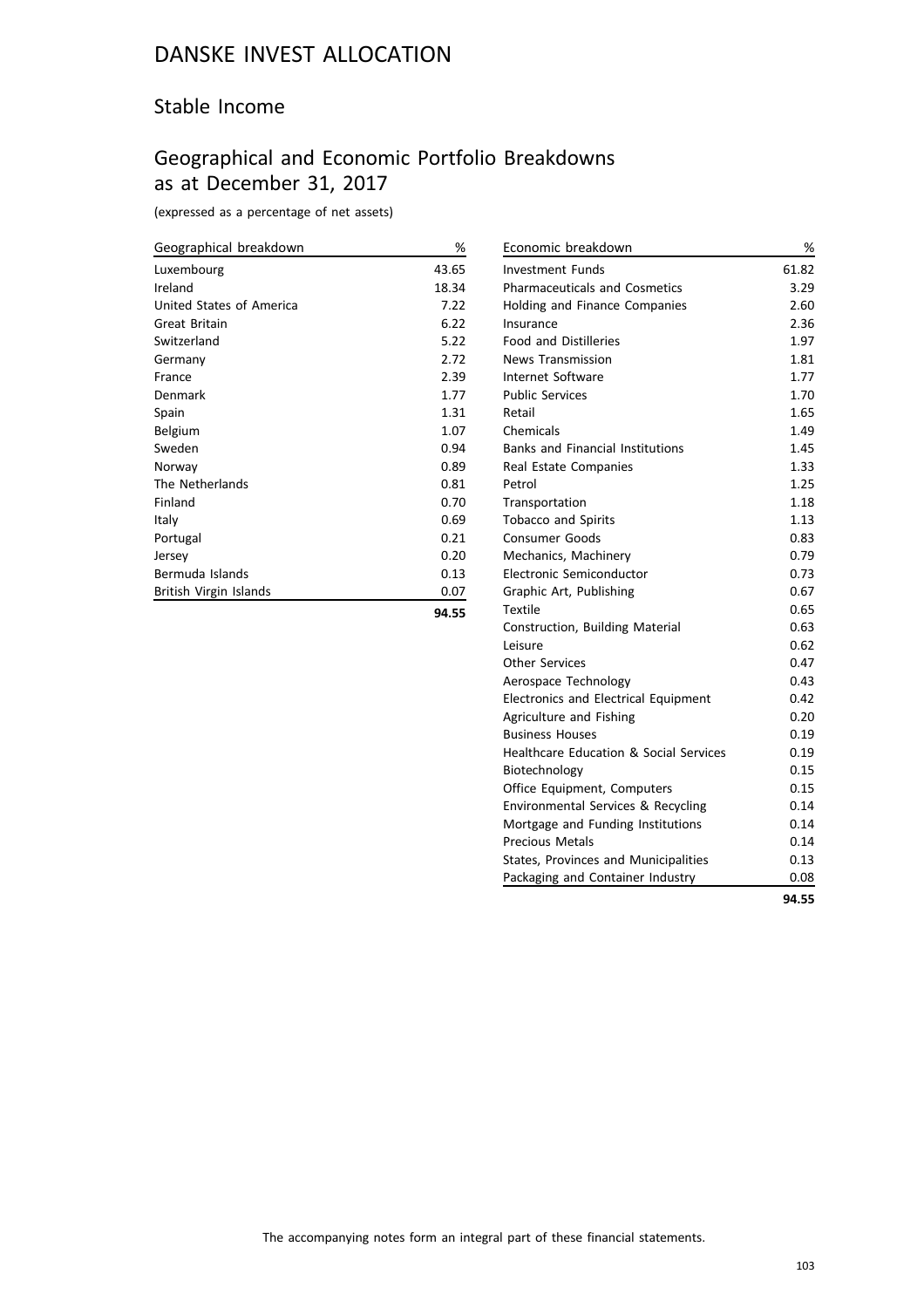#### Notes to the Audited Financial Statements as at December 31, 2017

#### **NOTE 1 — GENERAL**

DANSKE INVEST ALLOCATION, (the "Fund"), is an undertaking for collective investment in transferable securities in the legal form of an investment company with variable capital (Société d'Investissement à Capital Variable, "SICAV"), subject to Part I of the amended Law of December 17, 2010 (the "2010 Law") transposing Directive 2009/65/EC relating to undertakings for collective investment in transferable securities ("UCITS").

The Articles were first published on August 10, 2001 in the *RESA (Recueil électronique des sociétés et associations), Recueil des Sociétés et Associations* (the "RESA (Recueil électronique des sociétés et associations)"). They were amended on September 6, 2005, October 24, 2005, November 14, 2008 and July 16, 2014 and published in the RESA (Recueil électronique des sociétés et associations) on November 25, 2005, November 16, 2005, December 8, 2008 and October 8, 2014 respectively.

The Fund has appointed Danske Invest Management Company to serve as its designated Management Company under chapter 15 of the 2010 Law pursuant to an agreement as of July 16, 2014 (the "Management Company Agreement") for an unlimited duration, unless terminated by either party with six (6) months' prior written notice. The Management Company must at all time act honestly and fairly in conducting its activities in the best interest of the Shareholders and in conformity with the 2010 Law, the Prospectus and the Articles. The Management Company was incorporated on September 21, 1988 as a société anonyme under the laws of the Grand Duchy of Luxembourg. The Management Company is registered with the Luxembourg Registre de Commerce et des Sociétés under the number B-28945 and is approved as a Management Company under Chapter 15 of the 2010 Law. Danske Invest Management Company has also been appointed as Management Company for the following Investment Funds: Danske Invest SICAV, Danske Fund of Funds and Danske Invest SICAV-SIF.

The registered office of the Fund is established at 13, rue Edward Steichen, L-2540 Luxembourg. The Fund is recorded at the Luxembourg Registre de Commerce et des Sociétés under the number B 82717.

The Fund is an umbrella fund and as such provides investors with the choice of investments in a range of Sub-Funds, each of which relates to a separate portfolio of liquid assets and other securities and assets permitted by the 2010 Law and the specific investment objectives as described in the relevant appendix to the prospectus.

On December 31, 2017, fifteen Sub-Funds were operational:

- Dynamic
- Equity Opportunities
- Horisont Aktie (Launched November 10, 2017)
- Horisont Balanserad (Launched November 10, 2017)
- Horisont Försiktig (Launched November 10, 2017)
- Horisont Offensiv (Launched November 10, 2017)
- Horisont Ränta (Launched November 10, 2017)
- June Balanced
- June Defensive
- June Equity (Launched November 9, 2017)
- June Moderate
- June Moderate Short
- June Opportunity
- June Progressive
- Stable Income

The Fund's purpose is to invest in all kinds of transferable securities, units or shares of UCITS or other UCIs, as well as derivatives on transferable securities and other financial instruments authorised by the 2010 Law.

Each Sub-Fund has a separate investment objective, which it pursues through separate investment policies as described in the relevant Appendix to the Prospectus. Unless otherwise specified in the relevant Appendix to the Prospectus, the Sub-Funds will be actively managed.

The investment objectives of each relevant Sub-Fund are as follows:

#### **Dynamic Sub-Fund**

The investment objective of the Sub-Fund is to obtain, through an active investment policy, the highest possible longterm return by way of investment primarily in units or shares of other open-ended UCITS and UCIs with the possibility of investing a portion of the portfolio directly in other transferable securities and money market instruments in accordance with the following objective:

Up to 80% of the total assets of the Sub-Fund can be invested, through funds, in international equities.

With a view to improve the performance of the portfolio, a minor part up to 20% of the total assets may, for periods, be invested in funds investing in emerging markets (including Russia) and sector funds. Sector funds consist of funds investing in international equities related to specific sectors, e.g. IT, Media, pharmaceutical and energy.

At any time, up to 50% of the total assets may be invested in international bonds either: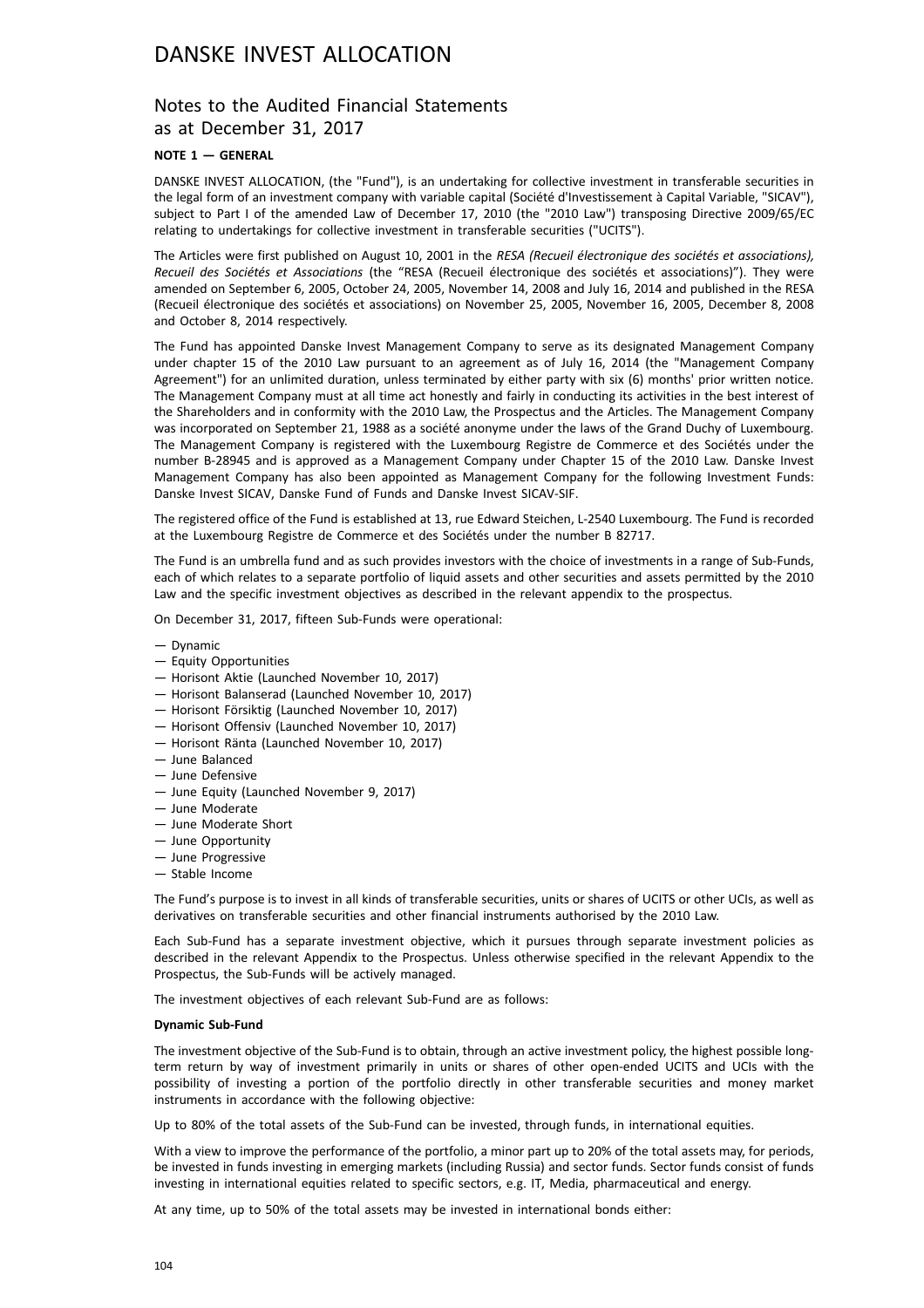#### Notes to the Audited Financial Statements (continued) as at December 31, 2017

#### **NOTE 1 — GENERAL (continued)**

#### **Dynamic Sub-Fund (continued)**

- through UCITS and UCIs investing in international bonds or

- direct investment in international bonds, mortgage bonds, money market instruments and corporate bonds, provided that they are admitted or dealt in on a Regulated Market.

#### **Equity Opportunities Sub-Fund**

The investment objective of the Sub-Fund is to obtain, through an active investment policy, the highest possible longterm return within the various equities markets by way of investment primarily in units or shares of other openended UCITS and UCIs with the possibility of investing a portion of the portfolio directly in other transferable securities, admitted to or dealt in on a Regulated Market, in accordance with the following objective:

At any time up to 100% of the total assets of the Sub-Fund can be invested in international equities. The total portfolio of equities shall be invested in accordance with the following rules:

- At least 75% of the total assets must be invested in units or shares of other open-ended funds investing in international equities:

- Up to 25% of the total assets may be invested directly in transferable securities, consisting of international equities and related equity-based instruments.

With a view to improve the performance of the Sub-Fund, at any time, the Sub-Fund may have significant positions in funds involving a risk exceeding the market risk, e.g. emerging markets (including Russia) funds or sector funds. Sector funds consist of equities related to specific sectors, e.g. IT, media, pharmaceutical and energy.

Should the opportunity arise, and on ancillary basis only, the Sub-Fund may take positions up to 20% of the net assets of the Sub-Fund in a fund which specialize in IPOs (Initial Public Offers), or OTCs (Over The Counter) or make placements through funds which invest in private equity.

#### **Horisont Aktie Sub-Fund (Launched November 10, 2017)**

The investment objective of the Sub-Fund is to obtain over-performance in the relevant markets by investing in transferable securities including mainly open-ended UCITS funds investing in equities and equity-related securities and to some extent directly into equities and equities-related securities.

The Sub-Fund seeks to obtain its investment objective through active investment management. The composition of the indices used for the purpose of performance in comparison against the Sub-Fund is the following:

- 60% MSCI AC World, including dividends
- 40% SIX Portfolio Return Index, including dividends

The composition of the indices (including gross dividend reinvested) shall be rebalanced annually on the 1st of January.

There are no geographical restrictions on the location of the Regulated Market where the transferable securities are admitted to or dealt in on. Open Joint Stock Company MICEX-RTS is considered as a Regulated Market.

#### **Horisont Balanserad Sub-Fund (Launched November 10, 2017)**

The investment objective of the Sub-Fund is to obtain over-performance in the relevant markets by investing in transferable securities including mainly open-ended UCITS funds and to some extent equities, equities-related securities, bonds and money market instruments.

The Sub-Fund aims to have an allocation which provides the investor with a stable return and a significant diversification of risk in order to minimize security and asset class specific risks by combining investments in both equities and bonds.

The securities must be admitted to or dealt in on a Regulated Market. Open Joint Stock Company MICEX-RTS is considered as a Regulated Market.

The Sub-Fund invests directly or indirectly in both bonds and equities with a strategic allocation of 50% in bonds and 50% in equities. The actual allocation will vary from this strategic allocation.

The Sub-Fund seeks to obtain its investment objective through active investment management and investments will be made according to expected performance of the assets classes. The composition of the indices used for the purpose of performance in comparison against the Sub-Fund is the following:

- 40% OMRX Total Bond Index
- 5% Barclays Euro-Agg 500MM Corp A-BBB hedged to SEK
- 5% JPM EMBI Global Diversified hedged to SEK
- 30% MSCI AC World including dividends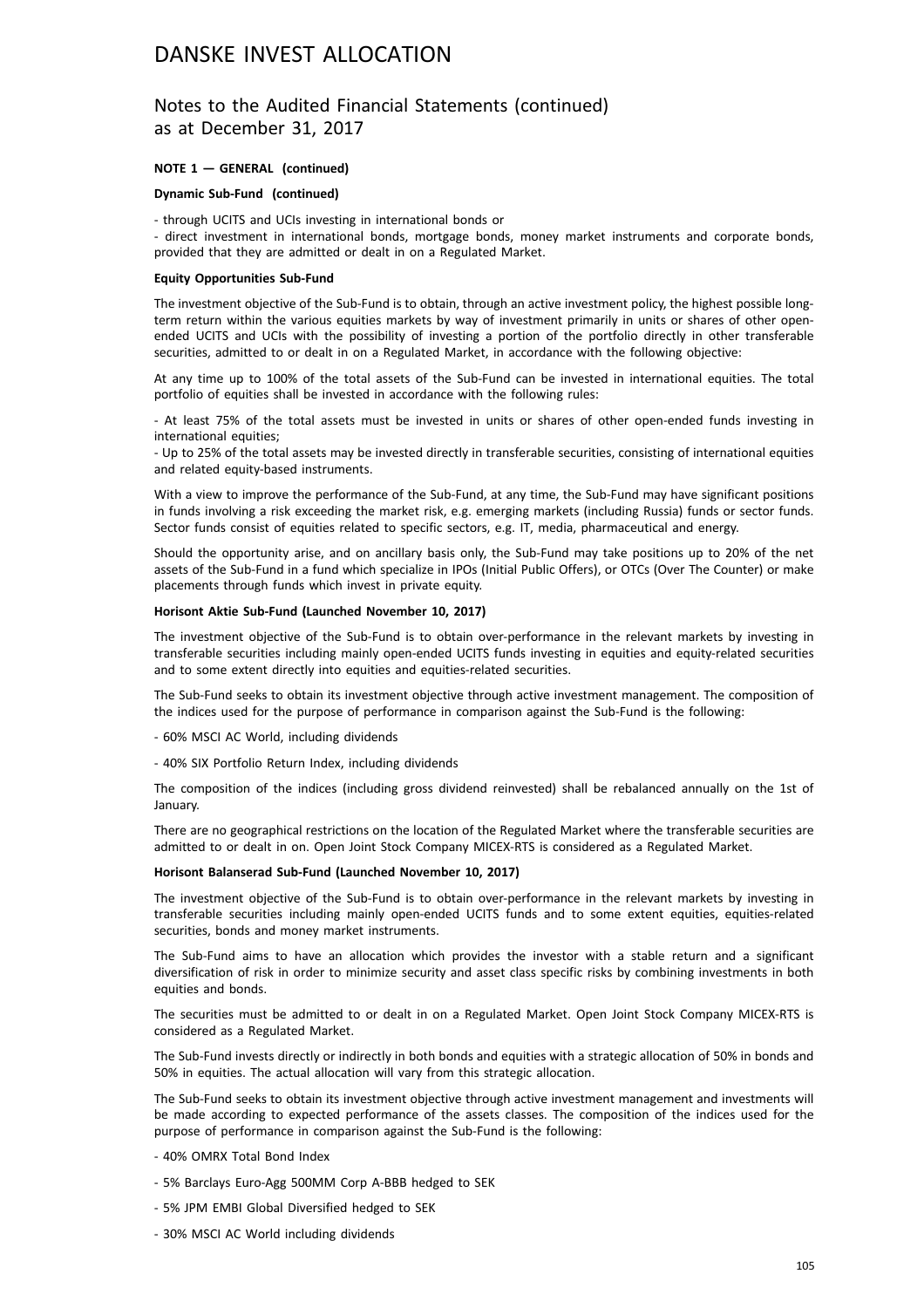#### Notes to the Audited Financial Statements (continued) as at December 31, 2017

#### **NOTE 1 — GENERAL (continued)**

#### **Horisont Balanserad Sub-Fund (Launched November 10, 2017) (continued)**

- 20% SIX Portfolio Return Index including dividends

The composition of the indices (including gross dividend reinvested) shall be rebalanced annually on the 1st January.

There are no geographical restrictions on the location of the Regulated Market where the transferable securities are admitted to or dealt in on.

The Sub-Fund must hedge at least 90% potential FX risk in regards to its fixed income investments.

#### **Horisont Försiktig Sub-Fund (Launched November 10, 2017)**

The investment objective of the Sub-Fund is to obtain over-performance in the relevant markets by investing in transferable securities including mainly open-ended UCITS funds and to some extent equities, equities-related securities, bonds and money market instruments.

The Sub-Fund aims to have an allocation which provides the investor with a stable return and a significant diversification of risk in order to minimize security and asset class specific risks by combining investments in both equities and bonds.

The securities must be admitted to or dealt in on a Regulated Market. Open Joint Stock Company MICEX-RTS is considered as a Regulated Market.

The Sub-Fund invests directly or indirectly both in bonds and equities with a strategic allocation of 70% in bonds and 30% in equities. The actual allocation will vary from this strategic allocation. The Sub-Fund seeks to obtain its investment objective through active investment management. The composition of the indices used for the purpose of performance in comparison against the Sub-Fund is the following:

- 60% OMRX Total Bond Index
- 5% Barclays Euro-Agg 500MM Corp A-BBB hedged to SEK
- 5% JPM EMBI Global Diversified hedged to SEK
- 18% MSCI AC World including dividends
- 12% SIX Portfolio Return Index including dividends

The composition of the indices (including gross dividend reinvested) shall be rebalanced annually on the 1st January.

There are no geographical restrictions on the location of the Regulated Market where the transferable securities are admitted to or dealt in on.

The Sub-Fund must hedge at least 90% potential FX risk in regards to its fixed income investments.

#### **Horisont Offensiv Sub-Fund (Launched November 10, 2017)**

The investment objective of the Sub-Fund is to obtain over-performance in the relevant markets by investing in transferable securities including mainly open-ended UCITS funds and to some extent equities, equities-related securities, bonds and money market instruments.

The Sub-Fund aims to have an allocation which provides the investor with a stable return and a significant diversification of risk in order to minimize security and asset class specific risks by combining investments in both equities and bonds.

The securities must be admitted to or dealt in on a Regulated Market. Open Joint Stock Company MICEX-RTS is considered as a Regulated Market.

The Sub-Fund invests both in bonds and equities with a strategic allocation of 30% in bonds and 70% in equities. The actual allocation will vary from this strategic allocation.

The Sub-Fund seeks to obtain its investment objective through active investment management. The composition of the indices used for the purpose of performance in comparison against the Sub-Fund is the following:

- 20% OMRX Total Bond Index
- 5% Barclays Euro-Agg 500MM Corp A-BBB hedged to SEK
- 5% JPM EMBI Global Diversified hedged to SEK
- 42% MSCI AC World including dividends
- 28% SIX Portfolio Return Index including dividends

The composition of the indices (including gross dividend reinvested) shall be rebalanced annually on the 1st January.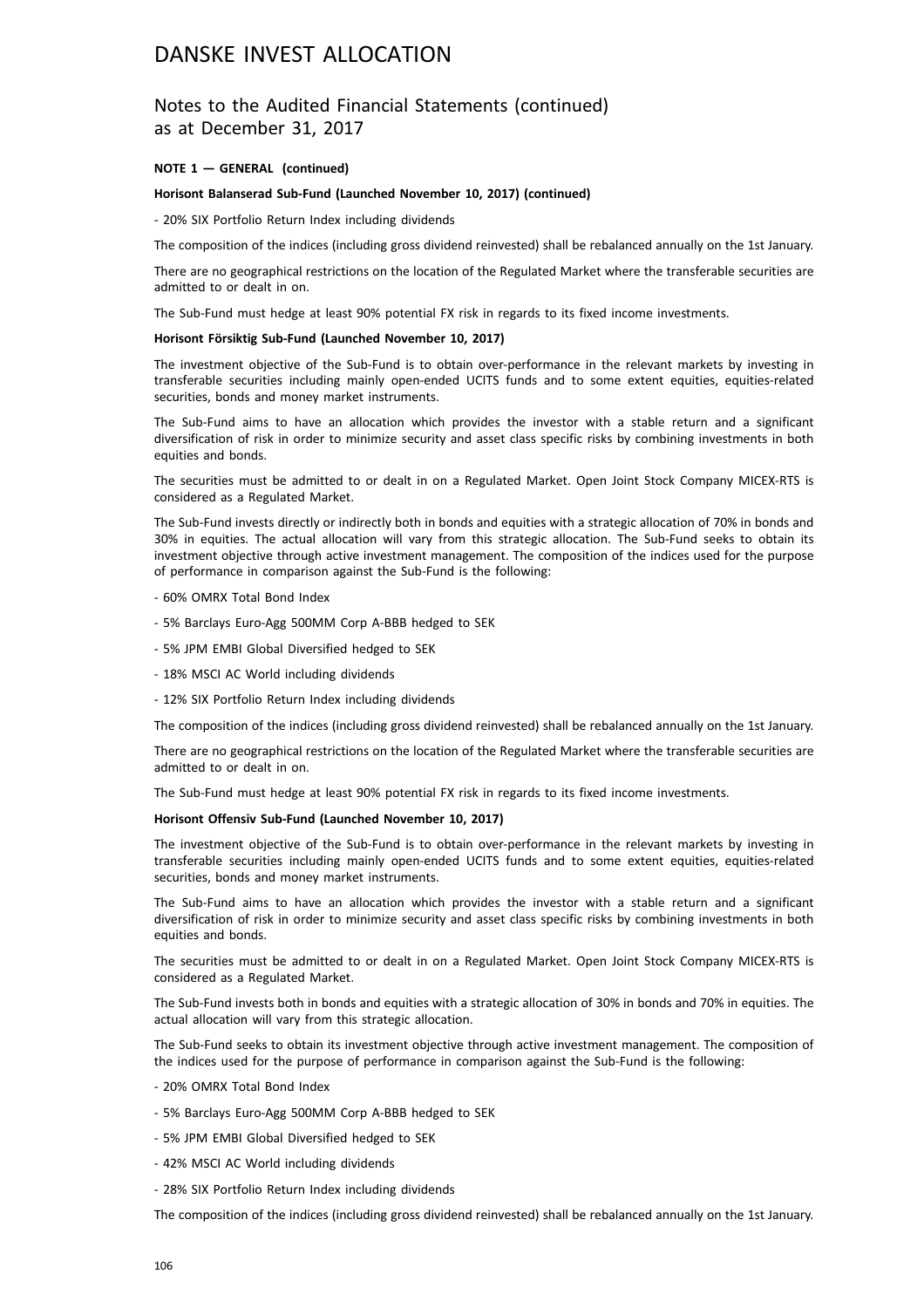#### Notes to the Audited Financial Statements (continued) as at December 31, 2017

#### **NOTE 1 — GENERAL (continued)**

#### **Horisont Offensiv Sub-Fund (Launched November 10, 2017) (continued)**

There are no geographical restrictions on the location of the Regulated Market where the transferable securities are admitted to or dealt in on.

The Sub-Fund must hedge at least 90% potential FX risk in regards to its fixed income investments.

#### **Horisont Ränta Sub-Fund (Launched November 10, 2017)**

The investment objective of the Sub-Fund is to obtain over-performance in the relevant markets by investing in transferable securities including mainly open-ended UCITS funds investing in bonds and to some extent investing directly in bonds and money market instruments.

The securities must be admitted to or dealt in on a Regulated Market.

The Sub-Fund seeks to obtain its investment objective through active investment management. The composition of the indices used for the purpose of performance in comparison against the Sub-Fund is the following:

- 85% OMRX Total Bond Index
- 10% Barclays Euro-Agg 500MM Corp A-BBB hedged to SEK
- 5% JPM EMBI Global Diversified hedged to SEK

The composition of the indices (including gross dividend reinvested) shall be rebalanced annually on the 1st January.

There are no geographical restrictions on the location of the Regulated Market where the transferable securities are admitted to or dealt in on.

The Sub-Fund must hedge at least 90% potential FX risk.

#### **June Balanced Sub-Fund**

The investment objective of the Sub-Fund is to obtain a stable return in the relevant markets by investing globally in Debt Securities and equities through open-ended UCITS ETFs and Index UCITS funds.

The screening in accordance with the RI (Responsible Investments) policy as mentioned in section 2 "Investment Objective of the Sub-Funds" of the Prospectus does not apply to the Sub-Fund's investments in UCITS ETFs and Index UCITS funds.

The Sub-Fund aims to have an allocation which provides the investor a stable return and a significant diversification of risk in order to minimize security and asset class specific risks by combining investments in both Debt Securities and equities.

The Sub-Fund invests indirectly in both Debt Securities and equities with a strategic allocation of 65% in bonds and 35% in equities. The actual allocation may vary from this strategic allocation.

The Sub-Fund's maximum exposure towards equity must not exceed 60% and shall as a minimum be 20%. The Sub-Funds maximum exposure towards Debt Securities must not exceed 80% and shall as a minimum be 40%.

The average duration of the Debt Securities' exposure of the Sub-Fund, including cash holdings, must at least be 3 years.

The Sub-Fund seeks to obtain its investment objective through active asset allocation.

At least 90% of the Sub-Fund's investments in Debt Securities must be denominated in or hedged to EUR. The inherent foreign exchange risk is hedged by means of forward contracts.

#### **June Defensive Sub-Fund**

The investment objective of the Sub-Fund is to obtain a stable return in the relevant markets by investing globally in Debt Securities and equities through open-ended UCITS ETFs and Index UCITS funds.

The screening in accordance with the RI (Responsible Investments) policy as mentioned in section 2 "Investment Objective of the Sub-Funds" of the Prospectus does not apply to the Sub-Fund's investments in UCITS ETFs and Index UCITS funds.

The Sub-Fund aims to have an allocation which provides the investor a stable return and a significant diversification of risk in order to minimize security- and asset class specific risks by combining investments in both Debt Securities and equities.

The Sub-Fund invests indirectly in both Debt Securities and equities with a strategic allocation of 90% in bonds and 10% in equities. The actual allocation may vary from this strategic allocation.

The Sub-Fund's maximum exposure towards equity must not exceed 25% and has no minimum exposure. The Sub-Funds maximum exposure towards Debt Securities must not exceed 100% and shall as a minimum be 75%.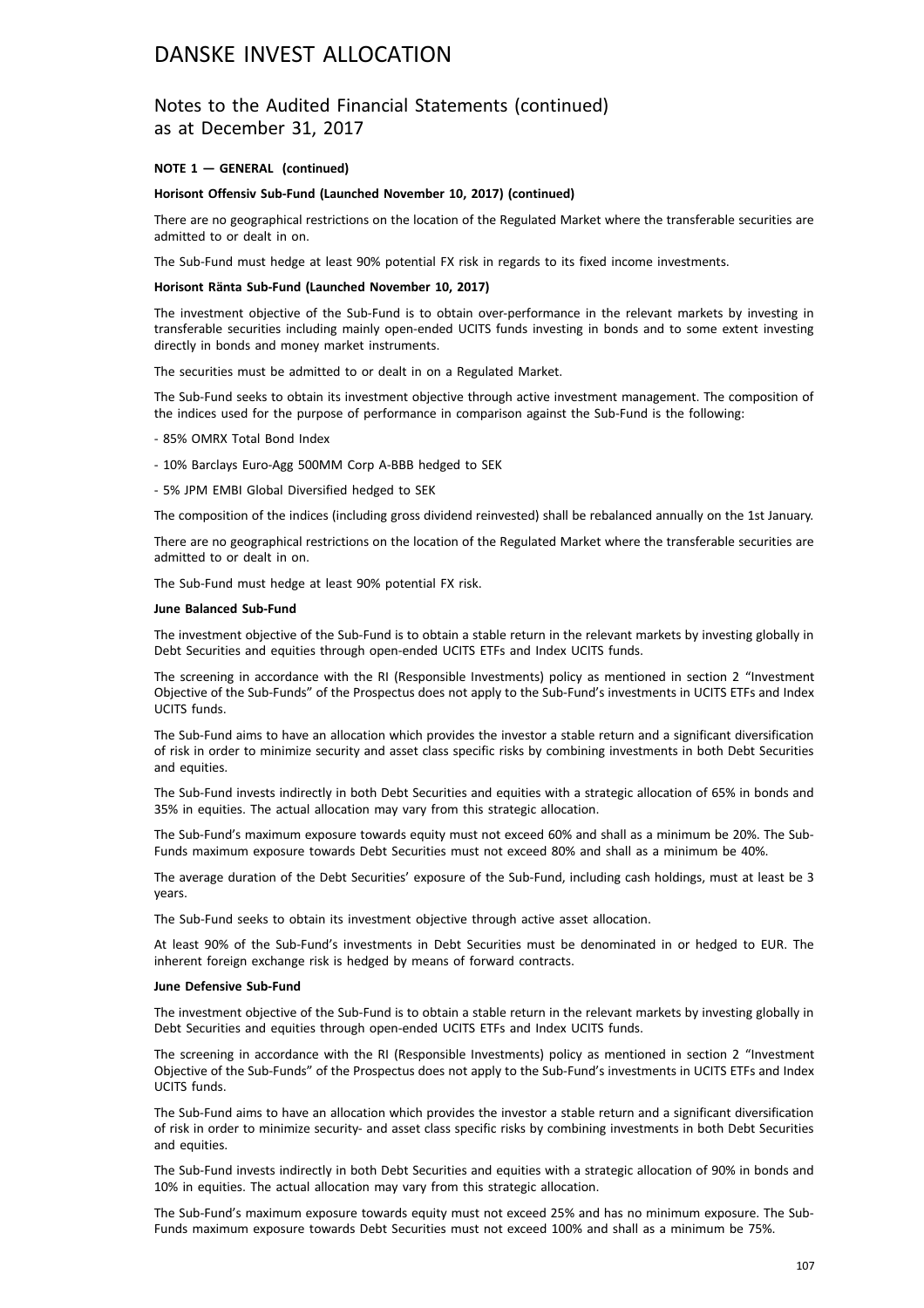#### Notes to the Audited Financial Statements (continued) as at December 31, 2017

#### **NOTE 1 — GENERAL (continued)**

#### **June Defensive Sub-Fund (continued)**

The average duration of the Debt Securities' exposure of the Sub-Fund, including cash holdings, must at least be 3 years.

The Sub-Fund seeks to obtain its investment objective through active asset allocation.

At least 90% of the Sub-Fund's investments in Debt Securities must be denominated in or hedged to EUR. The inherent foreign exchange risk is hedged by means of forward contracts.

#### **June Equity Sub-Fund (Launched November 9, 2017)**

The investment objective of the Sub-Fund is to obtain an attractive return in the relevant markets by investing globally in equities through open-ended UCITS ETFs and Index UCITS funds.

The screening in accordance with the RI (Responsible Investments) policy as mentioned in section 2 "Investment Objective of the Sub-Funds" of the Prospectus does not apply to the Sub-Fund's investments in UCITS ETFs and Index UCITS funds.

The Sub-Fund aims to have an allocation which provides the investor with a stable return and a significant diversification of risk in order to minimize security and asset class specific risks by combining investments in equities.

The Sub-Fund invests indirectly in equities. The Sub-Fund shall at all times have an exposure towards equity to which a maximum of 25% of its total assets may be invested in emerging markets defined by MSCI Emerging Markets Index.

The Sub-Fund seeks to obtain its investment objective through active asset allocation.

There are no geographical restrictions on the location of the Regulated Market where the transferable securities are admitted to or dealt in on.

#### **June Moderate Sub-Fund**

The investment objective of the Sub-Fund is to obtain a stable return in the relevant markets by investing globally in Debt Securities and equities through open-ended UCITS ETFs and Index UCITS funds.

The screening in accordance with the RI (Responsible Investments) policy as mentioned in section 2 "Investment Objective of the Sub-Funds" of the Prospectus does not apply to the Sub-Fund's investments in UCITS ETFs and Index UCITS funds.

The Sub-Fund aims to have an allocation which provides the investor a stable return and a significant diversification of risk in order to minimize security- and asset class specific risks by combining investments in both Debt Securities and equities.

The Sub-Fund invests indirectly in both Debt Securities and equities with a strategic allocation of 75% in bonds and 25% in equities. The actual allocation may vary from this strategic allocation.

The Sub-Fund's maximum exposure towards equity must not exceed 40% and shall as a minimum be 15%. The Sub-Funds maximum exposure towards fixed income must not exceed 85% and shall as a minimum be 60%.

The average duration of the Debt Securities' exposure of the Sub-Fund, including cash holdings, must at least be 3 years.

The Sub-Fund seeks to obtain its investment objective through active asset allocation.

At least 90% of the Sub-Fund's investments in Debt Securities must be denominated in or hedged to EUR. The inherent foreign exchange risk is hedged by means of forward contracts.

#### **June Moderate Short Sub-Fund**

The investment objective of the Sub-Fund is to obtain a stable return in the relevant markets by investing globally in Debt Securities and equities through open-ended UCITS ETFs and Index UCITS funds.

The screening in accordance with the RI (Responsible Investments) policy as mentioned in section 2 "Investment Objective of the Sub-Funds" of the Prospectus does not apply to the Sub-Fund's investments in UCITS ETFs and Index UCITS funds.

The Sub-Fund aims to have an allocation which provides the investor a stable return and a significant diversification of risk in order to minimize security- and asset class specific risks by combining investments in both bonds and equities.

The Sub-Fund invests indirectly in both Debt Securities and equities with a strategic allocation of 75% in bonds and 25% in equities. The actual allocation may vary from this strategic allocation.

The Sub-Fund's maximum exposure towards equity must not exceed 40% and shall as a minimum be 15%. The Sub-Funds maximum exposure towards Debt Securities must not exceed 85% and shall as a minimum be 60%.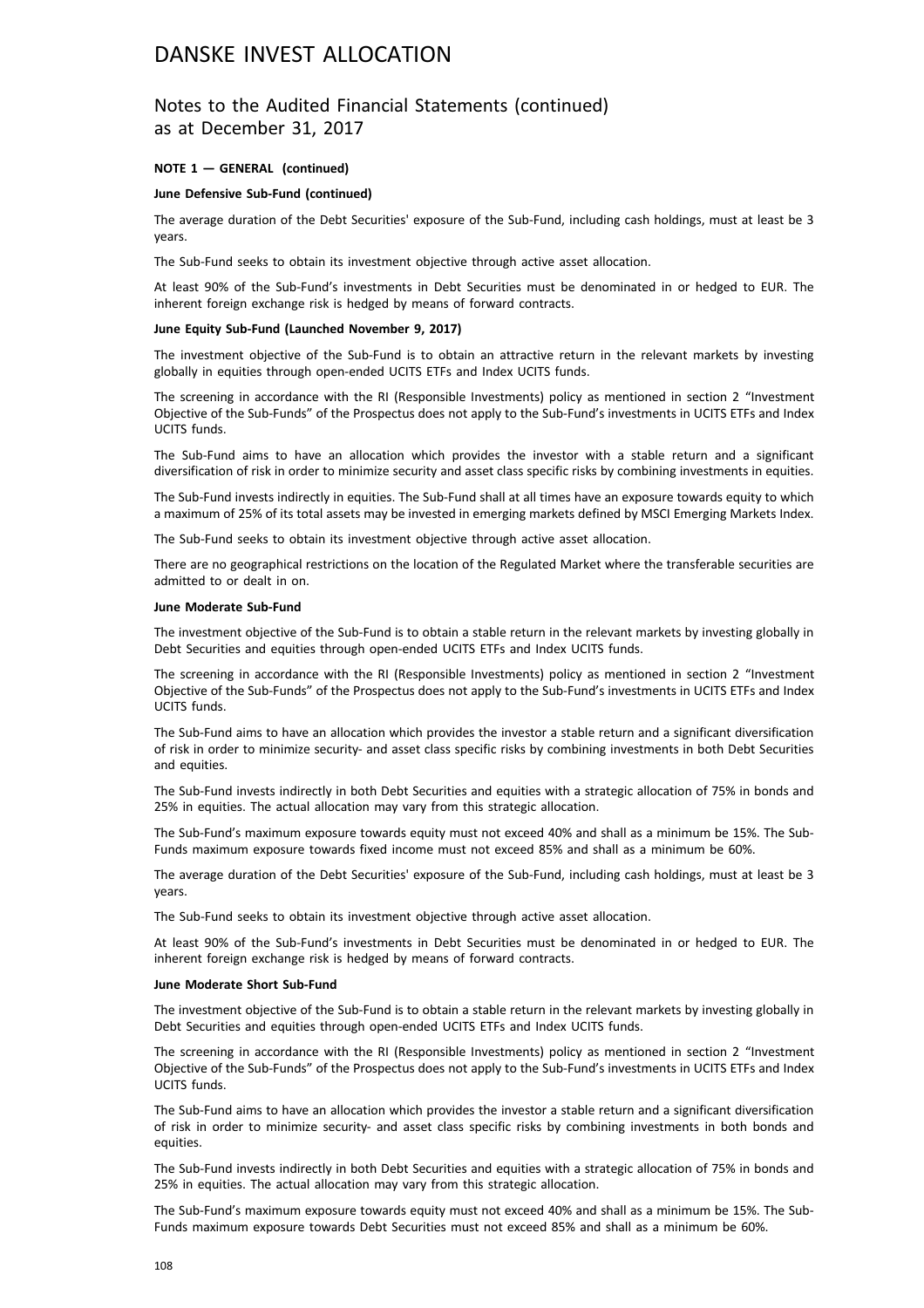## Notes to the Audited Financial Statements (continued) as at December 31, 2017

#### **NOTE 1 — GENERAL (continued)**

#### **June Moderate Short Sub-Fund (continued)**

The average duration of the Debt Securities' exposure of the Sub-Fund, including cash holdings, must not exceed 3 years.

The Sub-Fund seeks to obtain its investment objective through active asset allocation.

At least 90% of the Sub-Fund's investments in Debt Securities must be denominated in or hedged to EUR. The inherent foreign exchange risk is hedged by means of forward contracts.

#### **June Opportunity Sub-Fund**

The investment objective of the Sub-Fund is to obtain a stable return in the relevant markets by investing globally in Debt Securities and equities through open-ended UCITS ETFs and Index UCITS funds.

The screening in accordance with the RI (Responsible Investments) policy as mentioned in section 2 "Investment Objective of the Sub-Funds" of the Prospectus does not apply to the Sub-Fund's investments in UCITS ETFs and Index UCITS funds.

The Sub-Fund aims to have an allocation which provides the investor a stable return and a significant diversification of risk in order to minimize security- and asset class specific risks by combining investments in both Debt Securities and equities.

The Sub-Fund invests indirectly in both Debt Securities and equities with a strategic allocation of 20% in bonds and 80% in equities. The actual allocation may vary from this strategic allocation.

The Sub-Fund's maximum exposure towards equity must not exceed 100% and shall as a minimum be 50%. The Sub-Funds maximum exposure towards Debt Securities must not exceed 50% and has no minimum exposure.

The average duration of the Debt Securities' exposure of the Sub-Fund, including cash holdings, must at least be 3 years.

The Sub-Fund seeks to obtain its investment objective through active asset allocation.

At least 90% of the Sub-Fund's investments in Debt Securities must be denominated in or hedged to EUR. The inherent foreign exchange risk is hedged by means of forward contracts.

### **June Progressive Sub-Fund**

The investment objective of the Sub-Fund is to obtain a stable return in the relevant markets by investing globally in Debt Securities and equities through open-ended UCITS ETFs and Index UCITS funds.

The screening in accordance with the RI (Responsible Investments) policy as mentioned in section 2 "Investment Objective of the Sub-Funds" of the Prospectus does not apply to the Sub-Fund's investments in UCITS ETFs and Index UCITS funds.

The Sub-Fund aims to have an allocation which provides the investor a stable return and a significant diversification of risk in order to minimize security- and asset class specific risks by combining investments in both Debt Securities and equities.

The Sub-Fund invests indirectly in both Debt Securities and equities with a strategic allocation of 50% in bonds and 50% in equities. The actual allocation may vary from this strategic allocation.

The Sub-Fund's maximum exposure towards equity must not exceed 75% and shall as a minimum be 30%. The Sub-Funds maximum exposure towards Debt Securities must not exceed 70% and shall as a minimum be 25%.

The average duration of the Debt Securities' exposure of the Sub-Fund, including cash holdings, must at least be 3 years.

The Sub-Fund seeks to obtain its investment objective through active asset allocation.

At least 90% of the Sub-Fund's investments in Debt Securities must be denominated in or hedged to EUR. The inherent foreign exchange risk is hedged by means of forward contracts.

#### **Stable Income Sub-Fund**

The investment objective of the Sub-Fund is to obtain, through a conservative long-term investment policy, a total return generated by income and capital appreciation from investments in a combination of equities and fixed income instruments. The portfolio construction is intended to generate stable income and capital appreciation sufficient for providing a total return in excess of what can be obtained by investing in the EURIBOR 3M money market rate. The Sub-Fund has no benchmark.

The Sub-Fund aims to be broadly diversified to minimize security and asset class specific risks.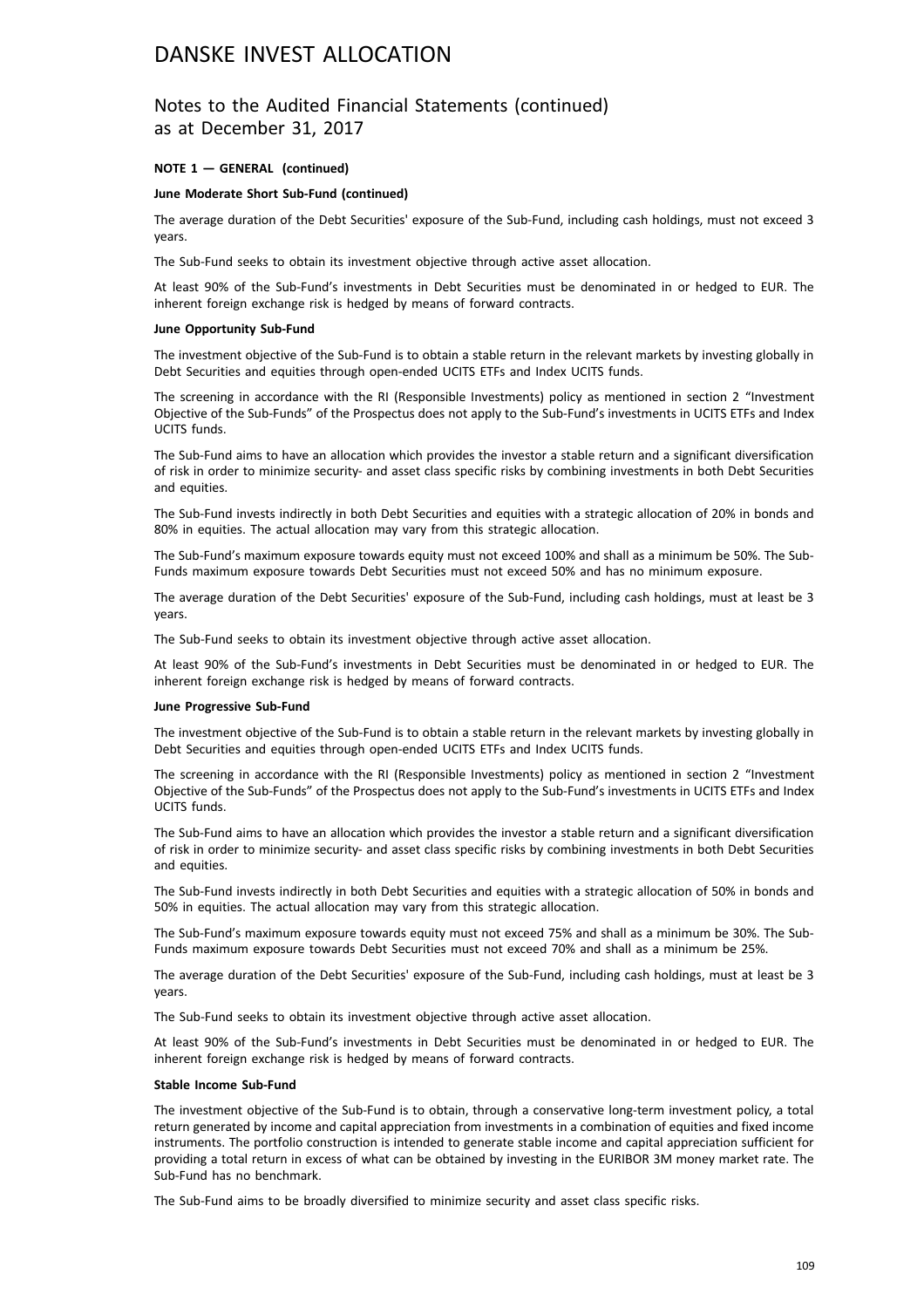## Notes to the Audited Financial Statements (continued) as at December 31, 2017

#### **NOTE 1 — GENERAL (continued)**

#### **Stable Income Sub-Fund (continued)**

The Sub-Fund seeks to obtain its investment objective through active investment management by taking long and short positions in equities and fixed income instruments. The Sub-Fund intends to be invested globally including emerging and frontier markets. Fixed income investments may include credit instruments with both investment grade and non-investment grade. Investments may include fixed income instruments with a credit rating below BBB- (Standard & Poor's) or Baa3 (Moody's).

The total duration of the Sub-Funds fixed income investment part shall be maximum 3 years.

At least 90% of the Sub-Fund's investments must be denominated in or hedged to EUR.

#### **NOTE 2 — SIGNIFICANT ACCOUNTING POLICIES**

The financial statements have been prepared in accordance with generally accepted accounting principles and in accordance with laws and regulations in force in the Grand Duchy of Luxembourg.

#### **a) Valuation of investments in portfolio**

(i) The value of any cash on hand or on deposit, bills and demand notes and accounts receivable, prepaid expenses, cash dividends and interest declared or accrued as aforesaid and not yet received is deemed to be the full amount thereof, unless in any case the same is unlikely to be paid or received in full, in which case the value thereof is arrived at after making such discount as may be considered appropriate in such case to reflect the true value thereof.

(ii) The value of assets which are listed or dealt in on any stock exchange is based on the last available price on the stock exchange which is normally the principal market for such assets.

(iii) The value of assets dealt in on any other Regulated Market is based on the last available price.

(iv) In the event that any assets are not listed or dealt in on any stock exchange or on any other Regulated Market, or if, with respect to assets listed or dealt in on any stock exchange, or other Regulated Market as aforesaid, the price as determined pursuant to sub-paragraph (ii) or (iii) is not representative of the fair market value of the relevant assets, the value of such assets will be based on the reasonably foreseeable sales price determined prudently and in good faith by the Board of Directors of the Fund.

(v) The liquidating value of option contracts not traded on exchanges or on other Regulated Markets shall mean their net liquidating value determined, pursuant to the policies established by the Board of Directors of the Fund, on a basis consistently applied for each different variety of contracts. The liquidating value of futures, forward or options contracts traded on exchanges or on other Regulated Markets shall be based upon the last available settlement prices of these contracts on exchanges and Regulated Markets on which the particular futures, forward or option contracts are traded by the Fund; provided that if a futures, forward or options contract could not be liquidated on the day with respect to which net assets are being determined, the basis for determining the liquidating value of such contract shall be such value as the Board of Directors of the Fund may deem fair and reasonable. Swaps other than CDS (Credit Default Swaps) will be valued at their market value established by reference to the applicable interest rates' curve.

(vi) Units or shares of open-ended UCIs will be valued at their last determined and available net asset value or, if such price is not representative of the fair market value of such assets, then the price shall be determined by the Board of Directors of the Fund on a fair and equitable basis.

(vii) All other securities and other assets will be valued at fair market value as determined in good faith pursuant to the procedures established by the Board of Directors of the Fund in accordance with the generally accepted valuation principles and procedures.

### **b) Net Realised profits/(losses) on sale of investments**

Profits and losses on sale of investments sold are computed on the basis of average cost.

#### **c) Foreign exchange conversion**

The net asset values of the Sub-Funds are expressed in EUR.

All assets valued in a currency other than the base currency of the Sub-Fund are converted to the base currency at the exchange rates prevailing at December 31, 2017.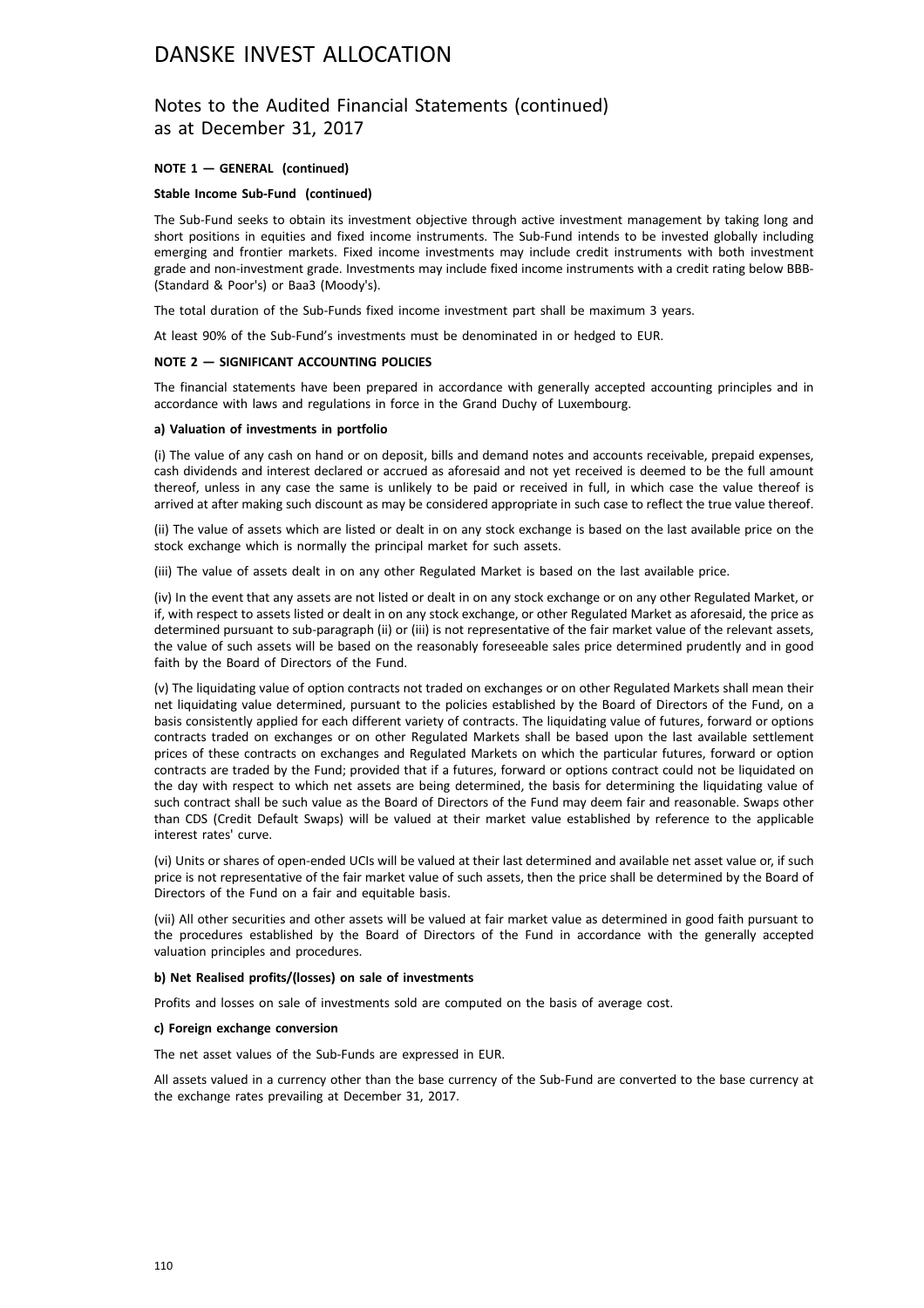## Notes to the Audited Financial Statements (continued) as at December 31, 2017

### **NOTE 2 — SIGNIFICANT ACCOUNTING POLICIES (continued)**

The exchange rates used for the Horisont Sub-Funds as at December 31, 2017, are the following:

| 1 | AUD        | $\equiv$ . | 6.411003  | <b>SFK</b> |
|---|------------|------------|-----------|------------|
| 1 | CAD        | $=$        | 6.541209  | <b>SFK</b> |
| 1 | CHE        | $\equiv$   | 8.400560  | <b>SFK</b> |
| 1 | <b>DKK</b> | $=$        | 1.320964  | <b>SFK</b> |
| 1 | GBP        | $\equiv$ . | 11.091376 | <b>SEK</b> |

The exchange rates used for the remaining Sub-Funds as at December 31, 2017 are as follows:

| 1            | AUD        | =   | 0.652497 | EUR |
|--------------|------------|-----|----------|-----|
| $\mathbf{1}$ | CAD        | =   | 0.664368 | EUR |
| $\mathbf{1}$ | <b>CHF</b> | =   | 0.855843 | EUR |
| $\mathbf{1}$ | DKK        | =   | 0.134304 | EUR |
| $\mathbf{1}$ | GBP        | =   | 0.887097 | EUR |
| $\mathbf{1}$ | JPY        | =   | 0.007424 | EUR |
| $\mathbf{1}$ | <b>NOK</b> | =   | 0.101653 | EUR |
| $\mathbf{1}$ | <b>SEK</b> | =   | 0.101567 | EUR |
| 1            | <b>USD</b> | $=$ | 0.835946 | EUR |
|              |            |     |          |     |

Income and expenses derived in a currency other than the base currency of the Sub-Fund are converted at the applicable exchange rate prevailing at the transaction date.

#### **d) Cost of investments**

The acquisition cost of investments in each Sub-Fund deriving in currencies other than the currency of denomination is converted to the base currency at the exchange rates prevailing at the purchase date.

#### **e) Combined financial statements of the Fund**

The combined financial statements of the Fund are expressed in EUR. The combined statements of net assets equals the sum of the corresponding items in the financial statements of each Sub-Fund converted to EUR at the exchange rates prevailing at the closing date.

#### **f) Income from investments**

Dividends are recognized as income on the date the securities are first quoted ex-dividend, to the extent information thereon is reasonably available to the Fund. Interest is accrued for each net asset valuation.

#### **g) Cost of target Funds**

When the Sub-Funds invest in other UCIs which are not managed directly or by delegation by the same Management Company or by any other company to which the Management Company is linked by common management, the Sub-Funds may be liable to transaction costs such as sales charges and redemption charges as well as to management fees.

#### **h) RBT securities**

In the Statements of Investments the Danish bonds that are repaid by instalments and are subject to drawing are called "RBT" securities - the instalments are drawn from the bondholders in exchange for the instalments paid by the borrower. When the borrowers pay instalments, the same amount of the bond series is drawn pro rata from the bondholders, and they will receive the par value of the drawn bonds.

#### **i) Forward foreign exchange contracts**

Profit and loss arising from un-matured forward foreign exchange contracts are determined on the basis of the applicable forward foreign exchange rates at the valuation date, and are recorded in the Statement of Net Assets.

#### **j) Valuation of futures contracts**

Futures are valued on the last available published price on the valuation date and are recorded in the Statement of Net Assets and Statement of Operations and Changes in Net Assets.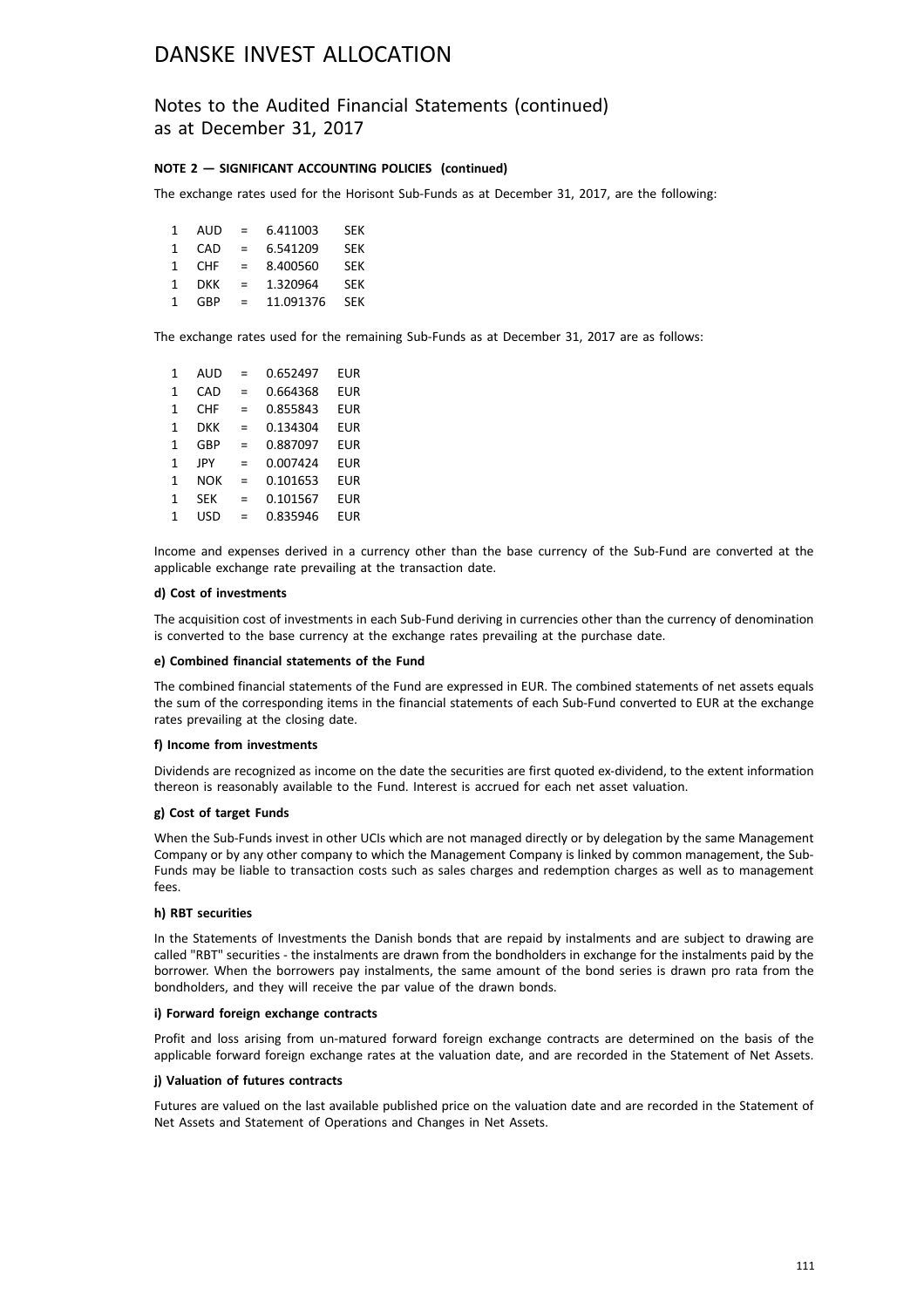## Notes to the Audited Financial Statements (continued) as at December 31, 2017

### **NOTE 3 — MANAGEMENT FEES**

The Fund pays to the Management Company a management fee amounting to a percentage of maximum 3.5% per annum of the Net Asset Value as determined in respect of each Sub-Fund.

Currently, the Management Company receives from each Sub-Fund an annual fee determined as follows:

|                                  |                                     | Actual                            |
|----------------------------------|-------------------------------------|-----------------------------------|
|                                  | <b>Maximum</b><br><b>Management</b> | <b>Management</b><br>Fees charged |
|                                  | Fees in                             | - in %                            |
|                                  | $%$ p.a. - as per                   | p.a.                              |
| Sub-Funds / Classes              | <b>Prospectus</b>                   |                                   |
| Dynamic - Class A p              | 0.90%                               | 0.90%                             |
| Equity Opportunities - Class A   | 1.60%                               | 1.60%                             |
| Equity Opportunities - Class PM  | 0.80%                               | 0.80%                             |
| Horisont Aktie - Class SA        | 1.45%                               | 1.43%                             |
| Horisont Aktie - Class SA d      | 1.45%                               | 1.43%                             |
| Horisont Aktie - Class SI        | 1.45%                               | 1.43%                             |
| Horisont Aktie - Class WA        | 1.45%                               | 1.43%                             |
| Horisont Aktie - Class WA d      | 1.45%                               | 1.43%                             |
| Horisont Aktie - Class WI d      | 1.45%                               | 1.43%                             |
| Horisont Balanserad - Class SA   | 1.05%                               | 1.03%                             |
| Horisont Balanserad - Class SA d | 1.05%                               | 1.03%                             |
| Horisont Balanserad - Class SI   | 1.05%                               | 1.03%                             |
| Horisont Balanserad - Class WA   | 1.05%                               | 1.03%                             |
| Horisont Balanserad - Class WA d | 1.05%                               | 1.03%                             |
| Horisont Försiktig - Class SA    | 0.85%                               | 0.83%                             |
| Horisont Försiktig - Class SA d  | 0.85%                               | 0.83%                             |
| Horisont Försiktig - Class SI    | 0.85%                               | 0.83%                             |
| Horisont Försiktig - Class WA    | 0.85%                               | 0.83%                             |
| Horisont Offensiv - Class SA     | 1.25%                               | 1.23%                             |
| Horisont Offensiv - Class SA d   | 1.25%                               | 1.23%                             |
| Horisont Offensiv - Class SI     | 1.25%                               | 1.23%                             |
| Horisont Offensiv - Class WA     | 1.25%                               | 1.23%                             |
| Horisont Offensiv - Class WA d   | 1.25%                               | 1.23%                             |
| Horisont Ränta - Class SA        | 0.55%                               | 0.53%                             |
| Horisont Ränta - Class SA d      | 0.55%                               | 0.53%                             |
| Horisont Ränta - Class SI        | 0.55%                               | 0.53%                             |
| Horisont Ränta - Class WA        | 0.55%                               | 0.53%                             |
| Horisont Ränta - Class WA d      | 0.55%                               | 0.53%                             |
| Horisont Ränta - Class WI d      | 0.55%                               | 0.53%                             |
| June Balanced - Class J          | 0.35%                               | 0.35%                             |
| June Balanced - Class J-dkk      | 0.35%                               | 0.35%                             |
| June Balanced - Class J-nok h    | 0.35%                               | 0.35%                             |
| June Balanced - Class J-sek h    | 0.35%                               | 0.35%                             |
| June Balanced - Class R          | 0.20%                               | 0.20%                             |
| June Balanced - Class WA         | 0.35%                               | 0.20%                             |
| June Defensive - Class J         | 0.35%                               | 0.35%                             |
| June Defensive - Class J-dkk     | 0.35%                               | 0.35%                             |
| June Defensive - Class J-nok h   | 0.35%                               | 0.35%                             |
| June Defensive - Class J-sek h   | 0.35%                               | 0.35%                             |
| June Defensive - Class R         | 0.20%                               | 0.20%                             |
| June Defensive - Class WA        | 0.35%                               | 0.20%                             |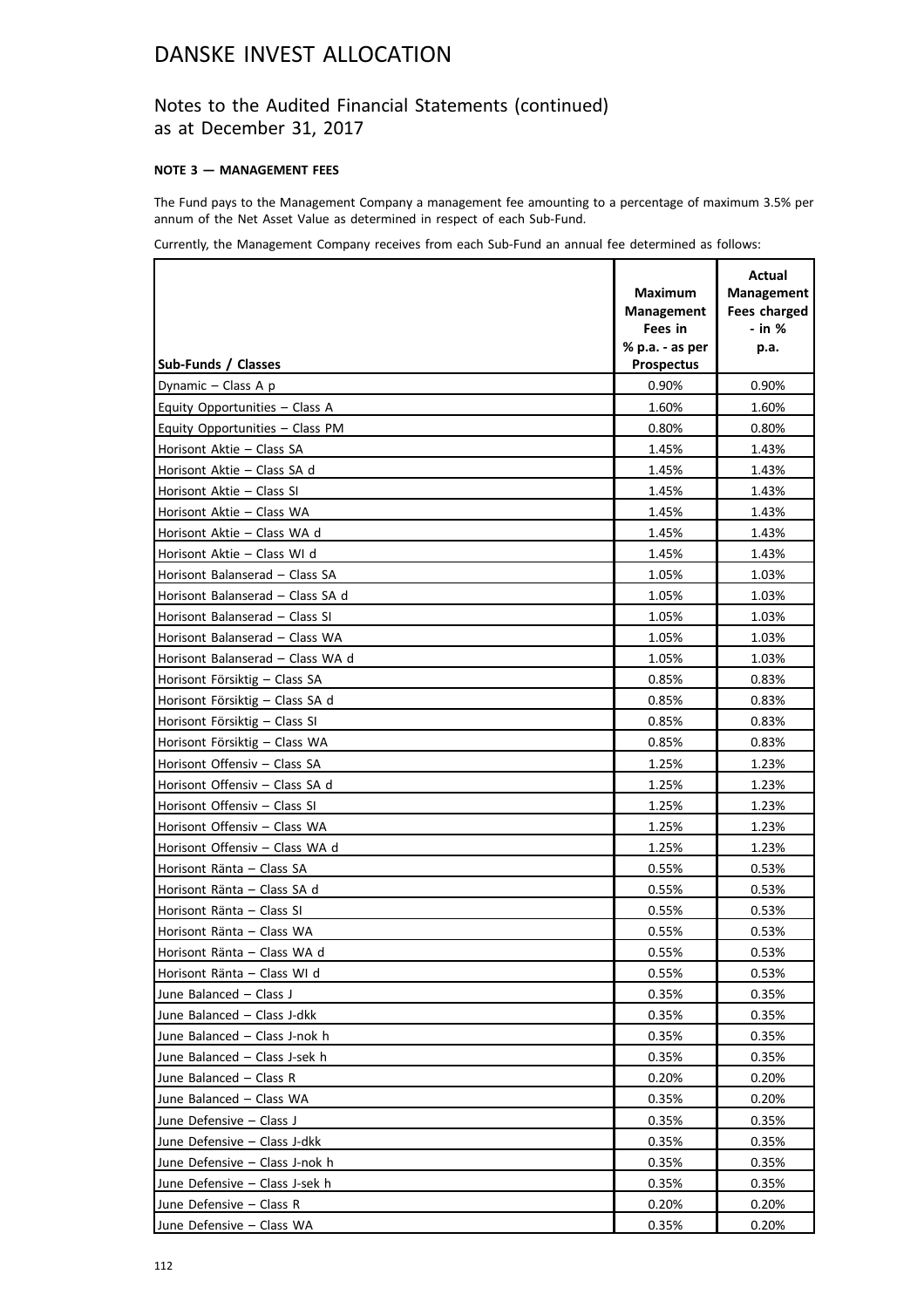Notes to the Audited Financial Statements (continued) as at December 31, 2017

| NOTE 3 - MANAGEMENT FEES (continued) |
|--------------------------------------|
|--------------------------------------|

|                                     | <b>Maximum</b><br><b>Management</b><br>Fees in<br>$%$ p.a. - as per | Actual<br><b>Management</b><br><b>Fees charged</b><br>$-$ in $%$<br>p.a. |
|-------------------------------------|---------------------------------------------------------------------|--------------------------------------------------------------------------|
| Sub-Funds / Classes                 | <b>Prospectus</b>                                                   |                                                                          |
| June Equity - Class J               | 0.35%                                                               | 0.35%                                                                    |
| June Equity - Class J-dkk           | 0.35%                                                               | 0.35%                                                                    |
| June Equity - Class J-nok           | 0.35%                                                               | 0.35%                                                                    |
| June Equity - Class J-sek           | 0.35%                                                               | 0.35%                                                                    |
| June Equity $-$ Class R             | 0.20%                                                               | 0.20%                                                                    |
| June Equity - Class WA              | 0.35%                                                               | 0.20%                                                                    |
| June Equity - Class WI              | 0.35%                                                               | 0.20%                                                                    |
| June Moderate - Class J             | 0.35%                                                               | 0.35%                                                                    |
| June Moderate - Class J-dkk         | 0.35%                                                               | 0.35%                                                                    |
| June Moderate - Class J-nok h       | 0.35%                                                               | 0.35%                                                                    |
| June Moderate - Class J-sek h       | 0.35%                                                               | 0.35%                                                                    |
| June Moderate - Class R             | 0.20%                                                               | 0.20%                                                                    |
| June Moderate - Class WA            | 0.35%                                                               | 0.20%                                                                    |
| June Moderate Short - Class J       | 0.35%                                                               | 0.35%                                                                    |
| June Moderate Short - Class J-dkk   | 0.35%                                                               | 0.35%                                                                    |
| June Moderate Short - Class J-nok h | 0.35%                                                               | 0.35%                                                                    |
| June Moderate Short - Class J-sek h | 0.35%                                                               | 0.35%                                                                    |
| June Moderate Short - Class R       | 0.20%                                                               | 0.20%                                                                    |
| June Opportunity - Class J          | 0.35%                                                               | 0.35%                                                                    |
| June Opportunity - Class J-dkk      | 0.35%                                                               | 0.35%                                                                    |
| June Opportunity - Class J-nok h    | 0.35%                                                               | 0.35%                                                                    |
| June Opportunity - Class J-sek h    | 0.35%                                                               | 0.35%                                                                    |
| June Opportunity - Class R          | 0.20%                                                               | 0.20%                                                                    |
| June Opportunity - Class WA         | 0.35%                                                               | 0.20%                                                                    |
| June Progressive - Class J          | 0.35%                                                               | 0.35%                                                                    |
| June Progressive - Class J-dkk      | 0.35%                                                               | 0.35%                                                                    |
| June Progressive - Class J-nok h    | 0.35%                                                               | 0.35%                                                                    |
| June Progressive - Class J-sek h    | 0.35%                                                               | 0.35%                                                                    |
| June Progressive - Class R          | 0.20%                                                               | 0.20%                                                                    |
| June Progressive - Class WA         | 0.35%                                                               | 0.20%                                                                    |
| Stable Income - Class A p           | 0.65%                                                               | 0.65%                                                                    |
| Stable Income - Class A sek hp      | 0.65%                                                               | 0.65%                                                                    |
| Stable Income - Class WA p          | 0.65%                                                               | 0.55%                                                                    |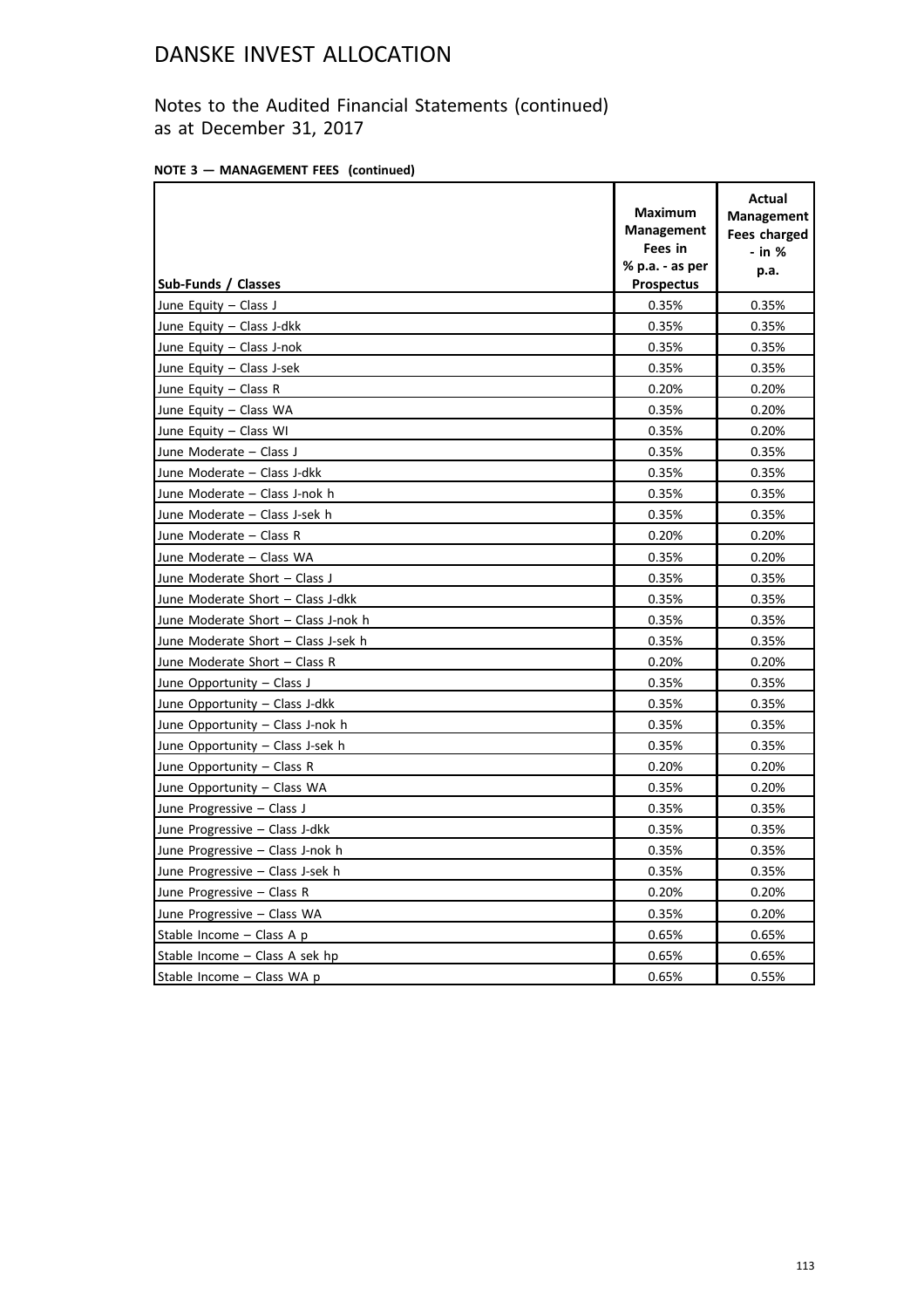## Notes to the Audited Financial Statements (continued) as at December 31, 2017

### **NOTE 3 — MANAGEMENT FEES (continued)**

In respect of a Sub-Fund's investments in UCITS and other UCIs whether managed or not by the Management Company or any other company linked to the Management Company, the total management fee (excluding any performance fee, if any and taking into account net amount of possible rebates from the other UCITS and/or UCIs in which the Sub-Fund invests in) charged to such Sub-Fund itself and the other UCITS and/or other UCIs concerned shall not exceed:

| Sub-Funds                        | <b>Management</b><br>Fee |
|----------------------------------|--------------------------|
| Dynamic - Class A p              | 2.25%                    |
| Equity Opportunities - Class A   | 2.75%                    |
| Equity Opportunities - Class PM  | 1.65%                    |
| Horisont Aktie - Class SA        | 1.75%                    |
| Horisont Aktie - Class SA d      | 1.75%                    |
| Horisont Aktie - Class SI        | 1.75%                    |
| Horisont Aktie - Class WA        | 1.75%                    |
| Horisont Aktie - Class WA d      | 1.75%                    |
| Horisont Aktie - Class WI d      | 1.75%                    |
| Horisont Balanserad - Class SA   | 1.35%                    |
| Horisont Balanserad - Class SA d | 1.35%                    |
| Horisont Balanserad - Class SI   | 1.35%                    |
| Horisont Balanserad - Class WA   | 1.35%                    |
| Horisont Balanserad - Class WA d | 1.35%                    |
| Horisont Försiktig - Class SA    | 1.15%                    |
| Horisont Försiktig - Class SA d  | 1.15%                    |
| Horisont Försiktig - Class SI    | 1.15%                    |
| Horisont Försiktig - Class WA    | 1.15%                    |
| Horisont Offensiv - Class SA     | 1.55%                    |
| Horisont Offensiv - Class SA d   | 1.55%                    |
| Horisont Offensiv - Class SI     | 1.55%                    |
| Horisont Offensiv - Class WA     | 1.55%                    |
| Horisont Offensiv - Class WA d   | 1.55%                    |
| Horisont Ränta - Class SA        | 0.85%                    |
| Horisont Ränta - Class SA d      | 0.85%                    |
| Horisont Ränta - Class SI        | 0.85%                    |
| Horisont Ränta - Class WA        | 0.85%                    |
| Horisont Ränta - Class WA d      | 0.85%                    |
| Horisont Ränta - Class WI d      | 0.85%                    |
| June Balanced - Class J          | 0.65%                    |
| June Balanced - Class J-sek h    | 0.65%                    |
| June Balanced - Class J-nok h    | 0.65%                    |
| June Balanced – Class J-dkk      | 0.65%                    |
| June Balanced - Class R          | 0.50%                    |
| June Balanced - Class WA         | 0.65%                    |
| June Defensive - Class J         | 0.65%                    |
| June Defensive - Class J-sek h   | 0.65%                    |
| June Defensive - Class J-nok h   | 0.65%                    |
| June Defensive - Class J-dkk     | 0.65%                    |
| June Defensive - Class R         | 0.50%                    |
| June Defensive - Class WA        | 0.65%                    |
| June Equity - Class J            | 0.65%                    |
| June Equity - Class J-sek        | 0.65%                    |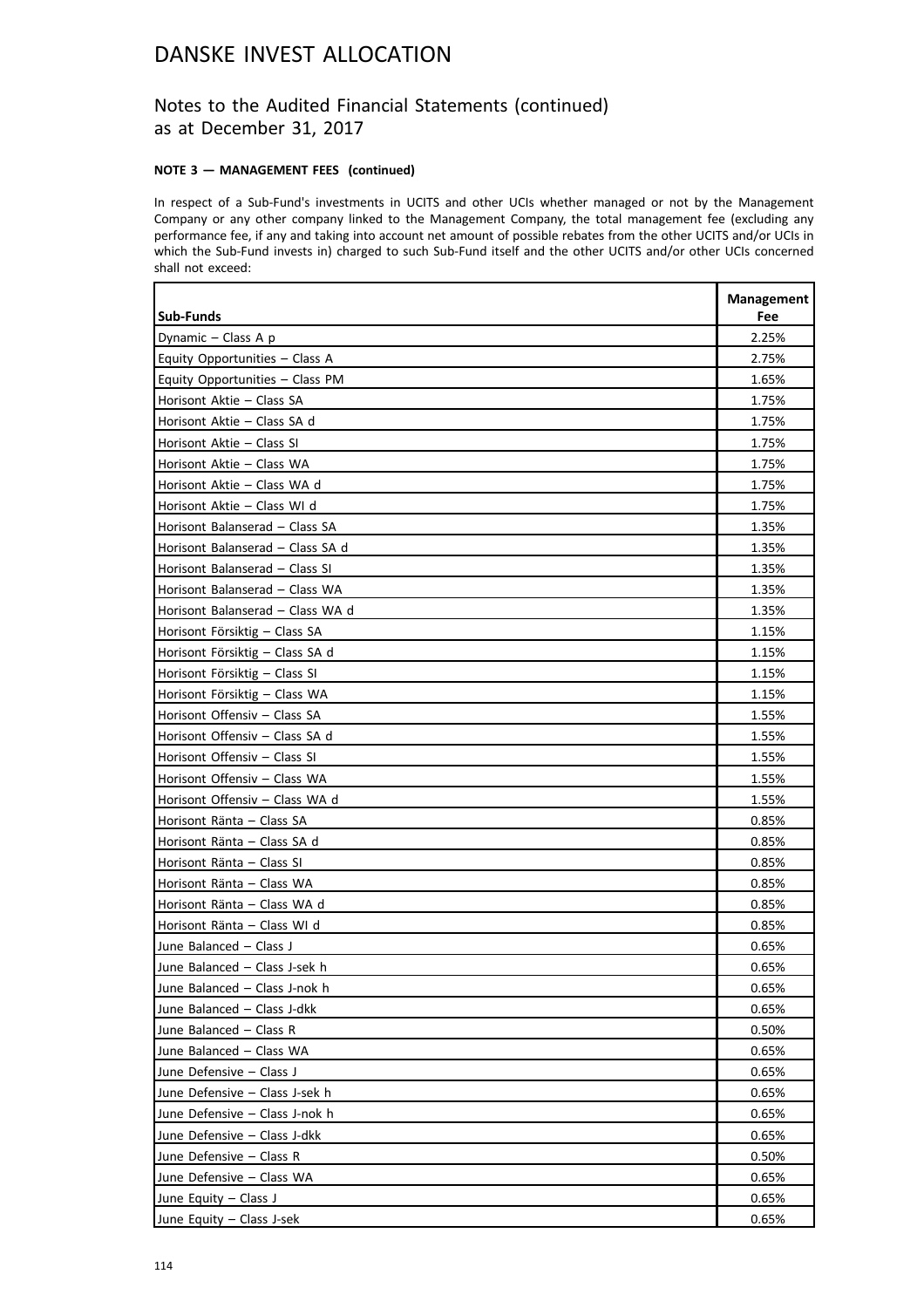## Notes to the Audited Financial Statements (continued) as at December 31, 2017

|  |  |  | NOTE 3 - MANAGEMENT FEES (continued) |  |  |
|--|--|--|--------------------------------------|--|--|
|--|--|--|--------------------------------------|--|--|

| <b>Sub-Funds</b>                    | <b>Management</b><br>Fee |
|-------------------------------------|--------------------------|
| June Equity - Class J-nok           | 0.65%                    |
| June Equity - Class J-dkk           | 0.65%                    |
| June Equity - Class R               | 0.50%                    |
| June Equity - Class WA              | 0.65%                    |
| June Equity - Class WI              | 0.65%                    |
| June Moderate - Class J             | 0.65%                    |
| June Moderate - Class J-sek h       | 0.65%                    |
| June Moderate - Class J-nok h       | 0.65%                    |
| June Moderate - Class J-dkk         | 0.65%                    |
| June Moderate - Class R             | 0.50%                    |
| June Moderate - Class WA            | 0.65%                    |
| June Moderate Short - Class J       | 0.65%                    |
| June Moderate Short - Class J-sek h | 0.65%                    |
| June Moderate Short - Class J-nok h | 0.65%                    |
| June Moderate Short - Class J-dkk   | 0.65%                    |
| June Moderate Short - Class R       | 0.50%                    |
| June Opportunity - Class J          | 0.65%                    |
| June Opportunity - Class J-sek h    | 0.65%                    |
| June Opportunity - Class J-nok h    | 0.65%                    |
| June Opportunity - Class J-dkk      | 0.65%                    |
| June Opportunity - Class R          | 0.50%                    |
| June Opportunity - Class WA         | 0.65%                    |
| June Progressive - Class J          | 0.65%                    |
| June Progressive - Class J-sek h    | 0.65%                    |
| June Progressive - Class J-nok h    | 0.65%                    |
| June Progressive - Class J-dkk      | 0.65%                    |
| June Progressive - Class R          | 0.50%                    |
| June Progressive - Class WA         | 0.65%                    |

For the purpose of maintaining a fixed ongoing charge, the Stable Income Sub-Fund shall, when investing in units or shares of other open-ended UCITS, only invest in units or shares of other open - ended UCITS with a fixed ongoing charge.

If the Fund invests in the units of other UCITS and/or other UCIs that are managed, directly or by delegation, by the same Management Company or by any other company to which the Management Company is linked by common management or control or by a substantial direct or indirect holding, that Management Company or other company may not charge subscription or redemption fees on account of the Fund's investment in the units of other UCITS and/or other UCI.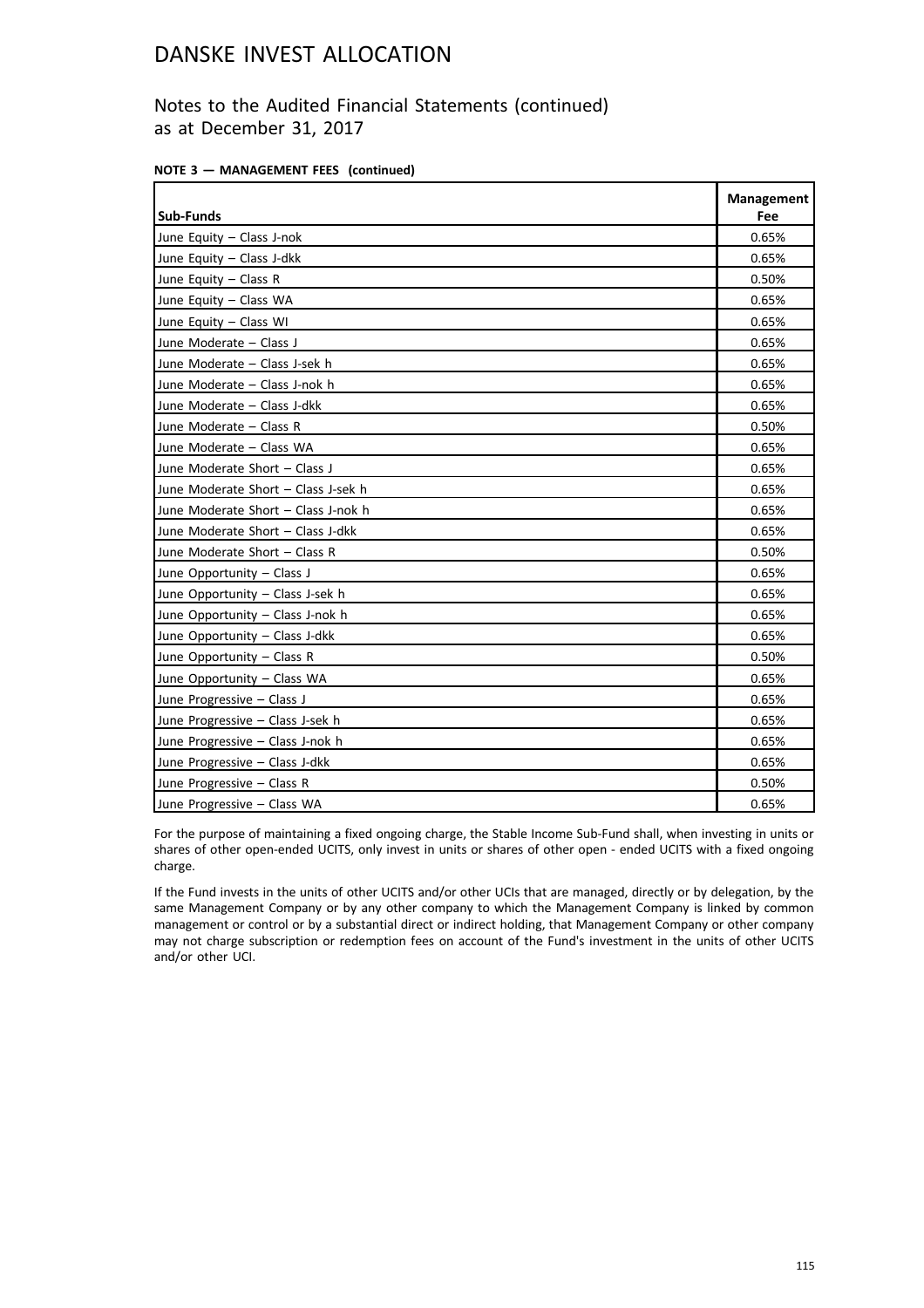## Notes to the Audited Financial Statements (continued) as at December 31, 2017

### **NOTE 4 — ADMINISTRATIVE FEES**

The Dynamic and Equity Opportunities Sub-Funds pay the Management Company an annual fee of 0.15% payable quarterly in arrears and calculated on the net asset value of each Sub-Fund on each valuation date during the relevant quarter. The Management Company shall pay out of the Administrative fees the fees to the Depositary and the Central Administration for the two Sub-Funds.

#### **NOTE 5 — CENTRAL ADMINISTRATION, DEPOSITARY FEES, REGISTRAR AND TRANSFER AGENT FEES, UCITS V FEES AND COMPLIANCE FEES**

#### **Central Administration Fees:**

The Management Company has appointed RBC Investor Services Bank S.A. as its central administration (the Central Administration Agent) pursuant to an agreement as of July 16, 2014 (the Administration Agency Agreement) for an unlimited duration, unless terminated by either party with ninety (90) days prior written notice. For the Sub-Funds Dynamic and Equity Opportunities these fees are paid by the Management Company out of the Administrative Fees.

For all other Sub-Funds these central administration fees are paid by the Management Company out of the Operating and Administrative Expenses accrual. (See note 8.)

#### **Depositary Fees:**

The Fund has appointed RBC Investor Services Bank S.A. as its Depositary and Paying Agent agreement (the Depositary and Paying Agent) pursuant to an agreement as of July 14, 2016 for an unlimited term unless terminated by either part with ninety (90) days prior written notice. For the Sub-Funds Dynamic and Equity Opportunities these Depositary Fees are paid by the Management Company out of the Administrative Fees.

For all other Sub-Funds these Depositary fees are paid by the Management Company out of the Operating and Administrative Expenses accrual. (See note 8.)

#### **Registrar and Transfer Agent Fees:**

In accordance with the agreement dated July 16, 2014, RBC investor Services Bank S.A. provides registrar and transfer agency services to the Fund. For the Sub-Funds Dynamic and Equities Opportunities the fees related to these services are paid by each Sub-Fund.

For all other Sub-Funds these registrar and transfer agency fees are paid by the Management Company out of the Operating and Administrative Expenses accrual. (See note 8.)

#### **UCITS V Fees:**

The following fees are charged from April 1, 2016 in the Sub-Funds Dynamic and Equity Opportunities:

- Depositary Cash flow Monitoring fee EUR 6,000 per annum
- Oversight fee UCITS V 0.25 bps per annum on total net assets

For all other Sub-Funds these UCITS V additional fees are paid by the Management Company out of the Operating and Administrative Expenses accrual. (See note 8.)

#### **Compliance Fees:**

In accordance with the Compliance Monitoring Agreement dated July 16, 2014 RBC Investor Services Bank S.A. provides compliance monitoring services to the Fund. The fees related to these services are accrued (0.40 basis points) and are paid by both the Dynamic and Equity Opportunities Sub-Funds.

For all other Sub-Funds these compliance monitoring fees are paid by the Management Company out of the Operating and Administrative Expenses accrual. (See note 8.)

#### **NOTE 6 — SUBSCRIPTION TAX**

Under present Luxembourg law, the Fund is subject only to a subscription tax ("Taxe d' Abonnement") at the annual rate of 0.05% calculated and payable quarterly on the net asset value of the Sub-Fund at the end of each quarter, (except those Sub-Funds or Share Classes, which may benefit from the lower rate of 0.01% as more fully described in Article 174 of the 2010 Law or may be exempt as described in Article 175 of the 2010 Law).

The subscription tax ("Taxe d' Abonnement") fees are accrued and are paid by both the Dynamic and Equity Opportunities Sub-Funds.

For all other Sub-Funds the subscription tax ("Taxe d' Abonnement") fees are paid by the Management Company out of the Operating and Administrative Expenses accrual. (See note 8.)

In case some Sub-Funds are invested in other Luxembourg investment funds, which in turn are subject to the subscription tax, no subscription tax is due from the Sub-funds on the portion of assets invested therein.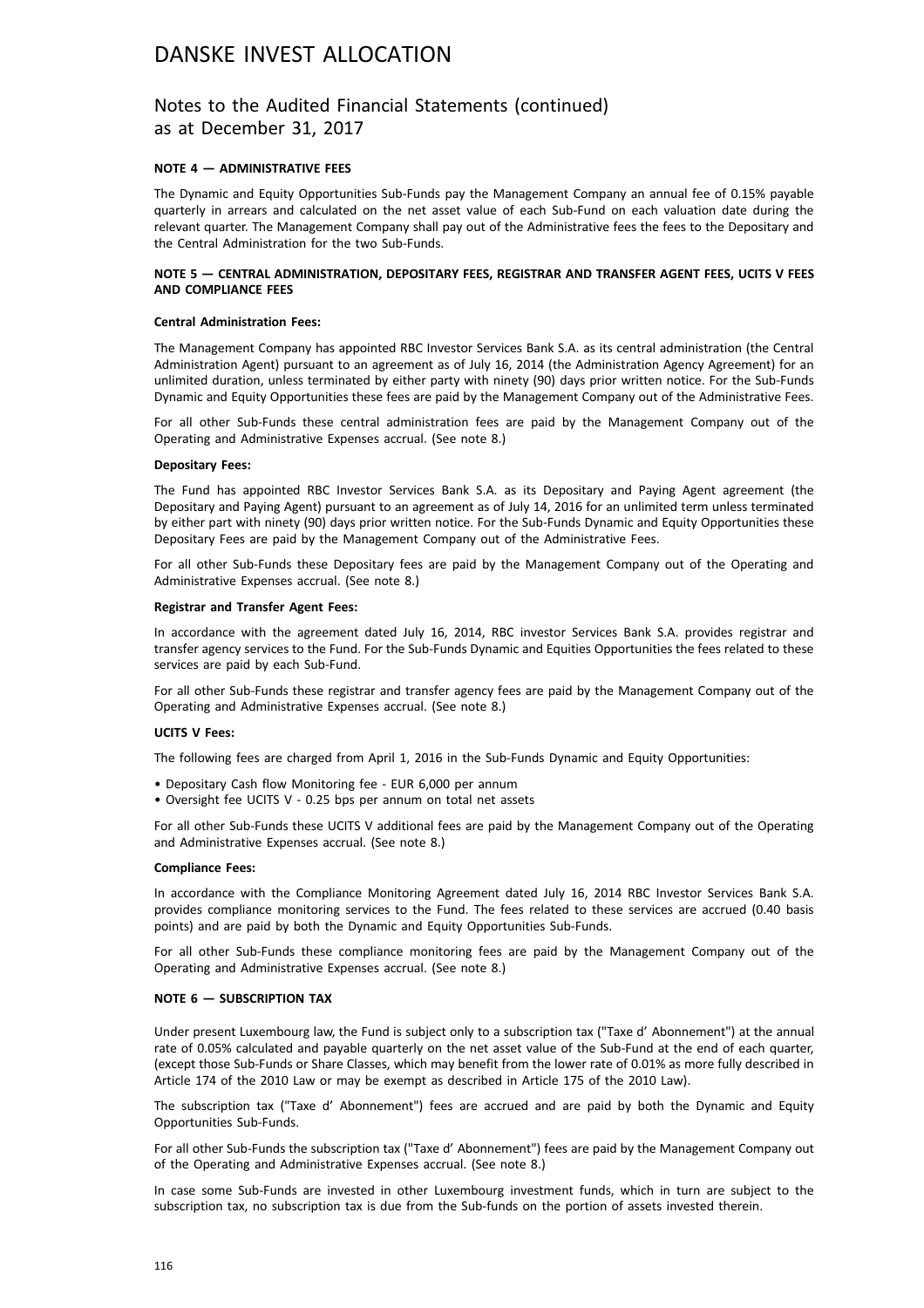## Notes to the Audited Financial Statements (continued) as at December 31, 2017

### **NOTE 7 — MARKETING FEE**

Until November 30, 2017, the Stable Income Sub-Fund had a marketing fee (the "Marketing Fee") amounting to a percentage of maximum 0.10% per annum of the Net Asset Value determined in respect of each class except for the I sub-classes where the marketing fee is not charged.

As from December 1, 2017, there is no longer an accrual for marketing fees as this has been included in the Operating and Administrative fee.

### **NOTE 8 — OPERATING AND ADMINISTRATIVE FEES**

The following Sub-Funds pay the Management Company an operating and administrative expense (the "Operating and Administrative Expenses") amounting to a percentage of 0.20% p.a. of the Net Asset Value (for Sub-Funds June Balanced, June Defensive, June Moderate, June Moderate Short, June Opportunity and June Progressive), 0.25% (for the Sub-Fund Stable Income) and 0.07% (for the Horisont Sub-Funds) as determined in respect of each Sub-Fund and/or Share Class in the relevant Appendix.

The Operating and Administrative Expenses are fixed. This means that the Management Company shall bear the excess in actual expenses to any Operating and Administrative Expenses charged to the Sub-Fund and/or Share Class. On the other hand the Management Company is entitled to retain any amount of the Operating and Administrative Expenses charged to the Sub-Fund and/or Share Class which exceeds the actual related expenses incurred by the respective Sub-Fund and/or Share Class.

The Operating and Administrative Expenses cover the administration and safe-keeping of assets and in addition other ongoing operating and administrative expenses as follows:

(a) Remuneration of the Depositary and its transaction charges and such part of any fees or charges of a local correspondent as may exceed the Depositary's remuneration; remuneration of the Central Administration; remuneration of the Registrar Agent; remuneration of the Principal Paying Agent and of any paying agent. The fees and reasonable out-of-pocket expenses incurred by the Board of Directors (no fees are paid to directors who are also employees of the Danske Bank group) as well as auditors' fees and expenses;

(b) A fund servicing fee, remaining part of the Operating and Administrative Expenses after deduction of the expenses detailed under paragraph (a) above, paid to the Management Company for administrative and related services including but limited to:

- . the cost of ordinary legal advice received by the Management Company, the Depositary, the Central Administration or the Registrar Agent when acting in the interest of the Shareholders;
- . the costs of printing, preparing, translating and distributing financial reports, KIIDs, and Prospectus;
- . any fees of registration of the Sub-Funds in different jurisdictions including fees due to the supervisory authorities in such countries;
- . the cost of publishing the Offer Price and Redemption Price and publishing and/or sending any notices to Shareholders;
- . other customary administration and publication expenses arising from the Fund's operations;
- . risk and compliance monitoring support;
- . operational support relating to securities lending;
- . the costs and expenses incurred in connection with the formation of the Fund and/or Sub-Fund and the initial issue of Shares by the relevant Sub-Fund; and
- . the payment of the Luxembourg taxe d'abonnement, subscription tax.

In case a portion of the above mentioned fees of the Service Providers is paid directly from the assets of the Sub-Fund and/or Share Class, the Operating and Administrative Expenses due to the Management Company is reduced accordingly. The Operating and Administrative Expenses do not include the following fees and expenses, which are payable by the relevant Sub-Funds:

- . brokerage fees and commissions;
- . interest and bank charges or other transaction related expenses such as taxes payable in relation to the transaction;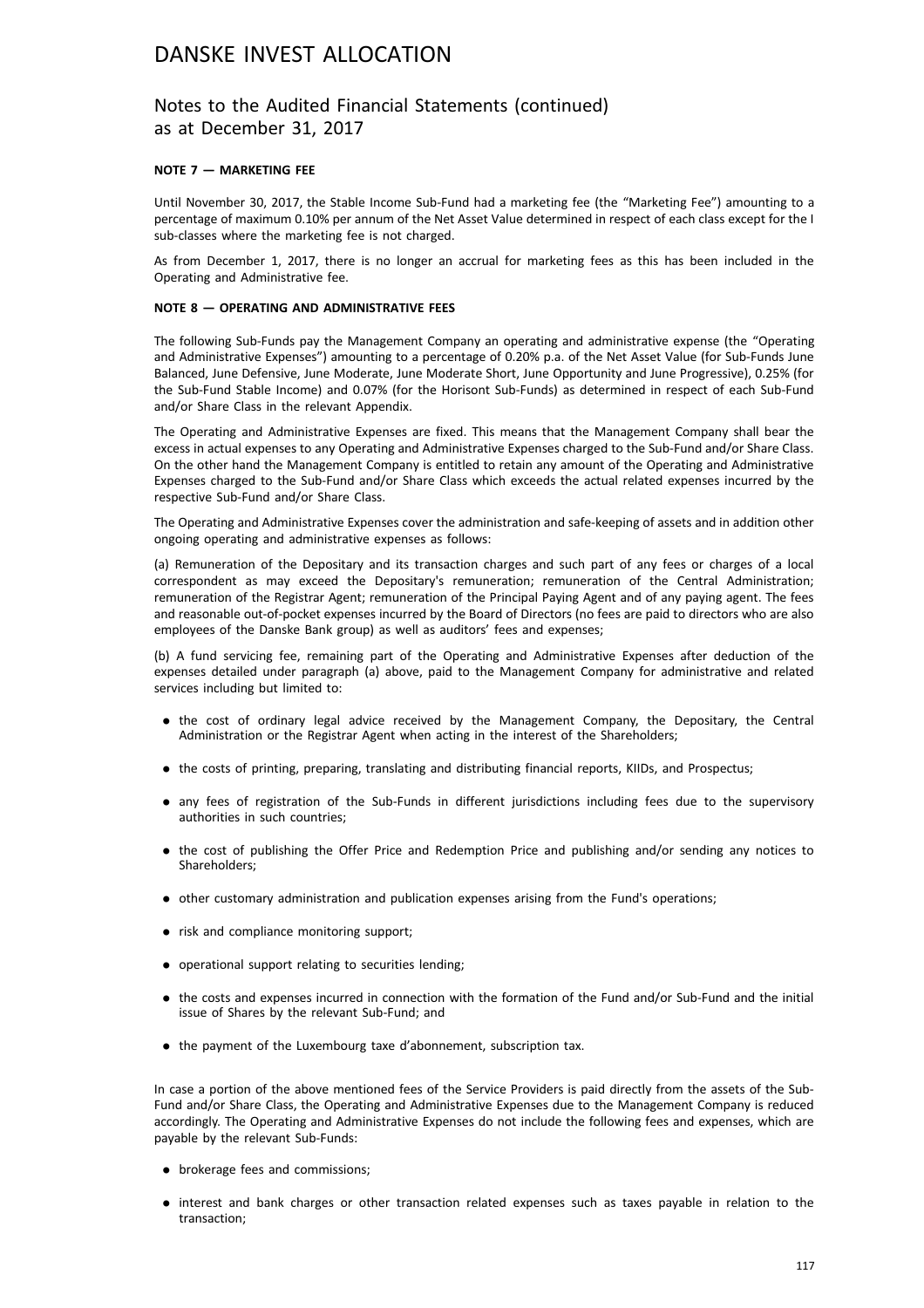## Notes to the Audited Financial Statements (continued) as at December 31, 2017

### **NOTE 8 — OPERATING AND ADMINISTRATIVE FEES (continued)**

. extraordinary expenses such as litigation expenses and any tax, levy duty or similar charge and any unforeseen charges imposed on the Sub-Fund or its assets that would not be considered as ordinary expenses.

| Sub-Funds / Classes                | <b>Maximum Operating &amp;</b><br><b>Administrative fees in %</b><br>p.a. - as per last<br>available Prospectus | <b>Actual Operating &amp;</b><br><b>Administrative</b><br>fees in % p.a. -<br>prior<br>to 09/11/2017 | <b>Actual Operating &amp;</b><br><b>Admininstrative</b><br>fees in % p.a. -<br>from 09/11/2017 |
|------------------------------------|-----------------------------------------------------------------------------------------------------------------|------------------------------------------------------------------------------------------------------|------------------------------------------------------------------------------------------------|
| Horisont Aktie - Class SA          | 0.25%                                                                                                           | N/A                                                                                                  | 0.07%                                                                                          |
| Horisont Aktie - Class SA d        | 0.25%                                                                                                           | N/A                                                                                                  | 0.07%                                                                                          |
| Horisont Aktie - Class SI          | 0.25%                                                                                                           | N/A                                                                                                  | 0.07%                                                                                          |
| Horisont Aktie - Class WA          | 0.25%                                                                                                           | N/A                                                                                                  | 0.07%                                                                                          |
| Horisont Aktie - Class WA d        | 0.25%                                                                                                           | N/A                                                                                                  | 0.07%                                                                                          |
| Horisont Aktie - Class WI d        | 0.25%                                                                                                           | N/A                                                                                                  | 0.07%                                                                                          |
| Horisont Balanserad - Class SA     | 0.25%                                                                                                           | N/A                                                                                                  | 0.07%                                                                                          |
| Horisont Balanserad - Class SA d   | 0.25%                                                                                                           | N/A                                                                                                  | 0.07%                                                                                          |
| Horisont Balanserad - Class SI     | 0.25%                                                                                                           | N/A                                                                                                  | 0.07%                                                                                          |
| Horisont Balanserad - Class WA     | 0.25%                                                                                                           | N/A                                                                                                  | 0.07%                                                                                          |
| Horisont Balanserad - Class WA d   | 0.25%                                                                                                           | N/A                                                                                                  | 0.07%                                                                                          |
| Horisont Försiktig - Class SA      | 0.25%                                                                                                           | N/A                                                                                                  | 0.07%                                                                                          |
| Horisont Försiktig - Class SA d    | 0.25%                                                                                                           | N/A                                                                                                  | 0.07%                                                                                          |
| Horisont Försiktig - Class SI      | 0.25%                                                                                                           | N/A                                                                                                  | 0.07%                                                                                          |
| Horisont Försiktig - Class WA      | 0.25%                                                                                                           | N/A                                                                                                  | 0.07%                                                                                          |
| Horisont Offensiv - Class SA       | 0.25%                                                                                                           | N/A                                                                                                  | 0.07%                                                                                          |
| Horisont Offensiv - Class SA d     | 0.25%                                                                                                           | N/A                                                                                                  | 0.07%                                                                                          |
| Horisont Offensiv – Class SI       | 0.25%                                                                                                           | N/A                                                                                                  | 0.07%                                                                                          |
| Horisont Offensiv - Class WA       | 0.25%                                                                                                           | N/A                                                                                                  | 0.07%                                                                                          |
| Horisont Offensiv - Class WA d     | 0.25%                                                                                                           | N/A                                                                                                  | 0.07%                                                                                          |
| Horisont Ränta - Class SA          | 0.25%                                                                                                           | N/A                                                                                                  | 0.07%                                                                                          |
| Horisont Ränta - Class SA d        | 0.25%                                                                                                           | N/A                                                                                                  | 0.07%                                                                                          |
| Horisont Ränta - Class SI          | 0.25%                                                                                                           | N/A                                                                                                  | 0.07%                                                                                          |
| Horisont Ränta - Class WA          | 0.25%                                                                                                           | N/A                                                                                                  | 0.07%                                                                                          |
| Horisont Ränta - Class WA d        | 0.25%                                                                                                           | N/A                                                                                                  | 0.07%                                                                                          |
| Horisont Ränta - Class WI d        | 0.25%                                                                                                           | N/A                                                                                                  | 0.07%                                                                                          |
| June Balanced - Class J            | 0.20%                                                                                                           | 0.20%                                                                                                | 0.20%                                                                                          |
| June Balanced - Class J-dkk        | 0.20%                                                                                                           | 0.20%                                                                                                | 0.20%                                                                                          |
| June Balanced - Class J-nok h      | 0.20%                                                                                                           | 0.20%                                                                                                | 0.20%                                                                                          |
| June Balanced - Class J-sek h      | 0.20%                                                                                                           | 0.20%                                                                                                | 0.20%                                                                                          |
| June Balanced - Class R            | 0.20%                                                                                                           | 0.20%                                                                                                | 0.20%                                                                                          |
| Danske Invest Balanced - Class WA  | 0.20%                                                                                                           | 0.20%                                                                                                | 0.20%                                                                                          |
| June Defensive - Class J           | 0.20%                                                                                                           | 0.20%                                                                                                | 0.20%                                                                                          |
| June Defensive - Class J-dkk       | 0.20%                                                                                                           | 0.20%                                                                                                | 0.20%                                                                                          |
| June Defensive - Class J-nok h     | 0.20%                                                                                                           | 0.20%                                                                                                | 0.20%                                                                                          |
| June Defensive - Class J-sek h     | 0.20%                                                                                                           | 0.20%                                                                                                | 0.20%                                                                                          |
| June Defensive - Class R           | 0.20%                                                                                                           | 0.20%                                                                                                | 0.20%                                                                                          |
| Danske Invest Defensive - Class WA | 0.20%                                                                                                           | 0.20%                                                                                                | 0.20%                                                                                          |
| June Equity - Class J              | 0.20%                                                                                                           | 0.20%                                                                                                | 0.20%                                                                                          |
| June Equity - Class J-dkk          | 0.20%                                                                                                           | 0.20%                                                                                                | 0.20%                                                                                          |
| June Equity - Class J-nok          | 0.20%                                                                                                           | 0.20%                                                                                                | 0.20%                                                                                          |
| June Equity - Class J-sek          | 0.20%                                                                                                           | 0.20%                                                                                                | 0.20%                                                                                          |
| June Equity - Class R              | 0.20%                                                                                                           | 0.20%                                                                                                | 0.20%                                                                                          |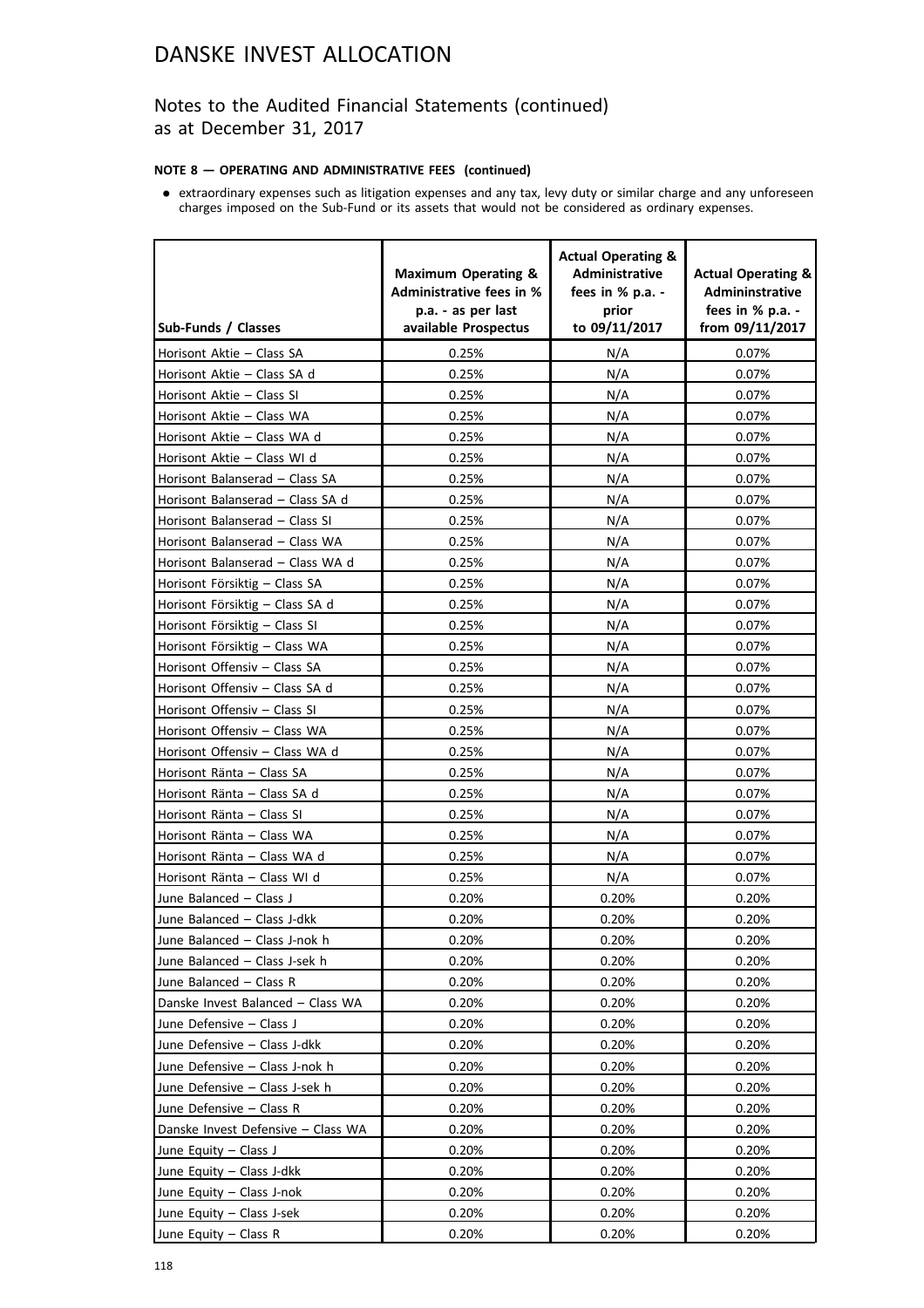## Notes to the Audited Financial Statements (continued) as at December 31, 2017

|  |  | NOTE 8 - OPERATING AND ADMINISTRATIVE FEES (continued) |  |
|--|--|--------------------------------------------------------|--|
|--|--|--------------------------------------------------------|--|

| Sub-Funds / Classes                  | <b>Maximum Operating &amp;</b><br><b>Administrative fees in %</b><br>p.a. - as per last<br>available Prospectus | <b>Actual Operating &amp;</b><br>Administrative<br>fees in % p.a. -<br>prior<br>to 09/11/2017 | <b>Actual Operating &amp;</b><br><b>Admininstrative</b><br>fees in % p.a. -<br>from 09/11/2017 |
|--------------------------------------|-----------------------------------------------------------------------------------------------------------------|-----------------------------------------------------------------------------------------------|------------------------------------------------------------------------------------------------|
| Danske Invest Equity - Class WA      | 0.20%                                                                                                           | 0.20%                                                                                         | 0.20%                                                                                          |
| Danske Invest Equity - Class WI      | 0.20%                                                                                                           | 0.16%                                                                                         | 0.16%                                                                                          |
| June Moderate - Class J              | 0.20%                                                                                                           | 0.20%                                                                                         | 0.20%                                                                                          |
| June Moderate - Class J-dkk          | 0.20%                                                                                                           | 0.20%                                                                                         | 0.20%                                                                                          |
| June Moderate - Class J-nok h        | 0.20%                                                                                                           | 0.20%                                                                                         | 0.20%                                                                                          |
| June Moderate - Class J-sek h        | 0.20%                                                                                                           | 0.20%                                                                                         | 0.20%                                                                                          |
| June Moderate - Class R              | 0.20%                                                                                                           | 0.20%                                                                                         | 0.20%                                                                                          |
| Danske Invest Moderate - Class WA    | 0.20%                                                                                                           | 0.20%                                                                                         | 0.20%                                                                                          |
| June Moderate Short - Class J        | 0.20%                                                                                                           | 0.20%                                                                                         | 0.20%                                                                                          |
| June Moderate Short - Class J-dkk    | 0.20%                                                                                                           | 0.20%                                                                                         | 0.20%                                                                                          |
| June Moderate Short - Class J-nok h  | 0.20%                                                                                                           | 0.20%                                                                                         | 0.20%                                                                                          |
| June Moderate Short - Class J-sek h  | 0.20%                                                                                                           | 0.20%                                                                                         | 0.20%                                                                                          |
| June Moderate Short - Class R        | 0.20%                                                                                                           | 0.20%                                                                                         | 0.20%                                                                                          |
| June Opportunity - Class J           | 0.20%                                                                                                           | 0.20%                                                                                         | 0.20%                                                                                          |
| June Opportunity - Class J-dkk       | 0.20%                                                                                                           | 0.20%                                                                                         | 0.20%                                                                                          |
| June Opportunity - Class J-nok h     | 0.20%                                                                                                           | 0.20%                                                                                         | 0.20%                                                                                          |
| June Opportunity - Class J-sek h     | 0.20%                                                                                                           | 0.20%                                                                                         | 0.20%                                                                                          |
| June Opportunity - Class R           | 0.20%                                                                                                           | 0.20%                                                                                         | 0.20%                                                                                          |
| Danske Invest Opportunity - Class WA | 0.20%                                                                                                           | 0.20%                                                                                         | 0.20%                                                                                          |
| June Progressive - Class J           | 0.20%                                                                                                           | 0.20%                                                                                         | 0.20%                                                                                          |
| June Progressive - Class J-dkk       | 0.20%                                                                                                           | 0.20%                                                                                         | 0.20%                                                                                          |
| June Progressive - Class J-nok h     | 0.20%                                                                                                           | 0.20%                                                                                         | 0.20%                                                                                          |
| June Progressive - Class J-sek h     | 0.20%                                                                                                           | 0.20%                                                                                         | 0.20%                                                                                          |
| June Progressive - Class R           | 0.20%                                                                                                           | 0.20%                                                                                         | 0.20%                                                                                          |
| Danske Invest Progressive - Class WA | 0.20%                                                                                                           | 0.20%                                                                                         | 0.20%                                                                                          |
| Stable Income - Class A p            | 0.35%                                                                                                           | 0.25%                                                                                         | 0.35%                                                                                          |
| Stable Income - Class A sek hp       | 0.35%                                                                                                           | 0.25%                                                                                         | 0.35%                                                                                          |
| Stable Income - Class WA p           | 0.50%                                                                                                           | 0.25%                                                                                         | 0.35%                                                                                          |

### **NOTE 9 — PERFORMANCE COMMISSION**

In the Sub-Funds Dynamic and Stable Income, the Investment Manager is entitled to receive a performance fee accrued and locked on each Valuation Day and paid annually in arrears on or after the last Valuation Day in each financial year. If a performance fee is payable in relation to a relevant Class, the performance fee shall be an amount equal respectively to 15% of the Out performance of the Dynamic Sub-Fund and 20% of the Out performance of the Stable Income Sub-Fund as more fully described in the Prospectus dated November 2017.

The performance fee is collected by the Management Company from the respective Sub-Funds' assets and passed on to the Investment Manager. As at December 31, 2017 the performance fees amounted to EUR 85,461 for the Dynamic Sub-Fund and EUR 258,763 for the Stable Income Sub-Fund.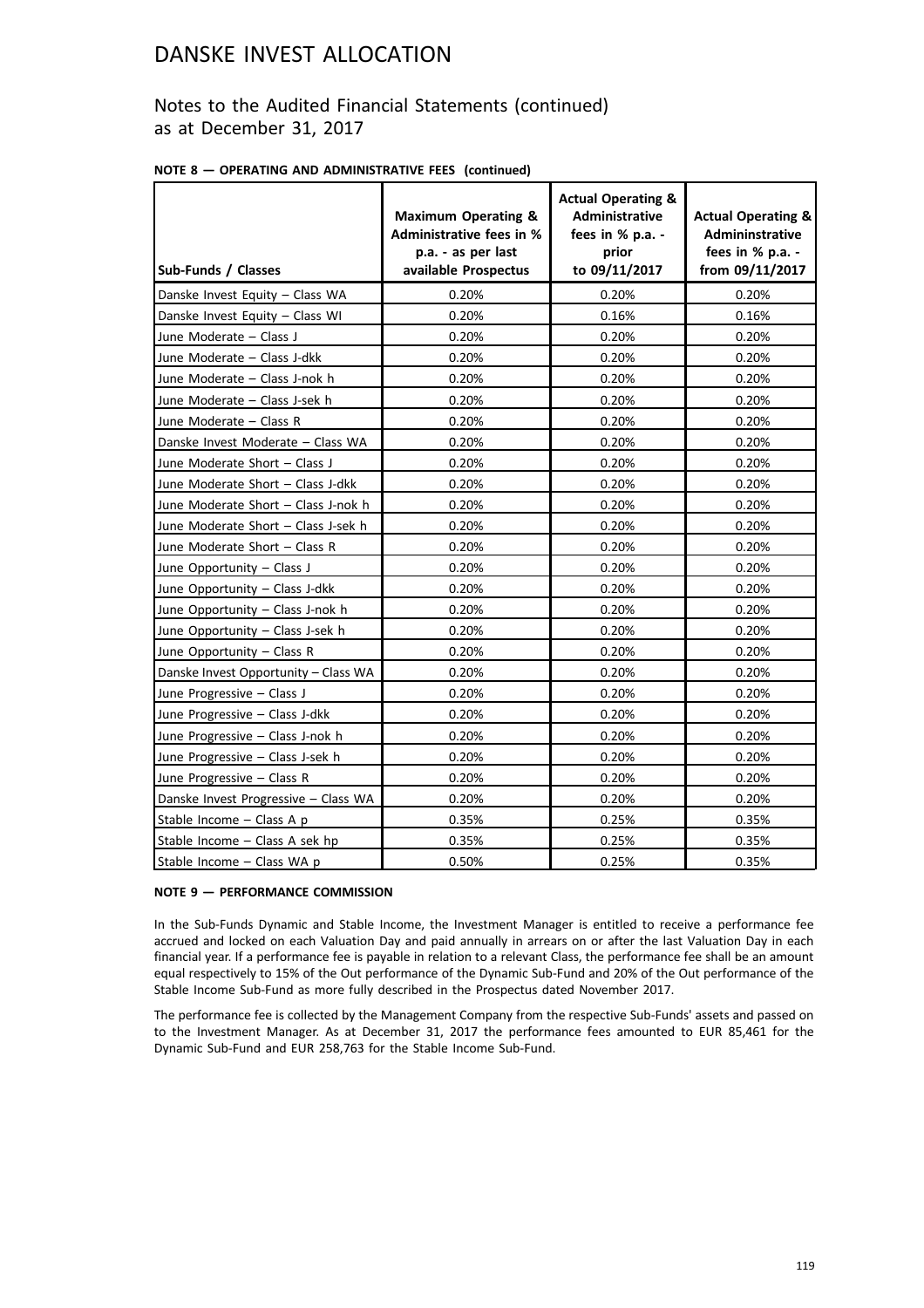## Notes to the Audited Financial Statements (continued) as at December 31, 2017

### **NOTE 10 — TAXES AND EXPENSES PAYABLE**

For the year ended December 31, 2017, the following accrued expenses were charged to the statement of net assets:

|                                                                             |            | <b>Dynamic</b> Equity Opportunities |
|-----------------------------------------------------------------------------|------------|-------------------------------------|
|                                                                             | <b>EUR</b> | <b>EUR</b>                          |
| Subscription tax payable (Note 6)                                           | 1.353      | 20                                  |
| Central administration, depositary fees, registrar and transfer agent fees, |            |                                     |
| UCITS V fees and compliance fees payable (Notes 4 and 5)                    | 5,589      | 2,928                               |
| Audit Fees payable                                                          | (105)      | 1,825                               |
|                                                                             | 6,837      | 4.773                               |

|                                           |                        | Horisont Aktie* Horisont Balanserad* Horisont Forsiktig* Horisont Offensiv* |                  |             |
|-------------------------------------------|------------------------|-----------------------------------------------------------------------------|------------------|-------------|
|                                           | <b>SEK</b>             | <b>SEK</b>                                                                  | <b>SEK</b>       | <b>SEK</b>  |
| Subscription tax payable (Note 6)         |                        |                                                                             |                  |             |
| Operating and Administrative fee (Note 8) | 266,296                | 447,429                                                                     | 380,769          | 68,057      |
| Audit Fees payable                        |                        |                                                                             |                  |             |
|                                           | 266,296                | 447,429                                                                     | 380,769          | 68,057      |
|                                           |                        | June                                                                        | June             | June        |
|                                           | <b>Horisont Ranta*</b> | <b>Balanced</b>                                                             | <b>Defensive</b> | Equity**    |
|                                           | <b>SEK</b>             | <b>EUR</b>                                                                  | <b>EUR</b>       | <b>EUR</b>  |
| Subscription tax payable (Note 6)         |                        |                                                                             |                  |             |
| Operating and Administrative fee (Note 8) | 56,429                 | 1,030                                                                       | 184              | 46          |
| Audit Fees payable                        |                        |                                                                             |                  |             |
|                                           | 56,429                 | 1,030                                                                       | 184              | 46          |
|                                           | June                   | <b>June Moderate</b>                                                        | June             | June        |
|                                           | <b>Moderate</b>        | Short                                                                       | Opportunity      | Progressive |
|                                           | <b>EUR</b>             | <b>EUR</b>                                                                  | <b>EUR</b>       | <b>EUR</b>  |
| Subscription tax payable (Note 6)         |                        |                                                                             |                  |             |
| Operating and Administrative fee (Note 8) | 917                    | 18                                                                          | 1,159            | 992         |
| Audit Fees payable                        |                        |                                                                             |                  |             |
|                                           | 917                    | 18                                                                          | 1,159            | 992         |

\* Launched November 10, 2017

\*\* Launched November 9, 2017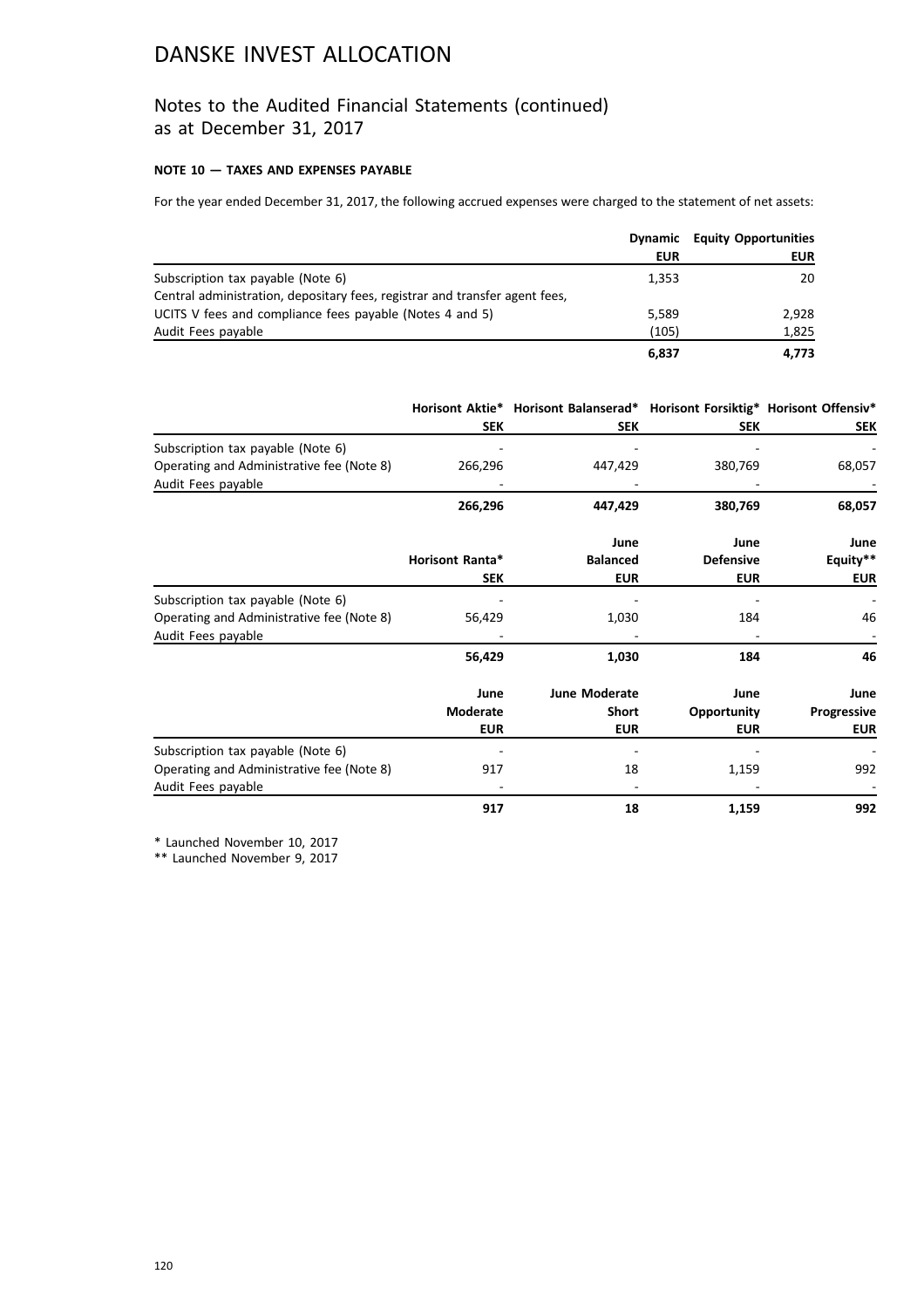## Notes to the Audited Financial Statements (continued) as at December 31, 2017

### **NOTE 10 — TAXES AND EXPENSES PAYABLE (continued)**

|                                           | <b>Stable</b> |
|-------------------------------------------|---------------|
|                                           | <b>Income</b> |
|                                           | <b>EUR</b>    |
| Subscription tax payable (Note 6)         |               |
| Operating and Administrative fee (Note 8) | 19,029        |
| Marketing fee (Note 7)                    |               |
|                                           | 19.029        |

### **NOTE 11 — FORWARD FOREIGN EXCHANGE CONTRACTS**

For the year ended December 31, 2017, the following forward foreign exchange contracts were outstanding:

### **June Balanced**

|            |          |            |         |            |            | Unrealised<br>gain/(loss) |
|------------|----------|------------|---------|------------|------------|---------------------------|
|            | Purchase |            | Sale    | Maturity   |            | (EUR)                     |
| <b>EUR</b> | 129,297  | <b>USD</b> | 153,398 | 17/01/2018 | <b>EUR</b> | 1,201                     |
| <b>USD</b> | 3,000    | <b>EUR</b> | 2,563   | 17/01/2018 | <b>EUR</b> | (58)                      |
|            |          |            |         |            |            | 1,143                     |

The counterparties linked to the forward foreign exchange contracts are: Danske Bank A/S RBC IS Bank Luxembourg

#### **June Defensive**

|            |          |            |        |            |            | Unrealised<br>gain/(loss) |
|------------|----------|------------|--------|------------|------------|---------------------------|
|            | Purchase |            | Sale   | Maturity   |            | (EUR)                     |
| <b>EUR</b> | 72,539   | <b>USD</b> | 86,192 | 17/01/2018 | <b>EUR</b> | 564                       |
| USD        | 15,120   | <b>EUR</b> | 12,770 | 17/01/2018 | EUR        | (144)                     |
|            |          |            |        |            |            | 420                       |

The counterparties linked to the forward foreign exchange contracts are: Danske Bank A/S RBC IS Bank Luxembourg

#### **June Moderate**

|            |          |            |         |            |     | Unrealised  |
|------------|----------|------------|---------|------------|-----|-------------|
|            |          |            |         |            |     | gain/(loss) |
|            | Purchase |            | Sale    | Maturity   |     | (EUR)       |
| <b>EUR</b> | 347,252  | <b>USD</b> | 411,715 | 17/01/2018 | EUR | 3.448       |
|            |          |            |         |            |     | 3,448       |

The counterparties linked to the forward foreign exchange contracts are: Danske Bank A/S RBC IS Bank Luxembourg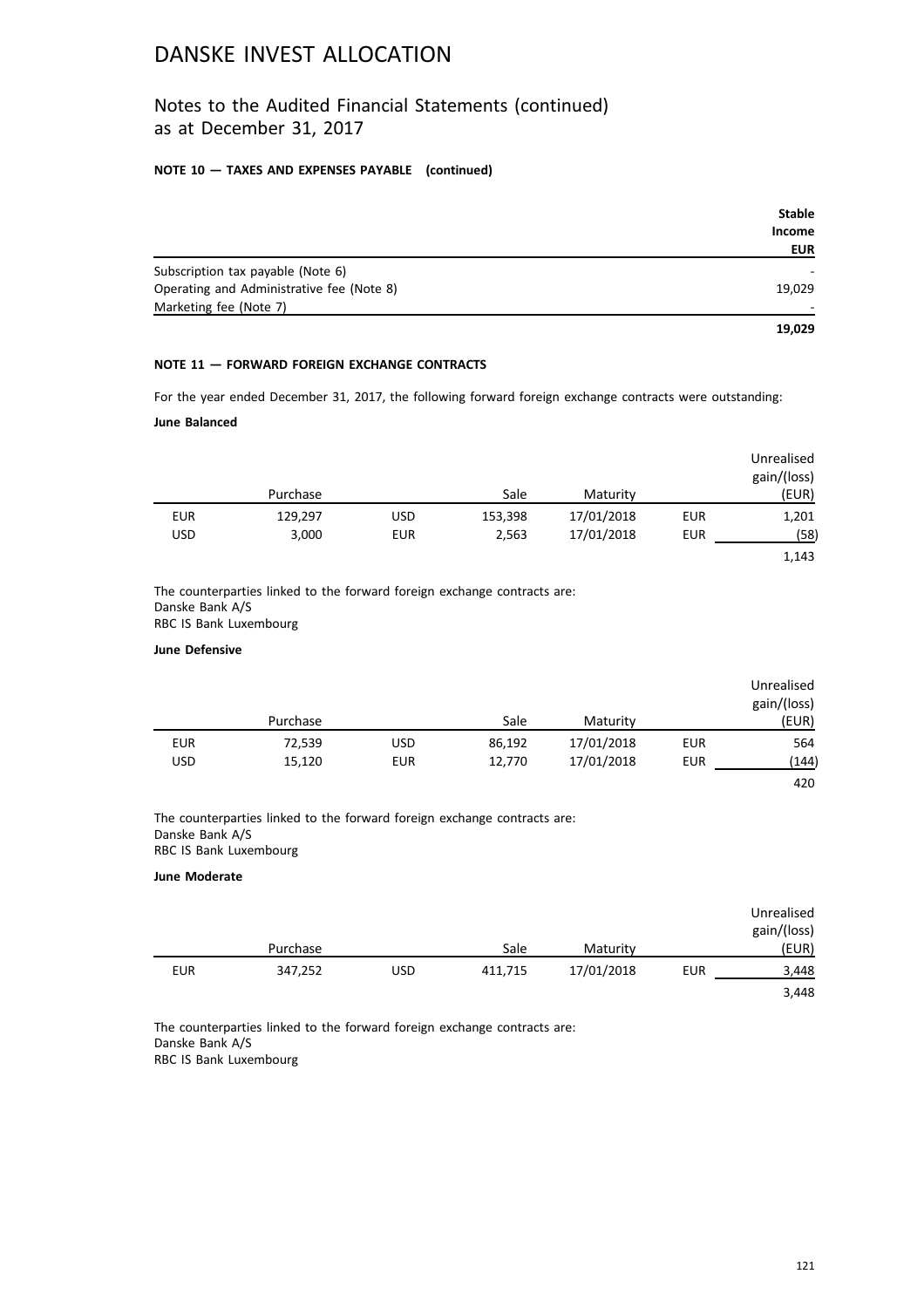## Notes to the Audited Financial Statements (continued) as at December 31, 2017

### **NOTE 11 — FORWARD FOREIGN EXCHANGE CONTRACTS (continued)**

### **June Moderate Short**

|            |          |            |       |            |            | Unrealised<br>gain/(loss) |
|------------|----------|------------|-------|------------|------------|---------------------------|
|            | Purchase |            | Sale  | Maturity   |            | (EUR)                     |
| <b>EUR</b> | 7,956    | <b>USD</b> | 9,460 | 17/01/2018 | <b>EUR</b> | 56                        |
| USD        | 7,656    | <b>EUR</b> | 6,466 | 17/01/2018 | EUR        | (73)                      |
|            |          |            |       |            |            | (17)                      |

The counterparties linked to the forward foreign exchange contracts are: Danske Bank A/S RBC IS Bank Luxembourg

### **June Progressive**

|            |          |     |         |            |     | Unrealised<br>gain/(loss) |
|------------|----------|-----|---------|------------|-----|---------------------------|
|            | Purchase |     | Sale    | Maturity   |     | (EUR)                     |
| <b>EUR</b> | 146,703  | USD | 173,931 | 17/01/2018 | EUR | 1,461                     |
|            |          |     |         |            |     | 1,461                     |

The counterparties linked to the forward foreign exchange contracts are: Danske Bank A/S RBC IS Bank Luxembourg

### **Stable Income**

|            | Purchase   |            | Sale       | Maturity   |            | Unrealised<br>gain/(loss)<br>(EUR) |
|------------|------------|------------|------------|------------|------------|------------------------------------|
|            |            |            |            |            |            |                                    |
| <b>DKK</b> | 504,170    | <b>USD</b> | 80,000     | 10/01/2018 | <b>EUR</b> | 886                                |
| <b>DKK</b> | 64,042     | <b>CHF</b> | 10,000     | 10/01/2018 | <b>EUR</b> | 42                                 |
| <b>DKK</b> | 26,435,712 | <b>EUR</b> | 3,553,139  | 10/01/2018 | <b>EUR</b> | (2,486)                            |
| <b>EUR</b> | 5,549,482  | <b>CHF</b> | 6,362,000  | 10/01/2018 | <b>EUR</b> | 103,637                            |
| <b>EUR</b> | 6,435,736  | <b>DKK</b> | 47,883,836 | 10/01/2018 | <b>EUR</b> | 4,327                              |
| <b>EUR</b> | 7,733,952  | <b>USD</b> | 9,099,000  | 10/01/2018 | <b>EUR</b> | 132,797                            |
| <b>EUR</b> | 1,987,010  | <b>SEK</b> | 18,974,258 | 10/01/2018 | <b>EUR</b> | 59,640                             |
| <b>EUR</b> | 7,914,486  | GBP        | 7,097,000  | 10/01/2018 | <b>EUR</b> | (83, 368)                          |
| <b>EUR</b> | 960,960    | <b>NOK</b> | 9,126,000  | 10/01/2018 | <b>EUR</b> | 33,527                             |
| <b>GBP</b> | 428,000    | <b>EUR</b> | 482,561    | 10/01/2018 | <b>EUR</b> | (234)                              |
| <b>GBP</b> | 60,660     | <b>CHF</b> | 80,000     | 10/01/2018 | <b>EUR</b> | (119)                              |
| <b>GBP</b> | 62,105     | <b>SEK</b> | 700,000    | 10/01/2018 | <b>EUR</b> | (1, 117)                           |
| <b>SEK</b> | 19,884,440 | <b>EUR</b> | 2,085,188  | 10/01/2018 | <b>EUR</b> | (65,370)                           |
| USD.       | 3,090,000  | <b>EUR</b> | 2,606,836  | 10/01/2018 | <b>EUR</b> | (25,472)                           |
|            |            |            |            |            |            | 156,690                            |

The counterparties linked to the forward foreign exchange contracts are: Danske Bank A/S RBC IS Bank Luxembourg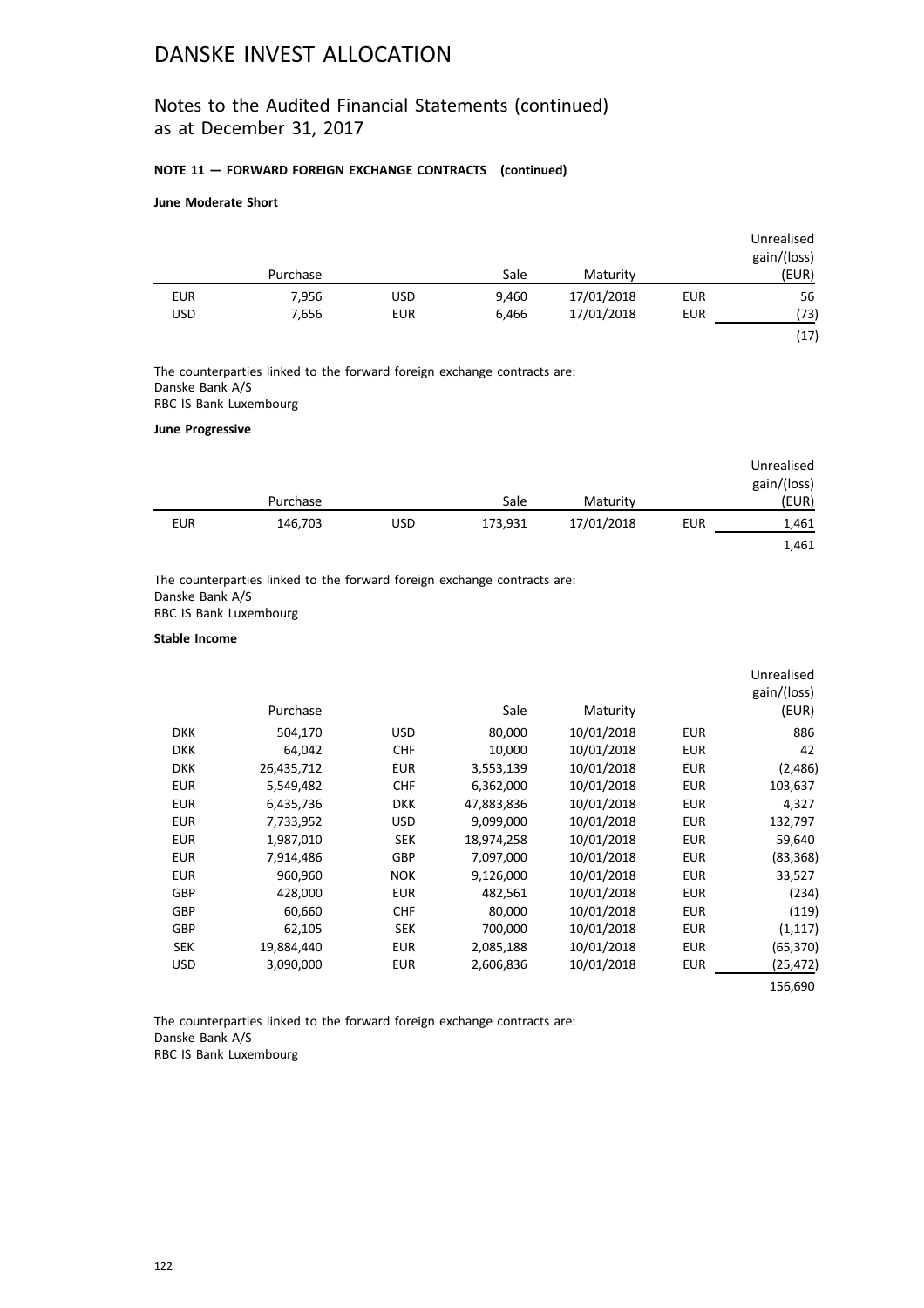## Notes to the Audited Financial Statements (continued) as at December 31, 2017

### **NOTE 12 — FUTURES CONTRACTS**

As at December 31, 2017, the following Sub-Fund was committed in the following futures contracts:

#### **Stable Income**

| Contracts   |                                   | Currency   | Number of<br>contracts | Commitment<br>(EUR) | Maturity<br>date | Unrealised<br>gain/(loss)<br>(EUR) |
|-------------|-----------------------------------|------------|------------------------|---------------------|------------------|------------------------------------|
|             | SALE DOW JONES STOXX 600 PRICE IX | <b>EUR</b> | (1,267)                | (24,541,790)        | 16/03/2018       | 38,010                             |
| <b>SALE</b> | EURO BOBL                         | <b>EUR</b> | (17)                   | (2,237,540)         | 08/03/2018       | 11,010                             |
| <b>SALE</b> | EURO SCHATZ                       | <b>EUR</b> | (20)                   | (2,238,900)         | 08/03/2018       | 2,600                              |
| <b>SALE</b> | S&P 500 INDICES                   | <b>USD</b> | (6)                    | (4,028,550)         | 15/03/2018       | (18, 872)                          |
|             |                                   |            |                        |                     |                  | 32.748                             |

The counterparty linked to the financial futures contracts is: J.P. Morgan London

#### **NOTE 13 — OTHER INCOME**

For the year ended December 31, 2017 , the trailer fees were recorded to the Statement of Operations and Changes in Net Assets under the heading "other income".

#### **NOTE 14 — TRANSACTION COSTS**

For the year ended December 31, 2017, the Fund incurred transaction costs relating to purchase or sale of securities as follows:

- Dynamic : 0 EUR
- Equity Opportunities : 0 EUR
- Horisont Aktie\* : 1,722 SEK
- Horisont Balanserad\* : 1,754 SEK
- Horisont Försiktig\* : 342 SEK
- Horisont Offensiv\* : 0 SEK
- Horisont Ränta\* : 11 SEK
- June Balanced : 117 EUR
- June Defensive : 48 EUR
- June Equity\*\* : 0 EUR
- June Moderate : 224 EUR
- June Moderate Short : 24 EUR
- June Opportunity : 141 EUR
- June Progressive : 181 EUR
- Stable Income : 70,475 EUR

These transaction costs are composed of brokerage costs and are included in cost of securities. The transaction costs included under the heading "Bank charges and correspondent fees" in the "Statement of Operations and Changes in Net Assets" are composed amongst other transaction fees and are not included in the table above.

\* Launched November 10, 2017

\*\* Launched November 9, 2017

#### **NOTE 15 — REBATE FEES**

As at December 31, 2017, "Other assets" mostly includes rebate fees from underlying investments in target funds for the Sub-Funds. Rebate fee agreements have been negotiated by the Investment Manager when the initial investments were made in the target fund. The rebate fees receivable are recorded as "Other assets" in the Statement of Net Assets.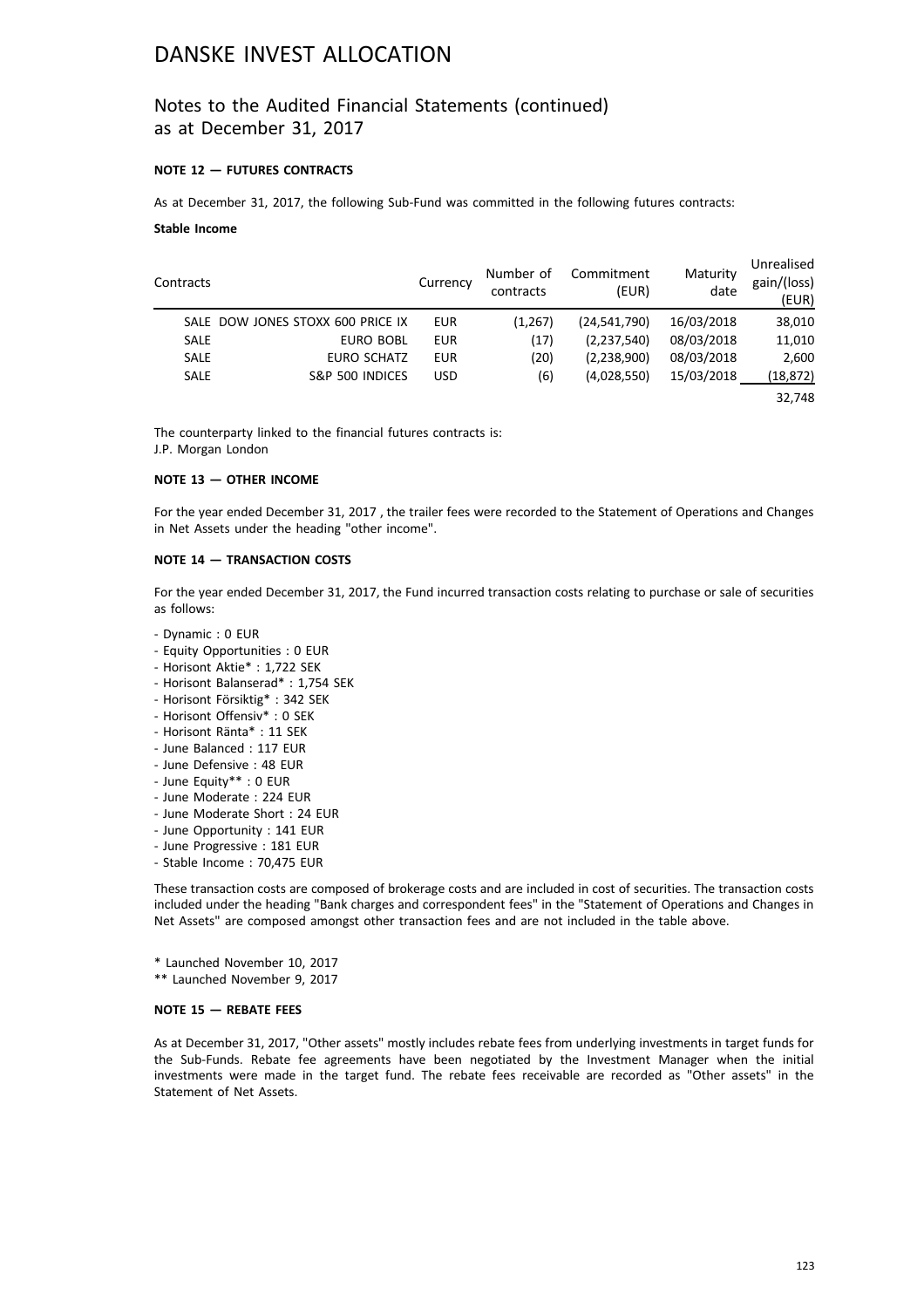## Notes to the Audited Financial Statements (continued) as at December 31, 2017

### **NOTE 16 — SECURITIES LENDING**

The Fund had entered into fully collateralized securities lending agreements through a high quality financial institution as described in the prospectus. On December 31, 2017, the overall value of the securities lent by the Sub-Fund amounted to:

| Sub-Fund         | <b>Market Value of securities lent</b> |
|------------------|----------------------------------------|
|                  | <b>EUR</b>                             |
| June Balanced    | 10,728                                 |
| June Moderate    | 112.355                                |
| June Progressive | 116.378                                |
| Stable Income    | 2,887,642                              |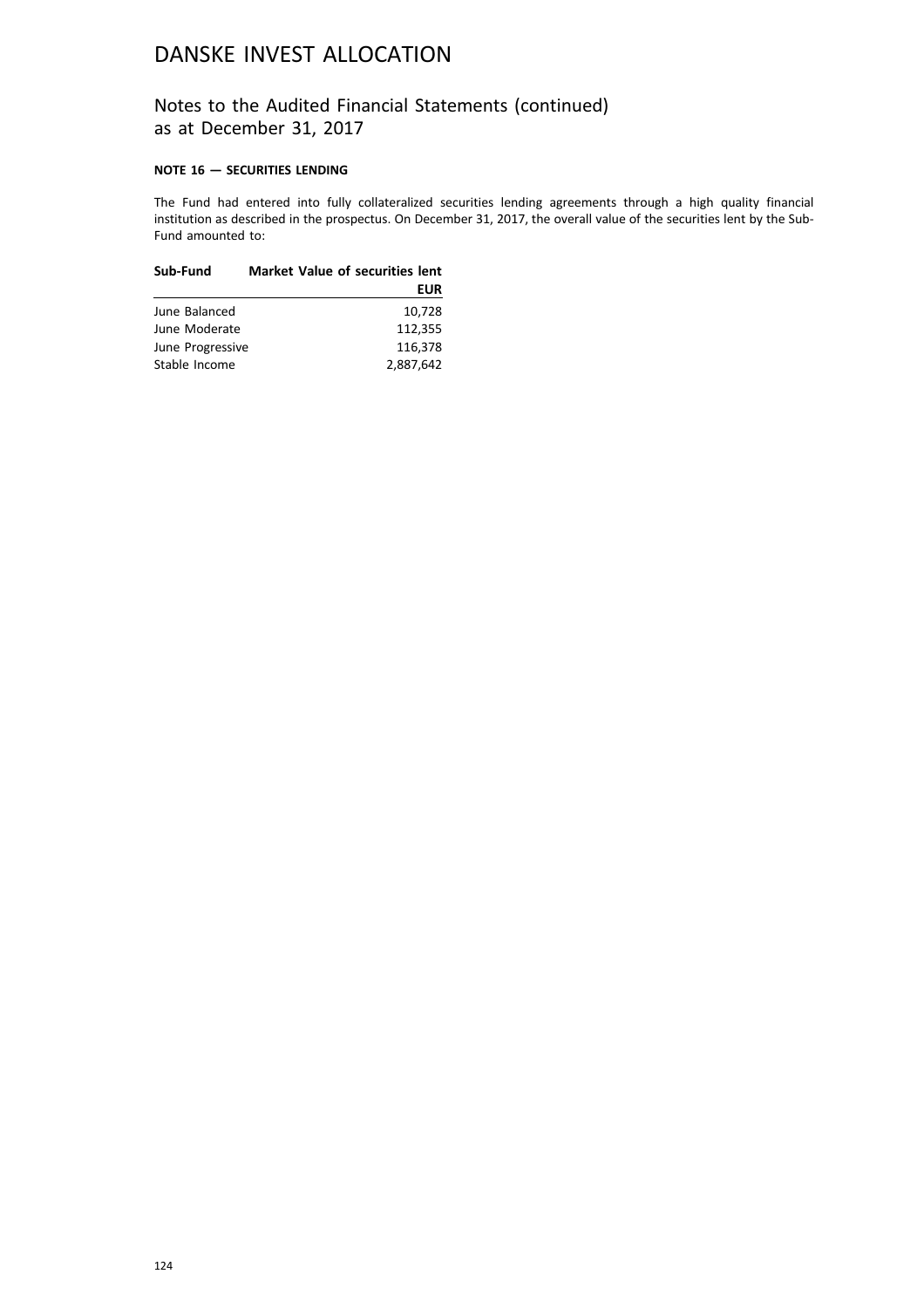## **Unaudited Appendix**

### **Risk Exposure**

Danske Invest Management Company uses a risk management procedure for Danske Invest Allocation in accordance with the 2010 Law and other applicable regulations, in particular the CSSF Circular 11/512. This risk management procedure provides for the measurement and control of the overall risk of all funds using the commitment approach or the Value at Risk ("VaR") approach.

| Name of the<br>Sub-Fund | <b>Risk Management</b><br><b>Function</b> | Investment<br><b>Manager</b> | Sub-Investment<br><b>Manager</b> | Investment<br><b>Style</b> | <b>Risk</b><br>Approach | <b>Risk</b><br><b>Basis</b> | <b>Base</b><br><b>CCV</b> |
|-------------------------|-------------------------------------------|------------------------------|----------------------------------|----------------------------|-------------------------|-----------------------------|---------------------------|
| Dynamic                 | <b>DIMC</b>                               | Danske Bank<br>A/S           |                                  | Actively<br>Managed        | Commitment              | Relative                    | <b>EUR</b>                |
| Equity<br>Opportunities | <b>DIMC</b>                               | Danske Bank<br>A/S           |                                  | Actively<br>Managed        | Commitment              | Relative                    | <b>EUR</b>                |
| Horisont<br>Aktie*      | <b>DIMC</b>                               | Danske Bank<br>A/S           |                                  | Actively<br>Managed        | Commitment              | Relative                    | <b>SEK</b>                |
| Horisont<br>Balanserad* | <b>DIMC</b>                               | Danske Bank<br>A/S           |                                  | Actively<br>Managed        | Commitment              | Relative                    | <b>SEK</b>                |
| Horisont<br>Försiktig*  | <b>DIMC</b>                               | Danske Bank<br>A/S           |                                  | Actively<br>Managed        | Commitment              | Relative                    | <b>SEK</b>                |
| Horisont<br>Offensiv*   | <b>DIMC</b>                               |                              |                                  | Actively<br>Managed        | Commitment              | Relative                    | <b>SEK</b>                |
| Horisont<br>Ränta*      | <b>DIMC</b>                               | Danske Bank<br>A/S           |                                  | Actively<br>Managed        | Commitment              | Relative                    | <b>SEK</b>                |
| June<br><b>Balanced</b> | <b>DIMC</b>                               | Danske Bank<br>A/S           |                                  | Actively<br>Managed        | Commitment              | Absolute                    | <b>EUR</b>                |
| June<br>Defensive       | <b>DIMC</b>                               | Danske Bank<br>A/S           |                                  | Actively<br>Managed        | Commitment              | Absolute                    | <b>EUR</b>                |
| June<br>Equity**        | <b>DIMC</b>                               | Danske Bank<br>A/S           |                                  | Actively<br>Managed        | Commitment              | Absolute                    | <b>EUR</b>                |
| June<br>Moderate        | <b>DIMC</b>                               | Danske Bank<br>A/S           |                                  | Actively<br>Managed        | Commitment              | Absolute                    | <b>EUR</b>                |
| June<br>Moderate Short  | <b>DIMC</b>                               | Danske Bank<br>A/S           |                                  | Actively<br>Managed        | Commitment              | Absolute                    | <b>EUR</b>                |
| June<br>Opportunity     | <b>DIMC</b>                               | Danske Bank<br>A/S           |                                  | Actively<br>Managed        | Commitment              | Absolute                    | <b>EUR</b>                |
| June<br>Progressive     | <b>DIMC</b>                               | Danske Bank<br>A/S           |                                  | Actively<br>Managed        | Commitment              | Absolute                    | <b>EUR</b>                |
| Stable<br>Income        | <b>DIMC</b>                               | Danske Bank<br>A/S           |                                  | Actively<br>Managed        | VaR                     | Absolute                    | <b>EUR</b>                |

When using the commitment approach, the global exposure of each Sub-Fund relating to the financial derivative instruments may not exceed its net assets. On the basis of the commitment approach, the positions on derivative financial instruments will be converted into equivalent positions on the underlying assets. The total global exposure, including cash securities and potential leverage through derivatives cannot exceed 200% of the Net Asset Value.

\* Launched November 10, 2017

\*\* Launched November 9, 2017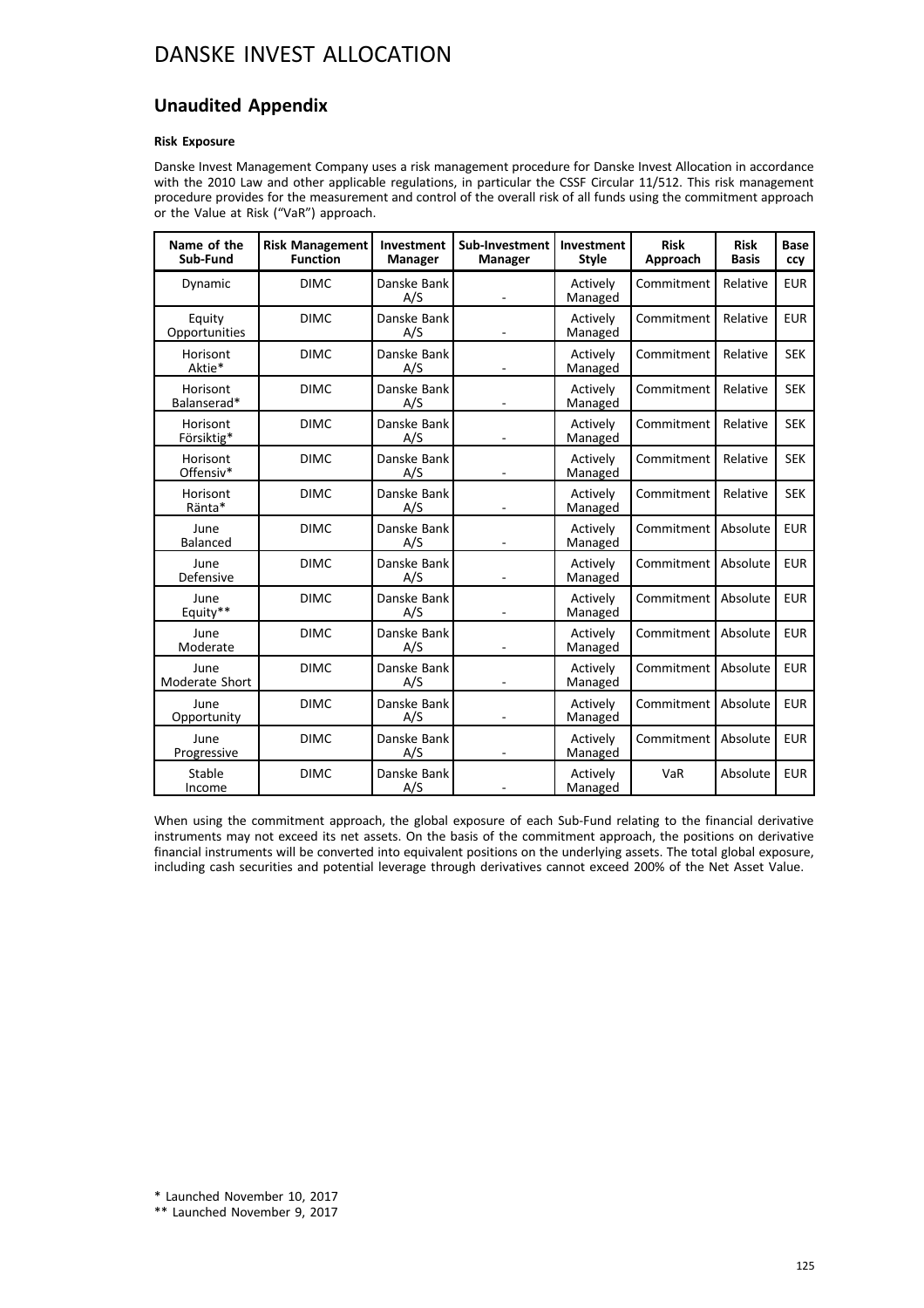## **Unaudited Appendix (continued)**

### **Stable Income**

The Stable Income Sub-Fund uses a VaR approach (representing the maximum loss not exceeded with a given probability defined as the confidence level, over a given period of time) to monitor the portfolio's global exposure in particular relating to derivative instruments. On a daily basis, the absolute VaR over a monthly time horizon on all positions in the fund's portfolio cannot exceed 6.5% of Net Asset Value with a 99% confidence interval.

The use of financial derivative instruments generates a possibility of leverage in the fund. Leverage is measured by using the sum of notional approach and is not expected to exceed 500%. Usually the expected level of leverage is 95- 225%. The level of leverage may vary over time. The Sub-Fund is using forward exchange transactions (FETs) for share class hedging purpose. FETs used in share class hedging purposes do not add any incremental exposure, leverage and/or other market risks. The expected proportion of assets under management of the fund that could be subject to total return swaps (including CFD) is 0%.

#### **Calculation Method of the Risk Exposure**

Global Exposure using the VaR approach

|                  |                              | VaR limit utilisation observed during<br>the year |                          |                                  |                           |                             |                              |                      |                          | Leverage                     |                                                                      |                                         |                                                 |                                           |
|------------------|------------------------------|---------------------------------------------------|--------------------------|----------------------------------|---------------------------|-----------------------------|------------------------------|----------------------|--------------------------|------------------------------|----------------------------------------------------------------------|-----------------------------------------|-------------------------------------------------|-------------------------------------------|
| Fund<br>name     | <b>Market</b><br><b>Risk</b> | VaR<br>limit                                      | Lowest<br>VaR<br>limit % | <b>Highest</b><br>VaR<br>limit % | Average<br>VaR<br>limit % | Refer-<br>ence<br>Portfolio | Model<br>Type                | Confidence<br>period | <b>Holding</b><br>period | <b>Observation</b><br>period | Leverage<br>limit                                                    | Lowest<br>Leverage*<br>(in % of<br>NAV) | <b>Higest</b><br>Lever-<br>age*(in %<br>of NAV) | Average<br>Lever-<br>age*(in %<br>of NAV) |
| Stable<br>Income | Absolute<br>VaR              | 20.00%                                            | 2.03%                    | 3.53%                            | 2.69%                     | N/A                         | Monte<br>Carlo<br>Simulation | 99th<br>percentile   | 1 month                  | $1/1/2017$ to<br>31/12/2017  | normal range<br>between 95%<br>and 225% /<br>max<br>expected<br>500% | 47.69%                                  | 81.25%                                          | 27.14%                                    |

\* The level of levarage calculation method used is the sum of notional approach in line with CSSF Circular 11/512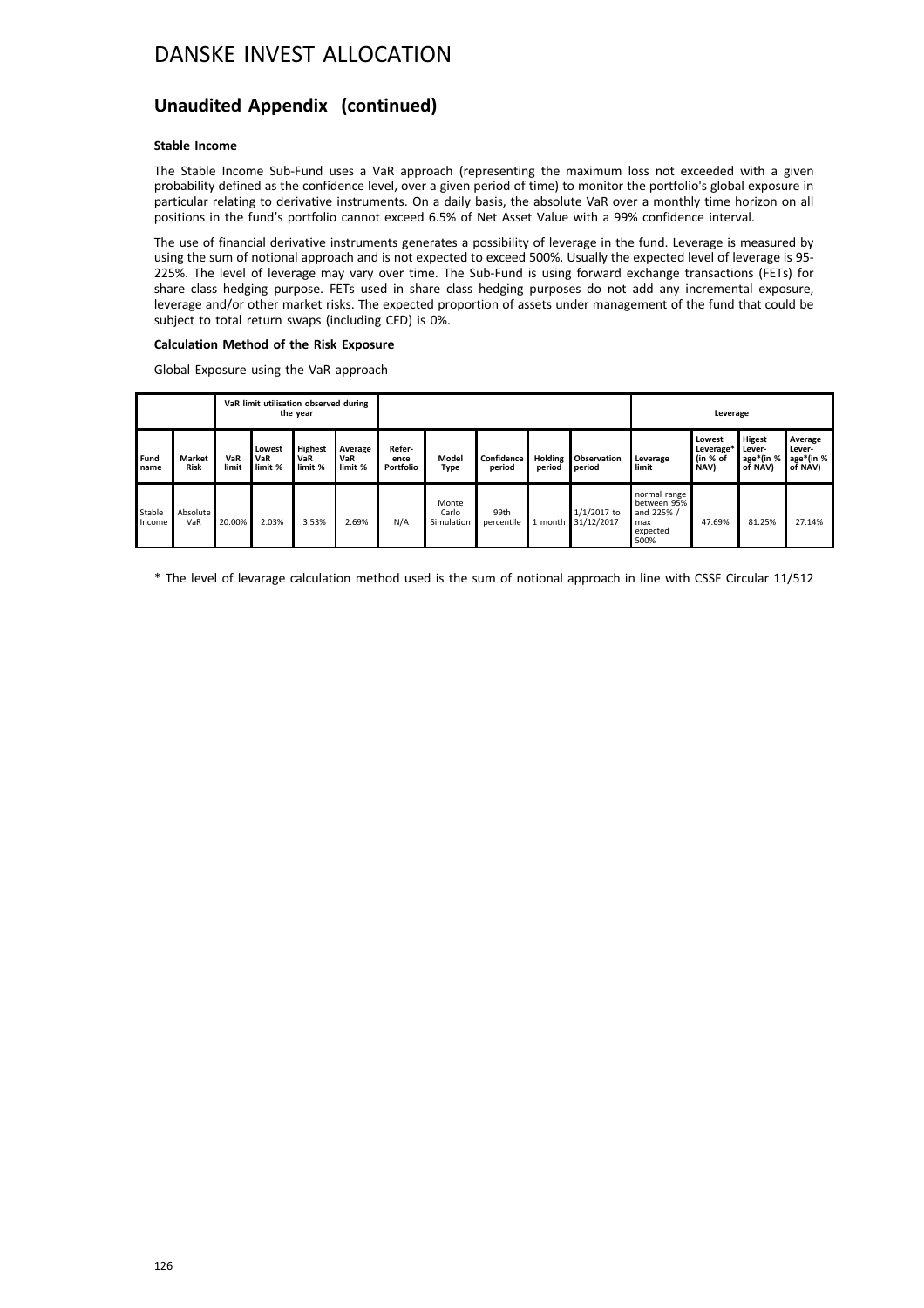# **Unaudited Appendix (continued)**

**REGULATION (EU) 2015/2365 OF THE EUROPEAN PARLIAMENT AND OF THE COUNCIL of November 25, 2015 Transparency of Securities Financing Transactions of Reuse and amending Regulation (EU) N°648/2012**

**Securities Lending - June Balanced**

## **Global Data in (EUR)**

| Sub-Fund             | <b>Collateral</b> | Overall<br>valuation | Total net<br>assets | (%) of assets! |
|----------------------|-------------------|----------------------|---------------------|----------------|
| <b>JUNE BALANCED</b> | 11.265            | 10.728               | 7.807.725           | 0.14           |
| <b>Total</b>         | 11.265            | 10.728               | 7.807.725           |                |

| Sub-Fund             | <b>Overall valuation</b> | Investment<br>portfolio at<br>market value | (%) lendable<br>assets l |
|----------------------|--------------------------|--------------------------------------------|--------------------------|
| <b>JUNE BALANCED</b> | 10.728                   | 7.680.968                                  | 0.14                     |
| <b>Total</b>         | 10,728                   | 7,680,968                                  |                          |

### **Concentration data in (EUR)**

| Ten largest collateral issuers | Amount of<br>Collateral |
|--------------------------------|-------------------------|
| l France                       | 4,114                   |
| Japan                          | 2,426                   |
| Austria                        | 1,301                   |
| United Kingdom                 | 3,424                   |

| <b>Top 10 Counterparties</b>      | <b>Overall</b><br>valuation |
|-----------------------------------|-----------------------------|
| I CITIGROUP GLOBAL MARKET LIMITED | .7281<br>10                 |

## **Aggregate transaction data for each type of SFTs broken down according to the below categories in (EUR)**

| Type of Collateral   | Amount of<br>Collateral |
|----------------------|-------------------------|
| <b>BONDS</b>         | 11,265                  |
| <b>EQUITIES</b>      |                         |
| <b>IMONEY MARKET</b> |                         |
| <b>CASH</b>          |                         |
| Total                | 11.265                  |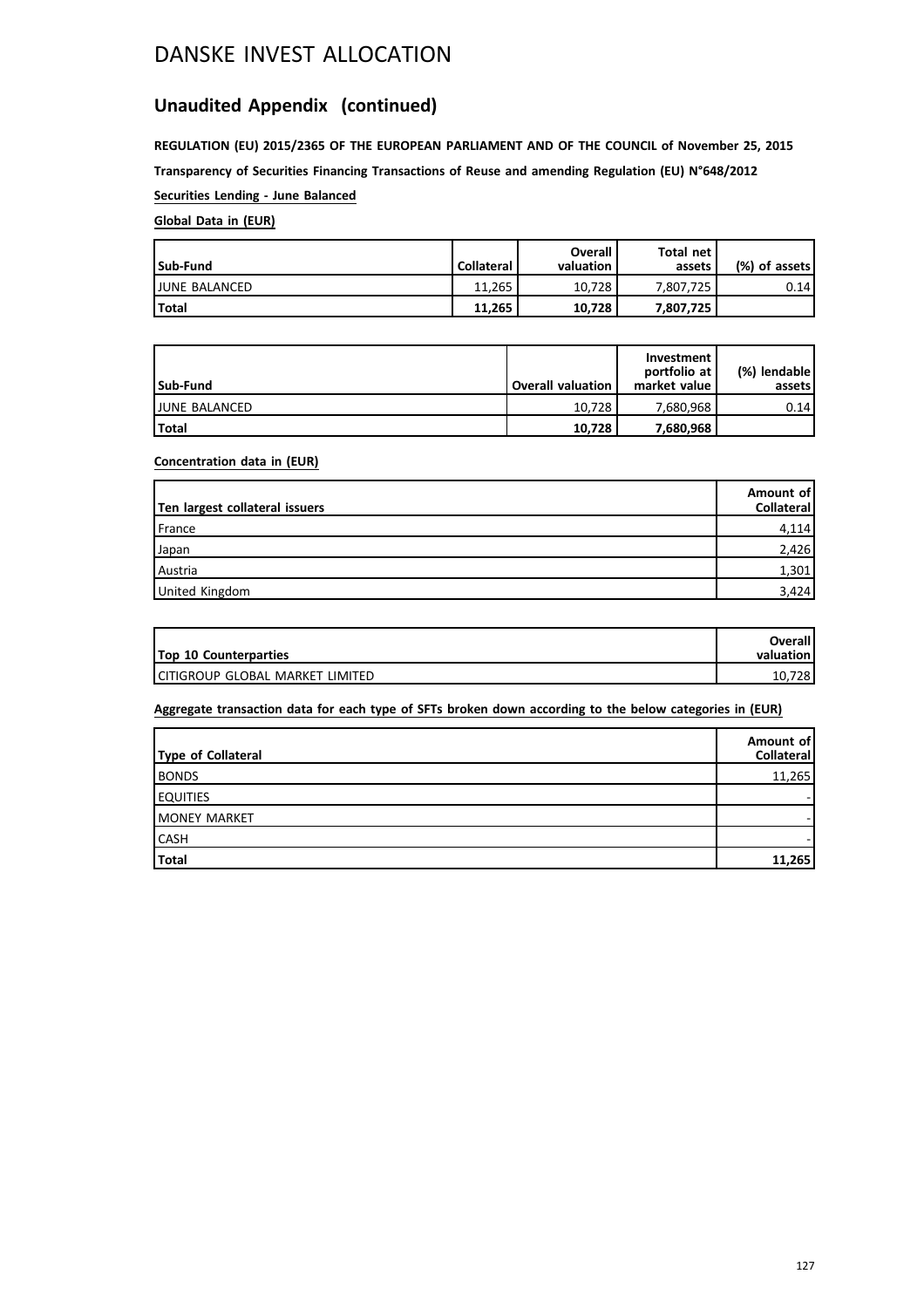# **Unaudited Appendix (continued)**

| Quality of Collateral | Amount of<br><b>Collateral</b> |
|-----------------------|--------------------------------|
| <b>TBC</b>            | -                              |

| Maturity tenor of Collateral | Amount of<br>Collateral |
|------------------------------|-------------------------|
| Less than one day            |                         |
| One day to one week          |                         |
| One week to one month        |                         |
| One month to three months    |                         |
| Three months to one year     | 1,209                   |
| Above one year               | 10,056                  |
| Open maturity                |                         |
| Total                        | 11,265                  |

| <b>Currencies of Securities Collateral</b> | Amount of<br><b>Collateral</b> |
|--------------------------------------------|--------------------------------|
| EUR                                        | 5,415                          |
| GBP                                        | 3,424                          |
| JPY                                        | 2,426                          |
| Total                                      | 11,265                         |

| Maturity tenor of the SFTs | Overall<br>valuation |
|----------------------------|----------------------|
| Less than one day          |                      |
| One day to one week        |                      |
| One week to one month      |                      |
| One month to three months  |                      |
| Three months to one year   |                      |
| Above one year             |                      |
| Open transaction           | 10,728               |
| <b>Total</b>               | 10,728               |

| Countries in which the counterparties are established | <b>Overall</b><br>valuation |
|-------------------------------------------------------|-----------------------------|
| United Kingdom                                        | 10.728                      |
| Total                                                 | 10.728                      |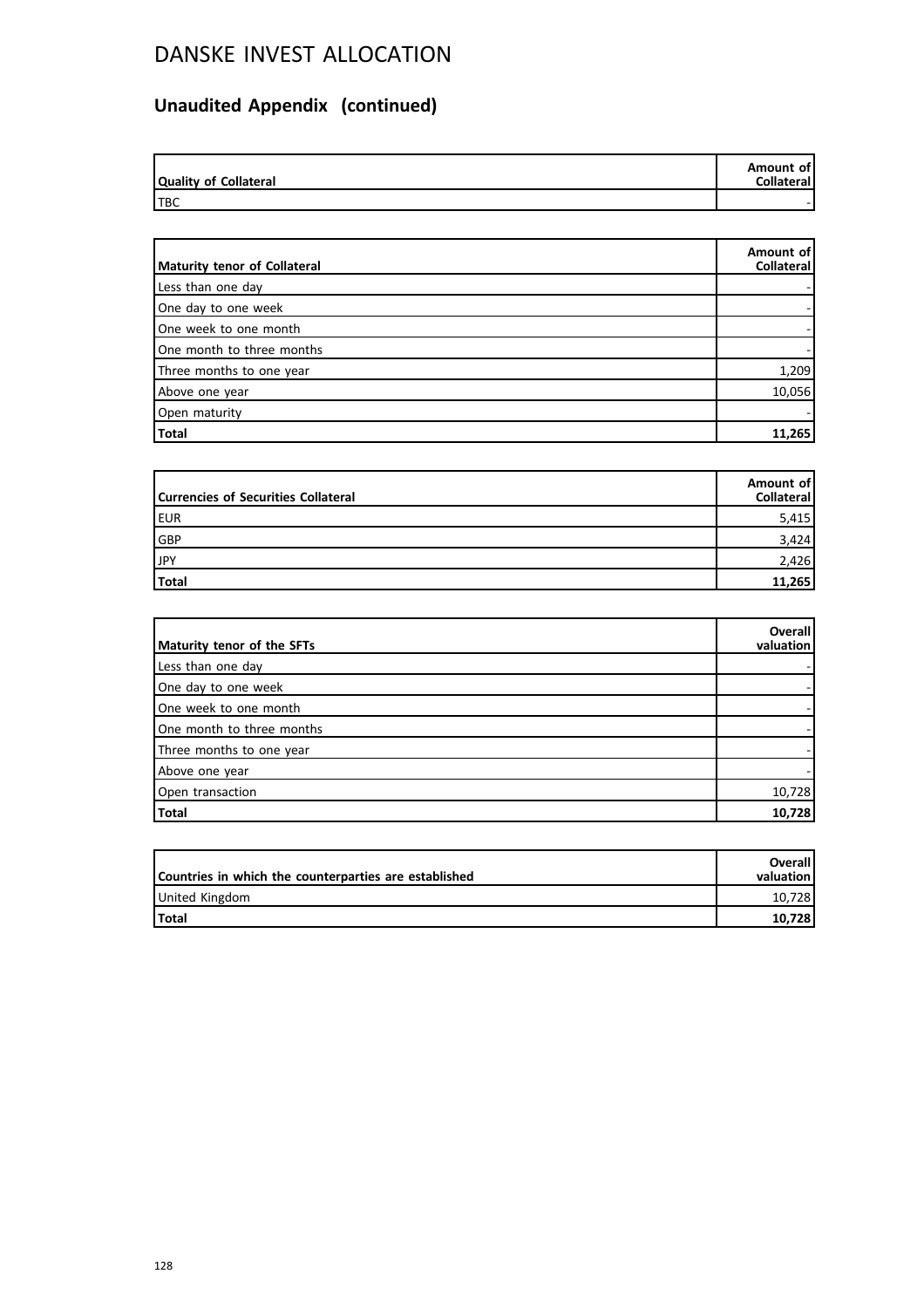# **Unaudited Appendix (continued)**

| Settlement and clearing | <b>Overall</b><br>valuation |
|-------------------------|-----------------------------|
| Bilateral               | 10,728                      |
| Total                   | 10,728                      |

### **Data on reuse of Collateral in (EUR)**

| Reuse of Collateral                                                           | Amount of<br><b>Collateral</b> |
|-------------------------------------------------------------------------------|--------------------------------|
| Share of collateral received that is reused                                   | None l                         |
| Cash collateral reinvestment returns to the collective investment undertaking | None l                         |

## **Safekeeping of collateral received by the collection investment undertaking as part of SFTs in (EUR)**

| Name of the Custodian | Amount of<br>collateral asset<br>safe-kept |
|-----------------------|--------------------------------------------|
| <b>IRBC IS Trust</b>  | 11.265                                     |
| <b>Total</b>          | 11,265                                     |

**Safekeeping of collateral granted by the collection investment undertaking as part of SFTs in (EUR)**

| Type of accounts    |  |
|---------------------|--|
| Segregated accounts |  |

### **Data on return and cost for each type of SFTs in (EUR)**

| Sub-Fund             | <b>Gross Revenue I</b> | <b>RBC I&amp;TS</b><br>Revenue | <b>Tax Withheld</b> | Client Revenue!<br>(Net of Tax) |
|----------------------|------------------------|--------------------------------|---------------------|---------------------------------|
| <b>JUNE BALANCED</b> | 103                    | 24                             |                     | 79                              |
| <b>Total</b>         | 103                    | 24                             |                     | 79                              |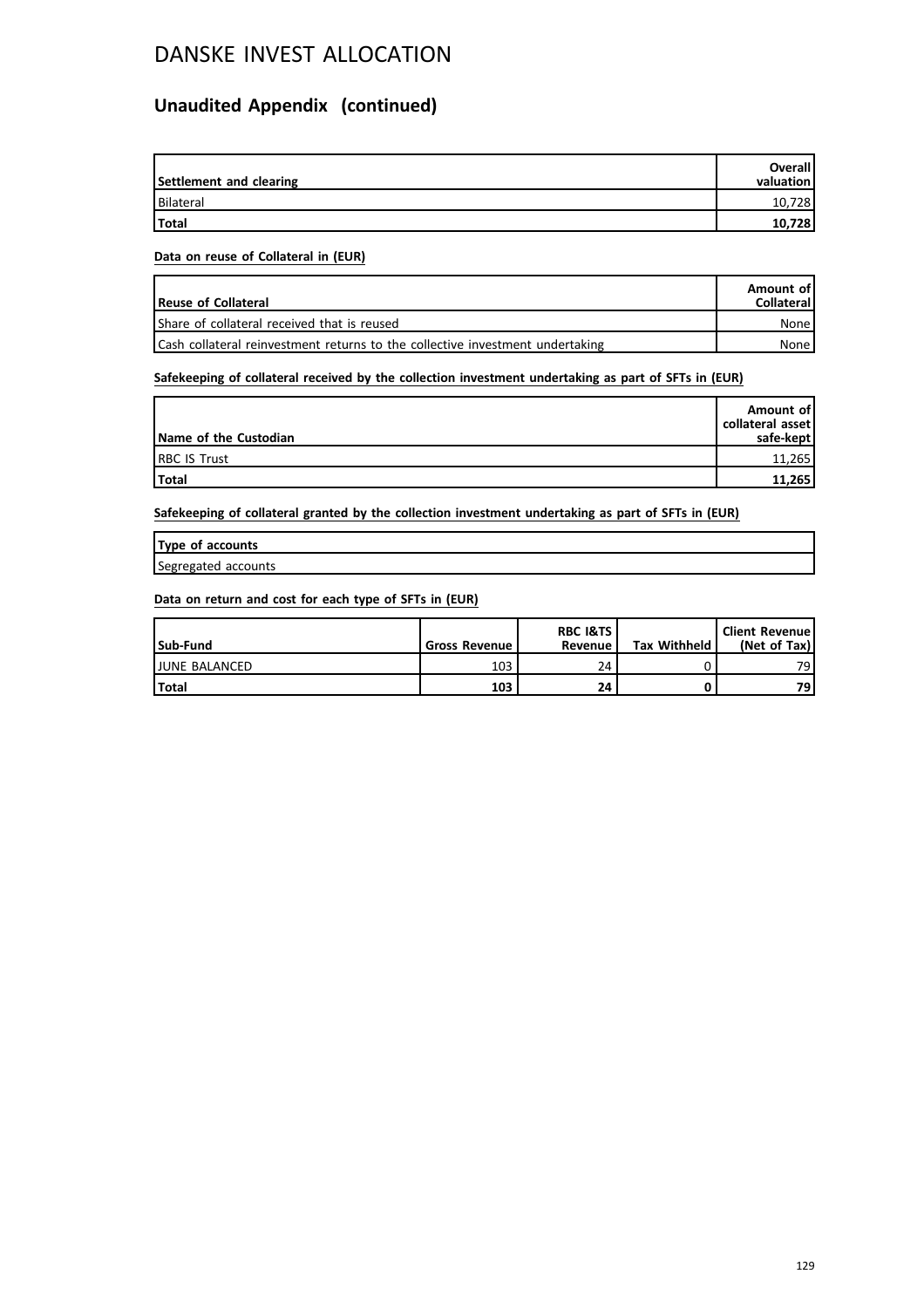## **Unaudited Appendix (continued)**

**REGULATION (EU) 2015/2365 OF THE EUROPEAN PARLIAMENT AND OF THE COUNCIL of November 25, 2015 Transparency of Securities Financing Transactions of Reuse and amending Regulation (EU) N°648/2012**

## **Securities Lending - June Moderate**

## **Global Data in (EUR)**

| Sub-Fund              | <b>Collateral</b> | Overall<br>valuation | Total net<br>assets | (%) of assets! |
|-----------------------|-------------------|----------------------|---------------------|----------------|
| <b>IJUNE MODERATE</b> | 117.974           | 112.355              | 7.090.077           | 1.58           |
| <b>Total</b>          | 117.974           | 112.355              | 7,090,077           |                |

| Sub-Fund              | <b>Overall valuation</b> | Investment<br>portfolio at<br>market value | (%) lendable  <br>assets |
|-----------------------|--------------------------|--------------------------------------------|--------------------------|
| <b>IJUNE MODERATE</b> | 112.355                  | 6.944.658                                  | 1.62                     |
| Total                 | 112.355                  | 6,944,658                                  |                          |

### **Concentration data in (EUR)**

| Ten largest collateral issuers | Amount of<br><b>Collateral</b> |
|--------------------------------|--------------------------------|
| <b>France</b>                  | 43,091                         |
| Japan                          | 35,849                         |
| Austrai                        | 25,410                         |
| United Kingdom                 | 13,624                         |

| <b>Top 10 Counterparties</b>      | <b>Overall</b><br>valuation |
|-----------------------------------|-----------------------------|
| I CITIGROUP GLOBAL MARKET LIMITED | 112.355                     |

## **Aggregate transaction data for each type of SFTs broken down according to the below categories in (EUR)**

| Type of Collateral | Amount of<br>Collateral |
|--------------------|-------------------------|
| <b>BONDS</b>       | 117,974                 |
| <b>EQUITIES</b>    |                         |
| MONEY MARKET       |                         |
| <b>CASH</b>        |                         |
| Total              | 117,974                 |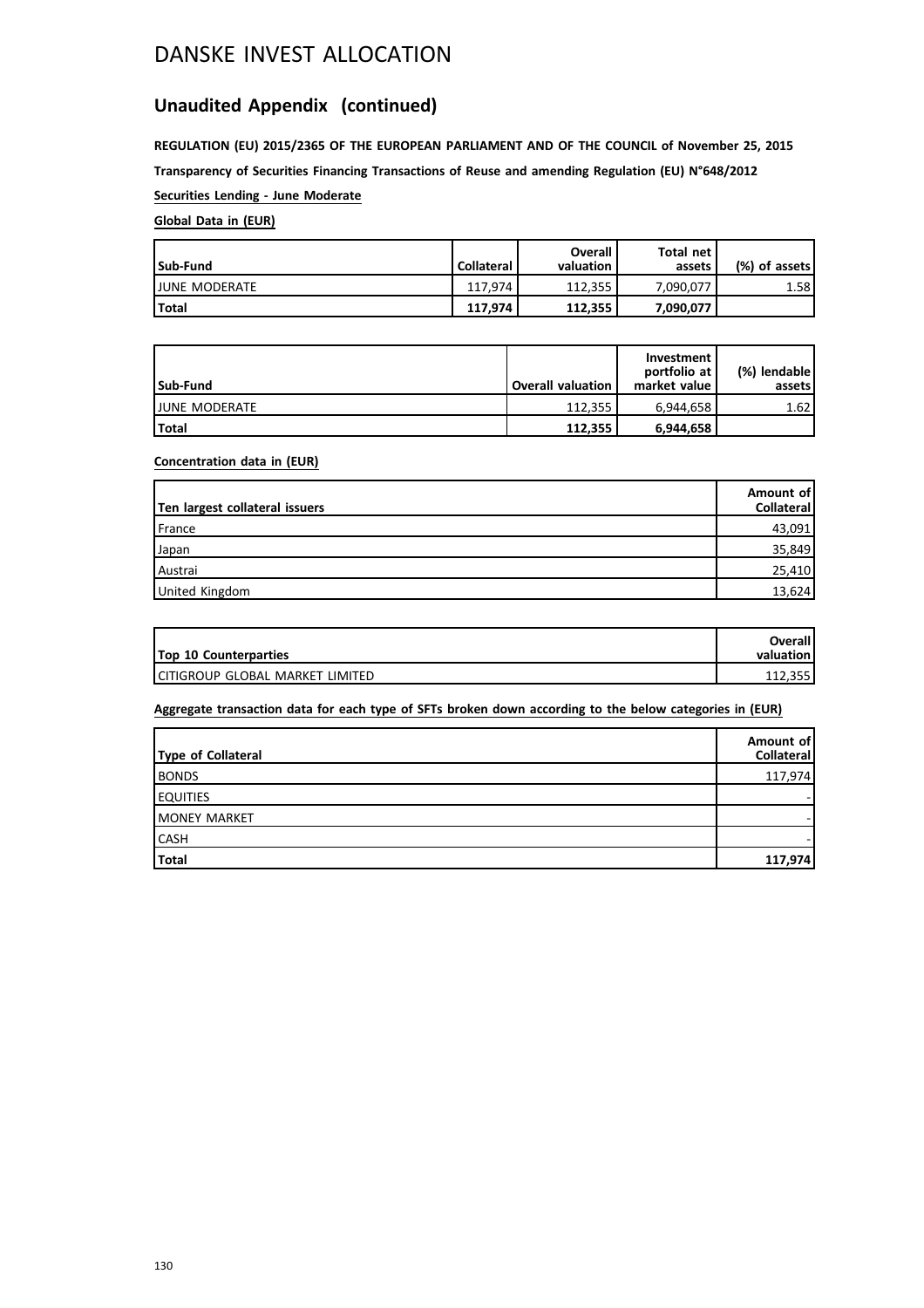# **Unaudited Appendix (continued)**

| Quality of Collateral | Amount of<br><b>Collateral</b> |
|-----------------------|--------------------------------|
| <b>TBC</b>            |                                |

| Maturity tenor of Collateral | Amount of<br>Collateral |
|------------------------------|-------------------------|
| Less than one day            |                         |
| One day to one week          |                         |
| One week to one month        |                         |
| One month to three months    |                         |
| Three months to one year     | 12,658                  |
| Above one year               | 105,315                 |
| Open maturity                |                         |
| Total                        | 117,974                 |

| <b>Currencies of Securities Collateral</b> | Amount of<br><b>Collateral</b> |
|--------------------------------------------|--------------------------------|
| <b>EUR</b>                                 | 56,715                         |
| GBP                                        | 35,849                         |
| JPY                                        | 25,410                         |
| Total                                      | 117,974                        |

| Maturity tenor of the SFTs | Overall<br>valuation |
|----------------------------|----------------------|
| Less than one day          |                      |
| One day to one week        |                      |
| One week to one month      |                      |
| One month to three months  |                      |
| Three months to one year   |                      |
| Above one year             |                      |
| Open transaction           | 112,355              |
| Total                      | 112,355              |

| Countries in which the counterparties are established | <b>Overall</b><br>valuation |
|-------------------------------------------------------|-----------------------------|
| United Kingdom                                        | 112.355                     |
| <b>Total</b>                                          | 112.355                     |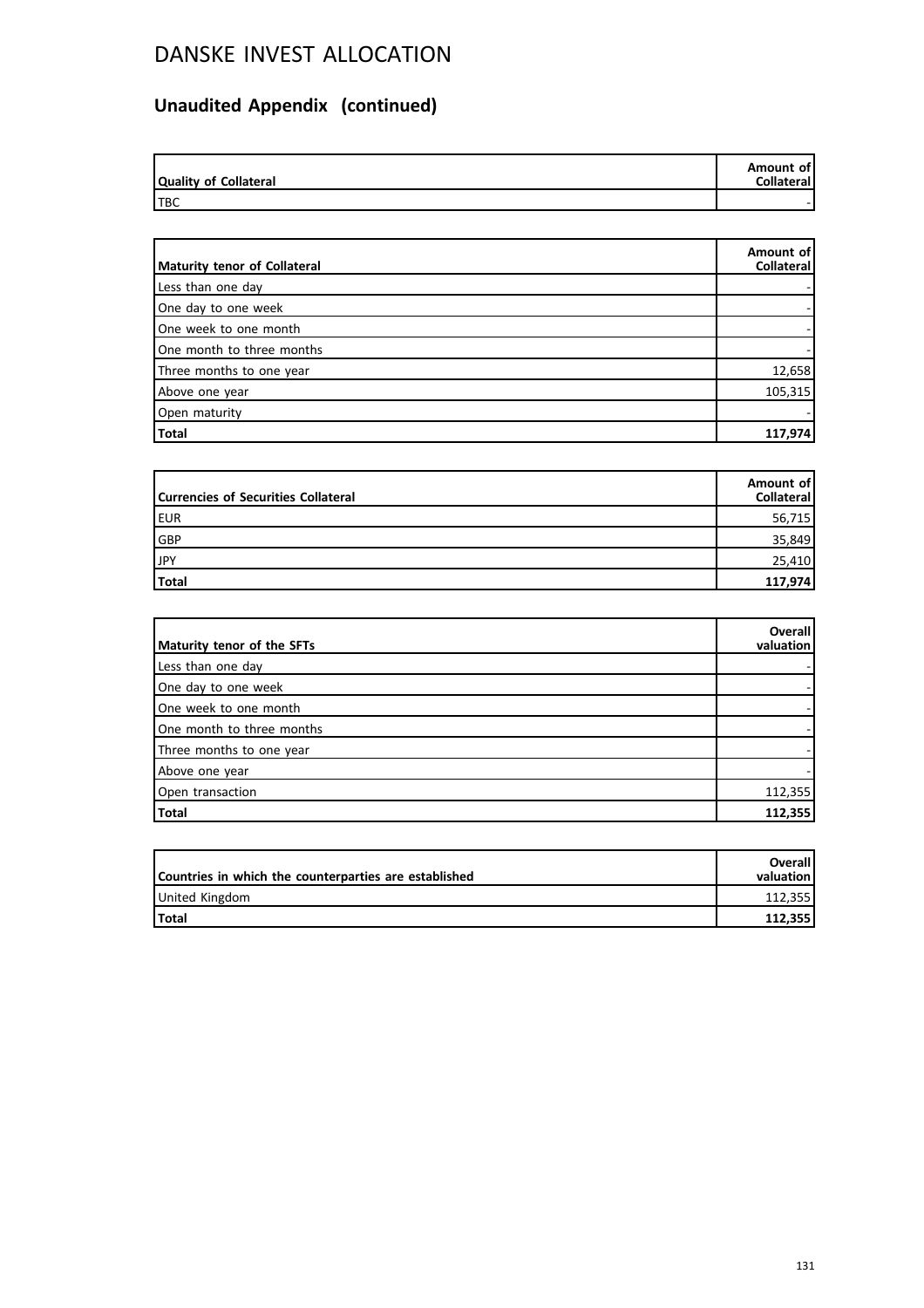## **Unaudited Appendix (continued)**

| Settlement and clearing | <b>Overall</b><br>valuation |
|-------------------------|-----------------------------|
| Bilateral               | 112,355                     |
| <b>Total</b>            | 112,355                     |

### **Data on reuse of Collateral in (EUR)**

| Reuse of Collateral                                                           | Amount of<br><b>Collateral</b> |
|-------------------------------------------------------------------------------|--------------------------------|
| Share of collateral received that is reused                                   | None                           |
| Cash collateral reinvestment returns to the collective investment undertaking | None i                         |

### **Safekeeping of collateral received by the collection investment undertaking as part of SFTs in (EUR)**

| Name of the Custodian | Amount of<br>collateral asset<br>safe-kept |
|-----------------------|--------------------------------------------|
| <b>IRBC IS Trust</b>  | 117,974                                    |
| Total                 | 117,974                                    |

**Safekeeping of collateral granted by the collection investment undertaking as part of SFTs in (EUR)**

## **Type of accounts**

Segregated accounts

### **Data on return and cost for each type of SFTs in (EUR)**

Please note that lending activity for the Sub Fund commenced in December 2017. Revenue for December 2017 will be calculated and paid in January 2018 and is therefore not disclosed in the note.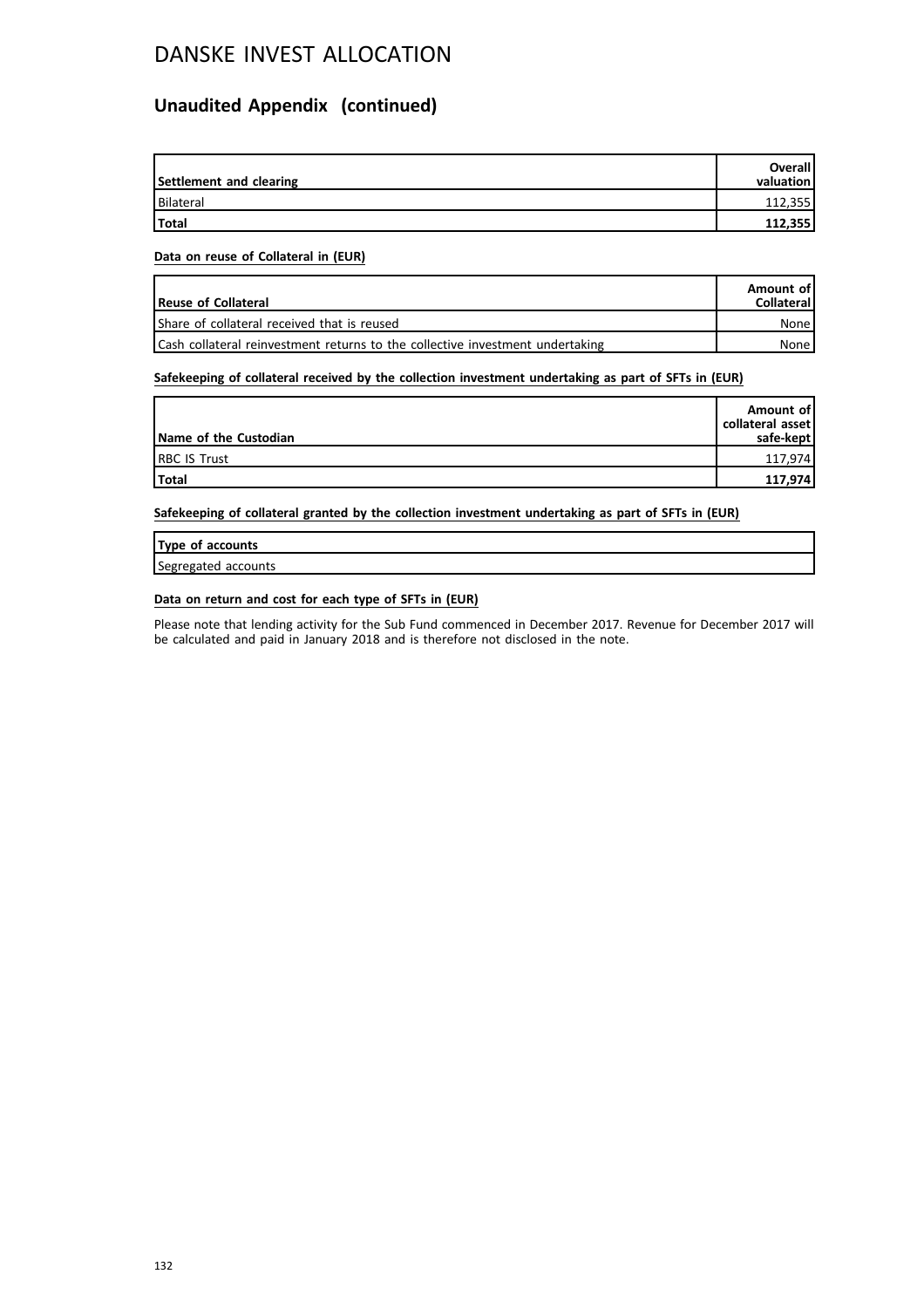# **Unaudited Appendix (continued)**

## **REGULATION (EU) 2015/2365 OF THE EUROPEAN PARLIAMENT AND OF THE COUNCIL of November 25, 2015**

**Transparency of Securities Financing Transactions of Reuse and amending Regulation (EU) N°648/2012**

### **Securities Lending - June Opportunity**

Please note that there were no securities on loan as at 31 December 2017, hence only revenue information for the year under review is shown:

### **Data on return and cost for each type of SFTs in (EUR)**

| Sub-Fund                 | <b>Gross Revenue</b> | <b>RBC I&amp;TS</b><br>Revenue | <b>Tax Withheld</b> | <b>Client Revenue</b><br>(Net of Tax) |
|--------------------------|----------------------|--------------------------------|---------------------|---------------------------------------|
| <b>IJUNE OPPORTUNITY</b> | 463                  | 107                            |                     | 357                                   |
| <b>Total</b>             | 463                  | 107                            |                     | 357                                   |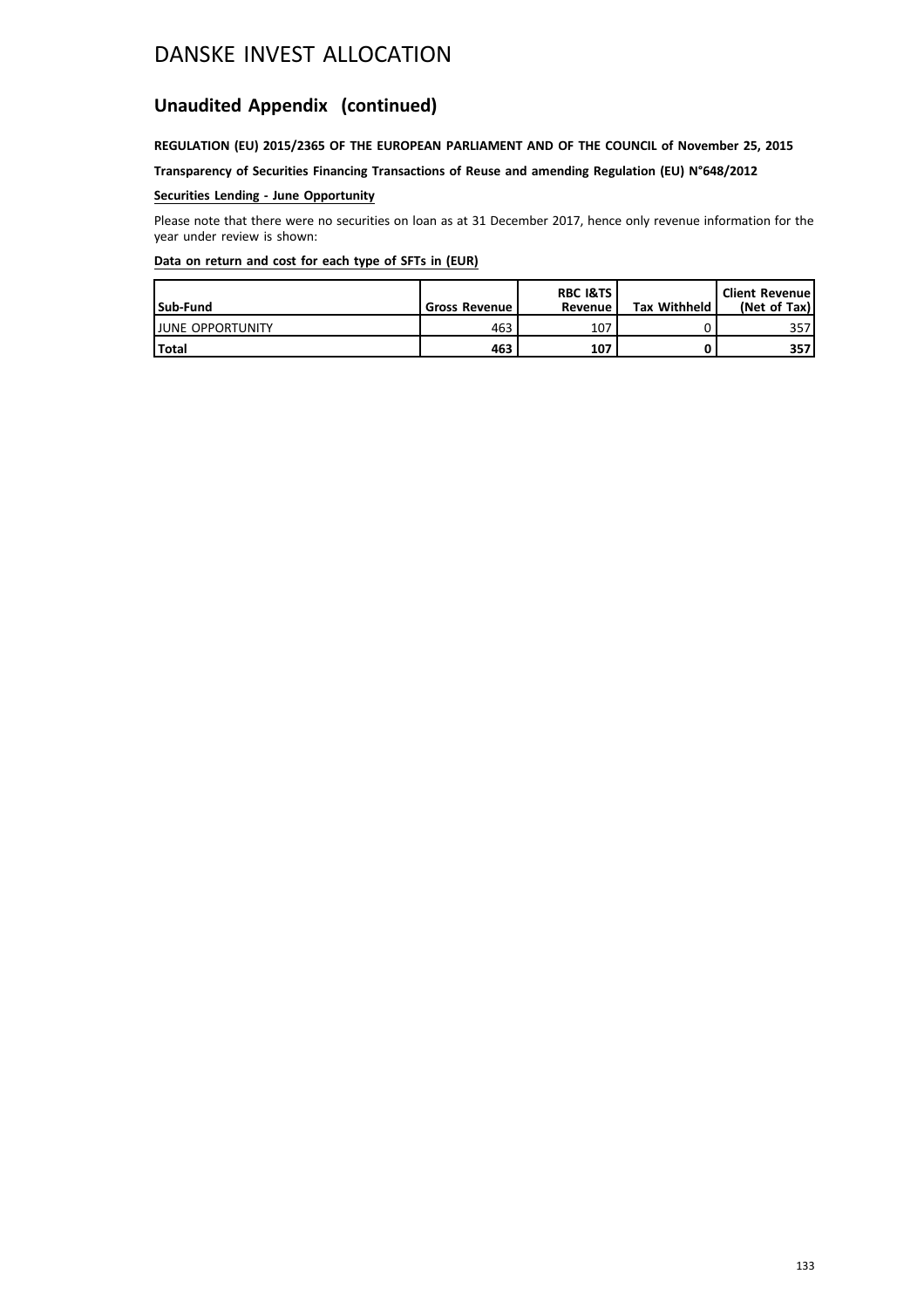## **Unaudited Appendix (continued)**

**REGULATION (EU) 2015/2365 OF THE EUROPEAN PARLIAMENT AND OF THE COUNCIL of November 25, 2015 Transparency of Securities Financing Transactions of Reuse and amending Regulation (EU) N°648/2012**

**Securities Lending - June Progressive**

## **Global Data in (EUR)**

| Sub-Fund                 | <b>Collateral</b> | <b>Overall</b><br>valuation | Total net<br>assets | (%) of assets! |
|--------------------------|-------------------|-----------------------------|---------------------|----------------|
| <b>IJUNE PROGRESSIVE</b> | 122.197           | 116.378                     | 7.548.909           | 1.54           |
| l Total                  | 122.197           | 116.378                     | 7.548.909           |                |

| Sub-Fund                 | <b>Overall valuation</b> | Investment<br>portfolio at<br>market value | (%) lendable  <br>assets l |
|--------------------------|--------------------------|--------------------------------------------|----------------------------|
| <b>LIUNE PROGRESSIVE</b> | 116.378                  | 7.403.392                                  | 1.57                       |
| l Total                  | 116,378                  | 7,403,392                                  |                            |

### **Concentration data in (EUR)**

| Ten largest collateral issuers | Amount of<br>Collateral |
|--------------------------------|-------------------------|
| France                         | 44,635                  |
| United Kingdom                 | 37,131                  |
| Japan                          | 26,319                  |
| Austria                        | 14,112                  |

| <b>Top 10 Counterparties</b>       | Overall<br>valuation |
|------------------------------------|----------------------|
| I CITIGROUP GLOBAL MARKETS LIMITED | 116.378              |

## **Aggregate transaction data for each type of SFTs broken down according to the below categories in (EUR)**

| Type of Collateral   | Amount of<br>Collateral |
|----------------------|-------------------------|
| <b>BONDS</b>         | 122,197                 |
| <b>EQUITIES</b>      |                         |
| <b>IMONEY MARKET</b> |                         |
| <b>CASH</b>          |                         |
| <b>Total</b>         | 122,197                 |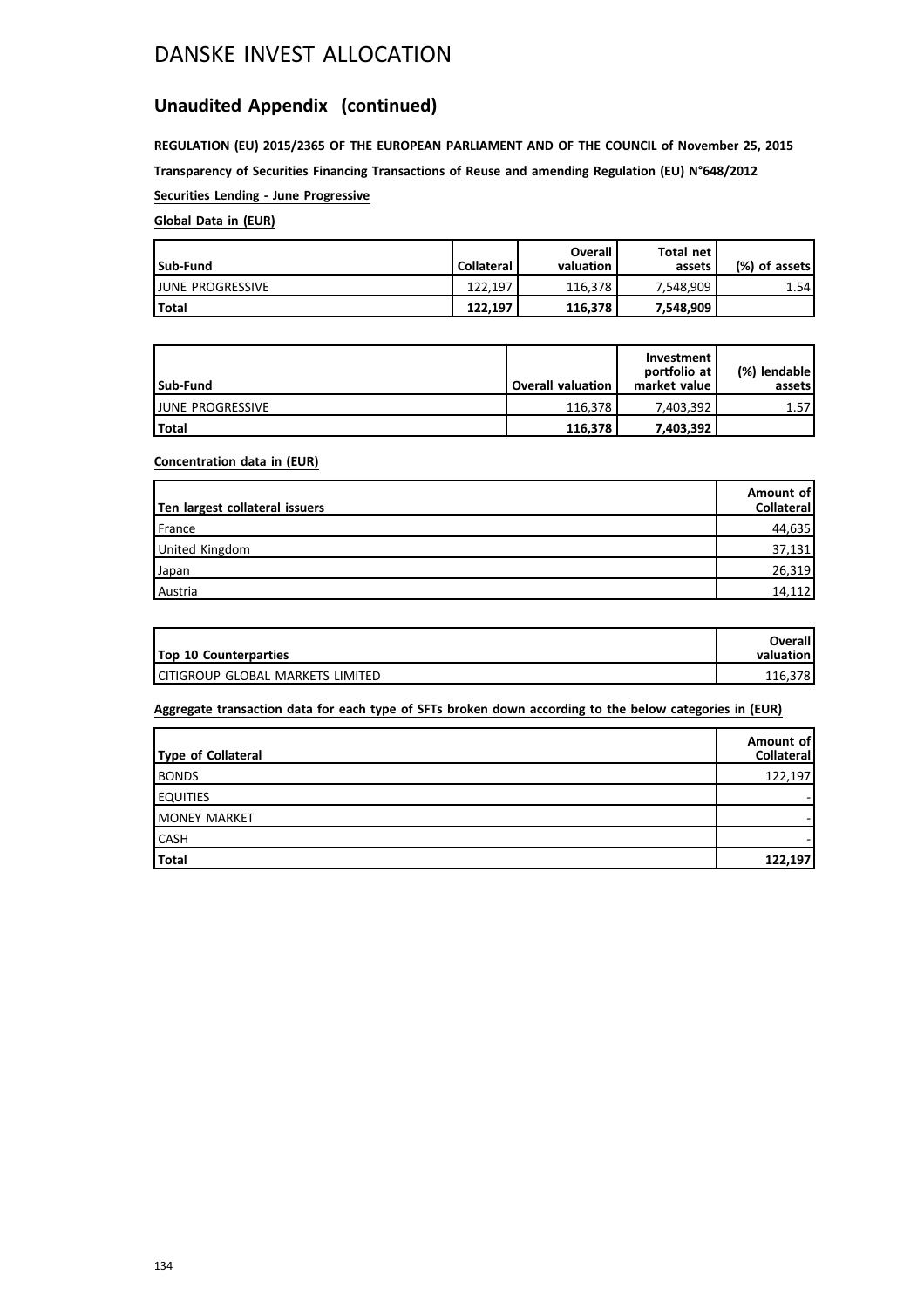# **Unaudited Appendix (continued)**

| Quality of Collateral | Amount of<br><b>Collateral</b> |
|-----------------------|--------------------------------|
| <b>TBC</b>            |                                |

| Maturity tenor of Collateral | Amount of<br>Collateral |
|------------------------------|-------------------------|
| Less than one day            |                         |
| One day to one week          |                         |
| One week to one month        |                         |
| One month to three months    |                         |
| Three months to one year     | 13,112                  |
| Above one year               | 109,086                 |
| Open maturity                |                         |
| Total                        | 122,197                 |

| <b>Currencies of Securities Collateral</b> | Amount of<br><b>Collateral</b> |
|--------------------------------------------|--------------------------------|
| <b>EUR</b>                                 | 58,747                         |
| GBP                                        | 37,112                         |
| JPY                                        | 26,319                         |
| Total                                      | 122,197                        |

| Maturity tenor of the SFTs | Overall<br>valuation |
|----------------------------|----------------------|
| Less than one day          |                      |
| One day to one week        |                      |
| One week to one month      |                      |
| One month to three months  |                      |
| Three months to one year   |                      |
| Above one year             |                      |
| Open transaction           | 116,378              |
| Total                      | 116,378              |

| Countries in which the counterparties are established | <b>Overall</b><br>valuation |
|-------------------------------------------------------|-----------------------------|
| United Kingdom                                        | 116.378                     |
| 'Total                                                | 116.378                     |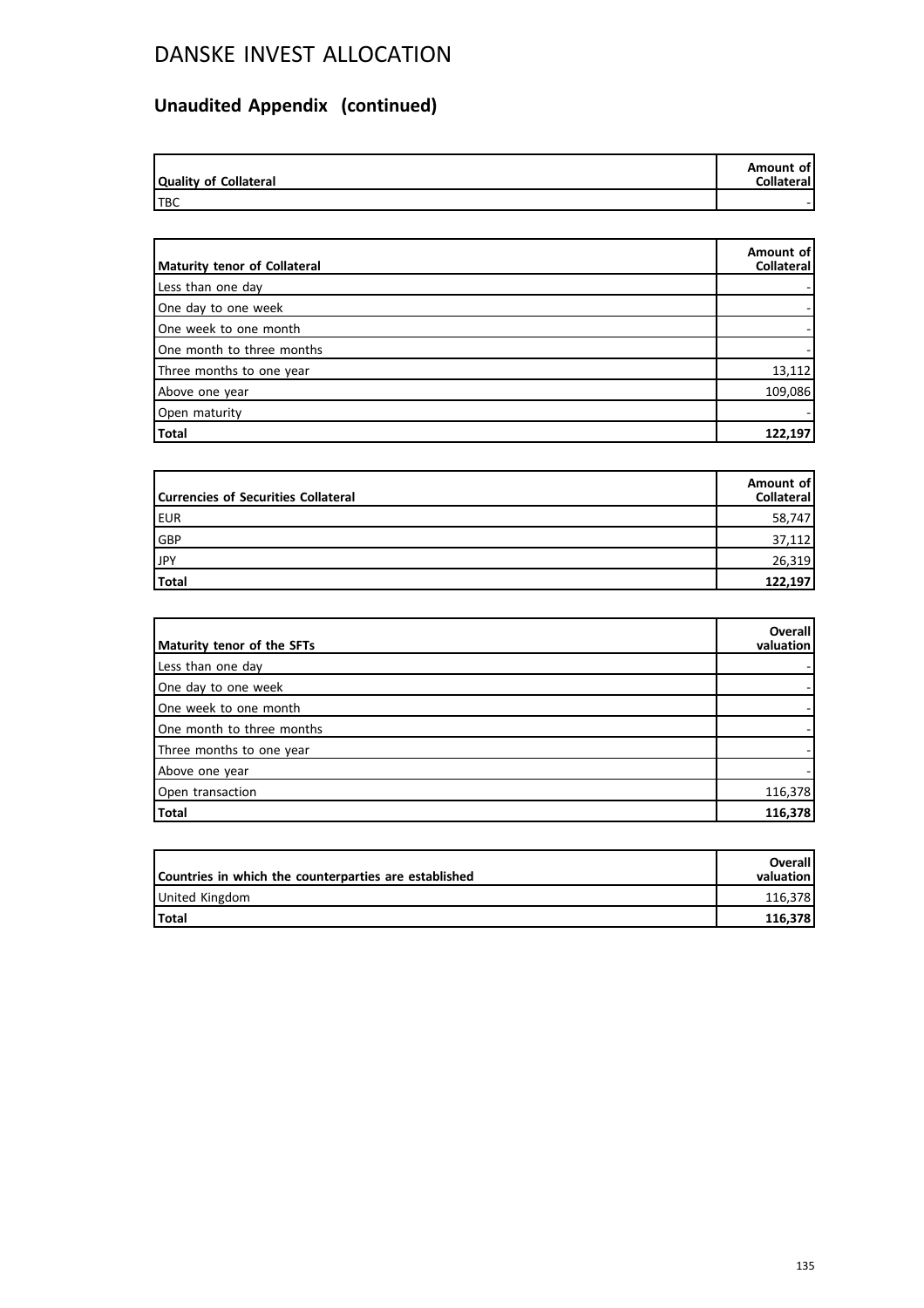## **Unaudited Appendix (continued)**

| Settlement and clearing | <b>Overall</b><br>valuation |
|-------------------------|-----------------------------|
| Bilateral               | 116,378                     |
| <b>Total</b>            | 116,378                     |

### **Data on reuse of Collateral in (EUR)**

| Reuse of Collateral                                                           | Amount of<br><b>Collateral</b> |
|-------------------------------------------------------------------------------|--------------------------------|
| Share of collateral received that is reused                                   | None l                         |
| Cash collateral reinvestment returns to the collective investment undertaking | None l                         |

## **Safekeeping of collateral received by the collection investment undertaking as part of SFTs in (EUR)**

| Name of the Custodian | Amount of<br>collateral asset<br>safe-kept |
|-----------------------|--------------------------------------------|
| <b>IRBC IS Trust</b>  | 122.197                                    |
| Total                 | 122,197                                    |

**Safekeeping of collateral granted by the collection investment undertaking as part of SFTs in (EUR)**

| Type of accounts    |  |
|---------------------|--|
| Segregated accounts |  |

### **Data on return and cost for each type of SFTs in (EUR)**

| Sub-Fund                 | <b>Gross Revenue I</b> | <b>RBC I&amp;TS</b><br>Revenue | <b>Tax Withheld</b> | Client Revenue!<br>(Net of Tax) |
|--------------------------|------------------------|--------------------------------|---------------------|---------------------------------|
| <b>IJUNE PROGRESSIVE</b> | 550                    | 126                            |                     | 423                             |
| <b>Total</b>             | 550                    | 126                            |                     | 423                             |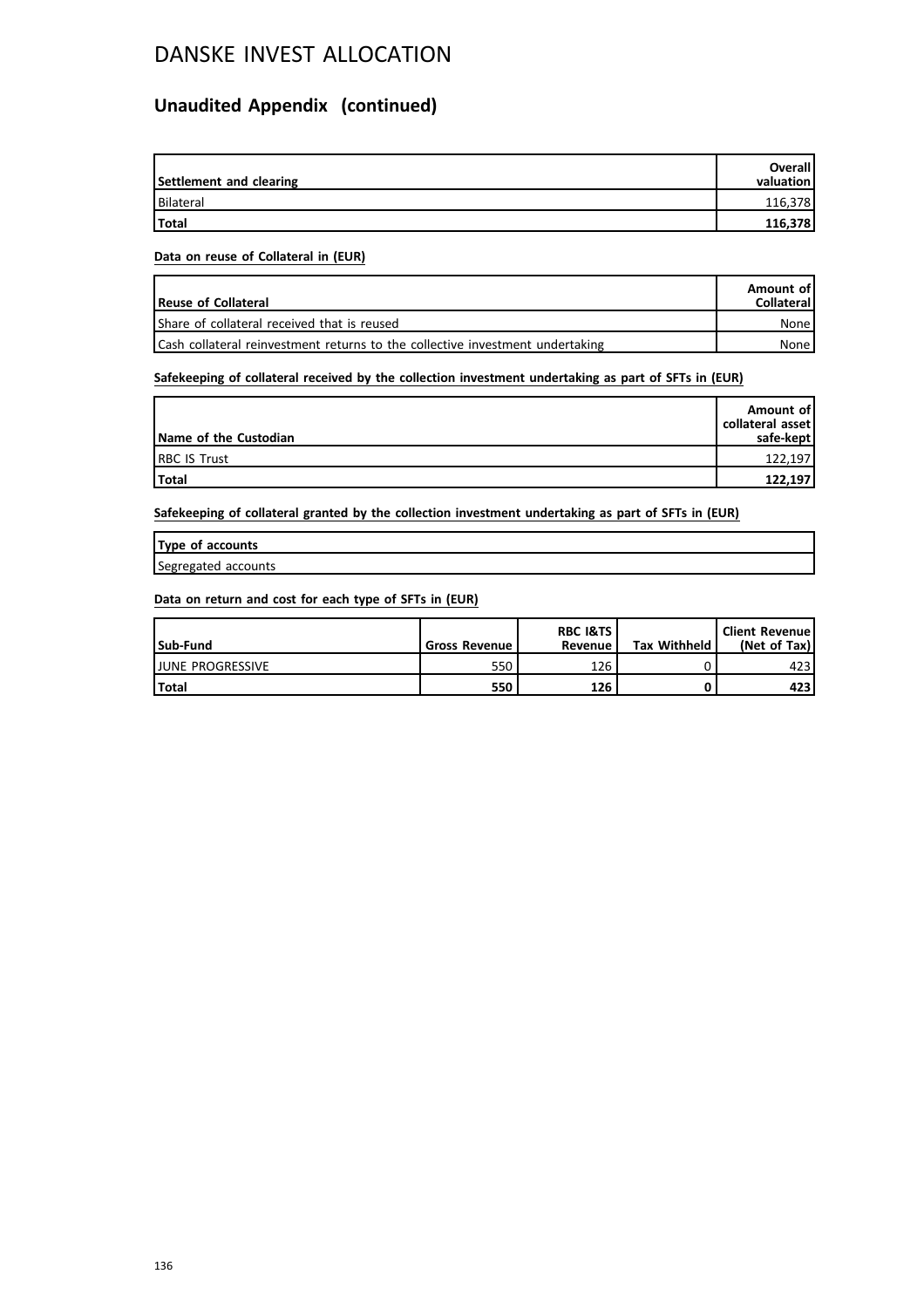# **Unaudited Appendix (continued)**

**REGULATION (EU) 2015/2365 OF THE EUROPEAN PARLIAMENT AND OF THE COUNCIL of November 25, 2015 Transparency of Securities Financing Transactions of Reuse and amending Regulation (EU) N°648/2012**

**Securities Lending - Stable Income**

## **Global Data in (EUR)**

| Sub-Fund              | <b>Collateral</b> | Overall<br>valuation | Total net<br>assets | (%) of assets! |
|-----------------------|-------------------|----------------------|---------------------|----------------|
| <b>ISTABLE INCOME</b> | 3.035.028         | 2,887,642            | 68.185.777          | 4.23           |
| Total                 | 13,035,028        | 2,887,642            | 68,185,777          |                |

| Sub-Fund              | <b>Overall valuation</b> | Investment<br>portfolio at<br>market value | (%) lendable l<br>assets l |
|-----------------------|--------------------------|--------------------------------------------|----------------------------|
| <b>ISTABLE INCOME</b> | 2.887.642                | 64.469.167                                 | 4.48                       |
| l Total               | 2,887,642                | 64,469,167                                 |                            |

## **Concentration data in (EUR)**

| Ten largest collateral issuers | Amount of<br>Collateral |
|--------------------------------|-------------------------|
| United States of America       | 1,116,266               |
| United Kingdom                 | 885,380                 |
| Canada                         | 622,863                 |
| France                         | 147,688                 |
| Ireland                        | 78,416                  |
| Japan                          | 45,064                  |
| Spain                          | 31,026                  |
| Netherlands                    | 28,988                  |
| Jersey                         | 23,035                  |
| Germany                        | 18,990                  |

| <b>Top 10 Counterparties</b>          | Overall<br>valuation |
|---------------------------------------|----------------------|
| <b>NATIXIS</b>                        | 675,033              |
| <b>RBC DOMINION SECURITIES INC</b>    | 429,714              |
| SKANDINAVISKA ENSKILDA BKN AB PUBL    | 379,806              |
| <b>HSBC BANK PLC</b>                  | 267,945              |
| ING BANK N.V.                         | 218,145              |
| DEUTSCHE BANK AG                      | 165,341              |
| <b>CREDIT SUISSE DUBLIN</b>           | 136,997              |
| <b>CREDIT SUISSE AG DUBLIN BRANCH</b> | 131,166              |
| BARCLAYS CAPITAL SECURITIES LTD       | 106,672              |
| ITD SECURITIES INC.                   | 97,490               |

## **Aggregate transaction data for each type of SFTs broken down according to the below categories in (EUR)**

| Type of Collateral  | Amount of<br>Collateral |
|---------------------|-------------------------|
| <b>BONDS</b>        | 804,867                 |
| <b>EQUITIES</b>     | 2,230,160               |
| <b>MONEY MARKET</b> |                         |
| <b>CASH</b>         |                         |
| Total               | 3,035,028               |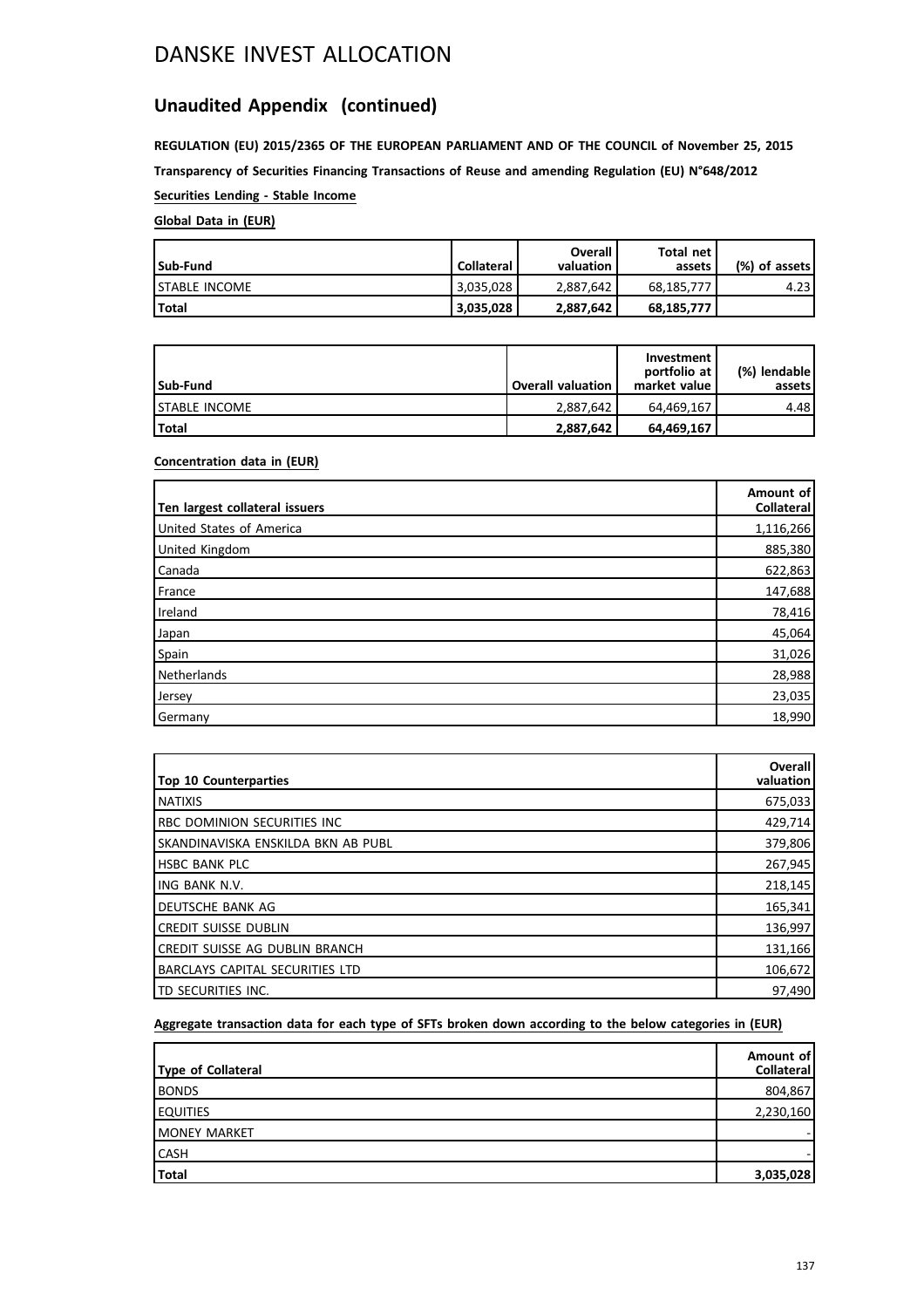# **Unaudited Appendix (continued)**

| Quality of Collateral | Amount of<br><b>Collateral</b> |
|-----------------------|--------------------------------|
| <b>ITBC</b>           |                                |

| Maturity tenor of Collateral | Amount of<br><b>Collateral</b> |
|------------------------------|--------------------------------|
| Less than one day            |                                |
| One day to one week          |                                |
| One week to one month        | 2,589                          |
| One month to three months    | 5,042                          |
| Three months to one year     | 49,836                         |
| Above one year               | 747,400                        |
| Open maturity                | 2,230,160                      |
| Total                        | 3,035,028                      |

| <b>Currencies of Securities Collateral</b> | Amount of<br>Collateral |
|--------------------------------------------|-------------------------|
| USD                                        | 1,209,460               |
| GBP                                        | 968,004                 |
| <b>CAD</b>                                 | 623,535                 |
| <b>EUR</b>                                 | 179,072                 |
| <b>JPY</b>                                 | 45,064                  |
| <b>AUD</b>                                 | 5,458                   |
| <b>CHF</b>                                 | 4,099                   |
| <b>DKK</b>                                 | 250                     |
| <b>SEK</b>                                 | 85                      |
| <b>Total</b>                               | 3,035,028               |

| Maturity tenor of the SFTs | <b>Overall</b><br>valuation |
|----------------------------|-----------------------------|
| Less than one day          |                             |
| One day to one week        |                             |
| One week to one month      |                             |
| One month to three months  |                             |
| Three months to one year   |                             |
| Above one year             |                             |
| Open transaction           | 2,887,642                   |
| Total                      | 2,887,642                   |

| Countries in which the counterparties are established | Overall<br>valuation |
|-------------------------------------------------------|----------------------|
| France                                                | 734,058              |
| Canada                                                | 560,726              |
| United Kingdom                                        | 467,398              |
| Sweden                                                | 379,806              |
| Ireland                                               | 268,162              |
| Netherlands                                           | 218,145              |
| Germany                                               | 165,341              |
| United States of America                              | 49,405               |
| Japan                                                 | 44,600               |
| <b>Total</b>                                          | 2,887,642            |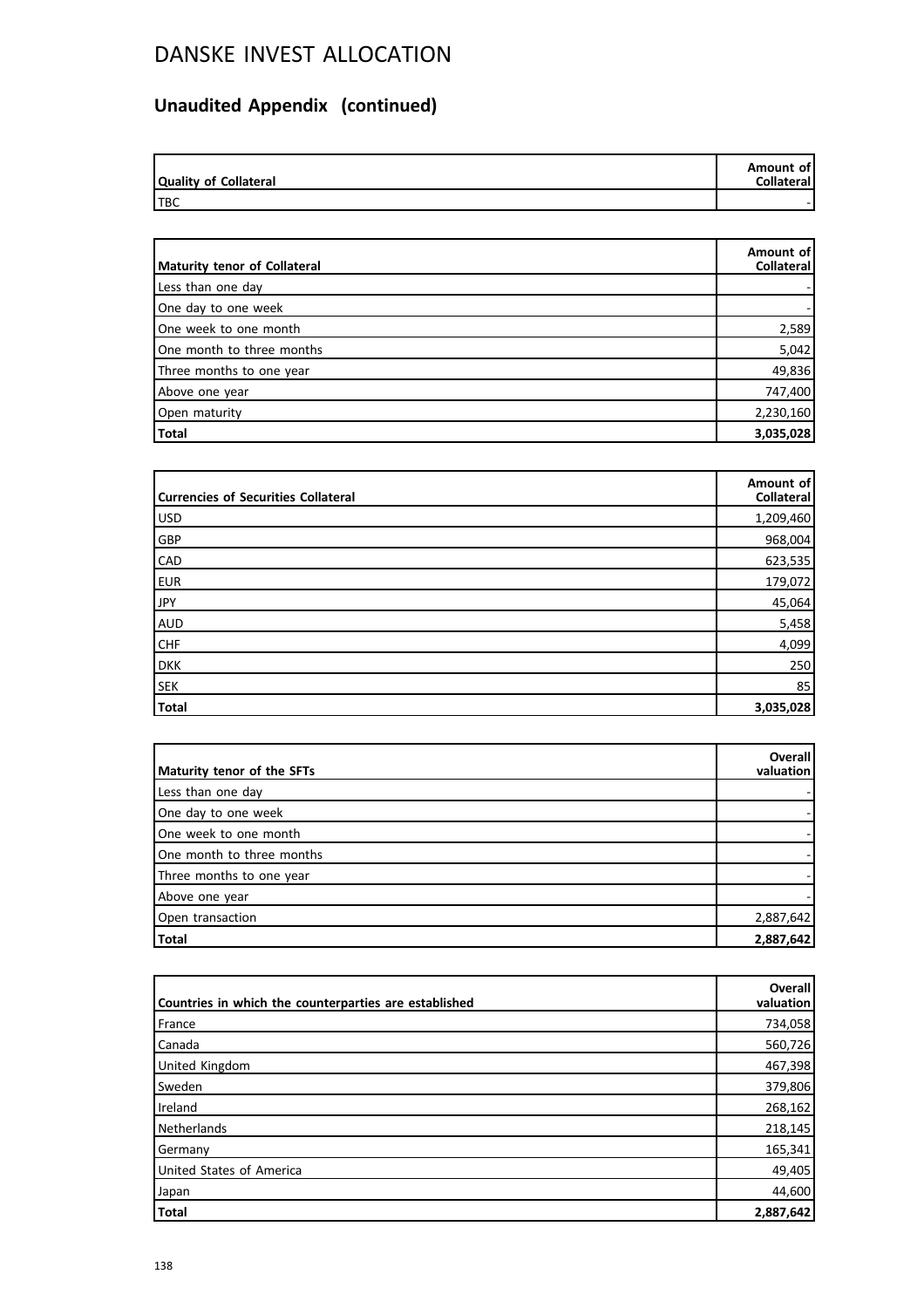# **Unaudited Appendix (continued)**

| Settlement and clearing | Overall<br>valuation |
|-------------------------|----------------------|
| Bilateral               | 2,887,642            |
| <b>Total</b>            | 2,887,642            |

### **Data on reuse of Collateral in (EUR)**

| Reuse of Collateral                                                           | Amount of<br><b>Collateral</b> |
|-------------------------------------------------------------------------------|--------------------------------|
| Share of collateral received that is reused                                   | None l                         |
| Cash collateral reinvestment returns to the collective investment undertaking | None l                         |

## **Safekeeping of collateral received by the collection investment undertaking as part of SFTs in (EUR)**

| Name of the Custodian | Amount of<br>collateral asset<br>safe-kept |
|-----------------------|--------------------------------------------|
| <b>IRBC IS Trust</b>  | 3,035,028                                  |
| Total                 | 3,035,028                                  |

**Safekeeping of collateral granted by the collection investment undertaking as part of SFTs in (EUR)**

| Type of accounts    |  |
|---------------------|--|
| Segregated accounts |  |

### **Data on return and cost for each type of SFTs in (EUR)**

| Sub-Fund              | <b>Gross Revenue</b> | <b>RBC I&amp;TS</b><br>Revenue | <b>Tax Withheld</b> | Client Revenue<br>(Net of Tax) |
|-----------------------|----------------------|--------------------------------|---------------------|--------------------------------|
| <b>ISTABLE INCOME</b> | 9.683                | 2.227                          |                     | 7.456 l                        |
| l Total               | 9.683                | 2,227                          |                     | 7.456 l                        |